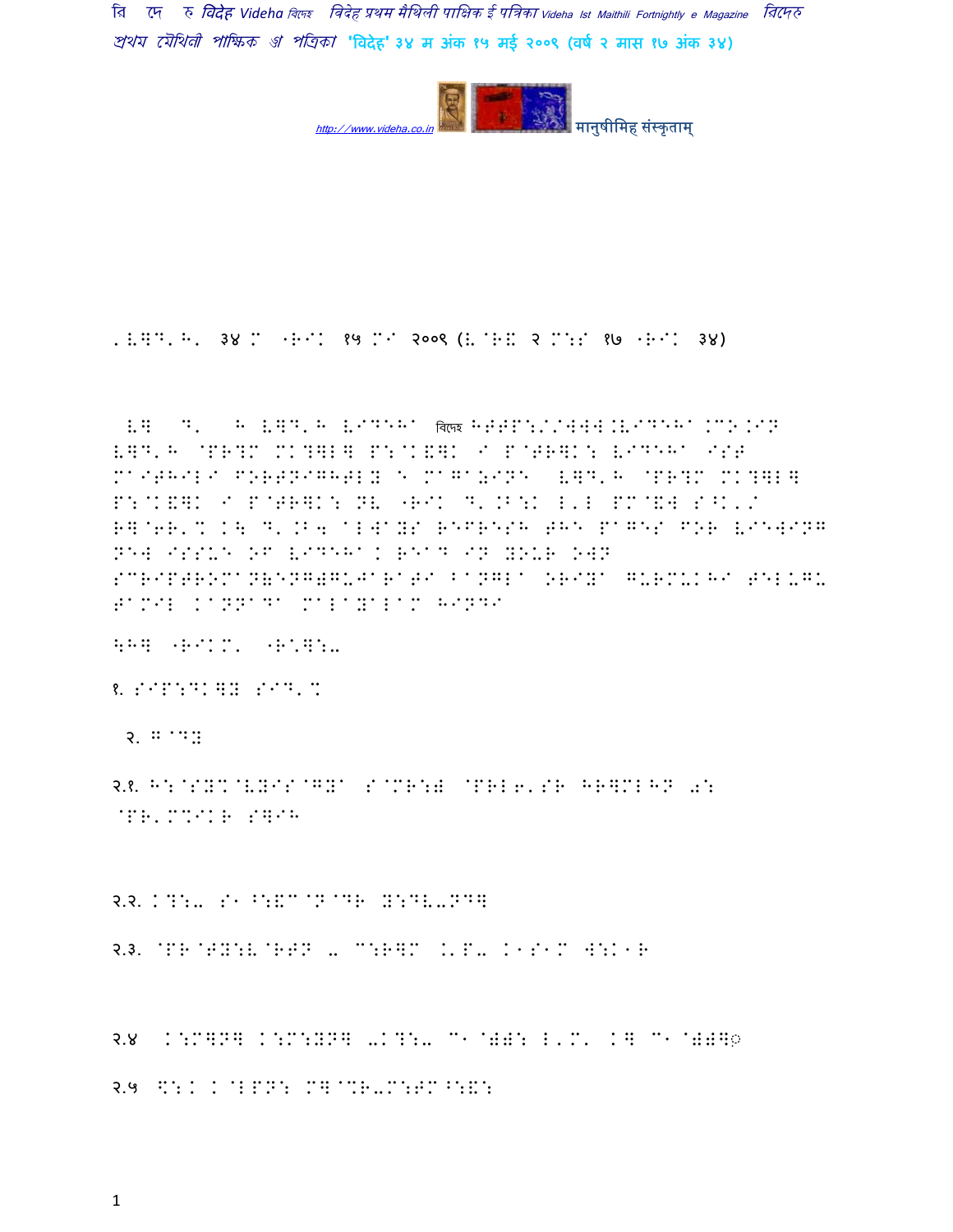

२.६. MORY: HENRI HAND- KIR MARY: DIRECTOR RESERVE

२.७.^:&: 1 @PRC@DYLG]K] (SIG#K,\*:Y:IKN,K1/J] P)L/ )IK#K TKN]K) , "R@NT@RJ:LPR MK?]L]1 V]@%V@VY:P] "R@NT@RJ:LPR L'.N 1 I-@PRK:%N- GJ'@N@DR W:K1R

२.८.FNN #..FRHMSN #...P+ FREM YF YR: SINREL SORE (FROM PRESS) SORE NORTH SM GJ'@N@DR W:K1R

 $3.$  P $\ddots$  P

३.१. K:M]N] K:M:YN]: 1TIK] G:M

३.२. EALLIERT SILAR 3.2. ETTE

३.३. START (112119) START PRODUCER PROPERTY

३.४. "R/T:H MN FRENC " FREE STEEPS

३.५.M#!K: Y.DE WESTER "MORE MAY WE HERE YOU ALL VEREYS

3.6. @JYLTHE #HWAY (AI) #1111 CONGRESS HARD.

 $8.$  Gamble of the Construction of the DV of the Construction of the DV of the Construction of the Construction of the Construction of the Construction of the Construction of the Construction of the Construction of the Con MBL KLIKA KRISTING KOMBONIS L'anno 1988, a contra la contra la contra la contra la contra la contra la contra la contra la contra la contra<br>L'anno 1988, a contra la contra la contra la contra la contra la contra la contra la contra la contra la contr

HEOPH (REPORTS) NO SERVICE  $R$  (RN1V:DK :  $R$  =  $R$  ,  $R$  ,  $R$  ,  $R$  ,  $R$  ,  $R$  ,  $R$  ,  $R$  ,  $R$  ,  $R$  ,  $R$  ,  $R$  ,  $R$  ,  $R$  ,  $R$  ,  $R$  ,  $R$  ,  $R$  ,  $R$  ,  $R$  ,  $R$  ,  $R$  ,  $R$  ,  $R$  ,  $R$  ,  $R$  ,  $R$  ,  $R$  ,  $R$  ,  $R$  ,  $R$  ,  $R$  ,  $R$  ,  $R$ ,MK?]L] RBP:@NTR# : \$:. %I^1 K1M:R S]IH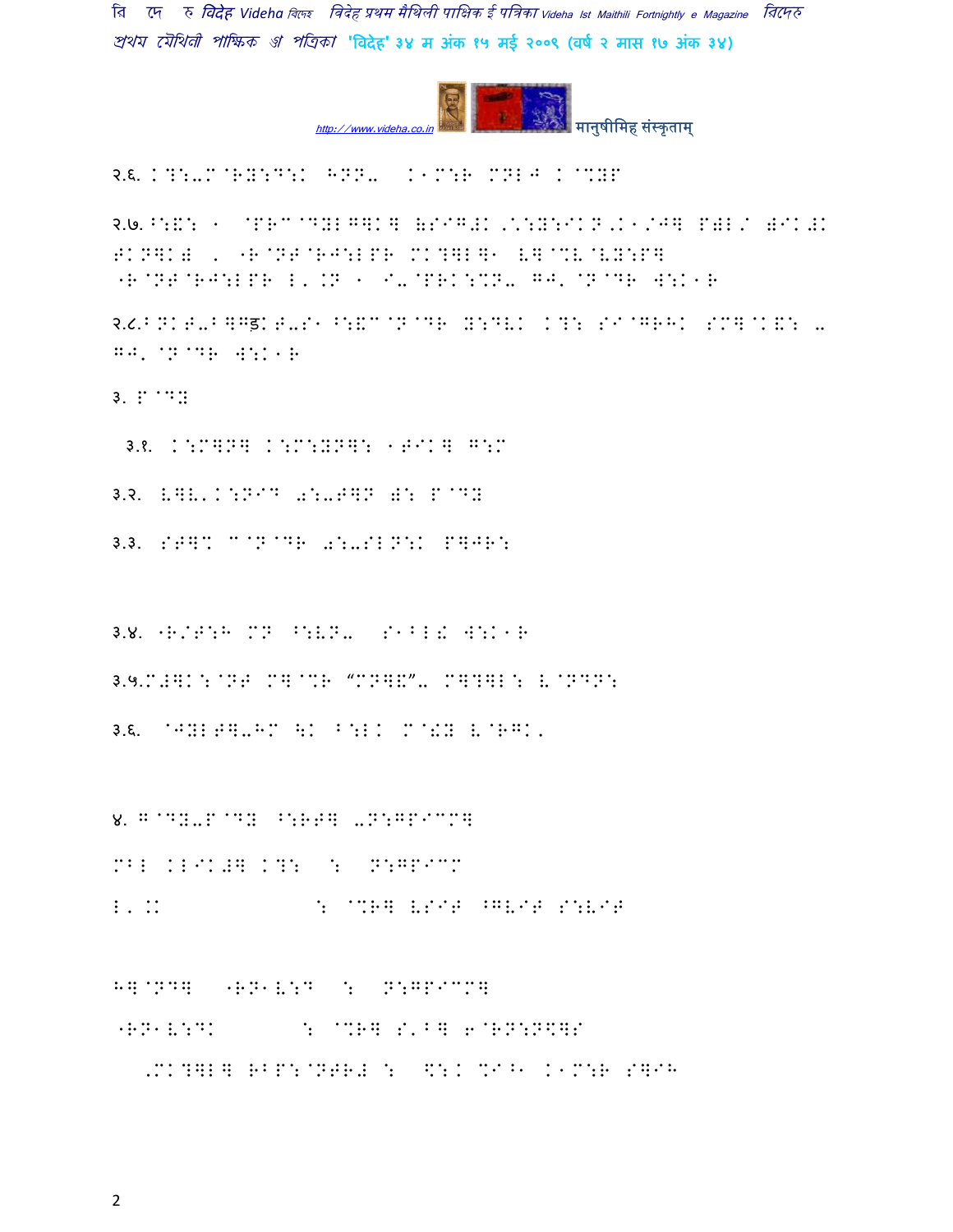

५. B:L:N:I KMT'-१. D'V:I%1 V@TSK MK?]L] C]@TR-@%RMI.L:  $K$  (K)  $K$  and  $K$  (  $K$  );  $K$  and  $K$   $K$   $\mathbb{R}$  is the probability  $\mathbb{R}$  of  $\mathbb{R}$  ,  $K$  and  $\mathbb{R}$  are probability  $\mathbb{R}$  and  $\mathbb{R}$  are probability  $\mathbb{R}$  and  $\mathbb{R}$  are probability  $\mathbb{R}$  and  $\math$  $\cdots$  : : : : :

६. VIDEHa FOR NON RESIDENT MaITHILS (FESTIVaLS OF MITHILa DaTE-LIST)

 THE COMET- ENGLISH TRaNSLaTION OF GaJENDRa THaKUR'S Maithili Novelsahas Rabadhani terbagai terbagai terbagai terbagai terbagai terbagai terbagai terbagai terbagai

V]D'H I-P@TR]K:K S^): P1R:N "RIK ( @BR'L, T]RH1T: 1

D'VE L'ORIERE D'ON D'AILLE D'ATHLE D'AILLE D'AILLE AU D'AILLE D'ORIERE D'AILLE AUTOIRE D'AILLE AUTOIRE D'AILL 9PL@B! "R\*]4 aLL THE OLD ISSUES OF VIDEHa E JOURNaL ( IN BRaILLE, TIRHUTa aND DEVaNaGaRI VERSIONS ) aRE aVaILaBLE FOR PDF DOWNLOaD aT THE FOLLOWING LINK.

D'VN:GR] RBPM'

 $\bigwedge$   $\bigwedge$   $\bigwedge$   $\bigwedge$   $\bigwedge$   $\bigwedge$   $\bigwedge$   $\bigwedge$   $\bigwedge$   $\bigwedge$   $\bigwedge$   $\bigwedge$   $\bigwedge$   $\bigwedge$   $\bigwedge$   $\bigwedge$   $\bigwedge$   $\bigwedge$   $\bigwedge$   $\bigwedge$   $\bigwedge$   $\bigwedge$   $\bigwedge$   $\bigwedge$   $\bigwedge$   $\bigwedge$   $\bigwedge$   $\bigwedge$   $\bigwedge$   $\bigwedge$   $\bigwedge$   $\bigw$ 

V]D'H I-P@TR]K:K S^): P1R:N "RIK @BR'L, T]RH1T: 1

aND DEVaNaGaRI VERSIONS

"V]D'H" I-P@TR]K: I-P@TRS/ @PR:@PT KRB4

"RPN M]@TRK'/ V]D'HK V]&YM' SBC]T KRB4

VIDEHa E JOURNaL'S aLL OLD ISSUES IN BRaILLE TIRHUTa

 $\blacksquare$ 

3

 $E:U_1\rightarrow U_2$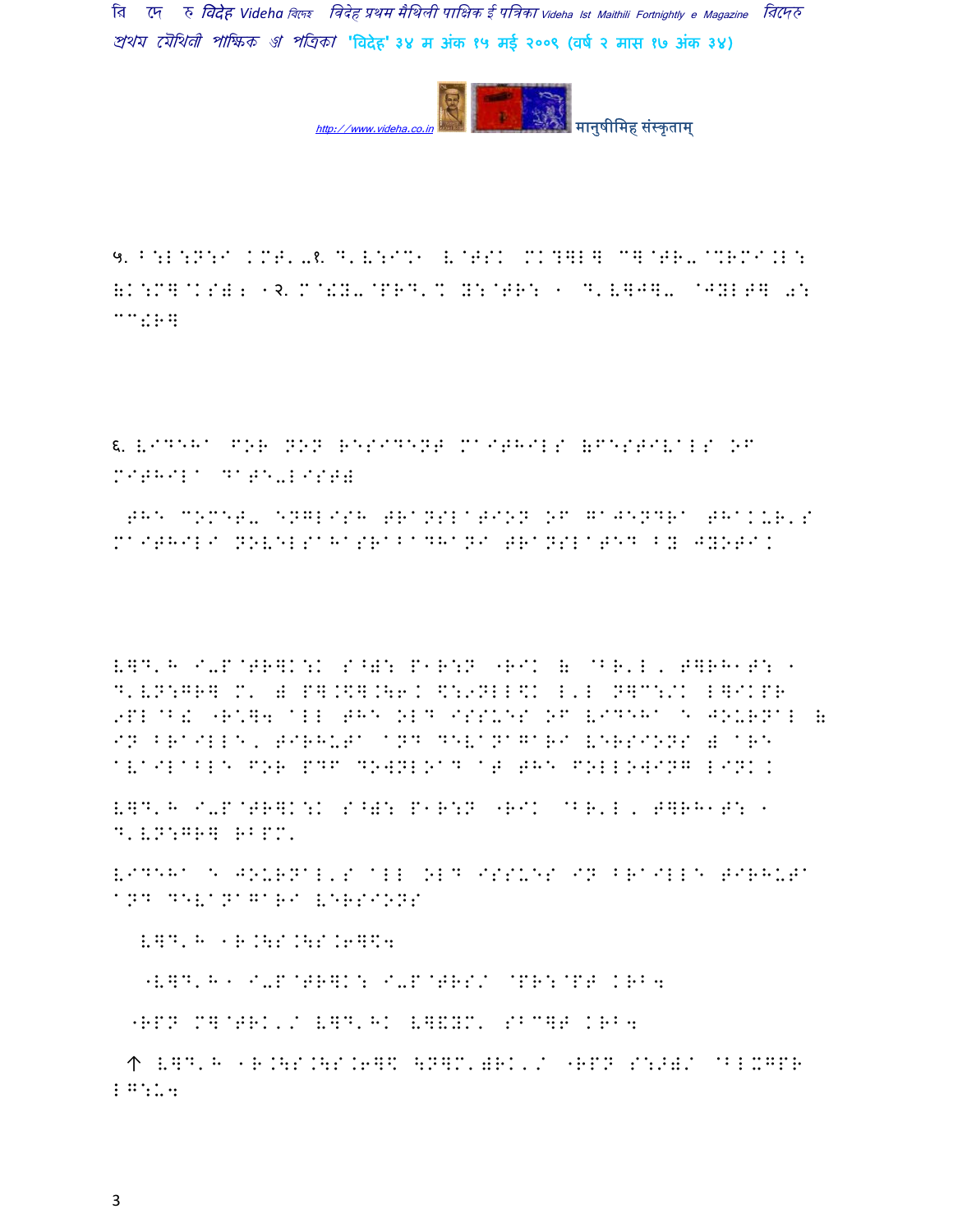

 $\mathcal{D}$  (  $\mathcal{D}$  )  $\mathcal{D}$  (  $\mathcal{D}$  )  $\mathcal{D}$  (  $\mathcal{D}$  ) and  $\mathcal{D}$  (  $\mathcal{D}$  )  $\mathcal{D}$  (  $\mathcal{D}$  )  $\mathcal{D}$  (  $\mathcal{D}$  )  $\mathcal{D}$  (  $\mathcal{D}$  )  $\mathcal{D}$  (  $\mathcal{D}$  )  $\mathcal{D}$  (  $\mathcal{D}$  )  $\mathcal{D}$  (  $\mathcal{D}$ "6]\$ YB.1R.\L." M'HTTP://WWW.VIDEHa.CO.IN/INDEX.XML ):>P K'L:S/ S'HL V]D'H 6]\$ @PR:@PT K\ SKKT \*]4

# १. SIP:DK]Y

1 J' SM:J BDLT T/ S:M:J]K MB@LY SN:TN RHT? @PRGT]%]L S:S:HISMO "REPORT "ROND" "ROND "ROND" "ROND " REPORT " ROND " ROND " L'L4 J:HISPARIZ (MERIE) S: MISZIENARI (BAI SPAC) FAM: VINEBPAR HE RAAN ROOM AAM SEAME DADOOM SOON DOOR DOOR DAG DAG EEN L PROMPRS: @S?:Y39: YOU MALE TO PRESS THE SESSION OF THE UNIVERSE "R\*]4 @VY@KT]-H]T 1 SM:J-H]TM' @DVK! "R\*] 1 D1NB PR@SPR VERPENDE (PRIDH) SPROV NYDEPPO (PECIDINA VERSION) POCHOR 1V@%YK4 K?: M:@TR V]C:RK 9@TP@TT] NH] "R\*] J' RL NORREAT D'INSPERSIE (PRINCE), D'ANGERE D'AN ESCOLO AN PORTUGAIE (L' ET]H:S]K D%:S/ N]@RD]%]T HL>T "R\*]4

R:MD'V 0: JL!R 0:K "V]L@K&# D:@MP@TY"(MK?]L H]T S:!N,  $\mathcal{A}$ GP1R, P. (1986)  $\mathcal{A}$  (1986)  $\mathcal{A}$  (10)  $\mathcal{A}$  (10)  $\mathcal{A}$  (10)  $\mathcal{A}$  (10)  $\mathcal{A}$  (10)  $\mathcal{A}$  (10)  $\mathcal{A}$  (10)  $\mathcal{A}$  (10)  $\mathcal{A}$  (10)  $\mathcal{A}$  (10)  $\mathcal{A}$  (10)  $\mathcal{A}$  (10)  $\mathcal{A}$  (10) MINE MORE A PHILER MENTED "MERHINE MIRE" (1990-02), JURINER "FIRIC ELEMIN" ECTTER'S CTREE, 8800 CIR, MIRTICIRE ENVIR CONDITIONS, PRINTED PROVIDENT CREEK CREEK CRITICS D:SK "RDL:K BDL: 1 K:M:N:N:N | NDREBRO | ARE BL:K | MOBILMEN 0:K | WIND 0: "RED ROMA TO BOOK ON THE RELEASED ON HE REPORTED HE RED TO THE VEHICLE HE RED WILL "SRL, 200 (199 (199 ), 199 (199 ), 199 (199 ), 199 (199 ), 199 (199 ), 199 (199 ), 199 (199 ), 199 (199 ), 199 (199 ), 199 (199 ), 199 (199 ), 199 (199 ), 199 (199 ), 199 (199 ), 199 (199 ), 199 (199 ), 199 (199 ), 199 (19 @%Y:M S1@NDR 0: "M!1P"K @PRT]@J3:-P@TR, VK@DYN:? M]@%R "V]@DY:S]@N!1"K G@PP-S@PPK .R]H:N 1 @PRBL! N:R:Y# SUIHK BUL 6BL 10:H 10:HTML 0:K KIRS 10: 9P@NY:S]K:, R:JKML CC!R], LL]T, R:MD'V 0:, BLR:M, @PR^:S K1M:R CC!R], !BMK'T1, R:JMLHN 0:, S:K'T:N@ND, V]^BT] 1N@ND, S1@NDR 0: "%:@S@TR]", !]R'@N@DR,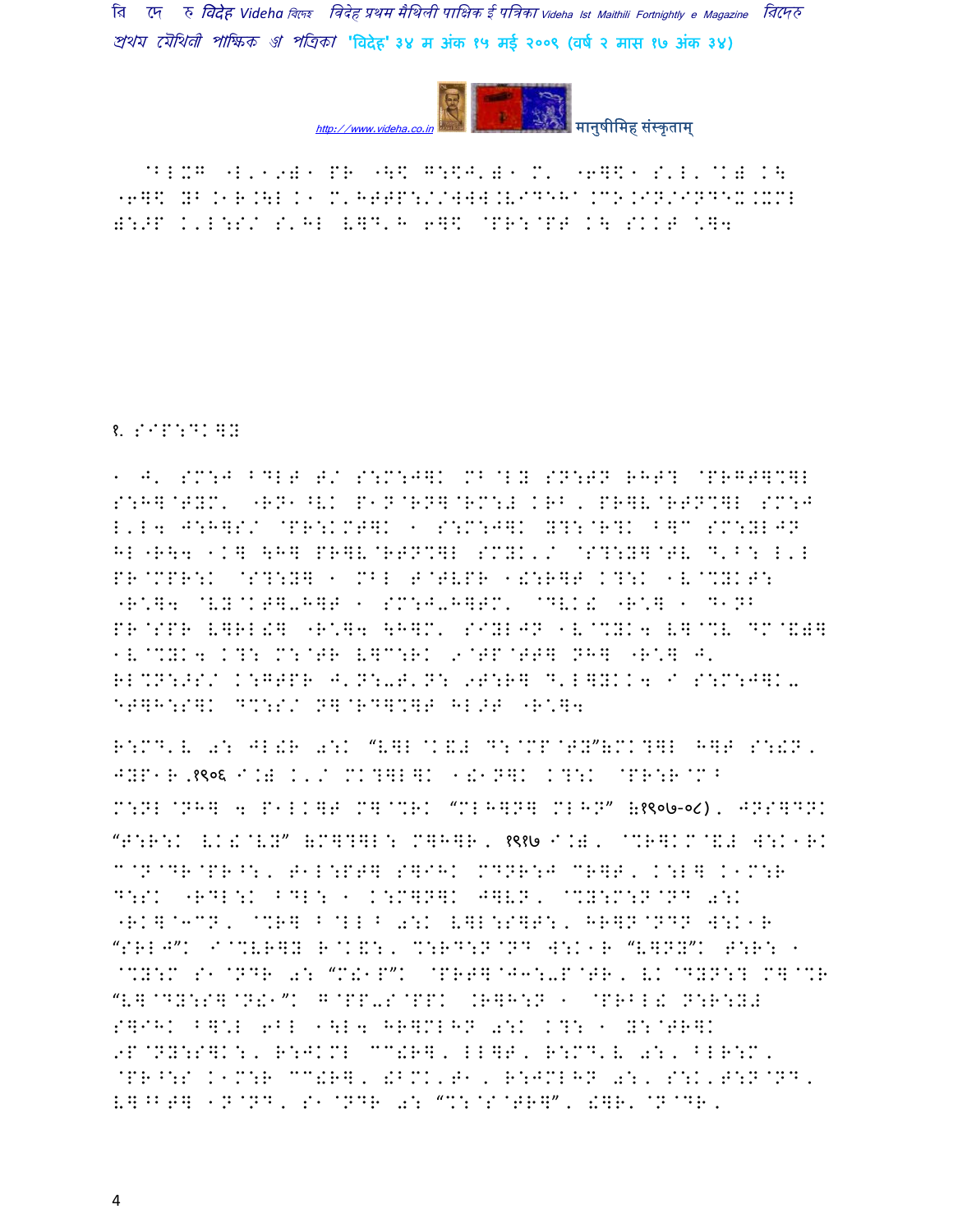

R:J'@N@DR K]%LR, R'VT] RM# L:L, R:J'@N@DR V]ML, R:M^@DR, "R%LK, %]V%IKR @%R]N]V:S, @PRD]P B]H:R], RM'%, M:N'@%VR MN1J, @%Y:M DR]HR', K1M:R PVN, "RNMLL 0:, M]?]L'% K1M:R 0:, HR]@%C@N@DR 0:, 9P:@!Y:Y ^B&#, RYMARI K:RTS KORMAN P: MARLS KI: PHILS KOR P: B@RM:, "RYL@!Y:N:? CC!R], R:.N:.S1!:KR, J]T'@N@DR J]T, S1R'@N@DR L:^, JYN:R:Y# 0: "J]@J3:S1", @%Y:M SN 1979 "WWW", RM, TOR NAP, 298, 1979 TH, MER MORE. PRM, MMB (1975), PHRMY VR KENEWA, MHR, NORMA (1976) "RMRN:?, D'V%IKR NV]N, "RNLK:@NT,@%R]!RM, N]T: 0:, V]^: R:N], 9&:K]R# .:N, S1@SM]T: P:WK, %'6:L]K: V@RM:, @JYL@TSN: C@N@DRM, L:LPR] D'V] \H] Y:@TR:K'/ 1G:/ B"]'L@NH]4 MK?]L]M' N]K K?: NH], N]K N:)K NH]? MK?]L]M' @VY:KR# NH]? PN]SLH 1 PN]GR \H] TRHK BACTELED CAR SATE TITHE CERIAL MY EIG SARE WERE PRO  $R^2 + 1$  is the property of the set of the plane plane  $\mathbb{R}^2$  ,  $\mathbb{R}^2$  ,  $\mathbb{R}^2$  ,  $\mathbb{R}^2$  ,  $\mathbb{R}^2$  ,  $\mathbb{R}^2$ TRHA .:/) DE ZIBRE "RHAT "PRESIDENT" (PRESIDENT DE TERRES ANT DE TERRES MODEL I PRESIDENT DE TERRES MESSINGER .:/)] MK?]L] @VY:KR# "R\*], I D1NB R]SL@RS B1K L\ M:NK]KR# 1 @VY:KR#K N]@RM:# S@RV?: SI^V "R\*]4 M1D: ^a RHL "R\*] I J' P:N]PTK PH]L Y1@D!K V]@%L'&#M' I L].] J' PYPERA A BYBK BETT, BASTE BILLA BYBK PRESS !]R'@N@DR S@RV@%R'@&W MK?]L] K?:K:RK RBPM' V@R#]T KAD: N' TARIER MANGERA KADI EN DI TAIS NOMING KOMINIS KOMINIS ANG KA  $H_1$   $\uparrow$   $H_2$   $\uparrow$   $\uparrow$   $H_3$ 

GLACK, POSCAL (POS) (GLACK, POG) (SERVER 2: DOSCAL) \*POG) (SERVER 2: METHOD (POSCAL) \*P 18 F. H. G. MARAH NINI DE 1991 P. G. MAREAH (PHIPP) G. GERDON, L. G. H. P. L. G. V. L. P@TRECH: PHE 25 SHOI TORE ROOM: SONG LET.E SHOIGHE @PR]I) 6X@RMK @SPXNSR @PRK:%K S:>) HTTP://WWW.SHRUTI-PUBLICATION.COM/ PROVIDED THE 14 SIGHT PROPERTY TO THE SIGHLIC V]D'H:SD'H:1 K'R D1NB V@RSN \$:9NLL\$ L'L 9PL@B! "R\*]4 @BR'L @SVRBP S'HL (PC]S "RIKK 1 B:DK S^ "RIKK S'HL) D'VN:GR] 1 M]?]L:@K&R V@RSNK SIG 1@RK:>VM' \$:9NLL\$ L'L 9PL@B! "R\*]4 V]D'H:SD'H:2 JNBR] 2010 M' I-P@TR]K:K 26-50 "RIKK C1NL RCN:K SIG @PR]I) 6X@RMM'  $\mathcal{L}(\mathcal{V},\mathcal{V})$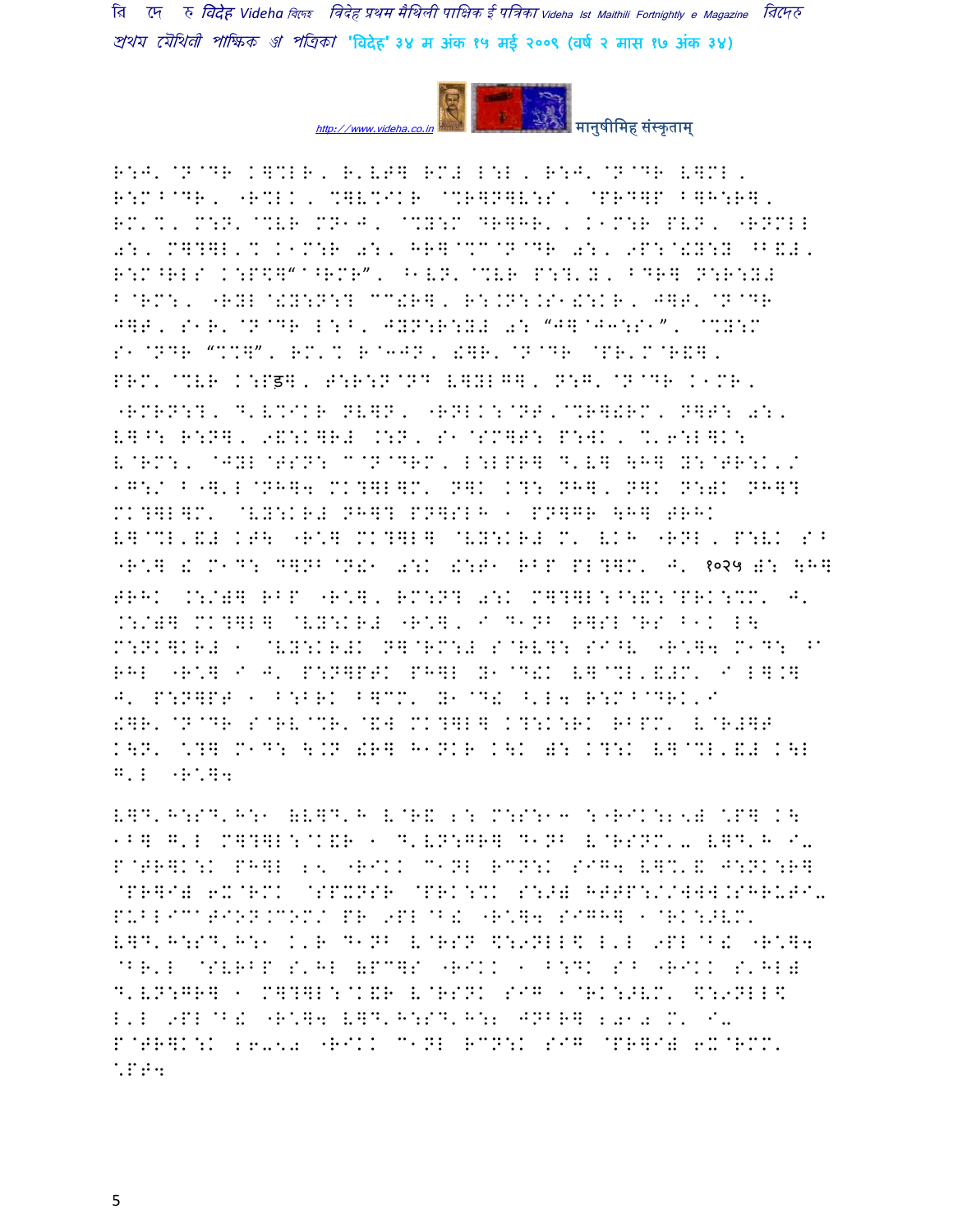

 $S^2$  ,  $S^2$  ,  $S^2$  ,  $S^2$  ,  $S^2$  ,  $S^2$  ,  $S^2$  ,  $S^2$  ,  $S^2$  ,  $S^2$  ,  $S^2$  ,  $S^2$  ,  $S^2$  ,  $S^2$  ,  $S^2$  ,  $S^2$  ,  $S^2$  ,  $S^2$  ,  $S^2$  ,  $S^2$  ,  $S^2$  ,  $S^2$  ,  $S^2$  ,  $S^2$  ,  $S^2$  ,  $S^2$  ,  $S^2$  ,  $S^2$  $D^*$  Description  $D^*$  .  $D^*$  or  $D^*$  is equal to  $D^*$  . The  $D^*$  or  $D^*$  is equal to  $D^*$ . १,७४,१६६ B'E P. H B'R B'E HILE GROUPS \$: 2010 CENTRAL !@NYV:D P:WKG#4

"RPN'K RCN: 1 @PRT]@KR]Y:K @PRT]@K&:M'4

GJ'@N@DR W:K1R

NI DA DI DI DAN DI DAN 1991

GGALENDRA CO.INDUCTOR

GGALENDRAGHENDRAGHENDRAGHENDRAGHENDRAGHENDRAGHENDRAGHENDRAGHENDRAGHENDRAGHENDRAGHENDRAGHENDRAGHENDRAGHENDRAGHE

SHE COPEN STATIS EKE Ta SHaBD aCHHI PRaSHaNSa ME, BaH REPLY SERVICE AT 11:28 PM

 $\ddot{\cdot}$ 

 $\ddot{\phantom{0}}$ 

 $\bullet$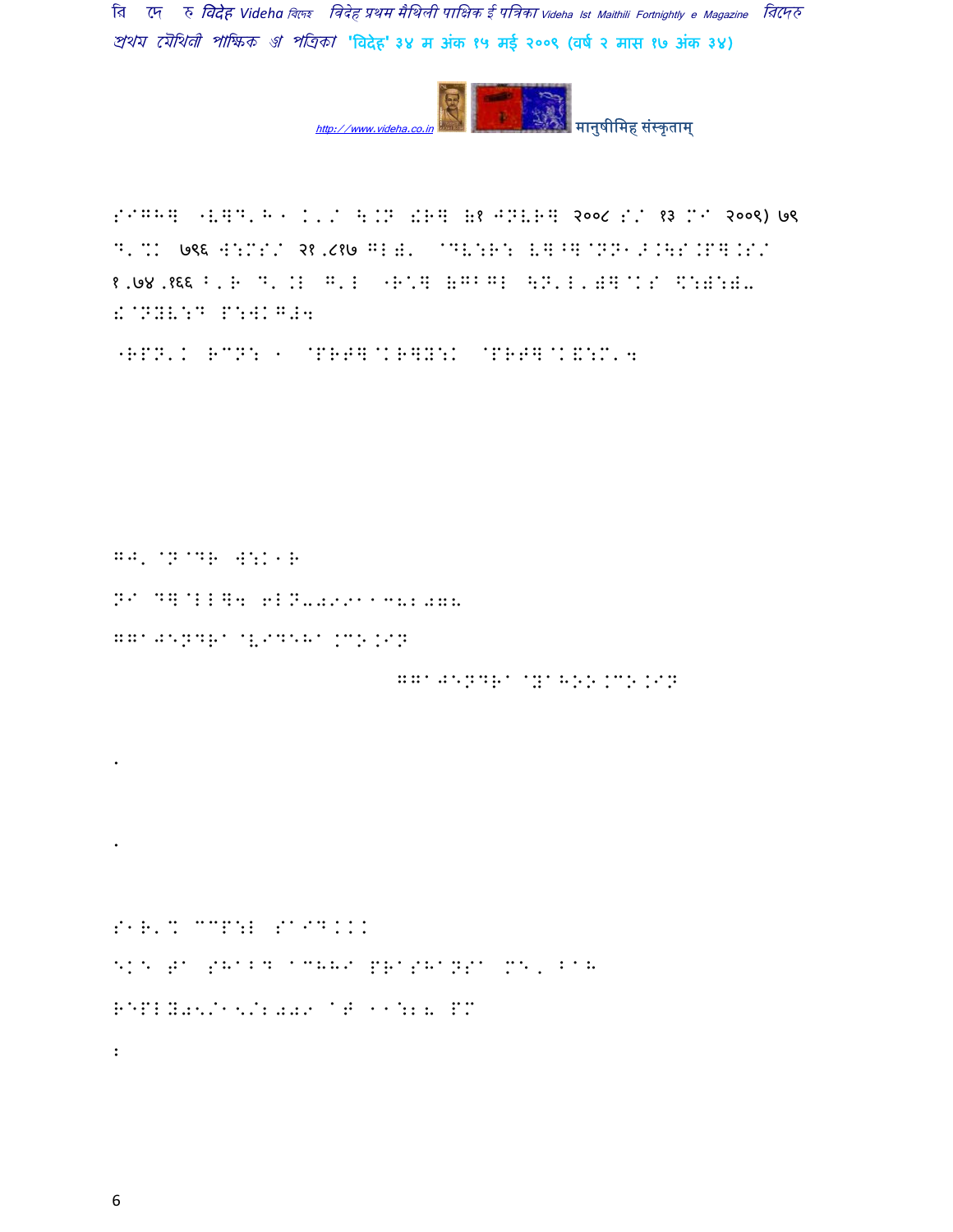

DR PaLaN JHa SaID... 34M ANK BAHUT NIK SANKALAN SANKA SANKA SANG, SANG REPRESENT FOR AT 1899 BM

## २.  $\cdots$  :

२.१. H:@SY4@VYID@GYH S@MR:) @PRL6'SR HR]MLHN 0: MERIC TO SHOW

२.२. ( The Si-Pig" TF THE GREEN FER

२.३. @PR@TYERTN & CONFER ON FACIST CONTRIGUE

२.४ K:M]N] K:M:YN] -K?:- C1@)): L'M' K] C1@))]◌़

२.५ \$:. K@LPN: M]@%R-M:TM^:&:

२.६. MORY: MORY AND HOME REPORT OF THE REPORT OF THE REPORT OF THE REPORT OF THE REPORT OF THE REPORT OF THE R

२.७.^:&: 1 @PRC@DYLG]K] (SIG#K,\*:Y:IKN,K1/J] P)L/ )IK#K TKN]K) , "R@NT@RJ:LPR MK?]L]1 V]@%V@VY:P] "R@NT@RJ:LPR L'.N 1 I-@PRK:%N- GJ'@N@DR W:K1R

२.८.FNN BLF BR\$1 BLF FRED YR 198 (BRPEL) (198 (FROPPEL) (198 (198 ): 2) GJ'@N@DR W:K1R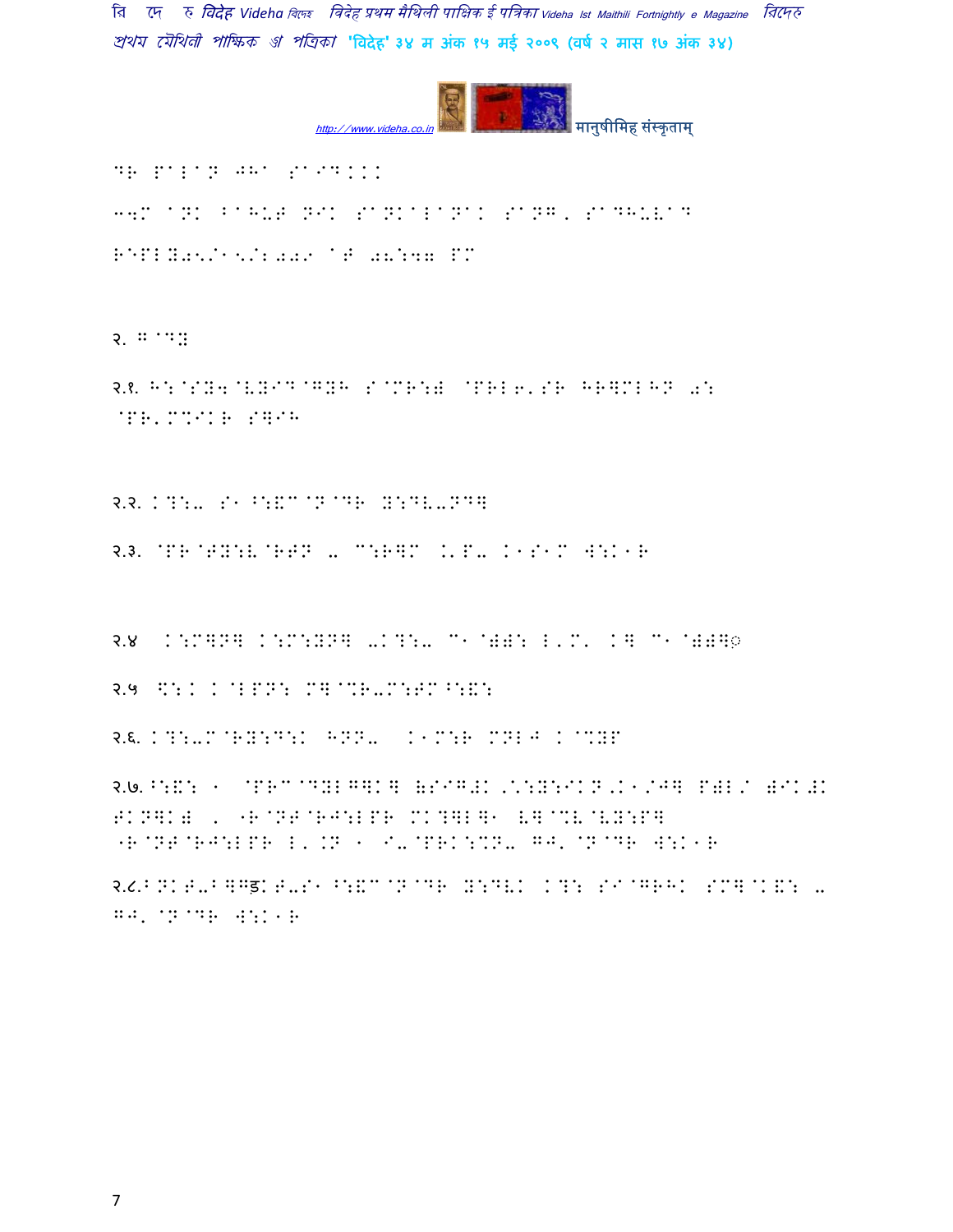

\$:. @PR'M%IKR S]IH (१९४२- ) @GR:M+PL@S)- JLG]Y:R:, ?:N:- J:L', J]L:- DR^IG:4 24 [C:YN, R:!:R:N] S]@NH: RL\$, ^:GLP1R-812001(B]H:R)4 MK?]L]K VR]@&W SMJN%]L, MNN%]L 1a "R@!YYN%]L @PRT]^:K !N] S:H]@TY-C]@NTK, D]%:-BL!K, SM:LLCK, N:)K / RIGMICK N]@&#:T GV'&K,MK?]L] G@DYK'/ NV-@SVRBP D'N]H:R, K1%L "RN1V:DK, @PRV]# S@MP:DK, MK?]L], H]@ND], SI@SKMT S:H]@TYK @PR.R V]@DV:@N T?: B:+L: \VI "RI@GR'J] S:H]@TYK "R@!YYN-"R@NV'&#M' N]RT WHERE SHE AND INTERNATIONAL STATE OF A PROPERTY RARNALLY COMPANY L'.N]S/ \KPR \K "R@K&Y KMT] ^'L "R\*] N],SMT4 H]NK BH) MACH THE BELVE GOVE OF THE VIOLENCE OF THE SAME CONTROL CONTROL CONTROL OF THE SAME  $\mathcal{L}$ RHL "R\*] "RV]RL C@RC]T-"R@RC]T4 /a "RD@MY 9@TS:H, ! K@RY, LGN 1a SIG MARY, LGN 1a SIG MARY AND A SIGN 1a SIGN 1a SIGN 1a SIGN 1a SIGN 1a SIGN 1a SIGN 1a SIGN 1a<br>Long 1a Sign 1a Sign 1a Sign 1a Sign 1a Sign 1a Sign 1a Sign 1a Sign 1a Sign 1a Sign 1a Sign 1a Sign 1a Sign 1 !RLR:D]K "R@NV'&# Ka D'LN] P1@STK:K:R RBP4 H]NK "RANC'A BOLE BERGHA DE MERC'A TA DI MERENI DA DI SELIMENE DI DI DI BISETO LI. C]@NTN, MNN, MK?]L SI@SKMT]K 1a PR@MPR:K ?]K !RLHR4 HAN SMARTAE BAY, "PERSONEALARE" PO TUBER (P)NARRE, PERSO MARSHIR: VI MARSHIR: VI MARA MARA (TENGHAM: PORTROWN) AND MELODO AN ARRAY OF MELODO AND MARKET MARKET MARKET M DORP#,M1@MI VRI VRI VRI VRI SOM NORTH TANKS "RELIGION "RELIGION" SMOMPRER MARE POLICER (PARTIER ROLLING) COLLEGION CONTRESSOR  $\overline{\mathcal{H}}$  ,  $\overline{\mathcal{H}}$  ,  $\overline{\mathcal{H}}$  ,  $\overline{\mathcal{H}}$  ,  $\overline{\mathcal{H}}$  ,  $\overline{\mathcal{H}}$  ,  $\overline{\mathcal{H}}$  ,  $\overline{\mathcal{H}}$  ,  $\overline{\mathcal{H}}$  ,  $\overline{\mathcal{H}}$  ,  $\overline{\mathcal{H}}$  ,  $\overline{\mathcal{H}}$  ,  $\overline{\mathcal{H}}$  ,  $\overline{\mathcal{H}}$  ,  $\overline{\mathcal{H}}$  ,  $\overline{\mathcal{H}}$  $R$  . Reconstruction  $R$  . The control mass of the control  $R$  and  $R$  are  $\mathcal{R}$  and  $\mathcal{R}$  are  $\mathcal{R}$ PDS/ "RVK:%LPR:@NT "RNVRT MK?]L] S:H]@TYK ^@#\$:RK'/ "VE FREDTE TRARKE (1953)" STRING "PATION" (1979) "NORD "DIG "SILMO" SILMO S:R@SVT-S:!N:M'4

 $I:FFH$ 

MCL]K MK?]L]: १.MK?]L] N:)K / RIGMIC,MK?]L] "RK:DM], PAPS, RNG R.M. THE RUPSEN PRATH, MKRTHR (PRISTING PAPS)  $8$ ९८१ ३.PH  $P$ + ENTERT (1) ERP TRINFPRI, [CITE], TEPINE, [FIRE: PHETHE,  $8$ ९८६) ४.M]?]L:K V]^BT] J]VN 0:, MK?]L] "RK:DM], P)N:, १९८७५.N: 18001.N: NR 2002 6.1 (NR 2002) 12: NOISE (NR 2010) 12: NOISE (NR 2010) 12: NR 2010 MK?]L] S:H]@TYM' H:@SY-@VYI@GY, MK?]L] "RK:DM], P)N:,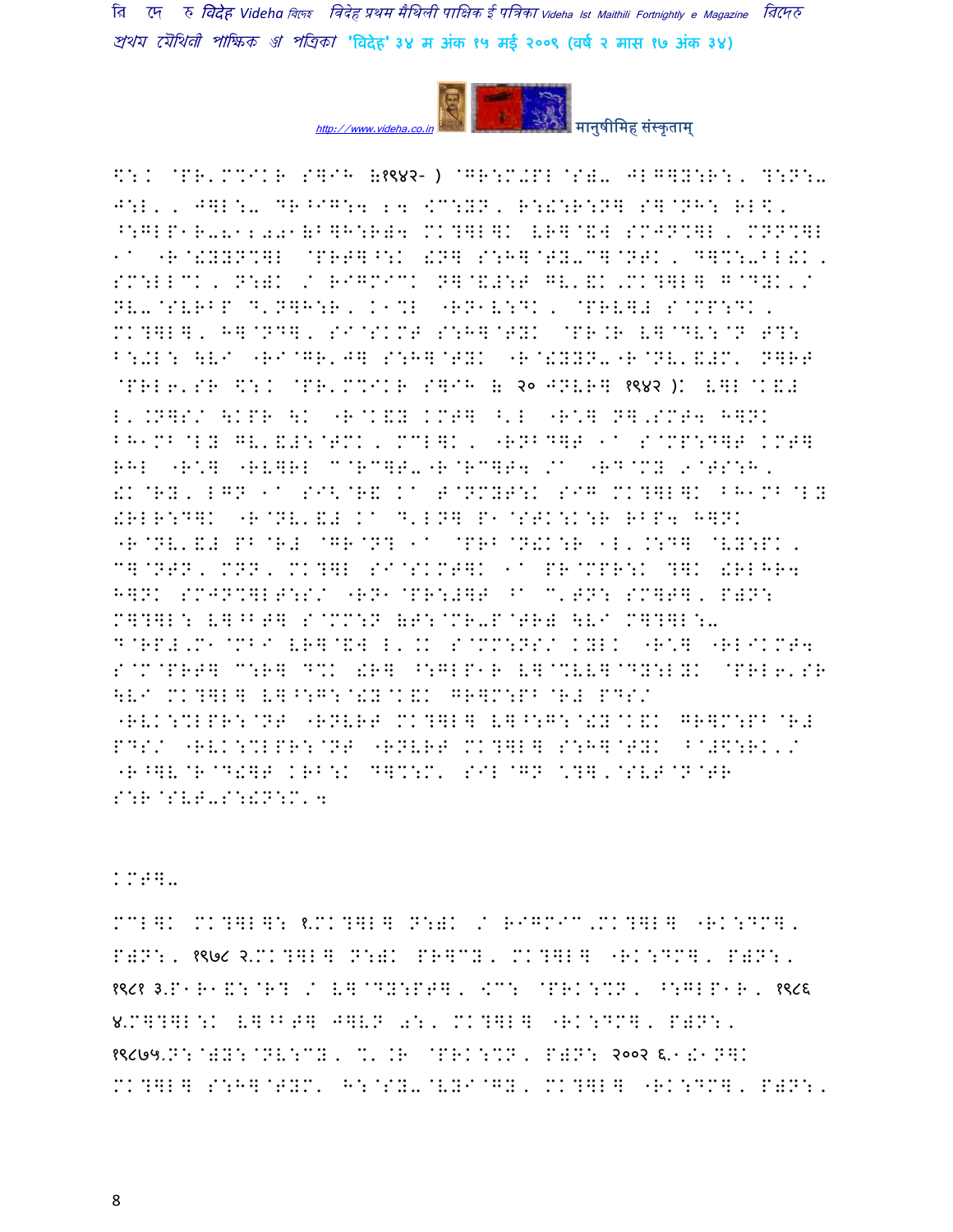िव दिप रू विदेह Videha <sub>विषय</sub> विदेह प्रथम मैथिली पाक्षिक ई पत्रिका <sub>Videha</sub> Ist Maithili Fortnightly e Magazine *विC*परु õथम मैिथली पािक्षक ई पिñका **'**िवदेह**'** ३४ म अंक १५ मई २००९ (वष र् २ मास १७ अंक ३४)



२००४ ७. TERPISEN YORK: WEBER TERRITORIES IN STREAM COMPANY OF TERRITORIES @PRK:%N ^:GLP1R २००८ ९.Y1GSI!]K @PRT]M:N, [C: @PRK:%N,  $C_1$ :Glp  $C_2$  )  $C_3$  (  $C_4$  )  $C_5$  ,  $C_6$  (  $C_7$  )  $C_7$  (  $C_7$  )  $C_7$  )  $C_7$  (  $C_7$  ),  $C_7$  (  $C_7$  ),  $C_7$  (  $C_7$  ),  $C_7$  (  $C_7$  ),  $C_7$  (  $C_7$  ),  $C_7$  (  $C_7$  ),  $C_7$  (  $C_7$  ),  $C_7$  (  $C_7$  ),  $C_$  $P: P: P: \mathbb{R} \to \mathbb{R}$ 

MCLAR HIGHES (1898) "ROOM HE WISCONSING TO DELIGIOUS ( @PR?M.@#\$, B]H:R H]@ND] @GR@N? "RK:DM], P)N: १९७१ २.V]@DY:PT] "RN1%]LN OR MB@LY:IKN, @DV]T]Y .@#\$, B]H:R H]@ND] @GR@N? "RK:DM], P)N: १९७२, ३.H]@ND] N:)K KL%, N'%NL P@BL]K'%N H:9S, D]@LL] १९७६.

"RND" BIGTS" PRODUCER "REAL" DOCRRERL "RUNDERBESTON ODE OF TE RED BY. STEPH TRID (EN EPITH), IP OF THIS EN RACC, RUSHE THIS BEFORE IN STEPH TRID "RK:D'M], NI D]@LL] २००१ ३.P:GL D1N]Y:, S:H]@TY "RK:D'M], NI D]@LL] २००१, ४.GLV]@NDD:S, S:H]@TY "RK:D'M], NI D]@LL] २००७ ५.R@KT:NL, [C: @PRK:%N, ^:GLP1R २००८.

LA TENTETURIAL PETAIAN PERTENTAN TURIT MENINDIRI PERTENTAN REGE S@MP:DN-

GEORGE GEERS, MAY, MOOTER, AND AND INSIGHT ROLL, 1988, 2. DEVELOPING, MH'S MERCHIN, PHREE R. 800, 3.P. FRAIN ARE SCHOOL MERCHIN, ^:GLP1R, १९७०, ४.PDLT]K:,MH'% @PRK:%N, ^:GLP1R, १९८७, ५.  $R$  . Recently that the control of the control  $R$  . The control  $R$  and  $R$  are controlled to  $R$  . The control  $R$  $K^2$  (  $K^2$  )  $K^2$  )  $K^2$  (  $K^2$  )  $K^2$  )  $K^2$  (  $K^2$  )  $K^2$  (  $K^2$  )  $K^2$  (  $K^2$  )  $K^2$  (  $K^2$  )  $K^2$  (  $K^2$  )  $K^2$  (  $K^2$  )  $K^2$  (  $K^2$  )  $K^2$  (  $K^2$  )  $K^2$  (  $K^2$  )  $K^2$  (  $K^2$  )  $K^2$  (  $K^2$ \*L,K@R#GL@&W], KLLK:T: २००४, ८. MK?]L] LLKG:?:K >T]H:S, K@R#GL@&WI, KLLK:T: 2003, S. PIEFFE, PHETSH, K. TEGHE TEGH, KLLK:T: 2003, 10.TH: MENLEMAN MENT, KOREAM: TEAM: KILLK:T: २००३, ११. S:H]@TYK:RK D]N, M]?]L: S:I@SKMT]K PR]&D,  $K: \{1,2,3,4\}$  ,  $\{2000, 32, 4.44$  ,  $\overline{50}$  for  $\overline{10}$   $\overline{10}$  for  $\overline{10}$   $\overline{10}$  for  $\overline{10}$  ,  $\overline{10}$  for  $\overline{10}$   $\overline{10}$   $\overline{10}$  for  $\overline{10}$   $\overline{10}$  for  $\overline{10}$   $\overline{10}$  for  $\overline{10}$   $\$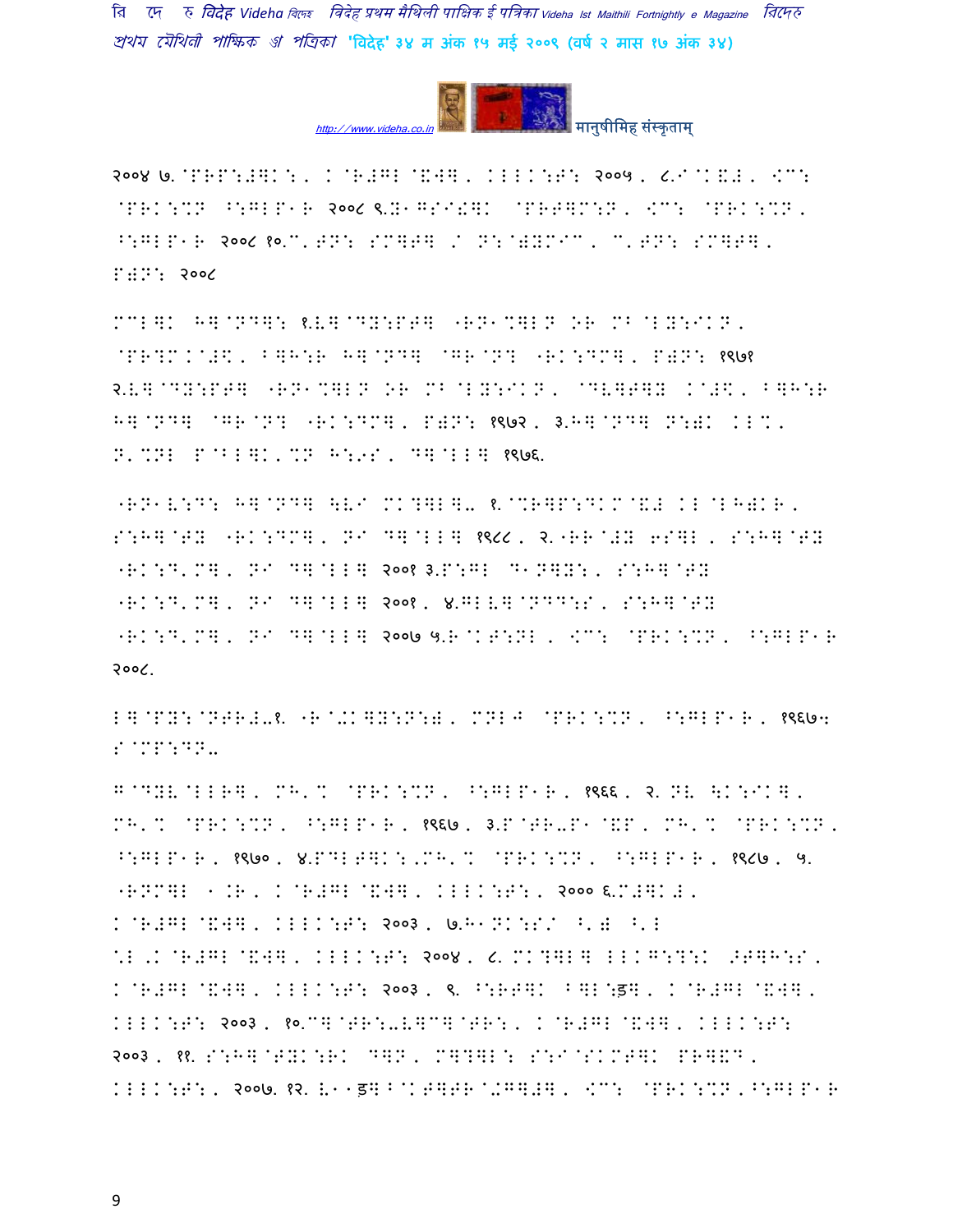

२००८, १३.MM समाप्त EEEE MURH (EN. PARRHE PARK PRINCER) MKSBR, 2006, 18.RBP: SLPN: HARM: CORABIOGRA, CELCARY, २००८ ..

PATRENT ROOM POST RIVER ON THE POOR

H:@SYK@VYIL@GYB S@MR:) @PRL6'SR HR]MLHN 0:

11.98 ABC 2810 SECRET CONTROL CONTROL CONTROL V]&MT: @DV:R: .I\$]T ^'L J: RHL "R\*]4 \HN @S?]T]M' "ROUGE" CAUSE AUTOR AN "ROUGH" THE SVILL AND THE SVILL RBP'/ 1HT ^'L MN1@&YH J.N B:JT T.N / @VYIK@GY'P B:JT, J.N / K]\*1 KRT T.N @PRH:R' KRT4 >EH K:R# "R\*] J' J.N RCON:K:R 100 PORT REPORT REPORT TO A REPORT TO A REPORT TO A REPORT TO A RANGE THAT IT IS NOT TO A RANGE TO A KRKT \*?) T.N. BN 1989 - ARKEN AND AN DER HANDLING AN DER HANDLING AN DER HANDLING AN ARCHIVER AND THE STATE OF<br>The state of the state of the state of the state of the state of the state of the state of the state of the st @VYIR@GYKK:RK 9@TTRD:Y]@TV ^' J:>T \*N] J' SMS:MY]K BRANC SMOTH SMOTHER RINGS THROUGH CHANGE ENDER THE DYI @GYT POST AND THA SY GYD AGYT "REFERING " REFERING "RENE "REFERING @VYL@KT] T?: SM:JK D1@RBLT:, KRN]-K?N]K "R@NT>RK SM]@K&: V: N]@ND: K'/ V[^G]M: D\ V:@R#T: @SPM@&@) %@BDNK M:@!YKM' @PRH:R KYL J:>T "R\*]4 @VY@I@GY @R#T: "REPAIRE "BREAK"," PAIRE "PAIR","," NE "BREAK" BREAKY," "BBEA" ("PA SKK KAR, MONTEN SKRIVER SKRIVER I DET SKRIVER SKRIVER I DET SKRIVER I DET SKRIVER SKRIVER I DET SKRIVER SKRIVE LAGARY CONDUCTS ON STRIDG AND CAN ALSO REGENERATE 1^:S D'V:K BDL: PB@R#T: S@TY: ^' SKK\*4 @VY@I@GYKM' 1@KRM#K M1@DR: T/ "RN]V:@RY "R\*]4 @PR:Y @VYK@GY#K'/ 9PH:S, 9P:L@^MD, PR]H:S, @PRHSN, V:KB-VKD@G@Y\* \VI RANDER VAN DIT DIE SOMEIGE WAARDER DIE VAN DIE DIE VAN DIE VAN DIE VAN DIE VAN DIE VAN DIE VAN DIE VAN DIE VAN H: SY YOUR CHERN ARE THE SY ONE OF THE HISPANES CHANGE AND SYSTEM N]@P@P@RYLJN M1@KT \VI B:@HY !R:TLK V@ST1T HL>\* T'/ / V]%]@&)S NH] ^'SKK\*, PR@NT1R @VYI @GMJ KH]YL N]@P@PRJYLJN NH] HL>\*4 @VYI:@GY1K @PRYLJN V@ST1%T:  $H:$   $\mathbb{H} \otimes \mathbb{H}$   $\mathbb{H} \otimes \mathbb{H} \otimes \mathbb{H}$   $\mathbb{H} \otimes \mathbb{H} \otimes \mathbb{H}$   $\mathbb{H} \otimes \mathbb{H} \otimes \mathbb{H}$ 

H: SY MONKY/ STEAT THE STYLE OF AN AFAIR @PR:KMT-H:@SYN M:NV @SVT^:VK 9@JJ=VL G1# ?]K4 \H]M' <M#: V: V]R@KT]K L'%L NH] RHKT \*KK4 S]@DV:@NT:,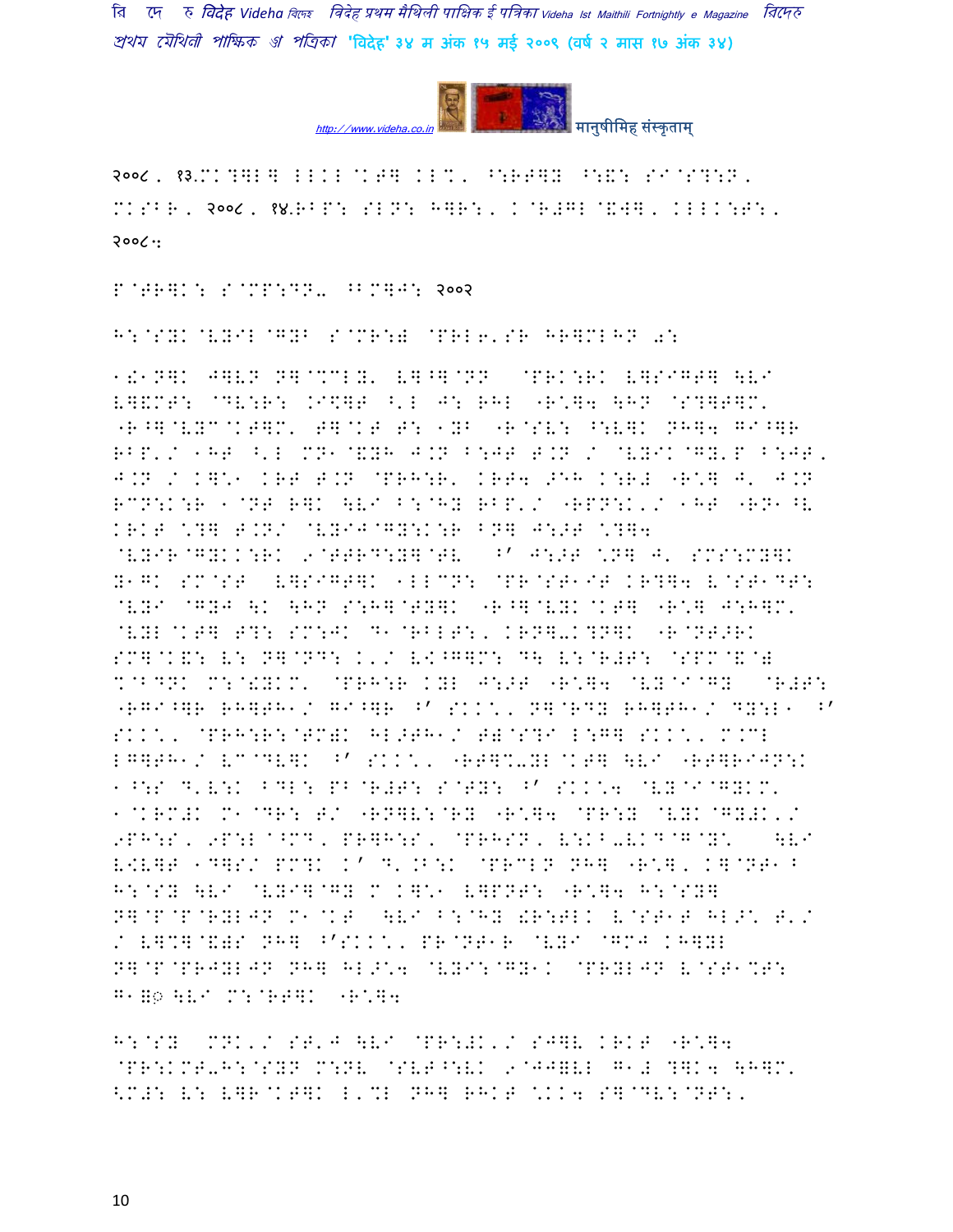

YES ERNE, SNESK BEK ENDER (VELGRING BUNG GENUALD BYR) H/SV:K H'THI B: FAIR SY KORA A SY KORA ME SY KORA AT SY KORA AT SY KORA BE SY KORA BE SY NHE CRPCR "REGEL" TRANSPORTS "REGEL" REGELERATION  $R$  . The contract of the contract  $R$  is the contract of the contract  $R$  and  $R$  as the contract of the contract of the contract of the contract of the contract of the contract of the contract of the contract of the cont PR TR T/ DIN THE ROOM OF THE REPORT OF THE REPORT

@PR:KMT-H:@SY M' \H] H'T1 \K @PRK:RK VMH@T "RN1^T]K 1%: RHKT "R\*] 1 S:M:@NYK "RN^]@J3T: V: 9PL@B!] S'HL4 9@CC TM H:@SYRS/ KLMLT: \VI KRB#:C:K "R^D SIBI! RHKT "RENDRA "PROTOCLED" (HIMR) RECEPTED IN STRAIN OUTLINE THAT WE CAN ARREST @S?]T]S/ "R\*] JKR: H:@SYN @VYIR@GYV, H/S]-W@)): KCT 1 ST PORT OF BELIEVE PRODUCED AND DESCRIPTION OF BELIEVE PRODUCED AND DESCRIPTION OF BELIEVE PRODUCED AND<br>The state of the state of the state of the state of the state of the state of the state of the state of the st KYL JOHN HAND GRYDDAU MYN DYD Y RIW "RYN" ALDEID RC):>"R/, 6N, JL@KSJ, @PL'>J@N@)R] J'@S@), V]), 6:RS, PKR\$], R]@\$->@KYB%L, 1D] @DV:R: @V@T1 S@MPB]@R#  $\mathbb{C} \mathbb{C}$ 

MSTARBAR (1979) (D. 1992) BRIEG (MAINTRAPA) (PRINA "REBRA  $R$  . The contribution is the contribution of the contribution of  $R$  is the contribution of  $R$ "R@TYP!]K @PR^:V]T "R\*]4

RSMY] RCN:K S]@DVH@STY @PR@R# H:@SYBRS:VT:R @PRL6'SR HANDLAN ON NATHER MANUEL IN THE SAME OF THE MANUEL @PRT]^:K PR]CY D'LN] "R\*]4 \KR' 6L@SVRRBP / \T'K LLK@PR]YT: "RJ]T KYLN]4 \H]S/ S]@DV ^' G'L "R\*] J' M]?]L:K P:VN ^BM] \H] @K&'TM' V]@DY:PT]K J@NMY D' SKK\*4 H]NK 9PL@B!"R RCN:M' G@DYK @PR!:NT: "R\*] H]K @PRDM@TT] K?:-S:H]@TY D]S V]%'& RHL4 H]NK PB@RVV@RT] K:GA: G&OYCH:R TRONG A TAER TROP (MONANTIE) PART : RAEI "ROBANA K' DKT #L' NE SAN "RESTERT" ARIS (DABA SISTE SIPA SIPA SI SIPE OPIE OPIE MK?]L] K?: S:H]@T@Y T]M]R:@C\* @NN: ^' RHL \*L4 MK?]L] S: S:H' B' I GENER, MORE OF THE DERIVE HIS LOCAL DATE (MARINE AR) SMPREST PROPORTING THE MONTH OF CONTRACTORS ON THE SAME CONTRACTOR CONTROL IN THE CONTROL IN THE SAME CONTROL ^'H:@SYM-@VYI.@GYHK NV @PRVM@TT]K "RVL@MBPN KYLN]4 MK?]L]K P:WKK'/ "RVS:DMY V:T:VR#S/ 6R:K K' H:@SY' @VYI @GYHK \K NV]N M:G'K R@%M] @PRD:N KYLN]4 MC?]L]M' H]NH H:@SY6-@VYIH@GY SI Y1@KT RCN:M K@NY: D:N, @DV]R:GMT, @PR#@MY' D'VT:, RIG%:L:, .@))R KK:K TRIG, C@RCR], \VI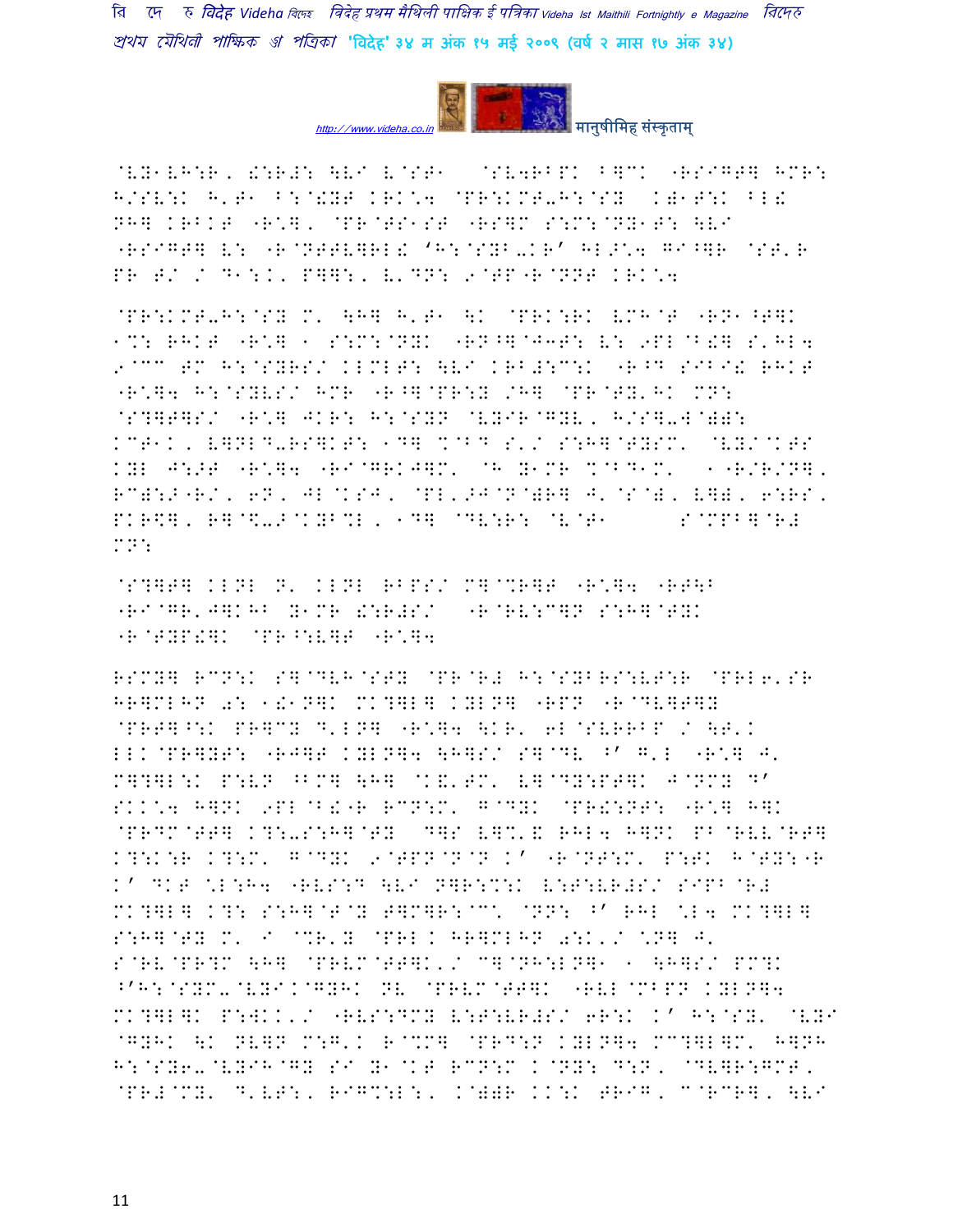

 $R: D \to D$  . Particle of the state of the state  $\mathcal{L}$  are  $\mathcal{L}$  . And  $\mathcal{L}$ K]\*1 K?: T?: @S61G) KV]T: SMY-SMY PR PT]K:D]M' YT-TT @PRK:%]T "R\*] J:H]M' H:@SY"R-@VYIP@G<\*K "RJ@S@TR1 !:R: BH:/L G'L "R\*]4 J]VNK @PR@TYT@K& D'.L "RN1^VG@MY RBPK'/ H: SY - MINT - HI: O YI ANG - HI KRB ANG H BOON THE THE SOURCE SMALL SMALL SMALL SOURCE IS A REPORTED THE HEAT AND THE SMALL SAME  $\overline{X}$ S:M:JH: LUTAU CH (FRUNKI) II TALIKI "RING" 1@%RY S'HL L'LN] "R\*]4 J]BNM' "RTV]RL!, "RSIGT], @K&1@DR @PRV◌़@TT], MB@R.T:PB@R# SI<@R&, B:B: V:@KY] @PRM:#MBK HW!@RM]T:, D@M^M, P:.@#\$I, =LIG, M]@?Y:N B]@PPTN, @SV:B@R?-PRT: 1D] H]NK H:@SY%-@VYI^@GY:K @PRM1. 1L@MB'N RHL "R\*]4 H]NK RCN:M' 1C:R, "RN1@&W:RN  $\Pi$ k: "Brand and the second of the problem of the second second  $\Gamma$ "R\*]4 I "RPN RCN:M' M:NV MNK MLD, MLH, %LK, V'DN:K'/ \K MNLVK@J3:N]K JK:/ P@RYV'@K&# KYLN] "R\*]4 V@ST1LT: @GR:@M@Y PR]V'%K Y?:@R?K "RVT:R#:M' I S]@DVH@STN \*?]4

'K@NY:ND:N' \VI '@DV]R:GMN' H]NK BH1C@RC]T 9P@NY:VS ?]K4 MK?]L] 9P@NY:VSM''K@NY:HD:N' K V]%'& MH@TVK "R\*]4 \H]M' "RNM'L V]V:HK SM@SY:NK'/ 9W:/L G'L "R\*]4 PT]- PPROVINCE ARE REPORTED AN EXPOSURE REPORT @PR@TY1VT %]@K&: D]@K&:K'/ L' KY "R\*]4 \K \M.\. P:S YEK BOOK VIR BENEDER IN DIE SOME DIE SOME DIE SOME DIE SOME DIE SOME DIE SOMETIGE DIE SOMETIGE DIE SOMETIGE DI HL>T \*KK4 \H] @PRK:RK V]V:HK'/ 9P@NY: SK:R N:)K K:HYA: TRE FOR PERTY CORDE ATHA (PEPHA) 'PAPER WAR A COR 'Y 'PHE TEN' ( THE CONFIDENT REPORT ) SM:JAM, MTRCERE ELEGARI ERPMANIS MORPOR ANCHOR PM@&W.^BM] BNCLN]4

\KR N:YK S].B]. M]@%R "R@TY:M!1N]K P:@%C:T@TY]  $S$  . The second property  $\mathbb{R}^n$  is the second property of  $\mathbb{R}^n$  and  $\mathbb{R}^n$ RHL:K K:R#'/ "RPN 1TM^:&: P@RY@NTLS/ "RPR]C]T ^' J:>T \*?]4 N:Y]K: B1@CC]J D:> @PR:C]N MK?]L SI@SKMYT]K @PRT]K ?]K]H JN]K: PR P:@%C:>@TY] S@^YRT:K KLNL \*:P NHA "NDAH" DEBI WOREAN E BRETHON BEAT ERANG MAN TAHUN 1982. 9P@NY::SK:R H:@SYC-@!YI @GY S'/ /T-@PRLT V:T:VR\#K DA MEDGE PGALI "ALBA" LIBEGDA "ARNAH I MDIGGORGDI" (ARLEN PR J.N N:YKS N:M P1\*L J:>T \*N] T.N / 9@TTR D/T \*?]—'HMR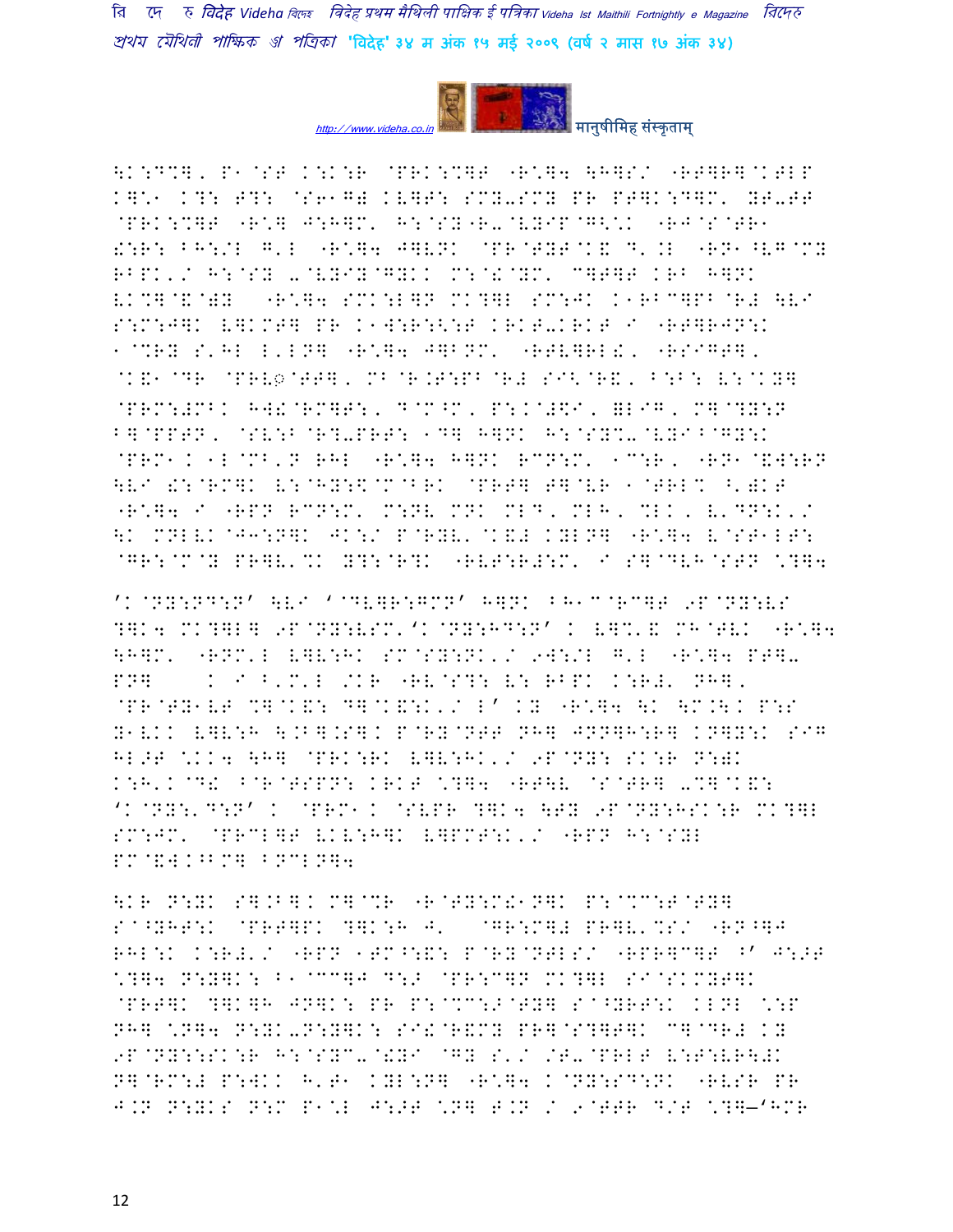

N:M \*Y SI. SHI SARA MATING SINA SINA MARAKAT SINA SINA MARAKAT SINA MARAKAT SINA MARAKAT SINA MARAKAT SINA MAR "R# TO BOOK "THO SALT SET THAT IN A SALE SAN SAN IN THE SALE SAN BALLER. G1) STARE A THE START OF TRANSPORTED HIS SERIES AND START TRANSPORTED IT IS A TRANSPORTED TO K1988199 B10KT \* NORTH \* 1990 PORTH \*\*\* (1990) BLTL MINI-DIRICH MINI-DIRICH B:P' HL-@PRK:RK K?LPK?N 9P@NY:KSM' "RN'K @S?NL PR 1YL "R\*], JTY 9P@NY:VSK:R H:@SY:-RSS/ Y1@KTR V:T:VR#K N]@RM:# KRB:MONI STARE TO RIJE NORMAL AR DARIJE IN ONE RANGE TO BREAK MK?]L:N] PR @VYIT@GY: S'HL KYLN] "R\*]4

 $K$  K)  $\Phi$  (  $\Gamma$  critically  $\Gamma$  of  $\Gamma$  and  $\Gamma$  are  $\Gamma$  . Then  $\Gamma$  are  $\Gamma$  are  $\Gamma$  are  $\Gamma$  are  $\Gamma$  are  $\Gamma$  are  $\Gamma$  are  $\Gamma$  are  $\Gamma$  are  $\Gamma$  are  $\Gamma$  are  $\Gamma$  are  $\Gamma$  are  $\Gamma$  are  $\Gamma$  are  $\Gamma$  are  $\Gamma$  are KORNJ "RANA" (P. 1994) (P. 1987) (P. 1924) NYA NI ANG "LITA" (NYA NO SPORT PARK OF REDEVERENCE PREPERDING HE SOVIETING STATISTICS.  $\Pi$ i 9 december - Antonio III december 2009 - Antonio III december 2009 - Antonio III december 2009 - Antonio KHI CARB: CARPAIN (IPP) TAUR (PARP) PER (PR KOR HAR GER KRA GER KRA GER KRA KRA GER KRA KRA GER KRA GER KRA GE @PRK:R'/ @S?]R KRKT \*?] ''\K): .N.NC1 J:H]M' K@NY:NGT .N.N:K' ):K: H/SL?] LKT \*?]4 DLSR M:N] L]Y )N)NC1 J:H]M' BR P@K& )N)N:K' HJ:R P:/C %KK TLR: GNBKT \*?]4 TOR MYST LAN APARTY SYNAPI LE I MANAGER TYN APAR GEPSE (FR) CAR C'ECH (1984) ABRIC (DECRITA), BRUBBIA , BRBBIA R: SKBI I BAT, "KIMISES (IBA "P: PAPPA" (PSHI) (HIST) B.P. PI B: B.L. PL) F J: P Y: F A REAL (F A ROSE) RAIL (F A ROSE) RAILY (R A ROSE) SYNCHESIS (F A ROSE) MNLRIJN KRKT \*?]4 <)KR:JK'/ <)KKT]K @PRT] I VK@J3:N]K DO TEARDE ACTA DE DAN DROEDERDED HAC'H ARD HOCHEN TA ECONOMIA @PRD:N KYLN] "R\*]4 JNKT \H]SK S6L CR]. K@NY:L-D:NM' 1R KLNL NH] "R\*] TKR K:R# J' )1@NN]\* 0: JK:/ "RPN P@K&K @PRT]P:DN B1T' NH] ^'LN]4 / S:M:JK] DLP T]LK- @PR?:K @STN@M^N @SVNRBP ?]K:H4 \KR' 6L@SVLRBP MK?]L SM:J DH! MPRTH! AA.BHR SI AN BHL ARIH.

'K@NY:TO:N' GOVERNMENT "ROWLEDGE "ROWLEDGE" 0:R.@#\$]SN:?K @KR]Y:-KL:P, B:JB-^1KB, CLB-6]RB, .:YB-PAYS SOME HOLL SYN SYN SYN HI: REAL AND CONDUCT K: NY NORO KYO ARAKA YAHAN DINA MARAKA YA MARI YA NA HAI YA KE KIRIN KUNA MARI YA MARI YA MARI YA MARI YA MARI KKRL 1GBM ING THE CARRI THAN MANY KRACHER WARD  $355.01 \pm 0.01$  Kr. Signal and  $35.01 \pm 0.01$  and  $35.01 \pm 0.01$  . The signal  $35.01 \pm 0.01$  is a set of  $35.01 \pm 0.01$ 1+NORT. INTERFORM PIGHT BAFA PIG BADYRHI BERAHEN IPPOHEN. KHAGE (B), BEC (B) EGE (HABYE) HIS NIGHT: HK OR LIGHT: HK BYD HYM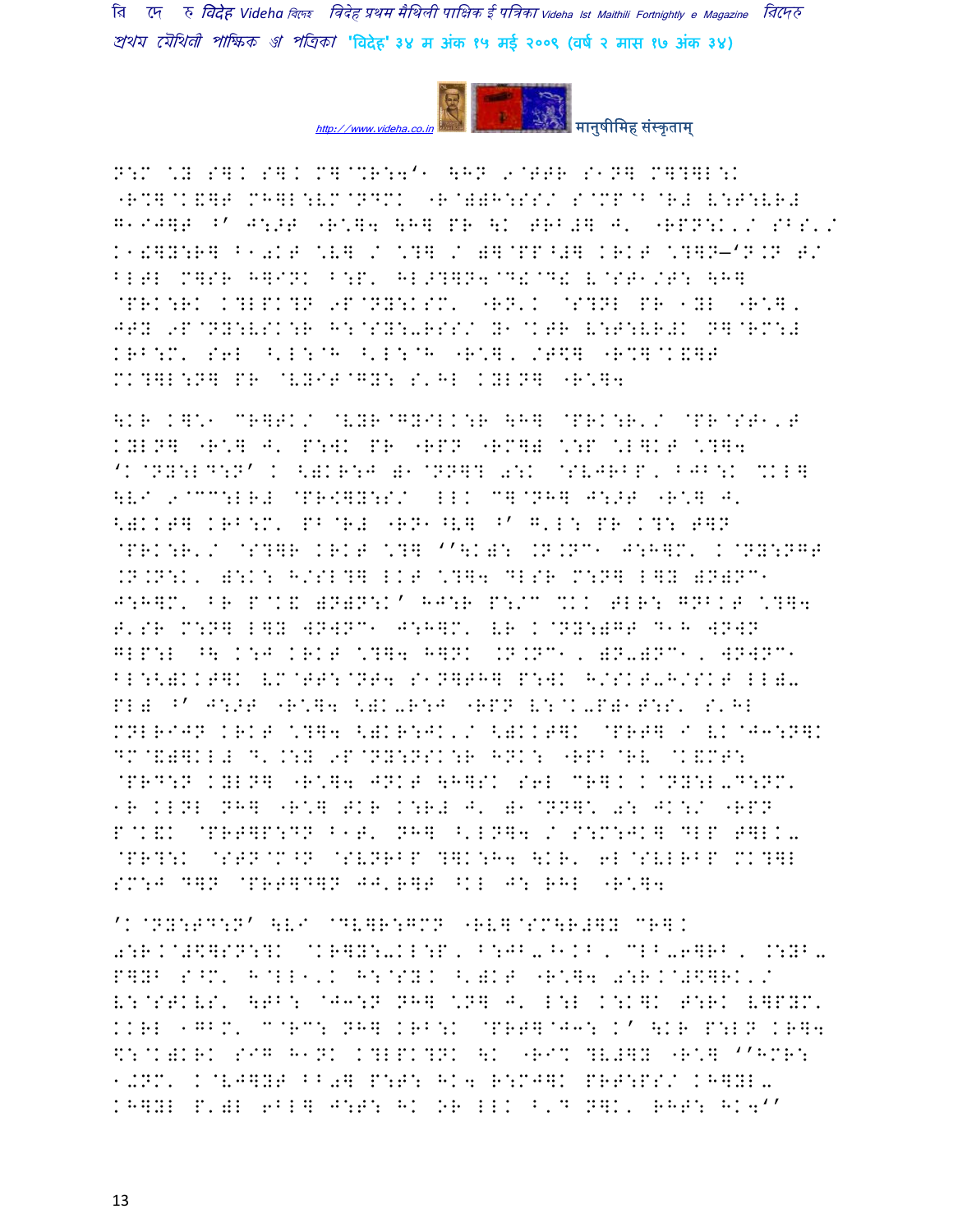

JTE, DO PO, BYD (1985-PPS) PO PSHDOON PRESENT PICTURE PROPERTY. 9@TTR T/ S1NB—'' SRK:R ! HMR: LLK S^ D1L:RS/ '.@))R' KHT: HK, L'K]N "RSL N:M 0:R.@#\$] M:Y-B:P R:.] D]Y:4 OR 9M]RM' SRK:R SB ^:IS/ \*L) HK4'' '@DV]R:GMN' M' 0:R.@#\$]:N:? L:L KK:K /TY B1@CC]] D:>K %]@K&]K: M'M STANDER STILLEN DER STERN MITTEL TER HER HER STING TO T S:H'B H1NK:S/ J]@J3:S: KRKT \*?]N—'' B:? \H] W:MS/ BH1T DBR HK4 KLS \*B'K-S:T'KS/ KM NH] P]'G:4 B:? (G:M) M' 1PK: K' RHT: HK ?'6

BHV://\$PROGLAMA PROTECT TRANSPORTATION TO THE TRANSPORTATION TO THE TRANSPORTATION TO THE TRANSPORTATION TO TH LGKT "R\*]4 9P@NY: SK:R H:@SYK 9@TP/@NN: KRB:K H'T1 KTATER (MBHA) (1991) "PB12 MDF AT FORME PHOTOGRAPH BY BE RHAT, JOHREN A L'L %1@DV 9@CC:\$R# KRB G1# NH], @PR@TY1 T 1V@%YPK \*N]  $\overline{1}$  : The  $\overline{1}$  state  $\overline{1}$  and  $\overline{1}$  and  $\overline{1}$  and  $\overline{1}$  and  $\overline{1}$  and  $\overline{1}$  and  $\overline{1}$  and  $\overline{1}$  and  $\overline{1}$  and  $\overline{1}$  and  $\overline{1}$  and  $\overline{1}$  and  $\overline{1}$  and  $\overline{1}$  and  $\overline{1}$  \*?]—'' PI\$]T NVLN:? 0: TLT:R:>T-TLTR:>T KIWRBP] BLR:S/  $9$  FB 2019 FB (1998) (GB) BECK REPRISE ON SUGGIO GREEN SMALL IN PERFECT (G), LA DELLEBOEL CIEDELLIEDE FARBO FM ALI (NAAR), DA DELH A GEED (NDM)  $R$  -points are presented in the property  $R$  -particle  $R$  ,  $R$  and  $R$  . The set  $R$ BEC: G:MY:L] BOOK: BINK HEN: MONTH: HENTENHEN BREEQ! 01I\$M' RHEAL & MOVING /HE POINT POINT REPORT OF HARIS FR TRANSPIRE S: SANDA PROTHER SECRETIS SPORE P:@TRK "RP'@K&'/ "R!]K M:@TR:M' \*N]4 B)1K J] MB@R. RH]TH1/ "RDB&]T B1@DV]K \*?]4 H]NK V:@RT:LY P:WKK MNLRIJN KRATIJN KRATIJN KRATIJN KRATIJN KRATIJN KRATIJN KRATIJN KRATIJN KRATIJN KRATIJN KRATIJN KRATIJN KRATIJ HARD O TAGG EARD TOEL (ARSA) —MY HORG ED IDD A CHIN O NIGGA  $N$  The Theory of the state  $\mathbb{R}^n$  is the second second second second second second second second second second second second second second second second second second second second second second second second second  $\lambda$ Hielenski, Frijlens, M. Pener, Hielens, Historie, Hellens, Den sterre i K' L' SAN EN L'ANNE EN L'ANNE EN L'ANNE EN L'ANNE EN L'ANNE EN L'ANNE EN L'ANNE EN L'ANNE EN L'ANNE EN L'ANNE K1\* N \*?4 MHG \*\*\* N \*\*\* N \*\*\* N \*\*\* N \*\*\* N \*\*\* N \*\*\* N \*\*\* N \*\*\* N \*\*\* N \*\*\* BAK: G:MB:LA: B:MB:LI PERS (P:MB-PH) (PEPH) (BH) BE (S). (BE) STRIC DRIMES LICH (PRIP) HISRO CHER BRROT PINTRI BICHTRICHTRICO S]. S]. M]@%R "RPN ^:V] P@TN]GK M!1R K@LP N: KRY LGKT  $\Lambda$  TH  $\sim$  PF is the state of the sylvanic continuity and  $\Lambda$  . The symmetry is the sylvanic continuity of  $\Lambda$ "R\*QRA" (SPOTEGE OD 80 GERMANY: SPOTGE SOM 'KOMITAN' 'KOMITAN' 'KONG 9@TP"R@NN KRB:M' SH:YK ^'L "R\*]4 ^'L "R\*]4 \HN-\HN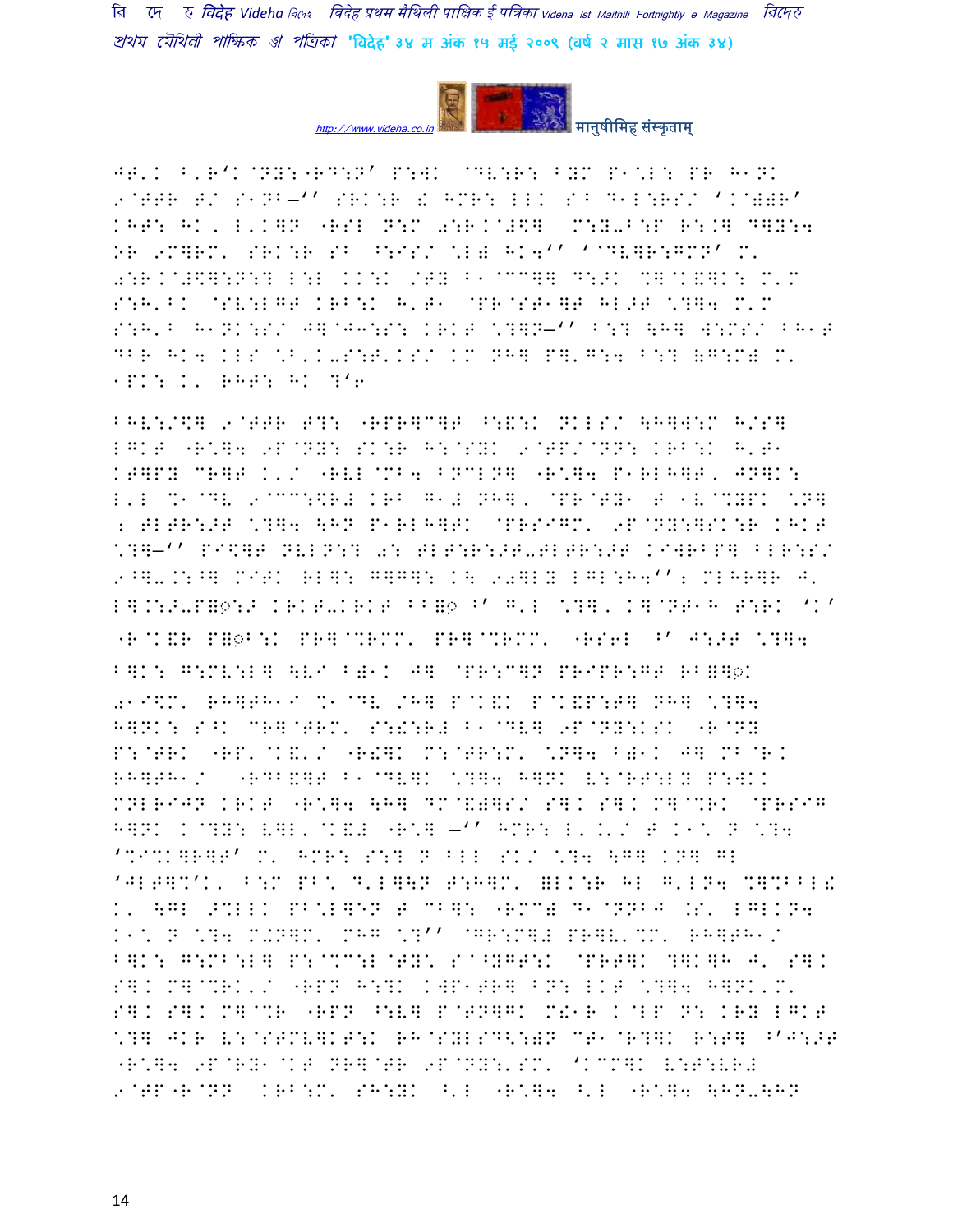

PS:@HI:BM YEAR VME PEBROOK HOSE AO EPP. IECO. SYPPH OPE  $R$  , and the state of the state of the state  $R$  smaller  $R$  . The state  $R$  is a state  $R$  of the state  $R$  of the state  $R$  of the state  $R$  of the state  $R$  of the state  $R$  of the state  $R$  of the state  $R$  of the sta  $\cdot \vdots \cdot \vdots \cdot \cdot$ 

'@PR#@MYV-D'VT: K:):@K&-PB@R# R'.:-C]@TR "R\*] J' @PR!:NT: S:M:J]K 1LLCN: @PR@ST1'T KRKT "R\*]4 \H]M' / @PR:C]N K?:-P@DVT]K'/ @GRH# K' GI^]R S/-GI^]R V]&YK'/ SRSLEY SELGYTY FOR CY AOODLEYAOO SYT RIHO-THESERR J]@R#-%]@R#, V]C:R!:R: PR1!:T KY NV]N @PRGT]K @PR'R#: DKT \*?]4 H]NK: N' T/ @PR:C]N "R@N! -V]@%V:JSK @PRT] N]@&W: \*N] 1N' NV]NT:K @PRT] 1S@KT]4 \H]M' H:@SYN- @VYI!@GYTK SBS/ 9PY1@KTR @S? L T.N "RVKT "R\*] J.N / ^LJN "R?V: !@RM:CR#K @PRSIGK'/ L' KY K?:K P1@&W]^BM] BNBKT AFREST FOR THE MERIC ALLEGATION OF THE GARACTED OF A PULSE A RANGERS.  $\overline{A}$  is the value of  $R$  is equal to the interpretation of  $R$  is the state  $\overline{A}$ "RSCK@RYK KLNL @!Y:^N NH] RHKT \*N]4 P:H1NLLKN] "RPN PR]CY @PRL6'SR S:H'VK LG KLN: DKT \*?] S' D'.B—''H'I-H'I-H'I-H'I "RPN' J' K]N' S' HMR: C]@NH"RN' HKB1 MB MATTA KLOSE REGIONALE D'ALL D'AN D'E REGION DE L'AN D'ABERLO MSBOTAD (A) CHO, S.LENBOR D PHERNA (AST-AEOR) OPPORA'Y HRH @PRK:RK PR]CY' V:@STMVM' H:@SY: @SPYD ^' J:>T "R\*]4 HR, MORE MONEY CORRECT AND REPORT RESIDENCE AND RECORDED AND RECORDED AND RELEASED AND RELEASED AND RELEASED AND RELEASED AND RELEASED AND RELEASED AND RELEASED AND RELEASED AND RELEASED AND RELEASED AND RELEASED AND RELEA M: MOB, DRI MAL PI, SE CORE, BRI PAR MED SERI SOCIEREN SI (SPARE BRI) GJ'@NR @DR N:?, @BRJ'@N@DRT N:?, ^]M'@N@DRD N:? \VI DECOVER SITE TRANS ALSA NRAA (F. H.AR. SPOR DAY DMKBP:T KRB— ''K]@NT1N HMR SRB'): D]G@MBNR N:?—H'I-HI, PUAL POSTEREN STERRE OSTAR DE PACIDADES DE SERVE EL ECONOMIA SLH:R], "RNLN TRK:R] BN: D'B/@NHN4 M!1RK SIG .: EL'ESPA (POBSEE) DE GELLANIZIANIZIANIZIANIZ ERI (SEN ALADDI J' K]N' S' ^:T, D:L], TRK:R], !MT, DH], C]N], SB, 1R KAA HOOR: SIGM' ALAGE ALAGE DIE SANDE SI DAGE DIE SANDA "AND AN ACTEUR IS THE RACE OF A MARINE OF A MARINE OF \LBM \H]M' ^')] J:>T "R\*] J' H:@SY> 9@TP\*@NNS KRB:M' SH:YK SH:YK SH:YK SH:YK SH:YK SH:YK

'@PR#@MY -D'VT:' M' !:@RM]K 1CR#K 9@LL' . '!@RM%:@S@TRTC:@RY' \VI '@JYL!T]&:C:@RY M' V]%'& RBP'/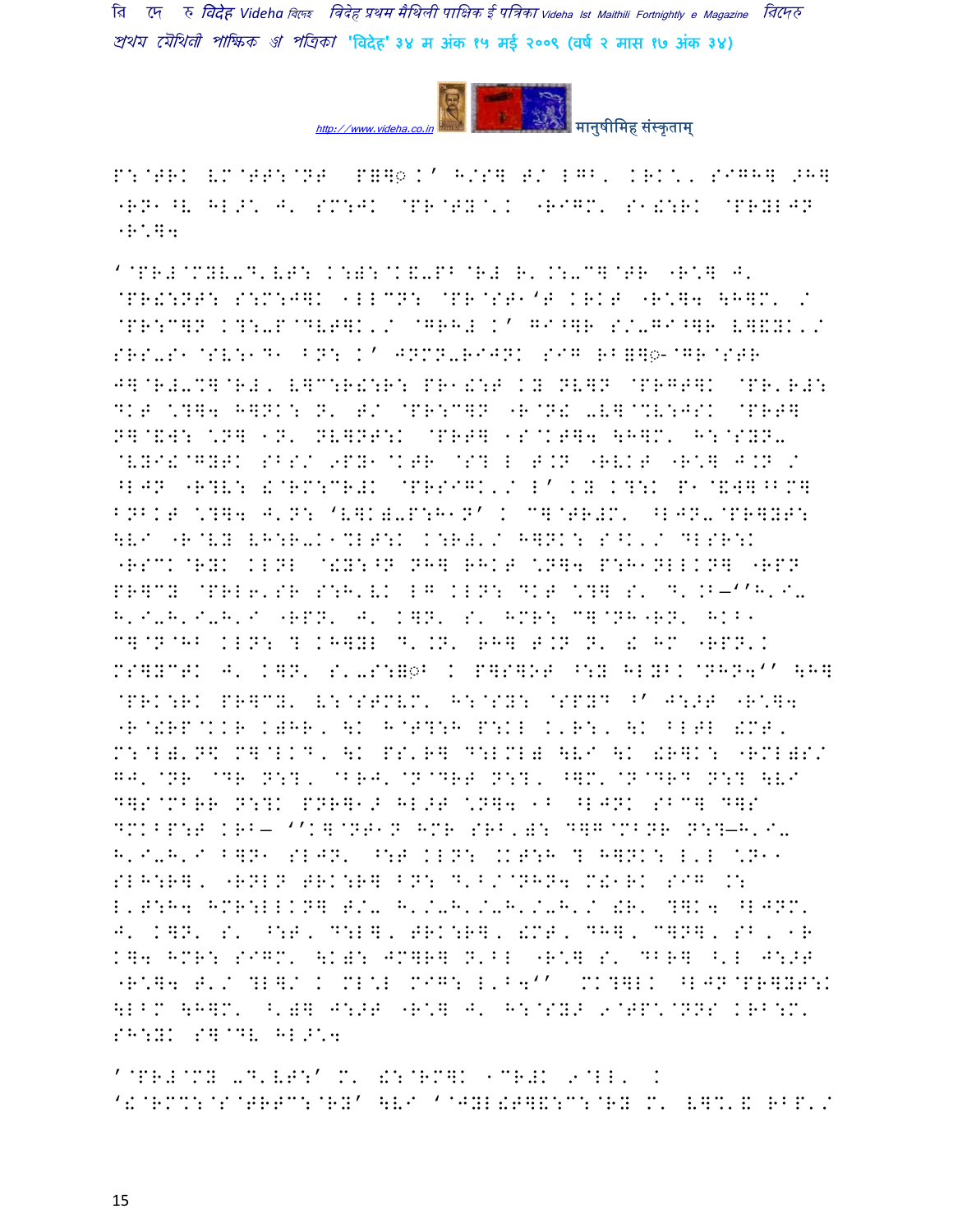

^'L "R\*]4 !@RM%:@S@TR C:@RY MH:MHLP:@!Y:'Y !1R@N!LR %:@S@TR]] "RPN !:@RM]K \VI 1\$@M@BR TT'K N' PS:RKT \*?] J' PH]N' / G:MK LLK PR H/SKT \*L:H; K]@NT1L B:@HY:\$@MBJRK V]RL! ^'L: PR 1B H1NK' PR SIPB@R# G:M H/SY LGKT P: PHILAY TAGE GARENTY THO IN LIFE THAT THREE TAGE PARE JN]T 1\$@MBNR PR @VYIM@GY KYL G'L "R\*]4 \H] DLPPB@R# K:R#'A:VI OF 'Y ME 'Y BHY'/ HE 'Y DI MINI' ME 'Y BHY DI BIT OF 'Y HI' O 'HE 'Y GHY 'Y ALL )]KL"RL] S'HL ^' J:>T \*N]4

\H]M' S:M:J]K SM@SY:"RK "RT]R]@KT P:R]V:R]K SM@SY:# PR S'HL @VYIN@GYM KYL G'L "R\*]4 'S:0] 1@%RM' M' J' CA CAR COTA CARA CAR COTA CARDO PROTECTA A CAR CAR PROTECTA A COLL S::NK BOL: DI: PHONO COMPANY SIGNED AND DISPOSITION OF THE SECOND AND DISPOSITION OF THE SECOND DISPOSITION OF S:0] 1@%RYK J' D1@RD%: HL>T \*KK TKR \LBM ^G]R? 0:K PR:RM' <sup>2</sup> (2001) 2003 2004

@VY @GYRK:R "R@TY:)!1N]K Y1GM' 6K%NK B=◌़KT @SVYRBP PR DOM GREEV (BIG NIE BIG PYRI BIGIE 'BNEGEIN' TRIE BNF J:>T \*N]4 \H], @PRK:RK 6K%NK "R@TYR!]K @PR^:V SMK:L]N NVY1VK SM1D:Y PR P]L "R\*]4 "R@TYY!]K BNN' D1@R<)N: ^' JKB:K SI^:VN: RHKT \*KK4 1> K:@LH1:K "RP-)1\$') L'\$]' K MPRARIK (BRIJRA) (MITAP): D'VI, ERAMA EMIJI ER (E), KRA (I): D'D'E (PAPAR) BM: J:B: MYR (S'Y:B:MWR B:B:B') SHARR JHE: B:B'K P@TN] 'CM'L] D:> \*?]413 H1NK NKL] @SV RBP T/ D'.B—'' H' ^GV:N ! I K] !@%R]MT] J] SB): CCP) KKLK@NH]4 N:K PR '@SNLP' L:GREG (PPECHER) PR '@PG'PLFLE E 'PG' PH' 'LE ARTA "COURDE" (COURDE) COURDE IN PERSONALE IN POSSIBLE DE LES PROPOSES LOCAL POSSIBLE CO H:Y !BH1RBP]Y:K V'% BN: L'L@NH] 4'' J' 'H]@ND1@ST:YN] SSH.FY "BRIME.HI" NIDBHORI SIM BIOREN FIRO TSHI BIORE TN]K 0LK M!1K:@NT C:R@TRM' ^')KT "R\*]4

'YER ARE TO YOU TO FREE THE WORLD ON THE LOOP OF HIS CHOICE. IN THE RECORD ON THE TOP AND A STREET /T-@PRLT "R\*], K]@NT1 \KR: H]NK "R@NY:I@NY RCN: SOM LEX SPRING PHI (LALKA HHI SPRING) / LINK (SIL-'''' I HAN MALAS I THE SEE 'N HIN LEE' THAN SAAR YN I LL T?:P] \KR: @DV:R: \K =@RR: K:YM ^' G'L/K OR GL): NV-NV PR KI?: TANI PASPE KERISI LEHEN PRANYA KAI BUNYER MERIPI KI NITA KE KARA KEPA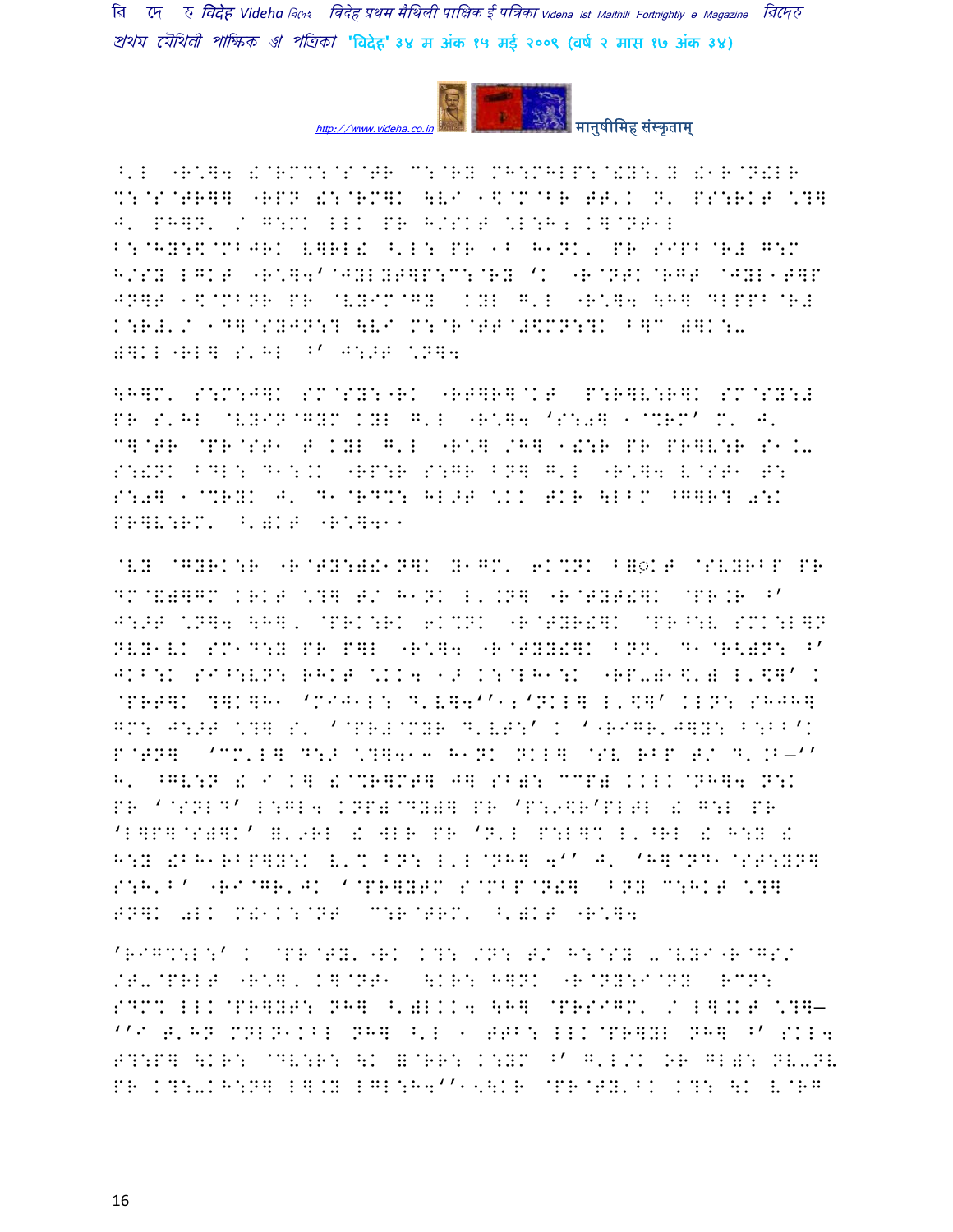

V]%'&K @PRT]N]!]@TVR KRK\*4 H:@SY -@VYI.GK M:@!Y=M' K?:K:R S:M:J]K D1@RN]T]S/ SM:JK'/ P?K KRB:K @PRY:S KYLN] "R\*]4 P:@TRK CYNM' K?:K:RK'/ B]1Y NH] P]LN] K?:K:R @SV YI \H] T@?YNK'/ @SV]NK:R KRKT \*?]—'' H/S], H/S] Ka 1N@ND K]Y'K N' L'L J:Y ? @K&#]K' V]NLD SH], RSK \* NJERO STANO (TV. RAPA) (DE DITBER OG DITBER SOM MED KOM MED SØDS SØDS  $H_1, H_2, H_3, H_4, H_5$ 

H: SYR @VI4@GYPIH: (R@TYPI) YPP: SAPE (NICHH) PRYP/ T. 9PL@B! HL>\*4 \KR K!: N:YK .@))R KK: PB@R#T V]NLD] @PRKMT]K @VYN@KT] \*?]4 H]NK @PR@TY'/K B:T V]NLDPB@R# HEVE APRAISE FROM THE MEANS OF THE MONTHE MEANS OF A HEAD. SOF ROOMS IN A CONSIDERATION IN THE RELATIONSHIP IN A RELATION IN THE CONTINUES. THE CONTINUES IN A RELATION I \*?]4 H]NK V]NLDPB@R# V:@RT:M' @VYIPGYK:R @VYN@KT], SM:J !@RM, D@R%N 1D]K K)B 1LLCN: KRKT \*?]4 ?KKR' JKR: 'Y:9) Particle of the Sound Theory of the Paris of the Control of the Paris of the Paris of the Experiment Con KK:K SMOKB PROTES KAN VIROUED ANDERS FRANK VIR VIR C:RB ^:G NV]N V]C:R-!:R: @PR@ST1YT KRKT \*?]4 1!1N]K PR]@PR'@K@&YDM' @PR:C]N M:@NYKT: KLNL "R@R? NH] R.KT "R\*]4 '.@))R KK:K TRIG' M' V#]T V]&Y V]C:R:@TMRK, SRS \VI MNLRIJK "R\*]4 H]NK V:T L1T] SN HL>T \*N]4 I D'%K MB@R.T:K @%R'Y PI\$]TK'/ DKT \*?]4 \H] KMY' I "RSL] \VI NKLA PI\$PIBLO PI\$PI\$ (ARTIO PIA KALPA (ANA-'' "RSLA PI\$]T V]@DY:K "R@NV' &#M' RHKT \*?], NKL] PI\$]T V]D:>K  $R$  (RONOr and Robert Fields and Robert and Robert and Robert and Robert and Robert and Robert and Robert and Robert and Robert and Robert and Robert and Robert and Robert and Robert and Robert and Robert and Robert and Ro PI\$T "TE IS IN SECTION" (PIST SECTION) PI\$P SAME TO A CONTROL PI\$P SAME TO A CARD \*?], NKL] PI\$]T K'VL M!1RK4'' H]NK: "RN1S:R' VKH K:STRACT, P:SRRIPAGO (PERSIPARA DGR) (1981) RI "RPPLAR" (PAPER) @PRYLG N]T-NBTN 1V]@&K:'R H'T1 KRKT \*?]4 K

V'D-P1R:#, KM'K:I\$-!@RM%:@S@TRV G]T:-V'D:@NT], R:M:#- MH:^:RT, @JYL-TH:RT, ORIGINAL PROFILIATION OF THE MANUFACTION @SV @RG-NRK, P1N@RJ@NM]-ML@K&, P:P-P@#Y- S^K'/ I KLN: LIA NTO KI TIIK HIK BIRTI (BEKA BADI) KALA (BNOB  $\mathcal{H}$  and  $\mathcal{H}$  are the state of the state of the state  $\mathcal{H}$  and  $\mathcal{H}$  are the state  $\mathcal{H}$ LAG: DKT "R\*DKT" AFTER "LEG" DEGEN I EN DE DE DE LOGIS DESCRIPS 1999 ON THE MERTING CONSTRUCT MEET V]@DRLH KRKT \*?]4 \H] @PRK:RK MTK .@#@\$NM' H]NK: TTV: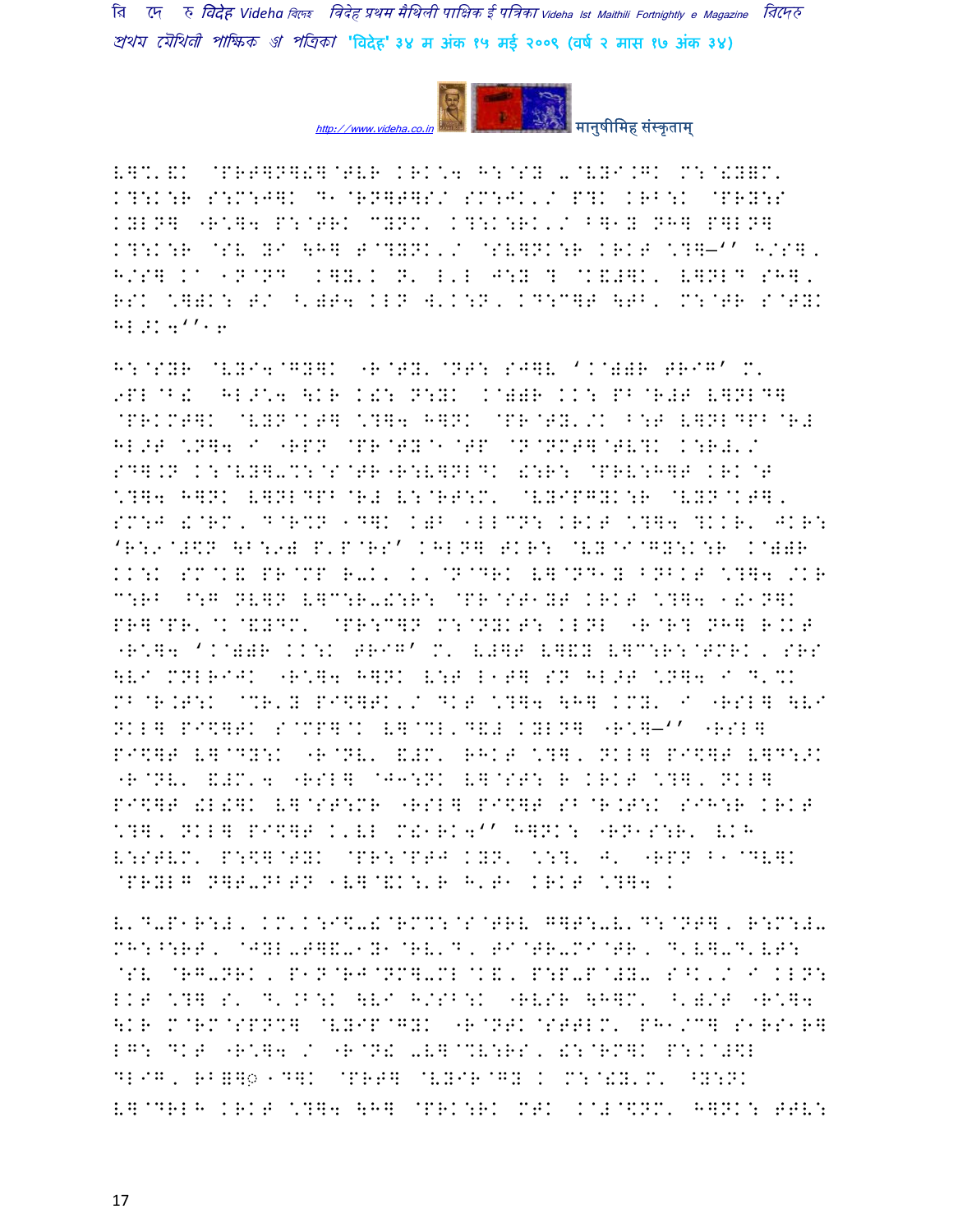

RS ^'), BIJE ^'), PRO SIGINERI ^'RP BRO EN ^'-RONICER'INEN FRO PR @PRH:R KRB:K H'T1 I SID].N ^IG<L)N: L'N' T@TP R RHKT \*?]4 J:!R] P:@%C:]@TY:-@PR:@CY1 S@^YLT: \VI SIMTED SIMPLE RANGER SHARE AND IS NO CONSIDER NH]4 "RT\V \HN SM@N@VY KLN @PRK:R'/ HLMK C:H] ? Y1GK "RNIS:R'/ SMOND "ROOM" "RNIS:R'/ SMOND "REPAIR" "RECEPT" "RNIS "RNIS "RNIS "RNIS " @PRSGM' .@))RKK:K D:V: \*N] J' / GLNB \VI GIG'% D1NBK BYIM THE YACKER TO THE SANDARY SOMETIME OF A COUNTY ?]K4 H1NK K?N \*N] J' ''H] >YKH B:T T/ B10B:M' NH] "RBKT "R\*DRA" (FRK:R') SAME "R\*DRA" (FRK) & CHKT "R\*DRA" (FRK) \*H ? KRK KHKT \*H ? KRK KHKT \*H ? KRK KHKT \*H ? KRK KH 1BS/ %]VJ]K M:? PR 'SL\$: V:)R' =:R] D]E@NHK ? ^GVT]HK'/ OCRK BDL: 'G:9N' /=◌़: D]E@NH ? K1L D'VT:K'/ LAPA MARI (ERS) PAS MALI A CONFIDITION ON LOCK EXCITE PARK PAR @BR:@HY# ^LJN KR: K' 'B]L' D' D]\@NHR ? JN9 !LBK H'T1 'LL@#@\$R] ' M' D' D]EK ? T:R: K:K]K'/ "RI@GR'J]M' SMD:9N G:BY KH]E@NHH4'18

\H] @PRK:R'/ PR@MPRR:V:D]T:K J:LM' /0RYL SM:J \VI MARK Y: PR / JONES Y: ROOM REPORTS THE PROPERTY %:@%@TPR:K M:!1@R@YY \VI K1NKNK T]@KTT:K @PR:C1@RY "R\*]4 H1NK K?N \*N] ''HMR B:@T HL>T "R\*] /LK )LI)] KT'K GLAN:K' C'A' D' LATIN 4 MEDI GLANE GENEVIE 2008 J'T/@NH>4''19 H]NK V]NLDPB@R# V]C:R-P:WK V]%'& RBPS'/ MNLRIDGE SIGHT SIGHT TO THE SIGNED OF STREET SIGHT TO SALE OF THE SIGNED OF THE SIGHT OF THE SIGHT OF THE SIGHT OF THE SIGHT OF THE SIGHT OF THE SIGHT OF THE SIGHT OF THE SIGHT OF THE SIGHT OF THE SIGHT OF THE SIGHT OF THE RBP TEND TENDEN POLITIKE OP DE STRIKE SOM DE GREEF STAR BHY LAGKT 4 SPHEN MEDICAL AND AN AGO MEDICAL  $R$  . The species of  $R$  and  $R$  are the species of  $R$  and  $R$  and  $R$  . The species  $R$ 

C@RCR] H]NK V]V]! RBPK RCN: SI@GRH ?]K4 \H]M' K?:- PAHANA, K:AKIA, PRHHSN, G.PRESN, PP, SPP, SAPPHAR // J:H]M' @PR:C]NT: \VI 1!1N]KT: PR SM:N RBP'/ @VYII@GYK KYL G'L "R\*]4 PR@MPSR:V: \VI "R@N!:V]@%V:1S] MK?]L SIA ASTORO ARTICO PROVINCI DELL'INDIA NON L'INLIANO ILLO DI ROMANO I PORTA I L'INLIANO ILLO DI PORTA I L'INLIA C:T1@R@YYS/ H:@SY \VI @VYI]@GY:K !:R: BHCLN] "R\*]4 / P1R:TNT:K PM@&WL^BM]M' "R@RV:C]NT:K J@NMR M:NKT \*?]4 9P@RY1@KT] PR]@PR'@K@&P M' H]NK'DL:N PRK G@PPL',  $'$ CCP:\$PREQUESTY, '\CPE FRK' GOPPRY SENTING TREADED FOR  $'$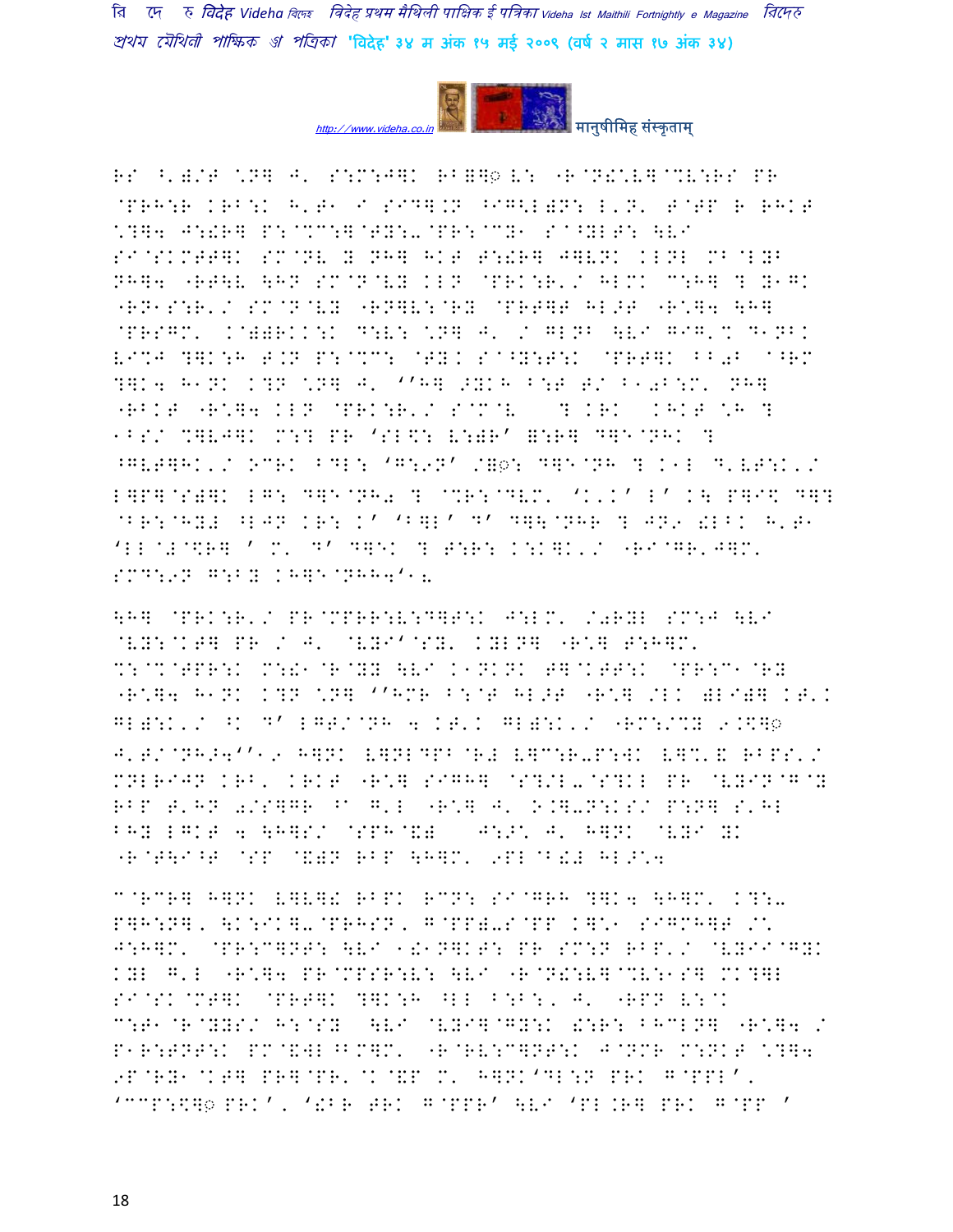$\begin{bmatrix} 1 & 1 \end{bmatrix}$  मानुषीमिह संस्कृताम्

V]%'& 9@LL'K.N]Y "R\*]4 H]NK M:@NY]T: \*N] J' @PR:C]N MH:PH:P1RB& LAND:PH:P1RB& LAND:PH:P1RB& LAND:PH:P1RB& LAND:PH:P1RB& LAND:PH:P1RB& LAND:PH:P1RB& LAND:PH:P1RB& LAND:PH:P1RB& LAND:PH:P1RB& LAND:PH:P1RB& LAND:PH:P1RB& LAND:PH:P1RB& LAND:PH:P1RB& LAND:PH:P1RB& LAND:PH:P1RB& M@RY:D: \VI MN@SV]T:K S1R@K&:@R? STT T@TP R RHKT \*L:H4 ^LL B:B:K "RN1S:R'/ 1!1N]K S@^Y,T: @PR:C]N PM@&W]^BM]M' KLNL "R@R? NH] R.K\*4 I @PR:C]NK'/ 1D@R%- M:NE ABANDIN ME MUNA MUNI DI DI NAJA KHKAT KA SI 1 SMYMON' SP @PRESTRIK SMYSHE SMYSHERS (PLE) AS PHE @PENR+ ''H:?]K'/ ML)R .YLK, !L]:K'/ S:>K]L .YLK, R:ML]L:K'/ S]N'M: .YLK, ^LJ K'/ P:@R)] .YLK, ^:/GK'/ C:H .YLK T?: SI@SKMKT]K'/ "RI@GRJ] .YLK4''20''

HR]MLHN 0: H:@SYK-@VYI4@GY0K M:@!Y M' N:R] J:GR#K %I.N:D KYLN]4 C@RCR]K "RN'K K?:K M:@!YHM' / M]?]L:K T:R]M' D1@RG:K RBP @PRT]@&W]N KRY C:HKT \*L:H4 @GR'J1\) P1TLH1'21 M'M' J:@GRT N:R]K @PRT] SM:JM' 9@TPM@NN @PRT]K]Y:S/ PR]CY KRBKT \*?]4 ' @GR:M S'V]K:'22 M' / J:@GRT N:R]K MIJ1L MIGLMY] MB@RT]K'/ @PRT]@&W]T KRKT \*?]4 N:R] J:GR#K 6L@SV1RBP /HL SB 1B  $\mathcal{L}$  . The contribution of  $\mathcal{L}$  is the contribution of  $\mathcal{L}$  . The contribution of  $\mathcal{L}$  is the contribution of  $\mathcal{L}$ !:R'23 M' M]?]L:K N:R] "RNM'L V]V:H \VI T]LK DH'JK RAN RAN VII SA KAMA YANG KANG YANG KANADA SA SA SA SA SA SA SA KA J:?1 "RPN <R4 J' M/GT:H HJ:R S' RHT:H K1M:R4 J' GNT:H / KORAGAH (KAD) (PARGGA (AEH) AECROSA (P)Y: R. CHA P. A. HEARGAHNEH

K]\*1\ D]NK P@%C:Y@T N:R]K \T'K B'%] J:GR# ^'L J' / SB 100 - Particular Radio Hotel Hotel Land Library (100 - 100 SM) - Small Small (100 SM) - Small Small (100 SM) -K:ITAN MUNISIPARA NG KALIMATAN NG KATIBALAN NG KATIBALAN NA MARANG KATIBALAN NA MARANG KATIBALAN NA MARANG KAT K1M:RI4 JA, PAB CREIN (1981), RIGH, SKIH & CROW: KRIG; KORDIN M:/G4 THILK IS ONE THE SIME DUE TO SHIMP IS SEEN AT A GAD PR]V@RT]T PR]@S?]T]M' N:R] P1RB&K SIG CLB @PR:RI^ KYLN] TKR: D'.] ^LL B:B: C]@NT]T ^a J:>T \*?]4 / KHKT  $\Lambda$ der (4) Johann Garmal (1981) the Summer Signal Signal Signal Signal Signal Signal Signal Signal Signal Signal Signal Signal Signal Signal Signal Signal Signal Signal Signal Signal Signal Signal Signal Signal Signal Si DO KT "RT "R\*JAT "R\*JA", HE "R\*JAT "R\*JAT "R\*JAT "R\*JAT "R\*JAT "R\*JAT "R\*JAT "R\*J  $R^2$  and  $R^2$  . Hence  $R^2$  and  $R^2$  and  $R^2$ 

HHING HS SYDES (TEDES THIS CONTRACT PSOCES SECTION ARE CONTRACTORS) OF H]NK K:@VYYM' ^'L "R\*]4 H]NK H:@SY\* @VYI @GYK RBP  $R$  . The space of the state of the state of the state of the state  $\mathbb{R}^n$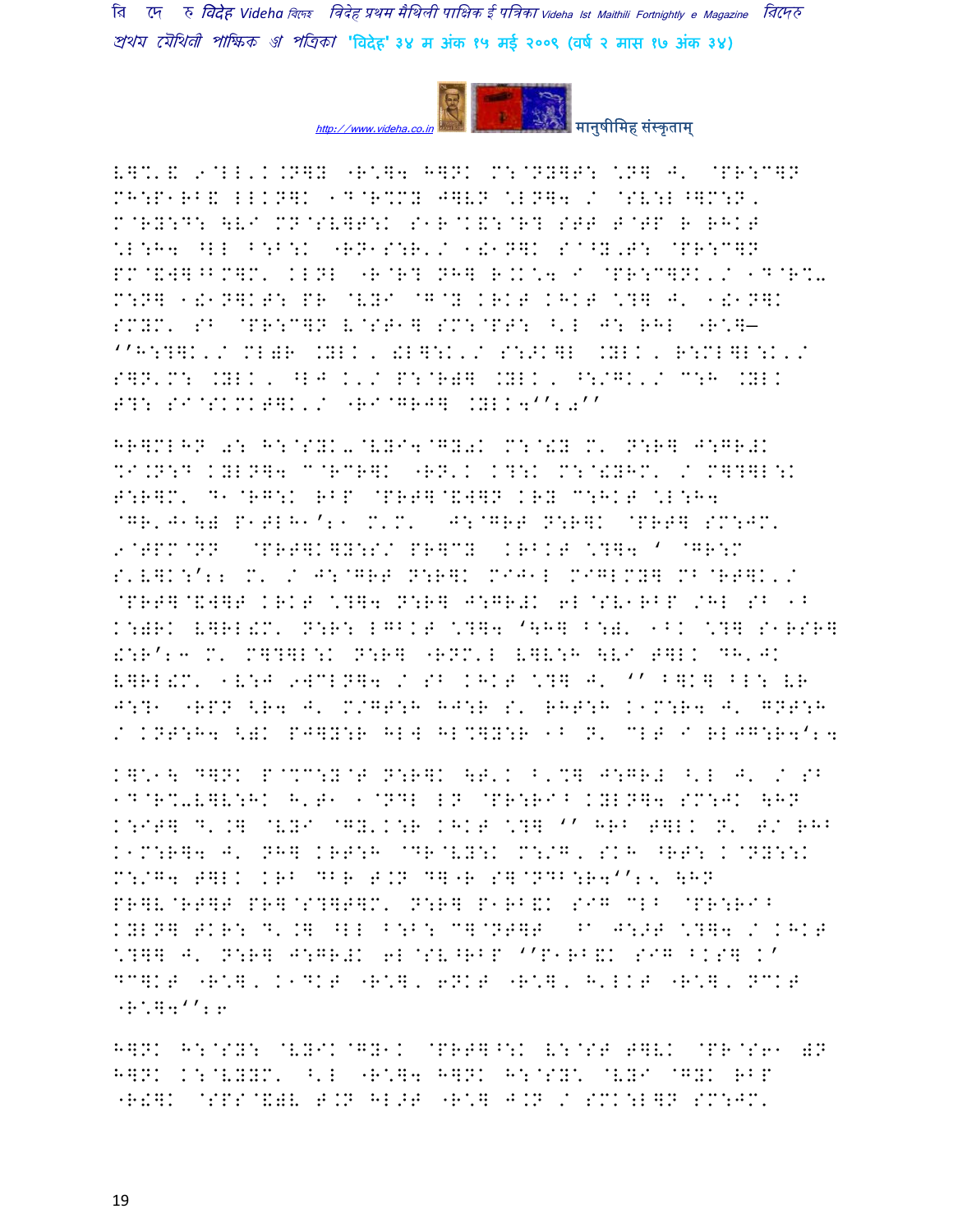

@PRCL]T "RV@S?::K K:R#'/ "RNM'L V]V:HK SM@SY: PR @PRH:R KRKT \*?]4 M]?]L:K S:M:J]K J]VNM' I M:@NYKT: @PRCL]T RHL "R\*] J' P1RB& KTBL V]V:H K]EK N' KR?1, K]@NT1NN:R] \KH]M V]V:HK "R!]K:R]#] \*?]4 \KR'  $\overline{B}$  (starbed averaged with  $\overline{C}$  )  $\overline{C}$  . The starb  $\overline{C}$  is the starb  $\overline{C}$ V]V:H KRKT \*?]4 @VYIK@GY\-KV] \H] PM@&@W ^BM]K @VYI]@GY: @TM'K %@BD: C]@TR "RPN @PRS]@DV KV]T: ^=:L:0:'27 M' @PRST1T KYLN] "R\*]4 =:L: 0:K @SV^RBPK CONTRACT A RELEASE OF THE KRACT CONTRACT OF THE CONTRACT OF THE GRAPH  $\sim$ T?: K:@NHR PR GLBNCR SN "RIGPL\*:, M:? .@LV:K), @TR]P1@#\$:\*K T]N WLP T?: PK! RB@DR:? )]KM' B:@NHKL \*N]4 >EH ?]K:H =:L: 0:, L1@))] 0:K @PR#K@TR, NRH: PCJ], KK]C]K V:S] \VI B'LCIC'K VI%J4 H]NK Y?:@R? @SV:RBP K:@R)BN SDM% "R\*] JKR: D'.TH] P:WKK H:@SYJK KLAL "RESTA "DHE BHISA" O BH' LALIANI, LASTLIN Y BIDAHIR /H] @PR:C]N PR@MPKR:K "RN1MLDK T?: K1L]N @PR?:K @PRT]K ?]K:H J' S:S1RK'/ 1@R?]K 1YK "RJ@S@TRN @S@TRLT M:NKT \*?]4 SMY-SMY PR / /TY /H]N: @PR@ST1RT HL>T \*?] J'N: MH:JN LHN:-TG:D:K H'T1 .D1K:K /TY J:>\*4 / "RPN  $\mathbb{C}^n$  . The state  $\mathbb{C}^n$  is the state  $\mathbb{C}^n$  is the state  $\mathbb{C}^n$  in  $\mathbb{C}^n$  . The state  $\mathbb{C}^n$ 

KH:/ G.ESP 691121 0: KONY: YHE.999 (NEVS 6 P.M.

HANK:SAME .:NG]MY G@PP/ KRB:K "R\*ING"

K:PROBLEM BERGHED MAN THIS MODEL SIBLET DKT FOR THE SIDE OF THE PERSON WITH THE SERIES OF THE PERSON  $R$ JOGAN START PR VAN VAN VAN DE STONE STAAT DE STAAT DE STAAT DE STAAT DE STAAT DE STAAT DE STAAT DE STAAT DE ST H'T1 ):K:K M:IG KRKT \*?@], K]@NT1P H1NK  $\mathcal{R}$  . The state of the state of the state of the state of the state of the state of the state of the state of the state of the state of the state of the state of the state of the state of the state of the state of th

S:S1RK "R\*] KLN KM; J:: T \*] DLSR W:M (1991) J' NH] RBP'Y: D'T, ^LGT ^R] J@NML 6L B', HH & NNH , HHE , HHE , HHE , HHE , HHE , HHE HMR: K] ? J'@MHKR' JKB, S:R KLNL ^')]\ JKT4 I KH] 6R:W] LKT, L@GG:] SN \$'G DKT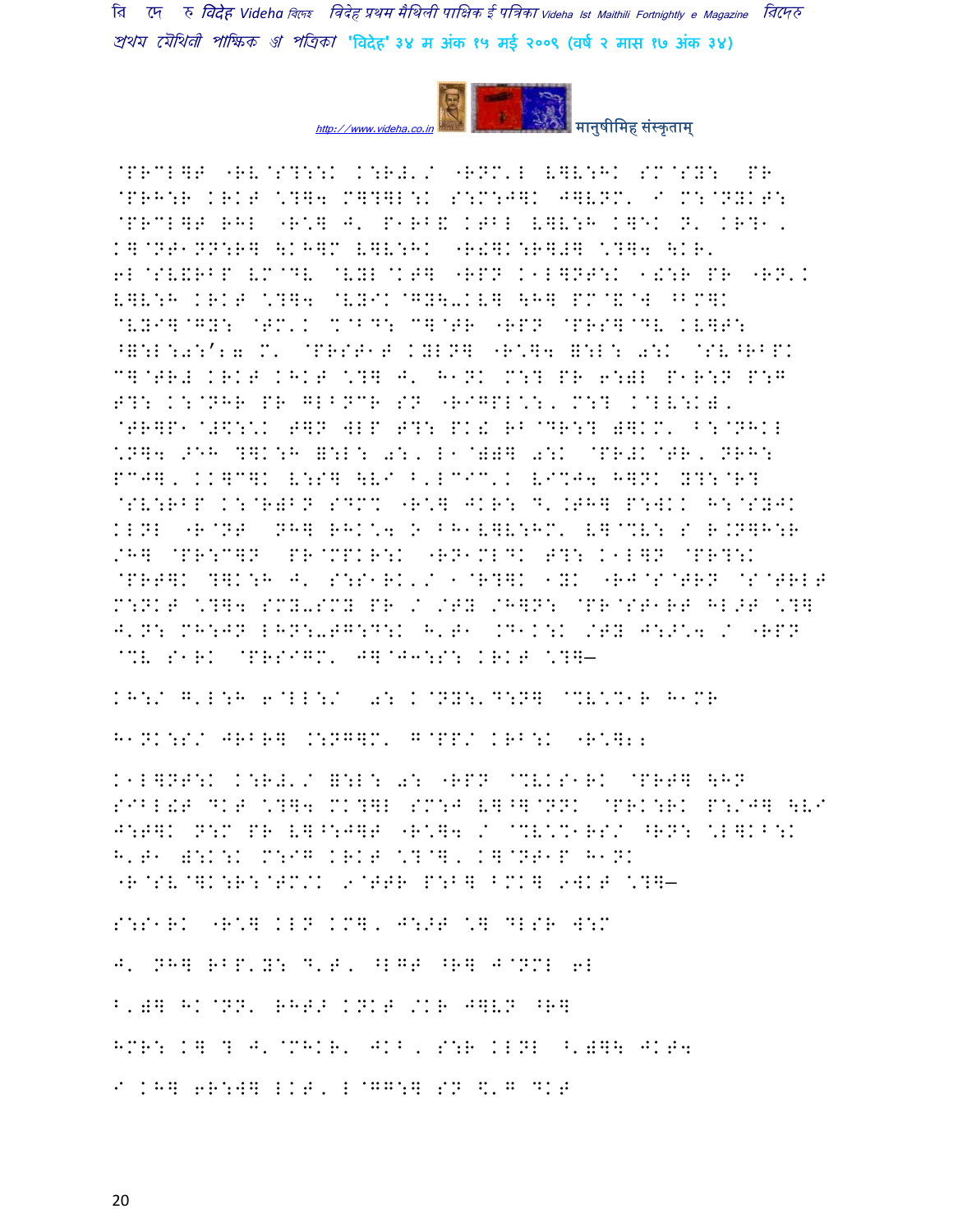

MKL KORT KALL KAN BERGELARI

 $\mathcal{L}(\mathcal{L}(\mathcal{L}(\mathcal{L}(\mathcal{L}(\mathcal{L}(\mathcal{L}(\mathcal{L}(\mathcal{L}(\mathcal{L}(\mathcal{L}(\mathcal{L}(\mathcal{L}(\mathcal{L}(\mathcal{L}(\mathcal{L}(\mathcal{L}(\mathcal{L}(\mathcal{L}(\mathcal{L}(\mathcal{L}(\mathcal{L}(\mathcal{L}(\mathcal{L}(\mathcal{L}(\mathcal{L}(\mathcal{L}(\mathcal{L}(\mathcal{L}(\mathcal{L}(\mathcal{L}(\mathcal{L}(\mathcal{L}(\mathcal{L}(\mathcal{L}(\mathcal{L}(\mathcal{L$ 

BARY VIEW AND AN PACHE CARD IN POST

\TY H:@SYHM' S@NN]H]T @VY-@GYK @DV:R: / S:M:J]K DL& D]S S@RVS:!:R#K DM@&)]K'/ 1KM@&)9 KRKT \*?]4

MARINE MORE ARE SERIER BIBARO SERMEN MASSES J:T]-P:/T] PR "RVLIB]T "R\*]4 MK?]LK' G@RV \*N] J' / @%R]K:@NTR 0:, MH:D'V 0:, YJ11]K \VI B'LCC'K VI%J ?]K:H4 V@ST1KT: MBL 1R GL@TR PR SM:J TT'K V]@%V:'S KRKT "RENGT" AL " J' PA " LABE MENN" (LAB' MI) " PENTHER "R' PTN' PTA "R'ESP" (PT %NK-%NRL "PRIPAR: RHL" (RHL "RHL "PRIPRE") PRIPREESS VKV:H]K K1R]T]S/ J@RJR]T SM:JK P:/J]' P:)], S]@DV:@NTH PT]:, HR]S]IH D'V] @VY/V@S?:\*/ K@RMK:@#\$N PR @VY@I@GY: KV] KHKT \*?] J' 1!1N]K PR]@PR'@K@&Y]M' / SB '1G]' M' !B-!B K' JR] RHL "R\*]—

R:T]M' HM @SVJ@PNR D'.L, 1G] L:GL <R JRKY'4

T:R ST P1RN: EEN CH HE EN BLEEN CHILAAN

JH]N: JH]N: 1!1N]KT:K "R@GN] "R@TY/!]K @PR@JV'L]T ^'L J: RHL "R\*] TH]N: P1R:TN-T:K !@JJ]N-!@JJ] 9\$]◌़ RHL  $R$  . The results of the results of the results of  $R$  is a set  $R$  of  $R$  . In the results of  $R$  is  $R$  is  $R$  is  $R$  is  $R$  is  $R$  is  $R$  is  $R$  is  $R$  is  $R$  is  $R$  is  $R$  is  $R$  is  $R$  is  $R$  is  $R$  is  $R$  is  $R$  is N]T] \VI SI@SKM:T] PR N]@RMMT: @RVK @VYI @GY\* KYLN] "RENT ARD REPORTED MAN FARY AND SPORT

"R@R?:^:VK K:R#'/ SMK:L]N MK?]L SM:JM' K@NY:9-V]KYK @PR?: S'HL @PRCL]T "R\*]4 K@NY:K-V]KYK K:R#'/ "RNM'L  $V$ : HE NATIONAL MARKET AND THE CONTRATION OF PROPERTY AND THE UNIT PROPERTY AND  $V$ KLANDER SOM ER SOM SOM EN STRUKT EN STRUKT STILLE EN STRUKT EN STRUKT EN STRUKT EN STRUKT EN STRUKT EN STRUKT MUSIC: THIS CONFINITION OF THE GON AND MOLING THAT IN THE CONFINE @PR?: \VI SM:J PR K1W:R!:T KRKT \*?]4 VR P@K& \VI KONY:R POSES (PARTICLE OF THORSE AND CONTROL PROTECTIVE ASSOCIATED AT A PROPERTY PROPERTY PROPERTY. \*?], K?: @S?]R KRKT \*?], TKR RBP T/ D'.B—

 $\begin{array}{ccc} \ldots & \ldots & \ldots & \ldots & \ldots \end{array}$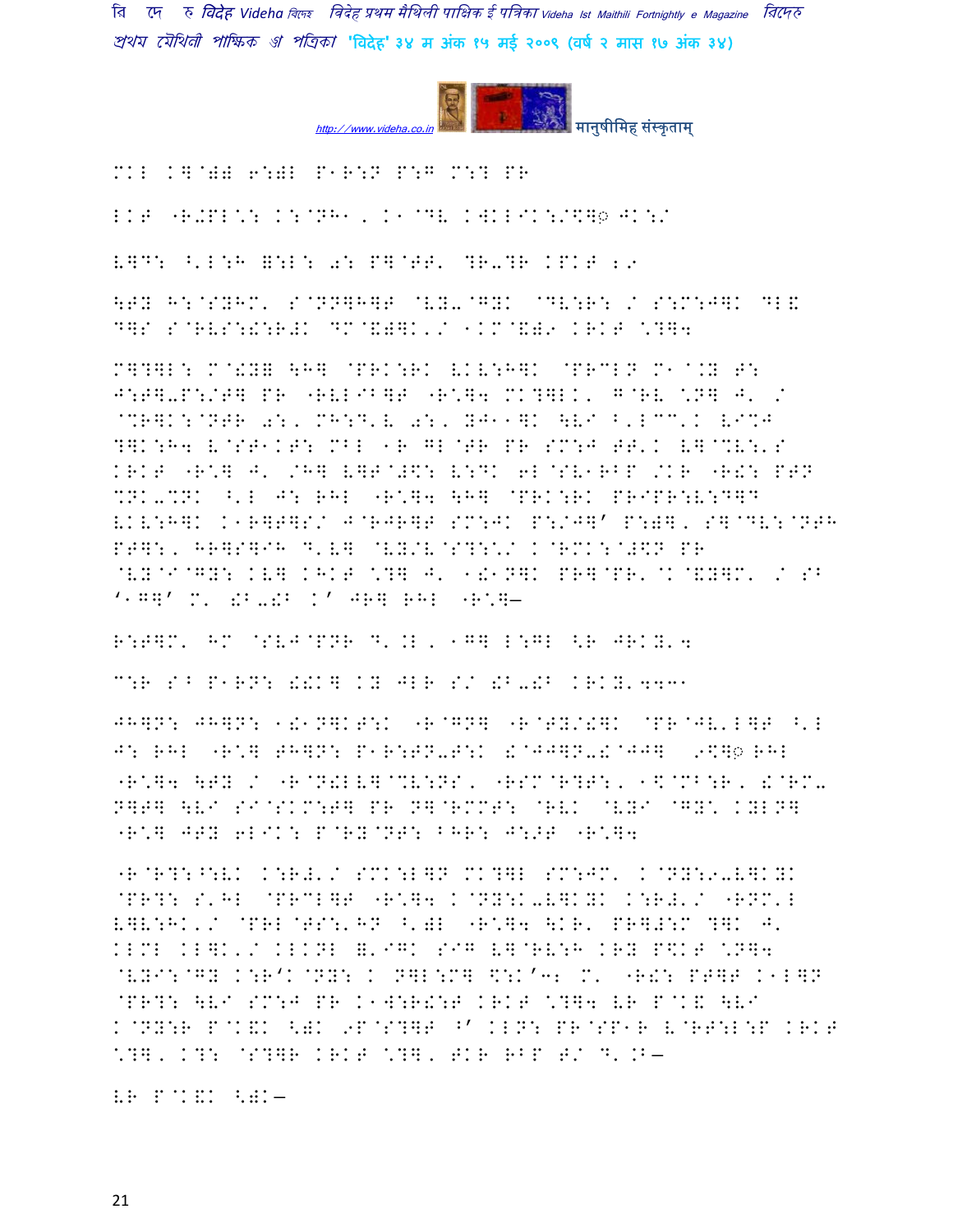

 $S$ IH LAGNER S $S$  ,  $S$  is the mass  $S$   $\mathbb{R}$  . The same  $S$  is the state  $S$ )]PN] "RPN' M]L: L]Y, SIVT 9NKS SK T]S4 KLM C:R] B]!: "RPN \*@NH], HR B]D D1> JL]4 \$'=◌़ P:> M:SL K]NL@NH] "R\*], )K: \*K@NH] NH] ?L]4 B'S KINGHA SH FRAH HEN SY KI NAF R (194  $\mathbb{R}$ :  $\mathbb{R}$   $\mathbb{R}$   $\mathbb{R}$   $\mathbb{R}$   $\mathbb{R}$   $\mathbb{R}$   $\mathbb{R}$   $\mathbb{R}$   $\mathbb{R}$   $\mathbb{R}$   $\mathbb{R}$   $\mathbb{R}$   $\mathbb{R}$   $\mathbb{R}$   $\mathbb{R}$   $\mathbb{R}$   $\mathbb{R}$   $\mathbb{R}$   $\mathbb{R}$   $\mathbb{R}$   $\mathbb{R}$   $\mathbb{R}$   $\mathbb{R}$   $\mathbb$ THE SINGLE PROPERTY OF STREET IN THE REPORT OF THE STREET IN THE REPORT OF THE REPORT OF THE REPORT OF THE REPORT OF THE REPORT OF THE REPORT OF THE REPORT OF THE REPORT OF THE REPORT OF THE REPORT OF THE REPORT OF THE REP D-P: POR KEI (PH-SPHR) KY PRHINI (PT) KMKA @S?]R ^' J:>\*, K:R# K@NY: K P]T: K@NY: B]K] H'T1 9T:H1L \*?]4 @VYIM@GY?K:R \HN K@NY:KK P]T: PR  $\frac{1}{2}$  . And  $\frac{1}{2}$  ,  $\frac{1}{2}$  ,  $\frac{1}{2}$  ,  $\frac{1}{2}$  ,  $\frac{1}{2}$  ,  $\frac{1}{2}$  ,  $\frac{1}{2}$  ,  $\frac{1}{2}$  ,  $\frac{1}{2}$  ,  $\frac{1}{2}$  ,  $\frac{1}{2}$  ,  $\frac{1}{2}$  ,  $\frac{1}{2}$  ,  $\frac{1}{2}$  ,  $\frac{1}{2}$  ,  $\frac{1}{2}$  ,  $\frac{1}{2}$  , KRB K?: PHIN' JC/ HONGHE K?: HANGHE! C:R] SC J' GN] DIY GND DIY GND DIY GND DIY GND DIY GND DIY GND DIY GND DIY GND DIY GND DIY GND DIY GND DIY GND  $\frac{1}{2}$  PR VRK 90TR  $\frac{1}{2}$  PR VRK 90TR  $\frac{1}{2}$ T:VT T]N SK 1NL, B:/K] D'B S!:Y 35  $\pm$  0.000  $\pm$  0.0000  $\pm$  0.0000  $\pm$  0.0000  $\pm$  0.0000  $\pm$  0.0000  $\pm$ YA: MOR DE BERNE TA PORTH, SHIRALAY DHE SUNHY SA J:H'N: KLNL V@ST1 K B]K]K H'T1 BJ:RM' @TVINC:HIC HL>\* TH]N: VR \VI K@NY:]P@K&K <)K B]C S'HL HL>\*4 1@%CL@RY T/ T.N HL>\* J.N K@NY:/K P]T: N]@RL @JJ\T:PB@RVK <L&#: KRKT ART ALL ANN IN MAN SKIN SKINN SKIN I SMINH KOMISHING S H.#GH4 SMG#: KTB9H: 976 SK9MBp PH9 BH10: CGB1.K MARABAY, ARAB (PRESARS) (RAMS, ECLARIAR (PRESAR) (RESAR) ARD H:@SY \VI @VYIR@GYM D1NBK RBP "R@TYM@NTR T]@VR "R\*]4 MK?]L LEKTORE COMPARTIE REGISTER PROPERTY TO DURING A REPORT AND PLO

V]@NY:]S PR @PRL. 0: N]@%C]T RBP'/ @VYIL@GYP KYLN]

22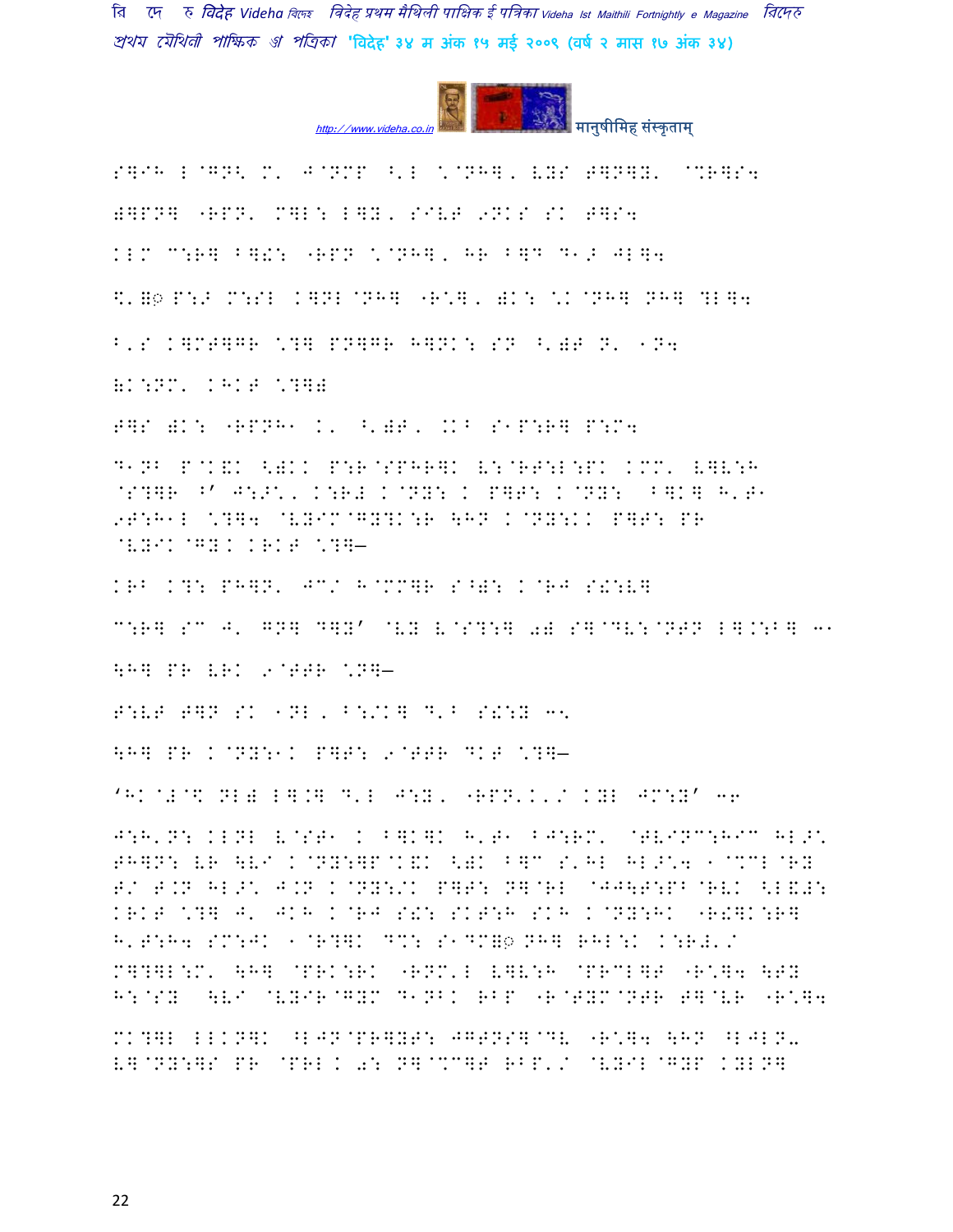

 $H^1$  And the control of the state of the control of the control of the control of the control of the control of the control of the control of the control of the control of the control of the control of the control of the 1>D TKR @SPR@&)K C]@TR '=:L: 0:' M' ^')K\* :— RYAND, STYL 1981 BYLY AND RIGHT. B:000 "RANGER": H1NK: 1G://LG://LG://LG:// BB BB BBB (9821 BBI) BB CB P:P] T]LCR] / DNCR] 1DCR] ^:/):  $\kappa$ ) : \*dan C B R B B DH DH B G D C Man C B C B DH  $\wp$ C]N] P@RY:@PT], M:L^LG K'R: P:KL .BB **T. HO ST. B'T, HE (THE FAILER STATE STATE PROPERTY)** EDEC CON TANCING AND PRANCH PRANAD THA 1M]L D'L, UPR .BB <MT \*H \*H KRKT

\H] @PRK:RK ^LJN-V]@NY:TSK V@R#N S1N]TH]/ N]@%C Y' @K&1!:@GN] ^a J:>\*4 \TY @VYIT@GYVK:R @PRCL]T PRIPR: PR @PRH:R K' H:@SY' NH], @VYI!@GY K P@RY:@PT S:M@GR] P:WKK'/ D'B:K @PRY:S KYLN] "R\*]4

SM:JK "RONDER" RONDER "RED TO DE RUIS AN ELIGIE DATER LLKN] H]NK H:@SYJ-@VYI@GYGK SBS/ B'%] %]K:R ^'L:H4 T@N@T@R-M@N@TR], %:@S@TR]-P1R:#K V]T@#@\$V:DK K:R#'/  $S\sim$  The probability of the property  $\mathbb{R}$  and  $\mathbb{R}$  are  $\mathbb{R}$  the property  $\mathbb{R}$  and  $\mathbb{R}$  are  $\mathbb{R}$  the property  $\mathbb{R}$ @S?]T]M' @VYIT@G@YK:R KLN: C1@PP] BKS] SKKT \*?] ? !@RMK N:M PR V]&M ^'L J: RHL "R\*]4 \HN: "RPN:K'/ "RECORD BOOK AN ADONE BIS DONNO "PISON BIS DONNO BIS CONDITATION" ON A @VYIT@GY:K:R H1NK ^I\$: 6C]LN] "R\*]4 Y?:@R?T: / LLKN]  $R$ PRO @J3:NK D1RB9PXPHD & PRODUCED NO D18: @R?K CRID \$ SM: PT ACT AT DEVICE HIS SIDE OF A REPORT FOR THE PIST AND RELEASED TO A BIS 2011 KL:P WP P\$]◌़ G'L, K]\K T/ Y1G PR]CT]T ^' G'L "R\*]4 PRAGA PROVINCE PROVINCE PROVINCE PROVINCE PROVINCE PROVINCE PROVINCE PROVINCE PROVINCE PROVINCE PROVINCE PROVINCE PROVINCE PROVINCE PROVINCE PROVINCE PROVINCE PROVINCE PROVINCE PROVINCE PROVINCE PROVINCE PROVINCE PROVINCE ^:VN: @SV:^:V]K "R\*]4 \HN: H1NK: S^K V]L:PK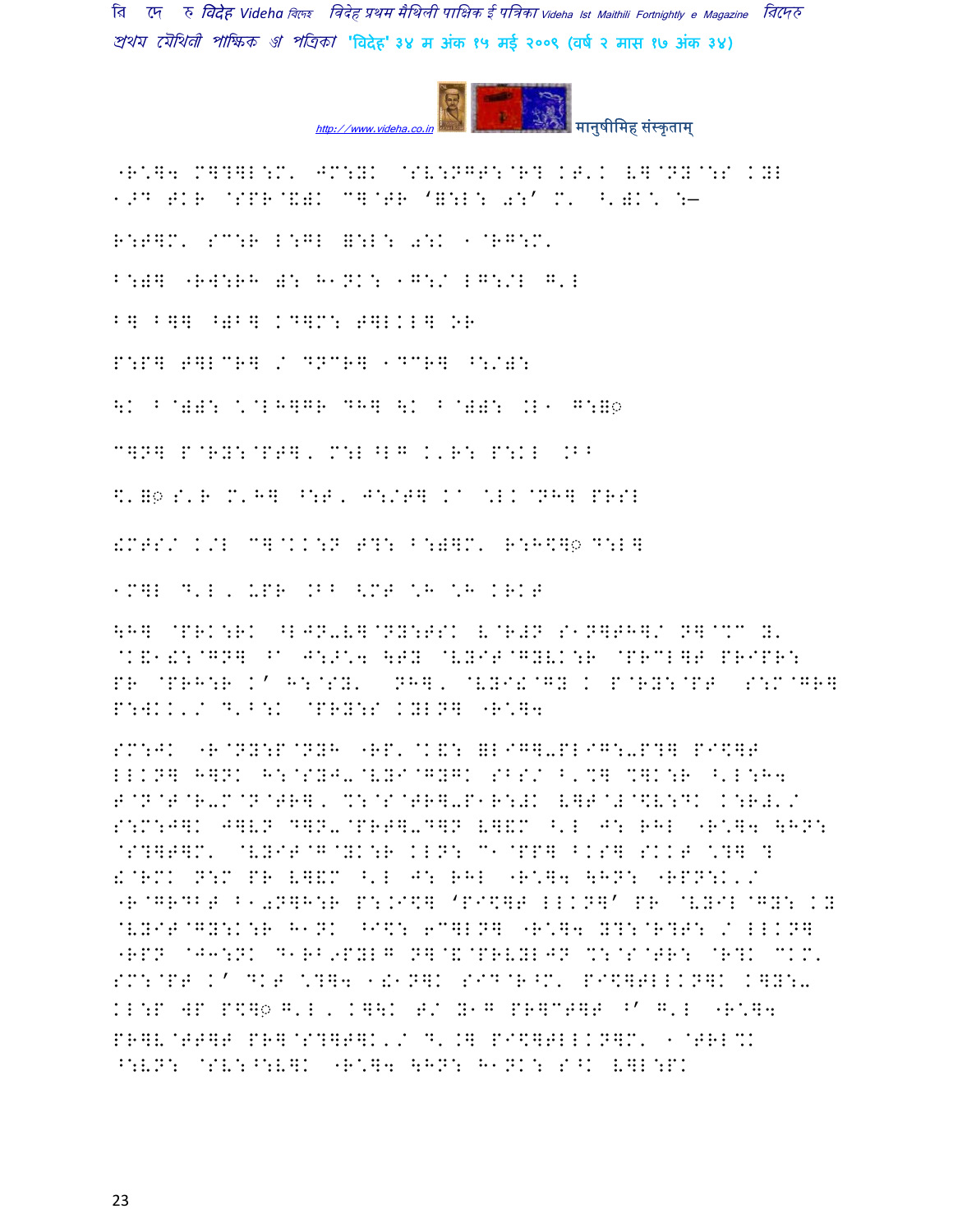

"REPORT TO BUILTH, TO DO THE DEPARTMENT OF A TEACH IN NEW YORK ON THE THIRD AND THE THIRD AT  $\mathcal{D}_\mathcal{A}$ PYRKY/ MPCBR SYCHER SYNCHER JM:N: BDL] G'LKK, 9N9LK B:T SB P1RN:4 9WK "R\*] P]@TT T/ BH1TL KRB K] VM@DV "R?BL \*] JH:/ B@)):K !MT P]K \*L ^LJM' 1G:/ TH:/ 1B \$:L\$:S/ D:L] \*CIKL D'.] \*] 35 'B' KIMI KID' (BIG) YOU IN IN BELED (BIGHE) CLEARER LINED (IN THE LIKEBEL I LA DELEBOR (ALA CHIDERIC DI BACHALE CHA BELO DARE SERVICE AND SUPER H1NK: "RN1S:R N:R] STT D:ST:K B']]M' JK]L RH?], S/H 9@TTM4 H1NKR K?N \*N] J' LLK K'C11K'/ 6B/K]-6B/ K]  $S:U$  and  $S:U$  and  $A:U$  is the set of  $A:U$  is the  $A:U$  -set  $V$  . Then  $V$  is the  $A:U$  is the  $A:U$ @PR:#:@NT: KRY C:HKT \*?]4 @VYI]@GY'K:R V@ST1:T: \HN POBRED (RONTE, CONTROL CIBE

P:@%C:K@TYM S@^Y?T: \VI SI@SKMNT]K RGM' S/G:K' N:R] @GR:M]# PR]V'%M' "R@TY:@NT 9PH:S:@TM\$K BN] J:>\*4 \KR @SPM@&@) C]@TR# @VYIM@GY K:R '"R/+R'J]Y: L]K]K SMD:9N' M'KYLN] "R\*]—

1+NK B:HR + NK B:HR + NH + N ^KS1R JKT:H P]:Y D'B P]TR K]NKL NH] H/SBK@NH) S^ J/T:H TMS:Y /H]W:M J: "R@#\$:N NH] M+BKK THR N' \*K' \*K' \* JL MN HL KHBK@NH C1PC:T:H' 1991 D.H. H. H. H. H. H. H.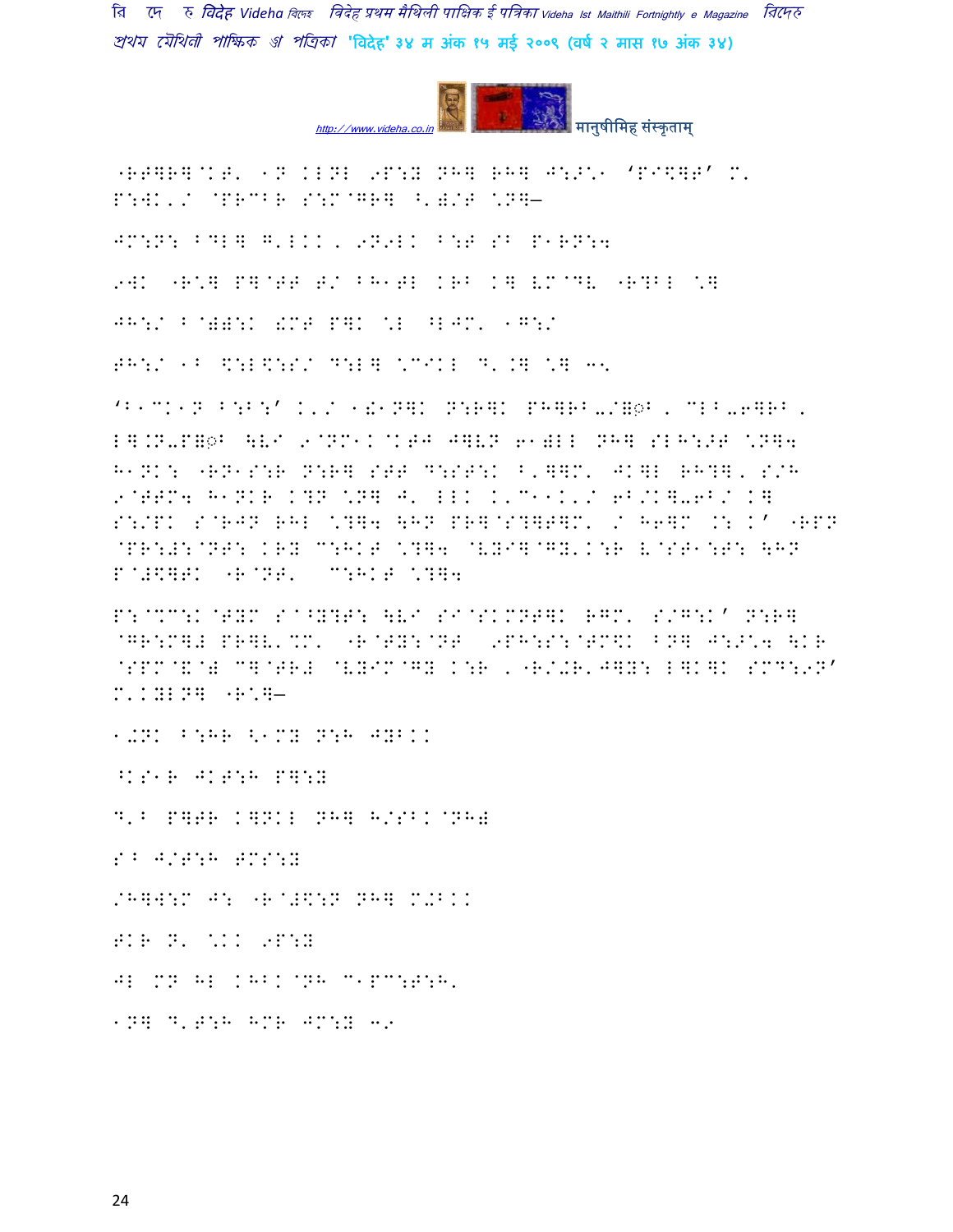

P: MYSE VEN POSIBER, PRESIDENT SONG LINE DKT \*?]; K]@NT1: H1NK @VY:VH:R PR @VYIC@GYYK:RK 1@K&'P \KDM @SP]@&)P "R\*]4

1!1N]K S@^Y:YT:M' @PRL. 0: K'/ J' DL& PR]L@K&]T HL>T \*N] TKR] I @VYIT@GY9K M:@!YTM BNBKT \*?]4 H]NK @PRS]@DV KV]T: ')]-P:@R)] V]%1@DV: H:@SYT-RSK RCN: ?]K4 )]-P:@R)] 1!1N]K S@^YTT: \VI SI@SKMVT]K @PRT@]K ?]K4 \H] KV]T:M' KM@TR]MT:K "R^:@V "R\*] @VYIN@GYKK:R KLAR SALIKRAK C'ASHAN RAHA KALAHAN "RAHA AKA PINGAK". "REDUCED BY TERRITH "REDUCED BROWNED" PROBABLE PROFESSION ^:&: 1V@%Y)K "R\*] T:H] RBPK ^:&:K @PRYLG \H]M' KYL G'L "R\*!# 'A#L" (R#P#T) KRKT \*?]—

DBR' S/ D'./T \*] J' "RPB@RV "R\*] SM:RLH

K1 (B28) / B1L KT:R SH:R S/ SH:R SH:R SH:

9@JJSR DP:DP @%V':T C:DR /\*:/L OR

N:N: @PRK:RK 61LD:N "R\*] %L^:YM:N40

P:@R)]K S:J-S@JJ:L T?: "R@LP: ^LJNK'/ D'.] KV]  $\frac{1}{2}$  .  $\frac{1}{2}$  .  $\frac{1}{2}$  .  $\frac{1}{2}$  .  $\frac{1}{2}$  .  $\frac{1}{2}$  .  $\frac{1}{2}$  .  $\frac{1}{2}$  .  $\frac{1}{2}$  .  $\frac{1}{2}$  .  $\frac{1}{2}$ 

\K): S]H:R: OR \K 6@KK:J D:LML)

 $K$  RSG100 MINI-DIRECTION MINI-DIRECTION

THE STRIP STRIP STATE OF STRIP

 $\frac{1}{2}$  K,  $\frac{1}{2}$  K,  $\frac{1}{2}$  K,  $\frac{1}{2}$  (  $\frac{1}{2}$  K,  $\frac{1}{2}$  (  $\frac{1}{2}$  (  $\frac{1}{2}$  (  $\frac{1}{2}$  (  $\frac{1}{2}$  (  $\frac{1}{2}$  (  $\frac{1}{2}$  (  $\frac{1}{2}$  (  $\frac{1}{2}$  (  $\frac{1}{2}$  (  $\frac{1}{2}$  (  $\frac{1}{2}$  (  $\frac{1}{2}$  (

P:@R)]K P@%C:]@T @VYI @GY]K:RK MNM' 1!1N]K S@^Y T:K @PRT] J' ^:VN: J:GT ^'L / N]@%C Y' 9PH:S:@TM%K ?]K4

BS P: NHO N: N:M LO SELO ANT PHRIT, PANGE AT PIT THING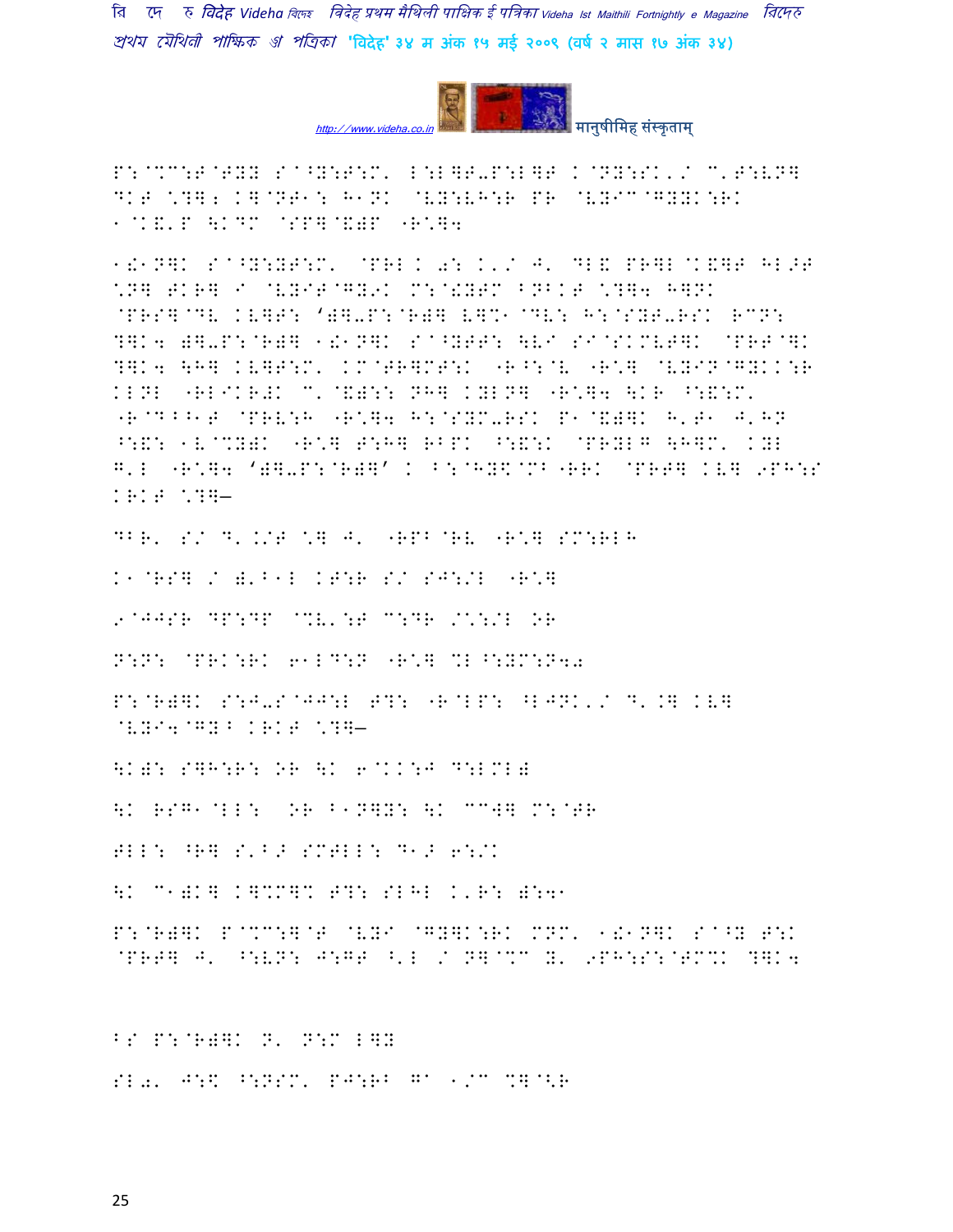

.]C\$]◌़ OR S:N: BN:9 JT'K J@LD@] HL

1R I K: CA CHA LE K: CA COM CE HEZ, CAE COB (ME 1891)

@PRL6'SR HR]MLHN 0:K 9P@RY1@KT] RCN: SMBHK V]@%L'N&#S/ \TB: \TB4 N]@%C]T RBP'/ KHL J: SKK\* J' I MK?) HERE HI: "HIS ING MANG AT HIS HIS ING THE THE TYANG ON THE TYANG ON THE TYPE THAT HIS ING TO DISCUSS THE T SBCK ^ L:H4 HH: HHINK H: H4 HORN: VI BAC (VHI BH: H2 MYI ACH) PRO VYI DHE H SM:J PR TREP' PIL/K BREWLA MERRY PAN Y MKRREPY, TEGE VAC NIME NI KORA NJE NA MARAO NA MARAO NA MARAO NA MARAO NA MARAO NA MARAO NA MARAO NA MARAO NA MARAO NA MARAO MYLO ZO JERRE JARDOV MORISTE POLER AL DIJAVE HEJ MEDER POLERED HANDE %]@K&]T ^' RHL] \*?]4 T'SR @PR^:V MK?]L]K PRV@RT] STAND SON REPORT ON THE PROCHO HANDLEY CONTRIGHT OF ESTA JH]N: S1@SV:PD1, C@R@VYK CL@&YS, L'@HY, P'Y ^LJNK'/ @PR:@PTR KYL: PR HC>T \*N] TH]N: H:@SY.-@VYIV@GY]M' "R^]RBC] R.N]H:R P:WKK'/ H]NK RCN:K P:R:Y#L@TTR H]NK RCN:K LLK@PRHINI (ANVOINGEN APROXIMATION) AI SILK A. 9P@NY::S 'C@N@DRTK:@NT:H SITT]' K'/ P=◌़B:K H'T1 "RN'K "RHAND"DRIN MARKET PRAIS TERE BIJ PERSONA HROMANIS TER MARKIS MARIS H:@SYC-@VYID@GY/-RCN:K RS:@SV:]DNK L'L H]NK V]^]@NNH RCN: SMY-SMY PR V]^]@NNS ^:RT]DY \VI M:S]K P)#TRE:DIGHED, ORBIECHER (FK) TPRIOGDART REURE BRE ORBIDAL TOBLIE, B HARD IS NO REPORTED THAT A RAINT OF THE SANDLED IN THE SANDLED STATE OF THE SANDLED STATES.

@PRSIG-N]@RD'%

- 1. K@NY: POWER PRODUCED PRODUCED PRODUCED PRODUCED PRODUCED PRODUCED PRODUCED PRODUCED PRODUCED PRODUCED PRODUCED PRODUCED PRODUCED PRODUCED PRODUCED PRODUCED PRODUCED PRODUCED PRODUCED PRODUCED PRODUCED PRODUCED PRODUCED
- 
- 2. T@TRKV, PM@&W^- 19
- 
- $3.5$  PM  $3.5$  Table ,  $3.5$  PM  $3.5$  Table ,  $3.5$
- 4. T@TRKV, PM@&W^— 37
- 
- 5. T@TRVK, PM@&W^ 38
- $\mathcal{L}=\mathcal{L}=\mathcal{L}=\mathcal{L}=\mathcal{L}=\mathcal{L}=\mathcal{L}=\mathcal{L}=\mathcal{L}=\mathcal{L}=\mathcal{L}=\mathcal{L}=\mathcal{L}=\mathcal{L}=\mathcal{L}=\mathcal{L}=\mathcal{L}=\mathcal{L}=\mathcal{L}=\mathcal{L}=\mathcal{L}=\mathcal{L}=\mathcal{L}=\mathcal{L}=\mathcal{L}=\mathcal{L}=\mathcal{L}=\mathcal{L}=\mathcal{L}=\mathcal{L}=\mathcal{L}=\mathcal{L}=\mathcal{L}=\mathcal{L}=\mathcal{L}=\mathcal{L}=\mathcal{$
- 7. K@NY::D:N, PM@&W 104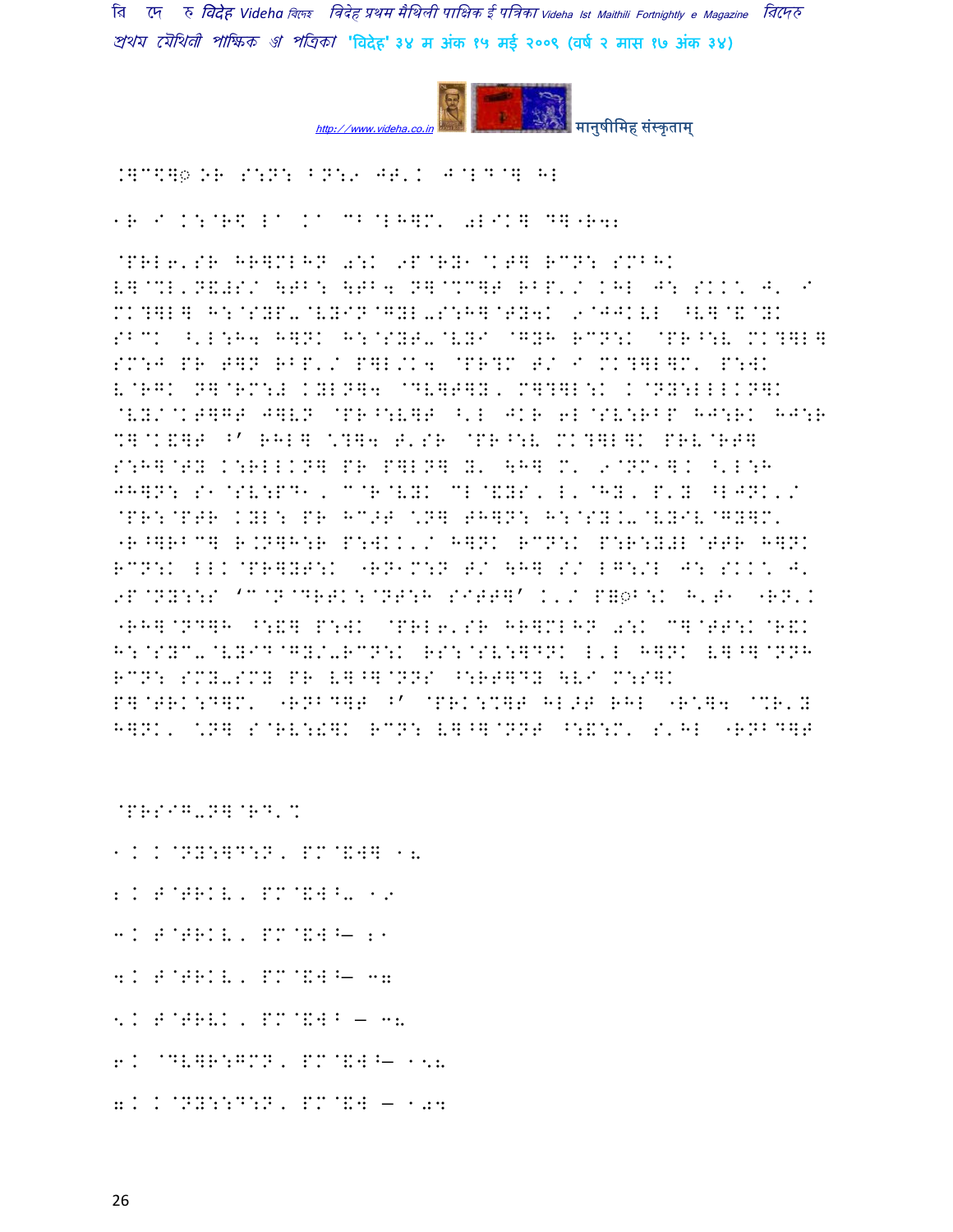

8. TO REPORT TO THE REAL PROPERTY OF A SERVICE OF A SERVICE OF A SERVICE OF A SERVICE OF A SERVICE OF A SERVICE 9. @PR#@MYM D'VT:, PM@&W —3 10. TO PUT AND THE PAIR PARTIES AT A 2007 POINT  $11.7$  PM  $P$  and  $P$  and  $P$  and  $P$  and  $P$  and  $P$ 12. Tanzania 12. Tanzania 12. Tanzania 12. Tanzania 12. Tanzania 12. Tanzania 12. Tanzania 12. Tanzania 12. Ta  $13.7$  PM  $\mu$  PM  $\mu$  PM  $\mu$  and  $\mu$  and  $\mu$ 14. TO PROVIDE A PROVIDE A PROVIDE 15. DOPRYM "R. PROVINCE ON THE ROLE OF CONTROL CONTROL V]^:G]Y S^:PT]K ^:&#, VKD'H] SM]T], L:L B:G, DR^IG:- 1853PM@&W -3  $16.16$  RIGHTLE SUBMARY DOMESTIC POST  $7.87 \times 10^{10}$ R Korea Particle PM (Research PM)  $18.1$  PMP  $18.1$  PM  $18.1$  TM  $18.1$  TM  $18.1$ 19. T@TR/V — PM@&WM-G 20. C@RCR], PM@&WM-220 21. T@TRKV, PM@&WM-1 22. T@TRKB PM@&W, -24 23. T@TRV, PM@&W -189 24. T@TRK V, PM@&WM-189 25. T@TRK V, PM@&WM-129 26. T@TRK V, PM@&W - 248 27. M:S]K @SV D'%, V@R&-1 "RIK 4 V]K:S SIV@T 2005 COMPANY COMPANY OF PROPERTY 28. T@TRKV, PM@&WM-153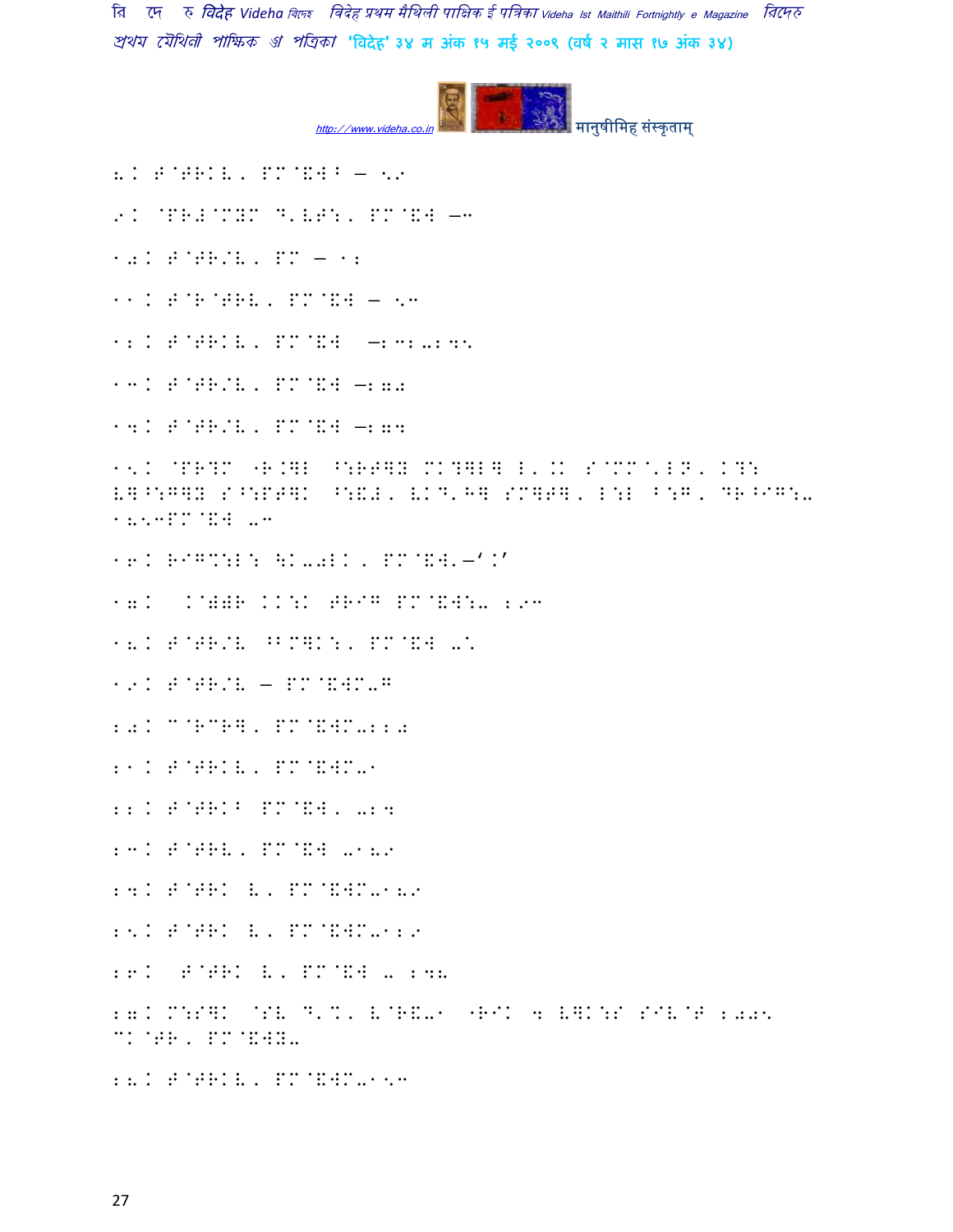

29. T@TRKV, PM@&WM-153

30. VKD'H], "R@KTBMBR 1253, PM@&W]-155

**31. TO TRACK VIOLET** 

32. M]?]L:, V@R&-1 "RIK-4 J'W, S@N 1336 PM@&W - 99.

33. TO THE VIOLENCE OF THE VIOLENCE OF THE VIOLENCE OF THE VIOLENCE OF THE VIOLENCE OF THE VIOLENCE OF THE VIO

**34. TO TRACK VIOLENCE** 

35. TO THE VALUE

36. T@TRK V

37. M:S]K @SV:D'%, PM@&W -154.

38. M]?]L:-D@R%N M:@RC PM@&WM- 1260, PM@&W -2

39. VKD'H] V]%'&:IK-S@N PM@&WM 1350 PM@&W' 9.

40. M:SA @SV; Maria 20. Minister Maria 20. Minister Maria 20. Minister Maria 20. Minister Maria 20. Minister M 2005@RSV@T PM@&W - 391

41. TO REPORT OF THE PARTNERS OF THE RESIDENCE OF THE PARTNERS OF THE REPORT OF THE REPORT OF THE REPORT OF TH

42. T@TRK V, PM@&W - 222

(HR)MORE CONDUCTS OF THE CONDUCTS  $\mathcal{L}_{\text{max}}$ 

 $\bullet$ 

KUNDAN JANGGUNI

@PR'M%IKR S]IH J]K HR]MLHN 0:J]PR L'. BH1T R:S K@?HE.LACS.CHP (981)4

REPLYNS AT 08:35 PM AND 100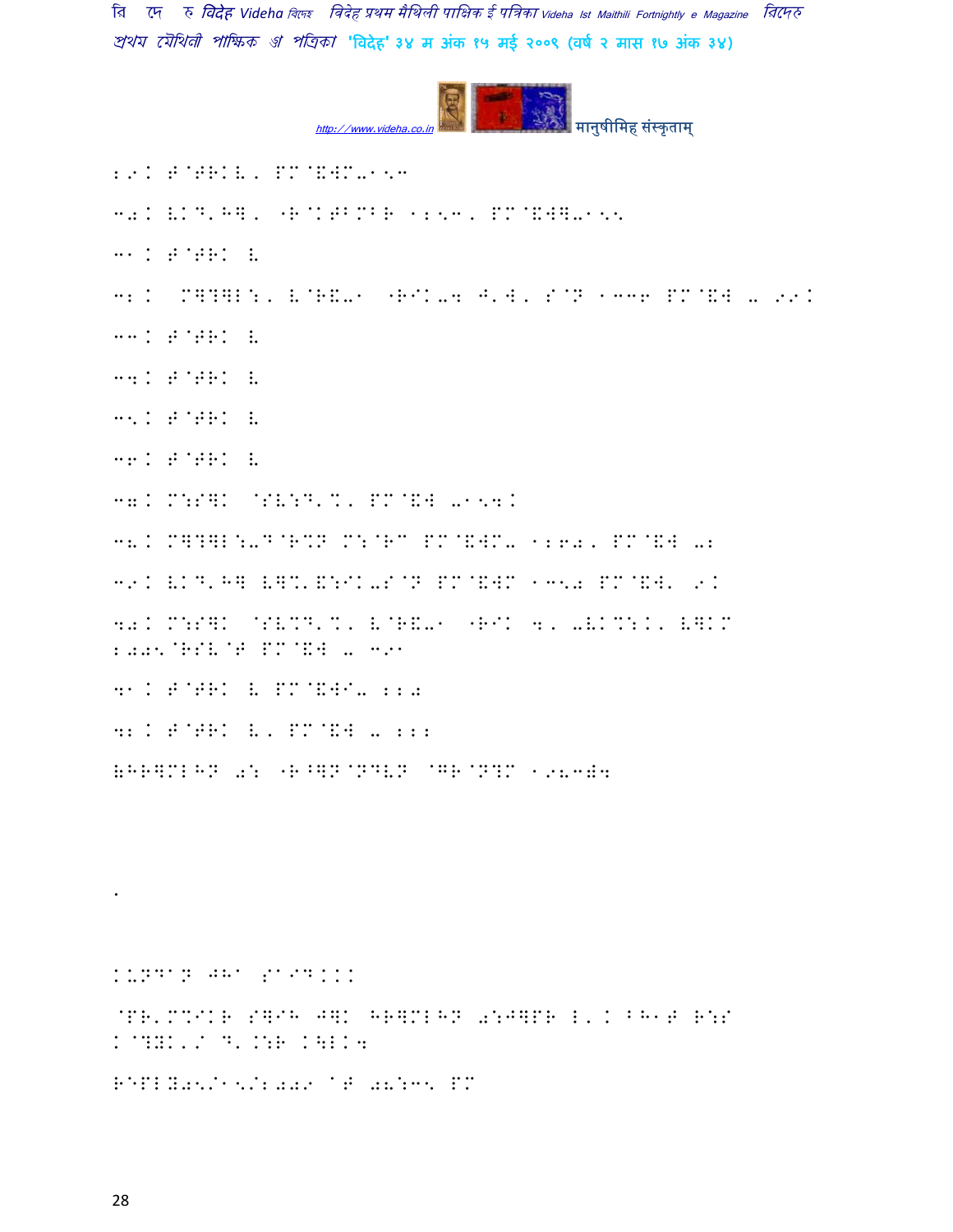ৱি দে <sup>হ</sup> <mark>विदेह Videha</mark> <sub>বিদেহ</sub> ৰিবলৈ *प्रथम मैथिली पाक्षिक ई पत्रिका Videha Ist Maithili Fortnightly e Magazine बिদে*হ õथम मैिथली पािक्षक ई पिñका **'**िवदेह**'** ३४ म अंक १५ मई २००९ (वष र् २ मास १७ अंक ३४)



PREETING STATISTICS. PREMSHaNKaR SINGH JIK aaLEK BaD NIK REPLYNS AT 02:05 PM 20:05 PM 20:05 PM 20:05 PM 20:05 PM 20:05 PM 20:05 PM 20:05 PM 20:05 PM 20:05 PM 20:05 PM **MONEY** 

 $\mathcal{S}_1$ :  $\mathcal{S}_2$ :  $\mathcal{S}_3$ :  $\mathcal{S}_4$   $\mathcal{S}_5$   $\mathcal{S}_6$   $\mathcal{S}_7$   $\mathcal{S}_8$   $\mathcal{S}_9$   $\mathcal{S}_9$   $\mathcal{S}_9$   $\mathcal{S}_9$   $\mathcal{S}_9$   $\mathcal{S}_9$   $\mathcal{S}_9$   $\mathcal{S}_9$   $\mathcal{S}_9$   $\mathcal{S}_9$   $\mathcal{S}_9$   $\mathcal{S}_9$   $\mathcal{S}_9$   $\mathcal{S}_9$ 

 $\ddot{\cdot}$ 

C]@TR @%R] S1^:&C@N@DR Y:DV \*:Y:K:R: @%R] S:K'T:N@ND

S1^:& C@N@DR Y:DV, K?:K:R, SM]@K&K \VI "RN1V:DK, J@NM ०५ M:@RC १९४८, M:TMK D]V:NGIJ, S1PCLM'4 PKTMK @S?:N: BLB:-MAT.BYAN: SPITER PROTHE THOUGH "HEYBRA HEY SPCTLO PERSINE P, PERSIN PRINTS ALSAHINE R.HR  $\langle \mathbf{E} \mathbf{H} \rangle^2 \mathbf{V} \mathbf{E} \mathbf{E} \mathbf{H}^2 \mathbf{H}^2 \mathbf{H}^2 \mathbf{H}^2 \mathbf{H}^2 \mathbf{H}^2 \mathbf{H}^2 \mathbf{H}^2 \mathbf{H}^2 \mathbf{H}^2 \mathbf{H}^2 \mathbf{H}^2 \mathbf{H}^2 \mathbf{H}^2 \mathbf{H}^2 \mathbf{H}^2 \mathbf{H}^2 \mathbf{H}^2 \mathbf{H}^2 \mathbf{H}^2 \mathbf{H}^2 \mathbf{H}^2 \mathbf{H}^2 \$ PARTHER IN 19863 SAME REMOVED SOMETHING SHOW NOT THE RESEARCH @SN:TKL@TTR H]@ND] V]^:G, ^BP'@N@DR N:R:Y# MI\$L V]@%VV]@DY:LY, P@%C]M] PR]SR, SHRS:, B]H:R4 MK?]L], HE SPREAGE HER AND STATISTIC ACTERS AND ARRIVED HER SERVICE REPORTS.  $\ddotsc$ 

@PRK:%N: <RD'.]Y: (MK?]L] K?:-SI@GRH), MK?]L] "RK:DM], P)N:, १९८३, H:L] ("RI@GR'J]S/ MK?]L] "RN1V:D), STERRITHS (HEIGHDRI), DR. HROTER 1, 1986, PARTE, 1995, BRERDE RD. (BTI)  $\mathbb{R}$ : The control  $\mathbb{R}$  and  $\mathbb{R}$  is the control  $\mathbb{R}$  in the control of the control  $\mathbb{R}$  ,  $\mathbb{R}$ B)H: \$19 (BIG), SIN SIKE SING CONTROLLING DI SING LEGIONE DI SING LEGIONE DI SING LEGIONE DI SINGLI DI SINGLI STRING, 899, CHERLERINAR DE RRORIE DE TRING ERRORIE 1LLCN:), B]H:R R:@&@)R^:&: PR]&@D, P)N:, २००१, R:JKML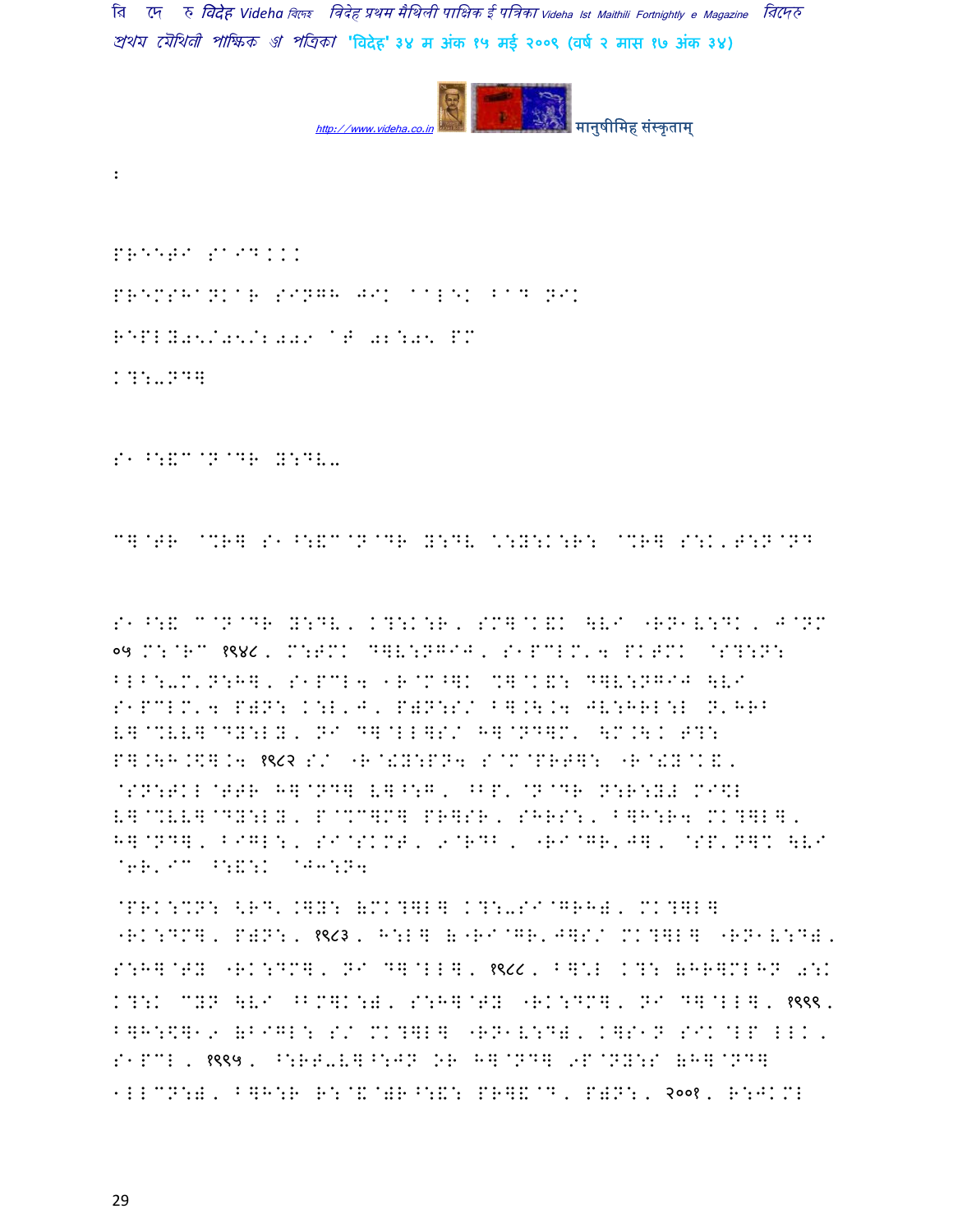

CCREAR (IN STAR) HAR CRAR (PRECHRISTANCY) SIRIINING (PR DRIMER SOOR, MICHERIN, IPRESSINGER (EN INSTRUMER) SM]@K&: 1 H]@ND], BIGL: T?: "RI@GR'J] M' "RN'K "RN1V:D @PRK:%]T4

^BTPB@RV SD@SY: S:H]@TY "RK:DM] PR:M@R% MI\$L, MK?]L] "RE:DRITH: IS RESURTHEN , FRANK: BE:DRIT BN: POSTUTEN , PREAN. N]@R!:R# SM]T]4

#### $\mathbb{R}^n$

BH:RH:RHY (H: BAI 4 AM YARM, WWRLE I.I SENING  $R$  . The contract of the state  $R$  and  $R$  the contract of  $\mathbb{R}$  to  $\mathbb{R}$  the state  $\mathbb{R}$ BOL YE A REAL MERIC VIEN AN INN PER PARTICLE AROUNDED !R] GGND'V LG )]KN:Y @VY:VH:R]K DM@&)] S/ W]K NH] RHK T'/ T'/ REGISTER TO A REGISTER TO A REGISTER THAT A REGISTER THAT A REGISTER OF A REGISTER OF A REGISTER OF A C]@NT: L:G] G'LK 1 "RG]L' D]N / TL:%M' N]KL] P\$L 4 %HRS/ "RPR]C]T RHB:K K:R#' / GGND'VL K'/ SIG Ka L'LK 4 D1NB K:@LH]\ S/ ^)K] RHL \*L 1 "R.N!R] KLNL =/GGR KLWL] NH] ^')L \*LKK 4 PKDL' \@MHR S/ /@MHR ^)KKT RHESE CORRE IN THIS TOOR FOR ' AND THE TOWN THEY RHKK 4 KONSTANTIST DER REGISTEREN DER STRUCKER  $9.89 \pm 0.1$ 

/ >L:K: U/C 1 G:\* – B]R]\*S/ ^RL RHKK 4 \K <I): PH]N' ^'L BR.:M' HR'K C]J !L1 – PL\*: Ka S:6 1 CMKD:R ^a G'L RHK 1 PPRS MPRKMPH 1K MRK 1980, MMKKE RHYA PHPRK V]%:L G:\*K N]C: S\$KK D1NB K:T D'H:T] JN:N] S^ =K]Y:- PYHINY: SNOWS IN LA KAN MI SIN ROOM IN THE SAME TO START AND B'S:HYM' L:GL \*L 4

/ D1NB DLK:N PR BKSL C:H P]B] RHL \*L 4 T.N' NC-DS STEED ADEN EADAR AARTGED FAEED AF GEED AGTER IN DIE SOOR MALLES 1 SRL SPECIAL SERVICE IN THE SPECIAL SERVICE IN THE SPECIAL SERVICE IN THE SPECIAL SERVICE IN THE SPECIAL SERVICE IN THE SPECIAL SERVICE IN THE SPECIAL SERVICE IN THE SPECIAL SERVICE IN THE SPECIAL SERVICE IN THE SP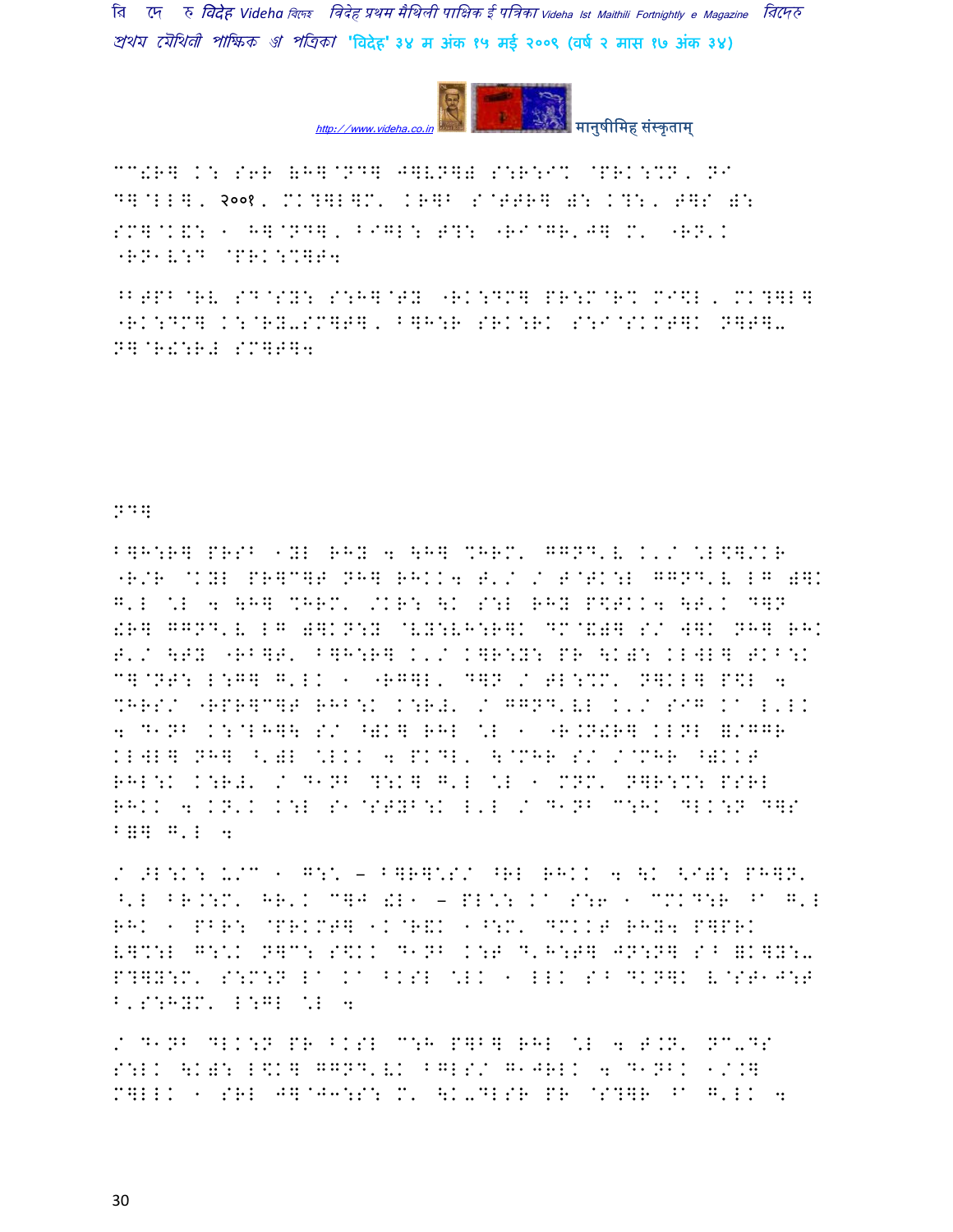

6'R / L\$K] 1GB B=] G'LK 4 GGND'V C:H P]BKT-P]BKT /H]  $\pm$  RICAC (  $\pm$  B) and  $\pm$  B) and  $\pm$  and  $\pm$  binds by the  $\pm$  state  $\pm$  binds by  $\pm$  binds by  $\pm$ C:H P]L:K B:DL / D1NB KN' K:L !R] DLK:N PR BKSL ?KN] M')BKT RHL 4 6'R 9W] Ka P:NK DLK:N PR CL] G'L 4

P:NK DLK:N PR 1B] Ka GGND'VK'/ PRM 1@%C@RY ^'LK 4 / L\$K] /@TTH] W:= \*LK 4 L\$K]YL GGND'VK'/ D'.LKK 4 DLK:N PR ^]\$ RHK 4 NH] J:N] /H] L\$K] K'I K] L'B:K \*LK 4 / DN TRA BUENBER (NEIT) (A) (AB TRE TBITA IN GENERAL BAG) NG I CHA (KIGH) IGENG C.ARS BROAKLEY DECOLAS KOPARS RHO 4 / GGDD-LOV \K)K TKKT CL J:>T RHK 4 GGND'VK NJR] KTH1 1/R \*LKK L'K]N \H] B:TK @PRT] / SC'T \*L J' L\$K] /KR: \K)K D'.] RHL \*KK 4 GGND'V BB0] NH] P:B] RHL \*L J' L\$K] K]YKK /KR: D'.] RHL \*KK 1 /KR:M' EHN K] \*KK J' / T:K] RHL \*KK 4 /KR T]@K@&# DM@&)]S/ GGND'V 1HT 1 B'CKN \*L 4 / B\$] M1@%K]L S/ L\$K] D]S T:KLK 4 L\$K] "R.NL /KR: PR DABB (BRITA), (BSB) BA11, (B) IND BORDEBRITGA TENGIBOR GGY CHILL THE CHINE AND HE CHINA AND HE CHINA AND THE CHINA @KT]@TVM L\$K] L'L @SPMH#]Y ^a 9WL HL>'4 GGND'V /KR G:L  $\ddots$  is the function of the subset of  $\ddot{\theta}$  and  $\ddot{\theta}$  and  $\ddot{\theta}$  and  $\ddot{\theta}$  and  $\ddot{\theta}$ 

/H]W:M S/ V]D: HL>T' GGND'V K'/ B10YLK 1B /KR: S/ 6'R KHANY KANG PARTALENT A NIJAR AAR PART NIN DIRA PAT NH] ^'LK 4 / 9@LL:S 1 @PR'MK "RN1^BT] S/ ^R] G'L RHY  $\dddot{\phantom{1}}$ 

 $\bullet$ 

aNaND PRIYaDaRSHI SaID...

/H]W:M S/ V]D: HL>T' GGND'V K'/ B10YLK 1B /KR: S/ 6'R KH]YL ^'I) NH] H'TKK 4 L'K]N \H] B:TK L'L /KR: D1. NHE RICH Z 2 MINE ( MR.C. 187) RNH EZ RHE RICHA  $\ddot{\cdot}$ :

BaH KI KaHaL aa KI HaM BUJHaL, MUSKURaHaT NIKaLI GEL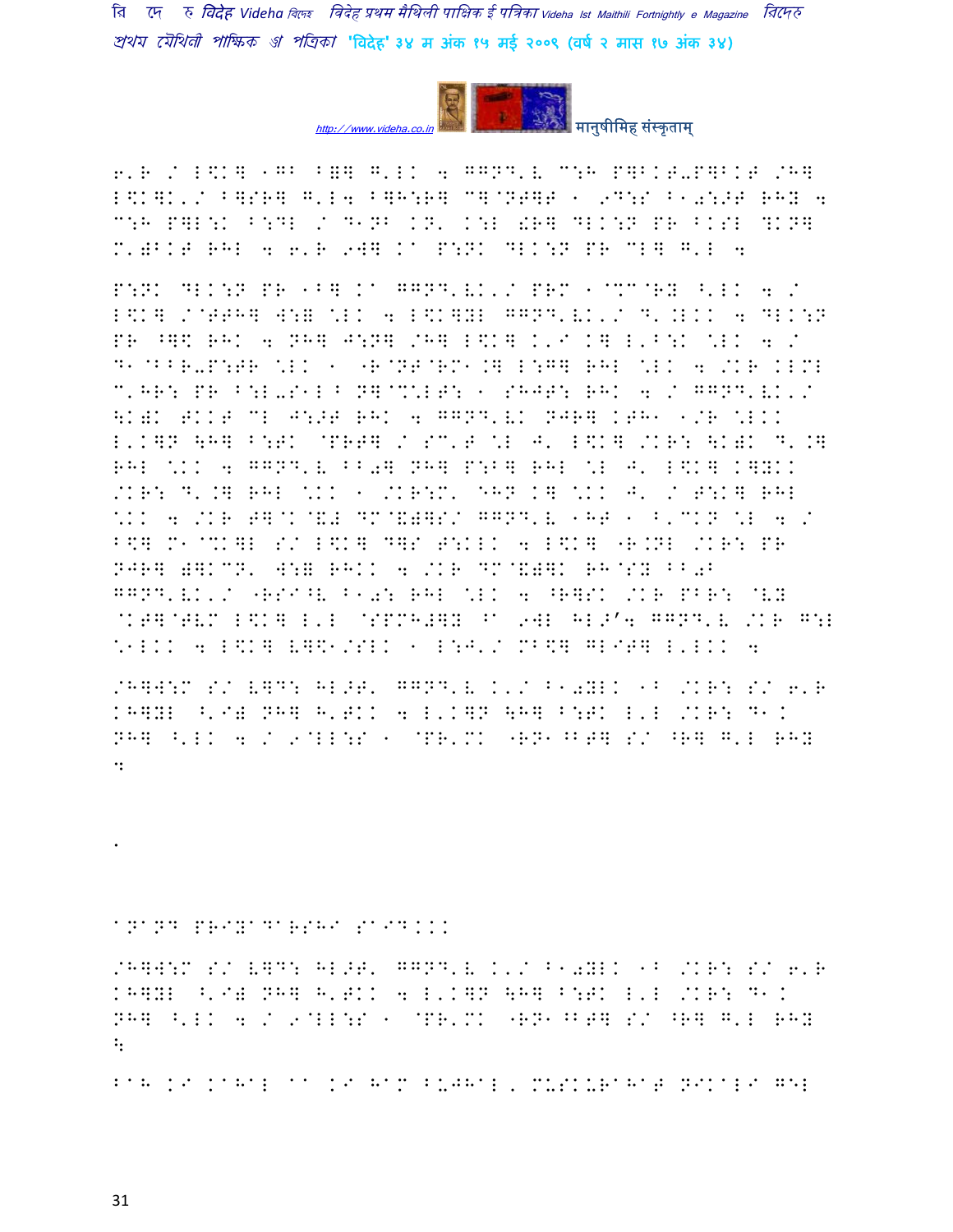

१०

HM M:/ K' S/G 1Y "RR1#:CL J: RHL \*]4 M:/ 1YL TS RH?] HTR OVERBENDS CHORCHIC RIPORT HTR STECKER SHAR SYSTEMS K:K: K: BOL] R: SKY BOLD R: SKYKT \*LK@NH4 > SLC H]NKR >@C\*: 1 JLR \*LK@NH J' @DV]R:GMN ^S J:YT TS HMRL N:M M1J@66RP1R M' L].V: D]T?] 1 HM /H] W:M P=]TH1I4 M:/ SB K' SI SE HIT: NHE CHANG AN HANGHO TO HIT A THUR I TO HIS RHANNI MAA FSIJAN SI MANAN FAN SYNAN FIF DI MAN L'N' RH?]4 JH]Y: SS HMR MLN .◌़R:B ^'L \*L TH]Y: SS > LAGA SB MIN AN ALB BINTA (FAGIN NIIB) NOR STR STR  $K$  B) by  $\Gamma$  ,  $\Gamma$  ,  $\Gamma$  is the property of  $\Gamma$  . Such as  $\Gamma$  is the phase  $\Gamma$  -has  $\Gamma$  is the phase  $\Gamma$ M' @DV]R:GMN NH] ^'L "R\*], 1 NH] !:RT] "R\*]"4 "RIT M' J.K@NH HMR S:S SS1R TKY:R NH] ^'L?] TS M:/ HMR: KHL?] "CL1 "RH:/ "RR1#:CL G'LL NH] \*], <BM] KS CL] 1YB4 J/I \H] B]C M' K:K: K' BDL] ^S G'LK@NH TS 6'R SLCL J:YT J' K] K:YL J:Y"4 HMR K:L'J GRM] K' \*1@))] L'L BID  $\mathbb{R}$ :  $\mathbb{R}$  :  $\mathbb{R}$  :  $\mathbb{R}$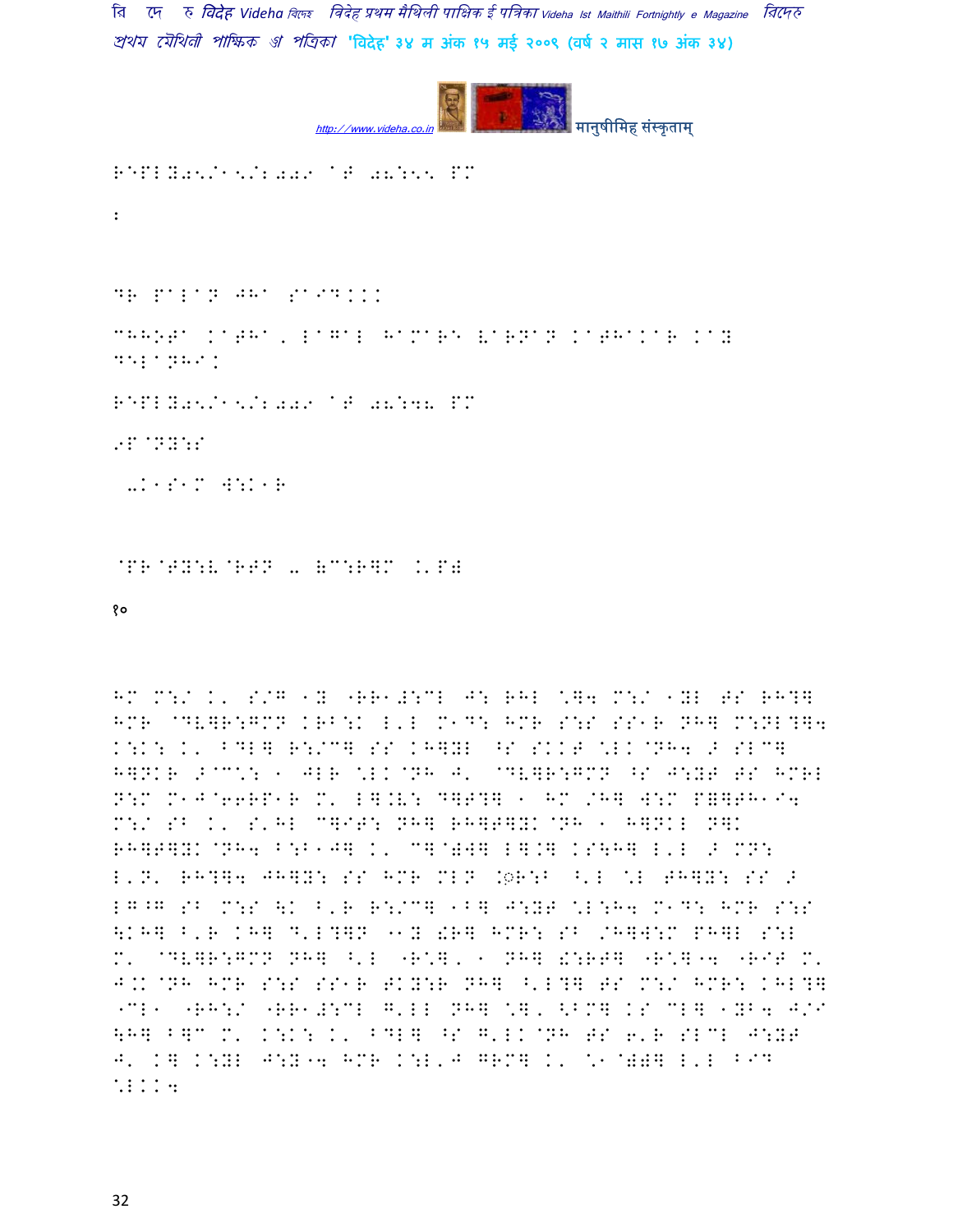

DB DRIJV: PHILAPHI HOR VEREGH) (PHIL VE DRIJVE OGRAD VE VOJE "RR1#:CL J: RHL \*]4 HMR MLN > SLC] KS 9D:S \*LS K] /T'K DBR J: RHL \*]4 6'R KT'K D]N PR H]NK: SS ^'I) HEGE S. DRAR ANDRE ROBN HOE BOERR OND ON SOM HOR AGEN .1%] NH] \*LS4 HMR C'HR: D'.] KS K]YL KH] SKKT \*L?] J' HTR MLR BH1R MLIN BH1H BH2LE MLR 2012 (11) "SPL 2 CP 3 C:P HMR' LG W:=◌़ \*L?]4 HM H]NK MLNK G@PP S'HL B10] RHL \*L]YK@NH M1D: K] KR] S' NH] B10Y M' 1B] RHL \*LS4 HM SB V')]IG RBM M' @)R'NK @PRT]@K&: M' \*LH1/ J:H] K'R "RYB: M' "R.K@NH BH1T D'R] \*LKK4 HM B'R B'R D'.:BY C:HA RHL (1982) A. AMR 1718 D. 1911 BR A.L 1919 D. 1  $R$  . The state  $R$  is the state of  $R$  is the state  $R$  such that  $R$  is the set  $R$  satisfying the set  $R$ KAN FRANK GERDE DE MANGE GEDE BILANG GEDE BILANG MENGE KHL?] ""R.K@NH TS @)R'N 1BY M' D'R] \*KK HM SB C:H P]B] KS ?LR'K K:L M' "RBKT \*]"4 > KH] 1 BC1 K' B10: HO BAGILITY DIE LIEU DIE HAARSTE DIE DIE VAN DIE SANAALSE DIE GROOT BIJ HANGROOT BIJ HAARD DIE GROOT BIJ DIE D D'ATH BAIL D'AAN, CLAIR HINDA DE SAN HEID, D'AIR HINNE EN DAT G'LEHN/4 J.KO. SHANKLINING HER LIGHT LIGHT GALLICE SOME LS 1GB BH BILLING

MI: IG LE THE PALANCE MINISTER TO PURSE AN TOP GL)' 1 !N'% J] R'LV' K'R JLP:NGMH M' BKS] KS C:Y P]BY LGLANIA II. TARAHILA ARGITI TENGAN II DAN MIL. \KH] K:L'J M' S'HL P=KT \*L:H4 V]V:HK B:D / PH]L B'R HMR: SS ^'I) KRY K' LE L'I) KRY KY SA HAM HM / HIN: B'S SHI MHE BJKT BIKT ALLYT FLYT BIKT FLORE ALLY FINAL I BE I BEN DARE I DAN DARE J:Y4 > HMR MLNK G@PP B10] G'L:H 1 H1NK B'S] @PR@%NK HENR TR RHL MITHA CHOK CHOK AN UPH TO PURN HANDRIN L'E 1 @ YOURSELL DES THE CONTROL END ON HE CONTROL

IND LOTER IN THE MINIMUM BABLE THAT IN A DEPARTMENT TO THE BAR \$LL: RHL \*LH1/ M1D: HMR @!Y:N KTH1 1/R \*L4 HMR MLN  $K$  B)  $K$  by  $\mathbb{R}$  . The position  $\mathbb{R}$  is equivalent to  $\mathbb{R}$  and  $\mathbb{R}$  by  $\mathbb{R}$  and  $\mathbb{R}$  is equivalent to  $\mathbb{R}$  . The position of  $\mathbb{R}$  and  $\mathbb{R}$  and  $\mathbb{R}$  and  $\mathbb{R}$  and  $\mathbb{R}$  and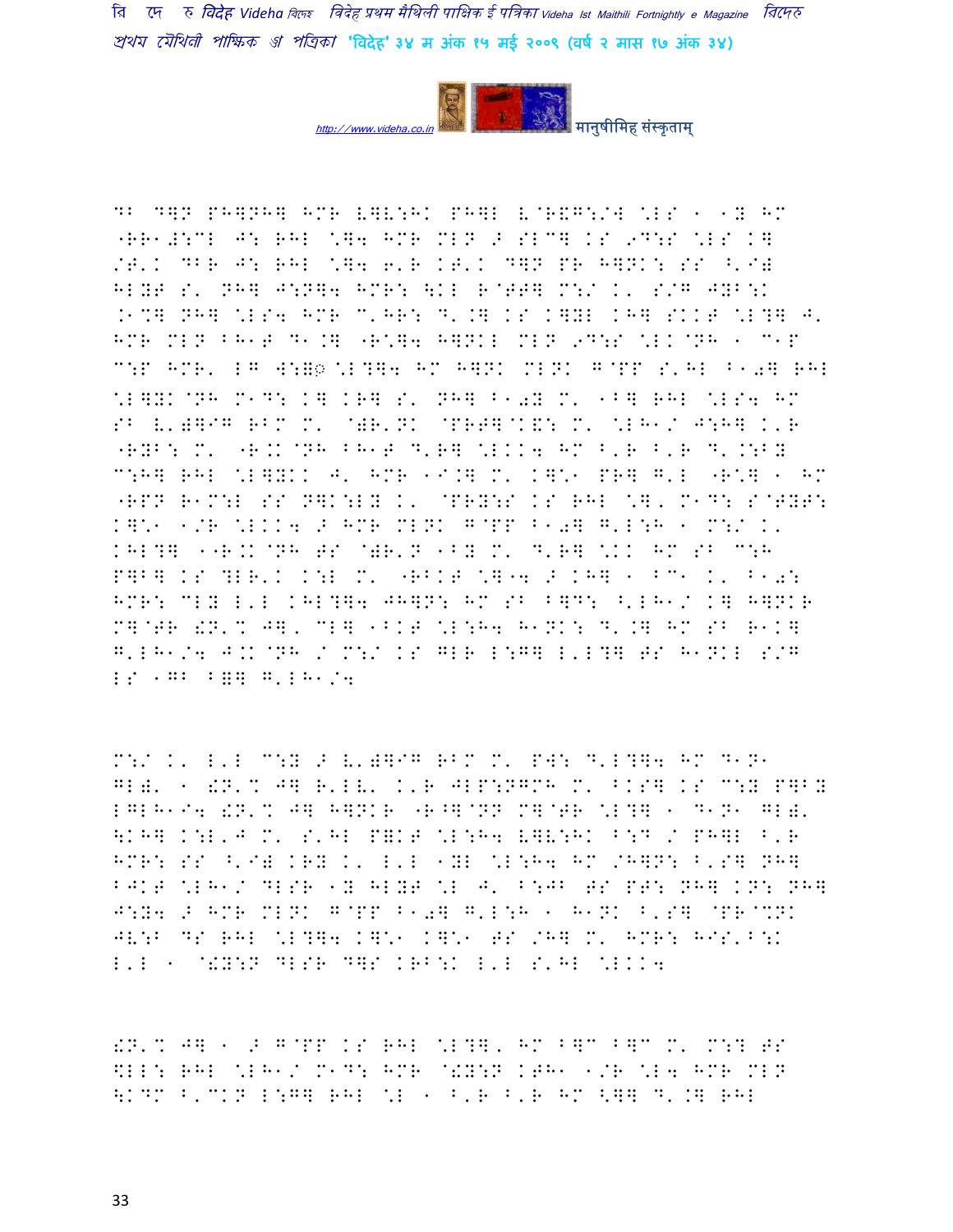

\*LH1/4 R:/C] M' RHKT \*LH1/ TS KM SS KM M:S M' \K B'R > 1B] J:YT \*L:H4 C]@)W] S' SB D]N "RBKT \*LS 4 "RR1#:CL J: TS RHL \*LH1/ > SLC] KS J' <BM] KS CL] 1YB MID: K: K: K: K: K: K: K: H: H: H: K: K: MH: H: H: H: H: H: K: K: K: K: H: H: MID: MID: MID: MID: MID: MID: MI TH AN IN THE RESEARCH TO THE FACTOR OF THE SERVICE OF AN TS DBR \*LKK DLSR /H] W:M J'B:K L'L PRM]) BN:BY PRKT \*KK4 HMR K] K]@SMT "R\*] NH] J:N] JH]Y: HMR: M:/ S/G RHB:K MLN HLYT \*LS, HM M:/ SS "RLG RHLH1I4 1B H]NK: S/G RHB: M' N]K L:GKT \*LS 1 RHB:K MLN HLYT \*LS TS 1B HANKL SS ABLIGHT AN BHL NEHGIV SCHOALIS KOMPONENT D-18 NEZ A FINER ED. D'AR ZELN D. NETR FE D'AVE ER AZZR "RNB:K @PRY:S KRKT \*LH1/4 "RC:NK H]NKR BLL] K:N M' 1918 (1B SMY SMY F.E. VII ME) 292 CL1 MARSH FEGE H'TK@NH", > S1NTH] HM SB 9W] KS CL] D'LH1I4

HM SB JAN TA PHINHAI SE MEN LI SAN L'AMBER SB KS 18. M' D'R] D'.] C]IT: HLYT \*LK@NH4 D'.KT D'R] BJL]H ""R.K@NH TK K1L] SB NH] 1YL "R\*], 1B @)R'N 1BY V:L: \*KK"4 \TB: M:/ KH]T' \*L]H K] D1N1 K1L] 1B] G'LKK4

HM SB @)R'N M' BKS] G'LH1/, S:M:N SB JGH PR R.V'L:K B:D >HL HMR: SB LG BKS] G'L:H4 SLN] B]@NN] D1N1 GL)'  $\mathrm{K} \left( \mathcal{X} \right) \geq \mathrm{K} \left( \mathcal{X} \right)$  . The sum of the sum of the sum of the sum of the sum of the sum of the sum of the sum of the sum of the sum of the sum of the sum of the sum of the sum of the sum of the sum of the "RB 1228 (A) NE BRO 1 1 (1980) DLO RICENTE (A) 21 DE BRAHA (D'ELVA) RONA "RPN: HASS: SSON SB WAR (BRITAGE TO BANK SB WAR ) AN AD HMR' D]S D'.KT \*L:H4 B10] PRKT @\*LK@NH J'N: 1B KHT:H "RH:/ NH] J:U4 HM "RH:/K B]N: NH] RH] SKKT \*]4 HM L:C:R DM@&)] SS H1NK: D]S D'.] RHL \*LH1/ 1 MLN' MLN ^S RHL \*LSK]YL HMR: KH] D]TK? "RH:/ K' 1B NH] JYB:K "ARNEAL DY RACIENE (PAEL 18, EDD)" YOU ARNABLE INDUCED AFTER 1 HE AS RESERVED BY A REPORT OF KS KOM SA KHL: H "YOU GO "YOU" SA GO "YOU" GO "YOU" SA GO "YOU" SA GO "YOU" \*KK"2 \TB: S1NTH] + S1NTH] + S1NTH] + S1NTH] + S1NTH] + S1NTH] + S1NTH] + S1NTH] + S1NTH] + S1NTH] + S1NTH] + S "PH1/CKT D'R] C]@)W] "RV@%Y L].] D'B4" > KH] M:/ K' GREACH LISBEART AN EINAN AIR AN DON BHO CHO A BHO DO BHO AIR AIR BH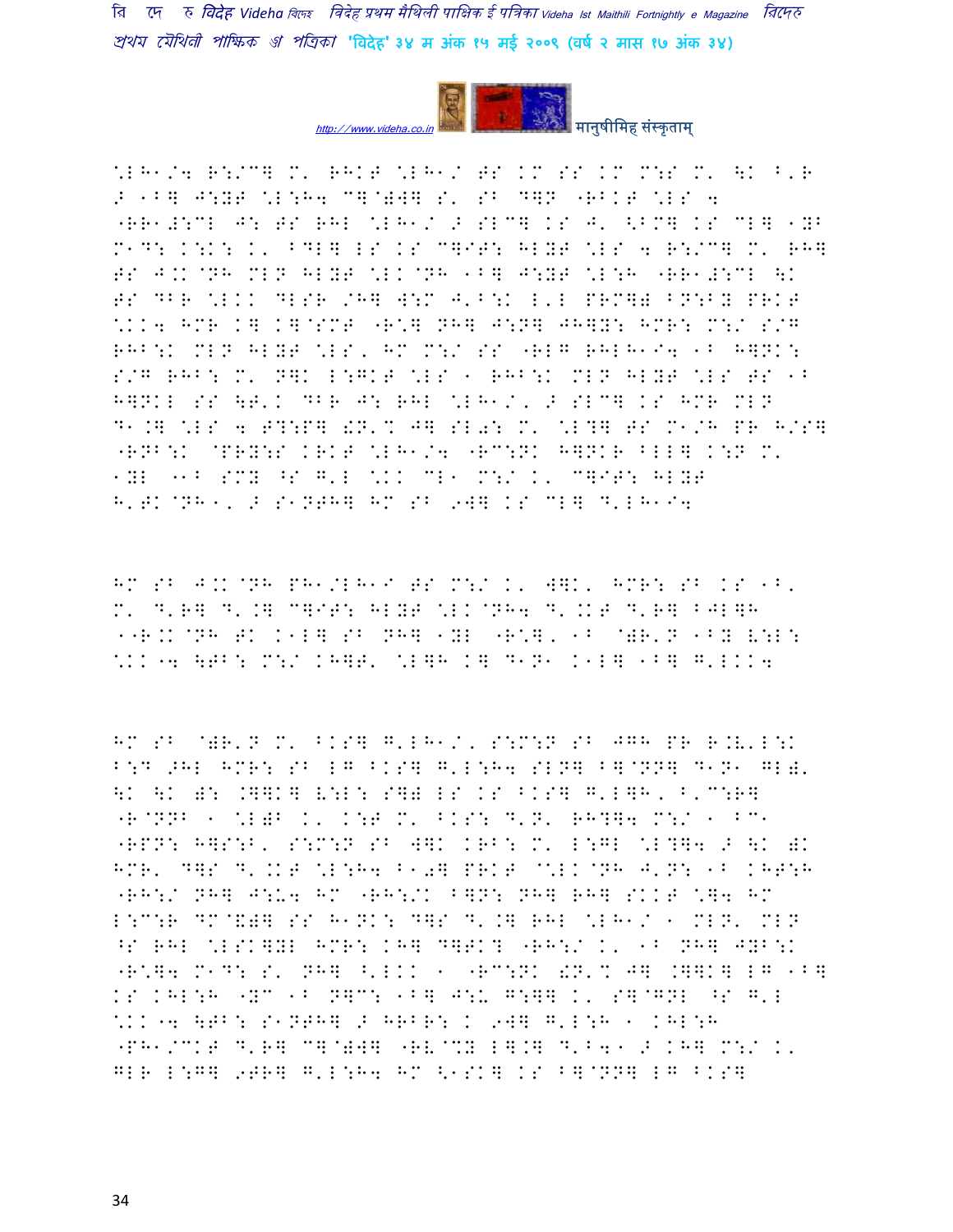ৱি দে <sup>হ</sup> <mark>विदेह Videha</mark> <sub>বিদেহ</sub> ৰিবলৈ *प्रथम मैथिली पाक्षिक ई पत्रिका Videha Ist Maithili Fortnightly e Magazine बिদে*হ õथम मैिथली पािक्षक ई पिñका **'**िवदेह**'** ३४ म अंक १५ मई २००९ (वष र् २ मास १७ अंक ३४)



B.ERVIV E.R HEN: DIE EINE HIJ.GLIEIHEED VRE "RE:NK B10: YL VISIGE " RESP. A DE " D'ADRE " REAL " REAL " REAL " REAL " REAL " R

@)R'N !]R' !]R' @S)'%N SS 1GB B=] RHL \*LKK, M1D: HMR D1N1 GL)' K' NJR] \K DLSR PR \*LS 4 HM SB \K DLSR:K' D. DE RHI (1895)4 RHL &HR. THRE FEDI AN RHI (1895)4 RHL # 1/.] SS /0L ^S G'L:H TS HM 6'R "RPN JGH PR 1B] KS BKS] G'LH1/4 BC1, SLN] B]@NN] "R@NNB 1 \*L)B SB .1% \*L?]4 M:/ "RPN .:N: V:L: P'):R .LL] SB K' /H] M' SS NALIS AND THE RESIDENCE OF A SALE OF A SALE OF SALE OF A SALE OF A SALE OF A SALE OF A SALE OF A SALE OF A SALE

G:]] S]L]G1R] PH1/C] G'L TS M:/ HMR: 1 BC1 K' @S)'%N DH: D.: KS KHLHA (SBAK' IN K. HI HIT NAH ALHE. AAH WEST WE AT SPOTHELIC SS SARE COINCIPATION SS SEE SO SBITLE J:YT \*LH1/"4 B:B1J] S]@KK]M M' S'HL T]N BR. RHL \*L?]4

KR]B CCB]S <I): SS HMR SBHK @)R'N @NYB BLG:I G:/V @S)'%N SS 1GB 1B],\K): \*L) SN @S)'%N PR R1K] G'LKK4 \T'K \*L) @S)'%N K] \H] W:M K]\*1 .'B: P]B:K S'HL NH] ^')KT \*LKK4 1GB KLNL @)R'NK D1@R<)N: ^S G'L \*LKK J:H] CLT' SB @)R'N \H] W:M 1B] KS R1KL RHKK4 /H] W:M T'H'N @S?]T] ^S G'LKK J' B:D M' @S)'%N PR P:N] S'HL .TM ^S G'LA C'LA MONTANO A'L A MARA D'ALC D'ORRE MA ROS D'AN NARDA CORA NO DEL SEU (PER PONE S/G .'B: P]B:K TT'K NH] S:MN R.N' RH?] J' HMR: SB K' /H] M' K@&) NH] ^'L, M1D: SB GL)' PR'%:N ^S G'LH1/4  $\mathrm{A} \Sigma$  )  $\mathrm{A} \mathrm{B} \mathrm{A}$  are probably different to  $\mathrm{A}$  . Then  $\mathrm{A} \Sigma$  is the probably  $\mathrm{A} \Sigma$  is the probably different to  $\mathrm{A} \Sigma$ PR CCB BR CARBS AN INDICATOR OF HIS PRINCIPLE IN THE CONTROL OF HIS SPI H<sub>1</sub>: Times

@)R'N C:R@DV:R JH]N: PH1CLKK HMR: SB K'R J:N M' J:N 1YL4 B:B1J] @S)'%N PR W:=◌़ \*L?]4 KR]B T]S <I): D'R] SS HMR SBHK @)R'N PH1/CL \*LKK4 @S)'%N SSS]!: HM SB G'@S)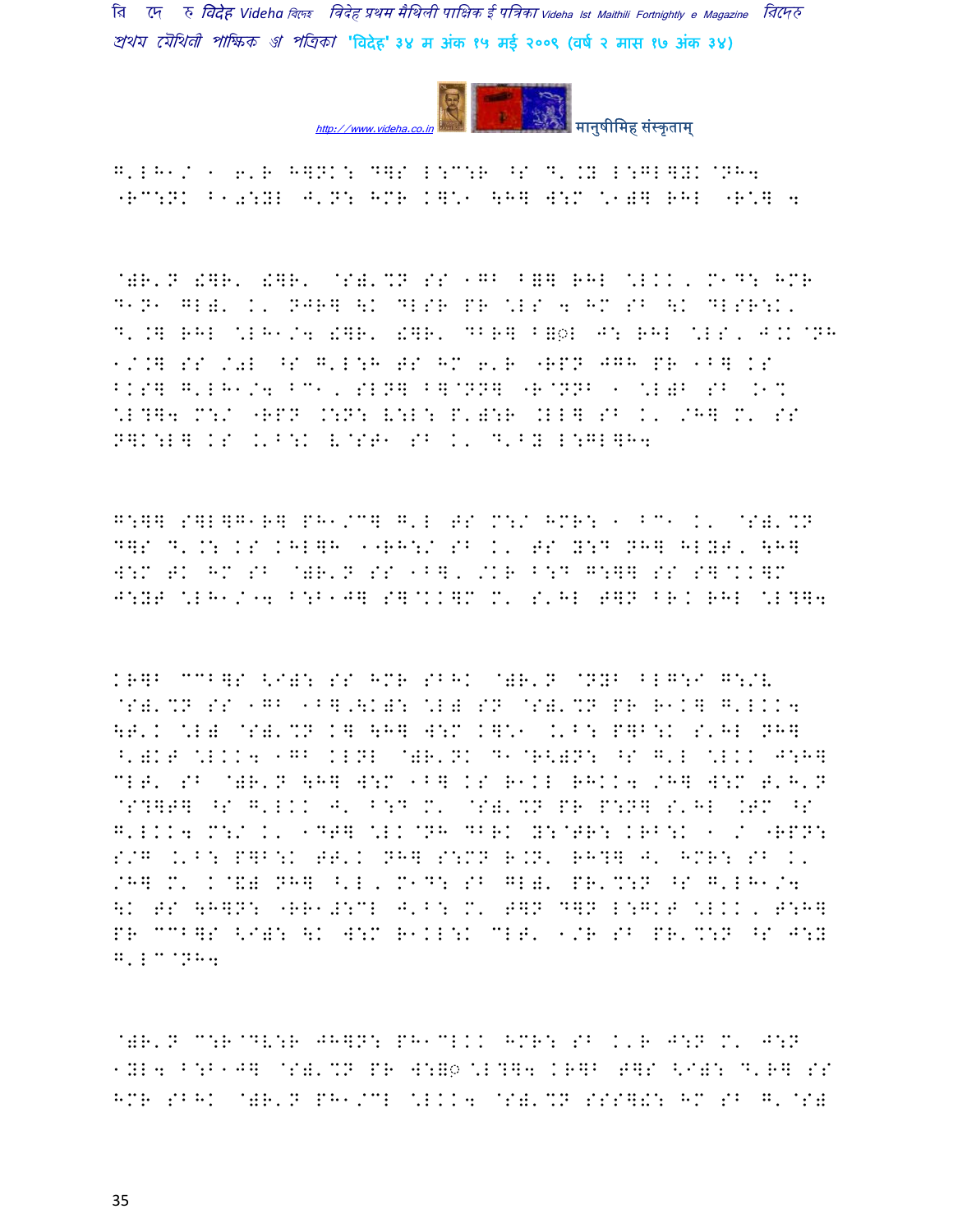

H:9S PH1/C G'LH1/, /H] W:M HMR: SB K' R:T] ^R] RHB:K  $\ddot{\phantom{1}}$  .  $\ddot{\phantom{1}}$ 

HM SB THOSH SB TKY: SHE IS NOT BE BITKEN BREAKING K', L'EL SE SAN SEBEL SE BERGIE EN BIJER VA BIJER BERGER BELEGA (RRNIESTE T. PGRACIE 8/3 S.PG RADE SIDA BXDARR PR PRM]) D'.:BY PRLKK 1 PRM]) D'.'L:K B:D B:B1J] KHLIR " " "RHIN BIR BET" "RHI " NHL" " RHO " BET" " BLOCK BET" " NHL" " NHL" " NH "RH:/ J]P M' HMR: S/G 1GB BKS] J:U, D'.Y M' B\$ N]K L:GT4 HM B:B1J] S/G 1GB BKS] G'LH1/4

/N: TS 1S:M S'HL N]K L:GL, M1D: "RR1#:CL M' @PRV'%K S/G B10:YL J'N: @PRKMT] \KR' KHKT \*KK4 K@%M]R TS HM NHE P. IS. NI HELD ANNE LOR HIE FIN II HON NE HI SOV DI \*KK4"RR1#:CL M' @PRV'% KRKT <:)]K <1M:VD:R S\$K 1 C=:I 1R@M^ POST CONSTRUCT OF TREES TO DEVICE THE SAME IN THE SAME IN TREES. KH2N: DB G:B1N: DB:K JOHN: DB:K B:B1J BT'L:H JOHN: JOHN: JOHN: S'N: K' \*LKK4

JOHN: JHIN: JHIN: 1GB B=KT C=C=:I THIN: B=BC B=BC FHIN: FHB J: RHL \*LKK4 SLN] B]@NN] SB TS /H] W:M M:/ B:B1J] LG RHKT \*L?] 1 KKY'K B'R 1YL G'L RHK? SB GL)' G@PP M' @VY@ST \*L]H4 HMR @!Y:N M:@TR @PR:KMT]K S1@NDRT: D'.Y M' \*L' B' D' SINN PH: L' BUD M' S' D' SINN' 1 M' PER RH]4 M1D: 1Y S:@K&:T D'.] RHL \*LH1/4JT'K S1NN' RH] T:HB SS S1IDR \*L > PH:\$] ND]4 0RN: D'.Y L'L DBR DBR J:YT \*LH1/, 1 "RH] W:M TS R:@ST: M' KKY'K ): 0RN: ^') RHL \*LS4

B:B1J] HMR: SB W:MK N:M 1 /H] JGHK MH@TV BT:BKT J: RHL \*L:H4 B:B1J] KHL:H "1B > JGH W]K SS D'.B, > \*KK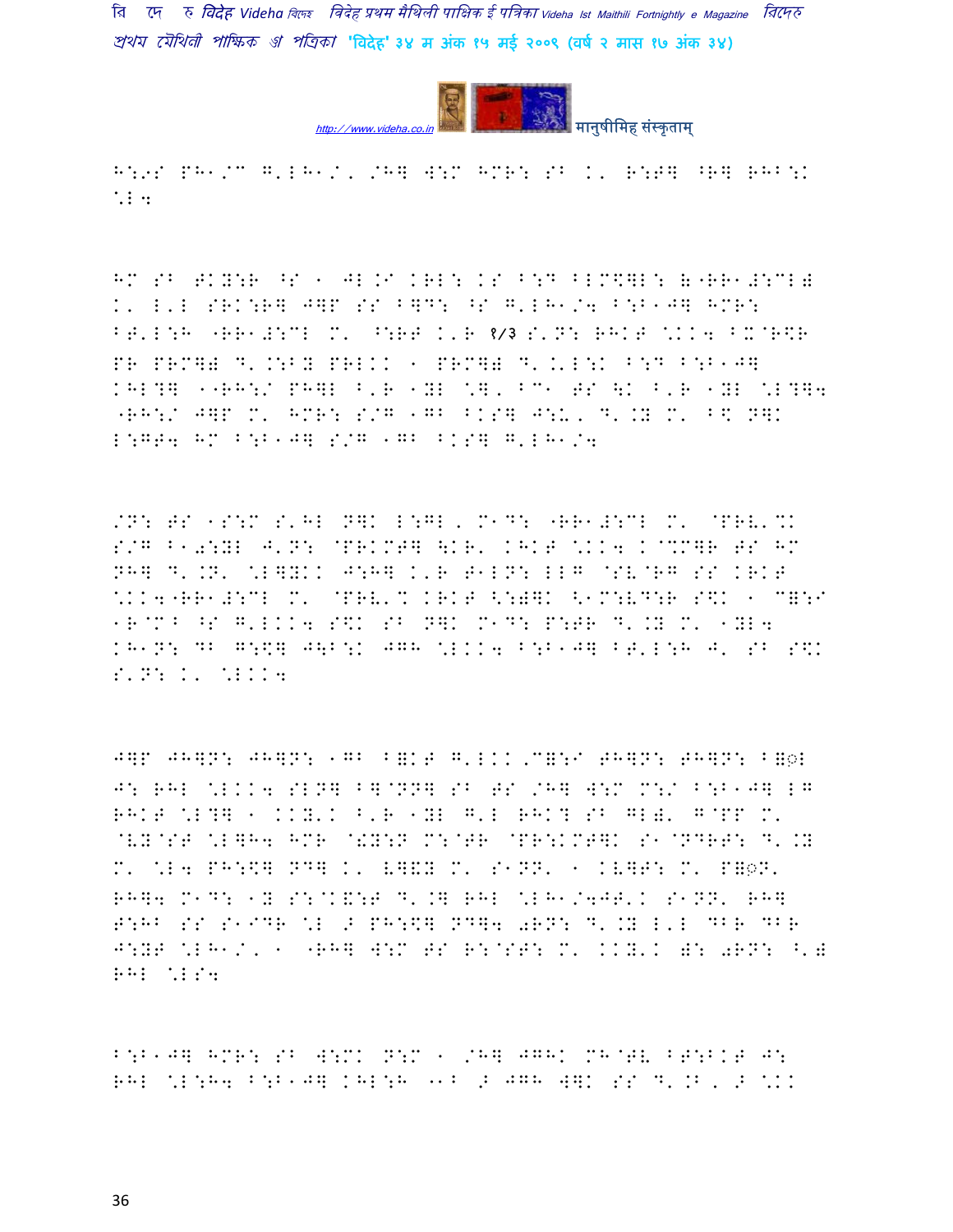ৱি দে <sup>হ</sup> <mark>विदेह Videha</mark> <sub>বিদেহ</sub> ৰিবলৈ *प्रथम मैथिली पाक्षिक ई पत्रिका Videha Ist Maithili Fortnightly e Magazine बिদে*হ õथम मैिथली पािक्षक ई पिñका **'**िवदेह**'** ३४ म अंक १५ मई २००९ (वष र् २ मास १७ अंक ३४)



THE SAME ONLY HE SHALL CONTROLS IN SIGNIFY THAT IS SAME ON A SAME OF THE SAME ONLY.  $\tilde{A}$  is a measure of the second second second second  $\tilde{B}$  , and  $\tilde{B}$  and  $\tilde{B}$  are  $\tilde{B}$  . SS B'S SOURCHERN SE DROIN DOOR IN DIE DIE SOURCHE SOURCHE NAHE ALI HE NAMA DI NAH FALE NILL 2 NOMIN DE LAINA (F > ND] D'.KT \*], PH:\$] ND] RH]TL Lड़:I SMY M' > PBR: .BN SS LIE 'E FIEL NICH ARA HING ILA SP CROW NO 'E ISH' K'R B:D > ND] SS KT'KL L:% N]KLL \*LKK4

# B:B1JP#1PH; KH2, RH?B FECRBIS ER (CO) RHB?L: BC/BL DBR] G'L:K B:D <R SB NJR] 1BY L:GL4 \K): 0RN: 1YL 1 B: NHL: DI BLE NE SE BERGE DI BERGI BLANCHE DI BLANCHE SSSE DI BERGI SSSE DI BERGI SSSE KARA KARA KARA KASA RAJARA GERARA GERARA GERARA GERARA GERARA GERARA GERARA GERARA GERARA GERARA GERARA GERARA

BLOWERS BLACK IN STRAIGHT IN THE STATE OF STATE OF STATE OF STATE OF STATE OF STATE OF STATE OF STATE OF STATE MY:/ HMRY: SB KI, ISABE BEER, BHB A SBY SHE SYMMETR 9TRV:BY LGL:H4 HM JH]N: S]=] PR C=] UPR "RYLH1I, LK\$] K' CH' C' C' C' C' THE ESH A FSH D'. I C' CH' C' CE C' GIAH J'N: B10] PRKT \*LKK4 SB <RK \*T HR]YR, M1D: DB <R SS B'S (1990) A SMTL JAMES (1990) A SMTL JOHN JOHN JAN DIREKT VAN DIE STAAT DIE STAAT DIE STAAT DIE STAAT DIE STA J\B:K L'L S]=] BNL RHKK4UPR N]C: KRKT HM SB "RPN <R PH1/C] G'LH1/4

HM SB TT'K ?:KL RH] J' C:Y 1 JL.I K'L:K B:D K.K@NH N]ID 1B] G'L,HM NH] B10L]YKK4 M:/ K' BLL] PR HMR N]ID .1JL4 M:/ KH] RHL \*L?] " 9W1 NY ^LJN K'L:K B:D 6'R STARB (BAF) 4 WALES AND SENSION TO THE CATEROL CALIFORNIA CLIPS AND MLN NH] ^S RHL \*LS4M:/ HMR: B]\*LN: SS 9TRY L'L MN: KS D'L?] 1 HMR ^LJN B]\*:/N LG M/G: D'L]H4 ^LJNK B:D HM KLHA: PASTER KONTROLLER EINE FRIEDEN BEREICHTEN DER BEREICHTE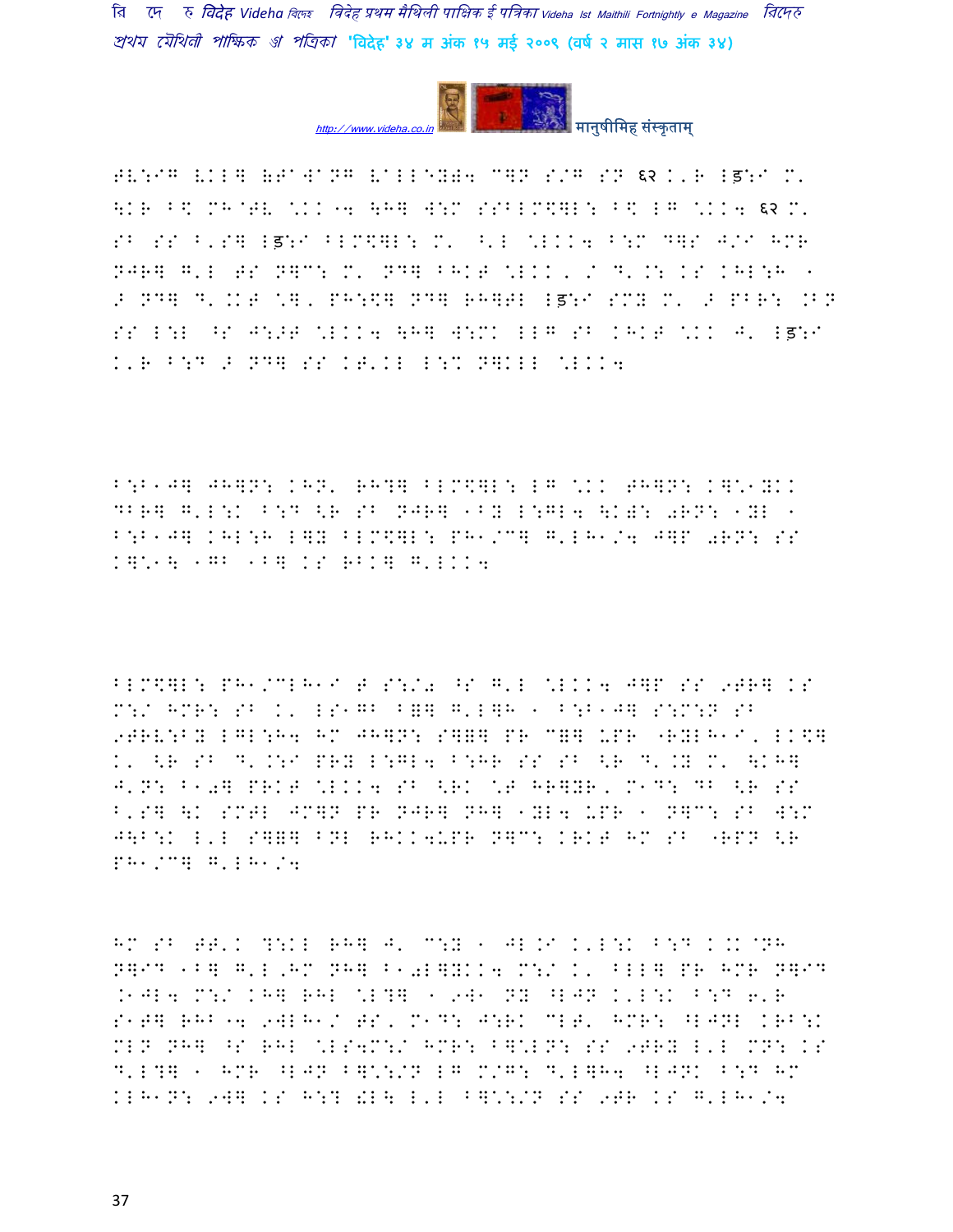ৱি দে <sup>হ</sup> <mark>विदेह Videha</mark> <sub>বিদেহ</sub> ৰিবলৈ *प्रथम मैथिली पाक्षिक ई पत्रिका Videha Ist Maithili Fortnightly e Magazine बिদে*হ õथम मैिथली पािक्षक ई पिñका **'**िवदेह**'** ३४ म अंक १५ मई २००९ (वष र् २ मास १७ अंक ३४)



HMR 1/.] .1JL TS M:/ B:B1J] 1 \K 1/R @VY@KT] K' "RPN: SL0: M' D'.] HM HRBR: KS 9WY LGLH1/4 M:/ KHL]H "K]\*1 NHE (P. E.) (BNE) PRESIDENT (PREEL ON ) (BHI) PRINCE (BI) (BI) ELECT G'L'E RAYON (BET) CHE GEST (PRL) PRL RHIGH AN EAST (PRL) PRESS .SI PRL RHIGH AN EAST PROPERTY IN EAST OF DISTU \*LS?\$:@K)R S:H'B KHKT \*?] UIC:I K' CLT' ^'LKK "R\*]4  $\kappa$  B'R /F /TH:R (FRIGHT) PRODUCT AND RESIDENT CONTROLLED AND RESIDENT K'R "RSR \*K 1/R K 1/R K 1/R K 1/R K 1/R K 1/R K 1/R K 1/R K 1/R K 1/R K 1/R K 1/R K 1/R K 1/R K 1/R K 1/R K 1/ HMR: COMMISSION OF THE CARD OF THE CARD TO NEVERTHE AND THE CARD OF THE CARD OF THE CARD OF THE CARD OF THE CA \$:@K)R > KH] CL] G'L:H J' 1R:M KRB ^LR TK \KDM W]K ^S J:YT4

B'R B'R B'ANN MATH B'R B'R 10: TH'BH ANN B'R NH I 1 6'R NH S1T FRANK MENTAL MER WOONE AL ANN MORTELE MAN ATA <]] D]S NJR] G'L TS 1W B:JKT \*LS, HRBR: KS 9WLH1/ 1 B:HR D]S N]KL] G'LH1/4 R:T] M' \K TS WI\$: 1 T:H] PR TT'K ?:KL RH] J' <R M' <1SL:K B:D B:HR N]KLB:K H]@MMT NH] ^'L4 B:HR 1B]TH] B10] G'LH1/ J' HMR: K]Y:K HLYT \*LS J' ^LR NH] ^'LKK "R\*]4 !1I! T'H'N \*LKK J' "RPN <R \*LR] KS S:MN' V:L: <R S'HL NH] D'.:>T \*LS4 K]\*1\ K:LK B:D BC1 S'HL B:HR PH1/C] G'L:H4 !1I! B'S] K:L NH] RHICK 1 HALF CO SVA MERICAN RPP SON SON ACTIVITIES LAGUER KIGHT AN GING HI AT TERUTAN CAN RAP KE DI ALIMA RHA G'LAN JA GABERT SI SABA G'L, SA SIDI SA SIDRO DI SASTR S1IDR 6BL NJR] 1YL J' D'.] MLN @PRS@NN ^S G'L4 HM W:=◌़  $\overline{X}$  . Kt  $\overline{X}$   $\overline{X}$   $\overline{X}$   $\overline{X}$   $\overline{X}$   $\overline{X}$   $\overline{X}$   $\overline{X}$   $\overline{X}$   $\overline{X}$   $\overline{X}$   $\overline{X}$   $\overline{X}$   $\overline{X}$   $\overline{X}$   $\overline{X}$   $\overline{X}$   $\overline{X}$   $\overline{X}$   $\overline{X}$   $\overline{X}$   $\overline{X}$   $\overline{X}$  B10:YL J'N: HMR <RK W]K P:\*B SS N]KLL "R\*] 1 1SM:N M' \@MHR SS /@MHR KRY L:GL4 / K.NH1 B10:>T \*LS 1B .S] PRTKK M1D: 6'R T1IRT UPR 1B] J:YT \*LS4 /H] V]M:NK 01I\$ D'.KT D'R] HM D1N1 ^:I BH]N "RPN BR:MD: SS 9TR] JP: P: B: B: D: F: F: P: P: P: B: P: P: P: P: P: P: P: P: P: P: D: P: P: P: D: D: P: P: P: P: P: P: P: P: P: P WEST CHEMP RHAN AN INCOME POSSESSION OF THE WARRANT WAS CARDED FROM M' "R\*]4 HM 1 BC1 <RK C:RB K:T <1M] <1M] KSSB V@ST1 D. DE EFFANCH AL SE AL SS STATE EFF KEL SATURE (STATE)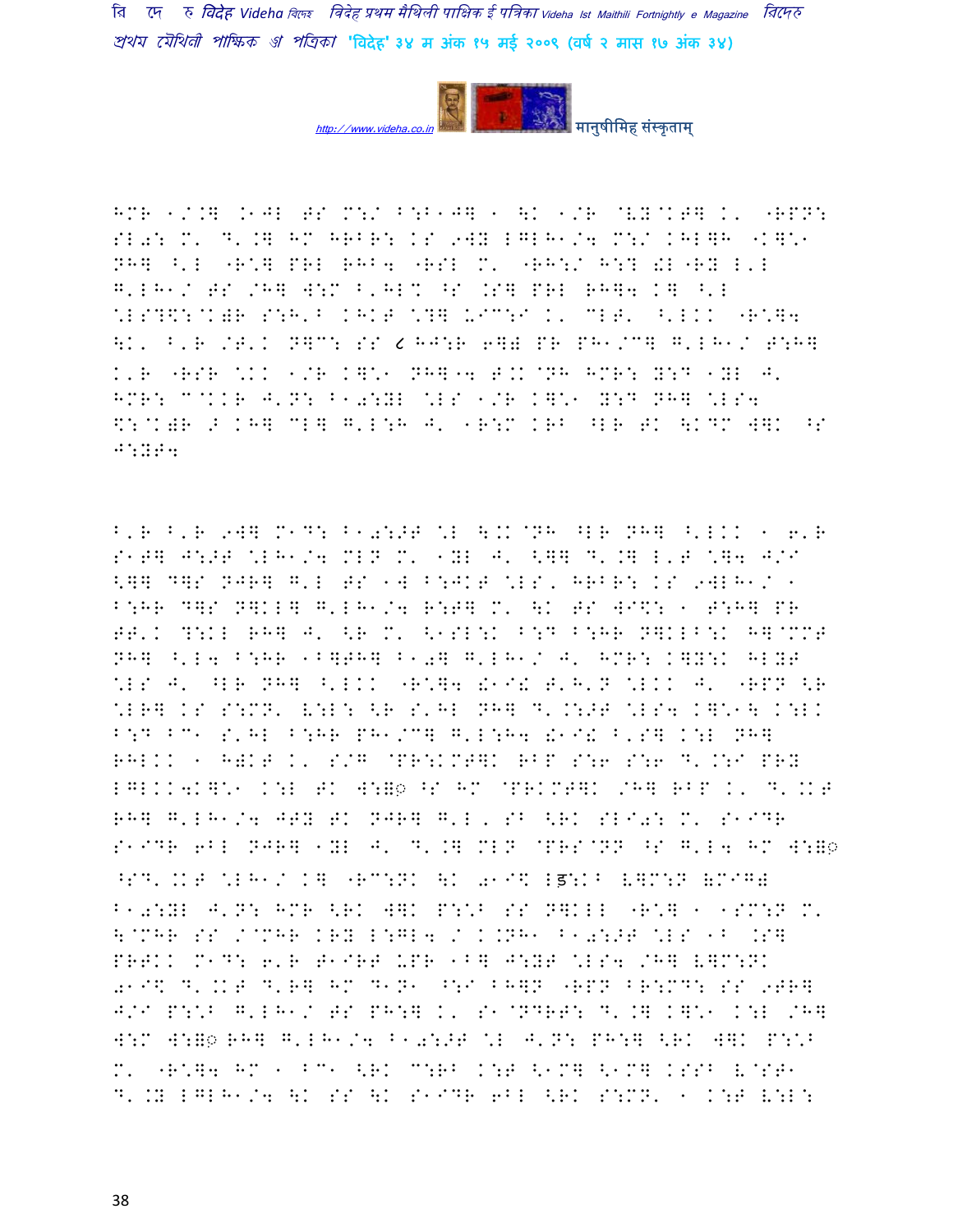ोत <sup>तू</sup> है *विदेह Videha विल्ह विदेह प्रथम मैथिली पाक्षिक* ई पत्रिका <sub>Videha</sub> ist Maithili Fortnightly e Magazine *त्रि*तमह õथम मैिथली पािक्षक ई पिñका **'**िवदेह**'** ३४ म अंक १५ मई २००९ (वष र् २ मास १७ अंक ३४)



61LG:R:Cl :GR \*LISS-RID FOR 8 1CR T.GR #2 8 12 16 T RH BH H H BH CH

B:B1J) HIS MORE TO HEAD IN THE SECOND RELEASED TO THE SECOND RELEASED. B:HR \*LH1/4 / BT'L:H J' BLM\$]L: M' BH1T SKN]K \*KK, M1D: / SB NJR] NH] 1YT K]Y:K TS SB BIKR(BUNKaR) M' RHC & COOCH "RHAM" GAO" (PARAMO 20, JAC MAG GEARAING MACHINE 19) SB TRHK L\$:KB V] NHOND P. CHI B. BRE SO DHO SB BRE BH: BROK "RETTERE I RIS KREAT TIDE "PRESTABLE "PRESTIGEN" I I DER STATISTIKE SS LG 80 HANR 6981 LATER TR RIGN AGH ALI SILENTE GNAC W:M \*KK4 /TY TS 1/R B'S] WI=: RHKT \*KK4

J1L:I, RG@ST M:S MOST MOST MOST MOST MANAGEMENT AND A NEW MOST MANAGEMENT OF THE UNIVERSITY OF THE UNIVERSITY TS "RH] W:M HMR: 1 BC1 D1N1 GL)' K' MLN NH] L:GKT \*LS T:HE PR HER HOW IN SUIT OF THE PROPERTY OF THE SLCKT SUITS J:YB M1D: J:]K CLT' NH] J:YT \*LH1/4 B:B1J]K ऑ6]S <R SS BH1T NHTS BH2 NH 1 SHBH SS 9TRG \* TBG PR2F 132 NH J', ' 800 SSE' FOR STATE THE LA DIN HAM HOW'LL BE DIN HAM NOT BE DISCOVERED AND IN THE STATE OF DISCOVER AND R PHER SKILP SKILP FORKAR I. MARRI P. LE B. EARLY J:>T K:L M' 9TRY K' \*LKK, / TS B\$ N]K L:GL 1 D1N1 GLA) (GUES TR CITCA CITCA 2008 GLIGACA 79TR COL TAD GL)' K' HI:LT . OGENE "RYLIG" (FYL: GEILEI 1PS "PRINT" (PINE W:KIR PHORISH BI HT HANG: "RECORD FIREST, MARE EI JYBK@NH"4

"RENNBERT 1 \*LOVE BETT FLAT FLAT BLOG BLOG BETTE 1, SLEDER 1 ALL FLEDDERE IN MEDICIN @SKBL CL J:>T \*L]H, BC1 1 HM D1N1 GL)' B'S] <R M' RHI B: NEHH INH SINIS DI SANAHAN SB SB BKSI SB BKS BKS BKS BKS BL.:RH LA THE PHILE FAN A A THE SOPP HILL CILLS A THE K. BH' M. MY MY BHA AN SS KHLAN AM MARA BC' KILI KTHI KOKA NI MATI I SHE SI YI YI SHE SHA KATHI NHA NI SHI NG M' RHKT MIRH THR THE MINITED RHE ENTH RHE MINITED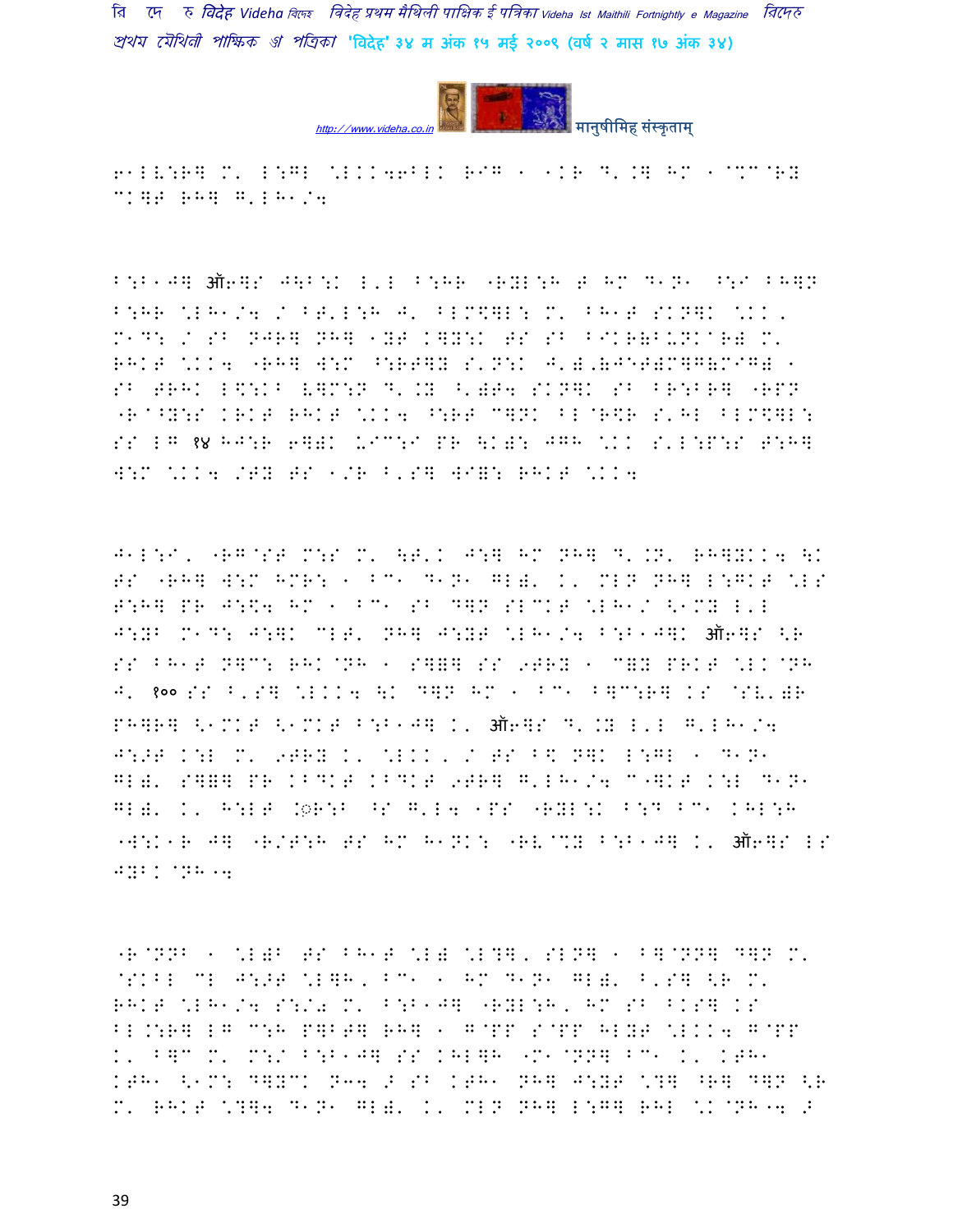

STORE B:B1JP (BINDI BINDI BINDI I BINDI BINDI BINDI ^SJ:YT4 1J1 HM W:K1R J] K' L'L PRM]) BNV: KS PW: D'L]YK@NH 1 J@LD]Y' 1BY L'L L].] D'N' \*]YK@NH4 H1NKL 1B] J:Y D]YC@NH TS T]NB GL)' \KH] SIG <BM] L'T:H4 B:D M' TS \H] W:M 1BY M' ?LR'K 0I0) \*KK"4 > S1N] HMR: N]K L:GL, SC M' HMR: MLN NH] L:G] RHL \*L4

JH]Y: SS B:B1J] KHL:H / H]NK: L'L PRM]) PW: D'N' RH?] T:HE PER TE PLAT OF DUITE BE DER HER IN STATISTIC TO A STATISTIC. BCT SOG DI BAKSAR SSG. SSG. DI BAKSAR SSG. SSG. SSG. DI HING: "PRESS SSG. DI BAKSAR" I SSG. I PRESS SSG. I PRE HO SB KIRB CRB AFOR ELE ANDRA COSPETIEN CE CE BN DE RH?] J' KLN KLN W:M <1MY V:L: \*KK4

BLOWBER BY NEW WHICH AN VAN WHO BY BY AN UN MORE SHOWER CONTROL SERVICE OF A CHINE CHARGE CHANNEL CHANNEL CHANNEL K.FYPHE BEYRING K. (BYF TENGEN FLAN KAN BAKE NIBA MA:/ SB KI KING HII KI KE NGAPA WIGAN NI MGA AMEA (RHIS SS START AND BRIEF CHILL AND ALL AND ALL AND AN  $U: \mathbb{R}^n \times \mathbb{R}^n \times \mathbb{R}^n \times \mathbb{R}^n \times \mathbb{R}^n \times \mathbb{R}^n \times \mathbb{R}^n \times \mathbb{R}^n \times \mathbb{R}^n \times \mathbb{R}^n \times \mathbb{R}^n \times \mathbb{R}^n \times \mathbb{R}^n \times \mathbb{R}^n \times \mathbb{R}^n \times \mathbb{R}^n \times \mathbb{R}^n \times \mathbb{R}^n \times \mathbb{R}^n \times \mathbb{R}^n \times \mathbb{R}^n \times \mathbb{R}^n$ KR:BY LOCKER SECTION

BLEM THE RESIDENT CONTACT AN ARREST CONTACT AN INC. IN THE CONTACT AN INTERFERING IN THE UNIT W:M JR SS P:N] PROPE (PRECIPENT AND ONLY SO PRECIPENT AROUND A DE RHOB (BOOK) FAN FAN IN SHEK AND KYN OL BLE BELT NATH RHAT RHAT RHAT RHAT AN AN SAN BIR SAN SAN SAN SAN SAN SAN BIR KE GERAL I BARA SA SA SA SA SA SA SA SA SA L'E VIE VENE VOIGNE DE L'EN L'ENNE L'ON BEVOIGNE DE ^S G'L \*LK@NH4 H1NK: SB K' G'L:K B:D M:/ J@LD] J@LD] STMN(NCKR) SS .'N:I K' @VYV@S?: KRV:BY M' L:G] G'L]H4 PBR: BLM\$]L: K' LLK K' PNB]JL] (HYDROELECTRICITY)@DV:R: B]JL] ^')T] \*LKK 1 R:T] K' १२ BJ' K' B:D SS B@TT] NH] RHKT RHKK4 M:/ K' @PRY:S RHKT  $\mathcal{L}(\mathcal{X})$  . The probability of the control  $\mathcal{X}$  and  $\mathcal{X}$  is the control of  $\mathcal{X}$  and  $\mathcal{X}$  and  $\mathcal{X}$ D'R] ^S G'L \*LKK4 M:/ ^LJNK @VYV@S?: M' L:GL \*L]H4 HM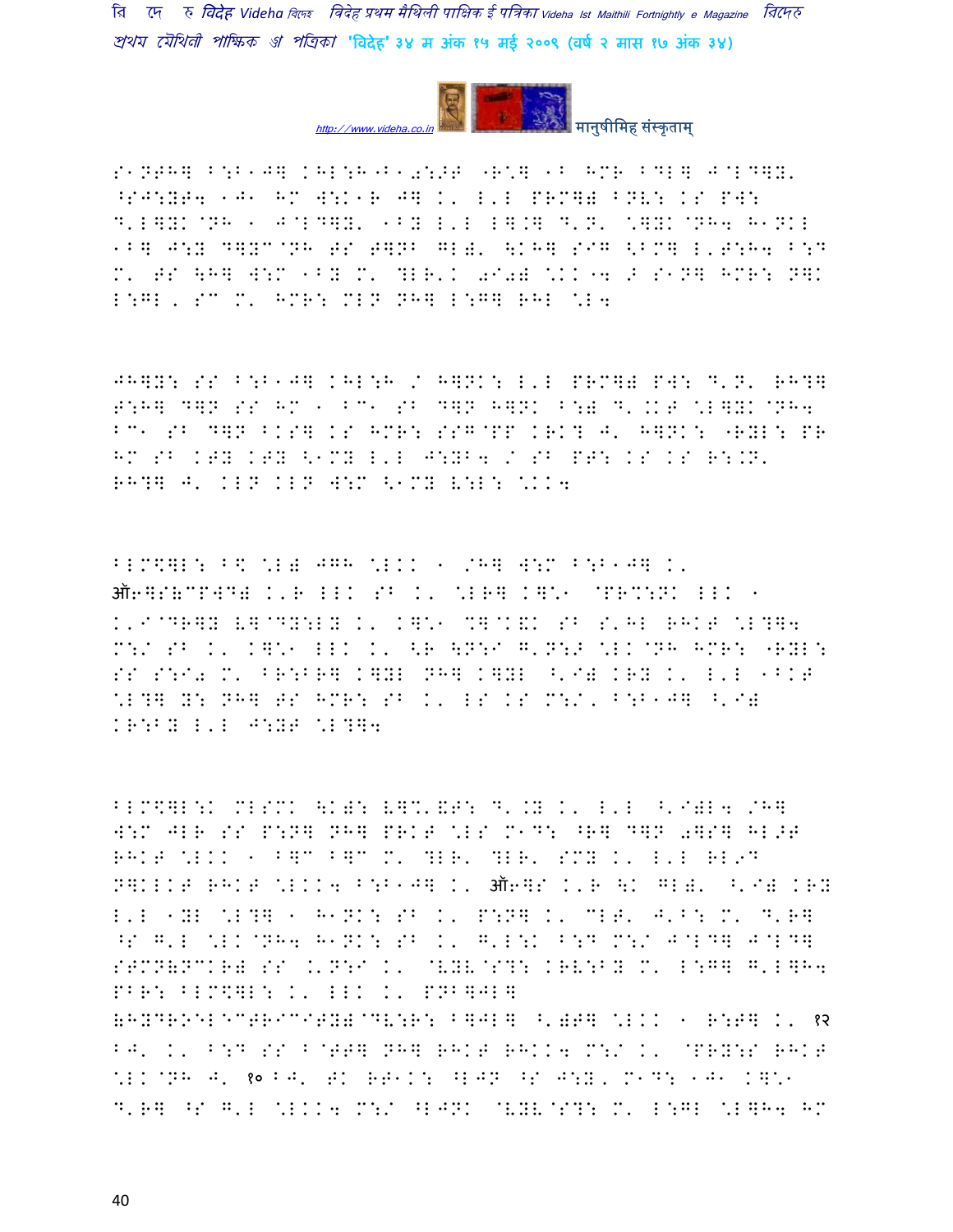

1 BC1 B]\*:/N M' <1S] KS "RPN G@PP KRKT \*LH1/, B:K] C:R1 ^:I BH]N SB .'L:>T RH?] 1 .BB H@LL: KRKT \*L?]4 B:B1J] "RPN MARIT (1940) B1B (1944) RPN:N B10:NH "A.NY KAN KALIMAT KALIMAT KALIMAT BERASA DI BERASA DAN BERASA DI BERASA DAN BERASA DAN BERASA DAN BERASA DAN BERASA M' .'L:>T \*L]H K'B:RK 1V:J S1N] D1N1 GL)' K'B:R .LLY L'L DC] G'L]H4 K'B:R .LLKT K' S/G /H] W:M SS W:K1R J] W:K1R J] KRKT ^:G] KS ^]TR 1B] G'L]H4 H]NK N:M S1NKT D'E: B:B1J] D'R] D'AI SE PARTIE (BELIA DE L'AI D'AI SE PARTIE (BELIA DE L'AI BELIA D'AI D'AI D'AI D'AI D'AI D'

H]NK: "RYL: SS M:/ 1 STMN K' 1/R K:J B=] G'LKK4 / SB J@LD] J@LD] 1/R K]\*1 K]\*1 .'N:I M' BN:BY LGL?]4 C:H PALS B:D M: D M: HAN : K H TAP S J: H T AR I: // B J: AN J: ?:KL H'T:H, ^LJNK B:D G@PP KR]HK?"4 KLH1N: ^LJN B]JL] JOS SS PHRI, OS GLISS VIS CRIB SVAR ELI MIR ALITRA

BC1 HM 1 2 FIRE CR FOR CRIP NEHVE & "RPN GROBBY R THE N KREAT HIS HOW HOW HOW HIS HIS HOW TO BOTH THE TALL IT IS TO BOTH THE RELATIONSHIP OF THE TALL IN THE U PHILOTE PENICLEARING EEN EEN EEN PENICHE SAB SS PEDEREN NI L'L E SAIS HA CHE DI BIS ME PHILIPE ANNE DI CONNECTIONE DE L'AREN BS KI, L'ESSE ANNE MIL PART PRT PRT PRE D'ATTEMPT D'LHIV4 HE.P .DEPRI V 'HINA PRI FE BS ORENER BLPN: CL: KS 1NLK "R\*DRE" HAR TS PRESS DE L'ARIE DE L'AI BLANCHE (N. 1988). KS SK AFL DAMN MK. MA DND EAL DE HAN MLEDA MAAR AND ADEN EED NHA NHA 1BKT NIA SYGIA SS AN AIG. 'NYG'ALIYA' A B:SER AG (1) Méger (1) NESPA (2) ROBS (2005-100-2006-12) G'L:H4 0RN: B:D UPPR C= DER THE FRY CTORE ERRY CONFIDENTIAL HEYT AI ARE GOTHER WINDOW ROLL (1986) 2008 WHICH A RESIDENCE PHBD, RECEPT FROM THIN'S IN HIMP FROM THE SHOP SINDS. @PRY:S KYLH1/4 H@LL: SS B10] G'LH1/ YKH <R H'B:K C:H]I M1D: MLN 1G1 P:\*1 HLYT \*L K'B:R .) .):B] K] NH] K] "RC:NK MK?]L] M' B:JY K' 1B:J 1YL 1 T1IRT HM K'B:R .) .): D'LH1I"4 H]NKR G@PP S1N] BC1 .BB H/SL:H 1 KHL: NHL: HARIN: . .BRIT (1), DLI "RHINI" (1) DIRIRIN: "RIBNI "BENGIRIN: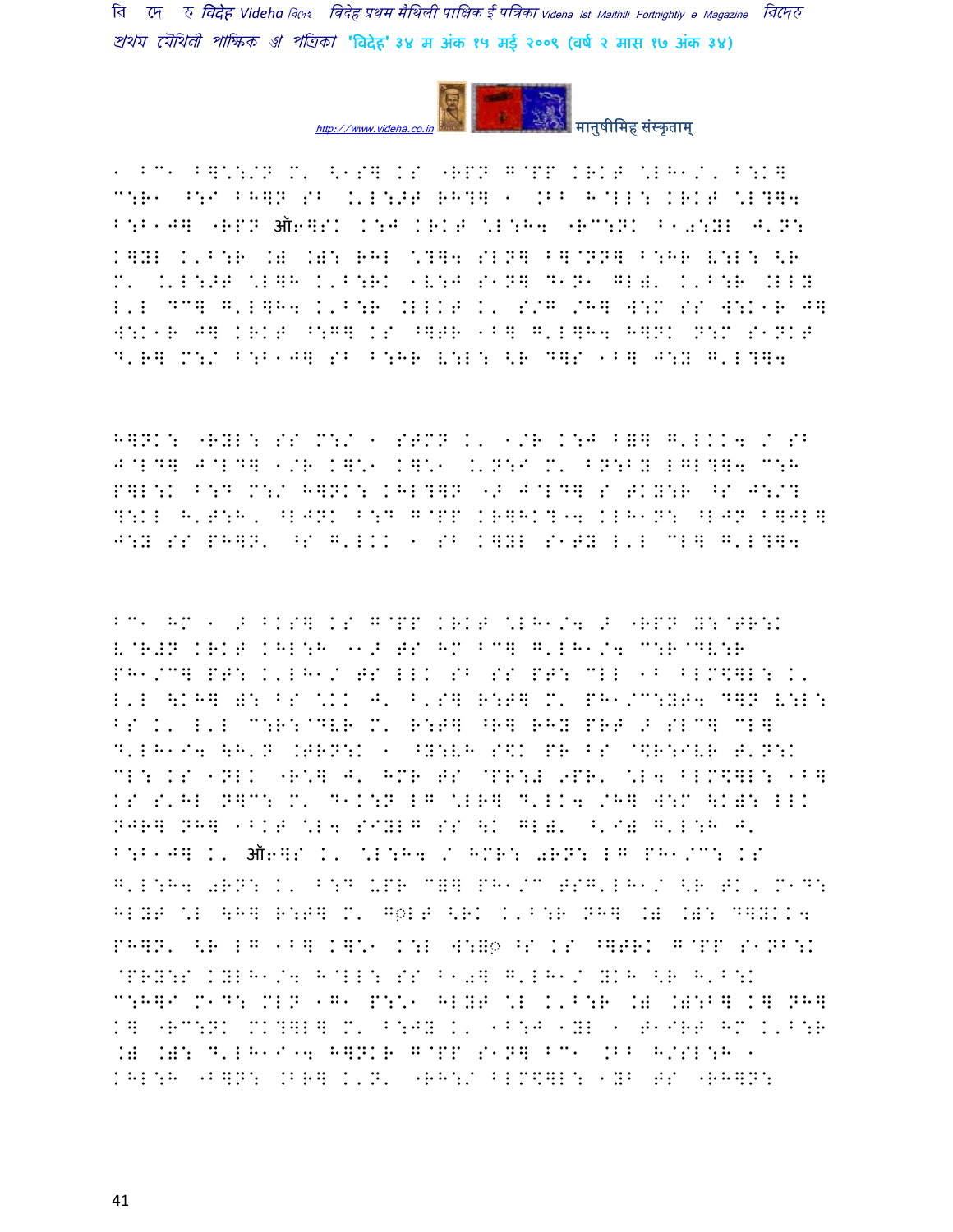

HINA DA AL'ESAN FRONT ALIOSIS ANCHOR SAN SAN ILIOTRA  $H_1$  (  $H_2$  )  $H_3$ 

HM HANK: SS KHLANK YA "RHINK" AN KING KILAMI AN ANG A HMR: D]S D'.] H/SKT BJL:H "K] KR]TCIH "RC:NK "RH:/ SS  $T_1$   $T_2$   $T_3$   $T_4$   $T_5$   $T_5$   $T_6$   $T_7$   $T_8$   $T_9$   $T_9$   $T_1$   $T_1$   $T_2$   $T_3$   $T_4$   $T_5$   $T_6$   $T_7$   $T_8$   $T_9$   $T_9$   $T_1$   $T_2$   $T_3$   $T_4$   $T_5$   $T_6$   $T_7$   $T_8$   $T_9$   $T_9$   $T_9$   $T_9$   $T_9$   $T_9$   $T_9$ R:T] M' MLN ^'L 1 ^LR' TKY:R ^S HM N]KL] G'LH1/4 HM @S)'%N K' L'L N]KLT] RH] /H] SMY M' HMR: B:B1J] K' C]@)W] ^'I)L J:H] M' PRM]) ^'JN' RH?]4 PRM]) K' \T'K MH@TV \*KK HMR: S' NH] B10L \*LS4 / TS SIJLG' SS HMR: PRM]) ^'I) G'L NH] TS B\$ D]@KKT HL>T4 )]K) S', @S)'%N PR 1BJ KS EVERGY /HE SYMER, SS ANGELA

("RG) ("RG) ("RG) ("RG) ("RG) ("RG) ("RG) ("RG) ("RG) ("RG) ("RG) ("RG) ("RG) ("RG) ("RG) ("RG) ("RG) ("RG) ("RG) ("RG) ("RG) ("RG) ("RG) ("RG) ("RG) ("RG) ("RG) ("RG) ("RG) ("RG) ("RG) ("RG) ("RG) ("RG) ("RG) ("RG) ("RG)

 $\ddot{\phantom{0}}$ 

aNaND PRIYaDaRSHI SaID...

CHARIM KHAP KHOOB NIK, HM HINK: SS KH HINK "PH" (PHIL)  $\begin{split} &\mathbf{1} \oplus \mathbf{1} \oplus \mathbf{1} \oplus \mathbf{1} \oplus \mathbf{1} \oplus \mathbf{1} \oplus \mathbf{1} \oplus \mathbf{1} \oplus \mathbf{1} \oplus \mathbf{1} \oplus \mathbf{1} \oplus \mathbf{1} \oplus \mathbf{1} \oplus \mathbf{1} \oplus \mathbf{1} \oplus \mathbf{1} \oplus \mathbf{1} \oplus \mathbf{1} \oplus \mathbf{1} \oplus \mathbf{1} \oplus \mathbf{1} \oplus \mathbf{1} \oplus \mathbf{1} \oplus \mathbf{1} \$ 

REPLY 06:56 PM at 08:56 PM

K:MINE K:M:MINE MK?HIR (APSON), ARIO (ARIO) Market Camera Book (1984)

KT: C'HER ELT, CH'T-MEHDA

GRISH AND BEKING BEKING AN ALL SERVICES OF A STREET STATES K1@MH:RK C:K C:K POST OF C:K PRESS OF LIGHT OF CONTROLLER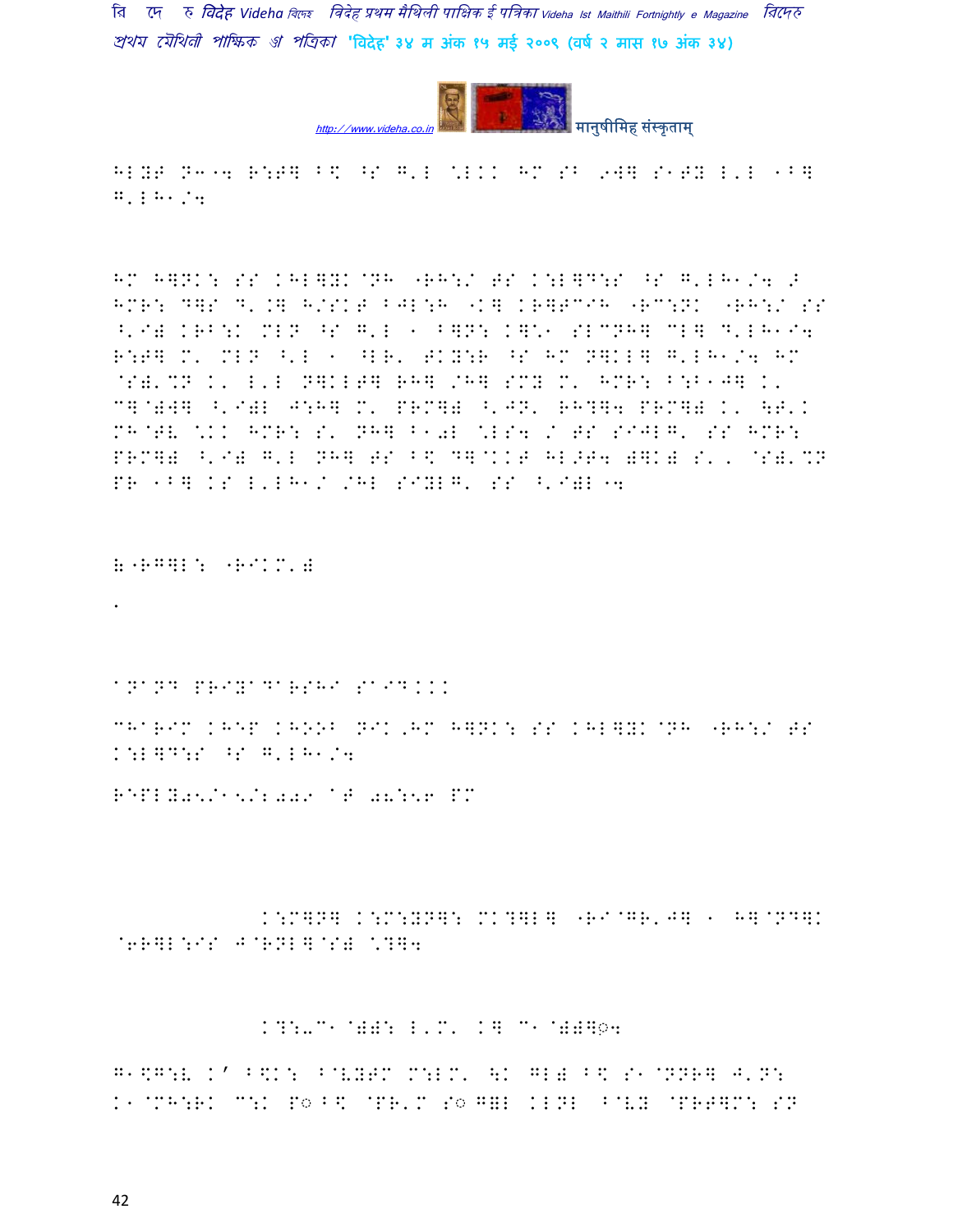

@S@TR] K'PR] PH]RN' DB T]N GL)' SIG .R]D:R] KRKT \*L◌़  $\cdot$  '

6@RR:)'D:R "RIGR'J]K M@!Y \K GL) \H'N 1.R B:JL \*L K] @SN]@G!: CCIK]K' /KR: D]S TKLK 'D]S )BH)BH R'\$ BKL'L  $k:=k\varphi$   $\pm$ '

'HE TEL T TIME HOPEY TUNNING HER BLAN FORTH THE /KR: PAY BILB00/KR H:R H:R PR ER KR KR KR ER KR#P AI 207 K' K:R] C'@NH

"MADE (AI) SHEEL: GARRE (IE) SHEEL: BELIEVE AN HIS PRESENT IN THE  $\Lambda$ B  $\Lambda$  (B)  $\bar{H}$  ,  $\bar{H}$  ,  $\bar{H}$  ,  $\bar{H}$  of  $\bar{H}$  by  $\bar{H}$  ,  $\bar{H}$  by  $\bar{H}$  and  $\bar{H}$  and  $\bar{H}$  and  $\bar{H}$  and  $\bar{H}$  and  $\bar{H}$  and  $\bar{H}$  and  $\bar{H}$  and  $\bar{H}$  and  $\bar{H}$  and  $\bar{H}$  and GH: B LG: C'AH: B LE GHD'N' RHI GHD DO LI GHD AN TH' LA CHOICHE THAT THE THILL D: PGO DORD SO TRIES EREIG (7) "BERO HET LIFR ELEIIO.  $\#N$  D'ENH C'ONGRE' RHIGH'/ "RPN B'IB YO FTE (1818) TO HOP CHINA IN THE ROOT ROOM OF HIS CONFIDENTIAL HE RANGED AND INTO @SN]@G!: DLSR @S):L D]S B=Y LGL]H◌़ K] / B\$ S1@NNR] @S@TR] K'PR] PH]RN' P:\*:S◌B\$ T'J CLKT \K H:? S◌P@RS PERBY 1'MBY HIS NEW WHIP IN THIS RECOVER HIM TO A RECOVERE !.:T] SN◌़ "RNC]@NH:R SN )LN M' "R)K] "R)K] H1NK:  $H$  (iii)  $H$   $\mathcal{D}$  (see Fig. P1RN)  $H$  and  $H$  is  $\mathcal{D}$  and  $\mathcal{D}$  and  $\mathcal{D}$  and  $\mathcal{D}$ 

 $\sim$  40  $\sim$  100  $\sim$  100  $\sim$  100  $\mu$  (Fig. Songs (Fig. Songs ) and  $\mu$  (Fig. Songs ) and  $\mu$  (Fig. Songs ) and  $\mu$ RHTR I KIN COMMON COMPANY OF HIS HOW

 $\Delta\varphi$  Given by Eq. (1)  $\Delta\varphi$  and  $\Delta\varphi$  and  $\Delta\varphi$  is the song  $\varphi$  and  $\Delta\varphi$  and  $\Delta\varphi$  $S$  (SPD)  $\frac{1}{2}$  of  $\frac{1}{2}$  and  $\frac{1}{2}$  is  $\frac{1}{2}$  in the state  $\frac{1}{2}$  of  $\frac{1}{2}$  and  $\frac{1}{2}$  in  $\frac{1}{2}$  in  $\frac{1}{2}$  in  $\frac{1}{2}$  in  $\frac{1}{2}$  in  $\frac{1}{2}$  in  $\frac{1}{2}$  in  $\frac{1}{2}$  in  $\frac{1}{2}$  in  $\frac{1$ J'N: B'A'N: M'L: M'L: M' BINE ME D'AN BHING BHING BHING BH 'TB KLN: C]@NHLK' @PR]T] @SN]@G!: S◌P1\*LK 4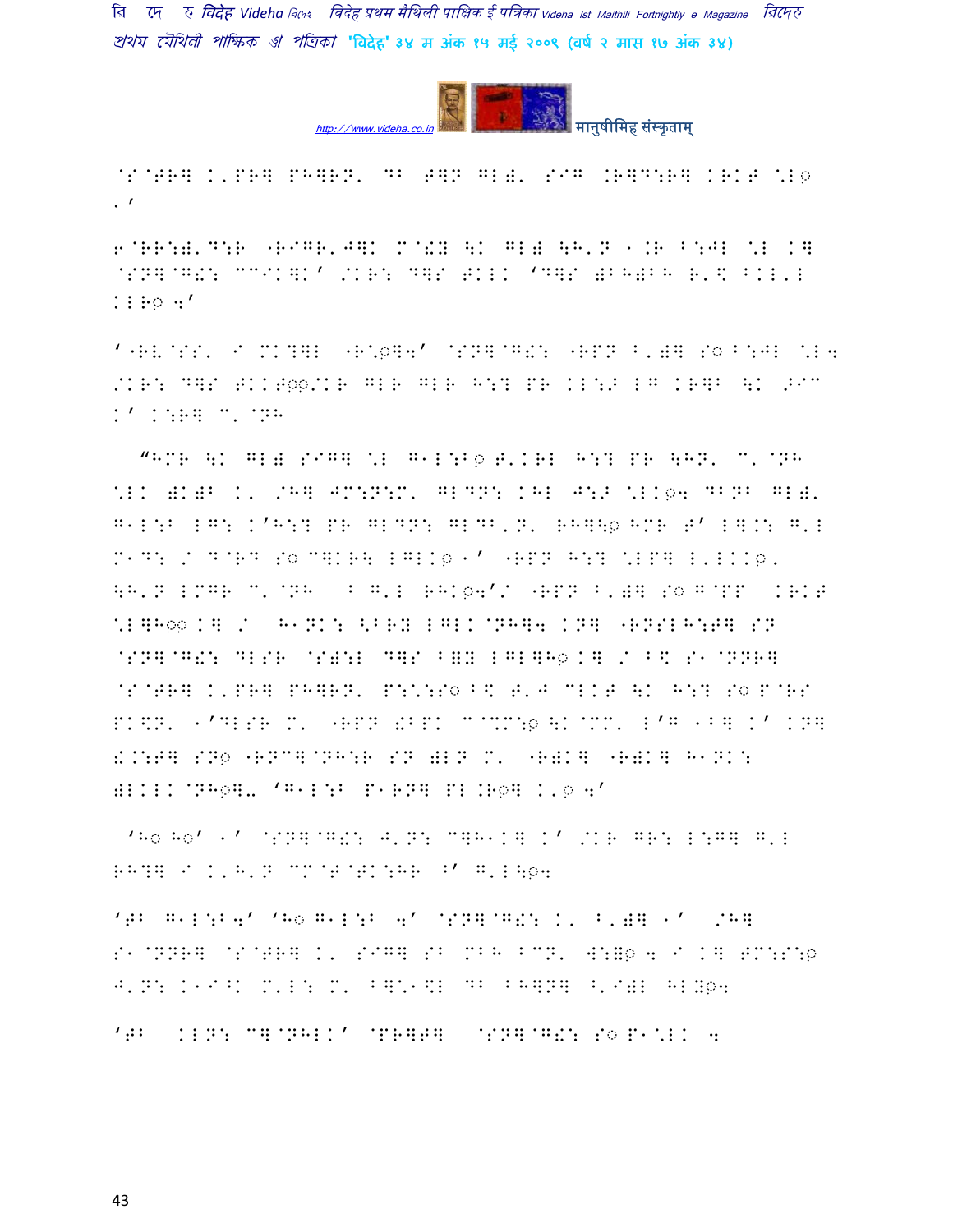

'THE HEART' CEARGE TO TRAP ( PHON) "REGIST THOR TAGE OF PA  $L$ H: T. B: F. SH: O-M: PR LAGE (FR). E H: I. B (FS). PRESS 6:K; PRESS 6: GS) H: SNK 1. THR: BILL KHILL KHILL KHELL KHELL BKS

Band Part of the Peace of the Control of the Control of the Control of the Control of the Control of the Control of the Control of the Control of the Control of the Control of the Control of the Control of the Control of t

 $1$  SB  $\sim$  CMC defined in the special control  $\sim$  The special control  $\sim$   $\sim$  M  $\sim$  M  $\sim$  $\text{iii}$  (if  $\text{iv}$  and  $\text{iv}$  and  $\text{v}$  and  $\text{v}$  and  $\text{v}$ 

 /T\ ^]\$ S◌WS:WS ^RL R'@S@TR:M' K1RS] PR BKSL BKSL

J'N: KR]B T]S BR.] P:\*:K' SMY 6'R S◌PBRN] PL.R]K'  $M_{\odot}$  , which is presented in the contract of the contract of the contract of the contract of the contract of the contract of the contract of the contract of the contract of the contract of the contract of the contract

MCB\ L:GH \*NE 4 'YHER DONNEL' NEC HISS'4

''' THE MMHRIGH' 1' DIRECT BY A DONE ANY THAT A H'R:YL KLNL B\$ @PR]Y .'LCN: H:? L:G] G'L HLY 4B\$ D]NK B:D \N: BON: BOTH: BOW: B: TER CRREL YRT MEGRI (V:R: LGLK 4@PR'M S◌UB \$BB HL>T DBNB K' MBH \K GL) "RJ]B CMK SO SERVE E LIVE

N.PH: ABSOL, AN ARE ANY (ARR NO CHINA VON 1' Y GEROR OE GEBREIELE OP BOOP BOEED IEL POET OP BOOPBOOK  $\mathcal{M}$  and  $\mathcal{M}$  are strictly the strictly of  $\mathcal{M}$  , the strictly strictly strictly strictly strictly strictly strictly strictly strictly strictly strictly strictly strictly strictly strictly strictly strictly st DE:N DL:N PHENE : PHONE : POSSER DE DE PISSE : DISPLAY DE PISSE : PHENE : PHENE : P .CBC]Y: SB 9\*LM KBD KR] RHL HLY 4@S@TR]G# SB "RPN  $R$ POC B: The Pig H W SS WE A GENT. IN THE CHE COMMENT PANE BYA YO BYA: PRIO ELEA YR GRYAN (PRY) SRIG SYARIBY P1\$HBL P:THE 25 RIGHT (1981) 1998 (PSB RIGHT) (2001) B:RHM:S: K@TTL SLHR]4 K◌़@TTL '%1^ K' LGNM: %1^' HL %1^'' K@TTL K@TTL SOOTSMANDER IN STRADONCH I \$HKANDER IS STRAINED TO A HELICE STATE TO STATE TO STATE TO STATE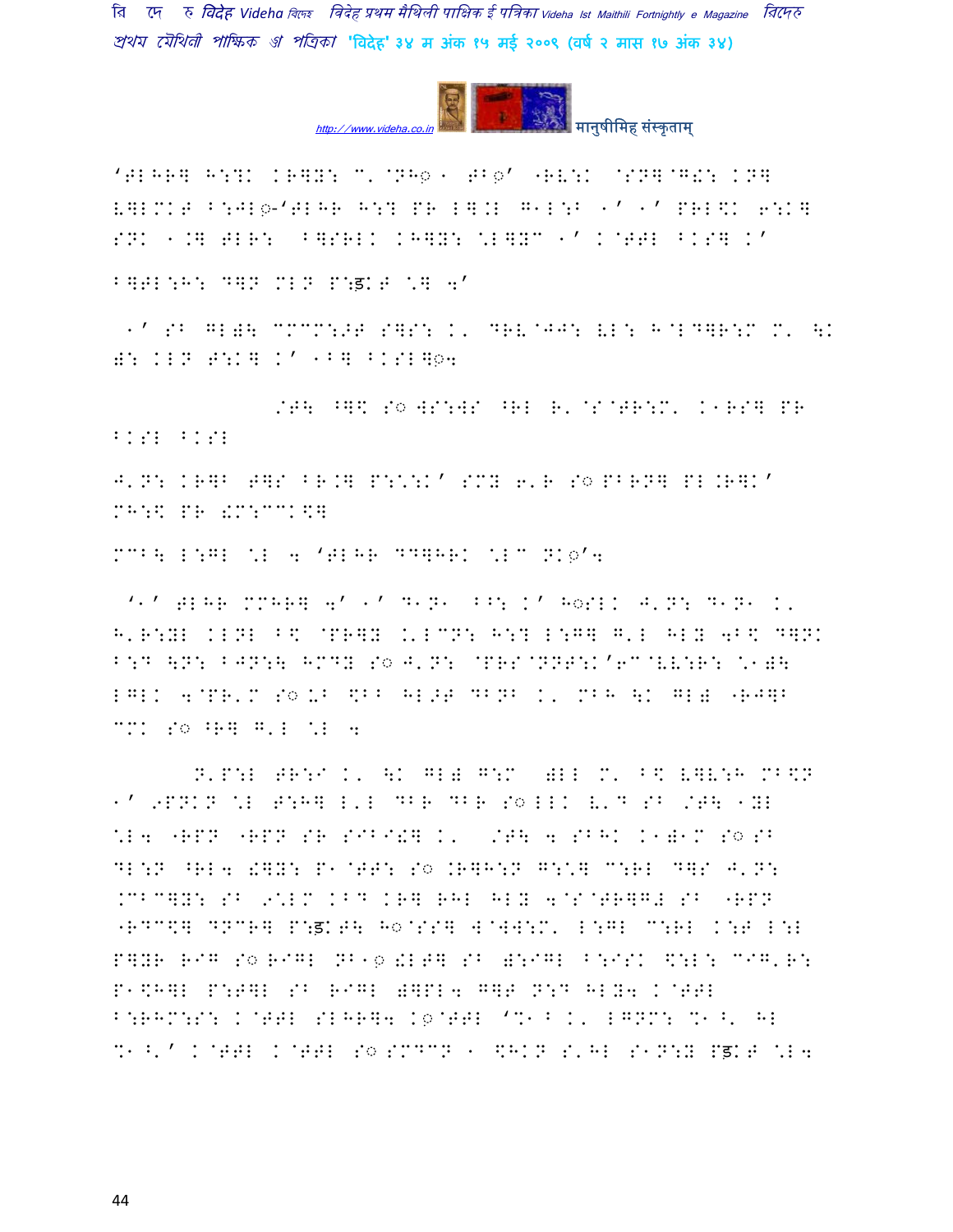ৱি দে <sup>হ</sup> विदेह Videha <sub>বিদেহ</sub> विदेह प्रथम मैथिली पाक्षिक ई पत्रिका <sub>Videha</sub> Ist Maithili Fortnightly e Magazine *ৱিদে*হ õथम मैिथली पािक्षक ई पिñका **'**िवदेह**'** ३४ म अंक १५ मई २००९ (वष र् २ मास १७ अंक ३४)



 1 G:MK PBB:R] )LLK P1RN] PL.R] K' ^]\$ PR J.N 1W BR.K DRIVE SIGH BIG BUTT. AL PR PREBUILDED THIS THE MID]RM' J:K\ JL C=CN' \*L4

'N HO: O'R G'ROLL A D'E D'AR DA DO STAR D'AR D'OCH E DO G'AIR D'AR D'E PRINT GRIGO PR BKSL K:R KC1 T.N' K:V K:V KRKT 9\$]G'L \*LK\

THERT THIS TITH WAS THIN SO FUR HAR IN STILLER D]S \*LK\BSB]@))]K P:\*:◌़ 1' )LLK SB !]Y: P1@TT: @PR]T]\ K. IRAH:N M. I.HE 4:4194 6:A4:M: Mirope

 @PR]T] N'N' S◌B\$ B]Y:PK4 1L?] P:L?] M:R] K' NATH T. MICH ROCHEL . GHENG T. CIRE ERI RY ROCHEL P: "RPN" "RPN" "RPN" "RPN" "RPN" (1951) SL0:M' REPN' BKSL4 / PBIGBY LIGHT RIST AND LIGHT HIS WHAT PURPS THAN MAI B0MIR BIN JALA JALA SO RALA SCAPI WORTH DE AARAANIN MIJ VOO SOTH BIS ACREST ROOM OF THE HISPANIC CONTRACT CONTRACT OF THE HISPANIC HIS PROPERTY IN THE BIG  $SO$  The WHO MY MONTH MONEY CONTROLLED AND MY MONEY CONTROLLED AND MY MONEY CONTROLLED AND MY MONEY CONTROLLED AND MY MONEY CONTROLLED AND MY MONEY CONTROLLED AND MY MONEY CONTROLLED AND MY MONEY CONTROLLED AND MY MONEY CON LING "I HER SP STAG CHAN THAT .IPTA" FOR SP ZIEN MN: FN: MAN: K' 6'R SO MIL: SHE KERK THING WILLEY THING WHEN PBRN] P@TT: H]LK \$LLK M:< M:S KR'L: 6BLK4 /Y KR'L: N:M K] 1MBN GL)] J:M1N GL)] T'TR] SLH:G GL)]◌़ B:/S K:)' W:/Y W:/Y ND] G1IG1\L J:\ KMLK 6BL DBNB "RLGL J:\ B\$] R:N] \*L)] R:N] G'L] NH:\" "RH] B]C ^LLB: K1N MN: BARA LO KRAM MARE (1961) ERIC CORPORATION (1978) A CROW BRIGHT (1978)  $\overline{B}$ :  $\overline{B}$ ,  $\overline{B}$  /  $\overline{B}$  /  $\overline{B}$  ,  $\overline{B}$  (  $\overline{B}$  )  $\overline{B}$  (  $\overline{B}$  )  $\overline{B}$  (  $\overline{B}$  )  $\overline{B}$  (  $\overline{B}$  )  $\overline{B}$  (  $\overline{B}$  )  $\overline{B}$  (  $\overline{B}$  )  $\overline{B}$  (  $\overline{B}$  )  $\overline{B}$  (  $\over$ 

@PR]T] SBHK H:? PR NJR] Gड़CN' PBIGBKT RHK4

"GHN: G1R]Y: L' G'L@NH] CLR 1B K] PH]RT] KC1 K' WLR KC1 KOLO Y WLEATH KY WLAT TO KE WARD FOR THE SIGN OF THE SIGNED OF THE SIGNED OF THE SIGNED OF THE SIGNED OF T L.T. 19 TE MERRY

@SN]@G!: SD].N C1@))' KHK◌़ 1' /KR: / TTKK JLR S◌ WORLD STATE GET AND MELTIC STATE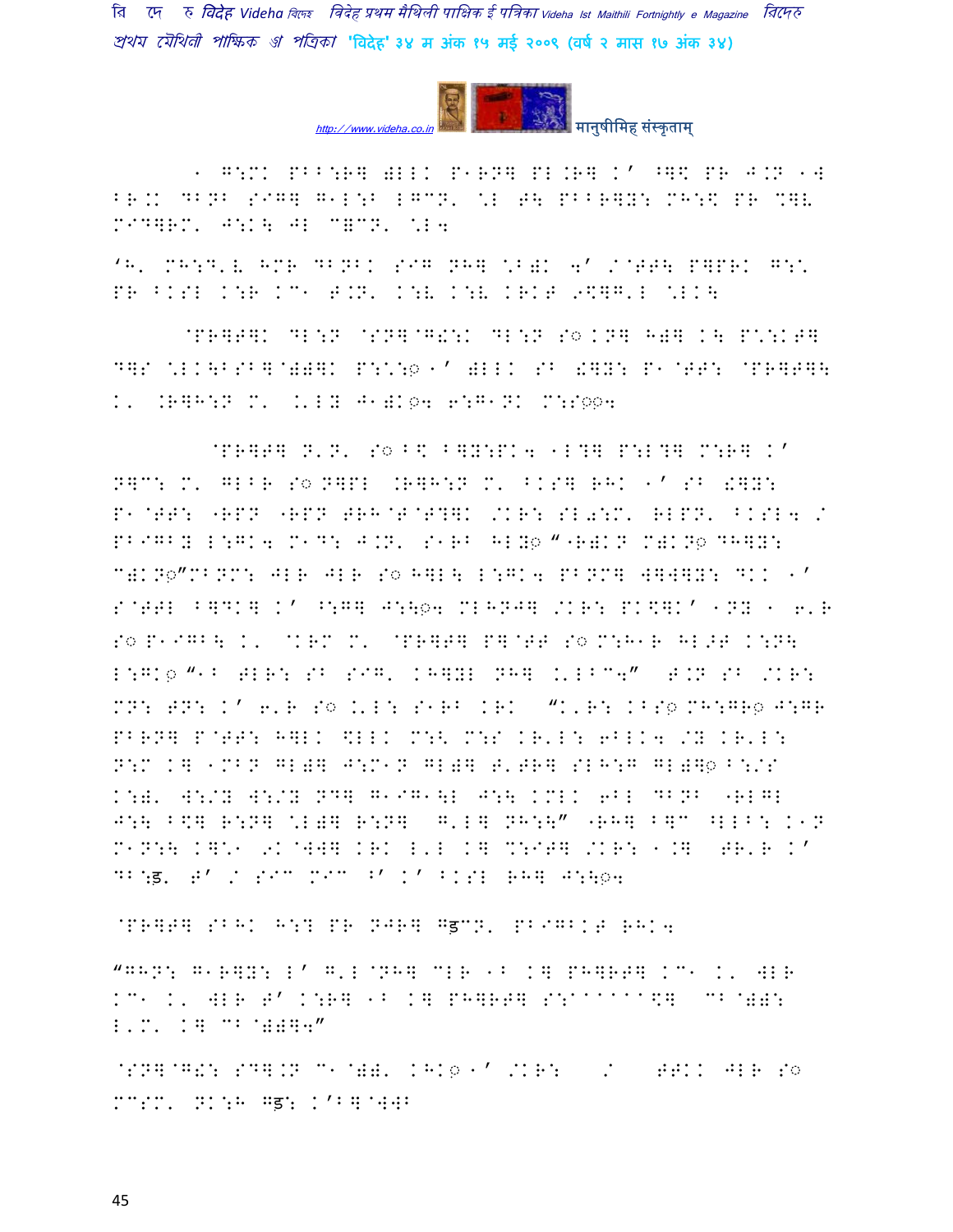

K:)K I' /KR MAH LI /KR MAH LI 10. HE LI INLE .ST LI INLAND IN THE LIGHT OF THE LIGHT OF THE SUBSIDIARY OF THE THE INDEPENDENT ORDER IS A MODEL OF THE MUSIC.  $\langle L, \pm 1, \wedge \rangle$  DHENT:  $\wedge$  ON BISPERION INFORMATION HENCE IS  $\mathbb{R}^n$ : DEPARTMENT: HENCE  $\cdots$   $\cdots$   $\cdots$ 

"KOT SË SHI SIDI SË TATO NË SHIMA " KATO " K.N. " K.N. " K.N. " K.N. " K.N. " K.N. " K.N. " K.N. " K.N. " K.N. K.NEI R. N. II . I . P:NEI YOP I NEI R. P:I B:N. SCPIE YO KY AA N.Y 1SN] PR BKSL @PR]T] .C0:T◌़] .C0:T◌़] T:BKT !R] SBK' RK BAT BHK J: B' BERE JI: B' BARNAR (1) / AB (BO BHN (1) / TH TRE  $\begin{bmatrix} 1 & 0 & 0 \\ 0 & 1 & 0 \\ 0 & 0 & 0 \\ 0 & 0 & 0 \\ 0 & 0 & 0 \\ 0 & 0 & 0 \\ 0 & 0 & 0 \\ 0 & 0 & 0 \\ 0 & 0 & 0 & 0 \\ 0 & 0 & 0 & 0 \\ 0 & 0 & 0 & 0 \\ 0 & 0 & 0 & 0 & 0 \\ 0 & 0 & 0 & 0 & 0 \\ 0 & 0 & 0 & 0 & 0 \\ 0 & 0 & 0 & 0 & 0 & 0 \\ 0 & 0 & 0 & 0 & 0 & 0 \\ 0 & 0 & 0 & 0 & 0 & 0 \\ 0 & 0 &$ 

DBNB G-EGE BAN BE THIS BEIGHT IN INFORMATION BEEN TREAT OR A MUSIC STRIP TO MAKE A STRIP AND TO MAKE A MAKE  $\mathcal{P}$ K' 1799 T. ANIA HAREAR IRE ELF NE APEREN (ESTIL **1988 B:L: P:P#0 T:DH: P:D YD-D: 1788 FE .1PL1 \*CTB** L1 A. M. DER ST. ST. DER ST. BEREITSTER DER BEITSTELLIGER ST. DER KEINE GERÜCKT. DER KEINE GESTELLIGER KEINER M. BARGA CAPA ALPA SGERAHIM, GEO OMISCHA

"H: LIS: LEGI #W. TR FO MI (184 HII) PGF  $1.111:1194'$ 

 $\mathbb{R}^n$ Ho HI $\phi$  R (File and BH)  $\phi$  . At the state  $\mathbb{R}^n$  and  $\mathbb{R}^n$  and  $\mathbb{R}^n$  and  $\mathbb{R}^n$ "RPN MBH BN:K "RPN B:M: B:H] \*1B\ L:GL J'N: / CL) ))K: HL\ 4

'/KIR: J. THER. NEWSON'

**MILLEY #1 //** 

 $'$ H. HE: K. THE T. THE ENTRICATOR

'MPO PO FRIGHT RIGHT FO I EPS 'PH BILE' PH BILE' IN GIG BILATE PD  $S\bar{B}$  ) in the set of  $\bar{C}$  of  $\bar{C}$  . In the  $\bar{B}$  of  $\bar{B}$  in  $\bar{C}$  ,  $\bar{B}$  is  $\bar{B}$  in  $\bar{B}$  and  $\bar{B}$  is  $\bar{C}$  in  $\bar{B}$  is  $\bar{C}$  in  $\bar{B}$  is  $\bar{C}$  in  $\bar{B}$  is  $\bar{C}$  in  $\bar{C}$  in  $\bar$ R:BUIN:B INU 'HTH 'NING Y UN THE HOS' (BUILD)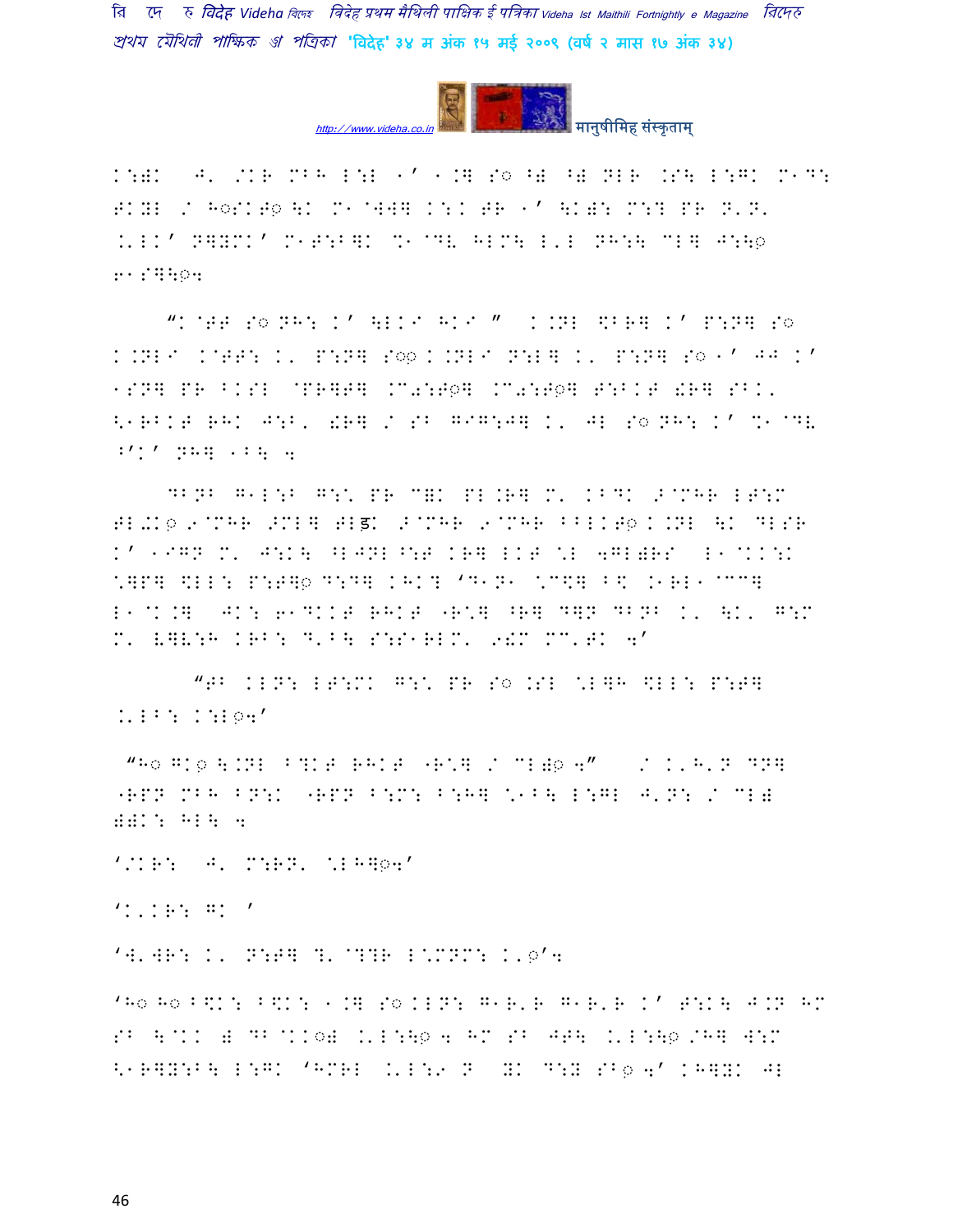

K.ME KOK:: KEAK:: KI B: KOK: B: BI B: KD: KOQ: AN I D: D: THO I D: D: B: H  $K'$  Hoff first and  $K''$  and  $\mathcal{L}$ 

 $NT$  The distribution of the set of  $T$  is defined as  $N$  and  $T$  and  $T'$ 1. In Claudi 1991, 1992

 $N$  G  $N$  G  $K$  , and  $N$  is the contract of  $K$  of  $G$  . The contract  $K$  and  $K$  and  $K$ 'HòGK 18 / PHERI FRIN DIARE FRANKING DIE ZIPE. M. RHCH (180 JAH) BYON (KIY YOF) PRI GOTA IN BOTH DOWN PRYSH .R]D K' BKSL "R\*] B\$K: B\$K: LLK 1B /KR: SL:M KRKT \*K4  $\kappa$  ): PASS of the state  $\kappa$  is so that science when  $H:Y \to Y$  which  $X:Y \to Y$  is subset of  $\mathbb{R}^n$ 

'TLR: K' KHLKC4'

WHERE SEER BI MOSTE TO SEER TERM THE PRESS MCCHE (ADE MINGG) FRIN B.BY (. F.HN KO ENEYA K.AI (BR L'LA /C'E ZIE Z'LE ZE ZEEIZER FIE BLE HELOE BIBER DE  $1.718$  RHMT  $.718$   $.104$ 

 $N$ l\$ Control i.gov(3): Nogi Mill at B\$ P# P#PP#  $\varrho$  1'  $\varrho$  . Here S'HL4 K@TT'K ?K1CN' RH]\ D1N1 M]LK' C:)' C:) G:L P M:RN' RH]\ M1D: \KLB'R K'KRL NH] KHLKK 4 HMR: T' B\$ D]N !R] @PR:# \$RK S1.:\L \*L◌़4 K@TTH1 B:B: K' NH] /KR N:N: 9PR:G DK◌़ 4' @PR]T] @SN]@G!: K' <1RKT B:JL4 '1 /  $B\in \mathbb{R}$  is the state of  $\mathbb{R}$  of  $\mathbb{R}$  . The probability of  $\mathbb{R}$  is the state of  $\mathbb{R}$  of  $\mathbb{R}$ H:B:TH:B: H:B:HH:B:FHO YH:GH:B: H:B:TH:B:Y  $B\bar B$  limit lead till spot binds at  $\bar B$ :  $\bar B$ :  $\bar B$ :  $\bar B$ :  $\bar B$ :  $\bar B$ :  $\bar B$ :  $\bar B$ :  $\bar B$ :  $\bar B$ :  $\bar B$ PAPE: #NN NEIDO TROBARIM NOTE BLATA #LE NEADOR FARING B:1K' BT E RESERVED ON THE PHOTO IN THE SERVED OF THE BY: IK BRYET COMYET MOED AN EEN EN MOST SA BH MOED NEOW KR]Y: KPड़: PH]RN'◌़ M:? PR S'HL KR]Y: V@S@TR B@NHN' 4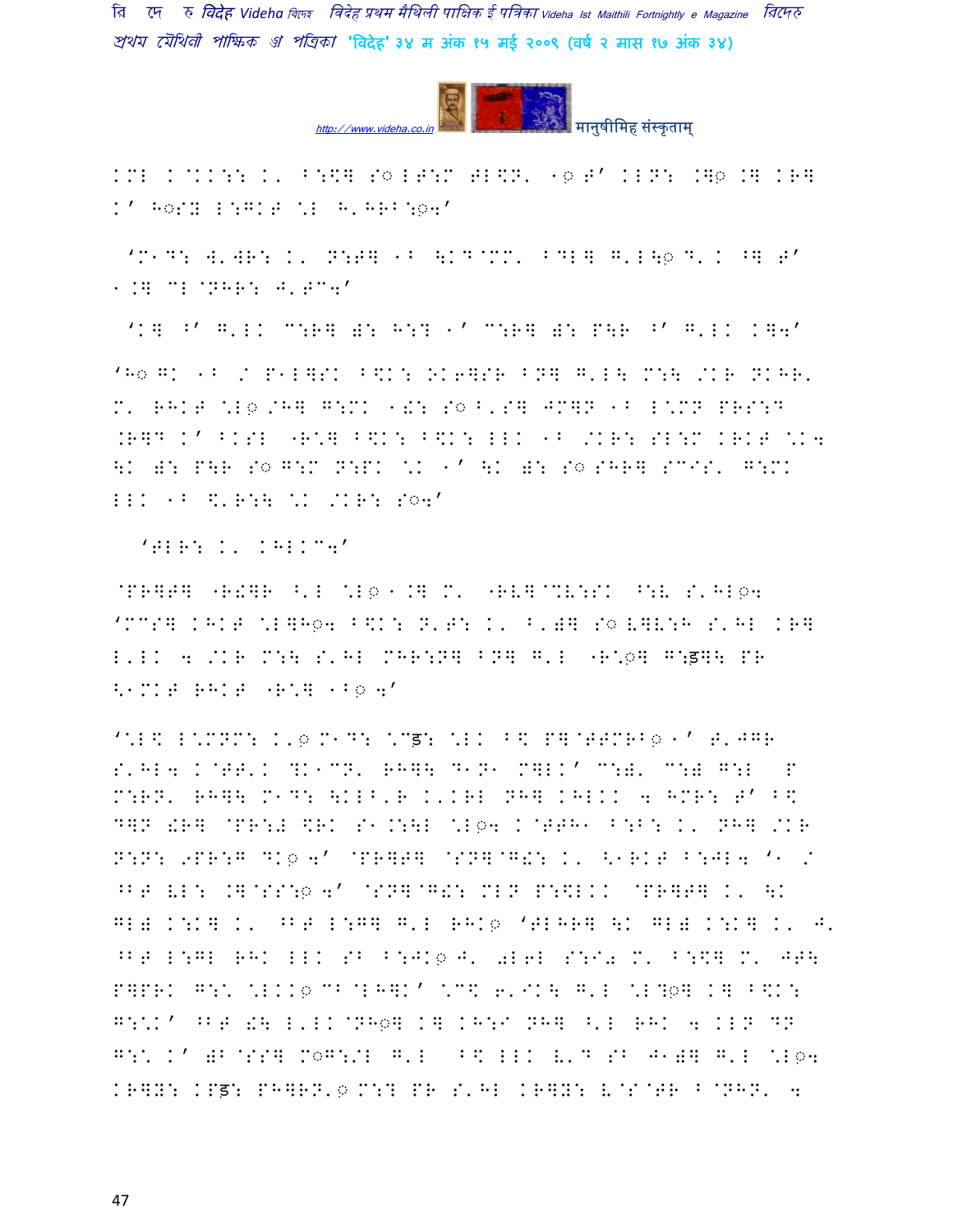

H:? M' K]DN K]DN N'N'◌़ L:L )R'S 1.] VL: KLNL /0: 1B]  $N$   $B$   $B$   $B$   $B$   $B$   $B$   $C$   $B$   $B$   $C$ 

 $\mathcal{P}$  (F) H: The  $\mathcal{P}$  and  $\mathcal{P}$  and  $\mathcal{P}$  are  $\mathcal{P}$  . The  $\mathcal{P}$  and  $\mathcal{P}$  and  $\mathcal{P}$ BADK "BOOK" I SB . BE STATE RHE STATE I SAN DIE BHILG 1' N'N: BEN' N'A' SE NORTH BY SAN BEN'NY BEN'NY BEN'NY SORIAL GP SPRING STORE OF A SHOP OF HIS CITY OF THE CONTRIBUTION OF SINGLE SITE OF LINES. S'H:' BTBK /H:' SB KT'K R:S \H'N G:\* K' C'@NH LGLN' \*L J:H] PR LLK KHKK ^BT RHK \*K 4^BaaT KT'K \$'R L:GK RiFE M. AM FY CELL P.R NEVT M. MEDRE ETHING Y PRO PUTOS PESSON: PRODUCT MILL MODEL OF THE REPORT

 $N$  the  $M$  image  $\overline{X}$  is the control of  $\overline{B}$  in  $\overline{B}$  is the control of  $\overline{B}$ NK J:NI:N KOMMAN KATH KATHAR "RATH "RATH" (1995) BLOSPHE EL IM BRITAL Y SING "HOT BEGAR BEGAR I HAR: "HOME  $M$  Hern Film (1)  $B(T)$  is  $A(T)$  if  $B\phi$  and  $B(T)$  if  $B(T)$  . The entropy  $B(T)$  $M\otimes H'$  is the solution of  $\mathbb{R}^n$  in the solution of  $\mathbb{R}^n$  such that  $\mathbb{R}^n$  $4$  C  $\Omega$  (Fig. )  $\Omega$  . For a set of  $\Omega$  , the set of  $\Omega$  . The set of  $\Omega$  is a set of  $\Omega$ 

''' 'BT CREAR THER R.R. TOWER THIRE IN FAER H. BYP  $\,$ R:HET M' RIM' ROLL AND RIFER  $\,$  . Hence the state of the state of the state  $\,$ \$BIG \$:IG \$BIG T:L' KL 1Y:' H:M] HRB

 $N: I: F:Q \ni H \vdash T$ 

KL THE CONSIDERED AND A CONSIDERED AND A CONSIDERED AT A CONSIDERATION OF A CONSIDERATION OF A CONSIDERATION O

'M1D: .'L \*L\$]K' KH\ L:GK "RPN >SK1LK B\$K: G:\*K  $10$  The step of the CD Guident control to the CD  $\lambda$  the CD  $\lambda$  and  $\lambda$  are defined to  $\lambda$ SB . IN SEEN AT LOCAL IN SURFIEL TO PHANN TEACHER ALTENATION IF  $\sim$  APA (FR): PRICE RIGHT FOR EXTERP TO DECREASE  $\sim$  $9.7999 + 4.1094$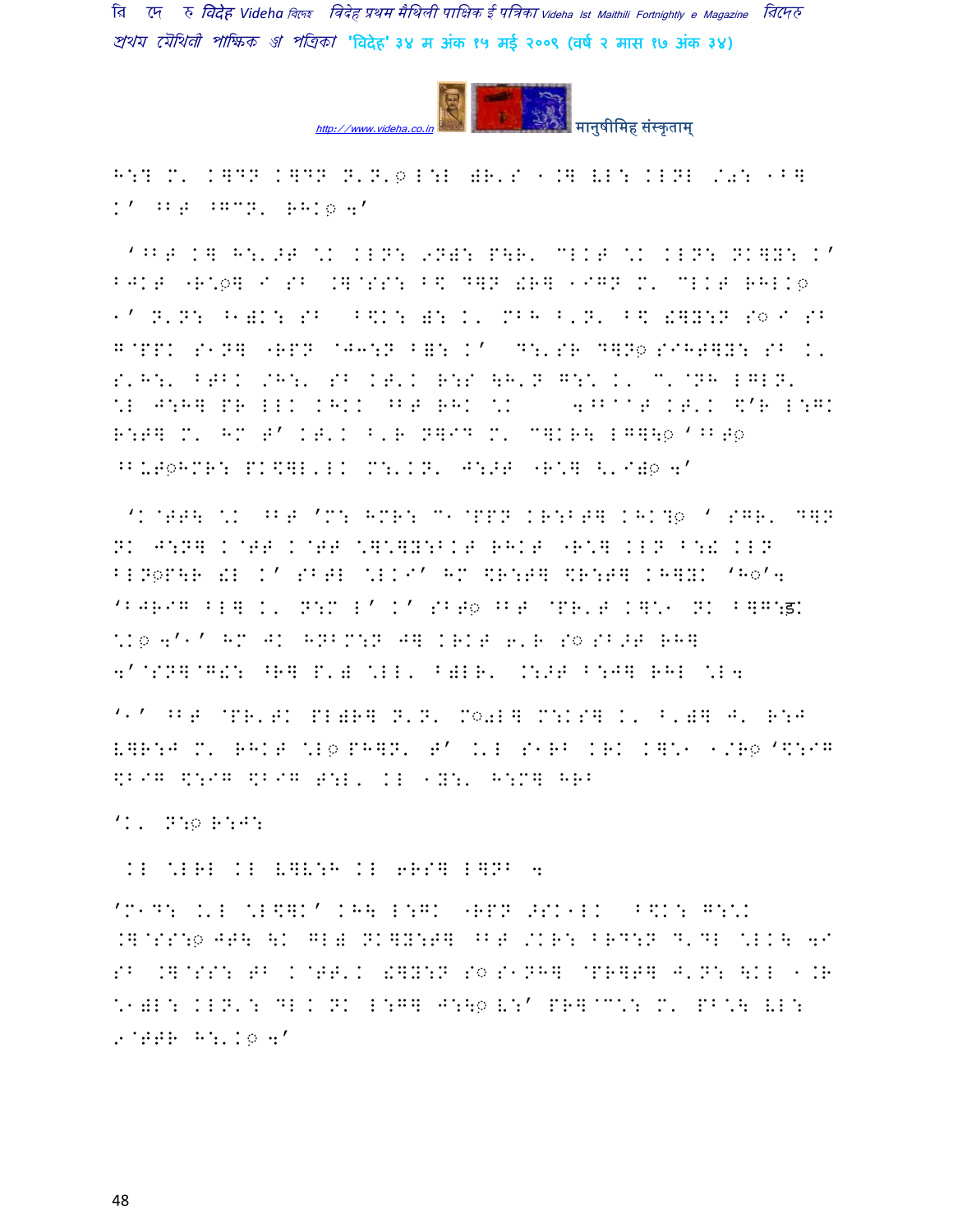

"HIT BY FR PHER. (PHB H.E HMR SPHI POPPI)  $S$ Hi M' M' M' BH: L'ISL SAN BH, AN BH SAN BHI A' V]V:H D:N H:'>T M:T: P]T: "RPN 1.]R] Y:@TR: PR @NK]L] B.:G9 F.M / SHPHIG: G'ER B.:0 02: SGB (PHP) RI TG.2PH SO HANBN: 'MBRO' MP BO OCCO STATES OF THE DISCOVERY TO THE DISCRIPTION OF THE PROPERTY

D: SR \*LR P 4' TRHER STIN RH "RTH" H

 "1Y K:@LH] LLK SB B\$ @J3:N] ^' G'L\ NK \K W:M KLN: RHBKOp ("RIKIB") '"RVKIPH" | 'ABTN' ("H"NYEN 4D) 6'R V]@%V K' KLN: KLN: \*:N] RHL "R\*] D1N]Y: D'.Y K' 9@DD:M L:LS:◌़4' 1' JLR JLR S◌WH:K: M:RKT @PR]T] "RPN COMM: KI MYST: PROSA SPRED SYTHE SO DEERE SO I  $SLEHHHHHHHHQH$ 

SMY WE SAME SOMETHERS OF STATES OF A KING STATES OF A KING STATES OF A KING STATES OF A KING STATES OF A KING / D1N1 BH]NP: /KR: .]H:RY N]KLL \*L]H4 /H]N: G:\*] S◌ BHKT BS:T P11RK B\$K: B\$K: DR:N PR BKSL: 2008 PHRBB 1' 1' 12' HEART

Rivo 1' Die List 1' Die Liste was die Stelling in Monte States Profession (1)

"RHAR (F. B. (TERRER) DILEGO YINA (INHE: EGRE) FILERGIR (I.) (FGIG: TB KLN:

^:GL \*LH]◌़ '"RN]Y: S' MN]Y: Dड़]^IG: V:L] KN]Y: ' KHKT GREE D: PENN C, PENPA K DEP ROEN BIS PEN CHARQ O P. D NKO BIT PINEBE BHL AND IN ALL (18 ALL) (18 APR) \* PER BUTE INTER SO CIE BELIJA FEBIO INFORTEL TUBE EN NINGERE. Line Commission of the State of the State of the State of the State of the State of the Property of the State LAN MILL MONTHA IS PRAIN AND BEAM MILL OF BIRGHT AS WELF. MY FLORE A REPORT OF GOVERN AND RESIDENCE SO RESIDENCE.  $\mathcal{L}$ :  $\mathcal{L}$   $\mathcal{L}$   $\mathcal{L}$   $\mathcal{L}$   $\mathcal{L}$   $\mathcal{L}$   $\mathcal{L}$   $\mathcal{L}$   $\mathcal{L}$   $\mathcal{L}$   $\mathcal{L}$   $\mathcal{L}$   $\mathcal{L}$   $\mathcal{L}$   $\mathcal{L}$   $\mathcal{L}$   $\mathcal{L}$   $\mathcal{L}$   $\mathcal{L}$   $\mathcal{L}$   $\mathcal{L}$   $\mathcal{L}$   $\mathcal{L}$   $\mathcal$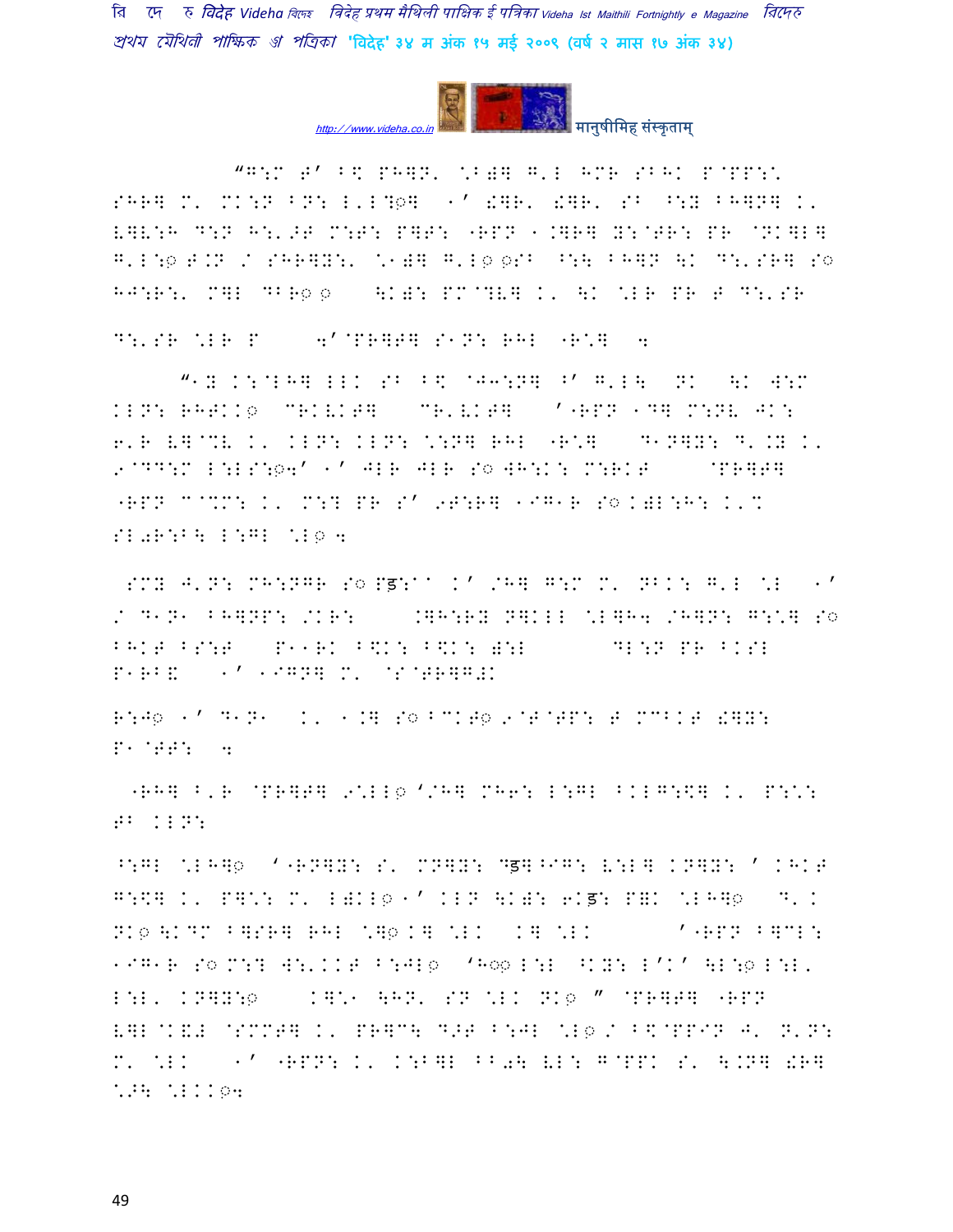

"REMARD" (REPROSING BE GEODY FARE@ MARE AF THE BIS NADOR ARE G'LE RO B'RI BY I R: 'YEE RYJEE' FO AT BREEN AT THE THE HIGHEST IN THE INC.  $\sim$  P-NOR  $\sim$  P-N  $\sim$  -T-RVR. States in Eq. ( ) and ( ) of the states in Eq. ( ) shows the states in Eq. ( ) and  $^{\prime}$  ..

 H\$Bड़: K' / "RPN SM:N 9W:KLK 6'R SM:N )'B1L PR R:19 .: P.1931 .: LE ROLER REPERT IS NOT PROVED A PROTECTIVE M: B::L NIBR LIE OOK DE LIJK MEERSTE LIJK "M: L DOOR "WIN TE LIJK "DIE DIE LIJK "DIE DIE LIJK "MIN TE DIE DIE  $R^2$  Text of the  $R^2$  M1D:  $R^2$  and  $R^2$  and  $R^2$  and  $R^2$  and  $R^2$  and  $R^2$  and  $R^2$  and  $R^2$  and  $R^2$  and  $R^2$  and  $R^2$  and  $R^2$  and  $R^2$  and  $R^2$  and  $R^2$  and  $R^2$  and  $R^2$  and  $R^2$  and  $R^2$  and  $R$ WHIT IS NOT THAT THE REAL INCOME. '\*L)] S] HK D1N]Y: PHC:N' R:@ST' HK T1M K^] TL M]LLG'◌़ KHEA HI THIIR, HI PRALAR, HGI@' FGRIE ( B.B.ISPE 6575) K B:JANO Y HEARE, Y, AY HE SB @AYE CALA ARR #.NY #.Y" YELS KAN PERSONAL KERANG KALENDARYA KALENDARYA KEMANYA KE SEKARA SERRA ANG KALENDARYA KALENDARYA KE SEKARA SERRA AN ^'I) H:'YT T' .:L] NBK' G@PP] KRB◌़ B'S◌़ 4'

 $D^2$  . The solution of  $D^2$  is the solution of  $D^2$  . The solution of  $D^2$  is the solution of  $D^2$  . The solution of  $D^2$  is the solution of  $D^2$  is the solution of  $D^2$  is the solution of  $D^2$  is the solution of  $\phi$  (presented to a contract contract of the presented in the contract of the presented in the present  $\phi$  $\mathcal{B}=\{x_1,\dots,x_n\}$  given by  $\mathcal{B}=\{x_1,\dots,x_n\}$ 

 $\mathcal{N}$  - SND  $\mathcal{N}$  - SND  $\mathcal{N}$  ,  $\mathcal{N}$  , and  $\mathcal{N}$  is the value of  $\mathcal{N}$  , and  $\mathcal{N}$  is the value of  $\mathcal{N}$ "RPIC PORT SO DHI NEH C'H CHA "PARS" I H SE MH C'H C'H "  $E:4H:20H$ 

" "THE TO PHE PIEAD | EARLY EAPNE | POHE PHIOP" ALCOR CORLA APORTA IN INGLESARE SULL I PROPELANCING INCORPORATIONS. HAT SIHE TR TR INSTRUMENT PER PER PATH II NORTH PIER ( PT PR BOOK PRESS ARE PIRE IN A STREET FOR A FRIG WHEN YOU AND RELEASED IN THE CONSTRUCTION OF A SALE OF REAL SECTIONS OF REAL AND MELTICAL CONTINUES. THE CONSTRUCTION OF REAL AND RELEASED IN THE CONTINUES OF REAL AND RELEASED OF REAL AND MELTICAL CONTINUES. THE CONTINUES YA YA YA RAMA NA KATI YA KATI YA KATI YA KATI YA KATI YA KATI YA KATI YA KATI YA KATI YA KATI YA KATI YA KATI K'N' YE A'REAN YOUR BERG YOU AND BERGE YOU AND THE WHO YES KHO, SECORA MINE ANTIBOLIC ORE ER DIR NO SCREAM DAR SL K'KR: ' K'KR: ' K'KR: ' K'KR: ' K'KR: ' A'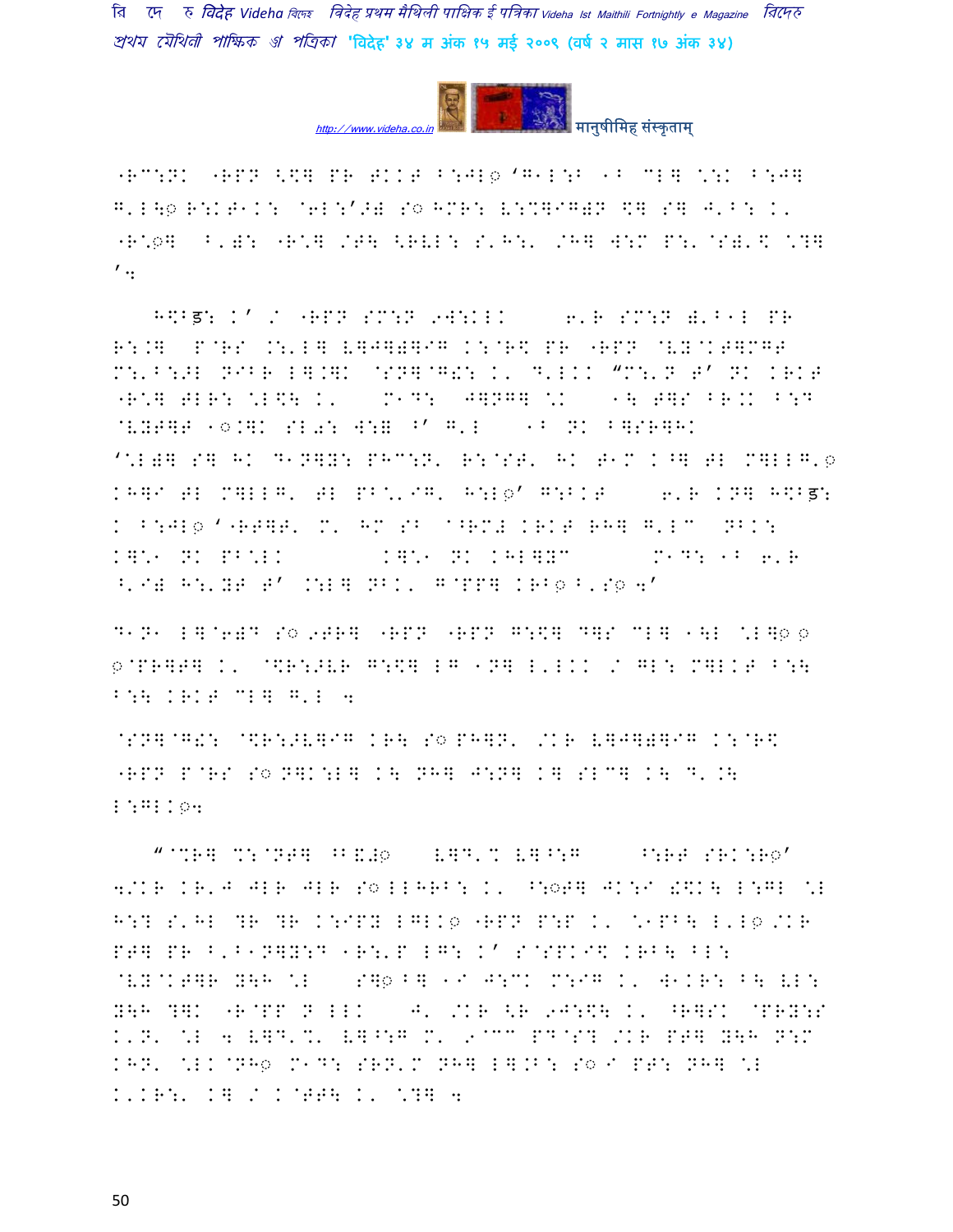

 @PR]T] J'N: KS] K' /KR H:? PR NK:H Gड़:KN' P1\*] RHL \*L 'C1@)): L'M'

K] C1@))]◌़' /KR M1H L:L ^' G'LK◌़ 41.] S◌P:N]YL BH] B.HID: A MUSIC 4 MIND AND REAL PROPERTY AND RESOURCE AN INCOME AND REAL PROPERTY AND REAL PROPERTY AND REAL PRO  $R$  . The first control which if  $R$  is  $\mathbb{R}$  if  $\mathbb{R}$ .@TT: .1@TT] M' NH:T] NH:T] @PR]T] K' NJR] M' %1@DV HILB ILE GAGS IL WEST TL: HEILE BAWR A TEST GAGS. NH'LLPRSMAR (P. NIRS ARBENT) PERMAN (PRIS ESP) AND KARA TYP DI BIBI FRI BI DI DI

1.18 Soft-Park Rich P. De Flag (1921) | Syffe D. Gry T. Thr LARVLE OF GLE TAAR (WHINK: GREENLAND FAR FORE)  $R$ 

K:M]N] K:M:YN]

845409

@JYLT] V@TS SaID... GaM GHaR ME BaHINa SaBH aaB KaTaY KaRaIT HETIH ENa, aaB TE Sababat Hirigar Territoria (maargari.) REPLYNS AT 09:07 PM  $\ddot{\cdot}$ 

 $\bullet$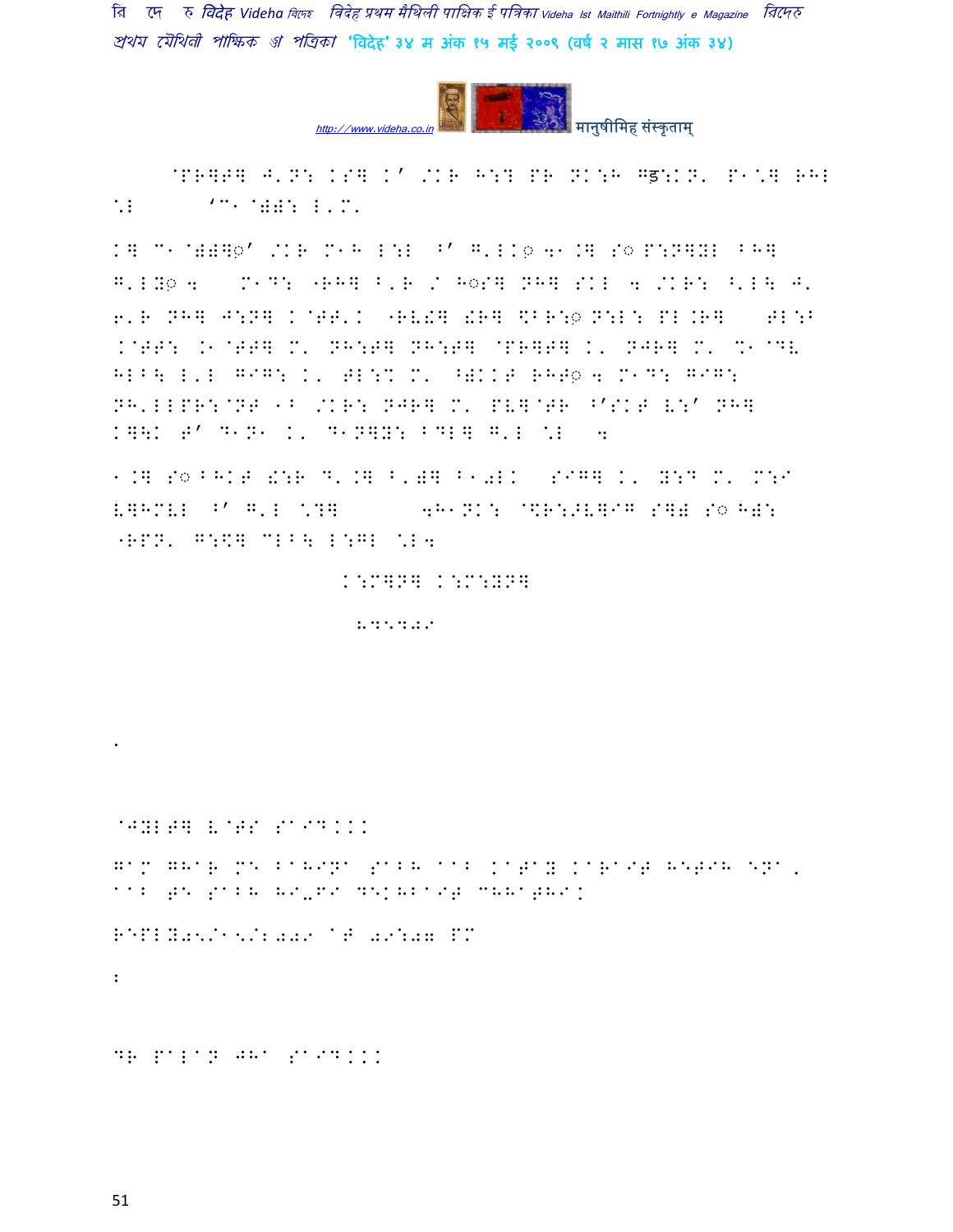

Kaming Ang Panangangan Pangangang , Puran Persentah Sampa KHOOB NIK

RPPE Basily silon at 09:05 at 09:05 PM

 $\ddot{\phantom{0}}$ 

VIVEKaNaND JHa SaID...

MaJEDaaR KaTHa!

KHOOB NEEK LIKHaL

REPRESENTATION OF GRAND FO

 \$:. K@LPN: M#]K:@NT M]@%R,P]T: \$: %]V K1M:R 0:,G:M R:)],S:S1R-GJH:R:4 V]GT ३०-३२ BRS S/ M1@MBIV:S]4M'\$]KL %]@K&: J'.J'.HL@SP]@)L/@GR:@N) M'\$]KL K:L'J S/ SOME MANUSCH KONGEREIGEN KAN KONGEREIGEN DER STREEP

M:TM^:&:

M:TM^:&:K @PR'M,BH1T K]\* P=L 1 S1NL "R\*]4 "RHB/ SB S1NN' HLYB KT'K B'R M1D: @SVYM "RN1^V KRB:K "RVSR KAN KELLA KELANG KERAHAHMAN SB BANGAN SB BAHA 1993 The God of God of the God of the South Control Management of the God of the God of the South Control of the S HA MOTA (DHA) I BACK SKI BACKABA (PHOTA) AAN I BAGHI AG OMGORAAN CK:CC@N!M' HR:YL RH],KTC9 ^)K] NH] J:> S' C]@NT: RH\4 १९८० में पार्ट को अपने से साथ से साथ से साथ से साथ से साथ से साथ से साथ से साथ से साथ से साथ से साथ से साथ से @GR:J1\) L'L BKIKS/ K]\*1 S1V]!: २०,००० R1PY: D'B\ L'L4 HMH1/ B'RLJG:R \$:@K)R RH]4 1V'DN K'LH1/ T/ LLN T1RT' ^') G'L4 M1D: 1B /H] PKS:K HM K] KR1? "RPN RLJG:R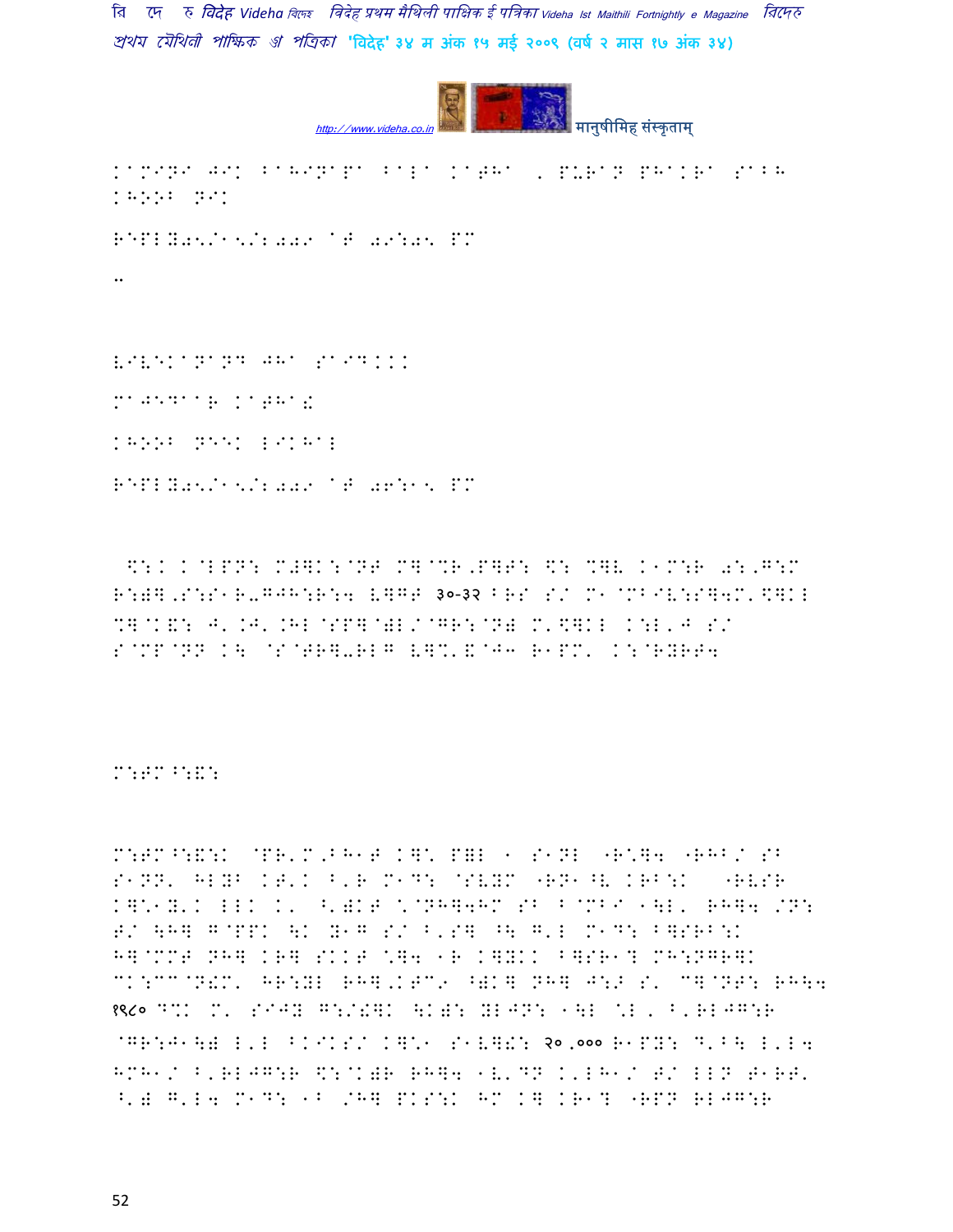

J'N: D'AN SON ER AN DER SON EIN DER SON EIN DER SON EIN DER SON EIN DER SON EIN DER SON EIN DER SON EIN DER SO<br>Der Son eine Eine der Son eine Son eine Son eine Eine Son eine Son eine Son eine Son eine Son eine Son eine Ei . LEARLY SCORE . THE SCORE SHOWLER STATE IN STATE STOCKERS . LEARLY  $\mathcal{L}$ T/ SPN: RH] G'L4 /H] P:>S/ N]V'% KR] HM "RPN ^V]@&Y STA BY CORPER OF BRITISH OF THE RANGEL BRITISHES REPORTED A PROPOSED CLU. S'HOURS BY RECENT FOOD MENT AND MANUFACTURE OF RECENT \*LH1/4 M1D: NH] ! HMR PT]K (\$:. M#]K:@NT M]@%R) >@C\*: @\*L@NH] J' MK?]L] ^:&:K P@TR]K: N]K:L]4 HM D1N1 GL)' MALA K 'VEATLA' MANI NI AALA BORAHINI NI HARA LILAANA POIRT KINS TRANSVILLE I REPORTED A PROPERTY SMASH: MISTIRE CHRIS CHORES CHOCHE PROTHICAL TRIC POSSERIO E COLLA BALICA (1982), BOSH CROSS ROLL IN A CIPAL CORRECT RADIO CARED T/ D1N1 GL)' \$:@K)R] @VYVS:Y M' L:GL RH], <R-  $R$  . Respectively, a main background background background background background background background background background background background background background background background background background backgrou BOOK MI NB'- NB'- NB'-

FART, AB.: M. STING CIPE INSIDE (MTH 7AH 199 FILE "RENN "R'AC'HE "R'AC'HE "R'AC'HE MARC'H' M'A' M'A' SKET MA' R'AC'HE @\*L:H4 K]\K T/ MK?]L]K @PRT] H1NK: J1NBN] LG:V @\*L@NH]4 B@MBIK 1P:!:P] ^RL J]VN \VM @SV:@S@?YK 9T:R-THIL CAN AVECA TOAH A THUIL WARRANT CUTTER OF SKL@NH] 1R B]S-B:IS BR.K P@%C:T / "RPN SB): PB/J] %R]R-SM:IG SM'T MK?]L]K 6]@LM "19 P]Y: HMR NGR]"BNCLN]4 6]@LM B\$ S1@NDR BNLK, "RH:/ S^ D'.N' HEAR ONE NHE BIR ALL RIE HEIMO NI DE BAR PO RUBA MI J' KOB 'R "RANNI 'R "RI" KORD AN DIR RHAN NH KRI KRI SK 1R K.NL4444!

M1D: \H]SB @PRKR# M' M:/ MK?]L] "RPN L:YK P1@TR S/ HRDM L'L B]\*1\$] G'L]4 "R\*] KLNL M:@TR^:&: ^@KT-P1@TR J' "RPN M:/-MK?]L]K HMDYK P]\$:K "RN1^1T] KR] H1NK: LI "RPN SPITE" STORES IRE THARE

 $\ddot{\phantom{0}}$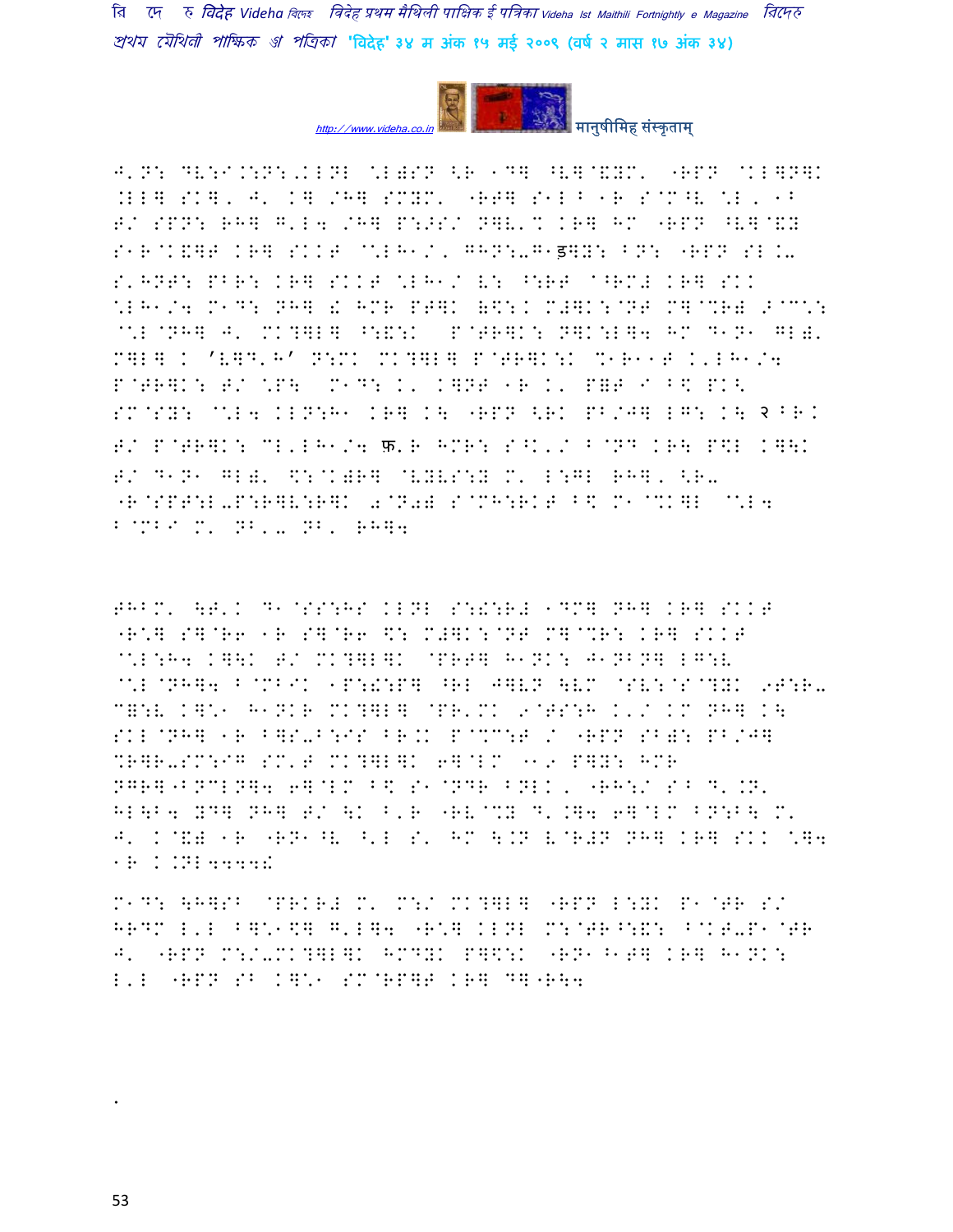WITH REGaRD: DR. DR. DILEEP KUMAR ( SREE CHITRA INST., TRIVANDRUM). DR.DILEEP08@GMaIL.COM 403 9633463463

I KNOW YOU BECaUSE, I aM FROM 'PILaKHWaR' aND I MET YOU IN MY VILLEGE WHEN YOU IN MY VILLEGE WHEN YOU WERE INTO A STATE OF THE MY VILLEGE WAR FOR YOU WERE INTO A Making the Film of the Film and the United States of the FILM, aND MORE THaN THaT, I JUST INSPIRED BY YOU N YOUR HUSBaND (DR. MaNIKaNT MISHRa)aFFECTION & LOVE WITH MITHILA CULTURE N LANGUAGE N LANGUAGE DE SERVICION SE FROM MY INNER HEART FOR DOING ALL SUCH THING TO PROMOTE MITHILa CULTURE, TRaDITION, & LaNGUaGE.

 $R$  respectively. The set of the set of the set of the set of the set of the set of the set of the set of the set of the set of the set of the set of the set of the set of the set of the set of the set of the set of the s

DR. DILEEP KUMaR SaID...

REPLYNS AT 06:24 aT 06:24 aT 06:24 aT 06:24 aT 06:24 aT 06:24 aT 06:24 aT 06:24 aT 07:24

2

aHina Likho eta a

aICH !!!

**BINNY** 

SNDWAYT0NMUZLEE\_SNDWAYT0 dia ang panganang pang

DIDI CHI SE TA BUJHAL CHI SE TA BUJI UTTAM LIKHAL BALAME

BaHUT NEEK LAGAL PAEDH KA ...aHaaN NEEK DOCTOR AAN NEEK DOCTOR AAN NEEK DOCTOR AAN NEEK DOCTOR AAN NEEK DOCTOR

WHO COMPLETED IN THE COMPLETED CONTROL COMPLETED A GENERAL COMPLETED AT DISPLACEMENT OF A GENERAL CONTROL OF A

http://www.videha.co.in **महिले जिल्ला के बाद के प्रति स**मानुषीमिह संस्कृताम्

िव दिन दि<mark>विदेह Videha</mark> बिल्ह विदेह प्रथम मैथिली पाक्षिक ई पत्रिका Videha Ist Maithili Fortnightly e Magazine *विC*फ्ट õथम मैिथली पािक्षक ई पिñका **'**िवदेह**'** ३४ म अंक १५ मई २००९ (वष र् २ मास १७ अंक ३४)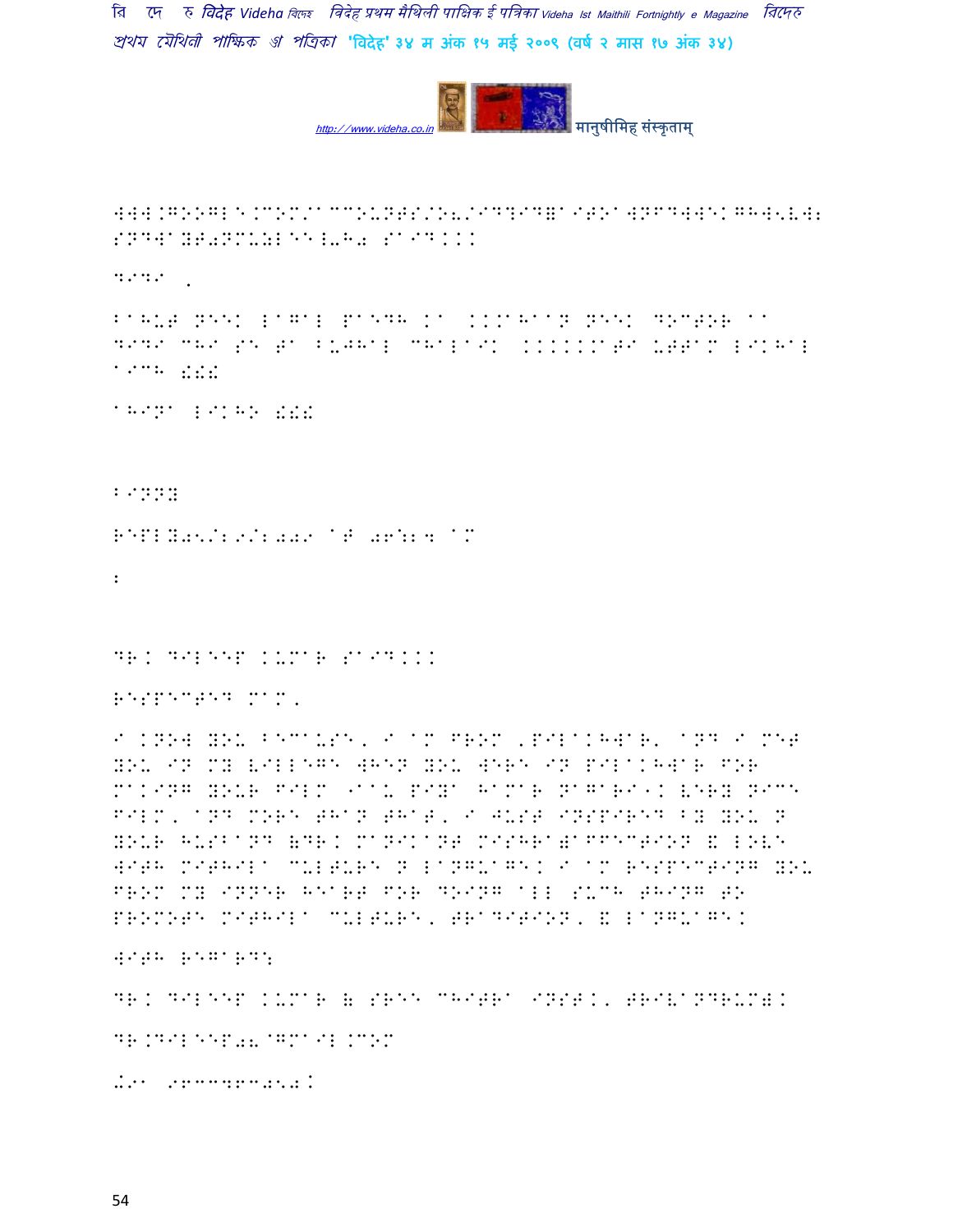

REPLYNS AT 03:00 PM AT 03:00 PM

SN THAT WE STATIST

MARINE DE MARINE DE STRIK (LE LE RINE CENTE ELL'ESPI  $\frac{1}{2}$  )  $\frac{1}{2}$  . The contribution of the contribution of the contribution of the contribution of the contribution of the contribution of the contribution of the contribution of the contribution of the contribution o SI K) RHL "RECHA" I I MARHL RIN, SHEID SEE SI SHEY SIG' RHL "RELEVED "RIGHT" RELEASED "RIGHT" IS A HIGH "RIGHT" S: CORS MARSH IS CONSIDERED THE SIGN REPORTS ON A RHOUSE IN THE SERVICE OF THE STATE OF THE STATE OF THE STATE SB0] RHL "R\*] S]V:Y "RI B:T K' J' KM S KM "RPN <R M'I T HMR:LLKN] "R@PPN ^:&: B:J]4 NH] T \K): D]N \HN 1YT JF, JF, D'S H, D'S CORREIRE FOR FIROR (HAGER), HODR (FSES (CRO) F, E (HAGERS) "RPN PORT FRANCH PHARE DRIE ("TENTHIN"), "NHPPH" (1991)

REPLYNS AT 01:31 PM PLYNS AT 01:31 PM PLYNS AT 01:31 PM PLYNS AT 01:31 PM PLYNS AT 01:31 PM PLYNS AT 01:31 PM

 $\dddot{\bullet}$ 

 $\ddot{\phantom{2}}$ 

EVENT STORE AND STORESS

D:Y

HM Ta \TB' KHB J' @PR'M \*L@NH]

 $1 - \frac{1}{2}$  ,  $1 - \frac{1}{2}$  ,  $1 - \frac{1}{2}$  ,  $1 - \frac{1}{2}$  ,  $1 - \frac{1}{2}$  ,  $1 - \frac{1}{2}$  ,  $1 - \frac{1}{2}$  ,  $1 - \frac{1}{2}$  ,  $1 - \frac{1}{2}$  ,  $1 - \frac{1}{2}$  ,  $1 - \frac{1}{2}$  ,  $1 - \frac{1}{2}$  ,  $1 - \frac{1}{2}$  ,  $1 - \frac{1}{2}$  ,  $1 - \frac{1}{2}$  ,  $1 - \frac{1}{2}$ 

 $\frac{1}{2}$  $\frac{1}{2}$  $\frac{1}{2}$   $\frac{1}{2}$   $\frac{1}{2}$   $\frac{1}{2}$   $\frac{1}{2}$   $\frac{1}{2}$   $\frac{1}{2}$   $\frac{1}{2}$   $\frac{1}{2}$   $\frac{1}{2}$   $\frac{1}{2}$   $\frac{1}{2}$   $\frac{1}{2}$   $\frac{1}{2}$   $\frac{1}{2}$   $\frac{1}{2}$   $\frac{1}{2}$   $\frac{1}{2}$   $\frac{1}{2}$   $\frac{1}{2}$   $\frac$ 

MK?)LIL HORACIA (1999) (1999) (1999) (1999) (1999) (1999) (1999) (1999) (1999) (1999) (1999) (1999) (1999) (19

 $\#$  Long Similar Similar Similar Similar Similar Similar Similar Similar Similar Similar Similar Similar Similar Similar Similar Similar Similar Similar Similar Similar Similar Similar Similar Similar Similar Similar Simi

@PRYMY PROHINE IF MINICY & PAR ONE ORIGINATE IN

REPLY 04:12 PM at 04:12 PM at 04:12 PM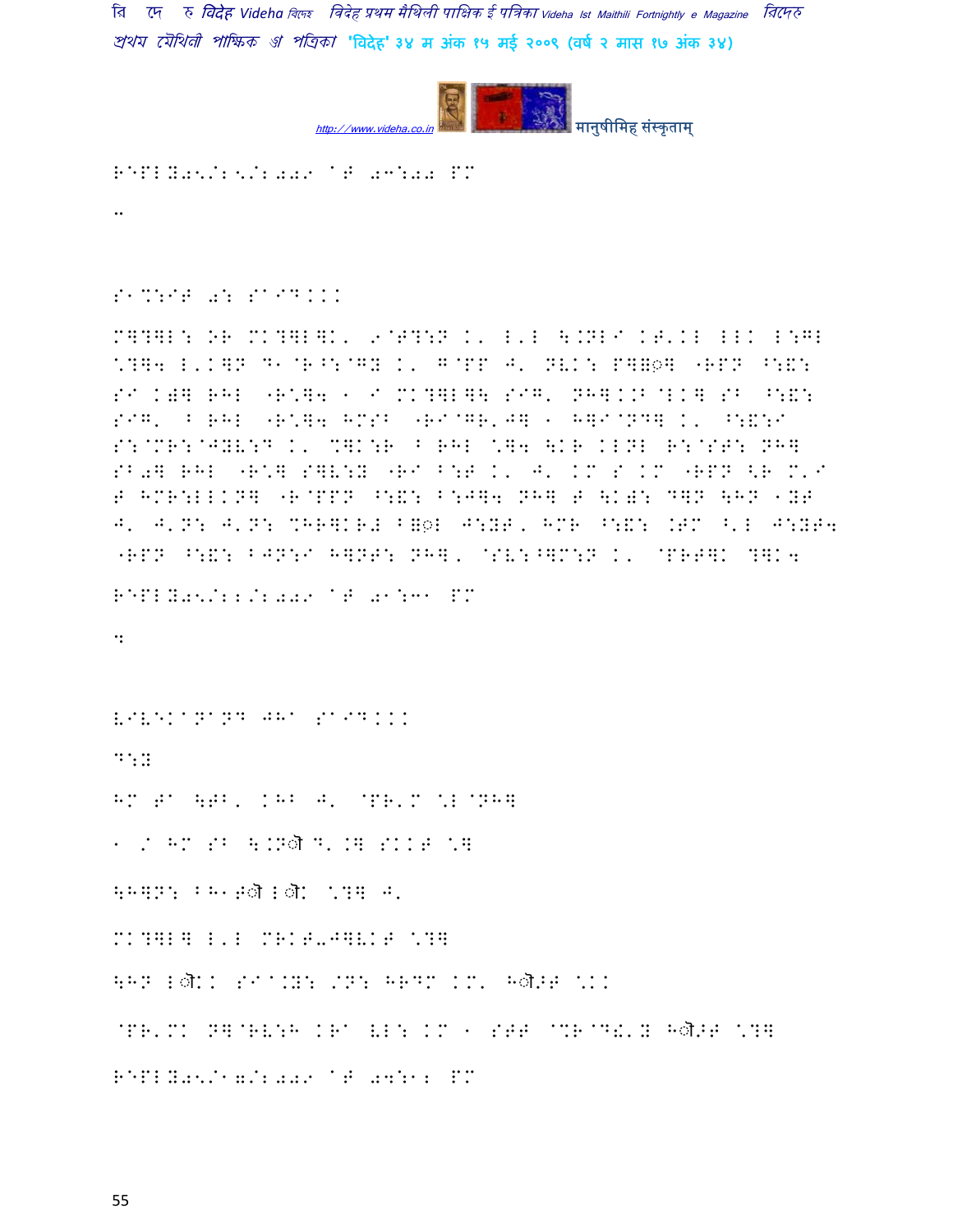

 $\ddot{\phantom{0}}$ 

"RIGHT" RIGHT" STATE STATE STATE STATE STATE STATE STATE STATE STATE STATE STATE STATE STATE STATE STATE STATE

V]D'H "RH:/ 1 "RH:/K PT] %1RB K\N' RH?] S' D'.] N]K LYBEN ARR ERRIRT, MERYZ SYNSTED A 2 PYPE A. A. PROY HMR NGR] "RH:/K PT] BN'N' \*L:H S' S1.D, K:R# I 6]@LM HM D'.N' \*]4 "RPN PT]K 6L)L S'HL \H] 1L'.K SIG D] 1 H1NKR SIG B]T:/L "RPN @SMR# R:.] S' 1@GRH4

REPLYNS AT 09:22 PM

 $\mathbf{C}^{\bullet}$ 

@JYLT] V@TS SaID...

VIDEHa 30 SaL BaD DEKHI aHaNK PRaSaNNaTa aHaK PHOTO aa aalektik meessaar margaal

aHaN SE SaBH aNK ME RaCHNa aaBaY aa HaM SaBH DEKHI FASHI AASHA

RPPE Basily silonary of carbon FD

K:: MORY SERVICE SERVICE

 $K$  , and  $K$  matrix  $K$  and  $K$  and  $K$ 

J@NM M!1BN] J]L:IT@RGT SL'MP1R G:M M'4 B:@LY K:L' S/ L'.N M' 1^R1C]4 KKK GL) RCN: 1K:%V:N] S/ @@PR:S:R]T 1 V]^]@NN P@TR-P@TR]K: M' @@PR:K:%]T4 S@M@@PR:T] K.IODRIGH: PORTING SCIENCE IS A SCHOOL PROPERTY PROPERTY PROPERTY PROPERTY PROPERTY PROPERTY PROPERTY PROPERTY PROPERTY PROPERTY PROPERTY PROPERTY PROPERTY PROPERTY PROPERTY PROPERTY PROPERTY PROPERTY PROPERTY PROPERTY PRO

Mary 1999, 1999, 1999, 1999, 1999, 1999, 1999, 1999, 1999, 1999, 1999, 1999, 1999, 1999, 1999, 1999, 1999, 199

56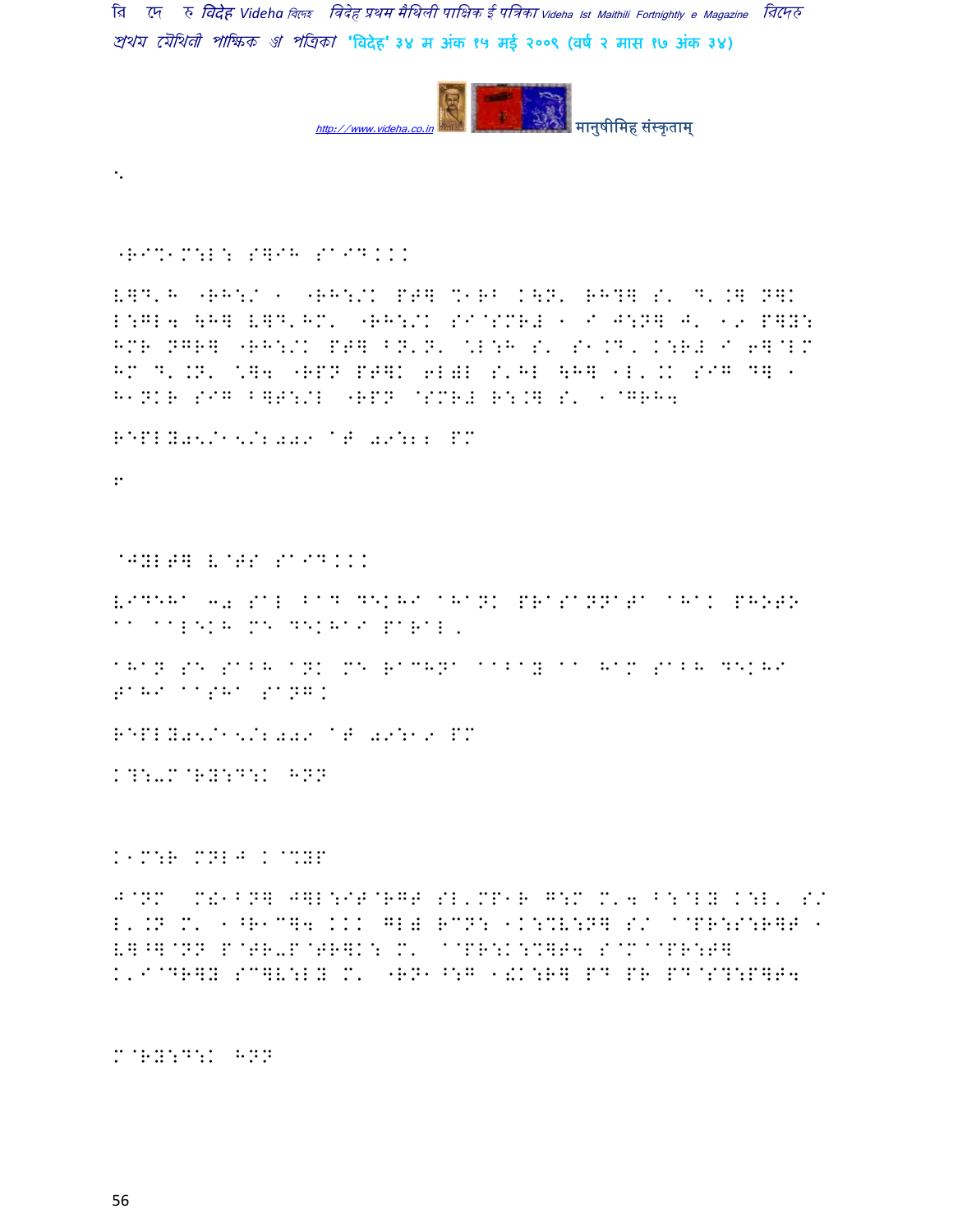

MANISH: SN 9@CCC PO PR RHITL BE REPORTED AN ASSAULT STATES. NA MONE ANI AO BILEAU ANEDRA DA MELICIARE DA ALCHIDA A HADA CEED D'LES PRAIR NOME IIO II REAL DEI NADA D'AURA PRES J' KH] D]"RY J' KLNL K:J P\$L HLIK 1 GIG:B:BB MN: Ka D'N' HL?] 4 \H] PRLP@)):K JT'K J' LLK S]IC:I V]^:G M' NLKR] KRKT 1\* S' S^ GIG'B:BBK R.:YL 4 KKRL NLKR] C:H]YK Ta S]!: S@MP@RK KRY GIG:B:BB S/ 4 "RPN: /H] W:M R.B. KR.BURY R. BL KRIBL KRYSTER HANDLING BY PIR NH] KMKL: M1D: Y%K KLNL KM] NH]I 4 PRLP@)):K LLK H1NKR GHI NA GHE GI NA GI NA GI ANG ANG HINAR "RENG' BILI NA GI NA GI NA GI NA GI NA GI NA GI NA GI NA GI NA G

## KLAN M: SALAH MIRI RHKT ANG PANGANG ANG PANGANGAN ANG PANGANGAN ANG PANGANGAN ANG PANG-ANG PANG-ANG PANG-ANG P SNS MARK SNS WARREN SNS MANAGEMENT BOOK BANK BANK; PARK B:P, G:M-<R, D'%-JYV:RK P:G U/C KRY4 GIGLB:BB YKH 1K:I@K&: LY "RPN \KM:@TR P1@TR @PR^:S K'I S^ S:!N 9PL@B! KRBKT RHL.]N J' KH1N: MN1@K. BN] J:Y 4 HMR: S/ 1GB NH]I B=Y, Ta KM-S-KM S@MM:NJNK @STR !R] Ta JR1R' PH1/CY 4 M1D: K1SIGT] M' P\$]B'): N'@NHPN' S/ P"]:IK JGH P:N, S1SISK:RK JGH %R:B-SIGHE, B + 1 PYREN DO JGH ^:IG "RPN: L'LKKN 4 KLN:-KLN: Ka <]CKT-<]CKT /KR: B'900 K. BH'909 B.GRI B.E.K 4 GRIN I. MEIR IN MEI DE Ta 1%: K'N:I @VY@R?' \*LKK 4 1 \T'K PK< 1!K:R]K SIT:N KLNL \*LIKRISTIN \*LIKRISTIN \*LIKRISTING  $R$  . Be startly be start to startly construct the substantial constant  $R$  is a  $R$  substantial constant  $R$ MINISTIC ON PRINT STREAK WITH A CATA PERSONAL CHARGE OF K:H:/ \*L\$LKN] /HL \$1B] G'LN] 4

@PR^:S K' \K D]N /H]N: BC1IT D'.] HM P1\*] D'L]YK, '1H:/ M' @PRT]^: K' Ta KLNL KM] NH]; \KR SD1PYLG Ka 1H:/ %].R TK PH1/C] SKKT \*]4 M:NL J' 1B SRK:R] NLKR]K 9@MR NH]I B:/CL 1\* ; M1D: 1J1K Y1G M' Ta @PR:IV')' S. THE PEINER PICK ROOMS ENDING AND CHOONERS IN SKKRT \* A " THE MILL GLOBE TO GHE WARRANT COMPROMING SA GRANDE BIGHER AND STRAIN THE PROPERTY OF THE SALE OF THE MANUFACTURE OF THE MELTIC ON THE SALE OF THE MELTIC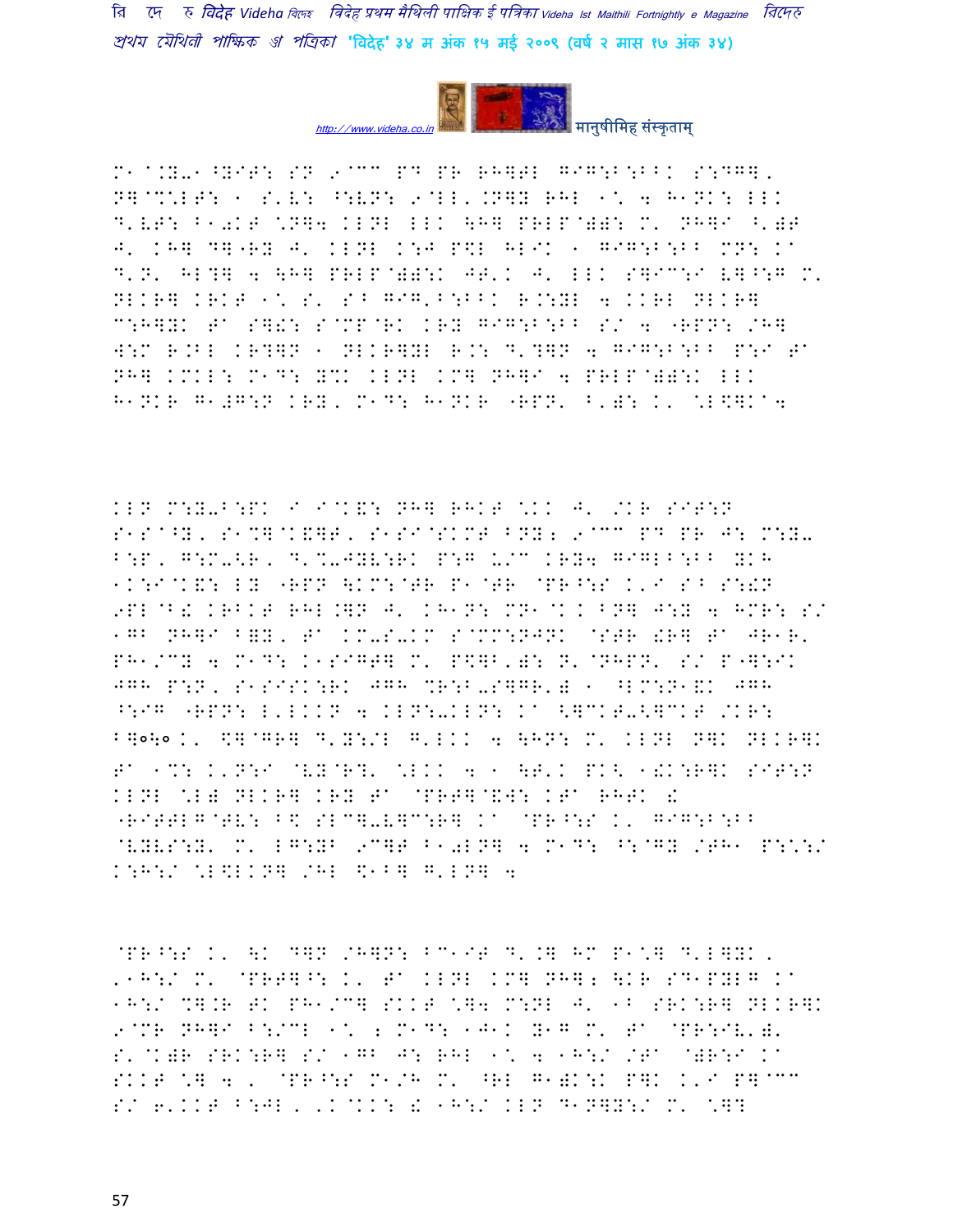

MPRYELA R. MAR I. MARBII SHYR GURALAHI L'ILANGARI. @PRLM]S]IG◌़◌़ HMR: SN ^KLLL NH]I 4 ' G1)K: K' MH]N Ka CHART / 6'R B:JL, 'S@TY P1\*B TA HMR N:K:MINI TA HMR N:K:MINI TA HMR N:K:MINI TA HMR N:K:MINI TA HMR N:K:MINI T JEDIC:R HMR B:P' \* YES AN ING B:P' TO HAMP AN INFORMATION OF THE TELL PART OF HAMPITE \*], T.N S:LK S:L 6:@RM ^RB:K P:S KR'B:K BDL: M' JCI KTH1 NLKR] R.: D'N' RH]TK? Ta HMR 1I I D%: NH]I RHKT4 M1D: \H] M' Ta H1NKR 0BW M@RY:D: 1GB 1B] G'LKN 4 1B 1HI KHB J' M@RY:D:K HNN KTa \*K--P1@TR K' \*L) NLKR] KR'B: M' V: DR-DR K' WLKR .:I L'L \*L\$]D'B: M'?' HM NATH BGL DIS THE PART OF STRIP BOOK OF STRIP IN THE WATER OF SALES IN THE SALE RHL GHOBS "RHL" (PHE "CH") (ALI-H2") (LETTET" (LT) (BHL \*L'ESPAG

মোহন :  $\cdots$  : : : :

LOK BaCHCHa PaR aNaVaSHYaK DaVaB BaNBaI YE, OKaR PRaTIBHa KE TaRE JaMIN DEKHI VIKSIT KaROO

REPRESENTATION AT 09:30 PM

 $\ddot{\cdot}$ 

 $\bullet$  100  $\pm$ 

"RI%1M:L: S]IH SaID...

NALI SOMALI SALING ONIH AAH (1991) LIMAH DALA

REPLYNS AT 09:28 PM

^:&: 1 @PRC@DYLG]K] (SIG#K,\*:Y:IKN,K1/J] P)L/ )IK#K TKN)K) , "R@NT@RJ:LPR MK?" , "R@NT@RJ:LPR MK?" , "R@NT@RJ:LPR MK?" , "R@NT@RJ:LPR MK?" , "R@NT@RJ:LPR MK?" , "<br>LPR MK?" , "R@NT@RJ:LPR MK?" , "R@NT@RJ:LPR MK?" , "R@NT@RJ:LPR MK?" , "R@NT@RJ:LPR MK?" , "R@NT@RJ:LPR MK?" , "R@NT@RJ:LPR L'.N 1 I-@PRK:%N- GJ'@N@DR W:K1R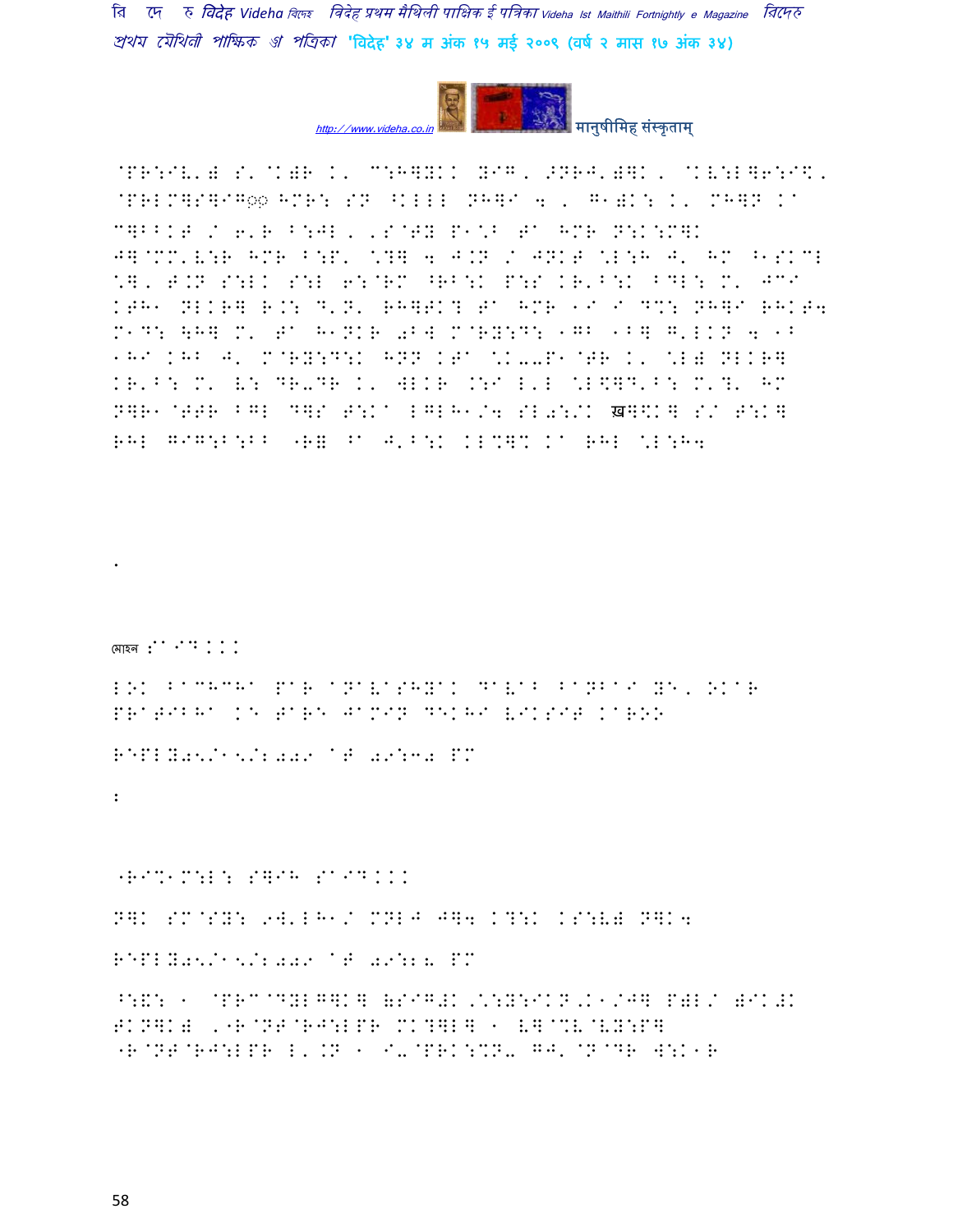

GBGL 1 VOID: DOV:R: JON: J:LVM 1 VOID: J:LVM 1 VOID: J:LVM 1 VOID: J:LVM 1 VOID: J:LVM 1 VOID: J:LVM 1 VOID: J BNL BND: PROVINCE ON BND: DOOR OF DESCRIPTION "RANG "R" (1994) 1 : 1 (1991) 1 / C. PP# HOP (1991) 1 : 1 (1991) 1 - RANG PEDER R DOT: IS A POSSESSE DE LOS ESTADOS DE LA GREGO DE LOS ESTADOS DE LOS ESTADOS DE LA GREGO DE LA GREGO DE LA GREG RHL "RENNE "PORTHLIGH" NAMES ON DESCRIPTION K'. TO THE BELIEVE THAT I HE SALE IS A COUNT THAT IT CONTINUES TO THE STATE KAR G'L SHE TR'S AN SHAIN MARRIE TO THE SHIP  $\S$  (see the control of  $\S$  ) is the neutrino of  $\S$  . The control of  $\S$  is the control of  $\S$  is the control of  $\S$  is the control of  $\S$  is the control of  $\S$  is the control of  $\S$  is the control of  $\S$  is th C:HAT BOOK # DO CHRO BOBOK "PRESSENT "BHEAT" (BODD) BOBOK PROBHEAU PHAN TANNEL MIN' MINIMER SHINIST FRIE AUTH @PR@KRM D\ RHL \*] 1 S' "R@NT@RJ:LPR P=L J: SKB: YL@GY KLN: HL\T TKRL CRC: HL\T4 TKR B:D J:L@S?L N]@RM:# P@D!T]PR V]@STMT CRC: HL\T4

P. LON-PER (PRIRI): PRIOR (BNOPENOBERE): PROBLEMA (PRI)

PH]N' WWW.BHaSHaINDIa.COM PR J: K\ H]@ND] IME V.5 "RV:RLP]T (\$:9NLL\$) KRB 4 \H] V]!] (@PRL@GR:M) K'/ "RPN: SIG#K (KI@PY1)R) PR @PRT]@&W:P]T (>I@S)XL) KRB 4 6'R N]Y@N@TR# P)L (KI@)RLL PKNL) M' @K&'@TR]Y 1 ^:&: (R'JNL 1 LI@GV'J) PR J: K\ LI@GV'J @PL:VK ()KB) K'/ DB:U 4 D'.B J' K:@M@PL'@KS @S@KR]@P)/ R:>) )B L'@6) LKIG1\J PR SH] K'R N]%:N L:GL \*KK 1K] NH] 4 NH] \*KK T/ KRB 1 SIG#K ( KI@PY1)R) T:H] L'L J' J' KHKT  $R$  . By Krab 4  $R$  , and the state of the state  $R$  and  $R$  ()  $R$  ()  $R$  ()  $R$ \$])'@LS K'/ DB:U 4 6'R /T\ E\$ @KL]K KRB 1 /T\ LI@GV'J M' H]@ND] 1 K]BL@R\$ M' HINDI INDIC IME 1[V.5.1] S'L'@K) K\ "R@PL:> DB:U 4 KI@PY1)RK'/ RAD: RESORT ARE A 19 AND \$PROPER \$PLACE \$PROPER \$PLACE \$PLACE \$PLACE \$PLACE \$PLACE \$PLACE \$PLACE \$PLACE \$PLACE aLTH:SHIFT KILL SHIFT BE THE SHIFT OF DEPARTMENT  $K$ Black (Barbor 1/T NH) The Second Hotel (Belling 1/T  $K$  and  $K$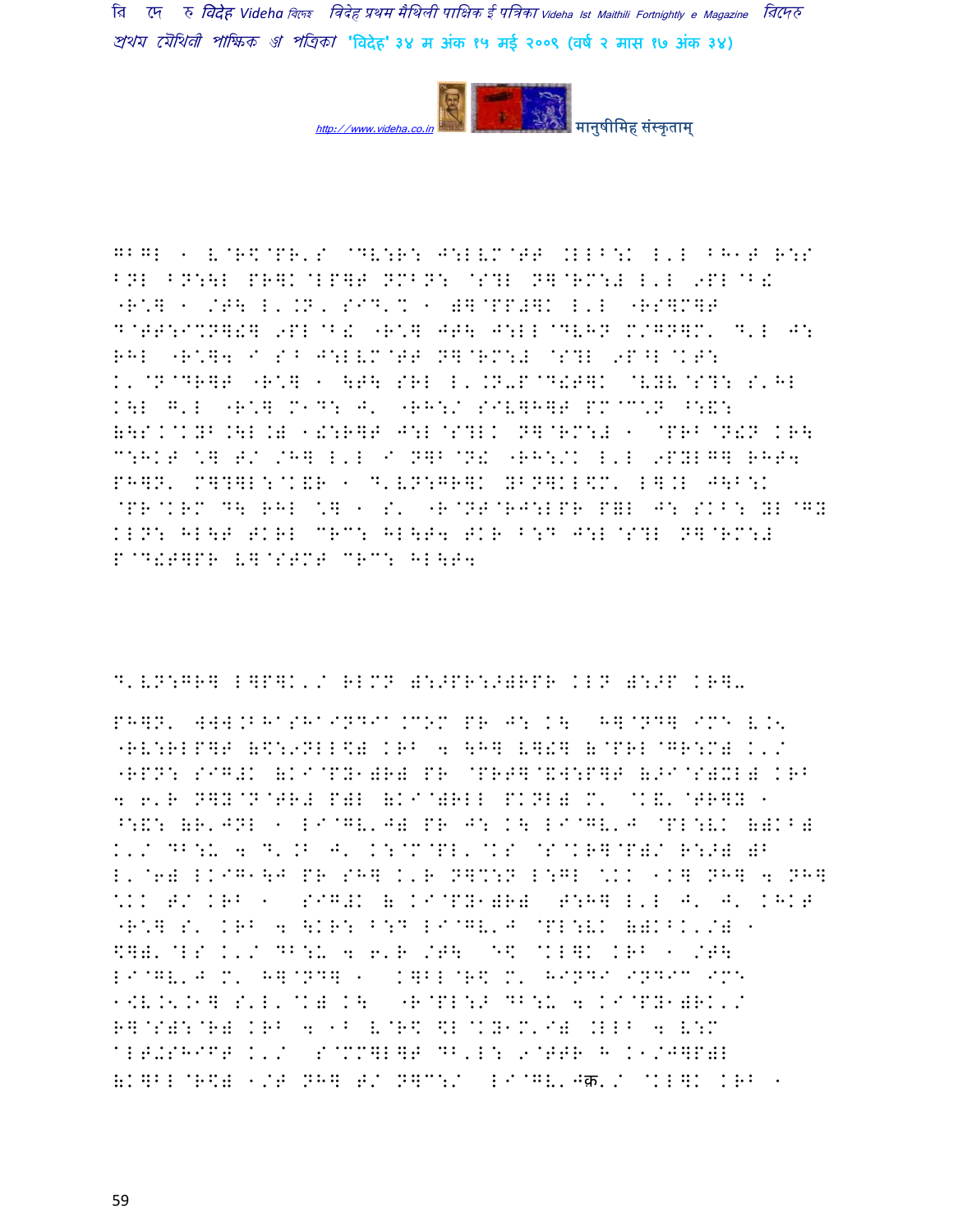

HE COVER CONSIDER HIS REPORT OF A CONSIDERATION OF HIS COVER. TRaNSLITERaTION 1 1N TRHK V]K@LP J'N: R'M]IG)N/ >@NS@KR]@P) K1/J]P)L 9PL@B! "R\*] 4 C1N] K\ ):>P %1RB KRB 4

1B TRaNSLITERaTION K1/J]P)LPR R:M ):>P KRB: L\ RaaMa ):>P KR\ P\$T 4 @K (HL@NT SH]T) ):>P KRB:K H'T1 K DB:U 1 M:9SK L'@6) B)N @KL]K KRB "R@NY?: @SP'S PHIMAL INCREASED PRIMAL TO HE PROPER STRAINED A

V]K]P]\$]Y: PR MK?]L] PR L'. T/ \*L M1D: MK?]L]M' L'. NH] \*L,K:R# MK?]L]K V]K]P]\$]Y:K @SV]KMT] NH] ^')L \*L 4 HM BH1T D]NS/ \H]M' L:GL RH] 1 I SBC]T KRKT H@R&]T  $\frac{1}{2}$  J'  $\frac{1}{2}$   $\frac{1}{2}$   $\frac{1}{2}$   $\frac{1}{2}$   $\frac{1}{2}$   $\frac{1}{2}$   $\frac{1}{2}$   $\frac{1}{2}$   $\frac{1}{2}$   $\frac{1}{2}$   $\frac{1}{2}$   $\frac{1}{2}$   $\frac{1}{2}$   $\frac{1}{2}$   $\frac{1}{2}$   $\frac{1}{2}$   $\frac{1}{2}$   $\frac{1}{2}$   $\frac{1}{2}$   $\frac{1}{2}$   $\frac{1}{2}$  $\sim$  . The state  $\sim$  and  $\sim$  and  $\sim$  and  $\sim$  . The state  $\sim$  and  $\sim$  . The state  $\sim$ BH1T R:S "RIGHT" (BECAUSE) "RIGHT" "RIGHT" (BECAUSE) 1 T:HIS \H @KRYM' R1C] B=L 1 MDT] S'HL ^')L 4

D'VA:GRIMENTI ): BIVAT (1957-191): 1R (B): 1R TENG H'THI IMAGE ING TRING SI (SX@6)V'"RR )BL) 9PL@B! "R\*] )BL "R\*] J' HEBRIS JOHNNE DE SAME TO DONNE LA HARAHAIME. DA BARAHAI HER 1990 DA 1990 DA 1990 DA 1990 DA 1990 DA 1990 DA 19 "R\*] 4 \KR V]%'&T: "R\*] \KR SI@SKMT K1@3J] 6LK J' 1N KLNL TAN MIRING TAN MIRING TAN DIRECT 9D:@TT,"RN1D:@TT @SVR]T 1 K]\*1 1N SI@SKMT "R@K&R 9PL@B! "R\*] M1D: \TH1 @SV:@ST]K, @GV:+, "R@3J] >@TY:D] 9PL@B! NH] "R\*] 4 S◌ ॑ , S◌॒, S◌॓ , Sa K'/ S L].L:K B:D S]@6) ३,२,४ 1 ७ DB'L:S/ L].] SKKT \*] 4

HTTP://WWW.TIRHUTaLIPI.4T.COM/

FRHHIT: LATH LATH: H.B. HHATIBIL PRINT

D: TE ALBE ALBE ARD FOR JER AL (TEOROG BEN'TE ALL ERE) S'HL "RELIEFERE DE "TREFEDIER DE "K' "PRIPP" DU @!R1VVM@TT C:LK (H:@R\$\$]@SK @\$R:>V) C/WINDOWS/FONTS M. B.FA KRB 4 HAT. 4. PINA GELANI M. TETRA M. GRIBG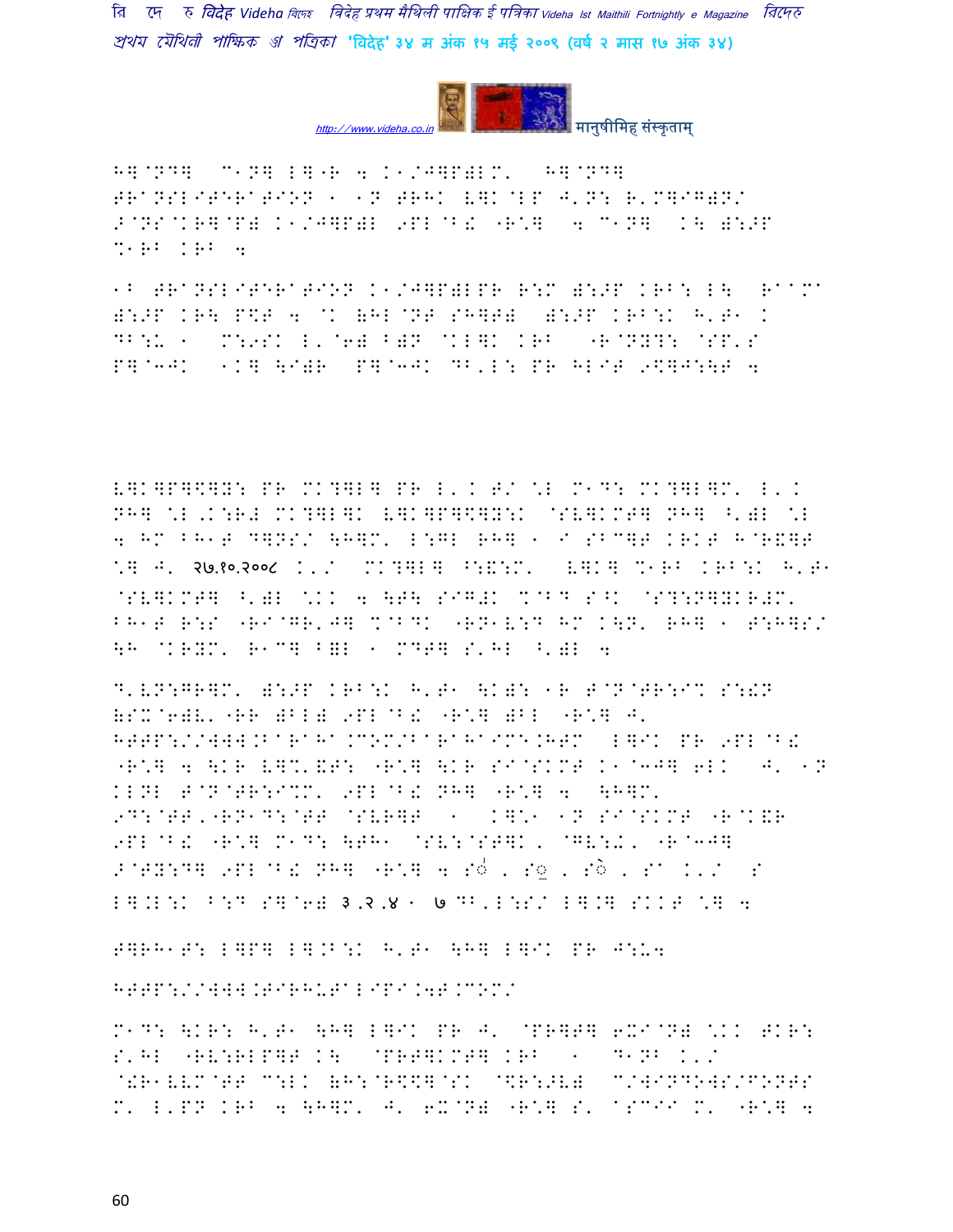

@KR1TD'V , %1%: I S^ 6X@#) S'HL \H] TRHK "R\*], PH]N' 9PYLG] \*L M1D: 1B S@RC >IJ]NM' YBN]KL\$-YB.)].\6.8 K'R SMRC HEVE NIL AS CIPTAR SON EACH CALDYBER SMARCHER CH PBKT "R\*] 4 V]@N\$LJM' MIGL V@R#M1. (6X@N)) "RBKT \*KK S' GO WALLET AN AN AGE OF HIS MANAGEMENT SOME HIS WALLET "R\*] 4 M]?]L:@K&RK YBN]KL\$ RBPK 1V'DN ("RI%1MN P: MARI B: MYESHS (P. E. P. E.E.) PY RECORD DESIGN (PSPRINI) PODER L  $\frac{1}{2}$  . The contribution of the contribution of the contribution of the contribution of the contribution of the contribution of the contribution of the contribution of the contribution of the contribution of the contri LEaDER, SCRIPT ENCODING INITIaTIVE, DEPT. OF LINGUISTICS, UC BERKELEY K 1999 HER HOLD OF HAMAS  $H$   $\vdots$   $H$   $\vdots$   $H$ 

1B K]\*1 B:T YBN]KL\$ 1 J:L@S?L (V'BS:>)) K'R SIBI!M'  $\dddot{\phantom{1}}$ 

KLAND 6: LAND FOR HEARING CONTROLLERY AND THE CONTROL AND ALL THAT AN INDIANAL AND ALL THAT AND ALL THAT AND A JRBREAR, "PORT PART BURGER", SPEED SPECIES (PORT POSSESSED), "REPORT POSSESSED", " BNL LI. (V@R\$ \$L@KYLK@KII.) PROSPORT RYSHT. PRABLIC CARARA (1985) A CARRIOL (1996) DE 1960 "PEDECO (1950) A DIAGO (4) B) R: BONI (B) K PORT (B). A PORT (B): FOR THE CHINE (B): FOR THE CHINE (B): (C): (C):(C):(C):(C):(C):(C):(C):( R MANY SOURCES AND RESEARCH THE CONTROL OF LAND CONTROL IN THE CONTROL OF LAND CONTROL OF LAND CONTROL OF LAND "RENE (4) AN BODY NORDOW, CANDEL (8:5LM) JOS (1:4) IN SOUTH AR  $\#E$  (1) the state of the contract of the contract of the state of  $\Gamma$  ,  $\Gamma$  and  $\Gamma$  and  $\Gamma$ THO POSSES THE REPORT OF THE STATE OF THE SECTION OF THE POSSES WAS MISCONS. ):>P K\L L'.K'/ \\$LB "R@KRLB')S/ P].\$].\6.M' PRALIP GRAN IN MORTING AND HER SIPPS ON SINE SINES K\ S\\S\\S\\\$\$\\\$\$\\\$\$\\\$\$\$\\$\\$\\$\$\\$\$\\$\\$\\$\$\\\$\$\\$\$\\$\$\\$\$\\$\$\\$\$ \$:9N M'NBS/ S'L'@K) KRB 6'R @PR]I)M' J: K\ @PR]I)R (M1@DRK) \\$LB \@KRLB') S'L'@K) KRB 4 1B I 6:>L PR]V@R@TT]T ^\ J:\T P]. \$]. \6.M' 4 M:>@KRLSX@6) V@R\$S/ PDF M' PR]V@R@TTNK SL0 TR]K: "R\*], 6:>L, @PR]I)M' J:U, 1 6'R @PR]I)RM' \@KRLB') \$]@S)]LR S'L'@K) K\ @PR]I) KM:I\$ D\ D]"R 4 M1D: \H]M' K.NL K:L PDF \$:@KY1M'I) NH] BNKT \*KK 4 T.N @PR]I)R \@KRLB') \$]@S)]LR S'L'@K) K\ @PRLP@R)]J M' J:U 4 /T\ "R\$LB PDFS')]IG S'L'@K) KRB 4 /T\ ऑP%N \$B NX) S'I\$ 6X@N@)S )B \$]@S)]LR M' )]K LG:\L HL\T 4 /KR: "RNC'K KRB 4 1 S' CH' FAAR (S' ) CORRENE COAST MEAR (4 1B PDF)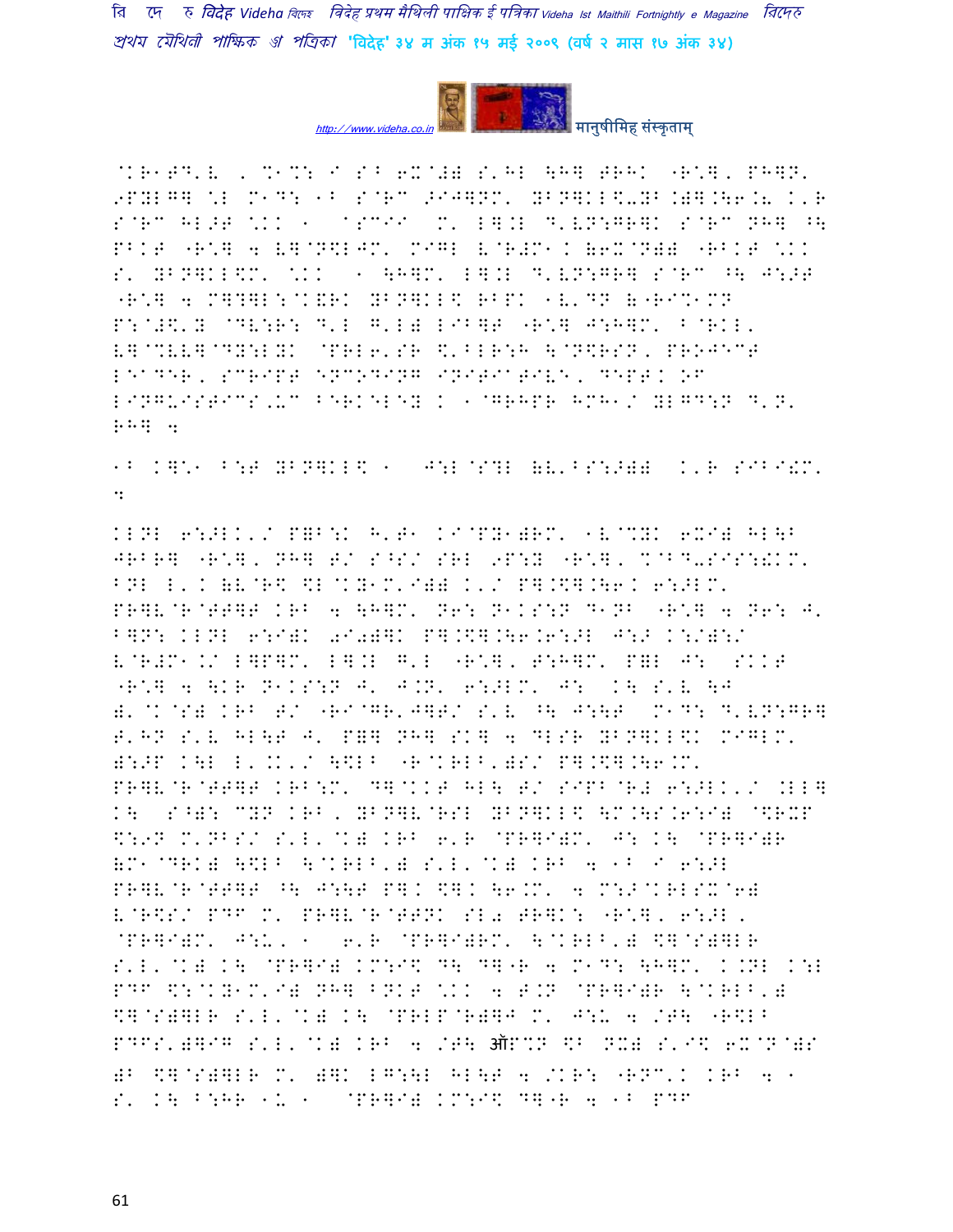

\$: MONDAY: MONDAY BOOK AND AND AND AND ALL AND AN ALL AND AN ALL AND AN ALL AND AN ALL AND ALL AND ALL AND AN J K.NL K:L CT1@R^1J RBPM' N3] P=B: YL@GY "RBKT "R\*] 4

P].\$].\6. @S@PL])R 1' M@RJR SX@6)V'YR ( J'N: @6R]V'YR SYM THAEL GE AN PERSPECIEL IN AN INDIA SYMBOLIC LETTER MY PREPARE A STAPPEN M PHINESHO PHIL HENRY HENRICIA (H.

1B V'BS:>) BN'B:K PB@RV K]\*1 M1@.Y B:TK'/ D'.] L]"R 4 P:/C TRHK "R@NTRJ:L GV'&K (>I)RN') @BR:9JR) "R\*], %'&  $S$  (ASS) And Social Results in Reference in the second second  $R$  and  $R$  is  $R$  and  $R$ PH]N' I C:RB "RPN: KI@PY1)RM' @PRT]@&W:P]T (>I@S)XL)  $k \in \mathbb{R}$ 

१./P'R: , २.MLJ]@LL: , ३. M:>@KRLSX@6)K >I)RN')  $\#$  The Friedman Hubble of Hubble  $\mathbb{R}$  ,  $\mathbb{R}$  and  $\mathbb{R}$  ,  $\mathbb{R}$  and  $\mathbb{R}$  in  $\mathbb{R}$  . Then  $\mathbb{R}$ \PLK,"R.N !R] I M'K]N)LSK L'L \*L 1B V]@N\$L L'L S'HL "R\*], S6:R] 4 1B J.N J:L PM@&W (V'B P'J) 9P:RLP]T ("RPLL\$) KRB V: PH]NH1/ T/ \H] S^PR .LL] K\ "RV@%Y D. 19 R 48 H

D.B:M:H:MORIN. H:M' BR:H 10. H:MIN. H:MI. H:MI. H:MI "RENDEL A "REARD". "SIM NINDIGES" , SPRESSE , "PASSE PROTEEN A "POSTERER". K'R SIG' BIK'R SIG' BAYANG "BIKIT" "BIKIT" "RIK 1 KIG' BIKIT "BIKIT "BIKIT "BIKIT" "BIKIT "BIKIT" "BIKIT" "BIK LA: D'ADO (B'A'LABED) : "ABADA" (ACLA SAN SIGNAPA BADA D'HORI BAGI SA STIOBA BADA D'HORI BADA D'HORI BAGI BAGI \KR SHYLGK SI^V NH] \*L 4 MI@DR S@PTK, T]@VR 1 KLML  $\mathcal{L}^{\mathcal{L}}(\mathbb{R}^n)$  . Then  $\mathcal{L}^{\mathcal{L}}(\mathbb{R}^n)$  and  $\mathcal{L}^{\mathcal{L}}(\mathbb{R}^n)$  and  $\mathcal{L}^{\mathcal{L}}(\mathbb{R}^n)$  and  $\mathcal{L}^{\mathcal{L}}(\mathbb{R}^n)$  and  $\mathcal{L}^{\mathcal{L}}(\mathbb{R}^n)$  and  $\mathcal{L}^{\mathcal{L}}(\mathbb{R}^n)$  and  $\mathcal{L}^{\mathcal{L}}(\$ HE NTAR B:D A:D IL STAR SHARI STARBER NI SA "APRESTAGE TO 9D:@TT K◌ ॑ 1 @SVR]T K◌॓ S'HL 9PL@B! "R\*] 4 I V]@S):M' S'HA: (1 & 18 B) (1 B) 4 1 YBN ROG "RY KRAT "RHBI", "RHBI", "C'ABLE >I)RN') PR PWN]Y "R\*] 4

"R S/ H TK V@R#M:L: "R\*] 4 @K&, @TR ,@J3 /N:T/ SIY1@K@TT "R@K&R "R\*] M1D: B@CC'S/ HMR: S^ "R S/ @J3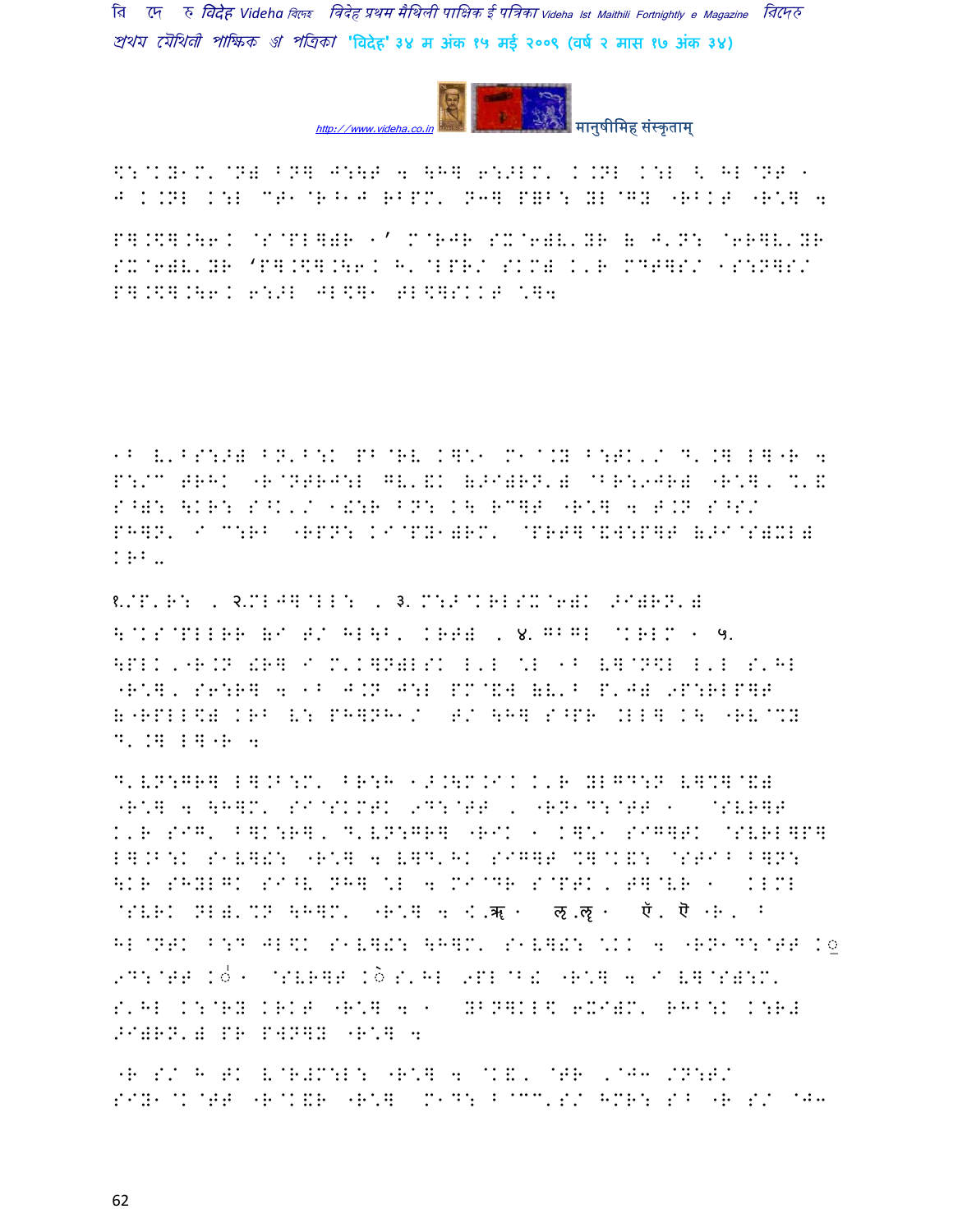

TK V@R#M:L:K RBPM' P=N' \*] 4 @%R S'HL @K&, @TR, @J3 J'K:/ SIY1@KT "R@K&R "R\*] 4 @J3 K'R 9@CC:R# T:H] @DV:R' HMR: S^ G 1 Y K'R M]@%R# @DV:R: KRKT \*] S' !R] GLT "R\*] 4 I "R\*] J 1 3 K'R SIY1@KT 4 [ K'R 9@CC:R# HMR S^ KRKT \*], R] 4 LM K'R 9@CC:R# KRKT \*], L, R 1 I K 1, R 101 MINT 4 M 10 M 2 A 1 LM GHAR CHAR "R\*], SIY1@KT:@K&R NH] 4 V]D'HK 1@RK:>VM' %1@D! 9@CC:R#K 1V@%YKT:K'/ D'.] K\ "R S/ @J3 TK S^ V@R#K 9@CC:R# D'L G'L "R\*] 4 ^:RT]Y "RIKK "RIT@RR:@&@)R]Y RBPK @PRYLGK D'VN:GR]M' CLN ^a G'L "R\*] 4 ^:RT]Y SIVED 349 YOUR "RANNE DIRE" RIN AL SIVED BIRDE MPRILAND ALBY MERRYNG BLMA HIN SEMID BLEV SHERBER "RIKK "RIKK "RITA "RITA MEREDIGI RITA" RITA HLANG: RITA MENGERIKANG RITA MEREDIGI RITA MENGERIKANG R "RIKK D'VN:GR] RBPK'/ S'HL @PR:!]KMT Ka SKKT \*?] 4

HTTP://WWW.BHaSHaINDIa.COM PR TBIL CONVERTER SYM THAND GROUPS KRIG 6 MIGHT 6 MIGHT 6 MIGHT 6 MIGHT 6 MIGHT 6 PR]V@R@TTN KRB:K "R\*] T/ \$:@KY1M'@N) .DOC CYN KRB >NP1) ^:&:M' H]@ND] 1 aSCII 6X@N)M' 6X@N) CYN KRB 4 19)P1)M' ^:&: H]@ND] 1 6X@N) UNICODE MaNGaLCYN KRB 4 1B @BR:9J Ka K\ 6:>L S'L'@K) KRB 4 "RH:/K K@M@PY1)R M' SHI SAIR ROOG "RAMB" - RI DRAMA BIRI IN NIMA AI DRAMA BIRI PIN KINA AI DRAMA BIRI PIN RAMA BIRI PIN MARA BI  $R$  , T.N  $R$  , T.N  $R$  , T.N  $R$  , T.N  $R$  , T.N  $R$  . T.N  $R$  . T.N  $R$  . T.N  $R$  . T.N  $R$  . T.N  $R$  . T.N  $R$  . T.N  $R$  . T.N  $R$  . T.N  $R$  . T.N  $R$  . T.N  $R$  . T.N  $R$  . T.N  $R$  . T.N  $R$  . T.N  $R$  . T.N  $R$  . T.N  $R$ \$:@KY1M'@N) 1B] J:\T 4 "RH:/K K@M@PY1)R M' ऑ6]S २००७ NHA) "PENAT BILIM BARDI, MULI 1987 (1998)" BARANG (PHA) 4 1 PK (1991) 1991 @KL]K KRB 4 NBTN 6:>L UNICODE MaNGaL6X@N)M' BN] J:\T 4 "RH:/K %@BD SIS:!K S@3C]K: )(V@R\$ \$:@KY1M'@N) 6:>L) M. YBN 2913 ERN (KYSCII) MALL "BADKI", BADYDAG O'THE EN (BYDH), GEID HEATSHEED (SETAR 1891) BY CHRYTER OLD HEAFER CETTAR (1996) CHR (P) 4 KIVEMB (MINE KAR KORD) PE Y ANDER KRAB K MIGL V@R#M1.M'4

J:L@S?L N]@RM:#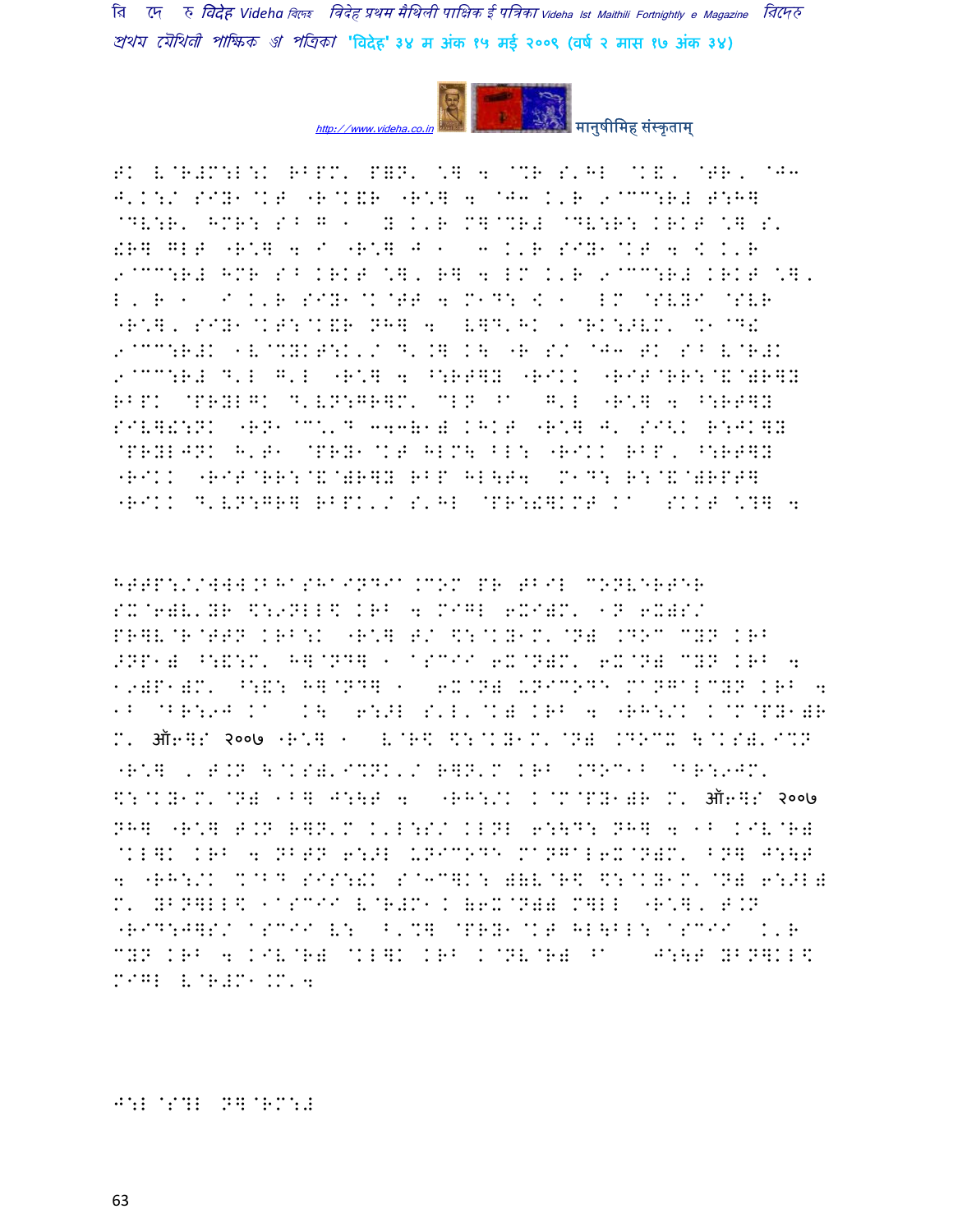

PHRIN, CEIRE MIRESIN MERRHOUSHE SY SORGEN OPPROV BOOK (\$LM'N N'M) K]NB 4 9D:HR#@SVRBP R]\$]6 \$:) K:M PR J:U 1 R]\$]6 HL@S)]IGPR @KL]K KRB 4 /T\ B1K YB"RR \$LM'N PR J: K\ >@C\*]T N:M @)K]T K\ D'.B J' / 9PL@B! "R\*] 1K] NH] 4 "RH:/ "RPN J:L@S?LK H'T1 9PY1@KT \$LM'N N'M @KR'\$]) K:@R\$S/ ऑNL:>N K]N] SKKT \*] 4 I S@ST: \*KK D% \$:LR @PRTHIVER\_RIB @PRTHIVER\_RIGHT\_RECEPT \$ JO:L'UES I.LE BL' S' GIRP I GERRI L'E IRCIE J'U. 4 ५ B: DS S:L S:L १०० A: DRE J: S:LL@DVHN SAR STREAM STREAM LAG 1 \KR: SIG M:Y THE ASSESSMENT FOR A STRAIN TO THE STRAIN TO THE /H]M' L:>N@KSPR K:J KR\ P\$T J' KN'K KW]N:H/ TKN]K] ^\ SKKT "R\*) STRAKT "R\*) STRAKT "R\*DRAKT "R\*) STRAKT "R\*) STRAKT "R\*) STRAKT "R\*) "R\*) "R\*) "R\*) "R\*) "R\*) "R\*) " P:> LG: K\ "RH:/ K]N] SKKT \*] 4 1B "RH:/ LG २० \M. B].  $K$ r. Because that  $K$  is the probability is constant and  $K$  . The simulation  $K$ L'L PARRY PONCTRO BOTAGE, COPPEND ROO AND DERIGE ROOM IN STUDIES TO PERSON  $R$  . The set of the set of the set of the control  $R$  and  $R$  and  $R$  and  $R$  and  $R$  and  $R$  and  $R$ HL\T4 M:>@KRLSX@6) \S.@KYB.\L. S'V: L'B:K 9PR:@NT "RH:/ "RPN M:>@KRLSX@6) \@KS'L S@3C]K: /T\ C"]: SKKT \*] 1 TKR 9PYLG "RPN J:L@S?LPR \K): M@!Y@S? (>@N)R6'S) BN: KORT SERVICE STATE AND REAL

1B J:L (POSTE ) BELI FILMERE (F. P. ANT) E BERBEN E BONNE (1984) MYS ARE SOME ONE MARKET AN OMERED AND SIGNED ON SIGNED HER DE "R\*] 4 ऑ6]S २००३ M' S'HL I "RLG S/ 9PL@B! "R\*] 4

@PR@N)P'JM' BNL-BN:/L V'BS:>) V]J:@R\$ CL:U 4 ML):- MLAR) PSIM PD (BRI) (PSEL SMR) (PRE) PSRAK SPRD, LSSD ISA R:>) @KL]K K\ PM@&WK SI@.Y: B"]: SKKT \*] 4 UPRM' @S?]T ?]MS/ "RPN >@C\*: MLT:B]K BNL-BN:/L \$]J:>N S'HL LA SKKJE NA A SYSTAK KLAL PONDAKLI JAPYL ALAD ALAOLINA @DV:R: 6L)L GKLR]M' PR]V@RT]T K\ SKKT \*] 1 ३-४-६ @ST@M^M' 6L)L S^ SJ: SKKT \*] 4 /H] PM@&WPR \$BL @KL]K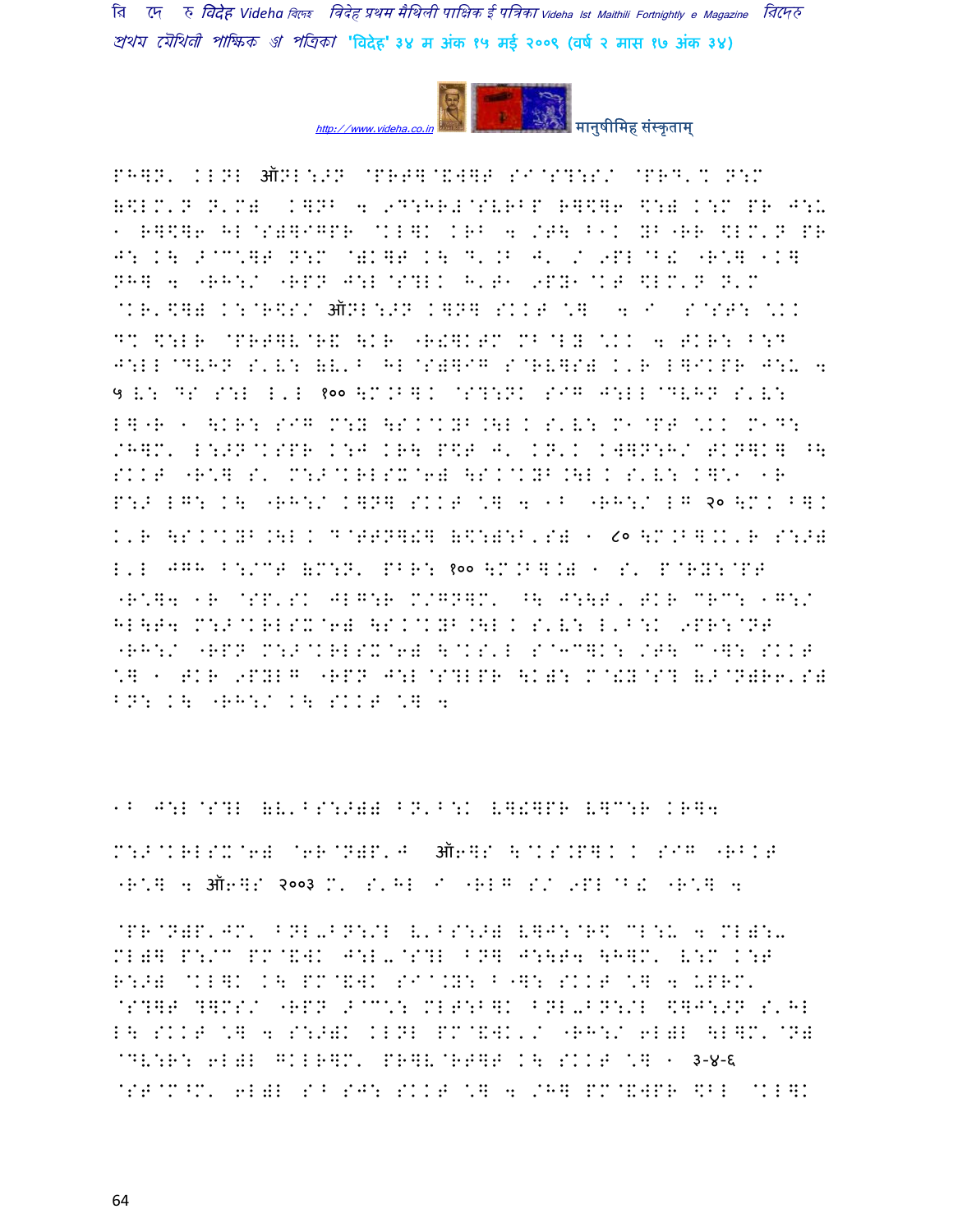

KA "RPN SYMBLEJ" 6LB11.2 (20) (20) PRIER BYBNDAR @DV:R: V@R#N )IK]T KRB 4 PM@&W S1R@K&]T KRB: K:L CH MARI GHA GE MARI GE SAN DI HE SAN DI RISTI ( 1991). 1992 ISBN 0-910-010101 KAK MENYENG ALAWA KAN SERI TERSEBUTAN SERI CI CINA TERSEBUTAN TERSEBUTAN DI SERI DI SERI DI SERI DI SERI DI S 4V:M 1 N]C:/M' L]K L'L C]@L@\$R'N S')]IG V]K@LP CYN K\L: 9@TTR J:L@S?LK S^ PM@&WK SBCN: /T\ 1B] J:\T 4 B'% THOMAS POINT REPORT POINT PART IN THE CONTROL OF TRANSPORTATION OF TRANSPORTATION OF TRANSPORTATION OF TRA @%RMI.L: D\ SKKT \*] 4 1B "RH:/K SIG#KM' "RH:/K J:L@S?L M:Y \$L@KY1M'@N@)S/ M:Y V'BM' S1R@K&]T "R\*] 4

"RPN VEL PONDARD" EN NORBERD ("NEBPORT" MERRINER @ERD NORT" MRINBNE UPR EMPERIE 9 MPRINE: BELEVIK GUN A VENT TEMPER PRANCIPAD (PER CABO, 9PR) CALS (POPPE) SAN SISHO CAL: 9PDP S@RVRPR 9P:RLP]T K\ D]YCK4 \H] L'L 6:>LJ]L: \$:) K:M PR J:U J: T: MH BY MRYT STE TE IRII (RY HINE A ARR @KL:>@N) 1 S@RVR M' S/ @KL:>@N) V]K@LP C1NB 1 TI@TR:I% "RPN K@M@PYB)RM' @PRT]@&W:P]T KRB 4 \KR: B:D YBJR N'M 1 P:SV N'AR DER DE SIN HA LARIEN EN L'ANALISE POUR D'AUTOUR PA PB@R# J:L@S?L V]TRK (S@RVR) K'R MBL 6L@L\$RM' PR 9P:RLP]T K\ D]"R4 "RH:/K J:L@S?L "R@NTRJ:LPR N]YT J:L@S?L PT:PR D'.:> P@\$ L:GT4

"RPN DAFTS" DOPPED TO THE RUISE OF THE THE THE TRICT OF DISCUSSION TO THE TRICT.  $\Sigma$  . The contract of the contract of  $\overline{\Sigma}$  . The contract of  $\overline{\Sigma}$ \H] L'L "RPN S'V: @PRD:T:S/ DBR^:&PR GP K\ K]\*1 V]%'& /@R)K J:NK:R] L]"R4 S^): S:M@GR] C=] G'L:K B:D "RPN J:L@S?LK PM@&WPR BN:/L M@!Y@S? PM@&WPR KL\$M' YBJR N'M 1 PSV@R\$ D'N:> NH] B]SRB4

KLNL PM@&WPR PM@&WS/ SIG]T "R@NB:K L'L K@M@PYB)RS/ /H] PM@&WPR SIG]TK S@3C]K: 1Y:T KRB M1D: 1> K:@LH] MY: 1998 (MPL) BYRNY (DROISER DE AR 11 BNLPA BHEAR) O THO 1998 LABOUR BEAT J:L@S?LM' SIG]T BJKT "R\*]4

1B K]\*1 GP PM@&W %KL] (@S):>L %])) PR4

"RH:/ S@MPB@R# J:L@S?LK \$]J:>N J' \@KK' RIGK R:.\ C:HE L'AN DE L'EN L'AN DE L'AN DE L'AN DE L'AN DE L'AN DE L'AN DE L'AN DE L'AN DE L'AN DE L'AN DE L'AN DE L'AN  $K$  and  $K$  is the  $\mathcal{D}_\infty$  , represents the  $\mathcal{D}_\infty$  points that  $\mathcal{D}_\infty$  and  $\mathcal{D}_\infty$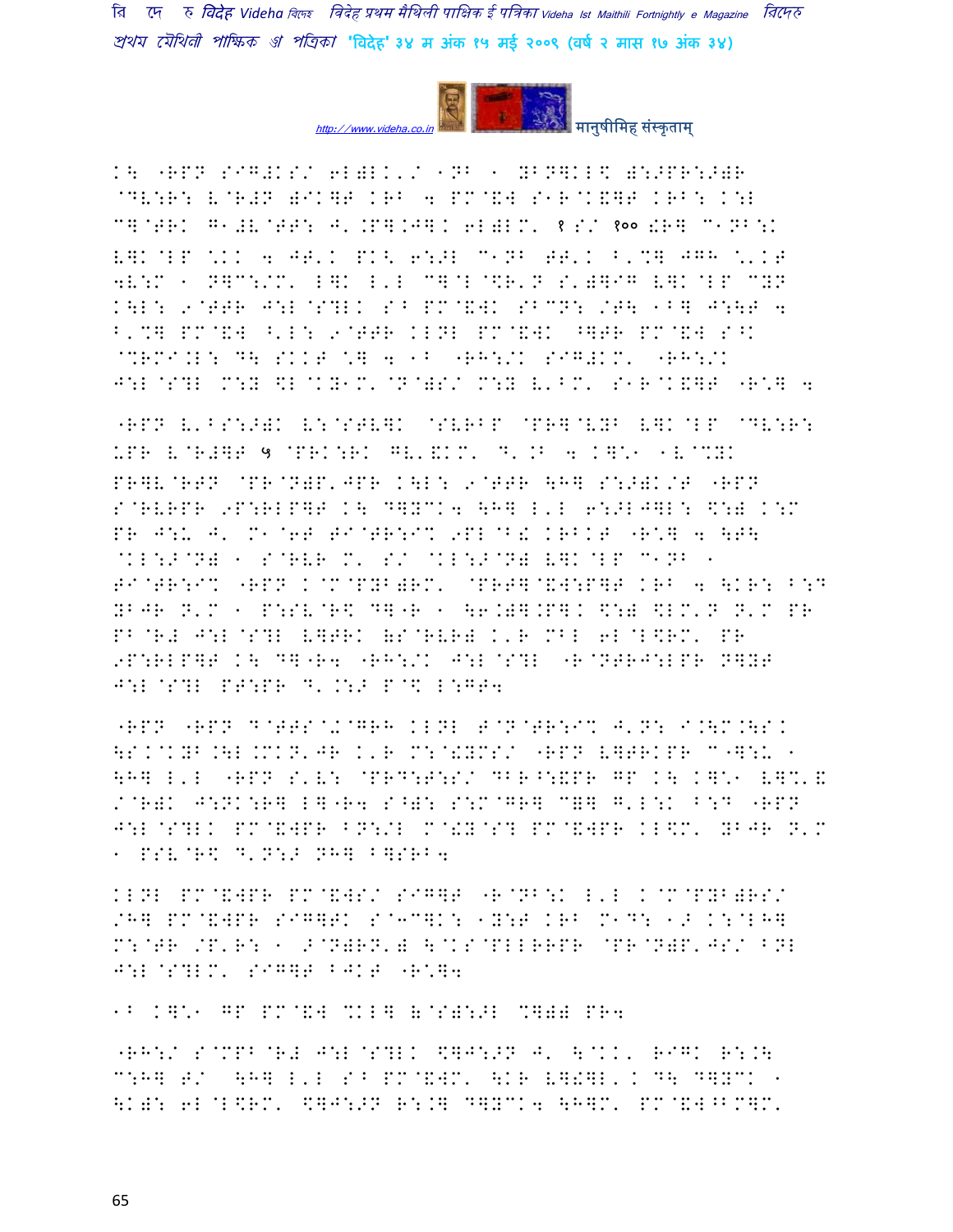

B:JAG: B: SIGHER SKART RHE SKKRT "RAGE "REARER" ("CRIBBY "RENNET AL TIET POLITIEKE TIJ AR GEDOORDE HELGEDIG AS PRAKTIGE PROVER TE POLITIEK M: MB & B'R B'R BANDRO : SAMHE . NOMING . MY LIMB BN HE SAH ):4 DLSR PM@&WPR J' L].]T "RI% V: 6L)L 1D] RHT T:H]M' JT'K D'R] L:GT S\H SMY M:@TR L:GT4 M:N' "RH:/K H:LOTE FILL I HAMLEY A HITEL LARE

### $15$  1R  $16$  1R  $16$  1R  $16$  1R  $16$  1R  $16$  1R  $16$  1R  $16$  1R  $16$  1R  $16$  1R  $16$  1R  $16$  1R  $16$  1R  $16$

J:L@S?L T/ BN] G'L 1B \KR @PRC:R @PRS:R S'HL HL\B:K C:H]4 1R.\S.\S. 6]\$ "R\*] R]"RL S]@MPL S]@N\$]K'%N 6]\$ K'R SI@K@PT RBP4 AND HET RED AND HET RADIO "RH:/ "RPN V]TRKPR C"]: D]YCK4 "RH:/ .CSS \$]J:>N TKR B:D I \K TRH'/ J:L@S?LK N@K%: BN: DKT "R\*] 1 J.N' \H]M' KLNL PR]V@RTN "RBKT \*KK T/ 6]\$-R]\$R/ \@GR]G')RK'/ J:L@S?LPR NV S:M@GR] "R\B:K SBCN: ^')] J:B MIL RHENT M TH MI KERIS BILI SIBNY BHKE MI JR, GERZIEZ (PHRI GRIEN) (PINER ZRACE BRZIC, ZO MERICI), EN 9@TTR "RH:/ V]@STMT J:NK:R] @PR:@PT K\ SKKT \*]4 .XML  $B_{\rm M}$  (to a figure that  $\chi$  ) and any the second probability probability  $\chi$  and  $\chi$  and  $\chi$ PT:K RBPM' L].] K\ ५ S/ २० !R] NBTN S:M@GR]K (@KRM%, GBGL 1 VOOR GEBEER DIE GEWENDE GEWONE DIE GEWONE DIE GEWONE DIE GEWONE DIE GEWONE DIE GEWONE DIE GEWONE DIE GE J:LVM@TT (@BLXG) PR R:.L J: SKKT "R\*]4 \KR 1R 9PYLG \*KK J'N: 6]\$B@RNR K'R M:@!YMS/ I-P@TR @DV:R: SD@SYK'/ SBCN: D'B, H'SL/ J:L. H'SL/ J:L. H'SL/ J:L. H'SL/ J:L. H'SL/ J:L. H'SL/ J:L. H'SL/ J:L. H'SL/ J:L. H'SL/ J:L. IF@TR @DV:R: S: P@TR @DV:R: POSSESSIGE LIGHT ASSAULT DESCRIPTION OF TRANSPORTATION OF TRANSPORTATION GW: 6) C: 69 MH (1998) REPORT PRODUCT PHONE

TKR B:D "RPN J:L@S?K'/ GBGL, Y:HBS@RC, L:>V S@RC 1 1@SK \$:) K:MPR SBM]) Y1"RR S:>) K'R "R@NT@RGT D\ DRIGO (PSPRES) P: EX (PROPRESE) DO TRA "PROPRESE" ESPECIE SK\4 .XML6:>LBL: V]@%V@VY:P] "R@NT@RJ:L PT:/ SIK'T THE SON SHARE OF THE SON IN STATE OF ERECT ARRESTS STATED FOR STATES.  $S:U\to V$  . The state of the set of  $X$  . However,  $X$  . The set of  $X$  . The set of  $X$  . The set of  $X$  . The set of  $X$  . The set of  $X$  . The set of  $X$  . The set of  $X$  . The set of  $X$  . The set of  $X$  . The set of  $X$ S' NH] \*KK M1D: \H]S/ 6]\$ \@GR]G')R/ "R@NV'&# Y@N@TR SOME SOFTEN THE SECOND SERVER SERVER SERVER SERVER J.N "RH:/K J:L@S?LM' PRINCE PRINCE PROVIDING THE STATE ... IN THE ...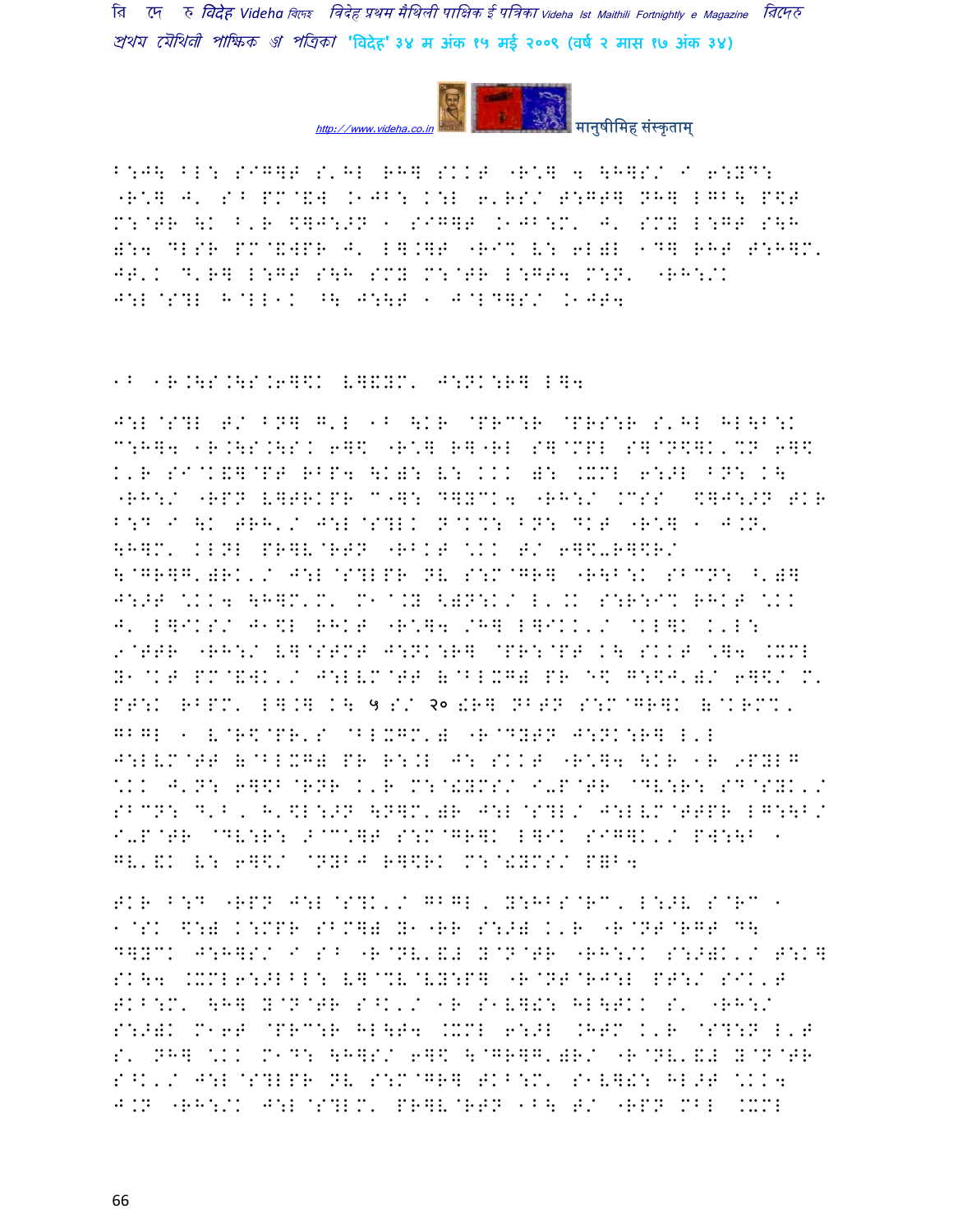http://www.videha.co.in/ Party<br>|-<br>|- स्थिति | मानुषीमिह संस्कृताम्

6:ARICLY PRAN (RAAR CA):UARRITR "SANDLY "LECTRONED" (AR) \@GR]G')R/ "R@NV'&# Y@N@TR @SVYI K\ L'T4 "RH:/K "R@NT@RJ:L GV'&K S'HL S:>)M' 6]\$ RHL: 9@TTR V]K@LP C1NL: C1NL: Kongress Communication of the C1NL: C1NL: C1NL: C1NL: C1NL: C1NL: C1NL: C1NL: C1NL: C1NL: C1NL: C1 K:R# K.NL K:L Ka )'@MPRLR] 6:>L SIG#KM' RHN' P1RNK' S:MOGRE : MORE RED T. I:N MIR D'EN BALL "RIH " MORE "RAH L'A SON DE L'ANNO DE L'ANNO DE L'ANNO DE L'ANNO DE L'ANNO DE L'ANNO DE L'ANNO DE L'ANNO DE L'ANNO DE L'ANNO DE<br>SIX ANNO DE L'ANNO DE L'ANNO DE L'ANNO DE L'ANNO DE L'ANNO DE L'ANNO DE L'ANNO DE L'ANNO DE L'ANNO DE L'ANNO D

 $15$  K) CRC:  $180$  CRC:  $180$   $180$   $180$   $180$   $180$   $180$   $180$   $180$   $180$   $180$   $180$   $180$   $180$   $180$   $180$   $180$   $180$   $180$   $180$   $180$   $180$   $180$   $180$   $180$   $180$   $180$   $180$   $180$   $180$   $180$   $180$   $180$   $180$ L]IK J' PH]N' \*L M1D: 1B NH] "R\*] K'/ ):>P K\L: 9@TTR  $808\text{ }\widehat{\pi}{\text{}}\widehat{\pi}{\text{}}\widehat{\pi}'\widehat{\pi}'\widehat{\pi} \widehat{\pi} \widehat{\pi} \widehat{\pi} \widehat{\pi} \widehat{\pi} \widehat{\pi} \widehat{\pi} \widehat{\pi} \widehat{\pi} \widehat{\pi} \widehat{\pi} \widehat{\pi} \widehat{\pi} \widehat{\pi} \widehat{\pi} \widehat{\pi} \widehat{\pi} \widehat{\pi} \widehat{\pi} \widehat{\pi} \widehat{\pi} \widehat{\pi} \widehat{\pi} \widehat{\pi} \widehat{\pi} \widehat{\pi} \widehat{\pi} \widehat{\pi} \widehat{\pi} \wide$ @PRD:T:S/ K@N@6Y1GR'%N S@MB@N!] J:NK:R] La K\ "RPN J:L@S?LK @S):>LS])K H]S:BS/ \RR PM@&W BN:U JT\ K]\*1 @VY@KT]GT SID'% J'N:- "RH:/ @DV:R: T:KL S:M@GR] 1B 9PL@B! NH] "R\*] K'R SIG J:L@S?LK DLSR L]IK S^ R:.B4 M1D: \KR @!Y:N R:.B J' \H] PM@&WPR \HN KB)SIK'T RH\ J:HAC/ "RONLEW BORGH" /KR: S@RC NHA KRA

"RPN J:L@S?LPR GIRGIT.CHITTHaJaGaT.IN V: GOOGLE TRANSLATE G: DIRANSLATE G: J: SK MARSLATE G: J: HI: HI: J: SKY MHR DESCRIPS SOME AN UNION PRESS REPORT OF HIS

STERN OF PROBLEMS OF EXAMPLE BY AND CHOOR MANAGEMENT CONTROL SPATHIN LEVENSI, EN COMPANYENT CAN DUE SPEEDEN ERLANDEMIN V]TRK KM'@N) "RH:/K I-P@TR SIK'TPR P:WKK KM'@N)  $\mathcal{T}(\mathbf{F}|\mathbf{b})$  ,  $\mathbf{F}(\mathbf{b})$  and  $\mathbf{F}(\mathbf{b})$  is respectively. The contribution of  $\mathbf{F}(\mathbf{b})$  is respectively. The contribution of  $\mathbf{F}(\mathbf{b})$ KR:\ P:WKK SI@.Y: B"]:/L J: SKKT "R\*]4 KM'@N) SBM]%N ):>PPK\$ \$:) K:M (P'\$ @BLXGR S'V: @PRD:T:) S/ S'HL @PR:@PT K\L J: SKKT "R\*], I @BLXG L'L T/ P:> LKT "R\*] D: PROTEEBREE FREE BOED BABY IN DARK BIRE, INFEDIATION BREE L'E CONVERTIGEON (ERR) 6 SERGE "POPP VEL 'PENDO DELL' GENEV \H]M' "RH:/ J:L@S?LPR KM'I)K \K PM@&WPR S/@.Y:, KM, PARTE | PRINT 1991 IS NOT LIGHT IN THE LIGHT OF THE LIGHT OF THE LIGHT OF THE LIGHT OF THE LIGHT OF THE LI SKKER SKA

 $R$ PRN PHISYNC I:L STRING SINCE SINGLE STRING SERVICE SERVICE SERVICE SERVICE SERVICE SERVICE SERVICE SERVICE SERVICE SERVICE SERVICE SERVICE SERVICE SERVICE SERVICE SERVICE SERVICE SERVICE SERVICE SERVICE SERVICE SERVICE J].B]. @KRM%, @S?:N M1@6T DKT "R\*]4 6:>L /T\ "RPLL\$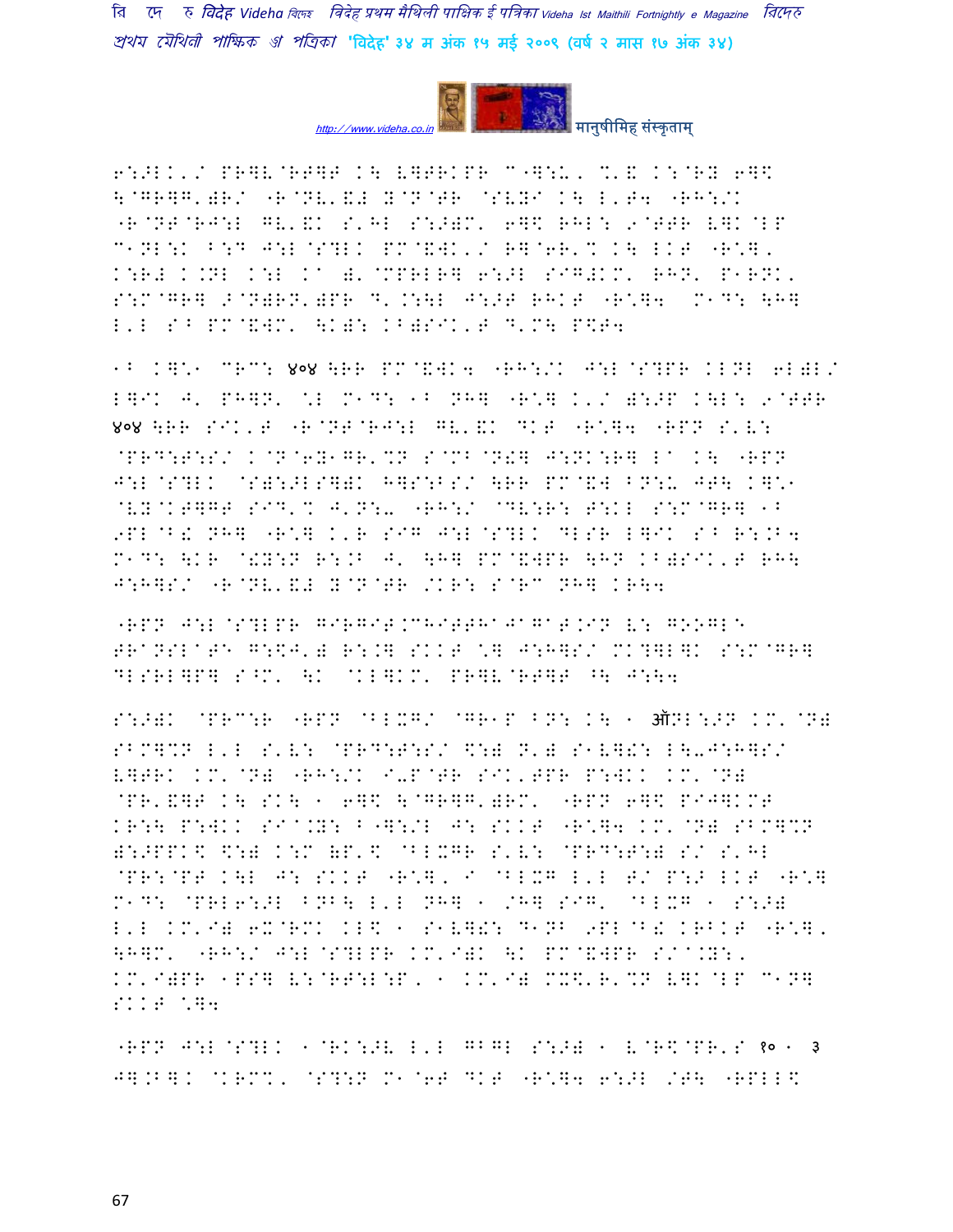

KRB M1D: "PRO STEED AND LESS ON DECISION REELY (PHT) "RPN BJ) WAR KOMA BIJ

@BLXGK YB.1R.\L. YD] N]K NH] L:G\ T/ MLNM:6]K YB. IR. B. IRE IN STREET IN NORTHERLY STREET IN STREET IN STREET IN THE PRESENT IN THE 9PL. @BLOCK STRAGGAN ( ) REPORT TO BUILD FOR SIGN ARRAIGNMENT CORPORATION ^')T4 M1D: J' "RH:/K BJ) BH1T KM "R\*] T/ \KR 9PYLG  $\mathbb{R}^n$  is the set of  $\mathbb{R}^n$ 

"RH:/ LG J' PB@R# S:>) "R\*] T/ /KR \K): PM@&W PR \6.)].P]. "RPLL\$S/ \$]SKSN 6LRM 1D] "RPN S:>)K UPR RY. SHORT CHARGE \* THE SECOND FIRST STANDARD STOPHER STATES STOLEN \*]4 @BLXGRK ^]TR @PRK:%NK "R@NT@RGT YB.1R.\L. S1V]!: १० \$:LR S:L:N:PR 1 \6.)].P]. "RPLL\$ I D1NB S1V]!: 9PL@B! \*KK4

1B CRC: 6'V 1>KNK4 "RPN LLGL @BR:9JRK PT:K SIG D'B:K L'L .ICO @PR:RBPM' LLGLK C]@TR BN:U 1 "RPLL\$ KRB, SIGM' @SIGM' DECEMBER ON DIGITAL DISCOVERING

"RPN I-P@TRM' S]GN'CR, M:Y @SP'S, 6'SB1K, /RK1), @)V])R,YB @)YBB, P]K:S:, Y:HB@GR1P 1 GBGL@GR1P K'R M: MONTEN, 1R.A. (BOS) I-P. 1980, 1R. (BOS) I-P. I-P. I-P. I-P. I-P. I-P. I-P. S]GN'CRM' S'HL R:.L J: SKKT "R\*] K'R M:@!YMS/ S'HL  $\kappa$  . The sky  $\kappa$  is the sky  $\kappa$  and  $\kappa$ 

BBGL BOL BLACK STORES IN STREET STREET IN DIE STREET IN DIE STREET IN DIE SONATIE  $\Sigma$  . The state of  $\Sigma$  and  $\Sigma$  is the state of  $\Sigma$  . The state of  $\Sigma$ @PRT]D]N KT\S/ K' 1 KLN: "RH:/K J:L@S?LPR "R\L:H TKR J:NK:R] ^')] SKV' 1 V'BM:@S)R )BLS/ J:L@S?L V'R]6:> KRB 1 .XML 6:>L SBM]) KRB4

YDDIR YN AMAR YN DIR DIR ADDA YN AMDA YN AMAR YN AMAR YN AMDA YN Y GYMRAETH Y GAN Y GAN Y GARL Y DAWL YN Y DI .LL\ C:H] T/ ):RG') @6R'M/ @NYB V]@N\$L-@BLKIK C1NB4

S]-\$KK P1#'K "R/J:R 1 6:@N) S'HL \*KK M1D: /H]S/ V]%'& L: PRIL MINH THE RHL "RMIL 2ND, PHIR R:S DI MINIT J'N: "@D !" 1 "@G R" @KRM%, @D! 1 @GR K'R BDL:M' D'.B:M' 1/T4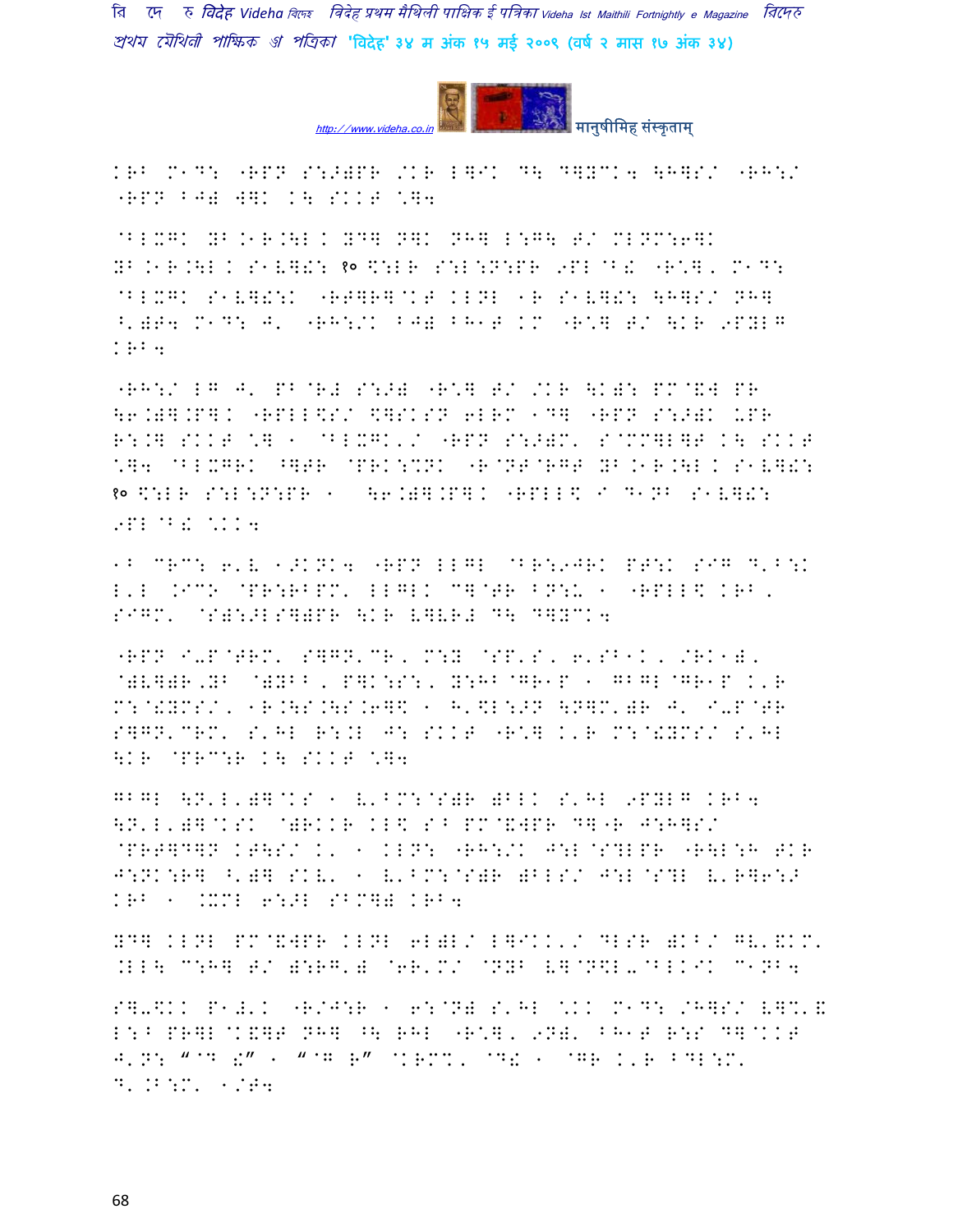

V]D'H I-P@TR]K: HTTP://WWW.VIDEHa.CO.IN/ PR ऑNL:>N YBN]KL\$ ):>PR:>)R 9PL@B! "R\*]4 V]%'& D]@KKT ^'L:PR/ V: \KR ऑ6L:>N RBP HMR:S/ GGaJENDRa@VIDEHa.COMPR I-M'L  $\frac{1}{2}$  SK  $\frac{1}{2}$  ,  $\frac{1}{2}$  ,  $\frac{1}{2}$  ,  $\frac{1}{2}$  ,  $\frac{1}{2}$  ,  $\frac{1}{2}$  ,  $\frac{1}{2}$  ,  $\frac{1}{2}$  ,  $\frac{1}{2}$  ,  $\frac{1}{2}$  ,  $\frac{1}{2}$  ,  $\frac{1}{2}$  ,  $\frac{1}{2}$  ,  $\frac{1}{2}$  ,  $\frac{1}{2}$  ,  $\frac{1}{2}$  ,  $\frac{1}{2}$  ,  $\frac{$ 

PAIR RESOLUTE A BUILDER DIRECT DESCRIPTION YBN]KL\$M' 1 K.NL K:L 1NLM' NH] S'V HL>T \*KK4 YBN]NGR]M' P].\$].\6.S/ K:P] K\ P'@S) K'L:S/ D'VN:GR] RBP 1B] J:>T \*KK4 1@SK] K@NV@R)RK SH:YT:S/ P].\$].\6S/ YBN]KL\$M' BDLKT \*KK M1D: @PR:RBP# .TM ^\ J:>T \*KK4

6@N) K@NV@R)RM' SIL K@NV@R)R \HN )BL "R\*] J:H]M' @PR:RLP# .TM NH] HL>T "R\*] 1 I "R\*]YL @6R]T@N@TR:I%4

```
\ddot{\phantom{1}}
```
JAGA SAID SAID. SAIDER SAIDER AG AN AID SAID. BaHUTa RaaS JaNKaRI, aa SEHO MaITHILI ME, TECHNICaL NaHI SIMPLE aa PRaCTICaL aaLEKH REPLY DEPARTMENT AT 09:36 PM

 $\ddot{\cdot}$ 

মোহন: $\cdots$ :::

BaHUT RaS NaV JaNKaRI BHETaL, HaMRO SaN aVSIKHUa aaB INTERNET USE KaY SaKaIT aCHHI REPLYNS AT 2009 AT 09:34 PM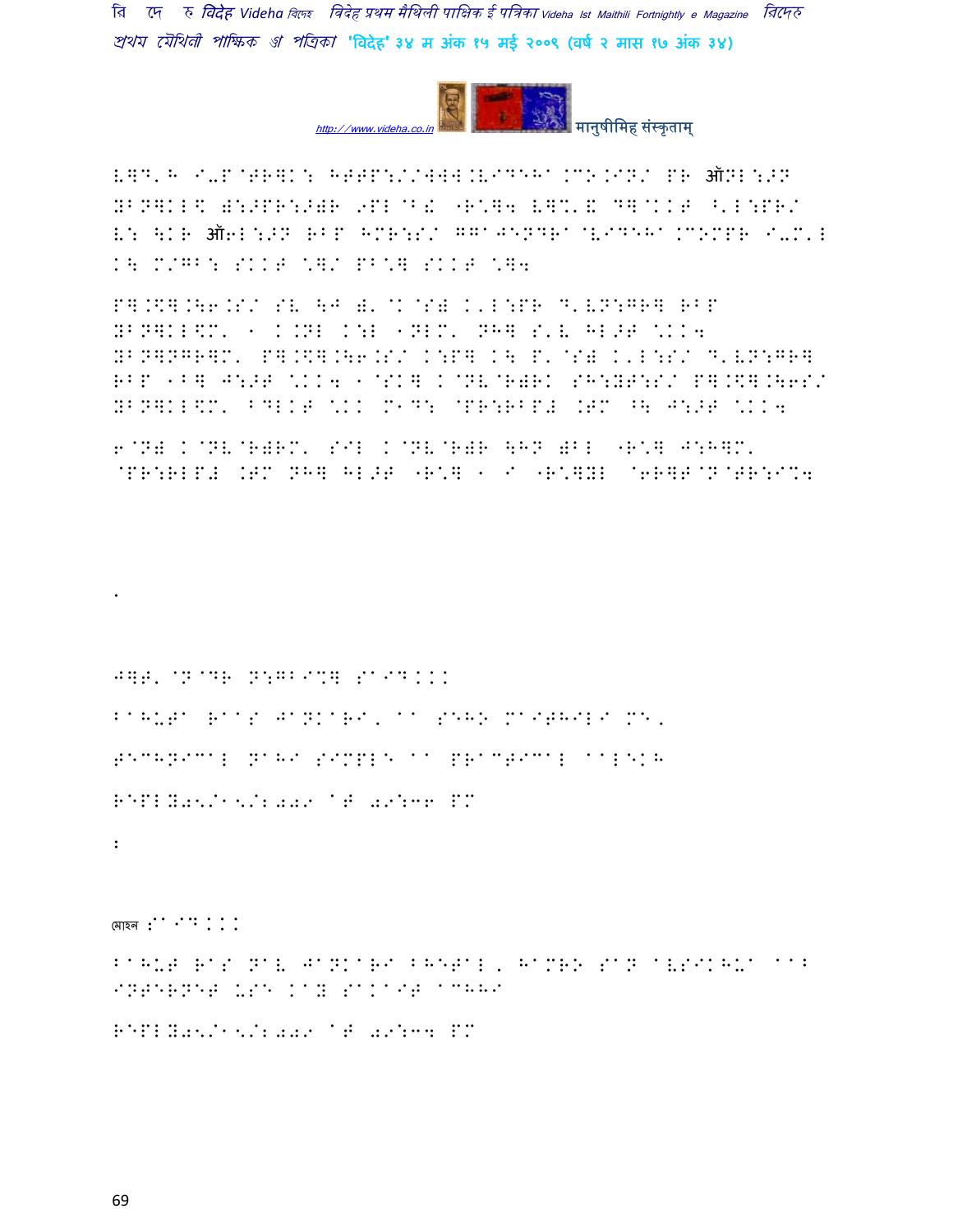

BNCT-BAT-BARK COMPONENT CONTROL CONTROL SOMETHER SOMETIME SAME GJ'@N@DR W:K1R

SIA: ANE TO DR YOUR SENSE END AN AIR ON HE HAS SENSE IN THE BOOK OF HAS SO THAT IS NOT A SO KID. S/ "RECONSTRATION" I RECONSTRATION I CONSTRATION I RECONSTRATION 1G:/ B=L "R\*] 1 "RPN K:J .TM KR]TH] "R@NT @PR:@PT KAD. PENHA MEYE RHILBEN PENH ALE SABINA FEMDINI SABIN /H] 9P@NY:SK M1@.Y P:@TRK 1@TMK?:@TMK ^:&: "R\*] M1D:  $\overline{A}$  is found to the state of the PDF in the state  $\overline{A}$  . The results of the state  $\overline{A}$  is the state of the state  $\overline{A}$ V]%]@&) @SVRBP LKT "R\*]4 \K D]S K?:K 9PD'%:@TMK .]@SS:-P]H:N] @SVRBP @GRH# KRB:K PR]P:)]K V]R1@D! SO PORTUGAL A KONG STORE PROVENCY, SOME BY AN USING A ^:&:K %]@LP J' .:/)] D'%] "R\*] PR @!Y:N D'B:K 1 \H]  $\mathcal{L}$  sources the contribution of the signal signal signal signal signal signal signal signal signal signal "RS]M 1N@ND ^')T@NH] T/ SIG'-SIG .]@SS:-P]H:N]S/ B:HR NH] 1B] SKL P:WK V@RGK'/ I K?: SI@GRH N]R:% NH] KRT KRN H+NKR SOK R+THI PRESENTING IRAN

K) A SA SA KARA MATA MARA MARA MARA MA MA MARA MA SA SA KARA MA MARA MA MARA MA MARA MA MARA MA MARA MA MARA M J:H] K:LM' M:NK]KR# ^a RHL \*L /H] SMY \H]PR @!Y:N D'B:K 1V@%YKT: RH\4 J'N: "J:>T RH]" K'/ "J:T] RH]" L].] 1 6'R J:T] (J: > T) L'L @PRLN@NS]\%NK N]"RM BN:B] T'HN' SN E\* SIG' "R\*]4 M1D: 1B D'R] ^a G'L "R\*] S' L'EL (11 E) (1983-1911) ABAND, CAL BOOMBER (13 E) PRYRG PLOF LBC NAB MORE THEN ITE SANCE RANGE HILL CONSTRUCTS AND A 1V@%YKT: T/ S]@D! HL>T' "R\*] J' \K): M:NK RBP @S?]R KAR MARK KOMAN LA SERIKA DENGAN SERIKA DENGAN KOMAN DER SERIKA DENGAN MENGENASIAN DENGAN MENGENASIAN DENGAN ME "RENDER "BOOM "RENDER " SOME "SOME "SOME " SENDER " BOOM "RENDER FOR DE NORD " SOME " RENDER DO DE N NAM BNO BOOK STATES OF THE BOOK OF STATES OF SOME HEADS OF STATES OF THE SORE CONDITIONS OF THE SOLE B: HER: HMR: B10:11K (ENR), 1J1( I:L ): NN ERI (HER B)  $N\bar{W}$  and the small probability  $\mathbb{R}$  is the  $\mathbb{R}$  value of  $\mathbb{R}$ SIGNER SIGNER SIGNER SIGNER SIGNER SIGNER SIGNER SIGNER SIGNER SIGNER SIGNER SIGNER SIGNER SIGNER SIGNER SIGNE N]"RM BN:U4 "NH]" L'L "N3]" L].B T/ B10B:M' "RBKT "R\*] M100: ND: NECROSE CONTROL (POST BAD DOR CER CEI (S. P.N.A.), BENC, L'ENDONCE - K:LR:@TR]@%C D:R1#:) M' S/ S:K'T:N@NDJ] BL: @PRYLG @!VN]-V]@J3:N S]@D!:ITS/ B'%] SM]C]N S]@D! HL>T "R\*] 1 ST V: S A MONEY OF THE REPORT OF SALES IN A MONEY TO STAR A STATE OF THE VIOLENCE OF SALES IN A MONEY OF THE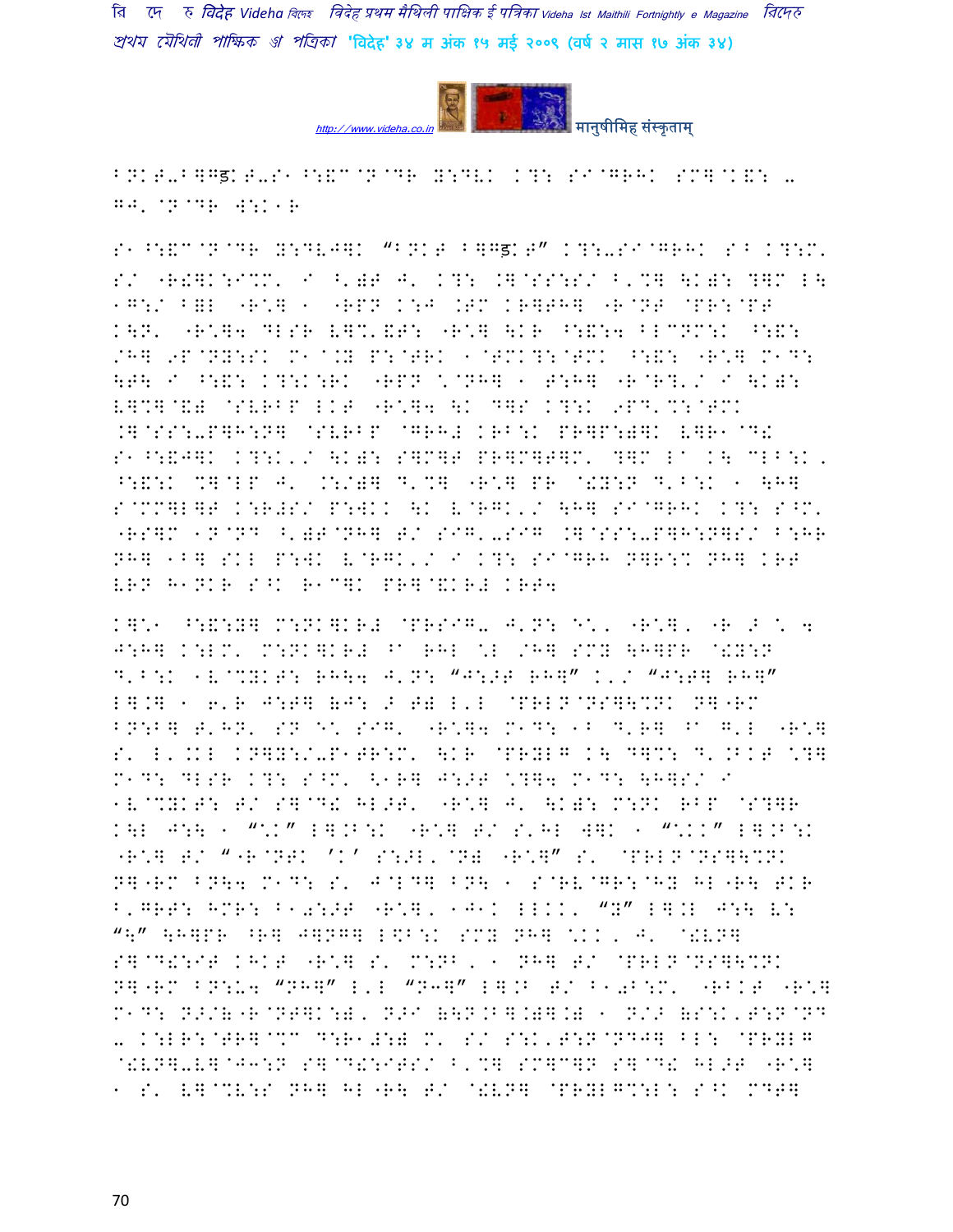

L]"R4 \H] PL?]K I \K): V]%'&T: "R\*] J' S1^:&C@N@DR  $B$  is the contracted mass of  $R$  . The second contracted by  $R$  ,  $\overline{R}$  and  $\overline{R}$  and  $\overline{R}$  is a second contracted by  $R$  . @!V@NY:@TMK "R\*] 1 M:NK]KR# S@MV:DK'/ 1G:/ L\ J\B:M'  $\ddot{X}$  , and  $\ddot{X}$  , and  $\ddot{X}$  , and  $\ddot{X}$  , and  $\ddot{X}$  , and  $\ddot{X}$  , and  $\ddot{X}$  , and  $\ddot{X}$  , and  $\ddot{X}$  , and  $\ddot{X}$  , and  $\ddot{X}$  , and  $\ddot{X}$  , and  $\ddot{X}$  , and  $\ddot{X}$  , and  $\ddot{X}$  ,

KRY: GY:MPAL EDRICK ISBY, PYRICORY, ATTENDATE EDRIC PICTI@TR 1 H]TLPD'% 1 SIG-SIG CLKT RHL LLKG:?: S^4 S^ W:M "ROW:M "ROW:M "ROW:M "ROW:M "ROW:M "ROW:M "ROW:M "ROW:M "ROW:M "ROW:M "ROW:M "ROW:M "ROW:M "ROW:M "ROW:M "

KRY:M' "PERSON': M' POLEY " AF MERLING: NO NELL' MERLING B'% THORE RESPONSIVE TO THE SECTION OF PERMIT WITH THE PAY (RE) MHAN: LORANDS "POSSESSES" ERA "RED "ROSE" "POSSESSES" RED "R  $R$  (Particles by Fundrich 1991) . The set of the set of the same  $R$ \P]SL\$K 9P@NY:SM' 9@NH@TTR] \P]SL\$ !R] T/ 1%: BN]T' "R\*] J' K?: \K): ML\$ L'T 1 "R@NT !R] J' K?:K D]%: NH]\ BDLL T/ P1RNK: S^): \P]SL\$ H]) 1 M:@TR "R@NT]M  $\overline{A}$ s and the substitute of the  $\overline{A}$  in the  $\overline{A}$  in the  $\overline{A}$  -range  $\overline{A}$  is an internal internal internal internal internal internal internal internal internal internal internal internal internal inter \P]SL\$ BL: RCN: \*] 1 N]K T/ .BB' N]K 1 NH] T/ .R:P'- .R:P4

K?:-G:?: S/ B=] 1GB J:> T/ 1!1N]K K?:-G@LPK >T]H:S 9@NNKSM %T:@BD]K "R@NTM' ^'L4 \KR: L<1K?:, K?: 1 GB RBP M: NE ROMAN REGION BERGED AND STANDARD BEEN ARRESTED FOR DISCUSSION BY THE UNION OF STANDARD BEEN BEEN "RN:VE:VOY: PRES/ @VE: Y:YE:Y:Y:Y:YE:YE: Y:YE:YE: YE: YE:YE:YE:YE:YE:YE:YE W:K1RS/ %1R1 / L I Y:@TRES/ PERIODI DIRICO RESPOSITO DE S1!:RV:D RBP] 1@NDLLNK PR]#:M@SVRBP 1G:/ B=L4 "RSM]Y:K B'JBR11, 9ड़]Y:K 6K]R MLHN S'N:PT], T'L1G1K "R@PP:R:V, BIGL:K K'D:RN:? BN@RJ] I S^ GL)' K.NL N:R]K @PRT] SM@R?NM' T/ K.NL SM:JK SBD.LRK V]R1@D! "RBKT G'LI:HA N'E:HA:HA:HA:HA:HA:T.C. NY. BB: SB:HAI:HA:HA:HA:HA:HA:NYB @J3V:L] @DV:R: DSHR:K P%1BL] @PR?:K V]R1@D! L].L G'L4 KLN KRA BI SA PARA SA PARA SA PARA SA KARANGAN SA PARA SA PARA NA MARA SA PARA SA KARANGAN SA PARA SA PARA SA <br>A sa para sa para sa para sa para sa para sa para sa para sa para sa para sa para sa para sa para sa para sa p KLAD DRIJ SM: JK SM:JK "SM:JK "RI "SM:JK "RI" (PARA SM: 1980) (PARA SM: 1980) (PARA SM: 1980) (PARA SM: 1980) LA GEORGIA I SOM STATISTIKE SOM DE STAD STATISTIKE STATISTIKE STATISTIKE STATISTIKE STATISTIKE STATISTIKE STAT STAR SHEET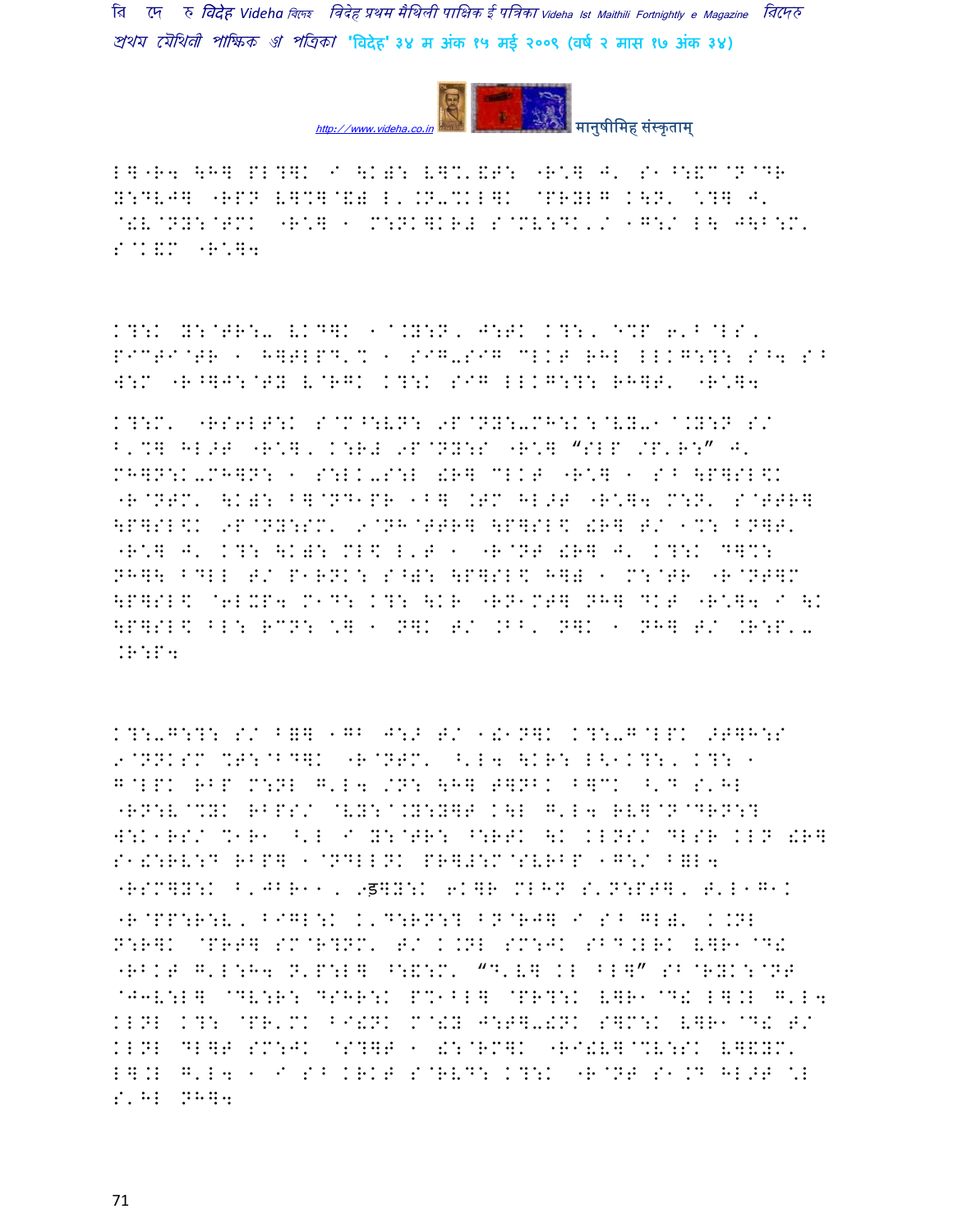$\begin{bmatrix} 1 & 1 & 1 \ 0 & 0 & 0 \end{bmatrix}$ मानुषीमिह संस्कृताम्

V:D: S:H]@TY: 9@TTR 1!1N]K, "R@ST]@TVV:D], MYS ARE SO VIOLET IN SOME REPORT OF THE REPORT OF THE VEHICLE IN THE REPORT OF THE REPORT OF THE REPORT OF THE ?]K4 PH]N' D@R%NM' V]@J3:N, >T]H:S, SM:J-R:JN]T], "R@R?%:@S@TR, KL:-V]@J3:N 1 ^:&: S@MM]L]T RHKT \*L4 MOTH: JOSEPH COMPANY POSITION IN THE CONTROLLER @PR:@PT KRKT G'L, V]%'& K\ V]@J3:N, T/ D@R%NM' G#]T-BO VARIO VI DI LAO E E DAO KIN SOVOJE VOJI OLI A VI DI VI DI 1GMN 1 N]GMNK "R@!YYN @PR#:L], V]@%L'&#:@TMK @PR#:L] D]S B=L4 M:@R@KS J' D1N]Y: ^R]K GR]BK L'L \K): DKV]Y H@ST@K&'PK SM:N \*L:H, @DV@ND:@TMK @PR#:L]K'/ "RPN  $\frac{1}{2}$  . The state of the state of the state of the state of the state of the state  $\theta$  , and the state of the state of the state of the state of the state of the state of the state of the state of the state of the st P@K&-V]P@K&, D1NB S@MM]L]T "R\*], D@R%NK (V]%'& K\ &\$D@R%NK- M:!V:C:@RYK S@RVD@R%N SI@GRH-@DR@&)@VY) .@#\$N-M@#\$N @PR#:L]M' PH]NH]S/ V]@DYM:N \*L4

S'. JEANNAIS (FRITHE CANDING CANNAIRS (FRITHE BOOK) SACTORY (19. K MYOH PR ISSA (VISSO) (SYNK I PARRY KOOK ALANG I ADAL) (KANA: KORNA D]N PH]N' \H]S/ PL)] G'L:H4 9@TTR-1!1N]KT:V:D S'HL "RPN @PR:R@M^]K 9@TS:HK B:D WMK] G'L "R\*]4 "R@ST]@TVV:D, M:NVT:V:D, @PRGT]V:D, RLM'@N)]S]@JM, SM:J&Y: TRABER SERVICE VERSION STATE VERSIONS TRANSMITTED SOME @PR#:L]M' S@MM]L]T ^\ "RPN "R@ST]@TV BC'N' "R\*]4 S:SON E LAGO, E RETRE ( EL 1993-1981) BATES ( KENERA 1993-1991) ( NEG: @DV@ND:@TMK @PR#:L] J'K:/ "RPN "R@ST]@TV BC'N' RHT4

12. THE INDIA CHI AND ARREST MORE REPORT 9@DD'@%Y "R\*] 1K] HL\B:K C:H]? 1 TKR N]@R!:R# KLN:  $k\in\{1,2,3,4\}$ 

KLAND KRIG KRIG KOMMUNISTIK SERI SERI KARA KARA SERI 9@DD'@%Y SM:JK 1V@%YKT:K "RN1S:R 1 K?: Y:@TR:M' PRAEL TRACK SOMARTLIGHT EGGEN PRAEL TRACK "RACKDOM HRINER" (PRESENT) C:HA: D'AR: SARD, VAR SOSAD SAMIDIARIO A D'A: MILAD.E PAR Y GRAN ALSA (RYAN ) RANY, JAN SYYAY (SANSINY "ROSTER "RECOMMENDED"

J' HM VKD]K 1@.Y:NK GP KR] T/ / R:@&@)RK SIG @PR'MK'/ SL0:2 "RNIF "R1H4" (ST1H) SPP THE LA PRNIS SHIFTE "ANGH" ANAD (191 I:L.KARN) (PRSNE) SIGE BO'CHLLACED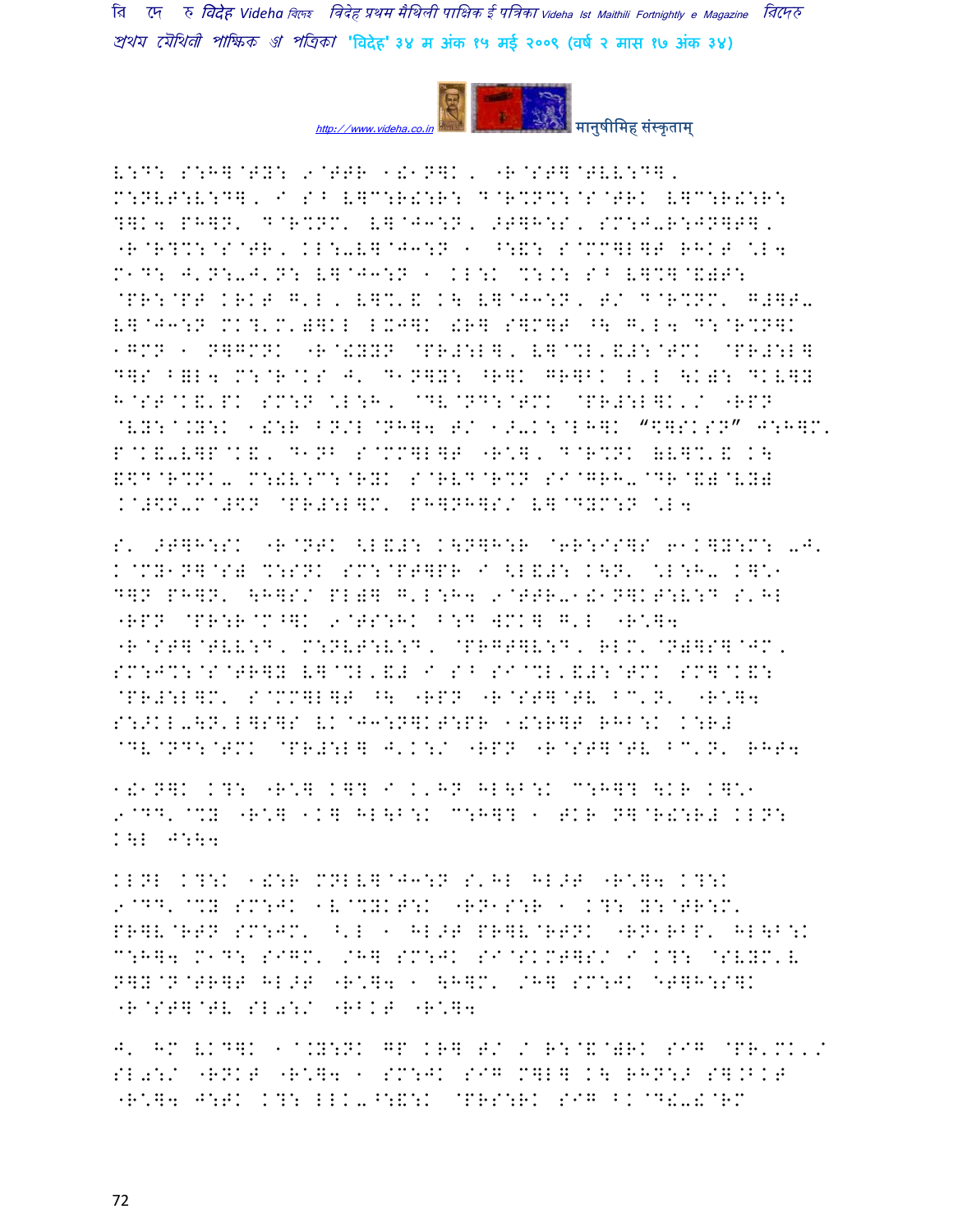

@PRS:RK >@C\*: S'HL R.KT "R\*]4 M1@SL]M JGTK K?: J'N: RRSMAND "K "MSNY " FOR HEARTH " FOR HIS STANDARD " FOR HIS STANDARD" "RELATIONS " RELATIONS " RELATIONS " RELA @J3:NK MH@TV 1 R:@JYK 9@NNT]K %]@K&: DKT "R\*]4

1941 CITE SPRINT KONFERDIT STIME (SPIRE ) SMOKE "TREADTH" 1 M:NV]Y(!) SM:JK N]@RM:#K D]S 1G:/ B"]KT "R\*]4 1 J' S' AHE "AME AZ Y MIR S'MA, MID, S'MME HA 414' SO MAHA 1 T.N' K?:K V]@%L'&# 1 SM:LLCN: P:WK]Y V]V%T: BN] SKT4

KOMYBNED PROGRESS I STRACHER IN DIE HERLONG DIE STRACHER DIE GESTIGS @6R:IS]S 61K]Y:M: <L&]T K\L@NH] J' V]C:R!:R:K 1PS] 0GS:S/ SMJPH: SAHP:SY | SMITH: HEAR | PTN: MINIS HEAR LATGELORS TO MAK (ARG) FARA TO TO CASE TANK TANKAN I GAN MATS/ 1PS ON THE 1 KHL CHE CHREAU SMITHS OF TREE 1 R:@&@)R]YT:K M@!Y \.NL BH1T R:S ^]@NN V]C:R!:R: B:/CL "AFCRA" RARDS IN SPREY A WADRIERS WAS DRIVING IN A COLOR OF BURG. ^:&:K'/ V].@#\$]T K\ I S]@D! K\L@NH] J' V].@#\$]T ^:G ='R R:S V]^]@NN 1!:RPR 1@%R]T "R\*] 1 B]N: /KR: B10N' ^:&:K "R@R? HM NH] LG: SKKT \*]4 MNLV]@%L'&# 1 @DV@ND:@TMK P@D!T] J'K:/ 61K]Y:M: 1 D'R]D:K V]@%L'&# SI@%L'&]T ^\ SM]@K&:K L'L @S?:Y] @PRT]M:N BNL RHT4

 $S$  : Can construct construct the Canadian Bosset Energy and Bosset Energy and Bosset Energy and Bosset Energy and Bosset

@SVT@N@TRT:K B:DK P]=]K K?:K:R \*?] S1^:&J]4 K?:K M:@!YMS/ J]VNK'/ RBP DKT \*?]4 %]@LP 1 K@?Y D1NBS/ K.:K'A: K'/ "PRESTO KOMA KOMA KOMA KOMA STATE "PRESTO "PRESTO "ROK "ROK "RADA" (PRESTO "RESTO "RADA") L'E S'ATA MA BELI SYN MAR AZ APA (STARPAT, PARIE L'AT S^M' CONSTRAINT CONTROL PROPERTIES AND CONTR "K:WK BNL LLK" K BDR]Y: S:>T' SIYLG HISKT RH\4 \H1 K?: SIGRIK SIMBOLI SI SIGRIK SIGRIK SIGRIK SIGRIK SIGRIK SIGRIK SIGRIK SIGRIK SIGRIK SIGRIK SIGRIK SIGRIK SIGRIK S HIS SPIRAGE DUM STRIKELD DI BY BY BE SIM PER NARRY DA DI DE DE BIS SARE 6'RS/ K:N\ LGKT \*?] T/ KLNL P:@TR @PR'MM' P\$L \*?]4 KARIET, PAPPLE EL TRE N'IPAA AN ABALAT ER PITAB ELAE \*?] J' 9PK:RK BDL: S]@S)M 6X@L)K K:R# "RPK:R K\ J:>T  $1.944$  1B  $^{\circ}$  (  $^{\circ}$  ) (  $\pm$  )  $^{\circ}$  (  $\pm$  )  $^{\circ}$  (  $^{\circ}$  )  $^{\circ}$  (  $^{\circ}$  )  $^{\circ}$  (  $^{\circ}$  )  $^{\circ}$  (  $^{\circ}$  )  $^{\circ}$  (  $^{\circ}$  )  $^{\circ}$  (  $^{\circ}$  )  $^{\circ}$  (  $^{\circ}$  )  $^{\circ}$  (  $^{\circ}$  )  $^{\circ}$  (  $^{\circ}$  )  $^{\circ}$ product page 14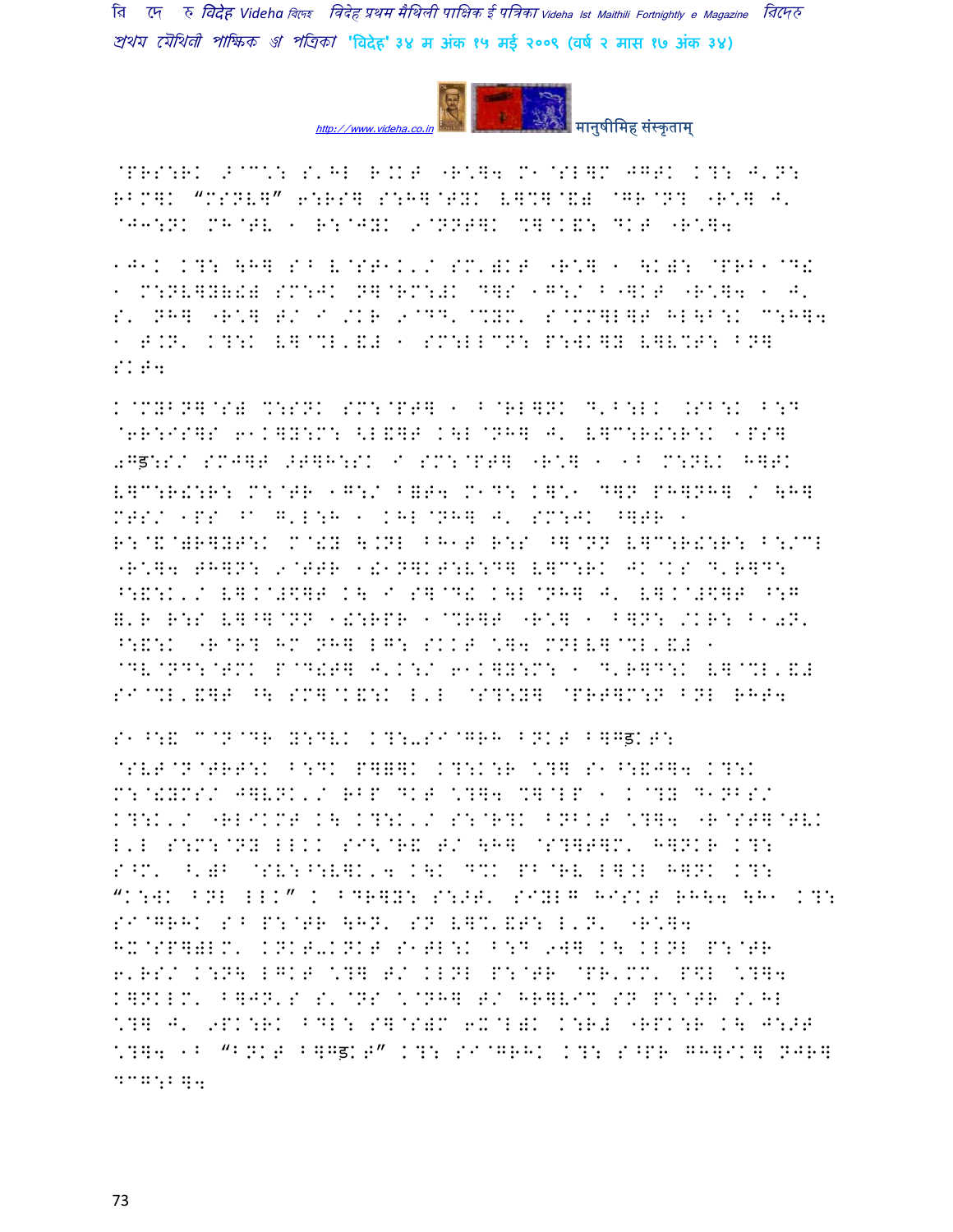

KN]Y:/-P1TR:- \H] K?:M' R@ST:M' \K): BC]Y: L'.KK P\R \*:N] 6'R W'H1NPR M:? R:.] N]@%C]@NT "R\*] J'N: M:\K W.H.THE MIN BIN, HINN R.N. KI SN KINN KHR MHA I. MIN )KR'L@NH]4 I L\$K]K \*:T] \*]E4 L\$K] N]@RV]K:R RH\ J'N: B:P-D:D: B: P:B PHER PY PHE APA BLID FRYE NTBL K S]T: BNT K] @DRCPD]4 R:BN 1 D1@RJL!NK 1%IK: L'.KK'/  $R_{\rm H}$  is a large to  $R_{\rm H}$  . The second second second second second second second second second second second second second second second second second second second second second second second second second second se

KONERALISEEN PHONOGRAFIKA PARK COMMUNISTIES (1809) R': R'us (1988) PR GRECHT (1981) Bushes (1981) Class (1981) Listen (1981) D'.B: D'. "RBKT #^^N THE #^ THOM PROVIDED #DOWN THE MEAN OF THE PEACH AFTER #^ K:RK %DETE PEND POLITIERE PELIJE BEDIG ALDIJAN DI V: B]N D'N', M1D: B]N1 SLCN' 1G:/ B=] J:\BL: DM@&)]K PRANCORRO CORTO CON PRANCORRA DE BISTO A SANTO A PROPINCIARIO. KLADE SERTE NHAD DER HER NEHEN FNAT SEN EN SIN TE MARK I HE V: KLNL @\$RG K:@R)'LK S^S/ N]C1LK: S]=] BNT M1D: B:N:E A:L (1) ST: BNT 1K (1) A (1) A (1) T: BNT 1K (1) A (1) BNT 1K A (1) A (1) S:M:J]K SI@S?:, @HYBMN R:>@)S ऑRG'N:>J'%N KLNL @PR'M]K B]JL]K .:@MHPR C=] @PR:# D'B:K !MK]PR N]C:/ J:L PS:R] Ka )].V].KKMR:PR "RPN 1 "RPN SI@S?:K N:M @PRC:R]T KRKT \*?] / \H] K?:K'/ P=L:K B:D /H] P1R:TN DO SEBREZ (1940) SK STERRE ZO ERISBE AL (1930) PD SERBBEI (1950 BOLA AITEIN RIPIE RITE (IEI AN HI EN HIGHA P:@RKK N:M V]R K1/"RR S]IHK N:MPR K\ "RPN K@R@TT@VYK >T]@%R] M:N] LKT "R\*] / SM@SY:K J\$]!R] PH1/C] NV PS: THO CASS PLOT AND THORE IS A PARTY OF HIS PROPORTION OF THE SAME IN THE INTERFERIES OF THE INTERFERIES OF K1/"RR SIHK SIHK N:MPR KRT 1KI DE SIHK KRT 1KI DE SIHK KAL KE DE SIHK KAL KE DE SIHK KAL KE DE SIHK KAL KE DE M]" K'R @S):@MP LG:/T? I SI@S?: S^ 1> !R] M'HNT]S/ BCC BCKT "RABIES" "ROW "ROW" "ROW" "REFERENT PRODUCT "PRESENT A RECORD PRODUCT "REFERENT A RECORD PRODUCT "REF LAG:PE

"RENTH- MORE THE RENTH RENT RENT ROOM RENTH ROOM IN THE RENT ROOM IN RENTH RENTHERANCE IN RENTH RENTHERANCE IN RENTH-R:TAR: TARI TA GERE RETURN IN THE STANDARD TRANSPORTED THE SCIENCE OF THE SCIENCE OF THE SCIENCE OF THE SCIENC K?: KRKT "PHIN" I "RHAT" PHINA- I "RAT" LLK MYSER "PENGGYA MYA APA BERI KUNGGYAH SUDE (1817) KH:/ \*KK4 PK<-PK< SM@SY:, 9D:R]KR# 1N KT'K V]&YPR MARA MINISTRA MARAKAT MARAKAT DI TRHK SMARAKAT SMARAKAT SMARAKAT SMARAKAT SMARAKAT SMARAKAT SMARAKAT SMARAKAT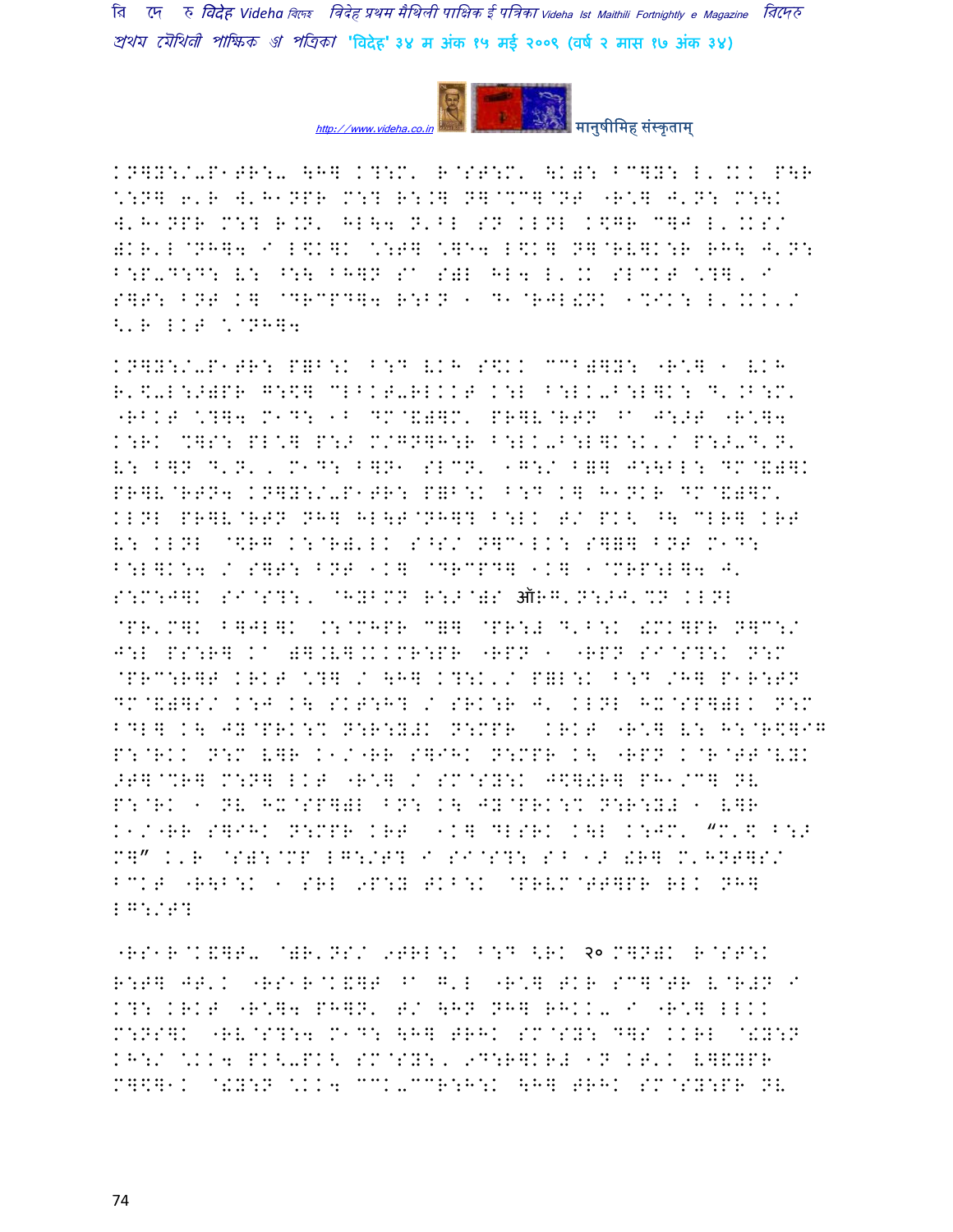

DOM: THE SHIP SHIP, HARN, MINIMAGINAL BROWN DRIVER BY "RENTRANSED", "BTART BORN PHOTOGRAPH: PHOTOGRAPH: TEN DISCRIPTION K:NBN-@VYV@S?:PR I \K TRHK )]@PP#] "R\*]4

 $\# \colon \mathbb{R} \to \mathbb{R}$  is a set of  $\mathbb{R} \to \mathbb{R}$  , then the space  $\mathbb{R}$  is the space  $\mathbb{R}$  $S$  TR VR VR WARDEN TO A VALUE OF REAL PROPERTY OF A VALUE OF REAL PROPERTY. B:D G (P. B., S. D) G (P. B. B.) S (P. B. B. P. B. B. G. D. G. C. B. G. B. D. D. K:NOR SI: GLAT "HIS "REST "RENT "HANDING": "HANDING" "HIS DISTURBED": "PART  $\mathcal{P}(\mathcal{X} \oplus \mathcal{Y})$  is the properties of the space of  $\mathcal{Y}$  and  $\mathcal{Y}$  are the space of  $\mathcal{Y}$ KA SPA LEG AAL VREN J. DE LA CELE NAAR

/ L\$K]- \H] K?:M' HX@S)LK L\$K:-L\$K]K J]VNK B]C NV]N,  $K$  H: La K) H: LA EIN .: LA FE .: LI H: LI H: LI ( J - L - LI H: LI H: LI - L - L @PR'M]K "R\*], D'.KT "R\*]4 L\$K] NV]NK'/ P1\*KT \*KK J' / K. MMHR 45 AH. SAMBA JEBINGI ALJA MIG 4. MIG MIG "RPN:S/ DB B10] KP 6'IKB:K L'L P1\*LK4 NV]N /KR: MN: KA DATA DARA BETSE KALIJIR JERU KARTI EDA BATA NITAR TES \K): \*L) <)N:PR 1!:R]T "R\*]...J' / HMR: DB BB0] C:HK KP 6.19 NE LEVES PEDE SOM DAR MOBELEN DAR SAR SARED BE J:>T "R\*]4 \K:K] J'K:/ I K?: S'HL MNLVK@J3:N]K V: R: Roman 1999, Paris, Paris, Paris, Paris, Paris, Paris, Paris, Paris, Paris, Paris, Paris, Paris, Paris, P<br>The Roman 1999, Paris, Paris, Paris, Paris, Paris, Paris, Paris, Paris, Paris, Paris, Paris, Paris, Paris, Par

\K): @PR'M K?:- PH]N' JKR: <RM' 6LN RHKT \*L TKR: <RM' DLSR:K 6LN "RBKT RHKT \*L J' \KR: T/ /KR: BJ: D]"R4 L'.KK <RM' 6LN \*L@NH] 1 / \K): @PR'M]K:K 6LN "R\L:PR /KR @PR'M]K'/ BJBKT RHKT \*?]4 @PR'M] MLB:>L K]N] LKT "RENE SO (GEORG) SE RENE TO PROVINCE A SANGHED OF THE TOP OTHER PRESENT N@MBR BDL] L'L:PR @PR'M]K:K 6LN 6'RS/ L'.KK <RPR  $R$  (RBCT  $R$  ) and the contribution of the contribution of the state  $R$  ratio  $R$  $N$  THE SECOND LINE CONSIDERS ON A SHEET TO A VIOLENCE THAT  $444$ KTHE, THE PROTHETHIS, MISSER SONIK SIGN PERSONAL STR NV KR:M' S'HL MER'S RED RED AND SHEET

 $\pm 1.041$  (19)  $\pm 0.41$  for  $\pm 0.14$  and  $\pm 0.01$  and  $\pm 0.01$  and  $\pm 0.01$  and  $\pm 0.01$ /KR PT] S@TTL 1 PLT] M1N]Y:/ 4G:M <RK J' S:S-P1TLH1K GP FAN SOURCE AND SERVE AND HIS CONTROL DAY AND ANY SOLICIT AND P: 1989. APP PP: T: T: P1TLE. BILP: BIP: P1D: P1H CLE JP TRANSPORTED TO THE STRAIN CONTROL TO THE TRANSPORTED THE CHANGE OF THE CONTROL INTO THE CONTROL OF THE CONT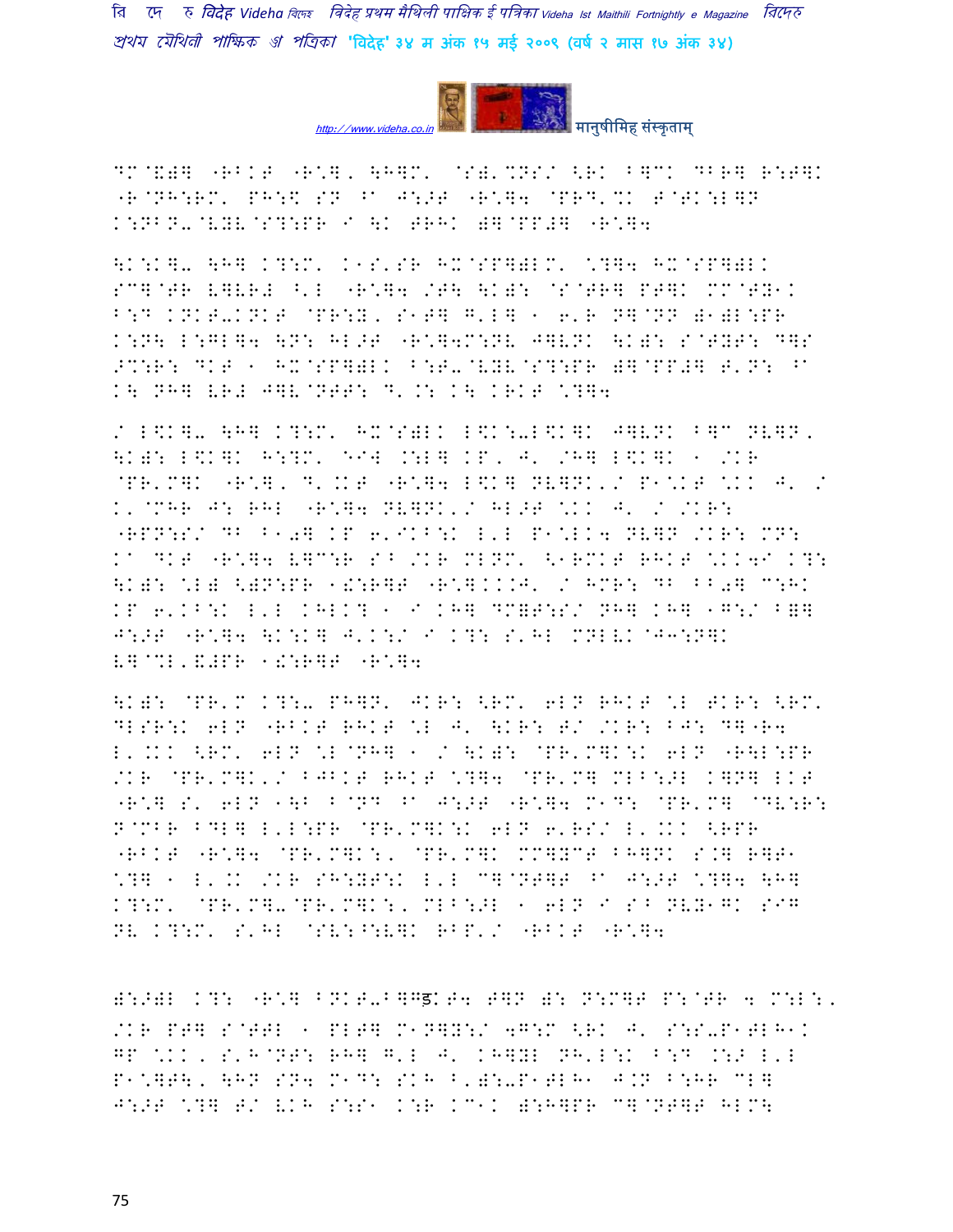

LGKT \*?]4 M:>@GR'%NK B:DK G:MK Y?:@R?K'/ C]@TR]T KRKT  $R$  . The state of the state of the state of the state  $R$  state  $\mathcal{L}$ M1N]Y:/ KC1 1 D:D: D1NBK'/ TKKT RHT4@PRV:S]K K?:, B', B'YLEV AT PULLE AND IT CONSTITUTE AT A POST OF THE TE

"RPN-"RPN D1,. K?:M' P@TN], "RPN "RVH'LN:K @S?]T]M', !]Y:-P1T:K'/ SR:PKT \*?]4 R:T]M' !]Y:-P1T:K .'N:> .: L'B: 9@TTR ^NS:<RK T:L: B@ND RHB:K @S?]T]M' P@TN]K ^B.L RHB 1 PR]#:M@SVRBP PT]K 6LI6K @SVRS/ K1P]T HL\B @SV:^:V]K4 S^K "RPN SIS:R \*KK4 LLK B10K\ J' /KR' SISTED SIX S1. THILL TEMPER TO THE MEDICAL THAN SIX MAR "R\*]4 S^K "RPN S1.-D1,. \*KK, "RPN 1%: 1 1K:I@K&: \*KK4 KTA:AB /H7 SMBOL/ 9/90ABB (B18 198 4. H20B +B7 96.  $R$  . The right of the resolution  $R$  is the state  $R$  such that  $R$ KLN: ^\ SKT 1 S' S1^:& C@N@DR Y:DVJ]K S^ K?:M' SL0:/ "RBKT "R\*DH"

1 BIK KORI KRYIN KOMISI KOMISI HRIGI HRJANJI HRJA SIGNOVE KOMISI SIGNOVE KOMISI HRJAVI KOMISI HRJAVI U NAMOVI  $^{\circ}$  FL-T = T  $^{\circ}$  FL-T  $^{\circ}$  H  $^{\circ}$  H  $^{\circ}$  ,  $^{\circ}$  (  $^{\circ}$  )  $^{\circ}$  ,  $^{\circ}$  ,  $^{\circ}$  ,  $^{\circ}$  ,  $^{\circ}$  ,  $^{\circ}$  ,  $^{\circ}$  ,  $^{\circ}$  ,  $^{\circ}$  ,  $^{\circ}$  ,  $^{\circ}$  ,  $^{\circ}$  ,  $^{\circ}$  ,  $^{\circ}$  ,  $^{\circ}$  ,  $^{\circ}$  ,  $^{\circ}$ NH] ^'L@NH] J' HR]VI%K @S?:N:@NTR#K P@%C:@T N' @KYL HOUSER AFFILIE O PARK SALAR ISH DRA KILK NHALVI BG:N) = RN'R (RN'R SON) = RN'R (RN'R SON) = RN'R (RN'R SON) = RN'R (RN'R POINT P: RN'R "RON" P: RN'R (RN'R ) = RN'R (RN'R ) = RN'R (RN'R ) = RN'R (RN'R ) = RN'R (RN'R ) = RN'R (RN'R ) = RN'R (RN'R ) = RN'R (RN'R ) = RN'R (  $\Lambda$ E RATIKT L'.K 1TIK PARTIKTER (1919): L'AITE LE LIGIT ER PRINS TRANSPORT L'AITE L'AIT DES ROBES (1919): CONTROL \K GL)'K @S?:N:ITR#S/ BDLKT S:M:J]K S@MB@N! I S^ \T\ @VY@KT ^'L "R\*]4 1> K:@LH] HM 1K] "RH:/ @BLXKM' V: SCHERM SCIENCE KINNER SCHOOL IN THE STATE OF THE STATE OF THE STATE OF THE STATE OF THE STATE OF THE STATE OF THE STATE OF THE STATE OF THE STATE OF THE STATE OF THE STATE OF THE STATE OF THE STATE OF THE STATE OF THE STAT "RELATIONS AN INVARIANT MANUFILM RELATIONS AND LEARNING TO HE REAL ROOMS IN REAL PROPERTY IN THE REAL REAL PROPERTY AND REAL PROPERTY IN THE REAL PROPERTY IN THE REAL PROPERTY OF PROPERTY IN THE REAL PROPERTY IN THE REAL PROPERTY IN THE REAL PROPERTY IN THE REAL PROPERTY IN THE RE B.B'A'Z' BO'L' THE R. PHAN. B.B'Y "RHNI, "RHYO'L'Y  $H$  is a set  $H$ 

\K): "R@NT K?:M' SS1RK MM@TY1PR L'.KK S:"]B K'% K)'N'  $\Lambda$  TH  $\sim$  ( ) . In the function of the following transformation  $\Lambda$  is the set  $\Lambda$ K): K): K): Ka Ni Si Si J' (S) SKMT (S) SHA NG MBLI SI SKOMT (S) SKAMT (S) SKAMT (S) SKAMT (S) SKAMT (S) SKAMT 1\L "R\*], J' PKड़: G'L S' CLR 1 .R:P K:J K'N]H:R J' NH] PKड़:\L S' 1D@R%V:D]4 PBR:-PBR] T/ NH] M1D: "RHB K?:M'  $\mathrm{H}\mathrm{H}\mathrm{D}$  ,  $\mathrm{H}\mathrm{D}\mathrm{H}\mathrm{D}$  ,  $\mathrm{H}\mathrm{D}\mathrm{D}$  ,  $\mathrm{H}\mathrm{H}\mathrm{D}$  ,  $\mathrm{H}\mathrm{H}\mathrm{H}\mathrm{H}\mathrm{D}$  ,  $\mathrm{H}\mathrm{H}\mathrm{D}$  ,  $\mathrm{H}\mathrm{H}\mathrm{D}$  ,  $\mathrm{H}\mathrm{H}\mathrm{D}$  ,  $\mathrm{H}\mathrm{H}\mathrm{D}$  ,  $\mathrm{H}\mathrm{H}\mathrm{D}$  ,  $\mathrm{H}\mathrm{D}$  ,  $\mathrm{H}\mathrm{D}$  ,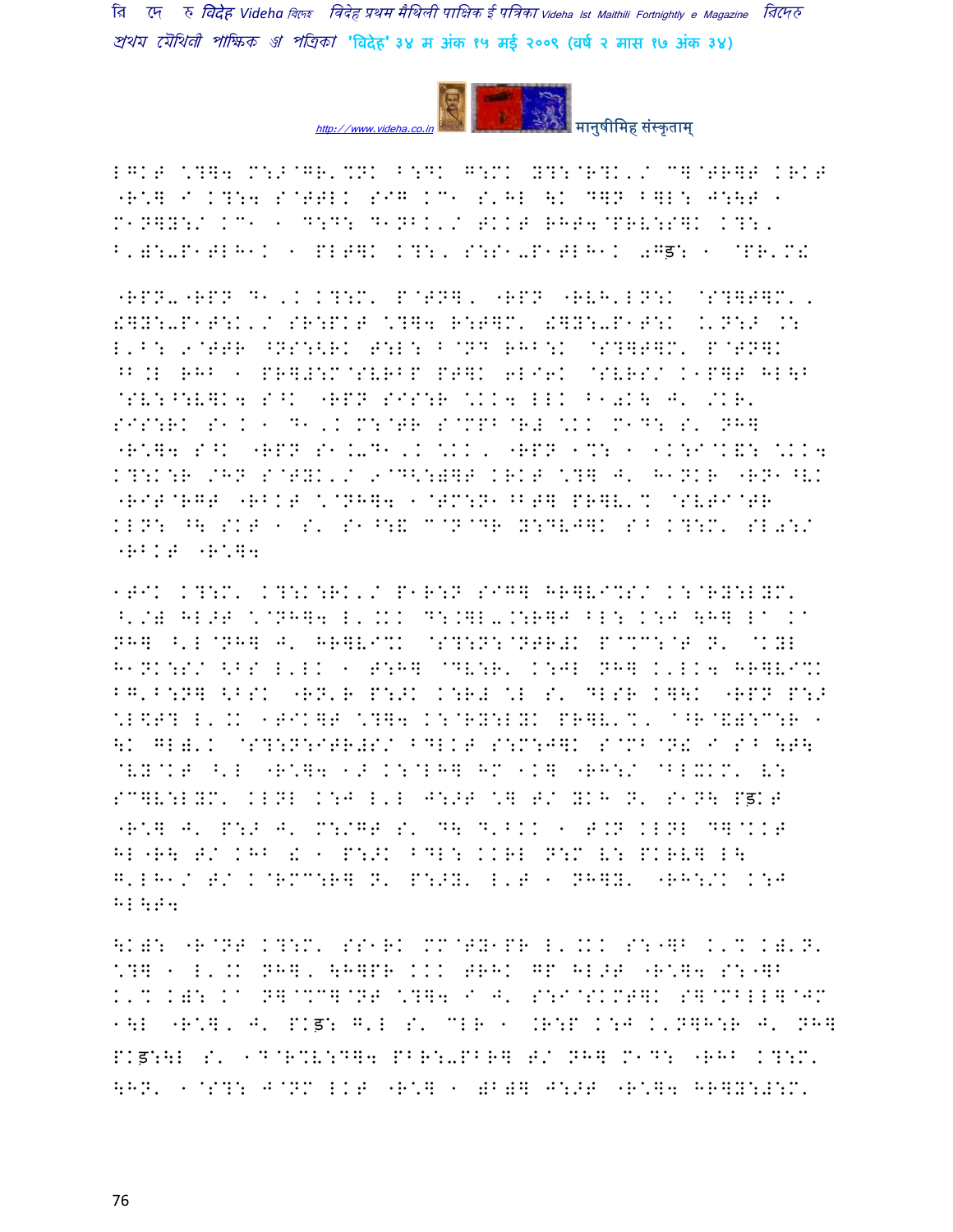

B:PL MRL:PR LLK KY MAR KURKE "RYSE BY KE "RYSE". KLADE KOMA RHOLE NOONG AL DI AFRIKA DI MAHALINI HA DI KARA DI DI S]NBR LGBKT \*?] 1 N' CB\$] PH]RKT \*?] M1D: PH]L BR. K: RHKT : RHKT \* RHKT \* RHKT \* RHKT \* RHKT \* RHKT \* RHKT \* RHKT \* RHKT \* RHKT \* RHKT \* RHKT \* RHKT \* RHKT \* B:D H2NKR PT HIS PT (1800) IS THE REPORT OF THE RED IN THE RED IN THE RED IN THE RED IN THE RED IN THE RED IN THE RED IN THE RED IN THE RED IN THE RED IN THE RED IN THE RED IN THE RED IN THE RED IN THE RED IN THE RED IN TH

KB:th: Karrier Company (1) Karrier (1) And the Service of the Service of the Service of the Service of the Service of the Service of the Service of the Service of the Service of the Service of the Service of the Service of "RECEPTED THE STATE OF SIMILAR BEST RELEASED FOR STATE REPORT OF SIMILAR CONTINUES. @DV:R: /KR H:? H):\B 4 C@MP]BL: @DV:R: I GP B:JB J' to see the education of six and end and the theory of the medical cases. B10:25Y RH MARE JP. H1NK: YOUR BIRE FILAR (BHE) NE MARRE (E. CO.). LGKT \*@NH] J' / @S@TR] \*?] 1 C@MP]BL: /KR P1R:N Y:R4 W:MA-K1W:M SMO (SMO) 1 SMO 1 SMO CAMP (SMO) 201 NH] T/ L'.K /T'K GRM]YLM' C@MP] KR: LKT\4 C@MP]VL:K DEPENDE "R6SLC "R6SLC PRESS "R6SLC "PENDED AND PENDED V]TM@&#: S'HL4 @6R:Y\$K MNLV]@%L'&#K B@\$\$ 1LLCN: ^'L J' / S'@KSK'/ K'@N@DRM' R:.] GP KRKT \*?]4 M1D: "RNT REACTOR" RETAILS THRIGHT "RANG" ALTICAL THRIGHT "REACTOR" RE BN:BN: JTH: V:@RT:L:PH:BIN:P-KIR:P-KIR: V:@RT:D: /KR 1@KRM# TT'K T]@VR HL\T4

K:RB:R M' L'.KK ^'/) M]@S)R V@RM:, S]@NH: 1 DB ): 1R GL)'S/ S/ HL>T "R\*]4 B:R M' S]@NH: DL@ST] 1 B]JN'SK'/ 6R:K KHKT DB ): .]@SS: S1NBKT "R\*]4 S^ C]JK MLL "R\*], \H]PR \K): DL@STK V:>6 L'L )].V]. K]NB:K B:D @6R]JK \$100 "ROOMS" . THE REPORT OF THE REPORT OF THE RELATIONSHIPS IN THE RELATIONSHIPS OF THE RELATIONSHIPS IN THE .]@SS:M' \K): @S@TR] PT]K J:N BCB\ L'L \$:@K)RK 6]S D'A:K ROM BOES D'E L'ANNE D'AIR D'ARDIEN D'ARDIEN D'ARDIEN D'ARDIEN D'ARDIEN DE MENSE AU DE MENSE DE MENSE DE D'B: K BOL: A PER BOL: D'BOL: SIG' RESERITATE EN EL LES D'ANCIEN EN L'ESTERNIT DE L'ACTENY EN L'ESTERNIT DE L' S]@NH: K?:M' KKRL GLT] NH] M:NKT \*?], \$:@K)R B]N: P:> L'ON AGENT DE SANCIA EL TRANSIMO DE PONDEDO DE L'ARTISTA D'ALLA 1 / @S@TR] J' PB@RV @PR'M] SIG R:T] NH] B]T:/T T/ /KR PH MAR HAND

1B B:RS/ L'.K N]KLKT \*?] T/ DRB:NK SL:M M:RL:PR  $R$  -particles in the state of the state of the state  $R$  state  $R$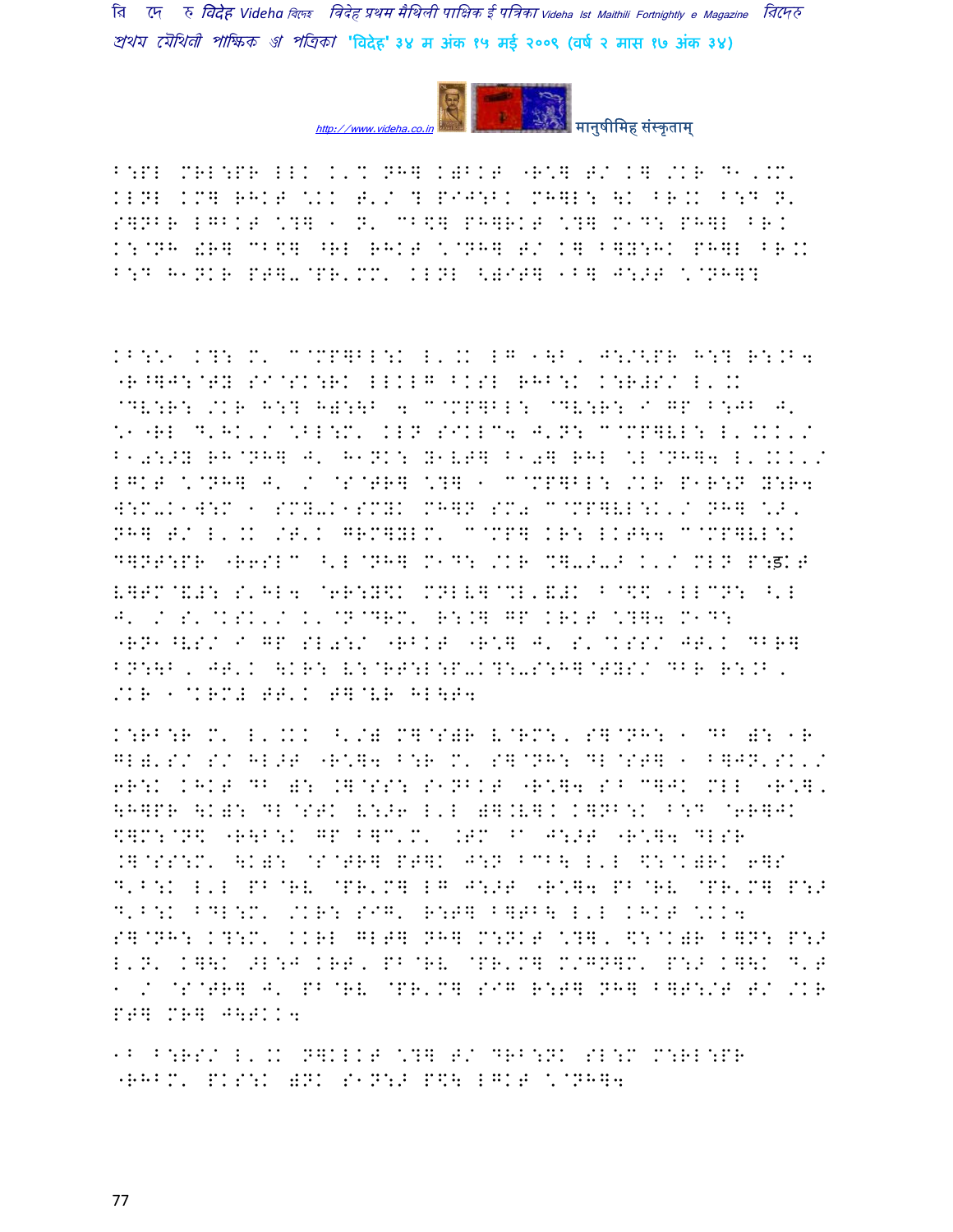

@PR:C]N MB@LY, DL@ST]-Y:R] 1 1D@R%K )B)B:K @S?]T]  $\frac{1}{2}$ :  $\frac{1}{2}$   $\frac{1}{2}$   $\frac{1}{2}$   $\frac{1}{2}$   $\frac{1}{2}$   $\frac{1}{2}$   $\frac{1}{2}$   $\frac{1}{2}$   $\frac{1}{2}$   $\frac{1}{2}$   $\frac{1}{2}$   $\frac{1}{2}$   $\frac{1}{2}$   $\frac{1}{2}$   $\frac{1}{2}$   $\frac{1}{2}$   $\frac{1}{2}$   $\frac{1}{2}$   $\frac{1}{2}$   $\frac{1}{2}$   $\frac{1}{2}$ 

K1@70:P\$T\_MEXISLO:// SLO:// "RBKT #PR:// "PR:// "PR:// "PR://" PR:// "PR://" PR:// L1 - KRABEAD - SN.: D148 HLD RRA HLID: T "R198 ML" (1) AND HLID: T "RT "RT "RT "R TH' A MARIZ " MATTIMAG" HA JARI DAN HANYA DI SANYA DI SINYA TI A MANGHA DA MARIZ A NA MAGAMA DA SA NA MAGAMA D <:VK D:G "R\*]4 6'R H:)K K1@%T]M' G:MK SM@SY:K N]P):R: , H, SEBOR, JRBE, FJR BAF, /TRB, JRBE, JRBE, JRBE, JR  $+$  0:44  $+$  C:14  $+$  C:14  $+$  C:14  $+$  C:14  $+$  C:14  $+$  C:14  $+$  C:14  $+$  C:14  $+$  C:14  $+$  C:14  $+$  C:14  $+$  C:14  $+$  C:14  $+$  C:14  $+$  C:14  $+$  C:14  $+$  C:14  $+$  C:14  $+$  C:14  $+$  C:14  $+$  C:14  $+$  C:14  $+$  C:14  $+$  C: HE VOOR BOOKBER (EROOLSE) DIE GOPDE VON SIE. GEBEURD 'n BOS- 1981 "R\*]4 LLK S^K <:VK SM:C:R P1\*B: La "R\N:> 1 L'.K @DV:R: S^K'/ V]@STMT V]VR# KH] S1N/N:> M1D: 9MR]M' KM VYSK KKK GL)'K'/ ):R] D'N:>, I S^ @KRM \K): V:T:VR#K N]@RM:# KRKT "R\*]4

KKNR] 1>LK@#\$K L:R'L K?:M' S1^:& 1 9P]Y: K?:K CR]@TR  $\Lambda$ 984  $\Lambda$ ar (Adam "Ration") (ang Ration") (ang Ration  $\Lambda$  and  $\Lambda$ JK:/4 MM]YCT ^:>K C]@)W], K):R] D'N' N:HPR J\B:K, G'R11 P:N]K :ROOM I:ROOM I:ROOM I:ROOM I:RADI 10 P.N. N:RB, P.N. PR 9T:RB, P.N. PR 9T:RB, P.N. PR 9T:RB, P.N. P BH1T DER PERSONER I DER PRISERT I BEI DER BISTE UND BEI PERSONER S: KILKET DE LA PORT D'EN L'ALBONIA EN 1999. SSN:RGPBD, (P.E.LAG) DD, FRP ADG, ABBEDG, PRBDD KA' PRPP PASS: "RHAND ARE AN "RH" SYNLOPPA A (1981) INAN HANKR B'S WELL AND DESCRIPTION OF DIRECT AND DESCRIPTION OF DIRECT AND DESCRIPTION OF DIRECT AND DESCRIPTION O B'S PERSON BIS PHANOIC AND AND SANDARY MANUSCRY OF THE  $\pm$  N: NH $\pm$  D)  $\pm$  NH  $\pm$  PFC  $\pm$  0.18  $\pm$  0.18  $\pm$  0.18  $\pm$  0.18  $\pm$  0.18  $\pm$ \*@NH], S1^:& 1@SV@ST NH] \*?] 1 <1R] J:>T \*?]4

THO A CONSTRUCTION OF THE REPORT OF A REPORT OF THE REPORT OF  $\mathcal{F}$ "APT 'LIAM AHLEA' DHE SYTEIN ARIHA TACT "HT LYBEAT B:D @)R'NM' / NH] ^')L]H4 1B "R.]LN K] KRT, V]%:.:P@TTNM 1 V]JYV:ड़:K B]CK R@ST:M' C@KKR K:)T 1K] @SMMT]K SIG D]N K:)T4

\*L: Burlie: (PALPA (PIT) (RBPA) (LA "TE LEG" (PRIA (TA: "Y)(PPA  $1+2H$  (1  $1+2H$  )  $1+2H$  (1  $1+2H$  )  $1+2H$  (1  $1+2H$  )  $1+2H$ 

D:N: KONSTRUIT ON MARTIN BILL AND THE MOVING CPR:S] SBC]T KRKT \*KK J' B:HR]K'/ NH] LKT \*KK,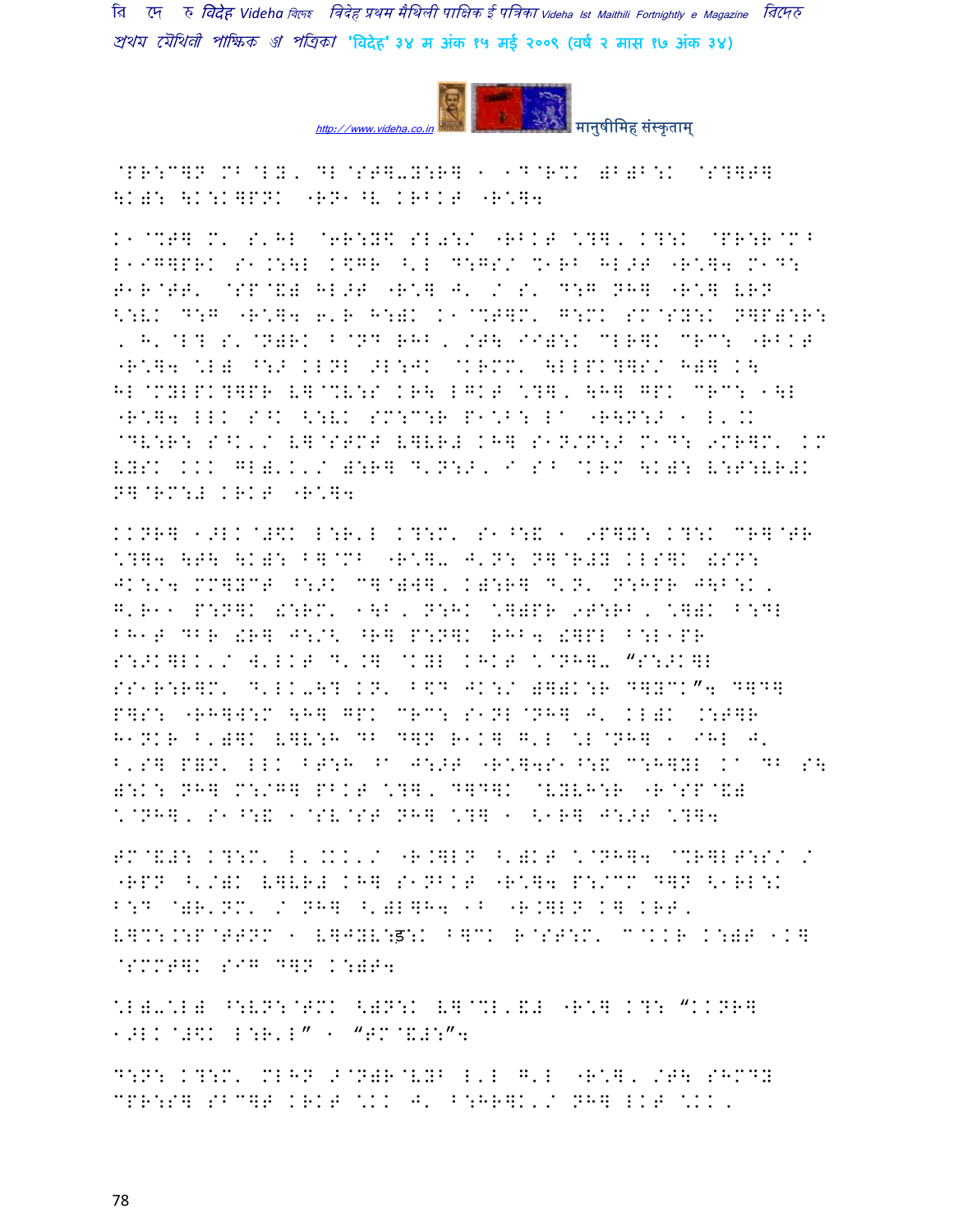

PACE THAT RHE REAL BIRS REAGING TO THE REAL BIRS REAL BIRS BOOK IS NOT THE REPORT OF THE REPORT OF STREET IN STREET CALCA CACA GEBOA ARAH MARRAH ARUPA KACORAC YA MUSI MCAFEC. B:HRI 1 LLKL K.R. J. "RY TERR 191 LAN BRI SOMMAR VERSION OF THE RELEASE VALUE OF THE SERVE VALUE OF THE NEW YORK VALUE OF THE NEW YORK VALUE OF THE NEW YORK

BOOK: NO ON THE PERSON OF REAL PROPERTY . THAT . THAT . LLKS^K T]@K@&# K):@K&4 6'R D@K&]# ^:RT]Y P@TRK:RK @PR'R#:S/ KN]Y:/K V]RL!K B:VJBD G:MM' L'.KK .'T]M' L:GB4 I S^ GP \K): S:M:@NY K@?Y RHL:K B:DL W:M-W:M SS:MARD STAB 20051488 CRIP (RIP) RIN RAD RST (RIC K1)]C:L] "R\*], J' K:L] "R\*], J' K:L] "R\*], J' K:L] SMY B' R\*], J' K:L] SMY B' R\*], J' K:L] SMY B' R\*], J' K:L] K:R# "RBKT#" R#C#H "R\*#Z. R#LH|K:R#E "R\*##L" (P### ##LP JAB: MENTI SI SI MANJUMI DAN SERIKA TENGAH SERIKAN DAN MENERIKAN DAN MENYERAN DAN MANYAKAN DAN MANYAKAN DAN MA

NORTH KRY KRYBER THE SIGN STATES OF THE SIGN AREA "RENDRA (PPDF), ED ("REPR") FRANKR BIH: NO NO A "NAPDD" ("DO RN" AD") PNE RHF: MINE GOND'S RESERVE ON THE SIGNED OF SIGNAL SECTION OF SIGNAL AND SERVED ON THE SIGN OF SIGNAL AND SIGNAL LADARI ALIA FEJE NOLE IN BENGARA PENGAH HEL BI KAKA BEN B:DR J' 1B / 2001 NH] H' 1B / 2002 NH J 1B / 2002 NH J 1B / 2002 "RNN" RNNN" (G'L4)

PRLY B:=]K K?: ?]K, KLS]K K?: KHL G'L "R\*] \T\4 BCK] B1N\*'KK >@NTJ:R]M' "R\*]4 M1D: !:RM' P:N] B=] RHL \*KK4 KL:: MARA ASSAM REGION AND DESCRIPTION OF REGIONAL AND DESCRIPTION OF REGIONAL AND DESCRIPTION OF REGIONAL AND H:L-B'H:L \*KK4 M:L-J:L ^B.S/ \$]KRKT RHK4 R:MCRNK <RM' "R@NNP:N] B'%] \*KK S' / S^K'/ N:HK >@NTJ:M L'L KHKT KCA BCCK (RBCKBBR) THE BRCA MOTHER PORTHU BCKBK'/ KWLR BN: D'LKKK, MLH TL\$]D'LKKK4 M1D: BR.: R1KE G. ESSE BCK CHA RIKKS CHECHANI 1 MARKED KRB: @PRY@TN KR\ L:GL4

B:T K?:M' S'HL K?:K:R "RPN K?:NKK'/ B:) CL]T' T:K] LECT A 1 SECOND AND THE BEAT ARE A RESIDENCE TO A 1999 HE DRIVES TO A 2000 HE DRIVER. N'BLV L'ANN (1988) (1989) (1989) (1989) (1989) (1989) (1989) (1989) (1989) (1989) (1989) (1989) (1989) (1989) KBD] Pड़KT \*?]4 N'BLVL:S/ \K GL)' "RPN \*@TT: M:/G] RHL "R\*] J' / N]C:/ R.N' RH\4D1.K GP, L'.KK "RN1S:R, B'%] DHR ERH BEILLY TER BHIB MILH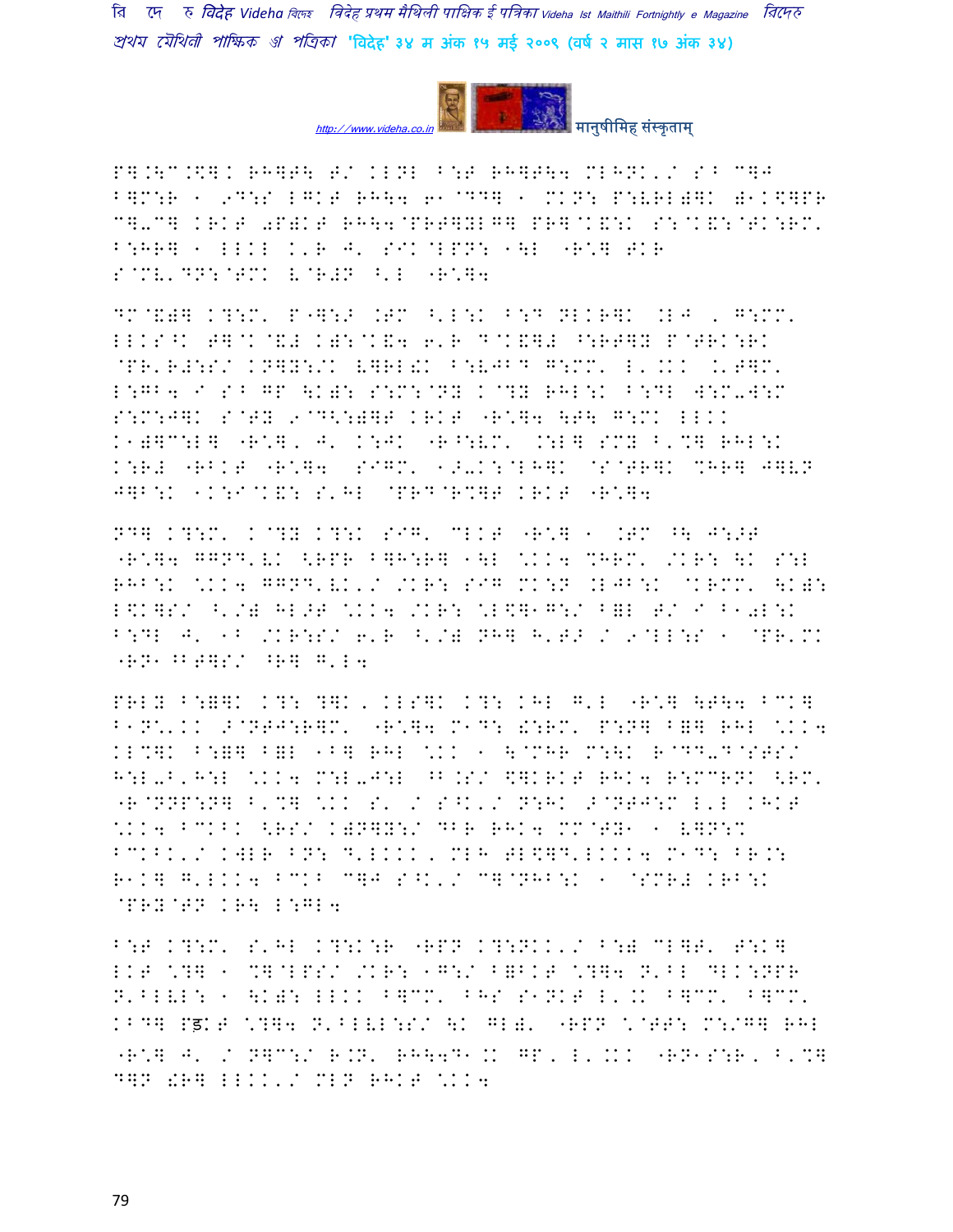http://www.videha.co.in<sup>2</sup> मानुषीमिह संस्कृताम्

RICH: KIRIO: P1R1&-MONTHERICHT, PHONOGRAPH SOME SPRING GTARE ON SHAIR (1992) A CHANG RI RIA BILI DA LA PILANG RHATA SA SAN AIR "R\*] T/ S^ /KR: M'NK: 1 R@M^: D'.:> Pड़KT \*KK4 M1D: J' S@MV:DK @PR:R@M^ HL>T "R\*] T/ B:DM' L'.K K'/ LGKT \*@NH] J' / B')]Y' \*]4R@ST:M' \K @S@TR] "RBKT "R\*]4 L'.K SLCKT \*?] J' I K' \*], R@M^:, M'NK: 1K]...4 /KR: SIG B'): \*KK, /T'K S1@NNR NH], K:R# \KR VR S1@NDR NH] HL\TKK4 / GP%PM' K.NL L'.KK'/ SS1R JK:/, K.NL "RPORTI I IN HASPITE "PLIGHT "BACT "BOLG", "RATH "PHHS", "BILOIDI", I .R:P LGL@NH]4 M1D: B:DM' L'.KK'/ N]K LGL@NH]4 M1D: "RENTWEEN" (PAR NEER BIJ 2015) IN THE FAD NEBULAR BY J:\B NH] B10]M' "R\L@NH]4

HMR G:M' L'ELM, B. KI, GENN ROSEN L'EPHAN SI MADIGE B:MI LLI SHE RHI 1 B:MI 1 B:MI A: B:MI DILK V@R#N "R\*]4 KLS]K@NH:K LLK- J:NVRK SM:N, J:NVRK H:LTM'4 K)N]Y:/M' L'.KK <R K)] G'L@NH] S' / N?1N]Y:/  $\#$ PHANT WHICH  $\#$  (THA) INFORMATION (THST) and  $\#$  and  $\#$  and  $\#$ 

KRKT "R\*DER" "POSSE" (1989) NA HEIGE, PART "POSSE" (1980) \$BML \*KK S' / L'.KK GHBMVL: .'T H\$P\ C:HKT "R\*]4 %N 1 @S@TR]K (!) P:\*B LLK B'H:L "R\*]4 @S@TR]K P:\*B B]N K:R# B. M. P\$99.B (298) 4.25 B9 BB (2092) Profected. (296 KHKT-BUL: AS BORT "MADR 1 MODERN 1 MH 1 MH 2 YO BIRING IN SOME PARTY OF THE INTERNATIONAL PARTY OF T KMLK AFR LA KAMLK ALGALIAN DI BARI DI BATI GETI K) ARE CONSTRUCTED TO CHEVROLEH SHOW ON STRIKE IN CHARGE SHOW AND RH\, CHS, P. CR, 1P\, 1P (20) 1BP(30) 1B(84) (BH3)1 .= RH3O,

M:t, K:t, K:t, Si Si Si .TM ^a RHL \*KKL, ANLES STERR \*K THE \* ^a G'L "R\*]4 S:/0M' JM]NK PICKT] HL>T "R\*]4S@TTLK BK\$] MR] G'LKK, P1TLH1 \KR K:R# S:S1K SR:PB KHKT "ARINGA" STASY (ASIR GTABLE FER PRIESER BY BAGGET FOUR POINT DAILY \*?]4 S@TTLK B')]K JCBNK 9^:RK'/ L'.K P1R1& S@MP@RKK S:@KOBB\_C\$C#J:ACBB\_6'SC@BB\_GC\$PZ\_C\$BB@CC#B#C\$J:P\$C\$C \*?],K:R# I !:R#: LLKM' \*KK4 S@TTLK B')] \.N S:S1R NH] BSKT \* KKIN STORE \* KUNSTEIN STORE KIN SIKLIKE \* SIKLET ^'L@NH], JKR:S/ 9BRB:K L'L / BJL:H- 1> TLR: J:T] BN: L'LE RAPPA, CESTRI SO PIONE PORTI L'OCTOBRE POLE D'UN D'ESTRICO D'OCTOBRE.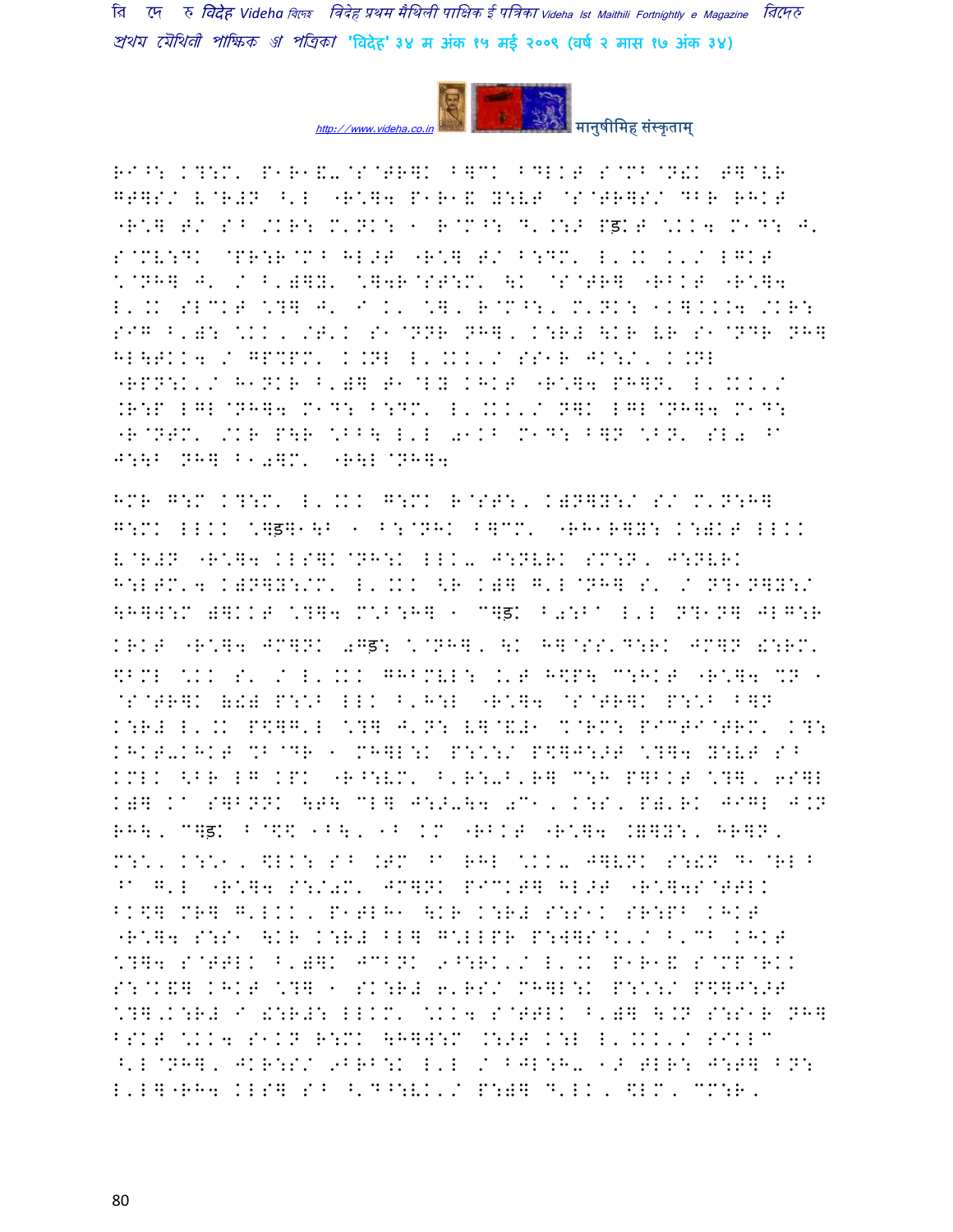

MN. DHE ROOMS INSTITUTE IN STRING IN STRING TO STATE THE STRING IN STRING IN A REAL PROPERTY OF NEW YORK IN THE  $\frac{1}{2}$ Y:PR BKSKT "R\*]4 (1991)

KKR: L'ARIES EN L'ANDIS EN L'EN L'ANDIS ENCIC  $\pm$  H (F)  $\pm$  T/  $\pm$  THe NH  $\pm$  P=H  $\pm$  C TH  $\pm$  D  $\pm$  D  $\pm$  D  $\pm$  D  $\pm$  D  $\pm$  D  $\pm$  D  $\pm$  D  $\pm$  D  $\pm$  D  $\pm$  D  $\pm$  D  $\pm$  D  $\pm$  D  $\pm$  D  $\pm$  D  $\pm$  D  $\pm$  D  $\pm$  D  $\pm$  D  $\pm$  D  $\pm$  D  $\pm$  D  $\pm$  D  $\pm$ GREAG .: KOPPE .: CAOLAR GREAGHAGH .: KAOLBAC CO DRAHACE, ZO CH  $\#$  For a schedule compared to the control of  $\#$  . The control  $\#$  so  $\#$ NHE HLABAN BI YALAM TIREHAR BI YA TIBA TIBO IN BI BAHA 1 J' \KL): @VY@KT] K?: P=] /H] D]%:M' SLCT T/ K?:K S:@R?KT: S]@D! HL\T4 1 JKR: L'L RC]T "R\*] I K?: J' / NH] T/ /KR /H] PR]@S?]T]M' H@ST@K&'P KRB:M' S@K&M @VY@KT] T/ P=T:H4 1 J: I RHT T:!R] \H] TRHK K?: RC]T  $\ldots$   $\ldots$ 

1 J' SM:J BDLT T/ S:M:J]K MB@LY SN:TN RHT? @PRGT]%]L K?:M' "RN1^VK P1N@RN]@RM:# KRB, PR]V@RTN%]L SM:J L'L4 J:HAREN JOERN DRAGO (K. 2010) KARL (1991) IREN HRO SONG BLAD, HE HRAK 1K] \H] PR]V@RTN%]L SMYK'/ @S?:Y]@TV D'B: L'L PR:MPR:K @S?:Y?:YE:Y!:RIT K?:YE:YE:YE:YE:YE:YE:YE:YE:YE:YE:YE:YE: "AFC RHOOTER TO BRUARE "A CONSTRUARED", CONTROL COAPITACION "NORTH PR@SPR VARHINA "PRANG APAN, ISSBAR VI SING VI DA MI MI SIYLD 1V@%YK4 K?: M:@TR V]C:RK 9@TP@TT] NH] "R\*] J' RL%N:>S/ K:GTPR J'N:-T'N: 9T:R] D'L]YKK4 I S:M:J]K-ET]H:S]K D%:S/ N]@RD]%]T HL>T "R\*]4

That is the control of the control of the control of the control of the control of the control of the control of YTE OPTERTH HE HAN A SAND, IN TRUEPHERTH, SS:MAR:PS:STROLS (RD) RELOCTEDE TO DRIES MAGRI YR MARD GRY YR BYRYR AR GARD GO DAR GRY YR Y @PRYLJNMBLK HL"R\4 \H]M' 9PYLG]T:V:D, @PRYLGV:D, MYVER: ROY: D, K:RIGH: D, C. (RECORD) DE 1 600 1 6 NO. 2 7 (RECORD) DE 1 6 NO. 2 7 (RECORD) DE 1 6 NO. 2 7 (RE SMOMPHER PARTNER I SOM REDUKTIONER I POMPHER I LANGER I PARTNER I D  $R$  (Robinson Maria Miller Statistic Movement Constitution) DA (BOO) SAMOAR (PO) RADA (PROAR: OBA ATAARAAN OO TERPARA (PO J:: T "RATHER TO THE "REPORT OF THE THE THE THE STATE  $\cdot$ MY COMPARE AND STOLE OF CONSTRUCTION AND CONTINUES IN THE SECOND AND A COMPARE %L&CONY "RPPS" MPROMINE "RPNO" DO LATE ROPORTING "PO  $\mathcal{L}$  . The state of the state of the state of the state of the state of the state of the state of the state of the state of the state of the state of the state of the state of the state of the state of the state of the @SVTI@TRT:- S:M:J]K PR]V@RTN 4 K?: T.N SI@PR'&]T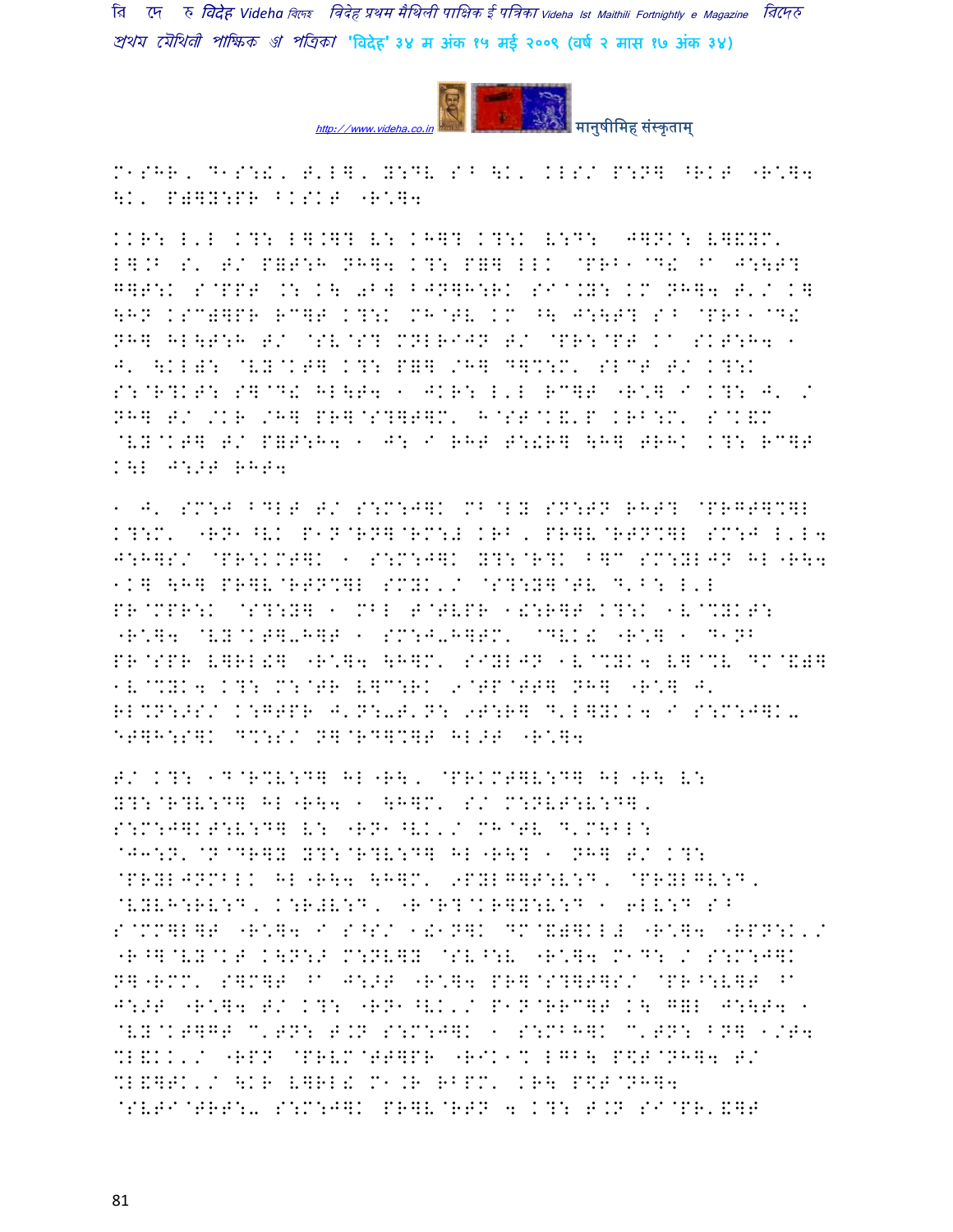

HIAR, SYLCH, TO CON FRANCH STORY IN BOTH AND ANY. ROBNI SKOLA DO STATI T. SKT, SKT, SKT, BNJ BOJ SKT, BOJ SKT, BOJ SKTA JE BOJ SKTA JE DIV @J3:NK H@ST:ITR# KRT:H, JKR 1V@%YKT: 1B NH] \*KK4 J.N K?:K:R S@MV:D %1RB KRT:H T.N' M1@KT]K V:T:VR# BNT 1 S MV:DATO, CARA E. PARAGE (PARA CARBARI) MERGE PINEGRA

KRYM MODIA ARABA HLYRA 1 SIMAGRI 1 SIMAGRI 1 SIMAGRI 1 SIMAGRI 1 SIMAGRI 1 SIMAGRI 1 SIMAGRI 1 SIMAGRI 1 SIMAG @PR:@PT KRT4 B1@D!]PRK NH] @VYVH:RPRK BNT4 VKD]K S:H]@TYK 1@.Y:NK 9D:RT: SIV:DK'/ J@NM DKT \*L J' PCP: NAPPLE SERVER TO THE BREAK RHEN ON DEVELOPED A LICK CONSTRUCT. P-PTH NORDER EVENTIEN GEN, ER NEGE AFRIK C'HARW BOBN. PRK VIDEO PRK VIDEO PRK VIDEO PRK VIDEO PRK VIDEO PRK VIDEO PRK VIDEO PRK VIDEO PRK VIDEO PRK VIDEO PRK VIDEO Y:DVM: The Company of the Company of the Company of the Company of the Company of the Company of the Company o V@ST1K NH], ^:&]K K?N 1 "RV!:R#:K V]@%L'&# KRKT "R\*] S' S' PERFO (THIL S'ELME F. D'ET, F. DE LORELIN DE ME "RAMELIN" (PROTO TO 1 "REPORTED TO 1 "REPORT OF THE THREE THE LETTER OF THE TIME V]@J3:NK @PRT] @PRT]@KR]Y:K RBPM' ^'L4 \H]S/ V]@J3:NK @DV]"R@R?] V]C:RK'/ @SP@&) K\L G'L4

@PR<)N:%:@S@TRM' C'TN:K @PRD@TTK @PRD@TT RBPM' "R@ YANNING "RESPACT "ROW" REPORT THE RESPONSE OF THE RESPONSE OF THE RESPONSE OF THE RIGHT OF THE RESPONSE OF THE RESPONSE OF THE RESPONSE OF THE RESPONSE OF THE RESPONSE OF THE RESPONSE OF THE RESPONSE OF THE RESPONSE OF TA 1980 - DARA ANDELE I VARDARIA I EN GRANDLIC I DARET IN DE VAN EARDY 1940 RBPM' D'.B:K I M:@!YM "R\*]4 "R@ST]@TVV:DM' MN1@&Y "RHAR" D'A 1936, D'AR 1818, "RHORA" (D. R.), "C' ROR, "DR' "ROYAL" (DROR) "RAOR /H]S/ PM?K / K]\*1 NH] "R\*], @SVTI@TR HL\B: L'L "R^]%@PT "R\*] (S:@R@TR)4 H'G'LK \$:YL'@K)]@KS @DV:R: V]@%L'&# 1 SI@%L'&#K "RITH]N "RIT@SSIBI! @DV:R: @PR@KR]Y:K G1# N]@R#Y 1 "R@ST]@TV N]@R#Y KRB:PR JLR D: CHABA D'ESTAL AS. CARARA ABAS CELT (MISTIC) DIS RHT 1 V: @STVELHI PAZZ EPA (MILA MED 29 MAGA MED 1 "RNSR)" DRIE "TERE "SYNEE" (Y) AE "KIN SEN "TE "SYST", IT "TER PALER KAD. "P\$TH: T. MA DON'TS IS MANUELAY IN THE TURN " B:HRK @PR@KR]Y: S^ %@KT]-U@RJ:K \*L) T@T@TVK 1D:N- @PRD:NS/ S@M^V HL>T "R\*]4 "RN]@%C]TT:K S]@D!:@NT @DV:R: @S?]T] 1 @SVRBP "R@ND:JS/ N]@%C]T KR\ Pड़KT "RENNER" B'ASPEN POLITIC SOME DES SOME DES SOME PRINTE DE L'ANGERE DE HIXCH "PEN" "MABRIC" PHONE PHONE AND AN INCREASE AND A HISPENING "R@ST]@TVK'/ .TM K\ RHL "R\*] K:R# \H]S/ ^GV:NK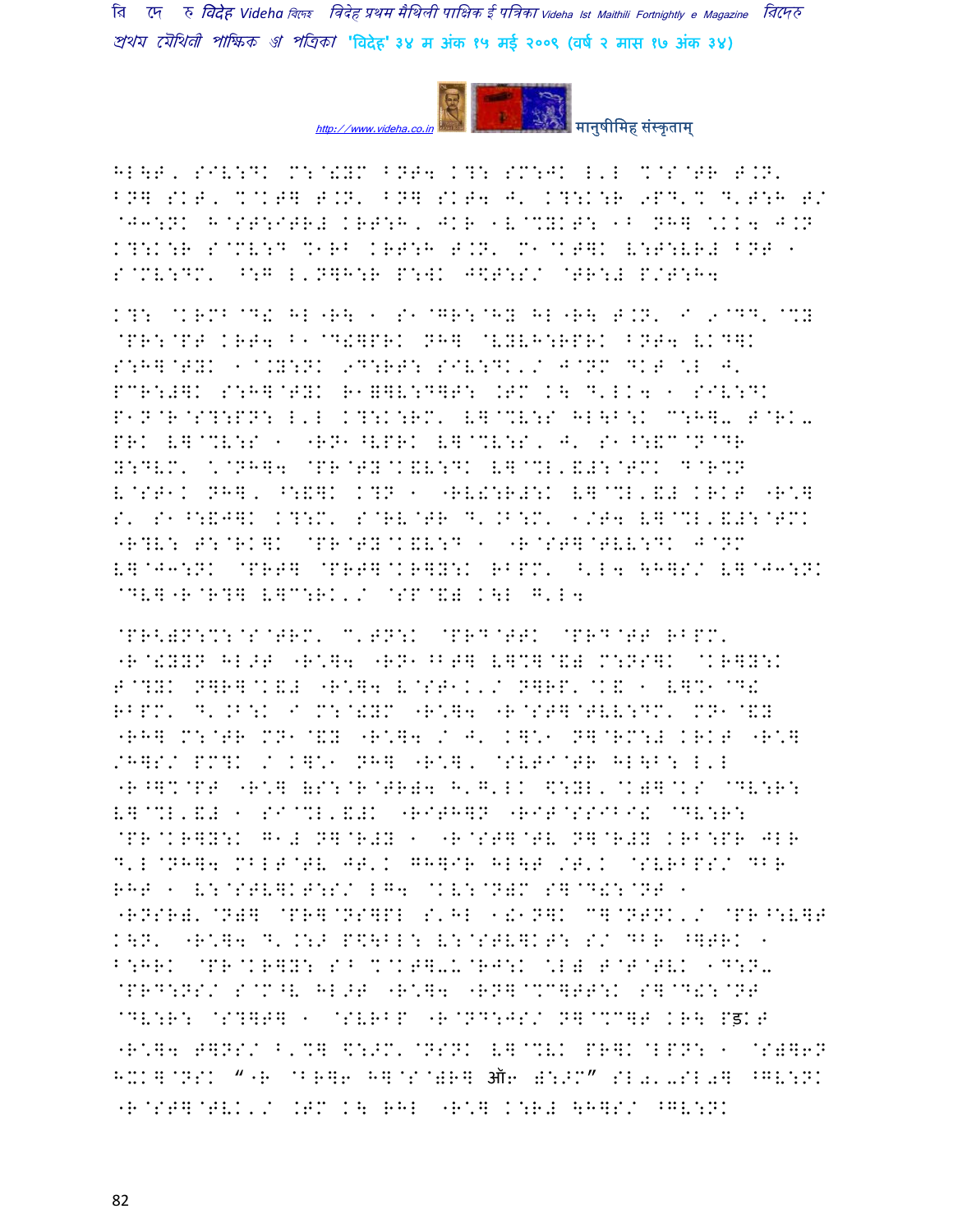

MM@TY1K "RV!:R#: S'HL SL0:/ 1\L "R\*], S' \.N V]@%VK NAG MARAT : KA MAAR MAL "TARAT." PAL "KANARA" PALATAT "DI MAGK" >T]H:SK SM:@PT]K PR]@PR'@K@&YM' MK?]L] K?: KH]Y: !R] .]@SS: KHKT RHT4 L<1, "RT]-L<1 K?:, K?:, G@LP 1D]K V]@%L'&#M' L:GL RHT?

J'N: V@RC1"RL R]"RL])] V:@STV]KT: K'/ KM@TR]M RBP'/ SLO:// 10:// 10:// 10:// 10:// 10:// 10:// 10:// 10:// 10:// 10:// 10:// 10:// 10:// 10:// 10:// 10:// 10:// 1<br>And an and an article of the state of the state of the state of the state of the state of the state of the sta B]N: T]NS/ B'%] B]MK PR]K@LPN:K HM @PRK:%K GT]S/ J' SOO TO ALSO SANDONG THE SAND AND THE SANDONIA TO THE SANDONIA POSSESSES OF THE SANDONIA POSSESSES OF THE SANDONIA !R] NH] PH1/C] SKB4 I SB@RY "RRB-.RB 1N SB@RYM'S/  $\kappa$ : Mo  $\kappa$  , Mo  $\kappa$  and  $\kappa$  and  $\kappa$  . The  $\kappa$  -  $\kappa$  and  $\kappa$   $\kappa$  -  $\kappa$   $\kappa$  and  $\kappa$   $\kappa$  -  $\kappa$  -  $\kappa$  -  $\kappa$  -  $\kappa$  -  $\kappa$  -  $\kappa$  -  $\kappa$  -  $\kappa$  -  $\kappa$  -  $\kappa$  -  $\kappa$  -  $\kappa$  -  $\kappa$  -  $\$ M.RAZIE (MAGE): RDAG (PPP PM/TILA): ZIE RDAG PPPLPGMM. RHINGH:R HI:R SA "RIPN MISH" HI:R HI:R ME ME HI:R R: RIP SM SHEET PK KAR SHEET

HLLE SOBH DOOR BOOK IN SAME IN SAME IN DIE SOME D:@R%N]K S/ V:@STV]K T.N' BNT4

PE SPLACING MOTHER DURING REPORT FOR DROW WHO IN THIS LIGHT AND RESIDENT AS A ROLL.  $R$  . The results of the results of the results of the results of the results of the results of the results of the results of the results of the results of the results of the results of the results of the results of the re @PR@KR]Y:S/ LGBKT "R\*]4 S^ TRHK @VY@KT], SMBH L'L I  $\,$  R.H. (P.P. ) (P.P. ):R:R: 2 (R.P. ):R:R:R: 1 (R.P. ):R:R:R: 1 V. 1 V. 2 (R. "R@NT\_MARINE\_PORT PRODUCED AND DESCRIPTION OF REAL PROPERTY AND RELEASED AT A 1990 PRODUCED AND RELEASED AT A "R@NT]M "R@R? V: "RPN V]%]@&) "R@R? NH] HL>T "R\*]4 1!1N]K 1 9@TTR 1!1N]K T@RK, V:@STV]KT:, S@MV:D 1  $\mathbb{R}$ ATGE: D:PGBL 1PRPGBEN (P.E. BAL) AND  $\mathbb{R}$  (BN) (P.E. NV-PG) and B.D. BYSTEP 10 NDLLAN @6RICLOGER 10 SACTORY "RR:JKT:V:D 1@NDLLN SN V]C:R!:R: S'HL 1\L4 I S^ 1!1N]K V]C:R-@PR@KR]Y: @PR#:L] /KR 1@S?:-"RV!:R#:S/ BH:R BH:R PIN PHARE TO BING AT THE REPORT IN THE ROOM OF THE THE THING. THIS IS NOT THING IN MY NOTED THAT THE @S?:N-K:L SID@R^K PR]@PR'@K@&YM' @VY:@.Y: %1RB ^'L 1 ^:&:K'/ .'LK M:@!YM BN:/L G'L- LIG1\J G'M4 1 \H] S^ SOTERED IN ALCOHOL IN MICHIGARY PORT ARRAIGNMENT IN A RESIDENCE IN A RESIDENCE IN A RESIDENCE IN A RESIDENCE O PL@S)MX\$@RN]@JM4 KI@PY1)R 1 SBCN: @KR:@NT] J:H]M' KLAN TIMTRING TIMTRING AND ARREST AND A KONFERN V]@%V@VY:P] "R@NT@RJ:LPR R:.] DKT \*?] 1 / TI@TR:I% "RPN NIGHT "RPN NIGHT" RPN NIGHT "RPN KING "RPN KING "RPN KING "RPN KING "RPN KING "RPN KING "RPN KING" KAL KI / HOL KI: A LE NI LI NI JI NATO NA TI YA NA NA NA TI YA NA NA TI ANA NA TI INA NA TI ANA NA TI ANA NA T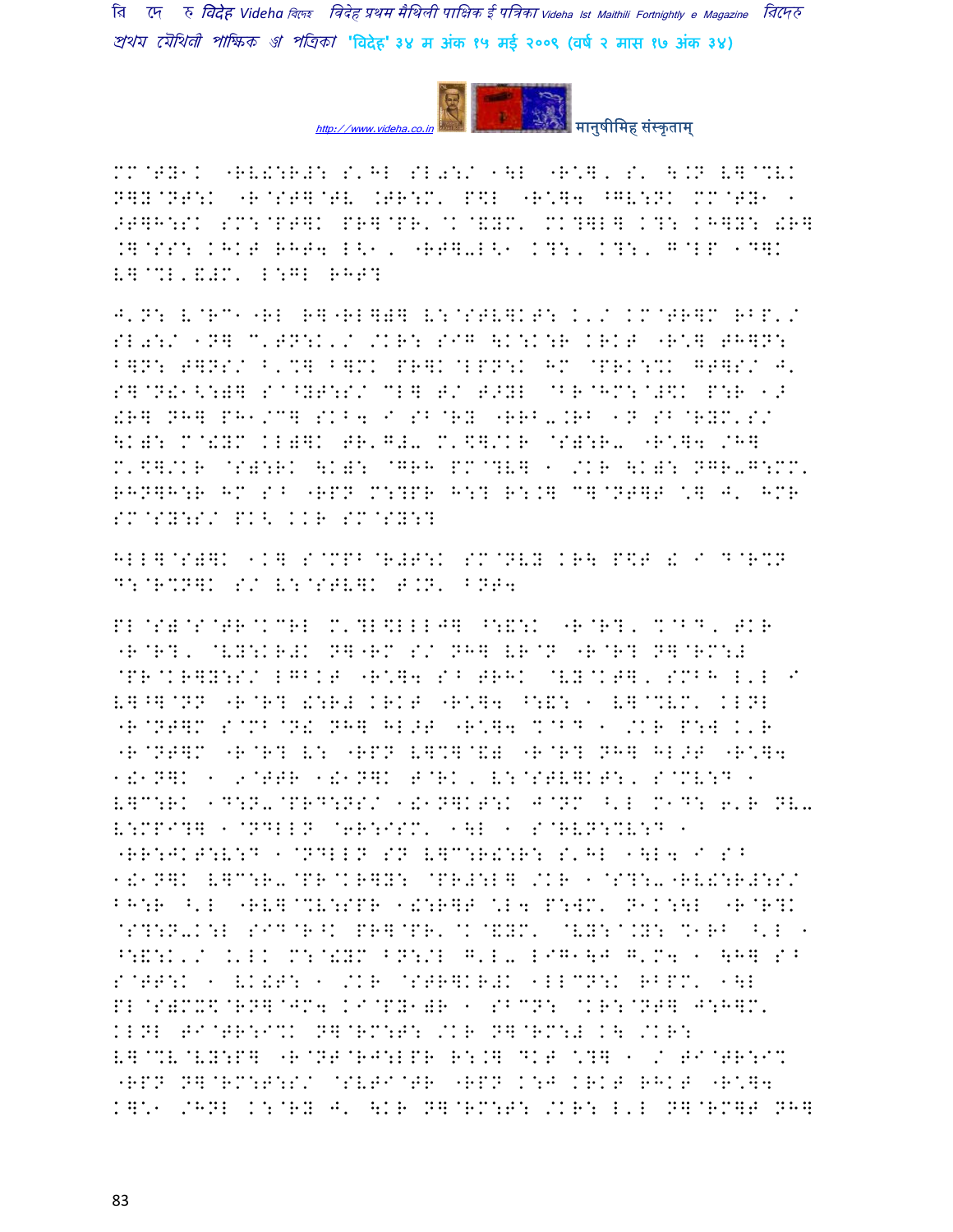

KAD. KOHA KOKUR ATEROIKIRIAT HATER IN KAHA KADA MY: TERENT "REGRISH" (PENRIS BRITAGENT) "RIPRISH" (PENRISH) "RIPRI V:YRSK \I)] V:YRS S'HL \K): TI@TR:I% "R\*] J' /KR: W]K KRKT "R\*] 1 J' /KRL S/ W]K NH] HL>T "R\*] T.N K@M@PY1)RK BKKP L\ /KR: 6X@RM') K\ D'L J:>T "R\*]- WINE COLLECT

PROVABLESTO APPORTED PRESS PROVIDENCE CONTROL PROVIDENCE >@N\$@S@)R]YL SM:JM' 9@TP:DNK BDL: SBCN: 1 SIC:RK D'A TABLICA BELIC "CALADELLIC" BEDI D'A MENICI SOM BELIC BELIC BELIC BELIC BELIC BELIC BELIC BELIC BELIC BELIC "AFNAH OBSTAVE VON BLAGALENDER (KORTS 1942) ENGER (MACHEN  $+$   $R$  then  $R$  and  $R$  are defined by  $R$  . Then  $R$  is a set  $R$  is a set  $R$  is a set  $R$  is a set  $R$ GRIMO 6: GAME 6: MESSAY (FILAD) ELLES ONER RIGIGE RESERVOIR PSINT RELATED K:@R\$S/ B1K & G#CHEL# (FRICH@HI) B1K #1K SM:JHIN MINE MINE SBCN: 1 SIGHT OF BUILDING AND ALL PROPERTY

\$] K@NS@)R@K%N 1 R] K@NS@)R@K%N V]C:R RCN: @PR@KR]Y:K P1N@RGWN K'/ D'.BKT "R\*] J' 9@TTR O@DYLG]K K:LM' C'HEN: PH'BC'H PE BITL 'C' BH: 'B'AH 'ARHH' AT B' TH D: PR: PRODERSHE (PERSON) - PODER (PR) PR: E (PENSON) PRODE V@RG, R:@&@)R, DL, SM:J, PR]V:R, NKT]KT:, V]V:H S^ 6'RS/ PR]^:&]T K\L J: RHL "R\*]4 M:RT' R:S PR]V@RTNK PR]#:MS/ V].I\$]T ^\ S@ND@R^H]N ^a G'L "R\*] KT'K SI@S?:4

 $\,$  RH  $\,$  Press (Product  $\,$  Product s  $\,$  MH  $\,$  B  $\,$  (Product  $\,$  B  $\,$  ). For  $\,$  B  $\,$  B  $\,$  B  $\,$  B  $\,$  B  $\,$  B  $\,$  B  $\,$  B  $\,$  B  $\,$  B  $\,$  B  $\,$  B  $\,$  B  $\,$  B  $\,$  B  $\,$  B  $\,$  B  $\,$  B  $\,$ NJR] DCG:B]4

R:MORE R:MORE OF DESCRIPTIONS OF DESCRIPTIONS OF DESCRIPTIONS OF DESCRIPTION OF DESCRIPTION OF DESCRIPTION OF D JAGER BULSONG IR) KOLONIA I. KERTA I. KERTA I. KERTA KOMANYA K MINDE MORE A PILKE THE MALL WILHADA MILHON (1980-02), JAPEANI "WHI:R: E:R:K WERTHIN: MUSHE, 8880 MI:R: MINURI MINOR: CONDITIONS AN EXEMPT PROPERTY CREEK CREEK CRIPS OF CRISI D:SK "RDL:K BDL: 1 K:M]N]K J]VN, @%Y:M:N@ND 0:K "RED ROMA TO BOOK ON THE RELEASED ON HE REPORTED HE RED TO THE VEHICLE HE RED WILL "SRLJ"K I@%VR]Y R@K&:, %:RD:N@ND W:K1R "V]NY"K T:R: 1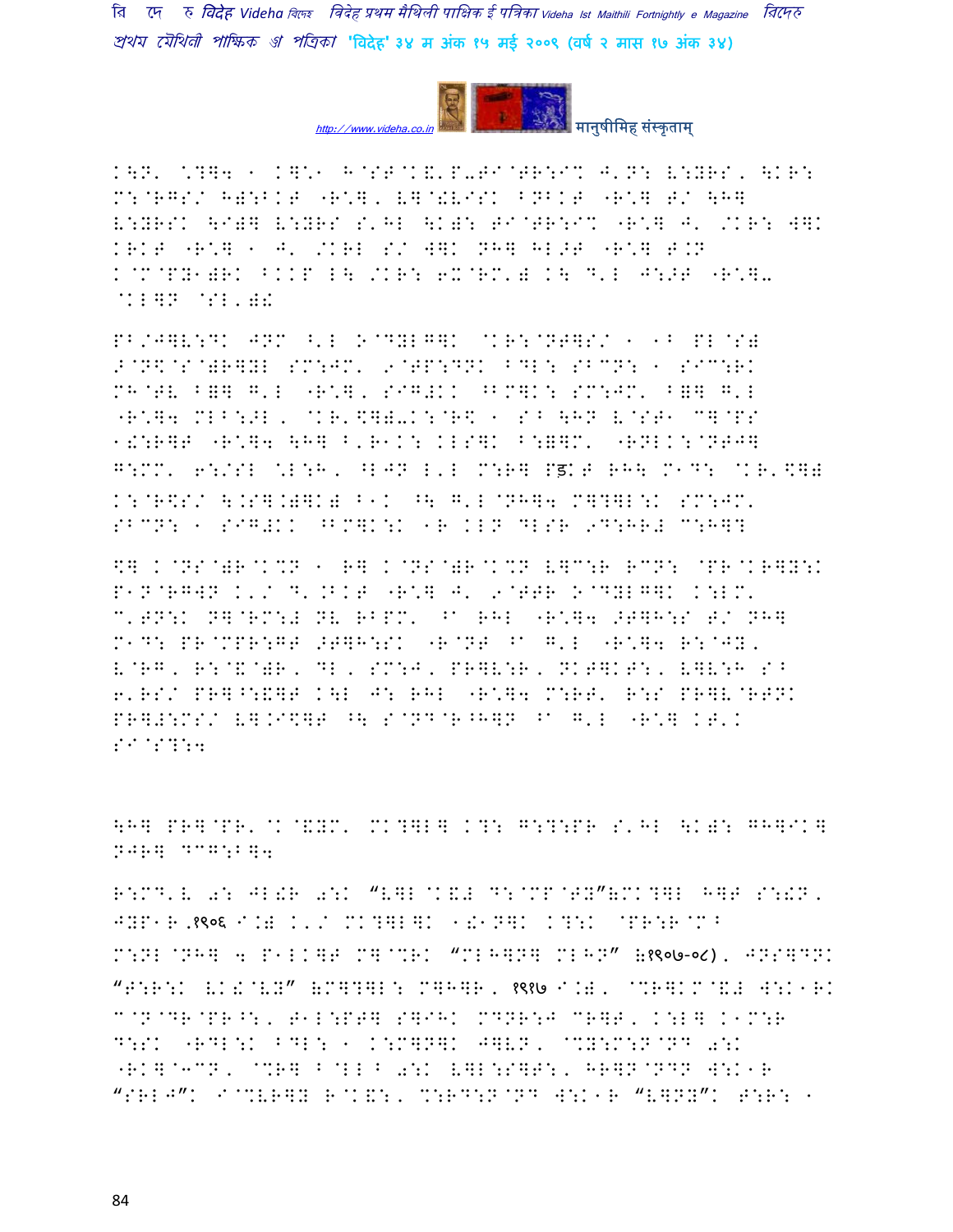

@%Y:M S1@NDR 0: "M!1P"K @PRT]@J3:-P@TR, VK@DYN:? M]@%R "WER: TROPER TO SAME .RITCHER .RITCHER .RITCHER .R.H:N .RITCHER .R.H:N .R.H:N .R.H:N .R.H:N .R.H:N .R S]IHK B]\*L 6BL 1\L4 HR]MLHN 0:K K?: 1 Y:@TR]K 9P@NY:S]K:, R:JKML CC!R], LL]T, R:MD'V 0:, BLR:M, @PR^:S K1M:R CC!R], !BMK'T1, R:JMLHN 0:, S:K'T:N@ND, BROVER VECTOR SYSTEM AN ""WINDRER", BREATECTE, RGA, JOSPE (RICER), RIKER ROG EGE (REGA) DR VER KIDE. R:MOR, HILL, MANILL, MARRARY, MINAR PROBA RM'%, M:N'@%VR MN1J, @%Y:M DR]HR', K1M:R PVN, "RNMLL 0:, M]?]L'% K1M:R 0:, HR]@%C@N@DR 0:, 9P:@!Y:Y ^B&#, R:M^RLS K:P\$]"@^RMR", ^1VN'@%VR P:?'Y, BDR] N:R:Y# B@RM:, "RYL@!Y:N:? CC!R], R:.N:.S1!:KR, J]T'@N@DR JOHN: ST, ST, THE RISE, JOHN:RIE AN WORTH-NIE M. THIN S1@NDR "%%]", RM'% R@3JN, !]R'@N@DR @PR'M@R&], PRM, MME (1985), PGP18-VR KEBERE, PGP, NPUP (1978) "RORN: NORTH NORTH NORTH NORTH NORTH NORTH NORTH NORTH NORTH NORTH NORTH NORTH NORTH NORTH NORTH NORTH NORTH NO V]^: R:N], 9&:K]R# .:N, S1@SM]T: P:WK, %'6:L]K: V@RM:, @JYL@TSN: C@N@DRM, L:LPR] D'V] \H] Y:@TR:K'/ 1G:/ B"]'L@NH]4 MK?]L]M' N]K K?: NH], N]K N:)K NH]? MK?BH BMY: MKIBADA A DIPABI BMBH E HITRI BIRA A PABI BARAN BACTELED CAR SATE TITHE CERIAL MY EIG SARE WERE PRO "RENDE" : MONTHON: DEPARTMENT PLANE I: DEPARTMENT PLANE II: NORS (BIG) (REPET TRHK .:/)] RBP "R\*], RM:N? 0:K M]?]L:^:&:@PRK:%M' J'  $11.144$  MK  $11.144$  MK  $1.141$  and  $1.141$  and  $1.141$  and  $1.141$ M:NK#:B# 2 @VR#K:B#: N#JP#W:# S@RW:# S@RV## N2#: S RHL "R\*] I J' P:N]PTK PH]L Y1@D!K V]@%L'&#M' I L].] JP:N]PT 1 B:BRK BIS PORT AN ACCORDING BY DRIVE TO BE A STRIP OF A RIGHT OF BIS LINE !]R'@N@DR S@RV@%R'@&W MK?]L] K?:K:RK RBPM' V@R#]T KAD, KIR TYRA KID KER PYDIE IST BI IRI KAT KRYDISK KO B'L "R\*DH" R\*HL "R\*L" R\*HL "R\*DR MH' RF MH' RF MH' DR MH' MLIGRAM MERRI STERN 1 RIGHT I STERN 1 STERN ASSOCIATION OF THE STEPHEN STEPHEN IN STEPHEN IN STEPHEN IN STEPHEN Y:@TR:K S@ND@R^M' I GP KHB 1V@%YK \*L4

1 \T\ IHL S@ND@R^M' S@MM]L]T "R\*] J' S1^:&C@N@DR BYEARD Y PYTHER EGENERE ERIC (ROBORTEGER) "L @PRK:%]T ^\ @PR]I) 6X@RMM' 1B] RHL "R\*], K?:K P1N, P:W 1 ^:&:K P1N, P:W L\4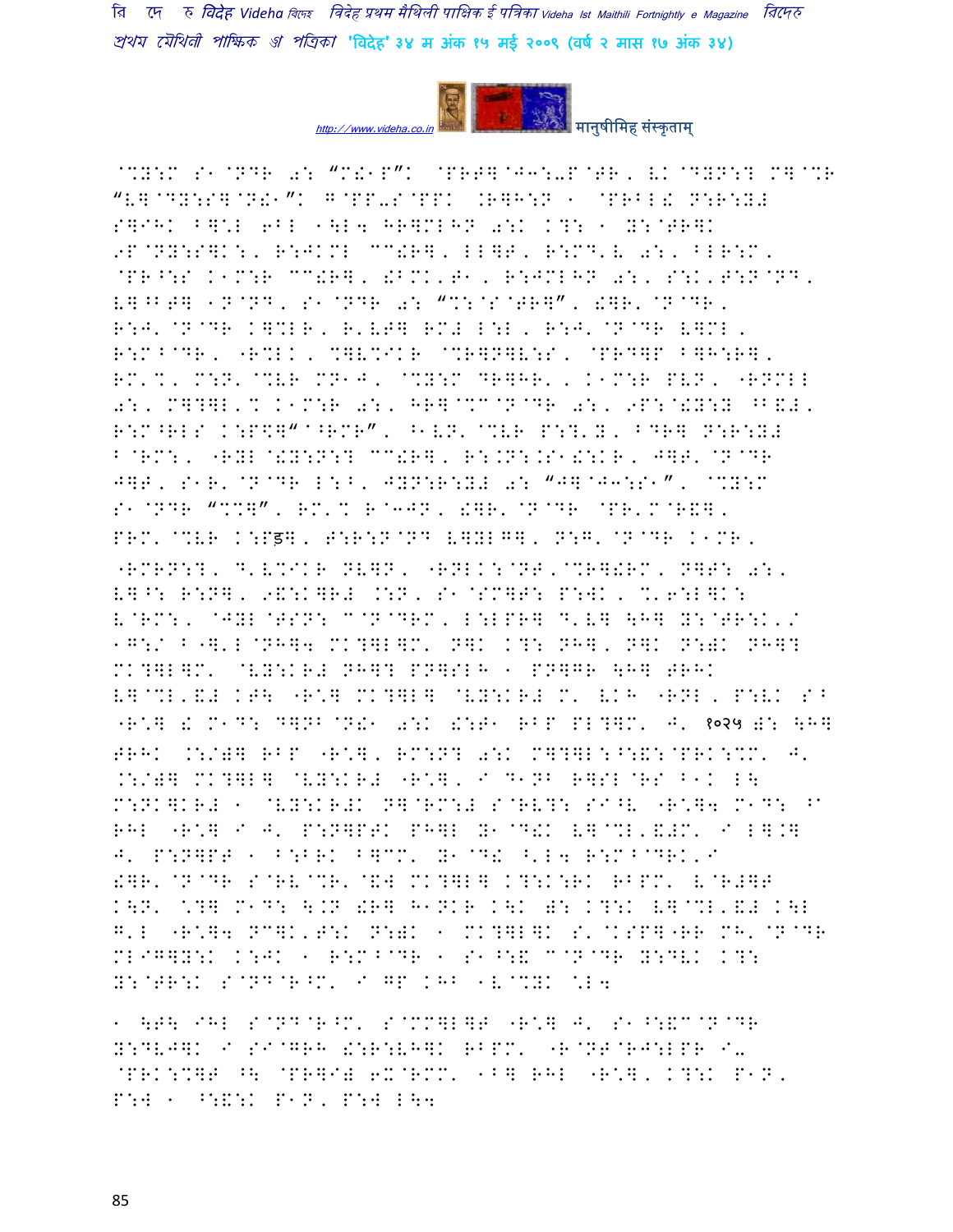

RYHIL MARTE STYTIC SUBHaSH JI KE ESTIMaTE NIK KELaHU, GaHIR aDHYaYaN KER PaRINaM ETEK NIK SaMIKSHa, CHHICHLA KOMMUNISMED SE TE PANIPAT AA BABAR MADHYA YUDHA MADHYA YUDHA MADHYA YUDHA YUDHA YUDHA YUDHA YUDHA YUD MaCHaT MaTRa REPRESENTATION OF SPIRE FO 2 JED. TEST PARKSTE SAID. BaHUT RaS IDEOLISM CLEaR BHEL, SUBHaSH JIK SaMIKSHa LEL DHaNYaVaD REPLY SECTION CONSIDER  $3.$   $P^{\text{new}}$ ३.१. K:M]N] K:M:YN]: 1TIK] G:M ३.२. EALLIERT 2007 2012408 2012 2013 3.3. START CONDITAL GALLERY: FRANK ३.४. "R/T:H MN FRENC " FREE STEEPS

3.9.M#H: NOVE MENTH: "WORRER". WORRER HIS A SCREEN

 $\bullet$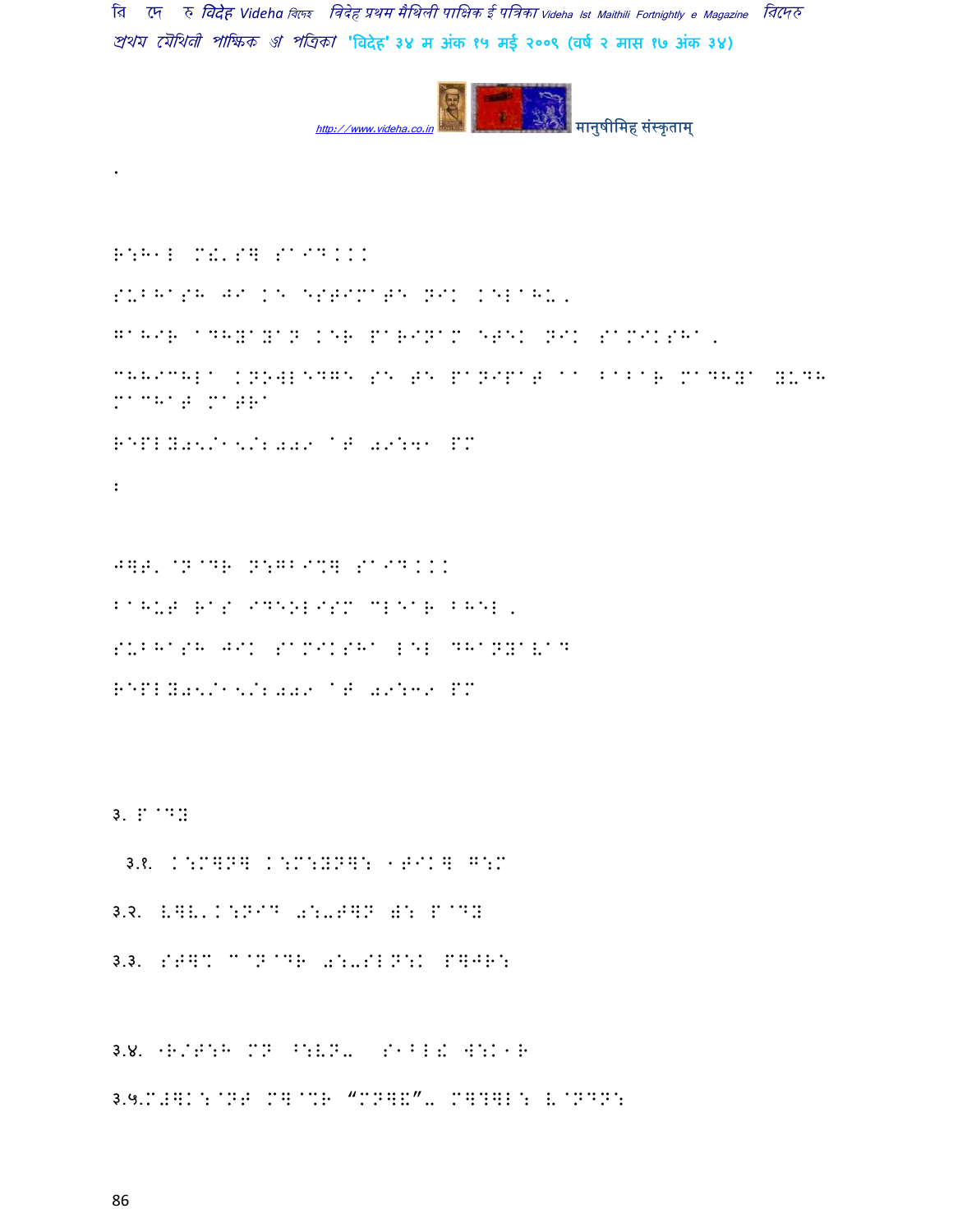

३.६. @JYLTER\_PENT RICH RED CONSIL ENDRIC

 K:M]N] K:M:YN]: MK?]L] "RI@GR'J] 1 H]@ND]K @6R]L:IS J@RNL]@S) \*?]4

1911 G:M 4

H:? P\R ML+N'

 $/$   $\mathcal{S}$  shows the state  $\mathcal{S}$  such that  $\mathcal{S}$ 

 $J_{\rm 11}$  ,  $J_{\rm 21}$  ,  $J_{\rm 31}$  ,  $J_{\rm 31}$  ,  $J_{\rm 11}$  ,  $J_{\rm 11}$  ,  $J_{\rm 11}$  ,  $J_{\rm 11}$  ,  $J_{\rm 11}$ 

BG:DE YE PRIMBO 2FTF0H + MORTHERO

JTH RHKT FRAME \*L RHKT \*L VIID

 $\begin{split} \begin{minipage}{0.9\linewidth} \begin{tabular}{l} \hline \multicolumn{3}{l}{} & \multicolumn{3}{l}{} \multicolumn{3}{l}{} \multicolumn{3}{l}{} \multicolumn{3}{l}{} \multicolumn{3}{l}{} \multicolumn{3}{l}{} \multicolumn{3}{l}{} \multicolumn{3}{l}{} \multicolumn{3}{l}{} \multicolumn{3}{l}{} \multicolumn{3}{l}{} \multicolumn{3}{l}{} \multicolumn{3}{l}{} \multicolumn{3}{l}{} \multicolumn{3}{l}{} \multicolumn{3}{l}{} \multicolumn{3}{l}{} \multicolumn{3}{l}{}$ 

.R]H:N M'I PSRL \*L DBR DBR !:N

HSKT WINNER HERR KY MIR THE WYSTERD

NAV NESTAL MESSAGE OF THE CONTROL

 $1$   $\leq$   $\frac{1}{2}$  Big:  $\frac{1}{2}$  ,  $\frac{1}{2}$  ,  $\frac{1}{2}$  ,  $\frac{1}{2}$  ,  $\frac{1}{2}$  .  $\frac{1}{2}$  .  $\frac{1}{2}$  .  $\frac{1}{2}$  .  $\frac{1}{2}$  .  $\frac{1}{2}$  .  $\frac{1}{2}$  .  $\frac{1}{2}$  .  $\frac{1}{2}$  .  $\frac{1}{2}$  .  $\frac{1}{2}$  .  $\frac{1}{2}$  .  $\frac{$ 

JTH GEORGE STATE OF

 $11T+11T+17T$ 

JONES JONES JONES (20

KRKT \*LIH \*LIH KIRKT \*LIH

JH AIR SHE ROTHL AN

FIRE SOFTWEE SHILL SHIP FOR SITE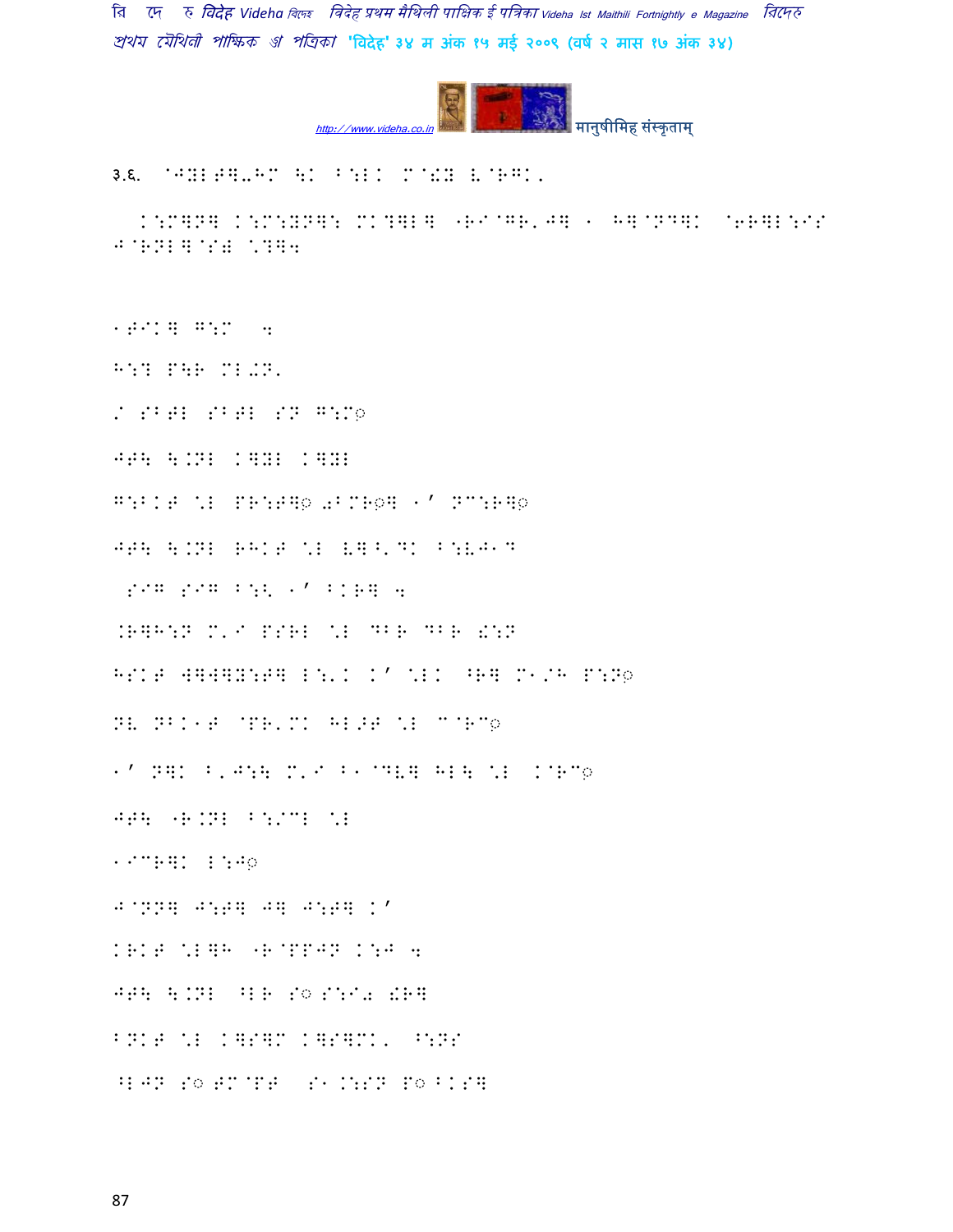

Manger an The Mine Theo JT\ \.NL SPN: MILL ARE SN RYPE I. ENTR SN SNE A' PATI' TI TEENTE D.Q4 /H] SBTL SBTL /I<:\L SN G:M M' PKS] G'L \*L \K D]N "RJG1T "RN C]@NH:R LLK RUG BUG ROLANA HE WIT TO CASE  $H$ HRIB  $H$ i $p \cdot$ '  $H$ '  $H$ '  $p$  $+$ H: M: NHT TRIPER (FIR) (FF) BER TREPIND .T.R]H:N MORE TO CONSTRUCT THE RIGHT OF THE RIGHT / SB \*])KT RHL P:\◌़ 1' D'.KT D'.KT G:MK PL.R] ^' G'L\ V]&:@KTT BID OF GRAND CHAINS THE THING OF  $1'$   $R: E: E: E: E: E: E: E: E: E: E$ 1. THAN A: THAN AI ^Y:NK "R@))H:S KRKT  $T^2$  of  $T^2$  or  $T^2$  so  $T^2$  and  $T^2$  and  $T^2$  and  $T^2$  and  $T^2$ 1951 (7 KBPT R:H 4 K:M]N] K:M:YN] 945409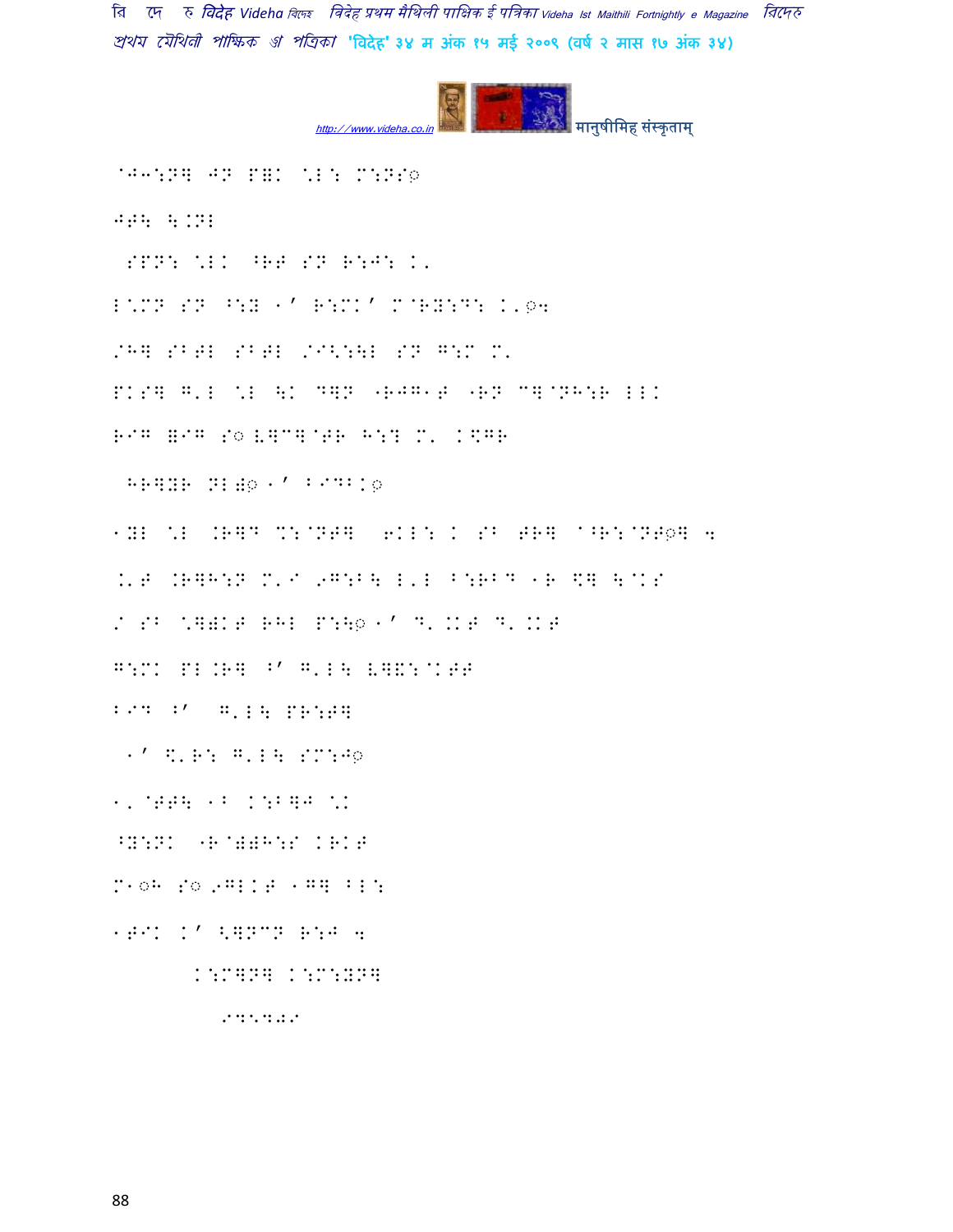

```
পঞ্জীকাব বিদ্যানন্দ ঝা\cdots \cdots \cdotsKaMaYINI JI, 
aHaNK KaVYaPaTH MaITHILI BHOJPURI aKaDEMI aa SaHITYa 
aKaDEMI KER TaTVaDHaN ME SUNaNE RaHI, 
ETaY PaDHI NIK LaGaL 
\pm JPL \, \, \pm JPL \,SPN: *LK ^RT SN R:J: K' 
E\text{MCE} E\text{PE} (Fig. \sim K) Reports of the second parameters \text{C} , \wp_4REPLY SAMPLE OF STREET
\ddot{\cdot}K , which is a set of the same of the said KB = \frac{1}{2} B = \frac{1}{2} B = \frac{1}{2} B = \frac{1}{2} B = \frac{1}{2} B = \frac{1}{2} B = \frac{1}{2} B = \frac{1}{2} B = \frac{1}{2} B = \frac{1}{2} B = \frac{1}{2} B = \frac{1}{2} B = \frac{1}{2} B = \frac{1}{2} B = \frac{1}{2} B = \frac{1}{2} B = \frac{1}{2} B = \frac{1}{2} B = \frac1' R: F: H: H: H: T: H<sub>2</sub>1'@TT\ 1B K:B]J *K 
^Y:NK "R@))H:S KRKT 
T^2 of T^2 or T^2 so T^2 . The solution of T^21971 (2019) 1977 (2019) 4
\mathbf{B} \subset \mathbf{B}RAPPLE REPLACEMENT AT 10:11 PM 2009
```
 $\bullet$  100  $\pm$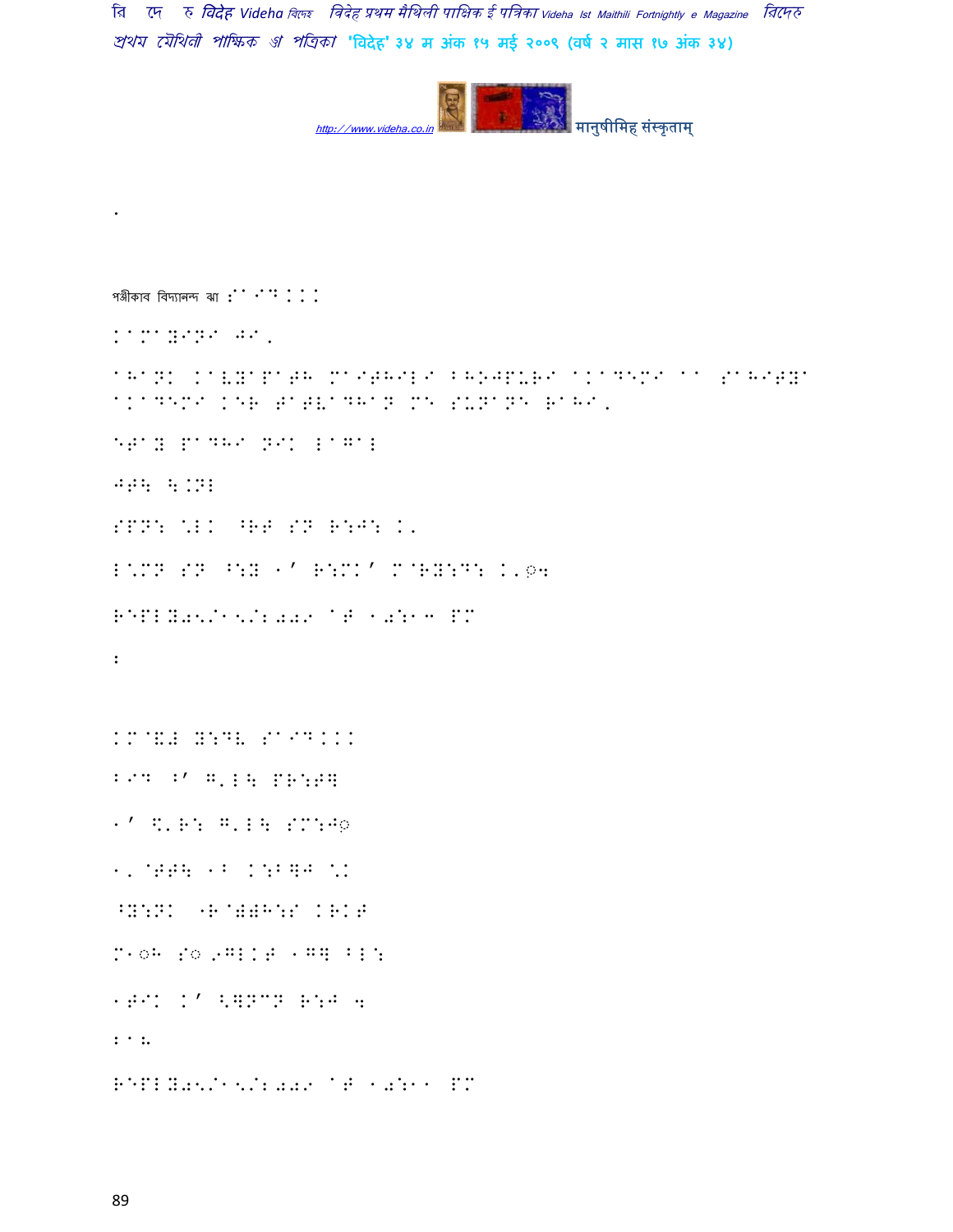

 V]V'K:NID 0:,VR]@&W 9P-SIP:DK \*?] NI D1N]Y: M]\$]Y: @PR:>V') L]M])'\$M'4

FRP 81 F 778

 $R:TH$  and  $R:TH$  are  $T:TH$  and  $R:TH$  .

R:T] @SV@PN M'

KV]T:K @DV] P:/T]K M@!Y

"RH: N: N | 1B] 19 H | 19 H

HMR: 1/.] M'

GR] G'L

1 GREEN CONTROL

 $T\ddot{H}H$   $R\ddot{H}$   $R\ddot{H}$ 

 $1 - \frac{1}{2}$  (  $1 - \frac{1}{2}$  )  $\frac{1}{2}$  (  $\frac{1}{2}$  )  $\frac{1}{2}$  (  $\frac{1}{2}$  )  $\frac{1}{2}$  (  $\frac{1}{2}$  )  $\frac{1}{2}$  (  $\frac{1}{2}$  )  $\frac{1}{2}$  (  $\frac{1}{2}$  )  $\frac{1}{2}$  (  $\frac{1}{2}$  )  $\frac{1}{2}$  (  $\frac{1}{2}$  )  $\frac{1}{2}$  (  $\frac{1}{2}$  )

HTHAT WIE PACH EHR.

<S]):>T CL] G'L \*LH1/

**BH**<sub>1</sub>, **BH**<sub>1</sub>, **BH**<sub>1</sub>, **BH**<sub>1</sub>, **BH**<sub>1</sub>, **BH**<sub>1</sub>, **BH**<sub>1</sub>

 $\kappa$ :  $\kappa$   $\kappa$   $\kappa$   $\kappa$   $\kappa$   $\kappa$   $\kappa$   $\kappa$   $\kappa$   $\kappa$   $\kappa$   $\kappa$   $\kappa$   $\kappa$   $\kappa$   $\kappa$ 

HMR I PHE I PHOTO THE

 $\frac{1}{2}$  H $\frac{1}{2}$  D $\frac{1}{2}$  Dec. The set  $\frac{1}{2}$  of  $\frac{1}{2}$  sky  $\frac{1}{2}$  sky  $\frac{1}{2}$  sky  $\frac{1}{2}$  $\text{H}:\mathbb{H}\to\mathbb{H}\oplus\mathbb{H}$ 

 $1 \times H$ :  $H$ :  $H$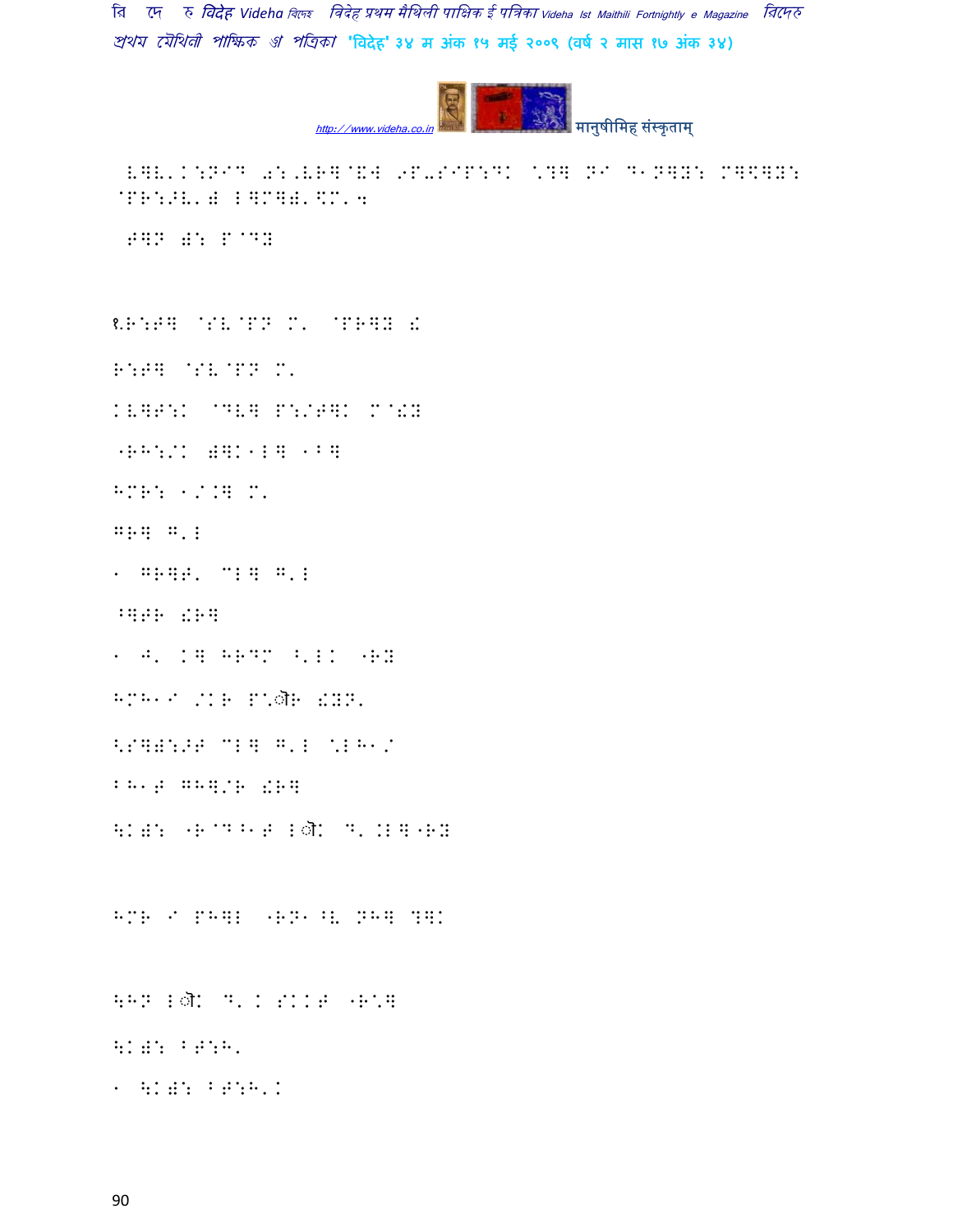

KR'J M'

SS: IS SKIP W

 $\exists i \vdash \mathbb{P} \exists i \in \mathbb{Q}$ 

 $\overline{1}$   $\overline{1}$   $\overline{1}$   $\overline{1}$   $\overline{1}$   $\overline{1}$   $\overline{1}$   $\overline{1}$   $\overline{1}$   $\overline{1}$   $\overline{1}$   $\overline{1}$   $\overline{1}$   $\overline{1}$   $\overline{1}$   $\overline{1}$   $\overline{1}$   $\overline{1}$   $\overline{1}$   $\overline{1}$   $\overline{1}$   $\overline{1}$   $\overline{1}$   $\overline{1}$   $\overline{$ 

**TH:NGR \*LEX** 

/KR @TR:S \*LK

NGR \*LK

/KR <1)N \*LK

G:M◌ॊ \*LK /KR MHK S'H◌ॊ \*LK

/ !:R S'H◌ॊ \*LK

J', "BEP SOMPROBE EN RE SOM

BHC "RATH

HMR: @SMMT] M'

1 T:H] PR \K): 0L6L P@RD: \*LK

 $H=H:K=H:K=H:H=H:K=H$ 

1 J' A: D A:D MY B:D MY B:D MY B:D MY B:D MY B:D MY B:D MY B:D MY B:D MY B:D MY B:D MY B:D MY B:D MY B:D MY B:

/ "RH]/ \*LH1I

HMR SM@ST @SMMT] K'/ 0/PN'

 $H$ PRISS (SHOPP S/A)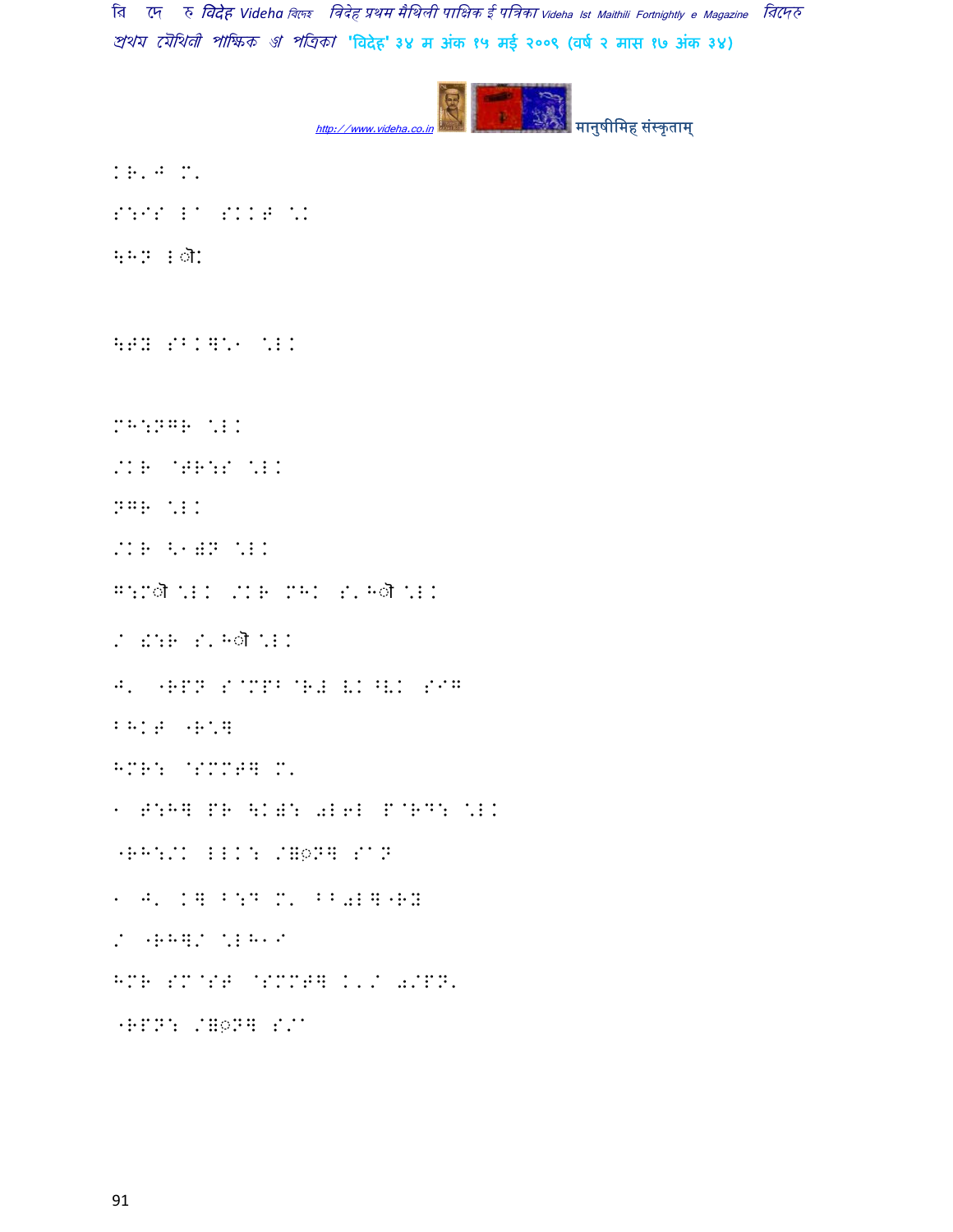

 $H''$   $H'''$   $H''$ 

BH<sub>1</sub>P 91 B 991 B 9

18 (BPP) "RP

 $19B$  DR:N PR  $18B$   $\rightarrow$   $91B$ 

KARA BERTAHAN SERI

TELTIC GREAK AND TH

1 / Handburg Robert Robert Robert Robert Robert Robert Robert Robert Robert Robert Robert Robert Robert Robert

 $\mathbb{R}$ ो $\mathbb{R}$ :  $\mathbb{R}$ : हो $\mathbb{R}$ :  $\mathbb{R}$ :  $\mathbb{R}$ :  $\mathbb{R}$ :  $\mathbb{R}$ 

1 S◌ॊ0:/ P◌ॊ.R] M'

K:S \*LK

\@MHR B]K] ): B:S \*LK

1 / SBK]\*1 \*LK

 $\mathcal{F}_1$  SMY SMY  $\mathcal{F}_2$  and  $\mathcal{F}_3$ 

"REVERT SIGNED OF REAL ORDER

1 /H] PR P1N,

\K): L:L P@RD: \*LK

1 J' K] B:D M' B10L]"RY

/ "RH]/ \*LH1/

"RHEAL (HOPE AIL 4

 $H^{\rm eff}_1 \to H^{\rm eff}_1$ 

1B] "RPN P]T: LG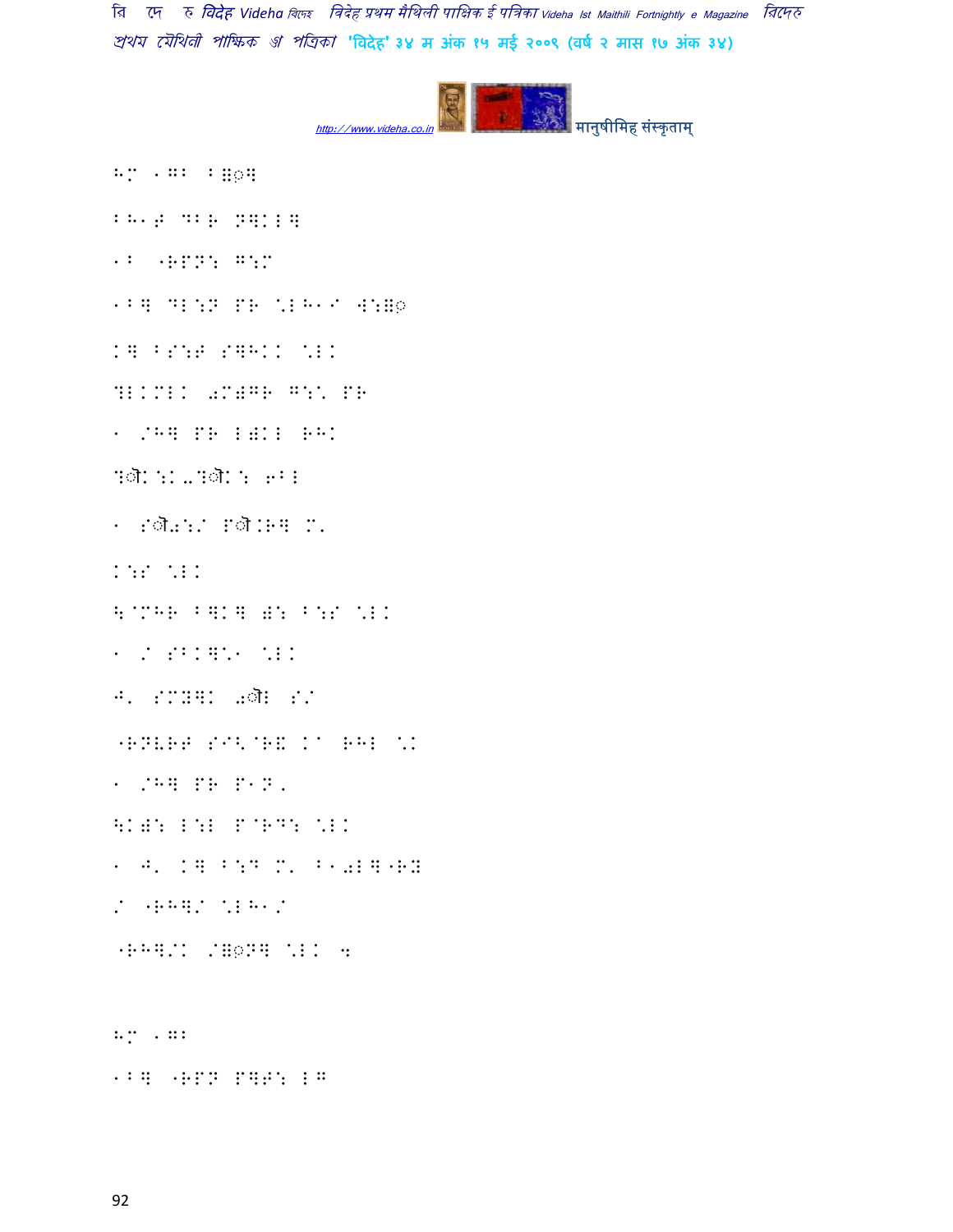

 $\mathbb{R}$ :  $\mathbb{R}$   $\rightarrow$   $\mathbb{R}$ :  $\mathbb{R}$   $\rightarrow$   $\mathbb{R}$ :  $\mathbb{R}$ 

JANK MINK MR SMYNG "ROLL" PROPERTY AN

 $H^*$   $\mathbb{R}^n$   $\mathbb{R}^n$ 

 $J$  SMY  $\mathbb{R}$  SMY  $\mathbb{R}$ :

"REDUCE THORE REDUCE

1 K] \K): L:L P@RD: \*LK

J:HE FOR ST

 $\kappa$  John Press, and  $\kappa$  and  $\kappa$  is  $\kappa$ 

HMR: H'RKT \*L

1 / HI: PRINT PRINT

/H] KR1#: PR

\K): L:L P@RD: \*LK

1 J' K] B:D M' B10L]"RY

/ "RH]/ \*LH1/

 $R$ HH(K /H0PH \H) 4

I 1/.]

HTP TAR WHI

J' HMR B:@LYK:LH] S/a

HTP: LI ART. (RTH)

 $H_1$  and then  $V = V$  is the  $T$ 

K] HMR M:>

SINTER STATE STRIP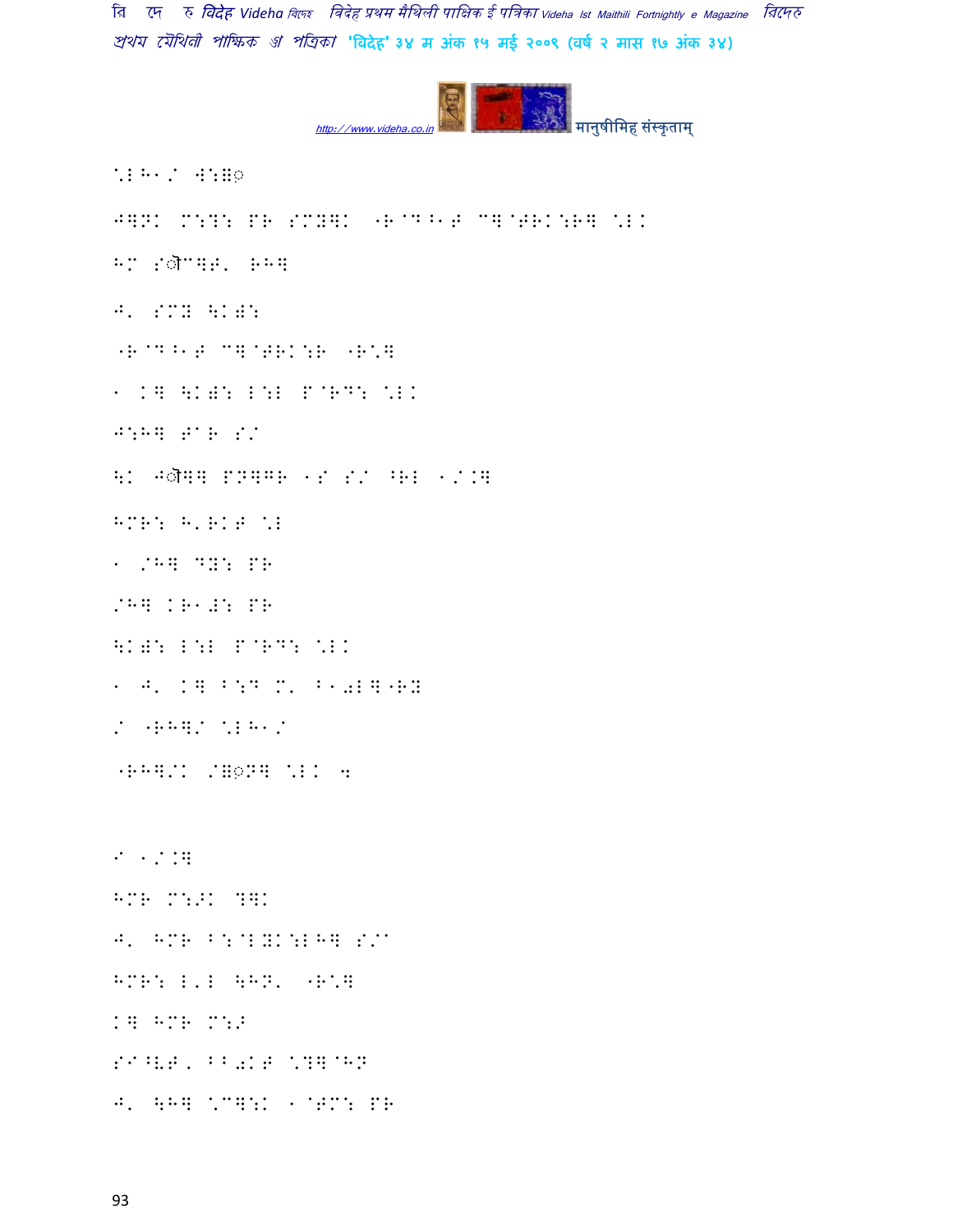

PAMES ANDRE POLICE

PHP:

1 HMR: "RPN M: RPN M: RPN M: RPN M: RPN M: RPN M: RPN M: RPN M: RPN M: RPN M: RPN M: RPN M: RPN M: RPN M: RPN <br>RPN M: RPN M: RPN M: RPN M: RPN M: RPN M: RPN M: RPN M: RPN M: RPN M: RPN M: RPN M: RPN M: RPN M: RPN M: RPN M

 $\frac{1}{2}$  14.9  $\frac{1}{2}$  ,  $\frac{1}{2}$  ,  $\frac{1}{2}$  ,  $\frac{1}{2}$  ,  $\frac{1}{2}$ 

 $R$  R  $R$  ,  $R$  ,  $R$  ,  $R$  ,  $R$  ,  $R$  ,  $R$ 

HM PS'NY: HA VALA NA

 $\cdot$  R:THEN ROOMS  $\cdot$ 

HM SHIP 991999

PS'N:-PS'N: ^a

J', SPS, PHEN, CEN, TR PHE

/ L:L /=◌़N] \*L

1 J' K] B:D M' B10L]"RY

/ "RH]/ \*LH1/

 $H$ <sup>2</sup> $H$ <sup>2</sup>  $H$   $H$   $H$   $H$   $H$   $H$   $H$   $H$ 

 $\pm$  THE  $\pm$  IN HM

 $199B + 39C + 39C + 39C$ 

P:t: BH W.I (BOS)

 $\exists$  directions  $\exists$ 

K] HM D]@LL] M' \*]

JTa \K): M◌ॊH@LL: \*K

 $\frac{1}{2}$  ,  $\frac{1}{2}$  ,  $\frac{1}{2}$  ,  $\frac{1}{2}$  ,  $\frac{1}{2}$  ,  $\frac{1}{2}$  ,  $\frac{1}{2}$  ,  $\frac{1}{2}$  ,  $\frac{1}{2}$  ,  $\frac{1}{2}$  ,  $\frac{1}{2}$  ,  $\frac{1}{2}$  ,  $\frac{1}{2}$  ,  $\frac{1}{2}$  ,  $\frac{1}{2}$  ,  $\frac{1}{2}$  ,  $\frac{1}{2}$  ,  $\frac{1}{2}$  ,  $\frac{1$ 

94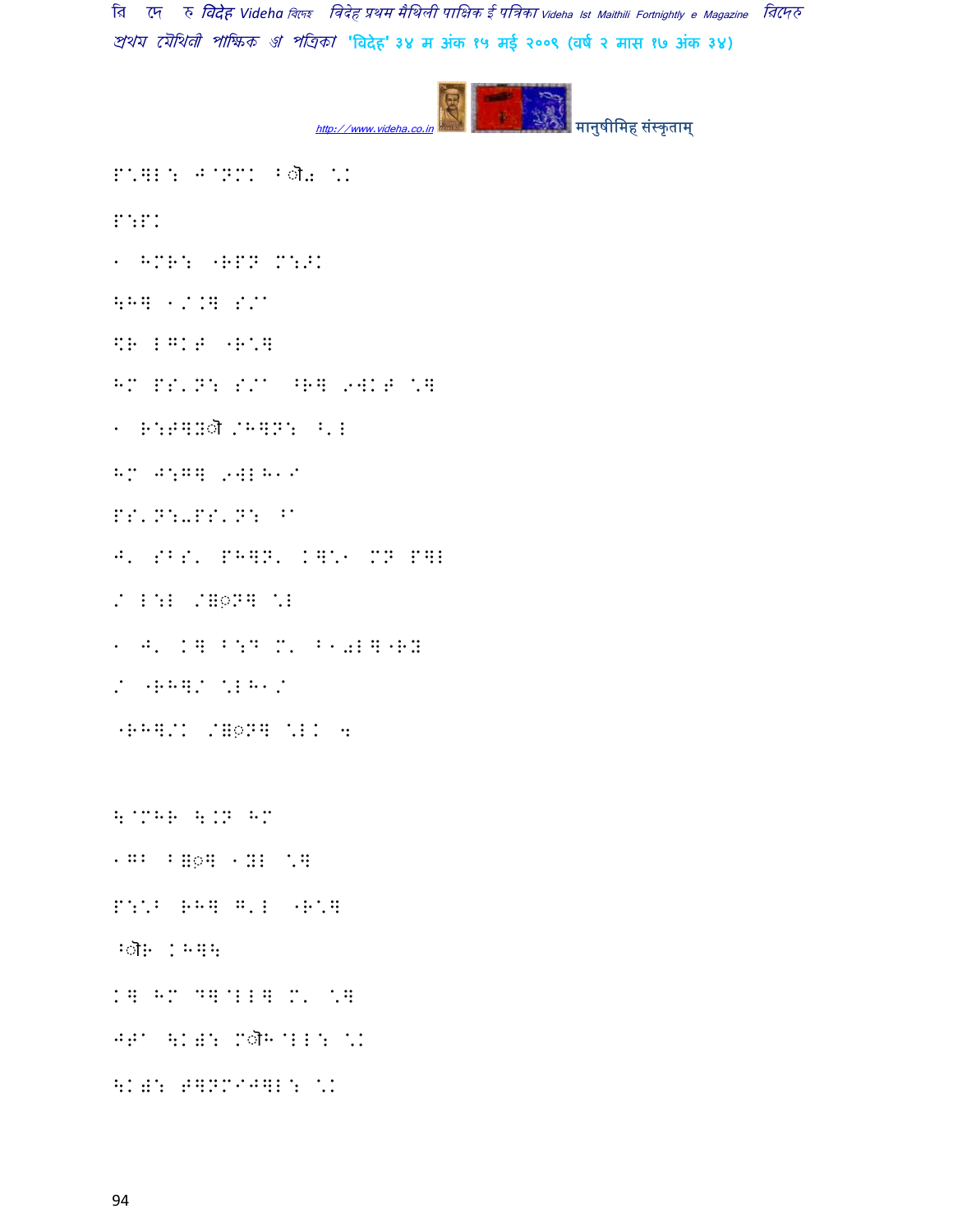

Bi-Board Time Than Muant and Boot

1 D◌ॊSR' @K&# @PR'MK /KR "R^]NY \*K

P1N, WIEW LACULER CAN HIS AT /KR S]L-GLL "RIGHT" (1995) (1995) (1995) (1995) (1995) (1995) (1995) (1995) (1995) (1995) (1995) (1995) (1995) (1995) (1995) (1995) (1995) (1995) (1995) (1995) (1995) (1995) (1995) (1995) (1995) (1995) (1995) (1995) (1995) (1995) (199  $T^*$  in  $\mathbb{R}^3$  and  $\mathbb{R}^3$  in  $\mathbb{R}^3$  . In the solution of  $\mathbb{R}^3$  $+$  41.01  $\mu$ : 0.1  $\mu$  P  $\mu$  P  $\mu$   $\mu$ 1 J' HO FEB DI BENI NE HE /KR R+ L:L \*K

 $9.141 \pm 10^{10}$  . For  $\pm 0.14$  and  $\pm 0.04$  $P$ Hirsh ( $P$ ) and  $P$  and  $P$  and  $P$  . The contribution of  $P$  $H^1$  . However, when  $H^1$  and  $H^1$ MIRTING REPORT OF A REPORT OF A REPORT OF A REPORT OF A REPORT OF A REPORT OF A REPORT OF A REPORT OF A REPORT OF A REPORT OF A REPORT OF A REPORT OF A REPORT OF A REPORT OF A REPORT OF A REPORT OF A REPORT OF A REPORT OF **KADE SERVE SERVE SERVE SERVE SERVE SERVE SERVE SERVE SERVE SERVE SERVE SERVE SERVE SERVE SERVE SERVE SERVE SE** 1 / \*P D'  $k$  (i.e.)  $\overline{a}$  and  $\overline{b}$  are  $\overline{b}$  (i.e.,  $\overline{b}$  and  $\overline{b}$  are  $\overline{b}$  (i.e.,  $\overline{b}$  and  $\overline{b}$ 

\H] )H:)H] D1PHR]Y: M' / S^): V@ST1-J:T \*K J' S:L DRI S:L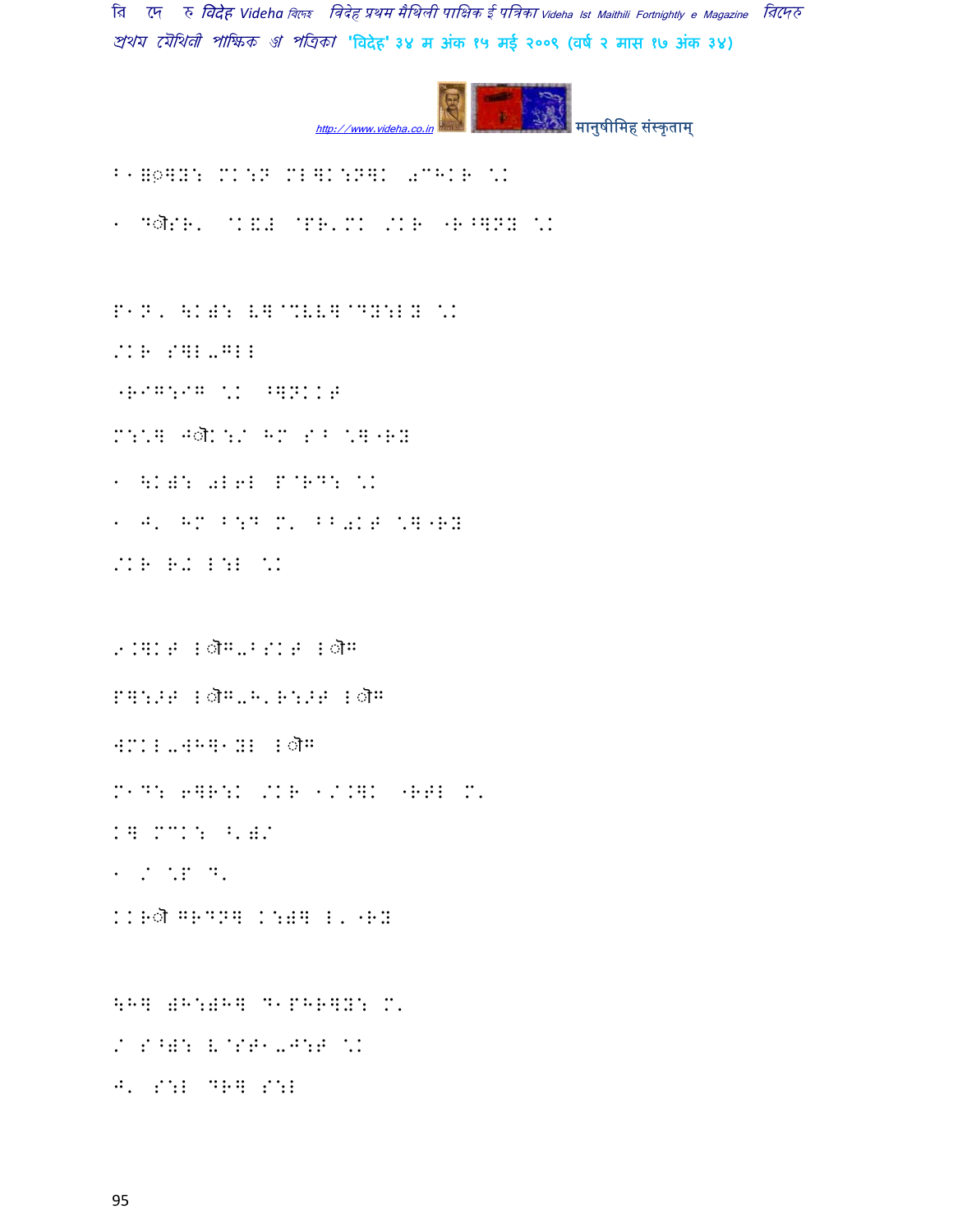

HMR: ^:+] RHL "R\*]

STANE RYPINER II 1 \*K HR'K DM@&)] S/a PH]N' SN DE COME SOME COMMENCES SORE THE SEA  $1.1$  SHE  $\overline{W}$ : NVK: PHERM  $\overline{W}$ JKR: P1R:N P]=◌़] K◌ॊN M'  $\mathbb{E}^1 \times \mathbb{H}^1_1 \times \mathbb{H}^1_2$ K:N M K K B10: RHL \*KL  $\le$  0.0145 parameters  $\mathcal{M}$ 1 J' KI BI BI BI KI BI BI BI /kr R+ L:L \* L:L \* L:L \* L:L \* L:L \* L:L \* L:L \* L:L \* L:L \* L:L \* L:L \* L:L \* L:L \* L:L \* L:L \* L:L \* L:L \* L  $\ddot{\Xi}$  which is the solution of  $\ddot{\Xi}$ HM "RPN S^): SRG SERVICE  $\overline{\text{G}}$  RHL  $\overline{\text{H}}$  RHL  $\overline{\text{G}}$  $\hbar$ : 6: 6:00 M) J' Kamara HMR: HMDY M'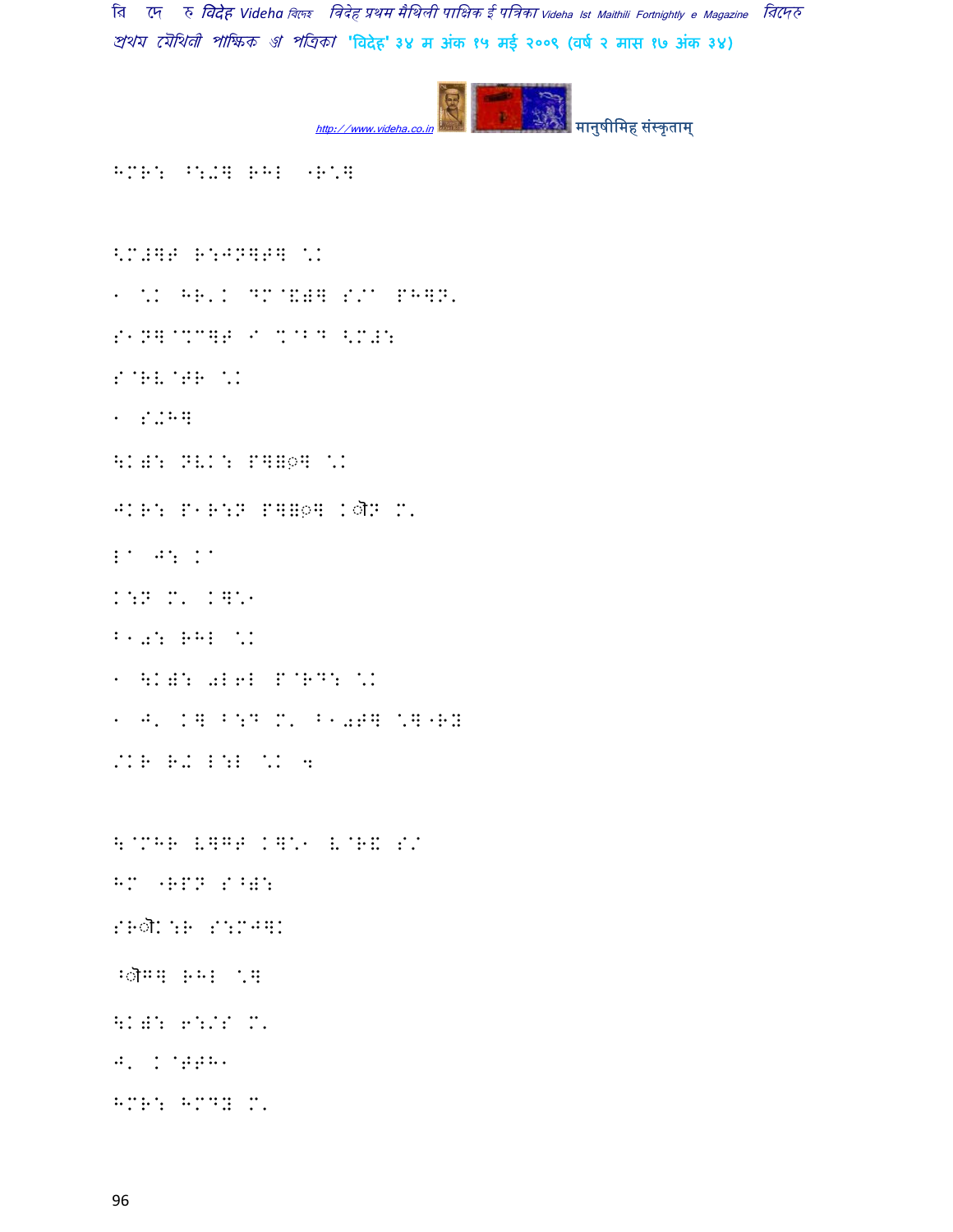

\K): 6:/K B1N] RHL "R\*]

 $\mathcal{H}$  : where  $\mathcal{H}$ 

 $\mathrm{H}\mathrm{H}\mathrm{H}\rightarrow\mathrm{H}\mathrm{H}\mathrm{H}$ 

 $L^2(\mathbb{R}^d;\mathbb{R}^d;\mathbb{R}^d;\mathbb{R}^d;\mathbb{R}^d;\mathbb{R}^d;\mathbb{R}^d;\mathbb{R}^d;$ 

KNKT-KNKT

 $\, \frac{1}{2} \cdot \frac{1}{2} \cdot \frac{1}{2} \cdot \frac{1}{2} \cdot \frac{1}{2} \cdot \frac{1}{2} \cdot \frac{1}{2} \cdot \frac{1}{2} \cdot \frac{1}{2} \cdot \frac{1}{2} \cdot \frac{1}{2} \cdot \frac{1}{2} \cdot \frac{1}{2} \cdot \frac{1}{2} \cdot \frac{1}{2} \cdot \frac{1}{2} \cdot \frac{1}{2} \cdot \frac{1}{2} \cdot \frac{1}{2} \cdot \frac{1}{2} \cdot \frac{1}{2} \cdot \frac{1}{2} \cdot \frac{1}{2} \cdot \frac{1}{2} \cdot \frac$ 

KHR, MER RTR MIRTHY

HM N'NPN] M'

BE READY READY READY

 $\cdot$  :

 $\mathbb{R}^n$  . Sec.  $\mathbb{R}^n$  ,  $\mathbb{R}^n$  ,  $\mathbb{R}^n$  ,  $\mathbb{R}^n$  , 1 D1N199911 SC/SC/ST/ST/ST 1 B:D M' J: Ka /KR SC/S' K@&) HTR: L:L B10N: H:L B10N: N]@SSID'H  $\mathrm{H}\mathrm{H}\mathrm{H}\rightarrow\mathrm{H}\mathrm{H}\mathrm{H}$ KORA G'AL G'ARD  $1$ HM D]NH1I M' SBT] RHKT \*] \H] @DV:R' NH]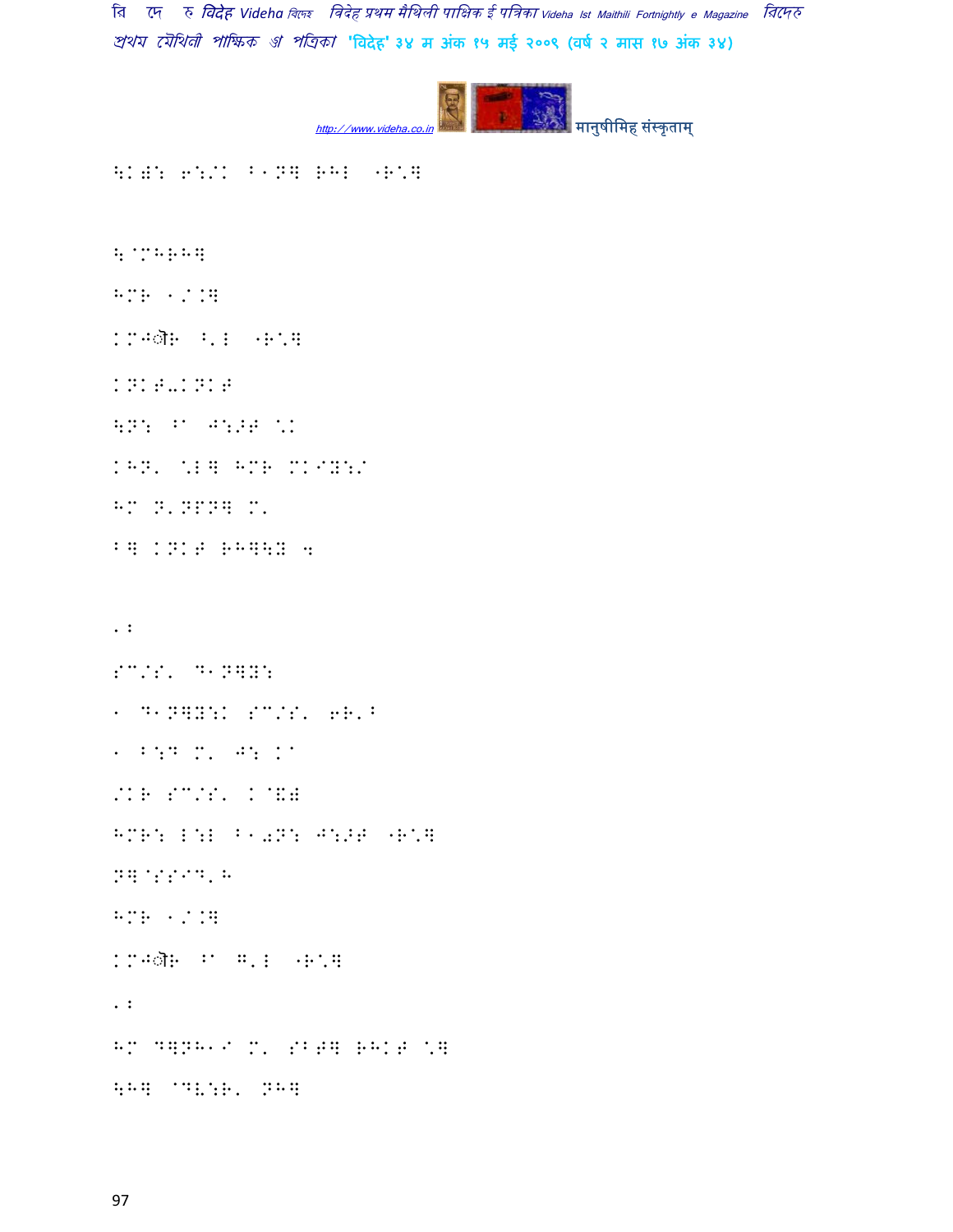

J' K:J NH] "R\*]

HTP: 17#

1B HMR: R:T] M'

B'S ST ST "RATE"

T'/ K:@LH] R:T] @SV@PN M' PHIL BIR "RHYNI" BHILLER HMR: 1/.] M' PH WH M TRH S

PHINH<sub>1</sub> ahija dhii iyo HMR: SBKITCH BALL BIRT M1D: R:T] J' @PR@TY'K DM@&)] PR \K): L:L P@RD: \*LK PHIL BORD BORD / "RH]/ \*LH1I  $R\left(\frac{1}{2}, \frac{1}{2}, \frac{1}{2}, \frac{1}{2}\right)$  ,  $R\left(\frac{1}{2}, \frac{1}{2}, \frac{1}{2}\right)$  ,  $R\left(\frac{1}{2}, \frac{1}{2}, \frac{1}{2}\right)$  ,  $R\left(\frac{1}{2}, \frac{1}{2}, \frac{1}{2}\right)$  ,  $R\left(\frac{1}{2}, \frac{1}{2}, \frac{1}{2}\right)$ २."RH:/ NH] J:YB N:R:Y#P@))] G:M "RHS: KI/ FA NATH LIGH N. N:R:Y#P@))] G:M ?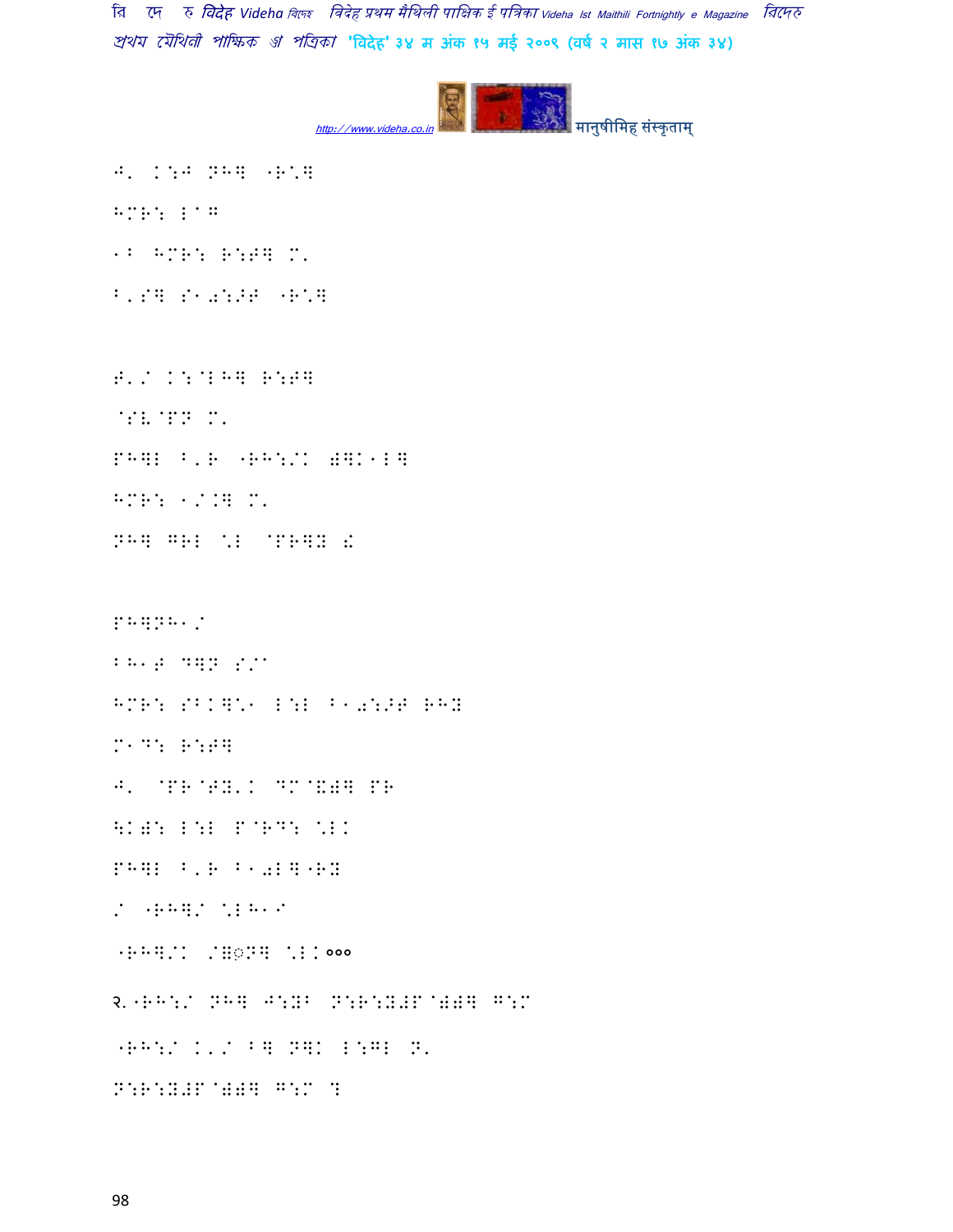

 $S$  ,  $S$  ,  $S$  ,  $S$  ,  $S$  ,  $S$  ,  $S$  ,  $S$  ,  $S$  ,  $S$  ,  $S$  ,  $S$  ,  $S$  ,  $S$  ,  $S$  ,  $S$  ,  $S$  ,  $S$  ,  $S$  ,  $S$  ,  $S$  ,  $S$  ,  $S$  ,  $S$  ,  $S$  ,  $S$  ,  $S$  ,  $S$  ,  $S$  ,  $S$  ,  $S$  ,  $S$  ,  $S$  ,  $S$  ,  $S$  ,  $S$  ,  $S$  , N:R:Y#P@))] G:M !  $\mathbb{R}^n$  Jef. (4)

D'.a Hai G: Ho Gai Gi

"RH:/ (8813) 8 GH: GH: CH 812 T

PHOTO PHOTO T.

FR:D:N NH PH TH

N:R:Y#P@))] G:M !

%HRK SC^:@GY L'L "RPN W'H1N PRN WY HRT BATH-MARTING  $R$  . Hence the second contract of the second contract of the second contract of the second contract of the second second contract of the second second second second second second second second second second second second

 $R\cdot$  RH:  $R\cdot$  (  $R\cdot$  ):  $R\cdot$  (  $R\cdot$  ):  $R\cdot$  (  $R\cdot$  ):  $R\cdot$ N:R:Y#P@))] G:M KARE STORE HT THE HIRSH TENIN CH "RPN RIGHT (R)"RPNME E VIE J'N: H'R: G'L HMR "R@SM]T: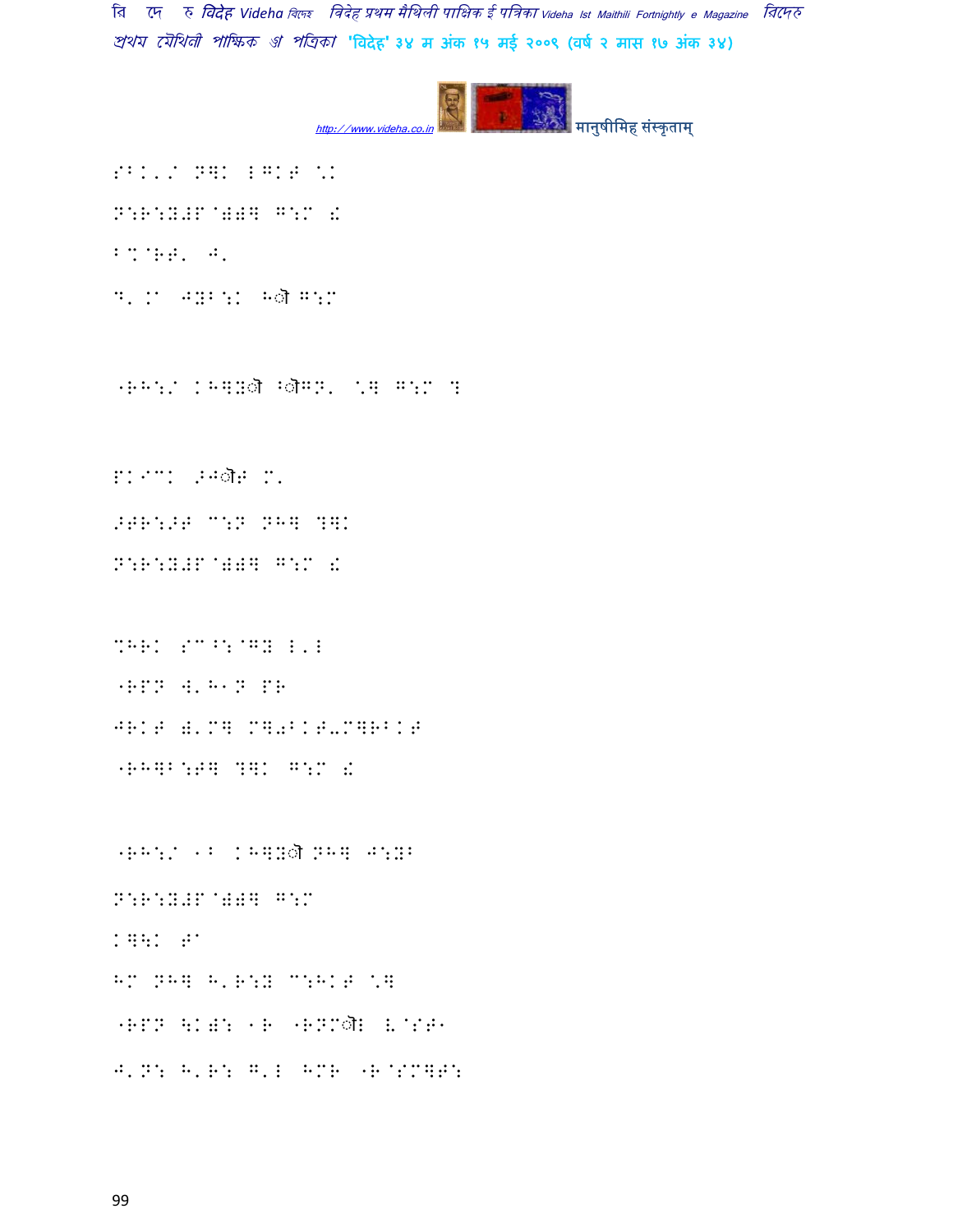

J'N: H'R: G'L HMR @SV@PN /H] N:R:Y#P@))] G:M M'

1 NH] BB0L KT'K LOOK AT AT AT A KT'K AT ALL AT A MY MALL AT A WAY OF A WAY OF A WAY OF A WAY OF A WAY OF A WAY OF A WAY O H. PS (E. P. HOMERSH) SPLEK (SAVYHIS: HOMIS.) 3.T. P. T. THEFF T DEED TO WATER **BUDE TO SERVE** T.N  $H_1$  ,  $H_2$  ,  $H_3$  ,  $H_4$  ,  $H_5$  ,  $H_6$  ,  $H_7$  ,  $H_8$  ,  $H_9$ "R@NH:R 1 K1IW]T MaN SIG **BH:R KRKT \*KR** MNK-MNH KONG KO "RPN "RPN" P.B P. \K): 1S La Ka M:@TR  $\mathcal{A}_1$  and  $\mathcal{A}_2$  are  $\mathcal{B}_3$ BH:R K\L K◌ॊYL: S/ KM-S/-KM  $H$ : H $H$ r:  $H$ NAME OF STREET KALLER KONSTRATION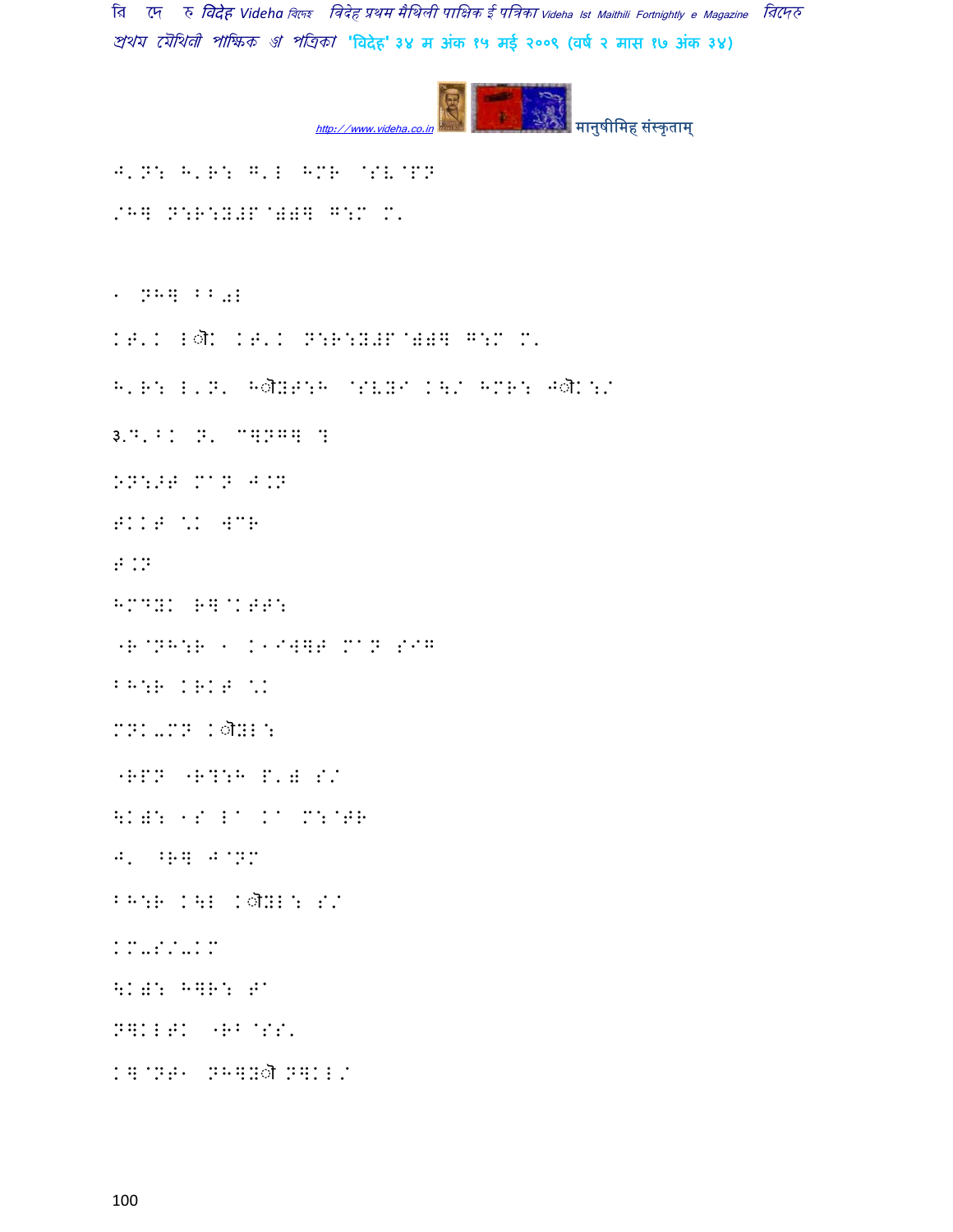

 $H\oplus H$ 

 $R = \frac{1}{2}$ 

9@&M: D'B' KRT

 $R$  -BH:  $R$  (  $R$  is  $R$  ,  $R$  )

1 H/M ChA FALL F

অন্:রাটের: /

1 "RNGL VOOR VAN DIE VAN DIE VAN DIE VAN DIE VAN DIE VAN DIE VAN DIE VAN DIE VAN DIE VAN DIE VAN DIE VAN DIE V

J:RH:RH:I:R

 $\mathbb{R}^3$ 

 $\ddot{\cdot}$ 

\K): C]NG] M:@TR

D'E "RESPONDER

 $\sim 10^4$ 

STREET COMPANY CONTROL

PaR Hamar

RPPLYDS/15/2009 at 11:29 PM 11:29 PM

9M'% K1M:R MHTL SaID...

EE SITE aa VIVEKaNaND JHa DOO Ta KHOJ RaHaL INTERNE

101

 $\mathbb{R}^n$  BH  $\mathbb{R}^n$  and  $\mathbb{R}^n$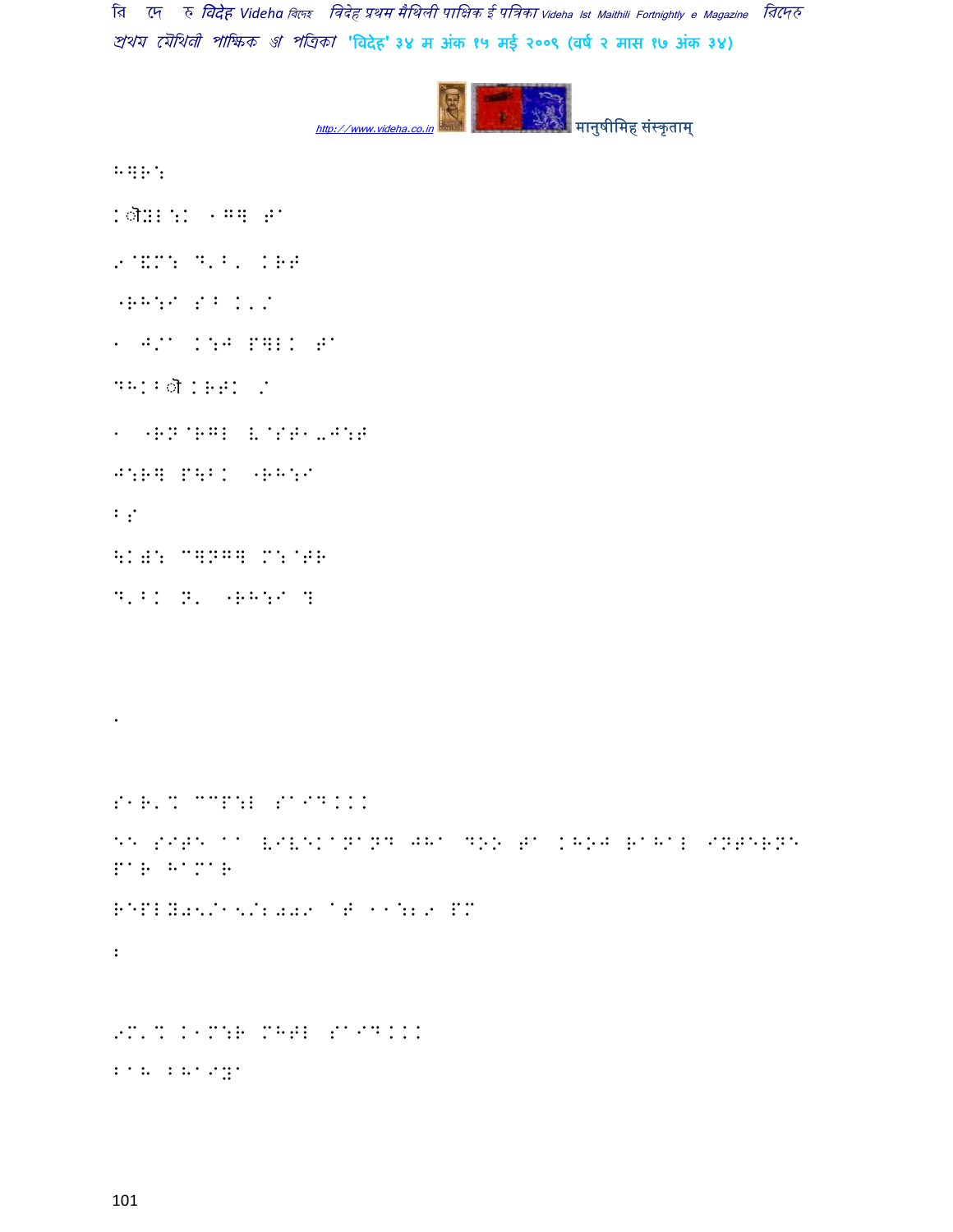

GHUMABA LEL BHOG BA LEL NAHI GAMAK KI HAL BHEL YANG YANG MASA KI >TR:>T C:N NH] ?]K N:R:Y#P@))] G:M !P1N, \K): V]@%VV]@DY:LY \*K /KR S]L-GLL "RIGHT" (1) \* HIGHT  $M:K\to\mathbb{R}^n$  John Songer Songer Songer Songer Songer 1 \X): 0.000 PM = 0.000 PM = 0.000 PM = 0.000 PM = 0.000 PM = 0.000 PM = 0.000 PM = 0.000 PM = 0.000 PM = 0.00 1 J' HT FAR T. PREDE MEHHE /KR R+ L:L \*K 9.1819 E Bolivaria (Britannia)  $P$ Hil $P$ : T  $\in$   $\mathbb{R}^{n}$  and  $\mathbb{R}^{n}$ . Then  $\mathbb{R}^{n}$  and  $\mathbb{R}^{n}$ WHILE-WHOME LOT M1D: 6]R:K /KR 1/.]K "RTL M' KA: TOWN (1995) 1 / \*P D'  $k$  () is denoted by  $k$  and  $k$  and  $k$  are  $k$  and  $k$  are  $k$ REPLY 05/2009 at 10:22 PM  $\ddot{\phantom{0}}$ পঞ্জীকাব বিদ্যানন্দ ঝা $\cdots$   $\cdots$   $\cdots$ 

RYPR MENTRY M. MERRY ERP EST MAN HAND PRIR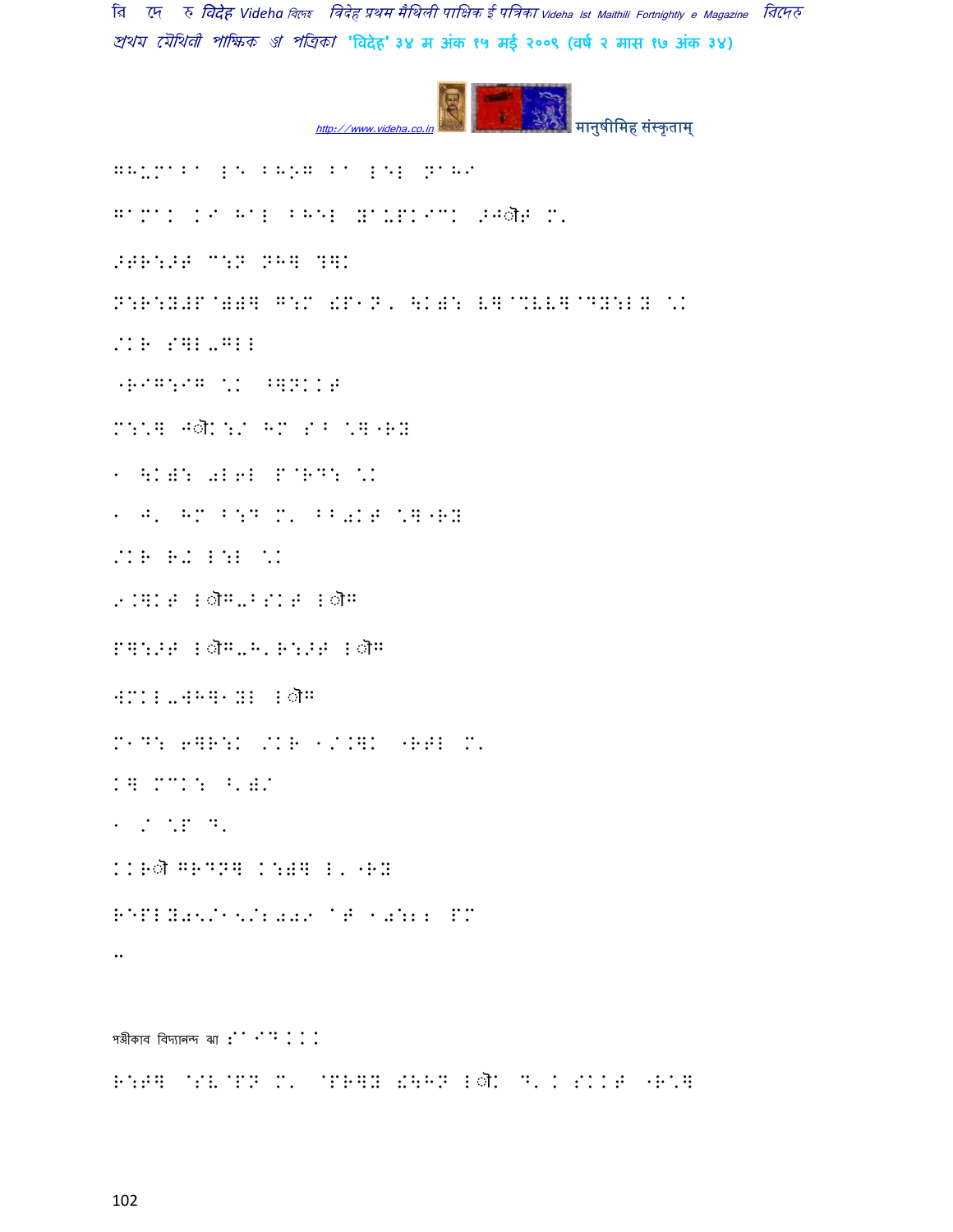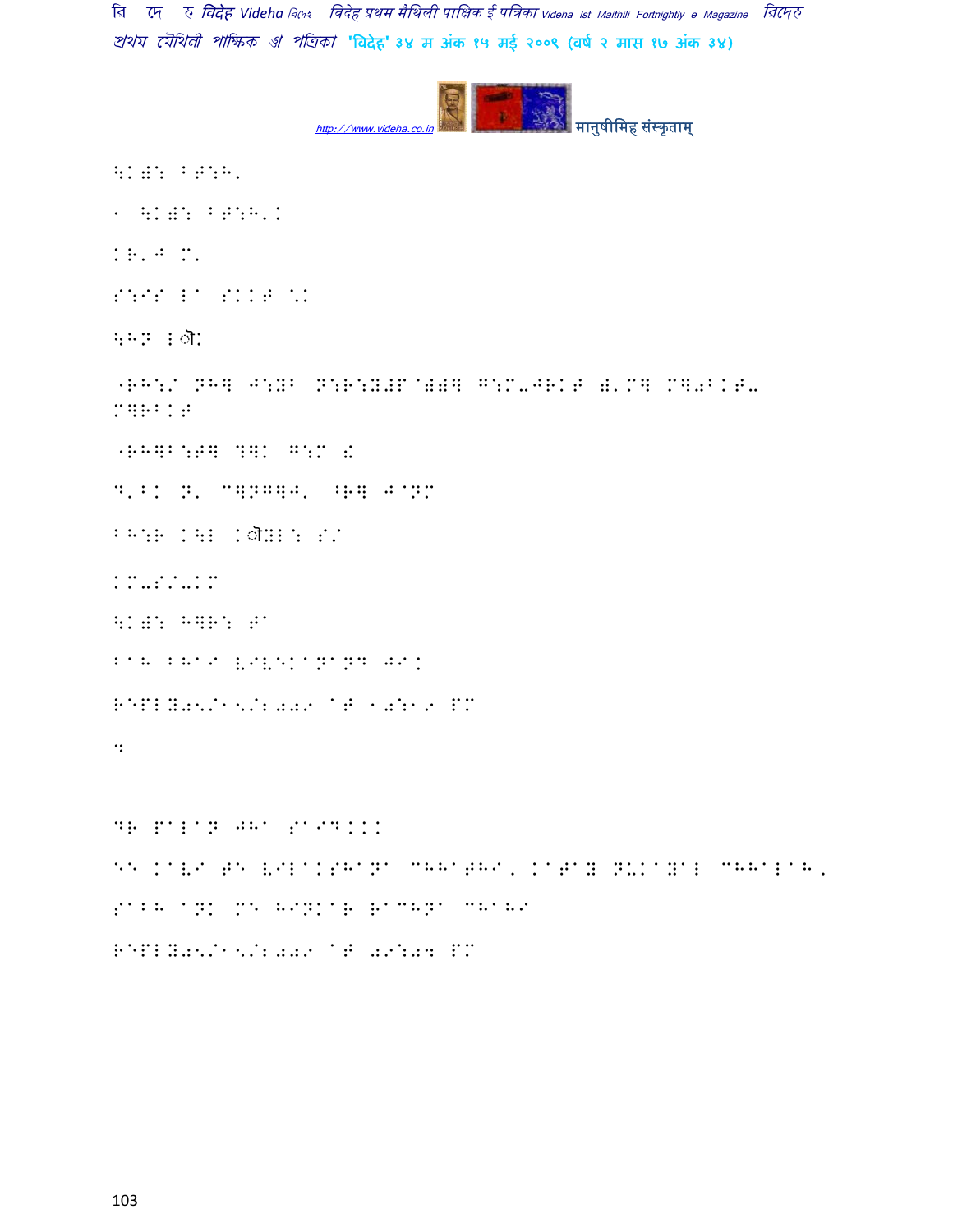

STARD ON DR DR 2: AND CONDITIONS TO DEVELOP AND A DISTURBANCE %:@S@TR SM@PRT] M]?]L: JNT: >@N)R K:L'N M' @VY:@.Y:T: PD PR 10 R: R: PRO SIG TO THE SIGN SIGN SIGN SIGN SECTION AND RESERVED AT SIGN SIGNAL SIGNAL SIGNAL SIGNAL SIGNAL SIG \N0J]0/0 K S'HL SIC:LN4 SLN:K PRART SLN:K PRART .CI>\*: M' L' K' DB^] !:N4 P')], P'):R, PCT], SM:N4 J: RHL 1> \*] S:S1R HM "R\*DR" KLAN: "RPN POSTAGE ARTICLE ARE ALLED AT THE CONTROL AND THE CONTROL ARE AT A CONTROL ARE ALL CONTROL ARE HMR: B]N1 M:Y KLN: RHTK4 BY K'R STANDARD START NHIS THUNK: NEWSBEAT J:]K KNK@NN] S/ MRTKI4 "R\*D" K'HN D'VT: KY BISH L' KINS ANDER SENH SIG

 $\mathcal{H}$  (1985)  $\mathcal{H}$  ,  $\mathcal{H}$  (400)  $\mathcal{H}$  (1986)  $\mathcal{H}$ 

 $\,$  4.12.  $\,$  9.90  $\,$  9.1  $\,$  9.1  $\,$  9.1  $\,$   $\,$  9.1  $\,$  9.1  $\,$  9.1  $\,$  9.1  $\,$  9.1  $\,$  9.1  $\,$  9.1  $\,$  9.1  $\,$  9.1  $\,$  9.1  $\,$  9.1  $\,$  9.1  $\,$  9.1  $\,$  9.1  $\,$  9.1  $\,$  9.1  $\,$  9.1  $\,$  9.1  $\,$  9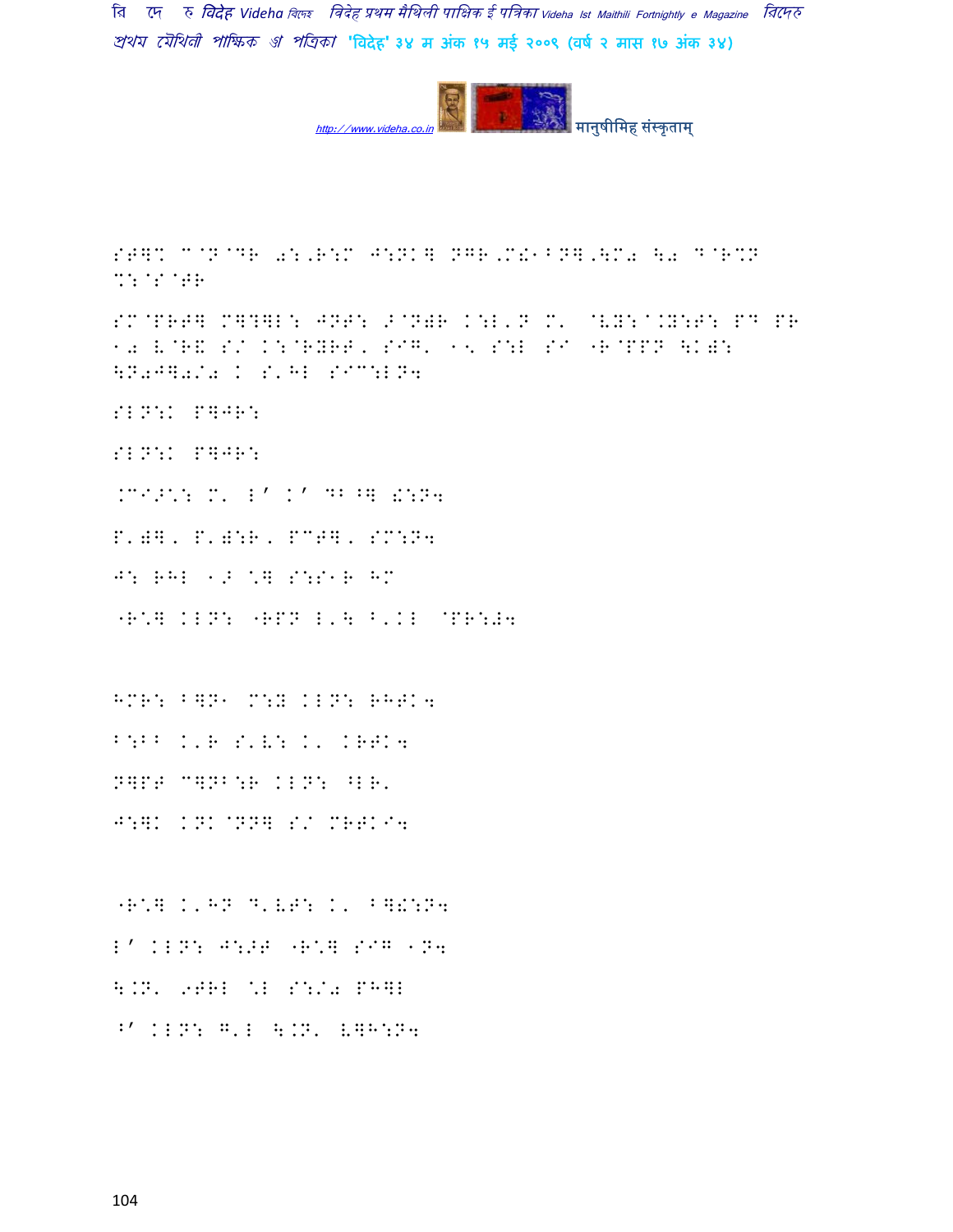

\*L K'HN "RBL!K N]K .'L4 KN]Y:/ P1TR: M' M@GN ^'L4 1MK )]K1L: LY DC]] G'LH1/ "RESTRIK BIHSEN T. SAMTUR BIH

K.NL 6BLK BNG BHL BNG  $\vdots$   $\vdots$   $\vdots$   $\vdots$   $\vdots$   $\vdots$   $\vdots$   $\vdots$   $\vdots$   $\vdots$   $\vdots$   $\vdots$   $\vdots$   $\vdots$   $\vdots$   $\vdots$   $\vdots$   $\vdots$   $\vdots$   $\vdots$   $\vdots$   $\vdots$   $\vdots$   $\vdots$   $\vdots$   $\vdots$   $\vdots$   $\vdots$   $\vdots$   $\vdots$   $\vdots$   $\vdots$   $\vdots$   $\vdots$   $\vdots$   $\vdots$   $\vdots$ 0BWK PBJ:, M:)]K @PRS:D **REACTES CONSIDERED AS SEEN** 

J' CHE ME MARIE BY BY K' RICHTAGE, ALL TERNA  $R$  . CITTLE HERE IN THE REAL KKRL .S:G KARL . THE SEE

F SMY KINS (Figs. B. E. RHLHVI HM SBELGHUNG NIS NH] ^:N ^'L KH]Y: "RPN' JUN /RUN // WHE SAF

B:B:B S/ M: KH: KH: KH: N]%@BD >%:R: 9W: H:?4 L' "RNL?] J: K' P]Y: HMR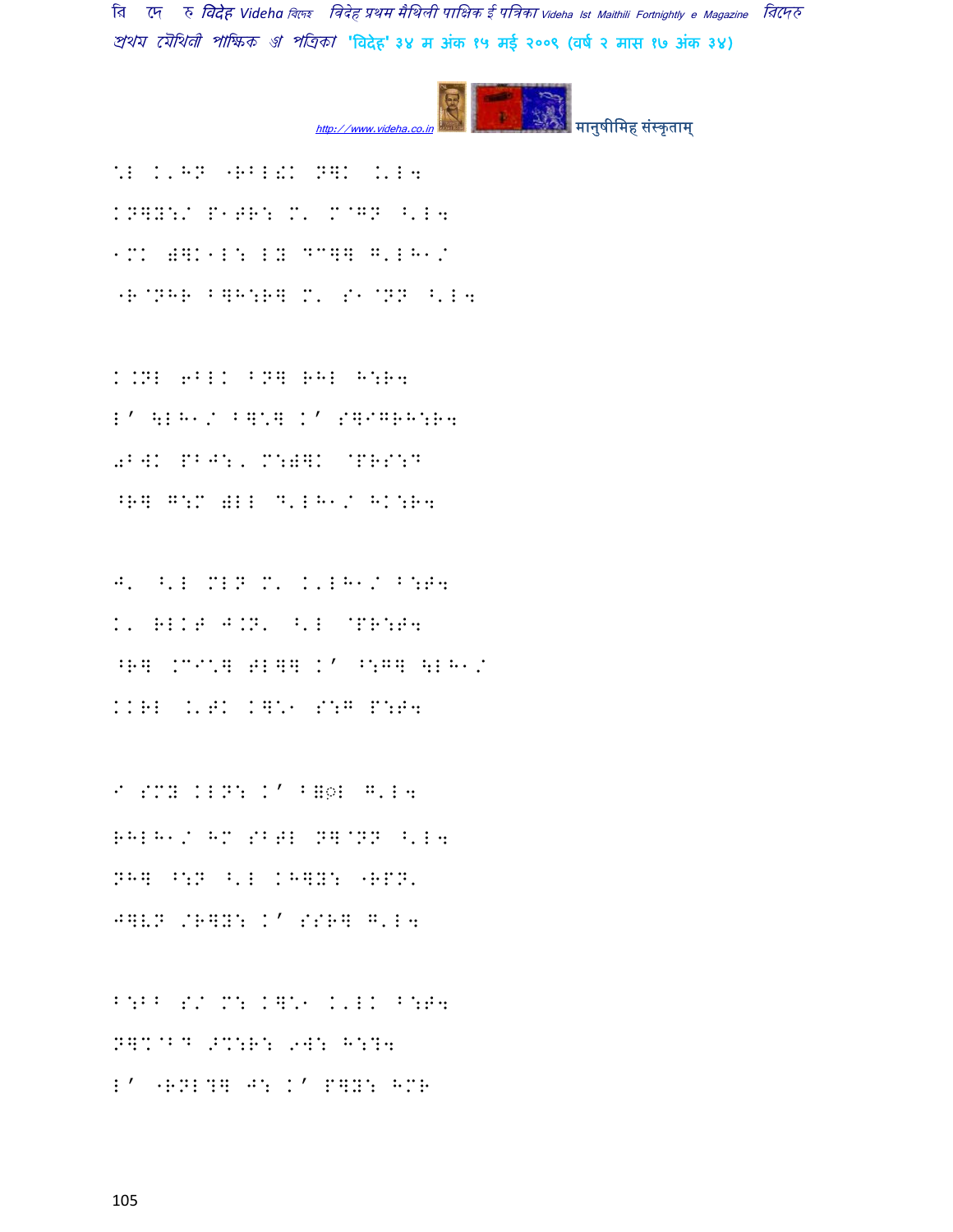

LLK: S]@ND1R P]] G'L M:?4

D'.LH1/ P:H1N \*?] "RNC]@NH:R4  $P$  RIM RIM SHE SHE RONE TO REPORT THE RANGE  $R$ ^')L K]\*1 NV @%P@R% PH]L MN BHK] G'L 9TRL @%RMIG:R4

KAN SOME SERVICE SPIEL  $\ddot{\phantom{a}}$  . And  $\ddot{\phantom{a}}$  are  $\ddot{\phantom{a}}$  and  $\ddot{\phantom{a}}$  are  $\ddot{\phantom{a}}$ HUHR/ D. HEMHB/ SORN DEN DE I MLN HMDY J' \*L "RPN:4

 $R$  . The state is the problem in a binding  $R$ When SN'HK SIBI "RPRETTE "PO BROTH SPOR V]@%V:SK B:@NHL \$LR K'HN4

SIGNER SIGNER STREET KARA BERSHIM BILAN BERSHIM / <R @DV:R] 1/GN DL:N SO S/ TENNIS IN SON BOARD

KN]T' KN]T' OR]YCN ^'L4

106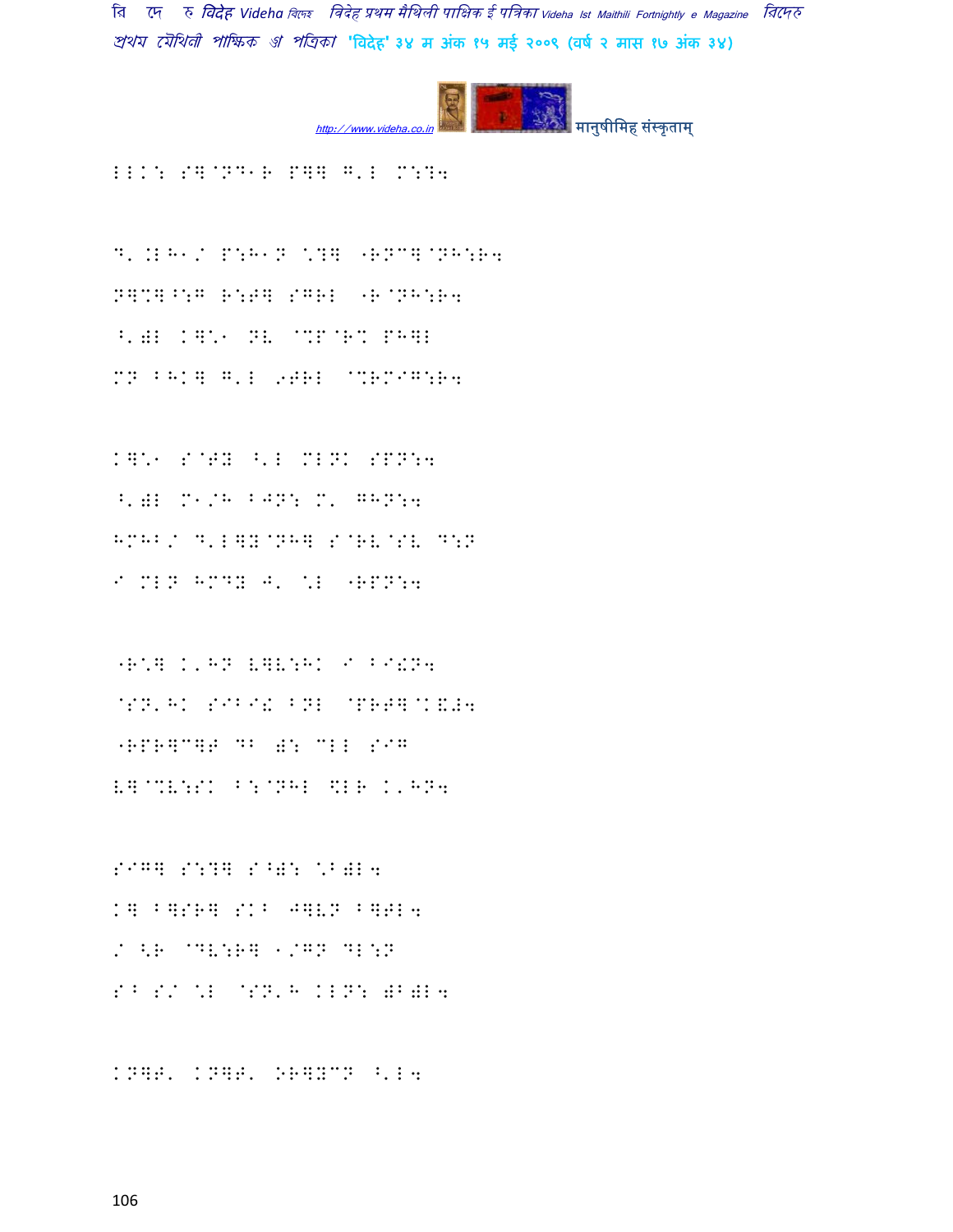

P:H1P SIG HPR C1MC C114  $\begin{array}{l} \begin{array}{c} \text{def}\end{array} & \begin{array}{c} \text{def}\end{array} & \begin{array}{c} \text{def}\end{array} & \begin{array}{c} \text{def}\end{array} & \begin{array}{c} \text{def}\end{array} & \begin{array}{c} \text{def}\end{array} & \begin{array}{c} \text{def}\end{array} \end{array}$ B ): KH2N: SMDCN (SH4)

DMG JL S/ GIG: 9TR] G'L4 MMT: V]!:N S/ H:R] G'L4  $B: B \to B$   $B \to B$   $B \to B$   $B \to C$   $B \to C$ M: /L## M. ##'E'TPAE (WI+

.LIT: M' P@K&] S]HR] G'L4 D:N: "RH:R \*L B]SR] G'L4 @ST@B! ^'L \*L G:\* P:T PVPS FRSH VI (TREAR SLIA

^:RK SM:N K SM:N K SM:N K SM:N K SM:N K SM:N K SM:N K SM:N K SM:N K SM:N K SM:N K SM:N K SM:N K SM:N K SM:N K SM:N K SM:N K SM:N K SM:N K SM:N K SM:N K SM:N K SM:N K SM:N K SM:N K SM:N K SM:N K SM:N K SM:N K SM:N K SM:N K **READ GOOD SCALE OF SCIENCE ASSESSED** SH: MARS SHIP BHIRT ST DOM: FRIE BY NE CINEA

HM OPPNE PHILOTERIA GRIECH J' "R\*] N:R] K'R @SV@RG !:M4 NH] RHL \TY PH]L1K PR]CY  $\ddot{\phantom{a}}$  ,  $\ddot{\phantom{a}}$  ,  $\ddot{\phantom{a}}$  ,  $\ddot{\phantom{a}}$  ,  $\ddot{\phantom{a}}$  ,  $\ddot{\phantom{a}}$  ,  $\ddot{\phantom{a}}$  ,  $\ddot{\phantom{a}}$  ,  $\ddot{\phantom{a}}$  ,  $\ddot{\phantom{a}}$  ,  $\ddot{\phantom{a}}$  ,  $\ddot{\phantom{a}}$  ,  $\ddot{\phantom{a}}$  ,  $\ddot{\phantom{a}}$  ,  $\ddot{\phantom{a}}$  ,  $\ddot{\phantom{a}}$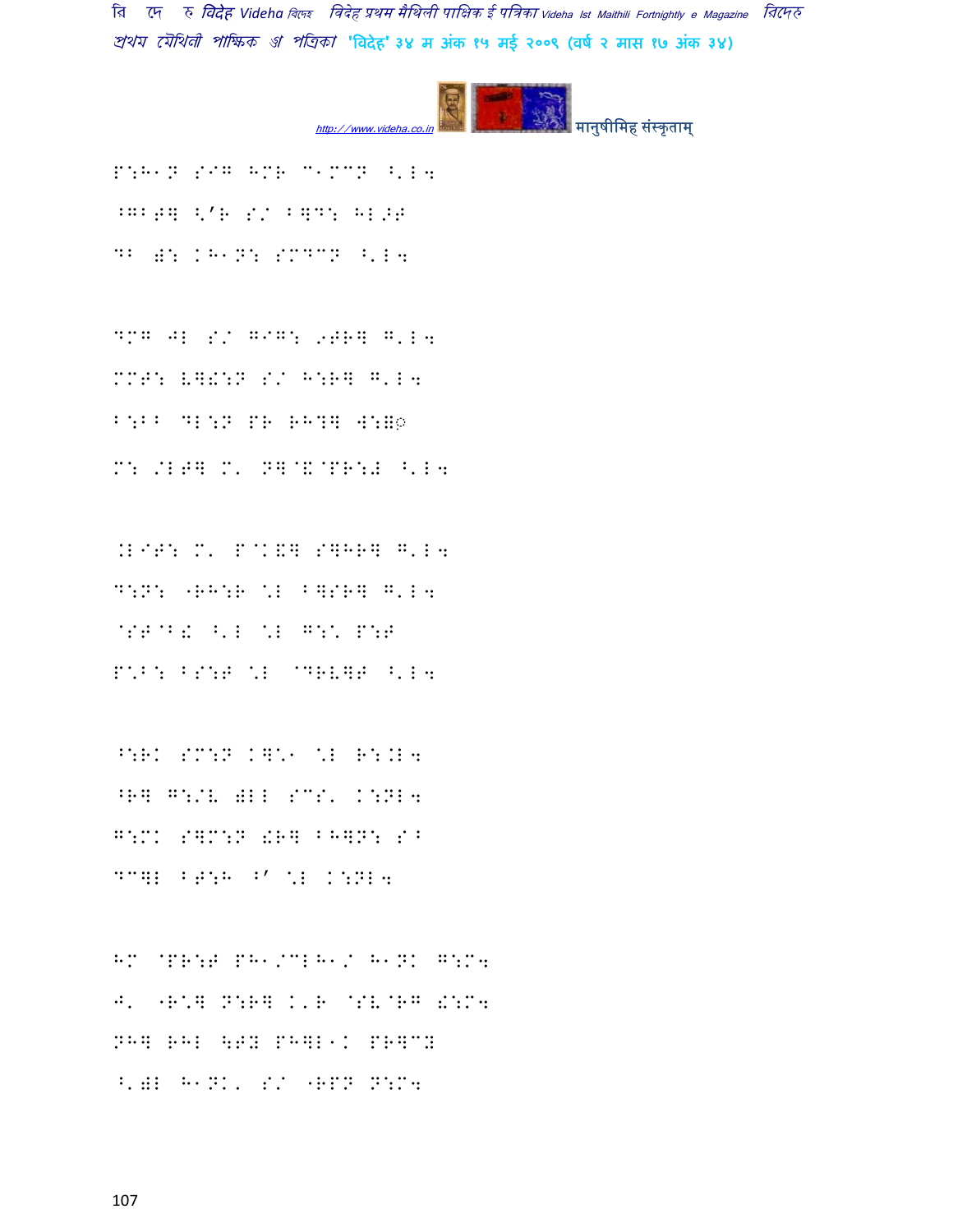

KLBR MY BKSL AND SHARRER RY. THE HISTORIC CONTROL PYTH K' D'ATA BINY AND THEAD BRK KAHREN KANSAS KALNE

B:@NHL CKKW] S/ 1B RHB4 B1. S1. KH1N: "RPN' YEAR NKHR] S:S1R K'R M:N L'L K@RT@VART@VYK SO NA NA

"R\*] 9J]] G'L / PH]L V:S4  $^{\circ}$  L  $^{\prime}$  H  $^{\prime}$  H  $^{\prime}$  H  $^{\prime}$  H  $^{\prime}$  H  $^{\prime}$  H  $^{\prime}$  H  $^{\prime}$  H  $^{\prime}$  H  $^{\prime}$  H  $^{\prime}$  H  $^{\prime}$  H  $^{\prime}$  H  $^{\prime}$  H  $^{\prime}$  H  $^{\prime}$  H  $^{\prime}$  H  $^{\prime}$  H  $^{\prime}$  H  $^{\prime}$  H  $^{\prime}$  H  $^{\prime}$  H  $^{\prime}$  H  $^{\prime}$ )1)] G'L P:I.], "R\*] ^RL 1/.] P]JR: S/ K] D'.B "RK:%4

STURNER STATURE ENERGY TO KEN BATELOO Kavita Lel aposto de la posta de la commenta de la commenta de la commenta de la commenta de la commenta de la Hamesa Dekimaan Dekahai Dekahai Cherusal Dekahai Dekahai Dekahai Dekahai Dekahai Dekahai Dekahal. REPLY05/21/2009 aT 09:32 aM

 $\ddot{\cdot}$ 

 $\ddot{\phantom{0}}$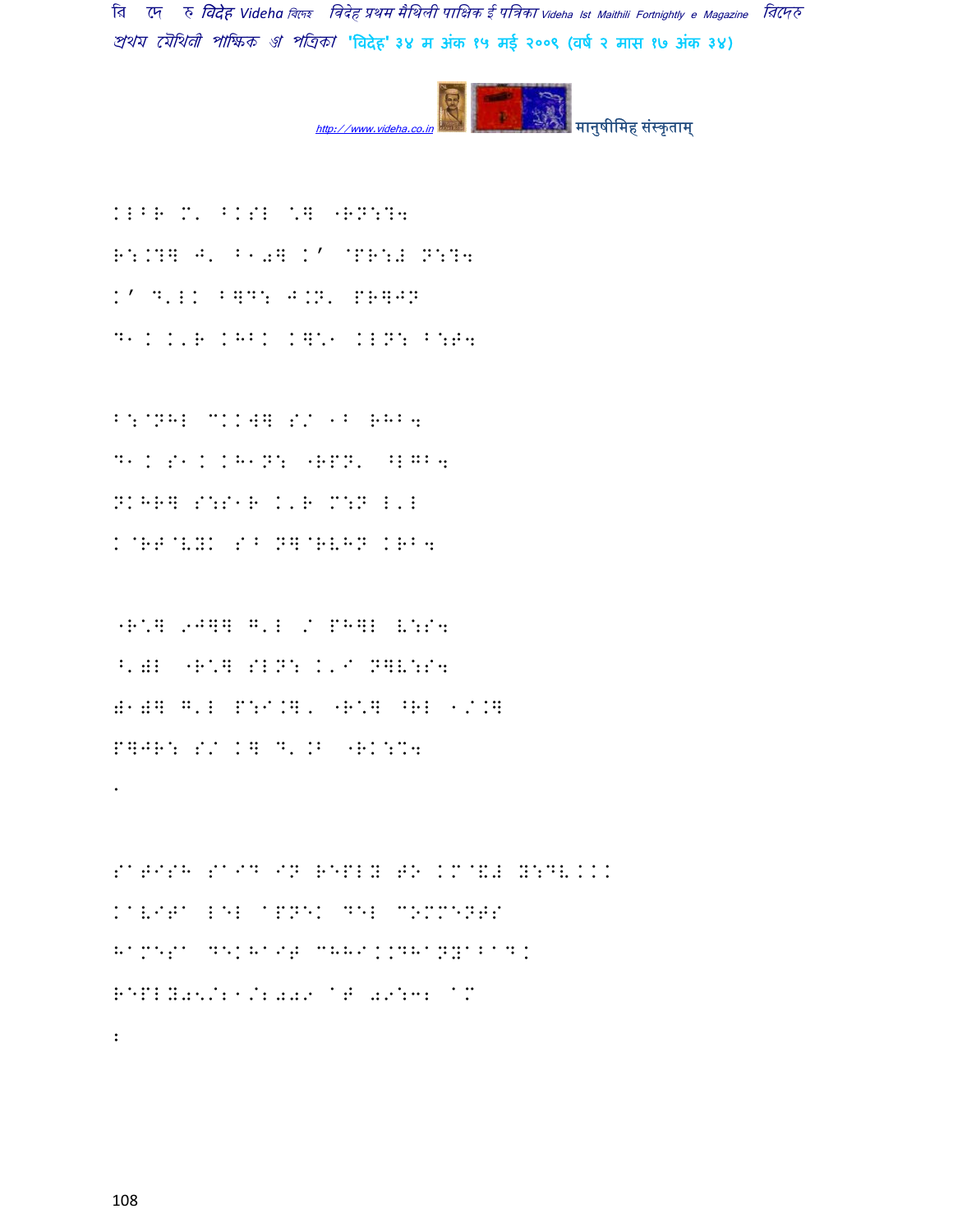REPLY DEPARTMENT PRODUCTS  $\ddot{\phantom{0}}$ PRESENT SAID. K.NL 6BLK BNG BHL HIM  $\vdots$   $\vdots$   $\vdots$   $\vdots$   $\vdots$   $\vdots$   $\vdots$   $\vdots$   $\vdots$   $\vdots$   $\vdots$   $\vdots$   $\vdots$   $\vdots$   $\vdots$   $\vdots$   $\vdots$   $\vdots$   $\vdots$   $\vdots$   $\vdots$   $\vdots$   $\vdots$   $\vdots$   $\vdots$   $\vdots$   $\vdots$   $\vdots$   $\vdots$   $\vdots$   $\vdots$   $\vdots$   $\vdots$   $\vdots$   $\vdots$   $\vdots$   $\vdots$ 0BWK PBJ:, M:)]K @PRS:D ^R] G:M )LL D'LH1/ HK:R4 MUDa PHER

REPRESENTATION OF ATTICALLY

Rajni palitika palitika palitika palitika palitika palitika palitika palitika palitika palitika palitika palit Kalen Padhlaun. Bahut nik lagal tahun 1990 ( aaBI GELAG HAMAR HAR FEELINGS KE AAHAN EHINGS KE AAHAN EHINGS KE AAHAAN EHINGS KE AAHAN EHINGS KE AAHAN EHINGS Kaudi me kalendar mengakai kalendar

SUBOR HAMILE STARIES aPNEK KaVITa HRIDYaY KE SHPaRSH KaRaIT aCHI SaNGaHI SHABDAK SEHO UTTAM VINYAS

http://www.videha.co.in<sup>/ मु</sup>स्कृति कार्या कर्णाटक मानुषीमिह संस्कृताम् Satisfied in Reply to an India Singh... The problems of the single single single single single single single s BaHUT Bahut DHanya Dang Hamar Kanyi dan berjudukan pengerang mengenak REPRESENTATION AT 11:45 aP 11:45 aP 11:45 aP 11:45 aP 11:45 aP 11:45 aP 11:45 aP 1

िव दिन दि<mark>विदेह Videha</mark> <sub>विफर</sub> विदेह प्रथम मैथिली पाक्षिक ई पत्रिका Videha Ist Maithili Fortnightly e Magazine *वि*दिन्द õथम मैिथली पािक्षक ई पिñका **'**िवदेह**'** ३४ म अंक १५ मई २००९ (वष र् २ मास १७ अंक ३४)

 $\ddotsc$ 

 $\dddot{\cdot}$ :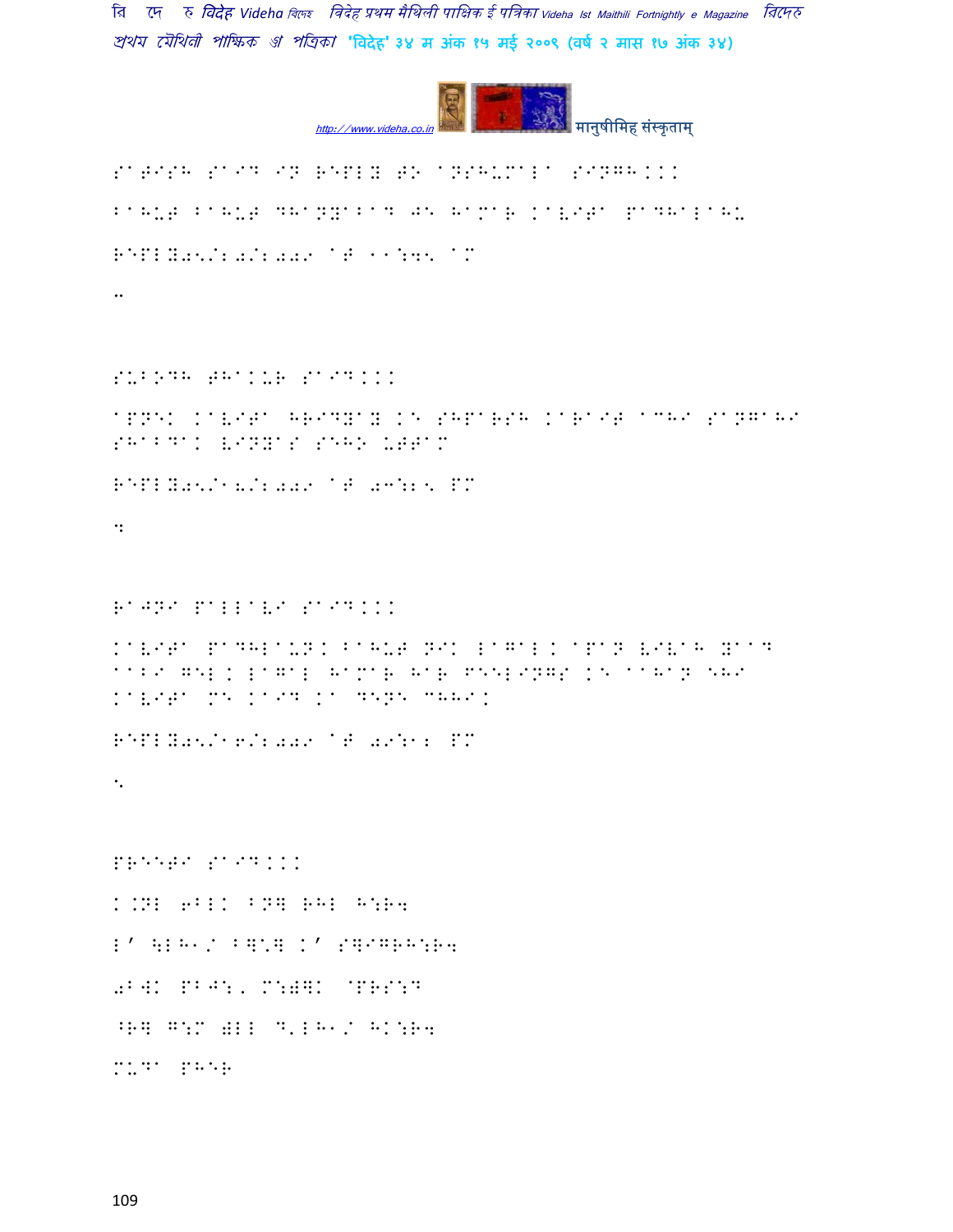@SV@PN SLLN: 1/.]M' L'N'

"R/T:H MN ^:VN

PaDHLaWN........... RPPE Basily all adds of Boss and CD S1BL! W:K1R, G:M-HKIW] B:L], J]L:-M!1BN]K MBL N]V:S] \*?] 1 C:@R)@R\$ \K:9@N)'@N) @PRK@K)]%NR \*?]4

KaTEK DIN BADAN BADA EKTA HAD EKTA HAD EKTA KARAY WALA KARAY WALA KARAY WALA KARAY WALA KARAY WALA KARAY WALA

PRaVEEN KUMaR JHa SaID... KaVITa BaHOOOOOOOOOT NIK LaGaL........

aah na kalendari ja ka MUDA aaB Na REPLY CONSIGNER AT 10:26 PM

9M'% K1M:R MHTL SaID...

^')L "R\*] SLN: K'I N]V:S4 )1)] G'L P:I.], "R\*] ^RL 1/.] PAPE S/ CA D.B "RK: HISTS REPLY 05/2009 at 10:27 PM  $\ddot{\cdot}$ 

"R\*] 9J]] G'L / PH]L V:S4



िव दिन दि<mark>विदेह Videha</mark> <sub>विफर</sub> विदेह प्रथम मैथिली पाक्षिक ई पत्रिका Videha Ist Maithili Fortnightly e Magazine *वि*दिन्द õथम मैिथली पािक्षक ई पिñका **'**िवदेह**'** ३४ म अंक १५ मई २००९ (वष र् २ मास १७ अंक ३४)

 $\mathbf{::}$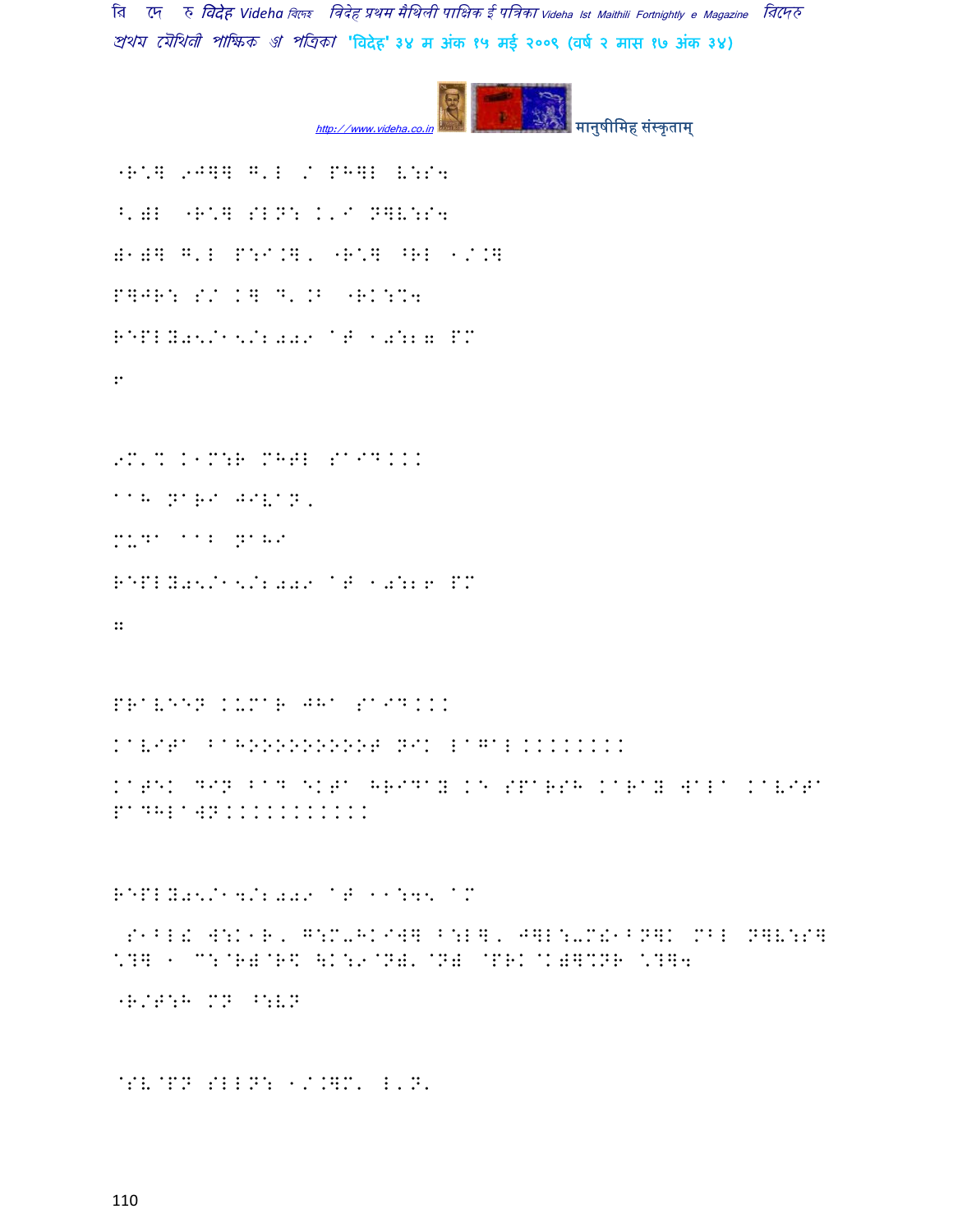

!N] BH:R] RHL \*L] 1/GN4 SLCALE THAN HAD HAD HOLD TO SAMPLE THAN THE SLC. 1> S/0M' "R/T:H HMR PRD'%] MN^:VN4

\*L BR.K 1S MLNM' DBL MLN KTERS PIESE SOME GENERAL K:N:N K:N:N R:N:N R:NHRIX: 1R RSS/ ^RL MH]N: S:/N,

@SV@PN SLLN: 1/.]M' L'N' !N] BH:R] RHL \*L] 1/GN4

/ P\*]L: M]LN R:T]K MLN AND BEEN CHANGED BILL REPORT  $R_{\rm{H}}$  reduces the property of the property of the property of the property of the property of the property of the property of the property of the property of the property of the property of the property of the propert HANK HANK NE CHINA FILM. @SV@PN SLLN: 1/. 2000 10:00 10:00 10:00 10:00 10:00 10:00 10:00 10:00 10:00 10:00 10:00 10:00 10:00 10:00 10:0<br>Month SLLN: 1/. Month SLLN: 1/. MONTH SLLN: 1/. MONTH SLLN: 1/. MONTH SLLN: 1/. MONTH SLLN: 1/. MONTH SLLN: 1/ !N] BH:R] RHL \*L] 1/GN4

NBK: S:\$] 1> PH]RB\

111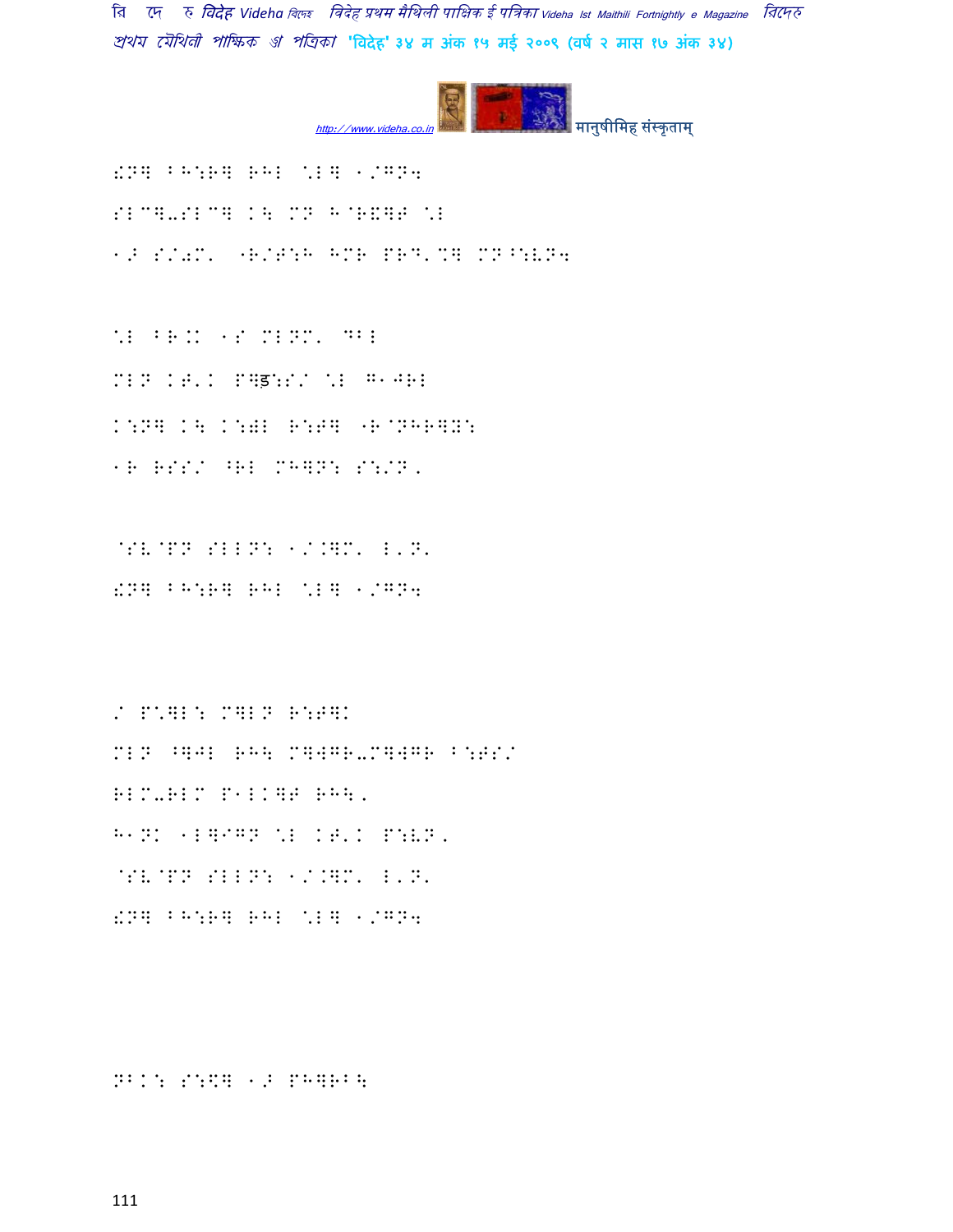

R. THE BURNIER BEER SEND BRIDG BAR:SY SM KY SI SAJER D. THE SITE, PRAGGE PHOT. MENTER SIERT SCHELLEN !N] BH:R] RHL \*L] 1/GN4

\TB:M' 6LNK <I)] B:JL !N] J'N: N]@DR:S/ J:GL, 6LNPR 1\L 1B:J HT NHH (1910) 400 NHH NH NH S1NH 0BR-0M:N 0B-0M:N J.BY .SA REAR TORT INES. @SV@PN SLLN: 1/.]M' L'N' !N] BH:R] RHL \*L] 1/GN4

**THE SIBLE STREET INDEX** B:T KV] K'R M:NB,  $R$  . A RG  $R$  and  $R$  and  $R$  and  $R$  . The mass of  $R$  is the contract of  $R$  and  $R$ "RH:IK SH:IK SH:IK @SV@PN SLLN: 1/.]M' L'N' !N] BH:R] RHL \*L] 1/GN4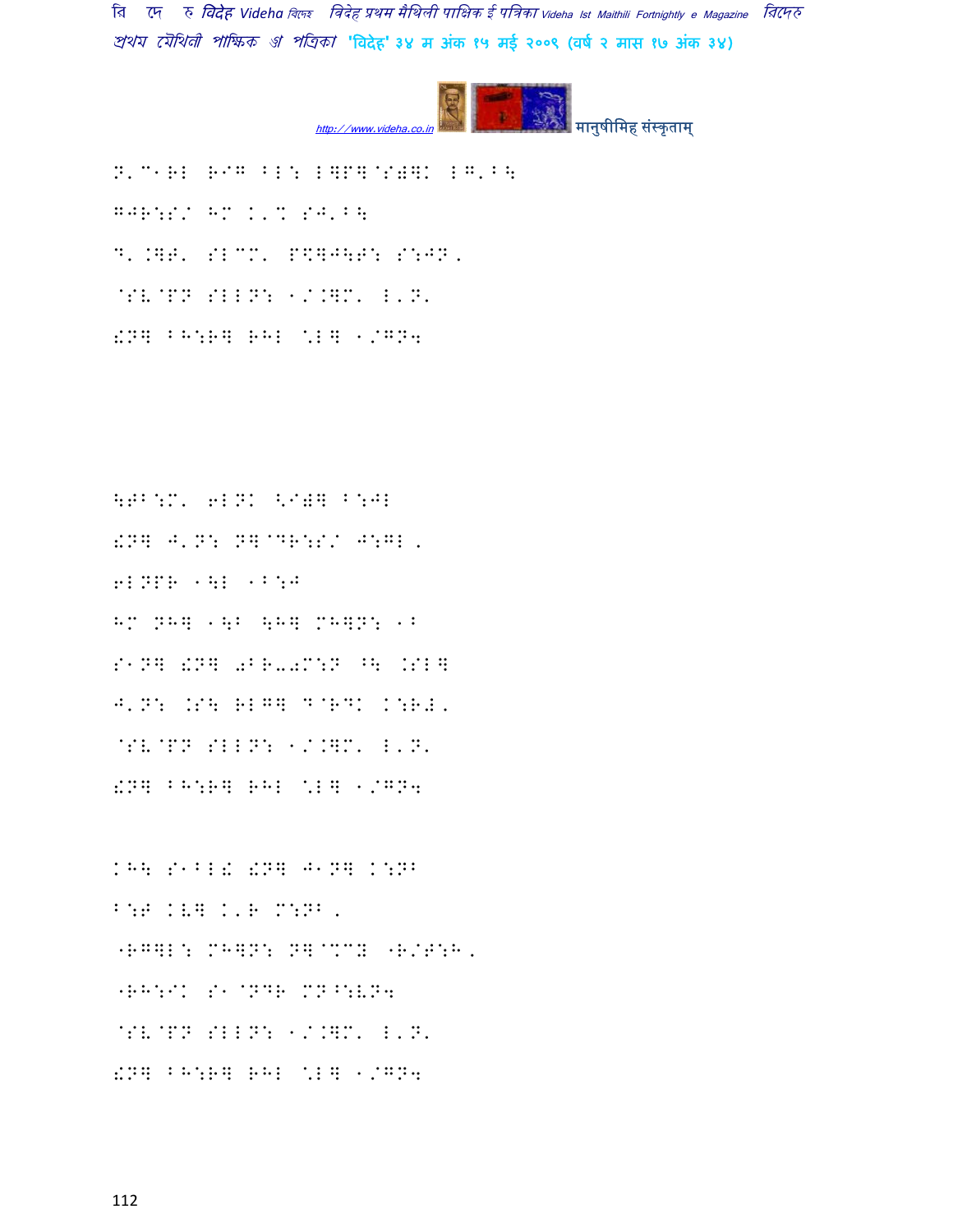113

aum Said... **CHA S1BLE S28 H. S1BLE S1B** 

VIVEKaNaND JHa SaID... WaH KHOOB NEEK LIKHaL. REPLY 05/2009 at 10:32 and 10:32 and 10:32 and 10:32 and 10:32 and 10:32 and 10:32 and 10:32 and 10:32 and 10:  $\dddot{\cdot}$ 

 $\ddot{\phantom{0}}$ 

RREPLY STORY OF SPREADED

DHaNYaBaD aPNEK UTSaH VaRDHaK PROTSHaHaN KE LEL

TOPREETI...

SUBORGEN SUBORGEN SUBORGEN SUBORGEN SUBORGEN SUBORGEN SUBORGEN SUBORGEN SUBORGEN SUBORGEN SUBORGEN SUBORGEN SU

 $\ddot{\cdot}$ 

 $\bullet$  100  $\pm$ 

RPPE Basily all adds of Power Put

MaHaN ETIHaSIK KaVIKOKIL KE SaNG HaMRa RaKHI aHaN aPaN VaRaPPaN DEKHELaUN SE DHaNYaBaD, MUDa HUNKa aNGa TE HaMaR SWaROOP BaHUT CHOT aCHI

SUBORH STAR AR BANDE BRANDLIN



िव दिन दि<mark>विदेह Videha</mark> <sub>विफर</sub> विदेह प्रथम मैथिली पाक्षिक ई पत्रिका <sub>Videha</sub> Ist Maithili Fortnightly e Magazine *विC*फ्ट õथम मैिथली पािक्षक ई पिñका **'**िवदेह**'** ३४ म अंक १५ मई २००९ (वष र् २ मास १७ अंक ३४)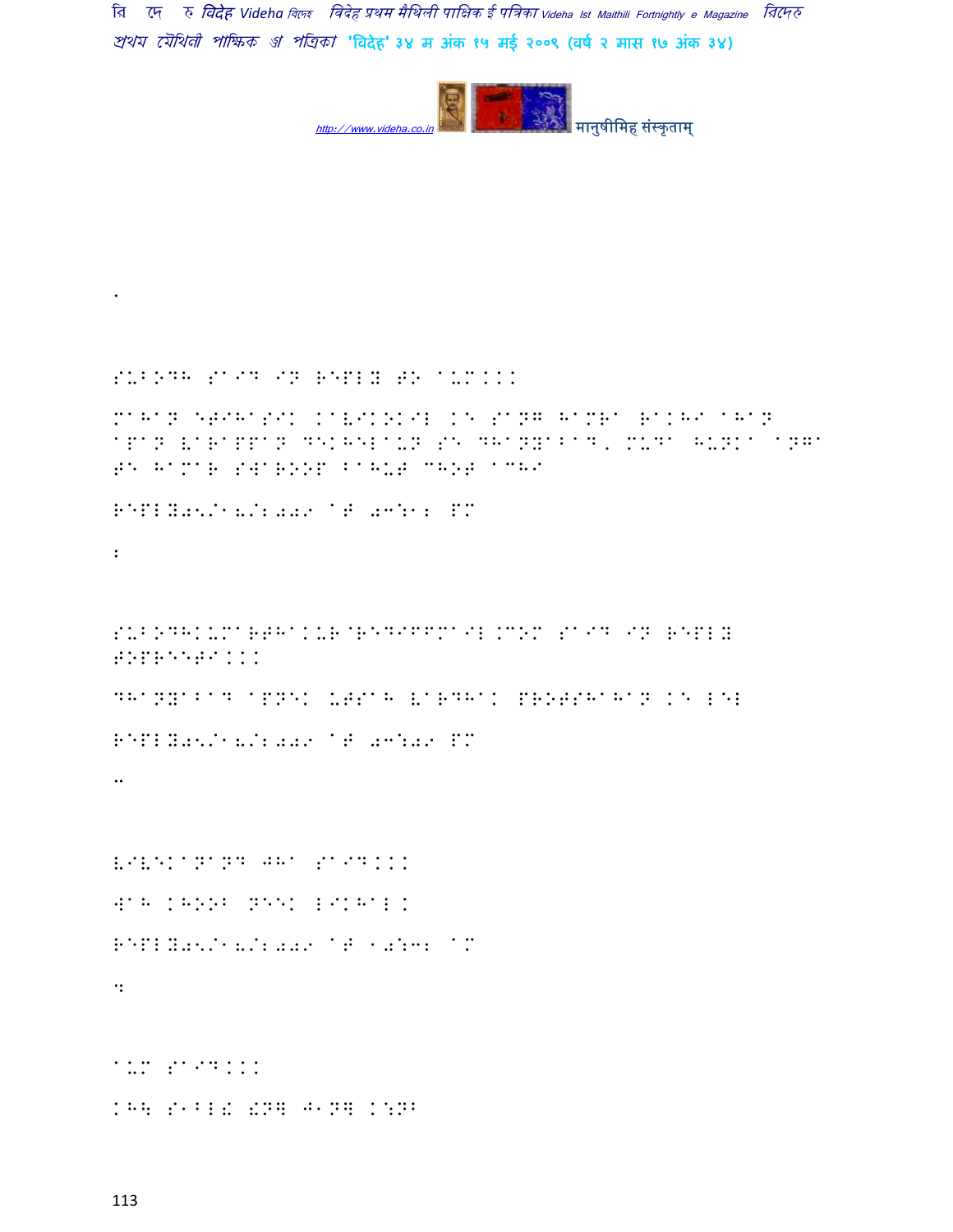

B:T KIR KOR MINIST VIDYaPaTI aaJUK REPLY05/15/2009 aT 10:30 PM  $\ddot{\phantom{0}}$ 

PREETI SaID... NIK PRAVASI GEETI REPLY05/15/2009 aT 10:29 PM M#]K:@NT M]@%R "MN]&" GRILL: MARK CORLESPTRING HER TENNISH Manuel Manuel Manuel Manuel Manuel Manuel Manuel Manuel Manuel Manuel Manuel Manuel Manuel Manuel Manuel Manue<br>1980 - Manuel Manuel Manuel Manuel Manuel Manuel Manuel Manuel Manuel Manuel Manuel Manuel Manuel Manuel Manue D'.B D'.B HMR 1198 POTTER TO PARTE ITS SOM PBRS MY SBRJ PRESS D'.B D'.B HMR 1IGNK ^:G !!

**DESCRIPTION CONSTRUCTS** M:/ BN: RHL \*?] TRB1 ! 1I \T: HMR MBIH LGB1\ 1998. THIS WAR WARD MN]& ?]K HMR N:M !! DEPRESSION OF STREET STREET HTP: "RIGH: T. THR: B CER.HP: FT:P E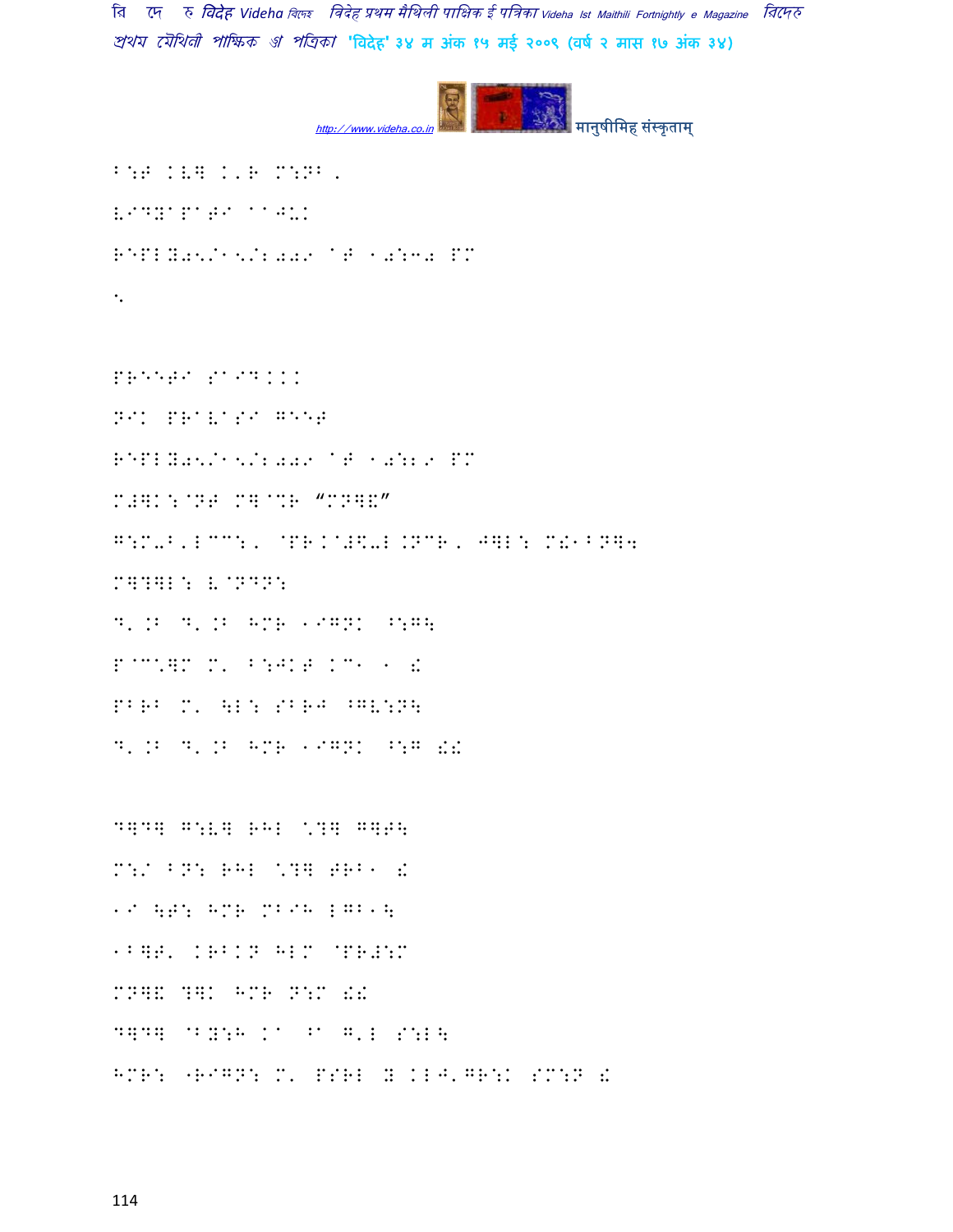

\T: P:HBNK B:BB La J'T: I DLK:N\ HTB: 1798 T. SBR FREE WEEK AT

D'.B D'.B HMR M]?L: K:N\ KLJ'GR: M' B)KY P:N 1 M.:N / M]?]L: RHT SB.N MH:N ! M@#\$N 1 V]@DY:PT]K HLIT RHK Y JTK G1#G:N\ / J:NK] !:M MH:N !!

R:M BNL?] P:HBN\ LVKB% SN ^G]NV:N J:H] W:M GIG: D'Y?] P1@#YK @J3:N ! /I M]?]L: K S@T S@T @PR#:M S@T S@T @PR#:M !! MAN STORE RESOURCES SITE OF PRESENTING

 $\mathbb{R}$ মধূলিকা টোধবী: $\mathbb{R}^3$ :  $\mathbb{R}^3$ D'.B D'.B HMR M]?L: K:N\ KLAURE M. PELE PER ( TIN / M]?]L: RHT SB.N MH:N ! Mathematics in the state of the state of the control of the state of the state of the state of the state of th / J:NK] !:M MH:N !! NIK REPLY SECTION AT 10:34 PM

 $\bullet$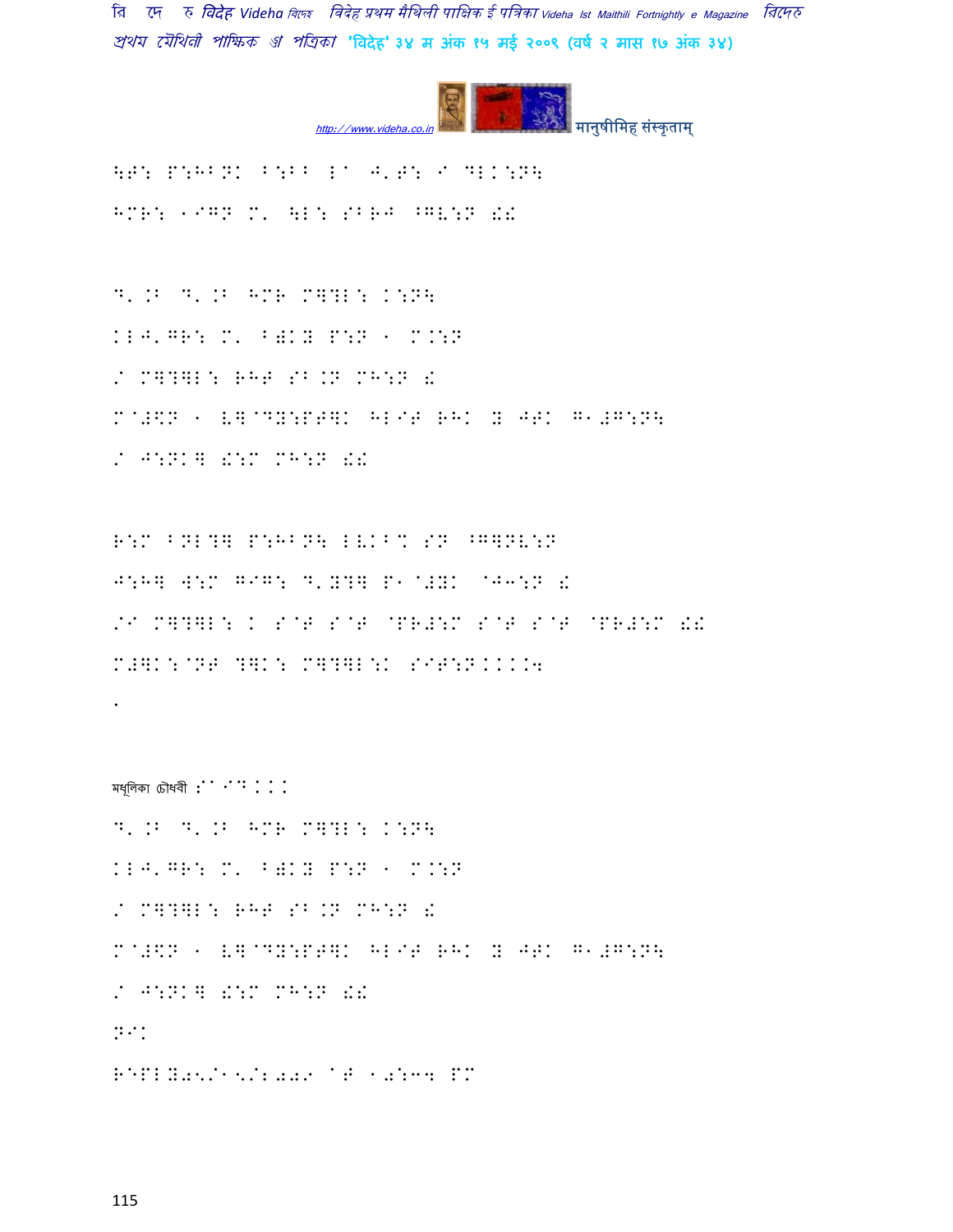MAND DO.NE DE SUPPER. "RPN: SIG .1" RPN: SIG .1" 1S HMR:PR PBR: PRINT PRINT PRINT PRINT M:Y B:PK 9W:BK ^:R HM BNL W# MOREAL IS WHE B:BB S@MH:RT: "RPN .'T P?:R HM Ta KRB KM:>@RK JLG:R PHONE PERSONS ROW BREEK TO SA SIGNED AND SAFEKE JOAN (F. BEN AI) (F BOHBA) STILBH SHARD FOR SBOARD SPARE SB KTH'S MARKET PARK MATERIO ELE COME "RATE ELP. RLATE MENING INING SELECT

@JYLT] HM \K B:LK M@!Y V@RGK'

HM \K B:LK M@!Y V@RGK'

JaY Ma

aum Saint-Card

 $\ddot{\cdot}$ 

http://www.videha.co.in<sup>|</sup> मानुषीमिह संस्कृताम्

िव दिन दि<mark>विदेह Videha</mark> <sub>विफर</sub> विदेह प्रथम मैथिली पाक्षिक ई पत्रिका Videha Ist Maithili Fortnightly e Magazine *वि*दिन्द õथम मैिथली पािक्षक ई पिñका **'**िवदेह**'** ३४ म अंक १५ मई २००९ (वष र् २ मास १७ अंक ३४)

116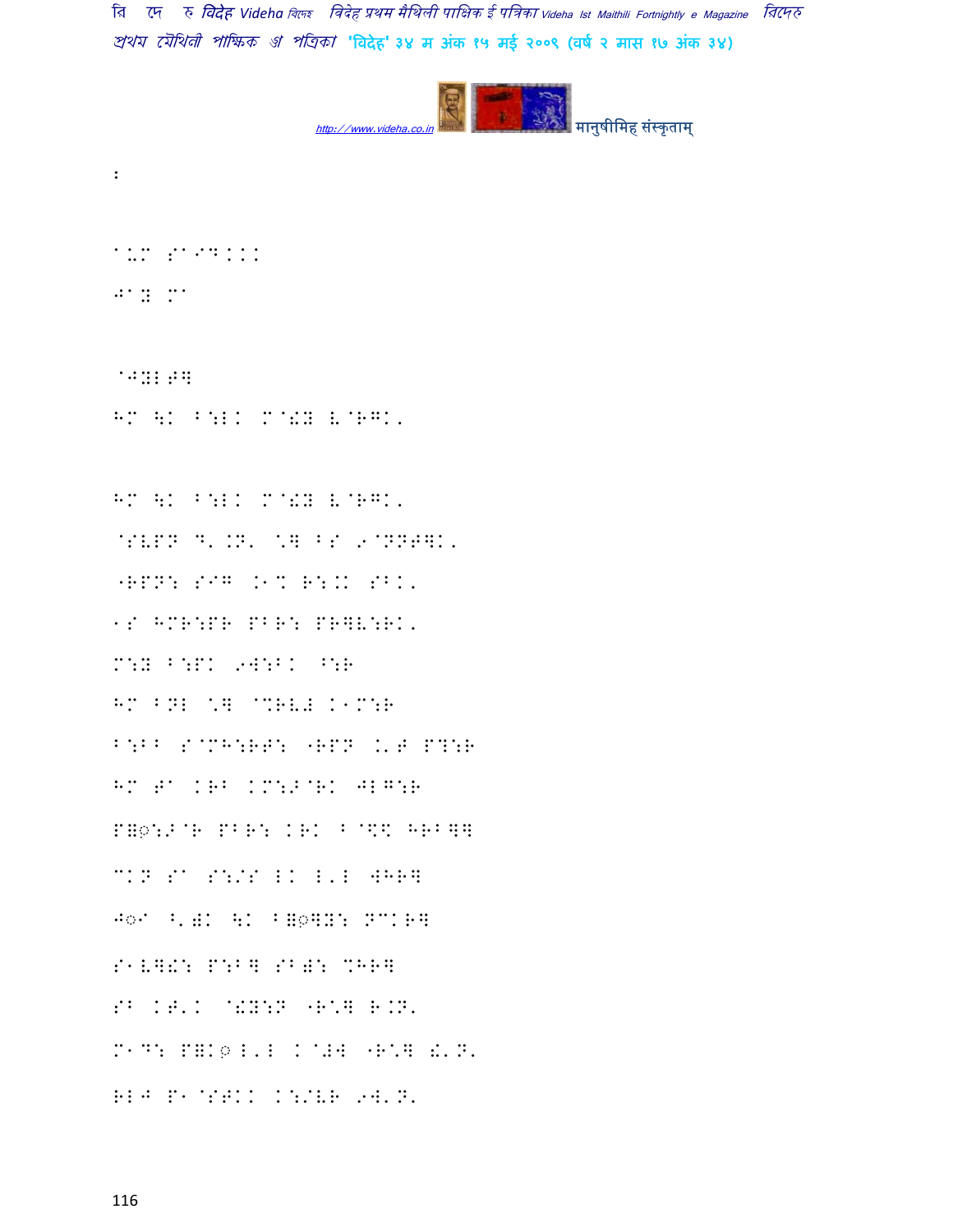

LAND HIS ROOM PRESS WHATED PEOPER PIRE I ANDROIT NATHER (NO CHARBES ) (TRANS HMR: L'L T]@R? SN H@MMR G:M V]@DY:LY BNL HMR B:B:!:M

বশ্মি গ্রিযা $: \cdot \cdot : \cdot$ : V]D: HLY\*] \K PDY:@TR:M' WHIM BEST BOOKS IN BUILDING N]TD]N KRK \*] G1RBK' @PR#:M HMR: L'L T]@R? SN H@MMR G:M V]@DY:LY BNL HMR B:B:!:M SUNDAR BO Mathilik Balsahit Balsahit Balsahit Kaj Balsahit REPLY 05/2009 at 10:39 PM  $\ddot{\cdot}$ 

মধূলিকা চৌধবী :  $\cdots$ :  $\cdots$ : HM \K B:LK M@!Y V@RGK' @SVPN D'.N' \*] BS 9@NNT]K' "RPN: SIG .1% R:.K SBK', SIG .1% R:.K SBK', SIG .1% R:.K SBK', SIG .1% R:.K SBK', SIG .1% R:.K SBK', SIG .1% R<br>"RPN: SIG .1% R:.K SBK', SIG .1% R:.K SBK', SIG .1% R:.K SBK', SIG .1% R:.K SBK', SIG .1% R:.K SBK', SIG .1% R  $1$  , and provide problems problems and problems  $P$ 

 $\bullet$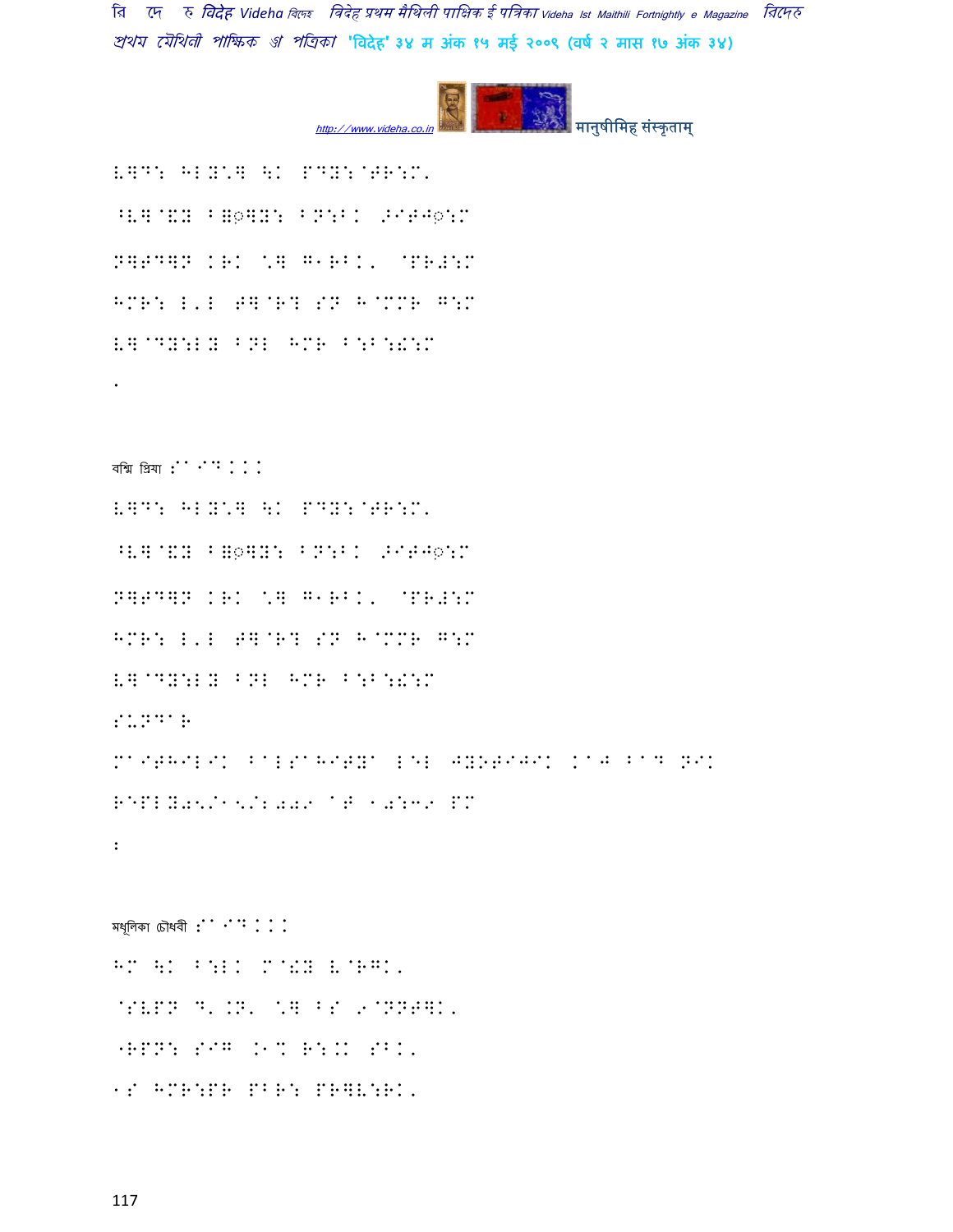

**M:W B:PK 9W:BK 9W:BK 9W:BK 9W:BK 9W:BK 9W:BK 9W:BK 9W:BK 9W:BK 9W:BK 9W:BK 9W:BK 9W:BK 9W:BK 9W:BK 9W:BK 9W:BK** HT FRE NH STEER IS THE B:BB S@MH:RT: "RPN .'T P?:R HM PROVINCIAL MERGE PHONE PERSONS ROW BREEK TO SA SIGNED BY SAFEKE Jof R.A. B: NC PHONER STIPH S1V]!: P:B] SB): %HR] SB KT'K @ Y:N "R#!! MATH: PERSONAL COMMANDERS RLJ PLANER KONSTANTING V]D: HLY\*] \K PDY:@TR:M' **WEBSING BEST BOOKSTERS** N]TD]N KRK \*] G1RBK' @PR#:M HMR: L'L T]@R? SN H@MMR G:M V]@DY:LY BNL HMR B:B:!:M BaH BaH REPLY 05:37 PM 2009 AT 10:37 PM 2009 AT 10:37 PM 2009 AT 10:37 PM 2009 AT 10:37 PM 2009 AT 10:37 PM 30:37 N:GPICM] MBL KLIKK SELLER KRIGHT L'.K : @%R] VSIT ^GVIT S:VIT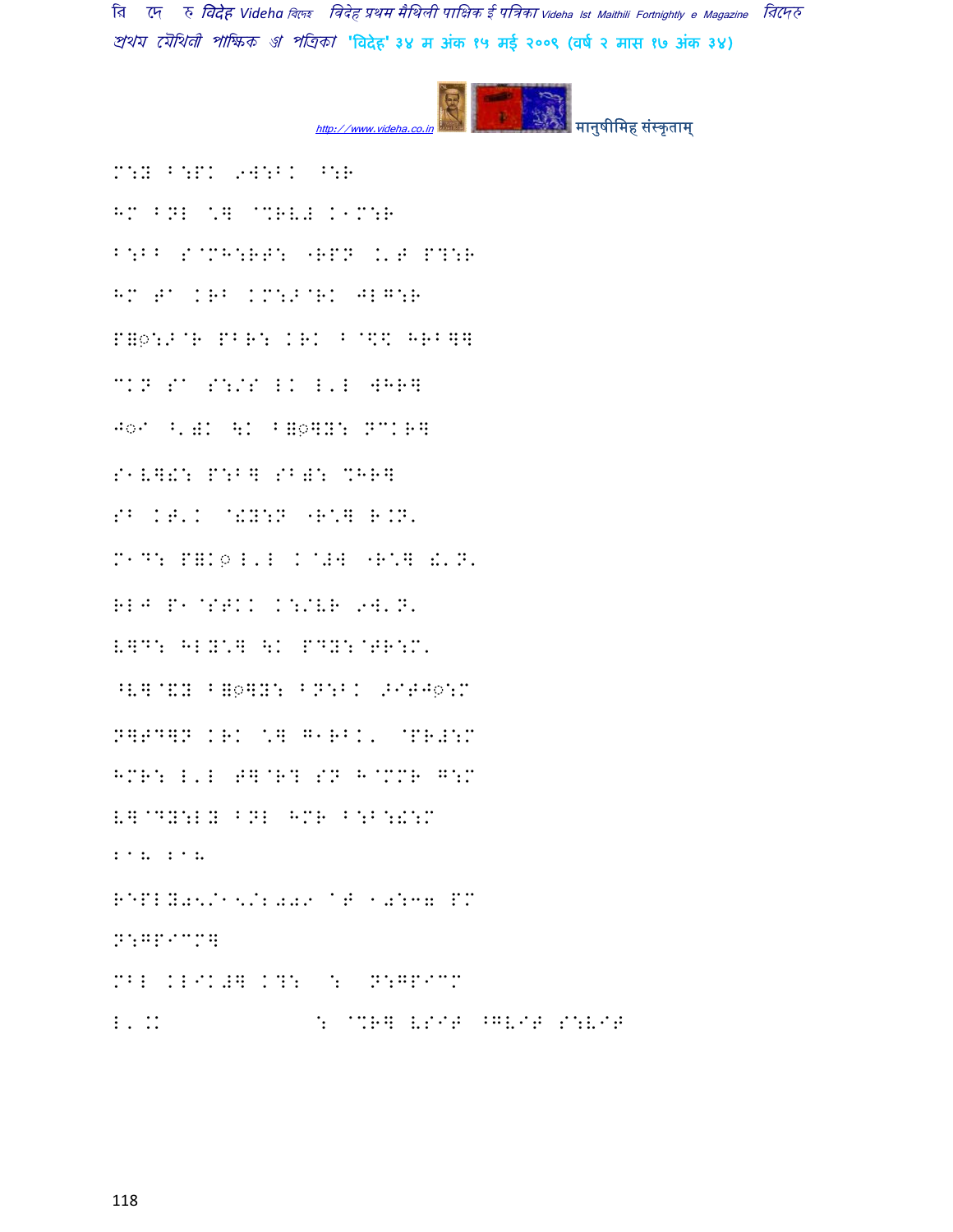

H]@ND] "RN1V:D : N:GPICM]

 $R$  (1)  $R$  :  $R$  is a state of the state of the state of the state of the state of the state of the state of the state of the state of the state of the state of the state of the state of the state of the state of the stat

MARK PRODUCED A REPORT OF THE RESIDENCE OF THE RESIDENCE OF THE RESIDENCE OF THE RESIDENCE OF THE RESIDENCE OF

\$:.%I^1 K1M:R S]IH

J@NM : 18 "R@PR]L 1965 SHRS: J]L:K MH]&] @PR.I\$K LH11R G:MIL14 1R1191 1RI181, G:MIL191, 1.B.H., BECA:  $\#T1$  deeps  $\#$  and the probability of the probability  $\#T$  (so  $\#T$ )  $\#T$  (so  $\#T$ ). The probability of  $\#T$ The control of the control of the control of the control of the control of the control of the control of the c<br>History of the control of the control of the control of the control of the control of the control of the contr BET RESPONSE TO TRACK THE TOOLS AND RELOCATED TO THE VEHICLE TO THE TOWER H'T1 9@TT]@R#, 1995] "MK?]L] N:)KK S:M:J]K V]V@R@TTN" V]&Y PR P]-\C.\$]. V@R& 2008, T]LK: M:/. ^:.V]@%VV]@DY:LY, ^:GLP1R, B]H:R S/4 MK?]L]K KTLK @PRT]@&W]T P@TR-P@TR]K: S^M' KV]T:, K?:, N]BI! 1D] SMY-SMY PR @PRK:%1984 E 1997-1971, CIC MERK: SE NAMAR (MK?) ROOM READS TO MAKE THE READS OF MANAGERY AND READS AND READS AND READS OF MELTIC AND READS OF MANY  $\mathbb{R}^n$ ^:&: SI@S?:N, MKSBR-6 M' K:@RYRT4

N:GPICM]

 "R@%L'%: N@K&@TRH] S/ BR.: 0M:0M HLM\ L:GLKK4 BE STEP MARKS FRIE HERE TEILE STOR TO BE FRIE FOR A TRUNK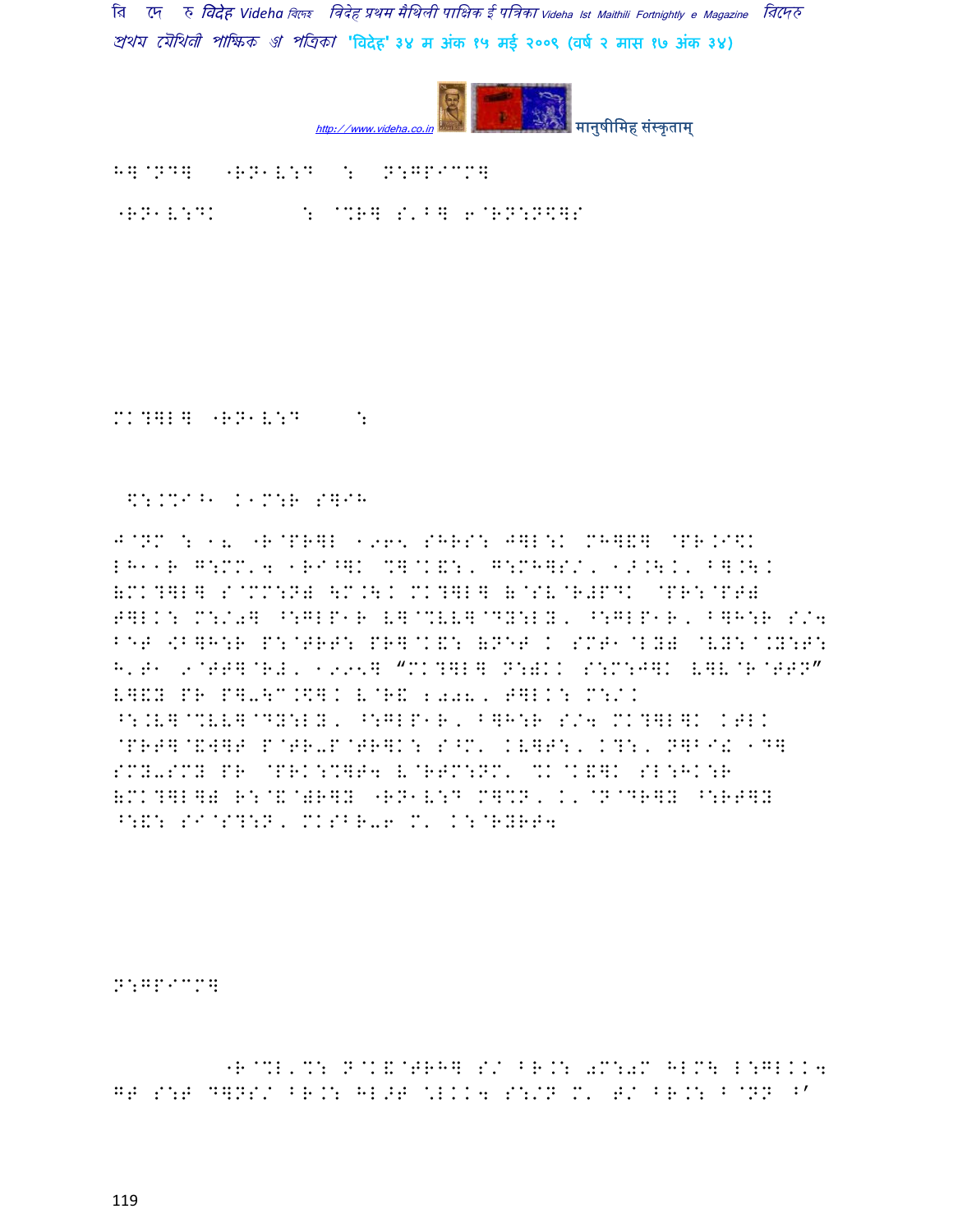

J\B:K C:H], M1D: / T/ B@NN H'B:K N:MH] NH] L' RHL the the state of the integration of the problem of the problem of the state of the state of the state of the s .'TK 6:)K SH]T DHLD]S P:N] M' \$BB] G'LKK4 MOLLER: NORTH P. MINORES | PROF. SHEOR: SERI P. B.:N.: BR.PR. NAPR L'LKKK, M1D: W'H PR RH BL:K L'L KLNL "RSCK@RY NH] RHICH MARBER (REANT, CHORAGE ALRIE CIGRALISED ER) HIBKL Y G.E MERING AY A THI A. MINIBER IN THIS REAR : FACH, ECREC: BOSSON GLACE, ECREAR FROM GRADE CROSSER CONTROL (ECREAR GREAT \*L4 BH1TLI JIGLK .:K \*:NL:K P@%C:@T LLK GLBR\*@TT: JM: K\ LG]C VL: S:KL@\$\$'I N:MK G:MM' B'C] DKT \*L4 /H1N: / S^ KK]] / GKT: 6LI\$:K BJ:RM' B'CKT \*L4 J/ PK<-SN M:\* H:? 1B] G'LN] T/ /KR: D'S:I PR]V:RM' B'C] 10-20 )K: KM: LKT \*L4 M1D: \H] B'R BR.: B'S] H'B:K K:R#'/ ^R] S:L RLJG:R B:!]T ^' G'LKK4 N:H CL:B' VL: ML:H S^ T/ K.N' "RPN-"RPN N:HK'/ 9PR 1N] R:.] D'N' \*L4 /KR: N]K JK:/ LK]]K G1).:S/ "R)K: D'L G'L \*LKK4 /KR: 9PR N:RRHIRI) P:TK SONER SONER P:TK BONI (H. B. SIR B) BN:/L G'L BN: L'L /KR: N:R]YRK G:\*S/ B:@NH] D'L G'L \*LKK4

HRA "PPR" (GRIP BROADL) SLIGR SHYPPL SHRB, "GRIP PAG  $R$ )  $R$  and  $R$  is the contribution of  $R$  . The contribution of  $R$  is the contribution of  $R$  . The contribution of  $R$ ROBER BR.IN INDEX OF STR. TEER THIS THIS SHIP OF SE K'/ S'HL NH] D'. SKKT \*L4 /H] @K&# / SPNH]M' "RPN ^V]@&YK SLC K'/ MB@RT RBP D'M\ L:GL4 1]]K B:)' J'B:K BJ:B / BH: P16690 PINE BIN B'CACL MAIL MAIL BLANKT AND PERIOD PHETY IN PRIMARY AND A SAMPLE @PRT]@K&: KR\ L:GL4 BR.:K K:R#'/ G:]]K 1V:J:H] BH1T KM ' FALRI SI SI SI SA MILI SA YANAR BI BIYARA A FI BA BASI BA MILLI S STEED TEATLY I STUDIES TO STEED AT THE ARD FEATHER TO A RATE AT LED TO LAKE INDUCK.  $\lambda$  for the factor of the Geodynamic Bic and the factor  $\lambda$  and  $\lambda$  and  $\lambda$  and  $\lambda$  and  $\lambda$  and  $\lambda$ )'IEB S/ PPS S/ LECT A: E A S/ LA "HAT AS/ DIGATE S ( FAIL A: E A S/ R S/ LEA \$ 20 MALACA ALIMA DU PAC LES DOBIER ESECO A DA BISCO ELEBRICO EX D]N DB! L'B:K L'L 1BY VL: )'IPB PR BKS] / S:IKL@R\$'I 1B] G'L4 ND]K K\*'R 1B]TH] /KR PYR K:/P' L:GLKK4 ND] P:N]S/ LB:LB RHKK 1 D1NB D]S BS P:N]\ P:N] D'.'M' 1B]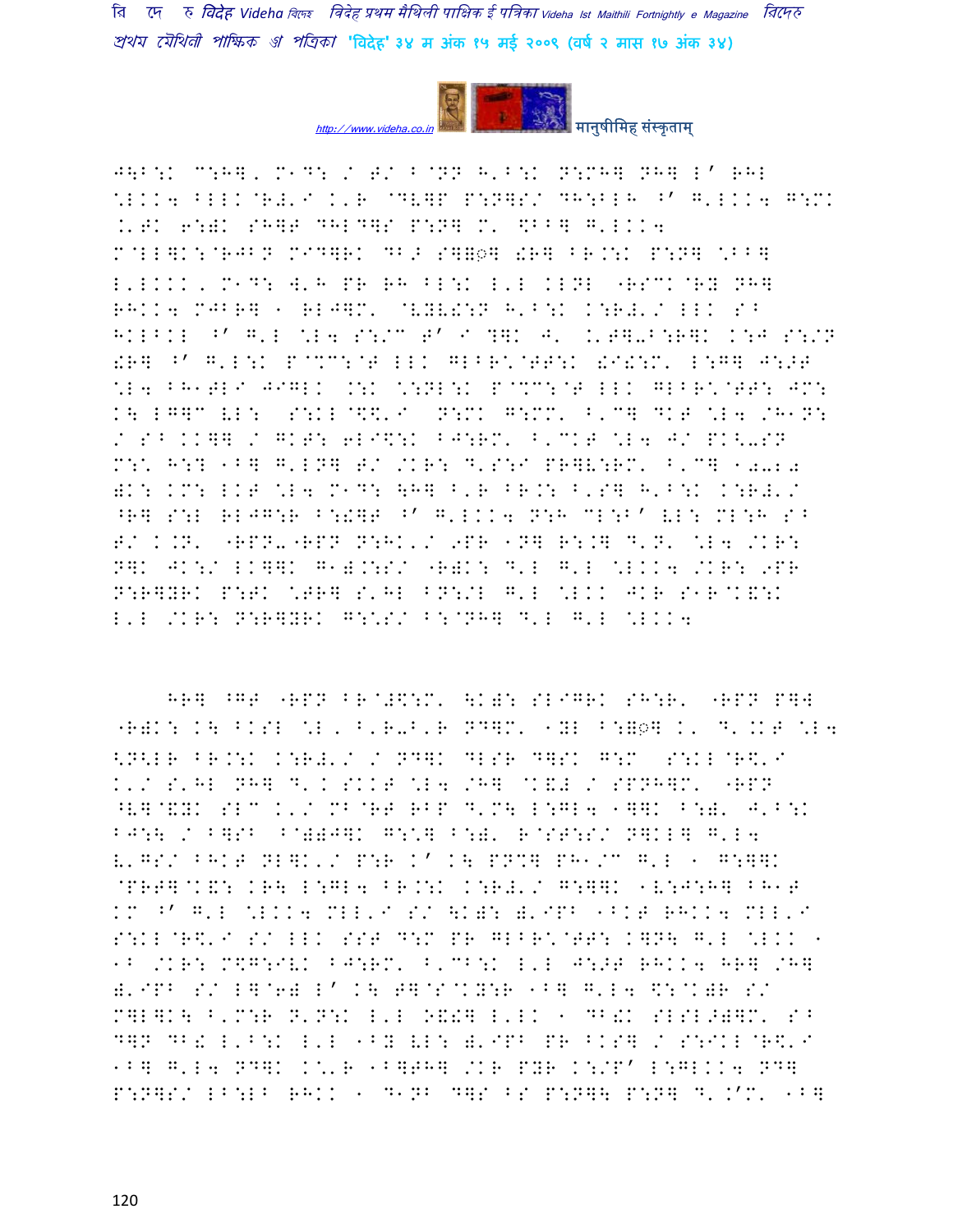

RHL \*LKK4 /KR RBP V]R^@DR (RC@DR) JK:/ B10:>T RHKK4 /H] K:L /KR: NJR]K SM@K& /KR B'M:R N'N:K SBRT] 1B] G'LING D'ANDER MINT CHAN SHE IN SAN KHE SIN SIN K / 1V N' D'.LK T:V 0)S/ /H] ^Y:NK ND]M' KBD] G'L4 /KR: SM MOK KOL MATYMONIA DE LA PROVINCIA DE LA CALIFACIA DE LA PROVINCIA DE LA PROVINCIA DE H'LKT ND] P:R K' G'L4 /KR SCIS' D'H P:N]M' ^]J G'L RHICH / "RPN SCHIL" D.HILL BERRI SK D.H. DI. H. JIR SYED PHIX EEN NEWS ( GEER (GR) GEER ( CELL)

 $\mathcal{L}^{\mathcal{L}}$  .  $\mathcal{L}^{\mathcal{L}}$  ,  $\mathcal{L}^{\mathcal{L}}$ 

.:>K LG: D]......:\B N'?

P@TN]K )LKL:K P@%C:@T / HL%M' 1YL4 SPN:S/ J:GL LLK JK:/ / \MHR-/MHR D'.LK4 K@NH: PR R:.L GM\*:S/ / "RPN MANYA PERSEI AY DARIAY DAEDY ELEVANISH MANYA ADAR SYMAA SYNY ELET<sub>H</sub>

.:>K LG: D]OK, HR] B:JL4

P@TN] .:>K LG: D'LKKK4

@SN:N<R J: K\ / H:?-PYR !LLK4

CHILAN STREET

 $\,$  S1TL  $\,$  S1TL  $\,$  S1TL  $\,$  S1TL  $\,$  S1TL  $\,$  S1TL  $\,$  S1TL  $\,$  B:JL $\,$  B:JL $\,$  B:JL $\,$  B:JL $\,$  B:JL $\,$  B:JL $\,$  B:JL $\,$  B:JL $\,$  B:JL $\,$  B:JL $\,$  B:JL $\,$  B:JL $\,$  B:JL $\,$  B:JL $\,$  B:JL $\,$  B:JL $\,$  B:J

BL.:R 9TRL

w.........*.* 

/KR: GL)] .L1 D'L]YKK?

H/ J' B:/CL \*LKK / D' D'L]EK4

 $15$  KLN DB: NEW DIRECT RESOLUTION CONTROL THE  $\sim$  DHE  $\sim$  HP. HHL B10: THE THE REPORT OF THE REPORT OF THE THE THE COMMUNICATION OF THE THE REPORT OF A SAME REPORT OF THE THE S  $\mathbb{R}^n \times \mathbb{R}^n \to \mathbb{R}^n \times \mathbb{R}^n$ 

D'.]YCK N' K:@LH] N:GPICM] \*]YKK HM BB) 6BLB: L'L D' D.B. NEV, GREAR (RIT MEIN) FEINB (B. II) KOMANNA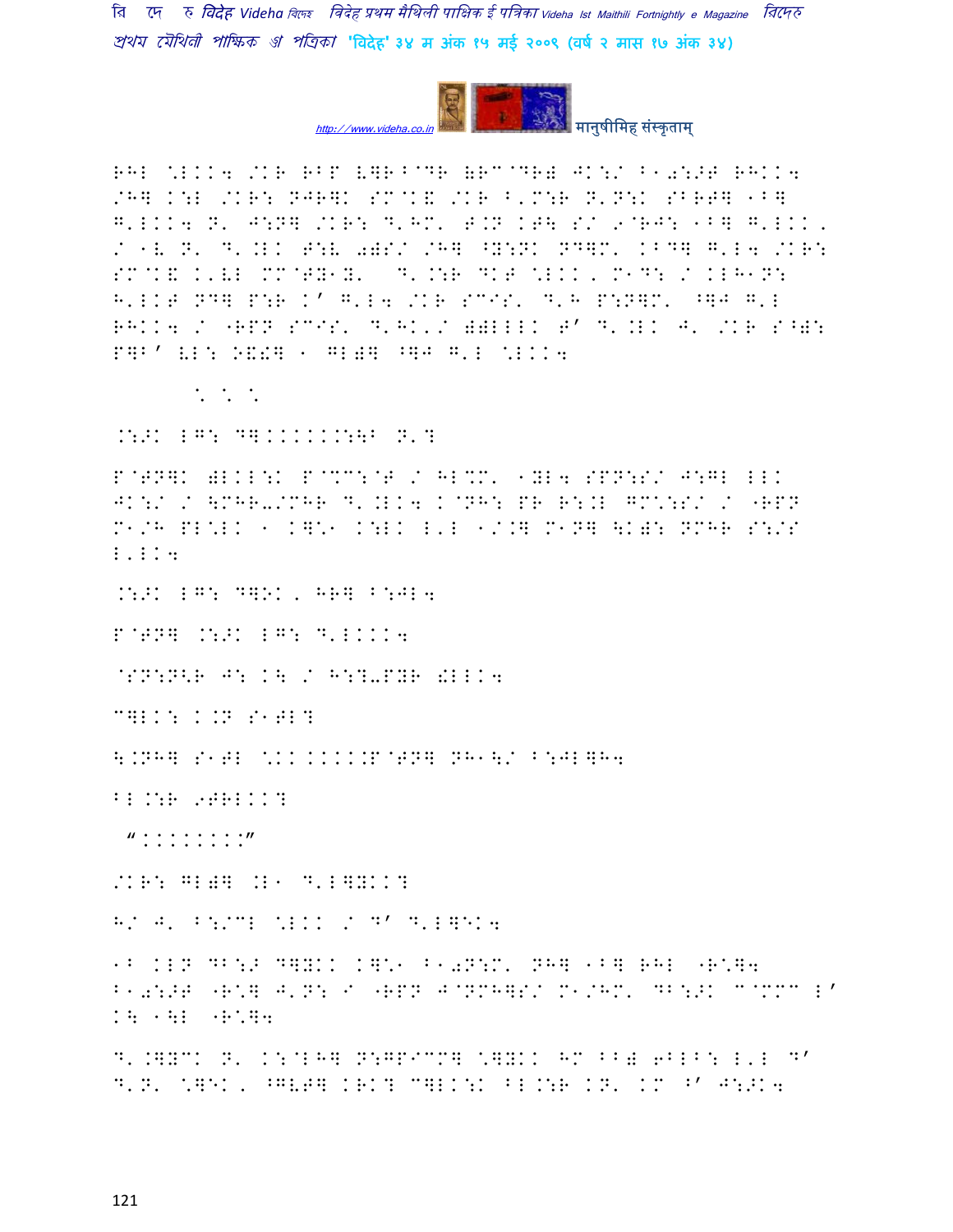

H/, S:C' K: C' KIGHE F/ PHOTOGE I TAN A FRIE LI  $\Lambda$ HGDC DOOD DIRGRES: HAHAHA SIYO BILA BILA BARA SARA BARA S:L HMR: S^K L'L "RP%K1N' "R\*], / BH1T 1@RT @SVRM'  $\mathcal{B}$ :  $\mathcal{B}$   $\mathcal{B}$   $\mathcal{B}$   $\mathcal{B}$   $\mathcal{B}$   $\mathcal{B}$ 

^GVT]K I@C\*:.......4 I KH] /KR P@TN] /KR: M1/H PR "RPN HYT BYDE MIELL 'N VIBY KVOHEV MAELHAM DEB KAD L:GLKK4 TKR B:D D1NBK MB/HM' \@KKL): D:N: NH] G'LKK4

B:MIN: SOME SOME SIGNED BEFORE THE BEFORE ASSEMBLING. ORE CONSTRUCTED ON A STORY CHOOSE AND CHOSKER FROM STATE G:MM' !:@RM]K / 1N "RN1@&W:N KRBKT \*L4 G:MK GR]B LLKK'/ ^GV:NK N:M PR 6/SYB:M' / TT'K M:H]R \*L J' TKR KLNL SHIP . NHIP . NHIP . NHIP . NHIP . NHIP . NHIP . NHIP . NHIP . NHIP . NHIP . NHIP . NHIP . NHIP . NHIP . N HRIK K: D'N' DIR K: PER LI D'ANG D'ANG D'ANG D'ANG D'ANG D'ANG D'ARI D'ARI D'ARI D'ARI D'ARI D'ARI D'ARI D'ARI  $\mathcal{L}$  :  $\mathcal{L}$ 

HRIK'/ "PRID FIRF BILDER B: 100 BBB A: 19 BBC B: 10 BBB DIRECT LIDER B: R:#B ^GT KH]YL HR]K B:T NH] B10LKKK4

/TH] R:#B SDT] HR] 1 /KR P@TN] K'/ "R!L:H' B:T KHKT RHKK4

HAND FUNDED AND THE FACE AND I VAN DIE BONNE BIBY N'NPI JK:/ MONT CHE SI LE NORDHER: PRINTED B: RICK /THA S/ GLO GRAN (1) H.A. GRAN ANN B. HARRY 1988 T. S. HARRY 1989 T. R:#BK .:) PK]] L'L:S/ HR]K J]@MM'D:R] D1GBN: ^' GLKK4

 $\mathcal{M}_\mathbf{H}$  HR:  $\mathcal{M}_\mathbf{H}$  is the function of  $\mathcal{M}_\mathbf{H}$  . The interface of  $\mathcal{M}_\mathbf{H}$ B.E "RENT" RYAN SOKYA RRIK PORTHER KONSTRUCT RENT RHEN STACHE SOUTH POST ARTEST PORTHOLOGIES TO A STATE OF LOCATION CONTINUES.  $\lambda$ E Alting DAR DIRECT FROM BITLE GOLF CHANNEL CHANNEL CHARGE PRESENT S]!:R] G'L:H 1 \H] K:R#'/ HR]K P@TN]K'/ T]N M:SK L'L RE SEAR FALLS A FREE AND COMMEL COMMUNICATIONS N:GPICM] NH] MN: SKL4 DLSRH] BR. HR]K P@TN] \K):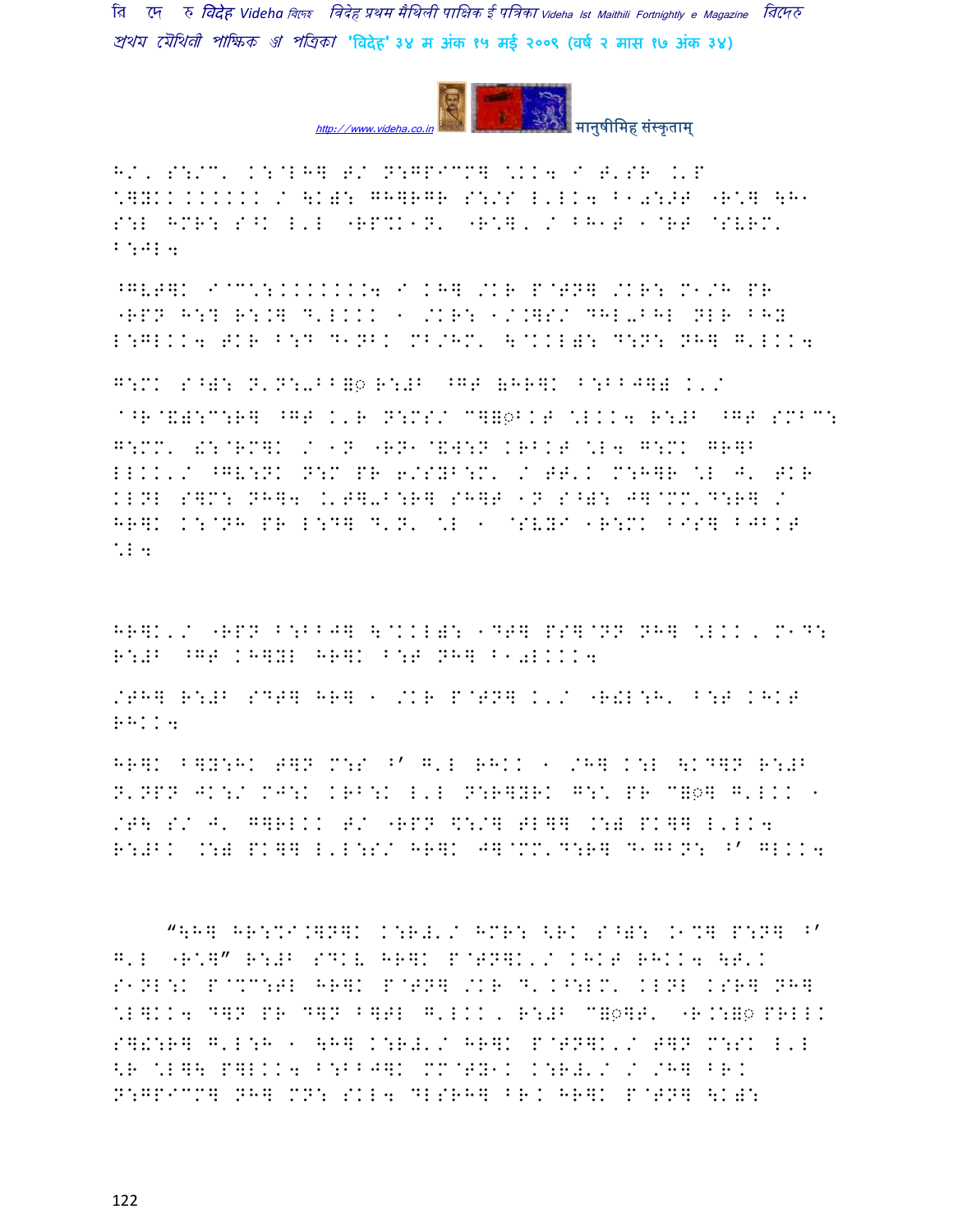http://www.videha.co.in स्ट्रीलिया मानुषीमिह संस्कृताम्

N'N:K'/ J@NM D'LKKK 1 SL>R] H'B:K K:R#'/ / /HB BR. N:G PORTER NI KE SKLA D'A BERLING I SKLADER HER KENNET I BERLING. BL.:RS/ JB0KT RHKK.....4 J'N:-J'N: SMY B]TKT \*LKK, CH:K:K H:LTH (R BIH:K GILB) 1999 S'HL KLNL "RSR] NH] ^' RHL \*LKK4 DLSR D]S ND]K P:N] FHOUR, ANDER NIND A TUILMING IN THE CORPORATION OF CHANGE \*LKK4

HRA (HRI GAINE) IN ACTE ON HAND CIA GIN HIM CAN DAN CAN CH J:\T T/ HM \H] B'R ^GV:N, K1LD'VT:, @GR:MD'VT: 1D]K'/ \*:GR BL] D'BKK4 /KR MNCN S1N] K\ /KR P@TN] "RB:K' RH] G'L]H4 J:!R] / /KR: D'.KT T:!R] / ND] P:R K'K\ H:?M' PBJ:K SM:N L' K\ MID]R PH1/C] G'L4

 $\ddot{\phantom{a}}$  .  $\ddot{\phantom{a}}$  :

 "RH:/ H]@MMT] NH] H:RB B:9! BL.:R 9TR] J'TKK, \K): P]LSN] /KR: S:I@TVN: D'LKKK4 T.NH] MID]RK <I): B: NAB GLO) DI 1 DIN BELI 1 DENGAN AREA SELI E LA LING AD ARDI DI SELITI KHAI RHE (NA), I KHI (MOTAE) NI MIRI IN PANG HAI ANG MILAY. D'.]YCK BL.:R 9TR] RHL \*KK4 PS'N: CL] RHL \*KK4

HRE SYMBRIN VIR (ALARA MBILIN STROKE RROBS) NORTH PORTH BE POINT BILEY IN BURG MELGING INSIN MURIN WER D'LKKK4 C]LK:K BL.:R 9TRKT D'.] / D1NB PR:N] B'S .1% ^'L4 HR]K P@TN] ^]JL BB)K'/ D'.B:K L'L G'LKK 1 HR] JOURN SY 1NL MYSERY AND SEARCH AND BOUNDARY ENGINEERS /H] PR K1IK1M S/ /KR R'.:IKN K\LK 1 KLYL:S/ /KR: PR ".:"" BN: D'LI:L: HH: EIII. THIN: PHE 6.8 MB: WAR PR 1998 W:HE GO BY GO BELO INDICATED BY BELONGING THE CONTROL OF STREET .'TM' \KNH1/ P:N] ^RL' RHKK, M1D: B]C-B]CM' \*L)-\*L) B: So E.: DKT \*LE \*LE . DKT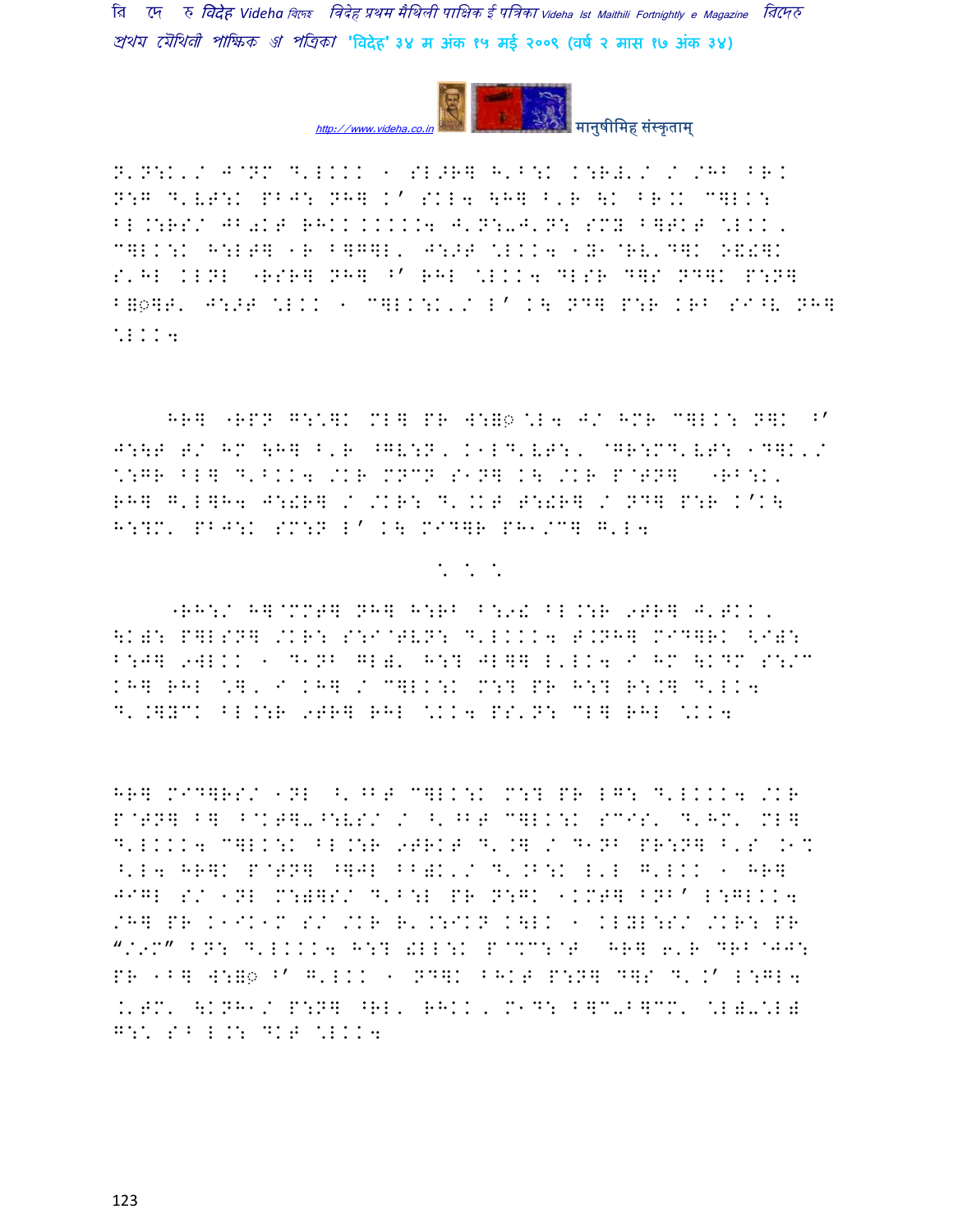http://www.videha.co.in/<br>कानुबीमिह संस्कृताम्

HRE SANTAIN BILE MILE HILL A GRAE SNY MELINI INDEL K1HRB S1RH ^'G'LKK4 HR]K P@TN] /KR: \*:T]S/ S): DB! PARTECOLA TABOR AD TARAD BUB AD TVP FUBOO CHTV CLOBER CORPLAINED CORR INTER CHEIN ALL ROOMED ( S^): DB! B:HR 1B] G'LKK4 C]LK:K'/ "RC:NK \K): C@KKR L:GLKK 1 / K:W JK:/ KWLR ^' G'LKK4 HR] K'/ I SM:D KLNL 1N N'N:K M:@!YM' ^')LKK4 HR]K H:?M' DB ): N:R]YR \*LKK, / /KR: /@TTH] 6'KLK 1 HK:SL <R D]S ^:GL4 <RM' PALEARING (PAR LENA) BAGGA (MGH) PORTAR (PEBLAINEN GOD) SARG RHOC 1 / CORS (PR): BS (PREVRISE): P. P. OTHSH SO (CLEARED): SESPE RHKK4

CHE LA CONTRA LA CHE LA CHE LA CALLA DELL'ALLA CHE LA CHE LA CHE LA CHE LA CHE LA CHE LA CHE LA CHE LA CHE LA O&!]Y P:TK CB@R# BN: K' /KR: N:K LG R:.] D'LKKK4 CARICAL COURE RACKEL BACCAR RHACCHHRANG ROBOT CAR PARTY MLSKIR (PORLESS), / B:HR 1BF PROBATE (RP) BRD D1PN H: RH: M:? PK]] BKS] RHL4 KR]Y: M'<M' \*]PL SBRBJ,P\*]M D]S \$BBH] BL: \*L4 1B HR]K J]NG]M' \K): 1R 16T 1BH] BL: \*L 1 N:GPICM]K P:BN] /H] 16TM' %R]K HLM' BL: RHKK4 S^): MNCH ROOM IN THE RESERVE OF THE RESERVE OF THE RESERVE OF THE RESERVE OF THE RESERVE OF THE RESERVE OF THE RESERVE OF THE RESERVE OF THE RESERVE OF THE RESERVE OF THE RESERVE OF THE RESERVE OF THE RESERVE OF THE RESERVE OF !R] 1/.] NH] .LLN' \*LKK4

LLH:RK ^@)W] JK:/ HR]K \*:T] !]KKT RHKK4 C]LK:K'/ D'. B: K L'ELLE SA REI (EELL) EN SA PROLAGED (REI ACE 1PS JERE) (LEA P]LS] S^K %@BD HR]K HMDYM' T]R JK:/ L:GKT RHKK / <V:H ^' RHL \*L4

%:B: CALC: 10 R: THE CALC: CALC: THE CONTROL CONTROL CONTROL CONTROL CONTROL CONTROL CONTROL CONTROL CONTROL CO  $B:U_1 \to U_2 \to U_3$ 

HMR: T/ B'C:R: HR] PR DY: 1B] RHL "R\*], DLSR B:JL4 ^GV:N' J:N?] I KLN B'M:R] CLL \*KK, T'SR B:JL4

 $K$  Kr  $K$  and  $K$  is the second proposition  $\mathbb{R}^n$  . The second  $\mathbb{R}^n$  is the second second  $K$ D]N PH]L1K' B:T ?]K, M:LBK PLT:, J' M:@TR \$'=◌़ BR.K RHIKK, ZIRE ARD, MINIR NEII: K NZ KREN (MRPR) MRB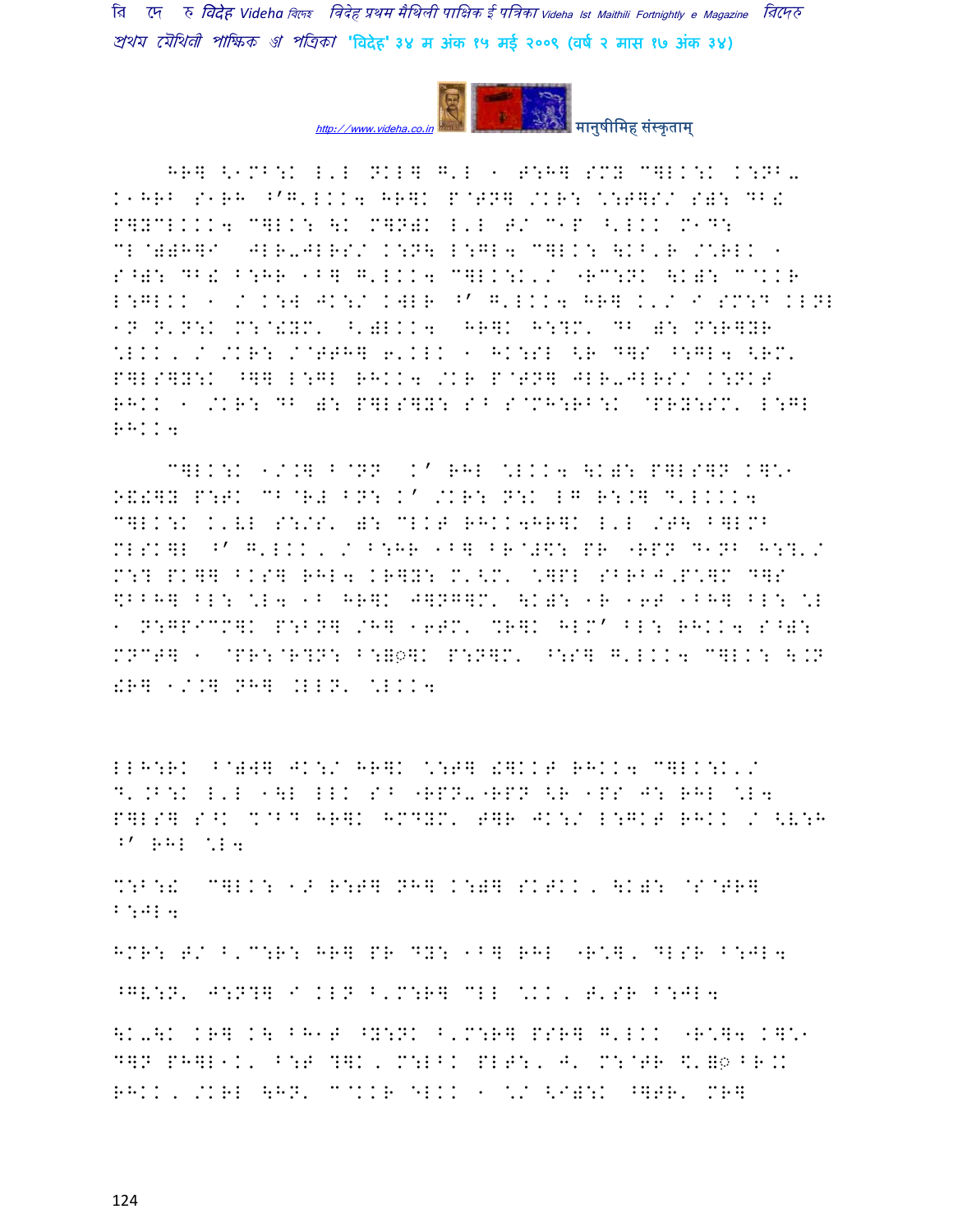

G.BOOK I G:M KORL B.B C:A C:AB DESIGN THE THE DOUBL P:N]4 \HN:M' \$:@K)RL-BKD K'/ K] @KYL 1S:N]S/ BJ: 1N] SKKT "RATION

 $S:U \to V$  . B:/C PB\*B T/ HM  $\mathbb{R}$ : B:/C PB\*B T/ HR](  $\mathbb{R}$  ,  $\mathbb{R}$  ,  $\mathbb{R}$  ,  $\mathbb{R}$  ,  $\mathbb{R}$  ,  $\mathbb{R}$  ,  $\mathbb{R}$  ,  $\mathbb{R}$  ,  $\mathbb{R}$  ,  $\mathbb{R}$ KLAR-KLIFT . LI ATTER TE SALI . LI ATTER BERGED . LI ISR BERGED . LI ISR BYRG BERGED . D N:GPICM] NH] MN: SKT4

H/ SMTER, SILILI IN THE RESPONDENT ON DESTURY (NORTH) H:?L YAR LAY SILA 18, 1 AARYS, AN MALIY MAR A.LIN AN /KR: G:]TKK KLN:?

HARDAY SHINY SHANGARI SANG HARI SING MARATING SINGLE MY:BHOOK RESH MHA KEMIN MIHA AZ MALON (REHA MERA AZ) T/ %V "RIT]M SI@SK:RK B]N: ^R] D]N 1R ^R] R:T] <RH]M' P]L RHT.....1R......

/ 1R K]\*1 NH] SLC] SKL...... 9WL 1 <RK KLNM' P]L KLD:R] 1 GKIT: L'K' <RK B:HR N]KL] G'L "R@NH:R'M'4

/ .:!] .1NB S1RH K' D'LK.....

K: Charles Mary Care (1993) (1994) (1994) (1994) (1994) (1994) (1994) (1994) (1994) (1994) (1994) (1994) (1994

 $\cdot$ 

S1R'% CCP:L SaID...

EHI SITE PaR aYNaI aaB DINCHaRYa ME SHaMIL BHaY GEL  $\mathcal{L}$  minimals

VSIT ^GVIT S:VIT/ @%R] S'B] 6@RN:N\$]S/\$:.%I^1 K1M:R SARI SIMBAD ADEN (MARA JAR 198 SARIDAY VARIDAY VIDARAK K GHATHAK KATHA KATHA KATHAK BHAY BHAY BHAY BHAY GEL SHABDAK ABHAY GEL SHABDAK BHAY GEL SHABDAK BHAY GEL SHABDAK  $\gamma$  minimals

RAPE HARD CONSERVED AT 11:26 PM

 $\ddot{\cdot}$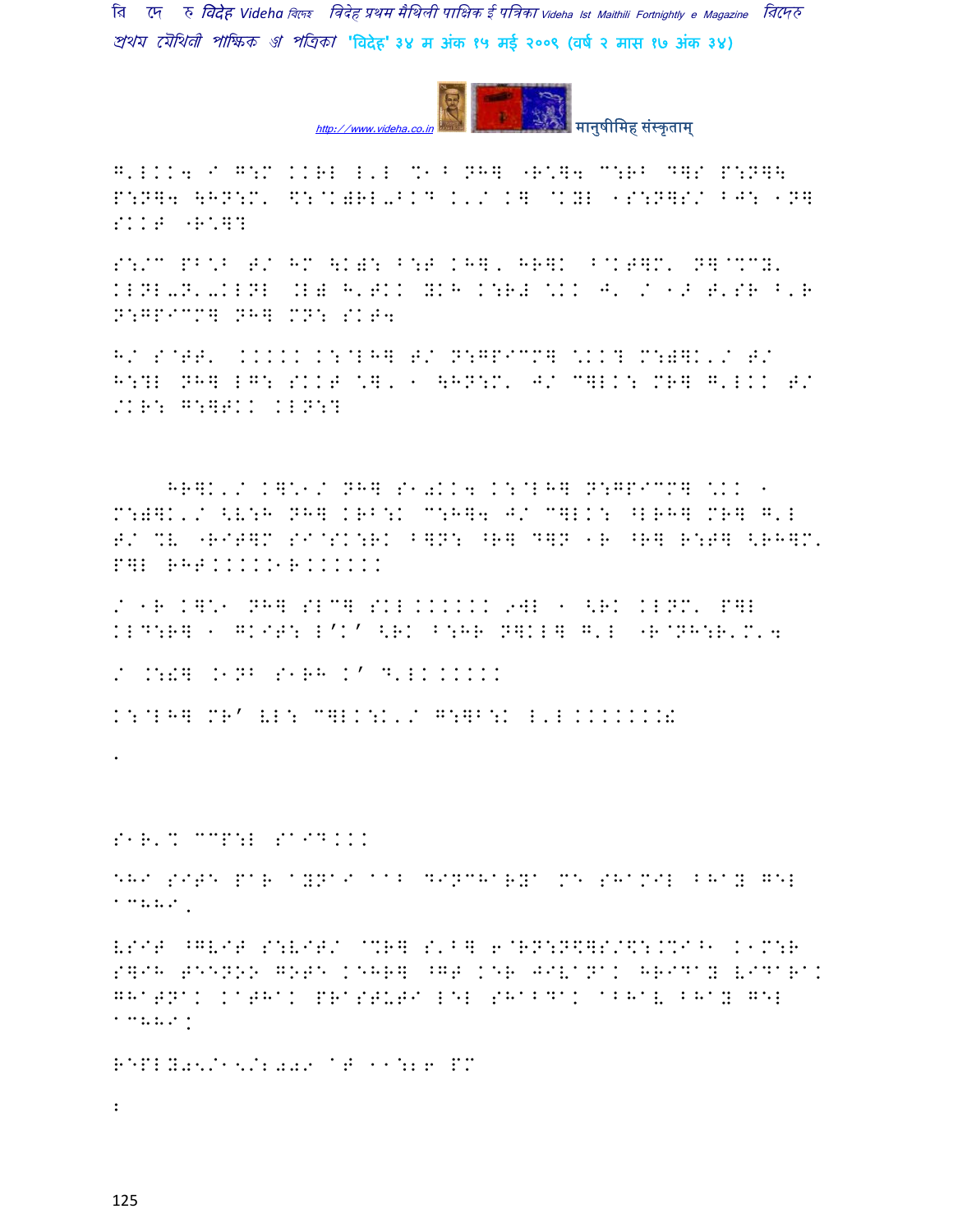EE COLUMN SIDHa KaRaIT aCHHI JE SaUSE BHaRaT EK aCHHI REPLY05/15/2009 aT 10:56 PM  $\ddot{\phantom{0}}$ KHaTTaR SaID... 1. NOW THE PIES OF THE REAL PROPERTY 2.HR] MID]RS/ 1NL ^'^BT C]LK:K M:? PR LG: D'LKKK4 KONKaN PRaDESH ME SEHO SaBHTa aPaNE SaBH DIS JEKa  $\text{C}$  and  $\text{C}$  and  $\text{C}$ BHABHOOT TE HAMRO SABH KE BOKHAR ME LAGAOL JAA  $\cdots$ 

K. THE SAID STATE HRIDaY VIDaRaK KaTHa, DHaNYaVaD SaVaNT JI REPLY CONSIGNER AT 11:11 PM  $\dddot{\phantom{0}}$ 

RR MISL SAID. BaH, BaDHI aa DaBai Ki Nikola Katha, Katha, KOSI MONGOLI PARI GELIH RTPERLYNS and the conduct



िव दिन दि<mark>विदेह Videha</mark> <sub>विफर</sub> विदेह प्रथम मैथिली पाक्षिक ई पत्रिका Videha Ist Maithili Fortnightly e Magazine *वि*दिन्द õथम मैिथली पािक्षक ई पिñका **'**िवदेह**'** ३४ म अंक १५ मई २००९ (वष र् २ मास १७ अंक ३४)

 $\ddot{\phantom{0}}$ 

@PR]YIK: 0: SaID...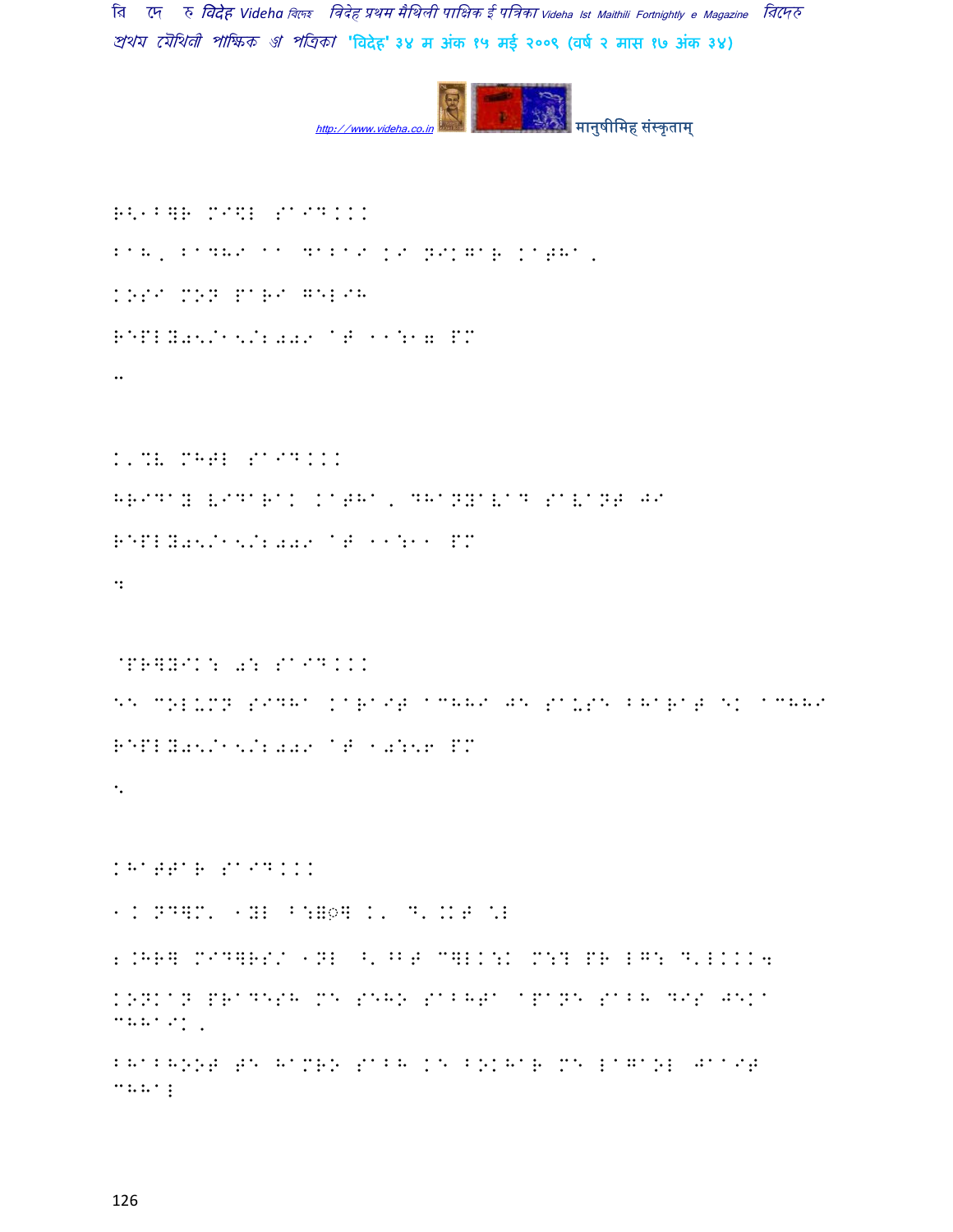

REPLYNS AT 10:51 PM

 $\ddot{\cdot}$ 

**NALES IN CONSIDERATION** 

HR]K'/ K]\*1/ NH] S10KK4 K:@LH] N:GPICM] \*KK 1 M:)]K'/ <V:H NH] KRB:K C:H]4 J/ C]LK: ^LRH] MR] G'L T/ %V  $R$  -range significant below the state of the state  $R$  response to  $R$  . The  $R$ RHT.....1R......

/ 1R K]\*1 NH] SLC] SKL...... 9WL 1 <RK KLNM' P]L KLORIN 1 GKIT: L' KORA BI SING BERLIN GELLER BI SINGHER AT LA

/ .:!] .1NB S1RH K' D'LK.....

K:@LH] MR' VL: C]LK:K'/ G:]B:K L'L.......!

aNUVAD ETEK NIK TE ORIGINAL KATEK NIK HOYAT

 $\mathbf{B} \cdot \mathbf{B}$ 

REPLYNS AT 10:47 PM 2009 AT 10:47 PM

B:L:N:I KMT'-

1.D'V:I%1 V@TSK MK?]L] C]@TR-@%RMI.L: (K:M]@KS); 1 2. MO YE BUNG'S YE REPORT OF A STRIKE WITH DRIVING THE RELATIONSHIP OF A STRIKE OF DISTURBANCE.

1.D'V:I%1 V@TSK MK?]L] C]@TR-@%RMI.L: (K:M]@KS)

D'V:I%1 V@TS, J@NM- T1L:P@))], S1PCL4 M:S K@MYNING\_AMARI, HI@HI, GROBRAH (WIMBER V]^]@NN P@TR-P@T@RR]K:M' K?:, L<1K?:, V]@J3:N-K?:, C]@TR-K?:, K:@R)BN, C]@TR-@PRH'L]K: >@TY:D]K @PRK:%N4

V]%'&: G1JR:T R:@JY %:L: P:@WY-P1@STK MI\$L @DV:R: 1WM K@K&:K LOOK LANGER AND THE SALE COMPANY IN THE SALE OF LANGER COMPANY I.D. IN THE SALE OF LANGE AND INCOME IN THE SALE OF LANGE AND INCOME IN THE SALE OF LANGE AND INCOME IN THE SALE OF LANGE AND INCOME IN THE SALE OF LANG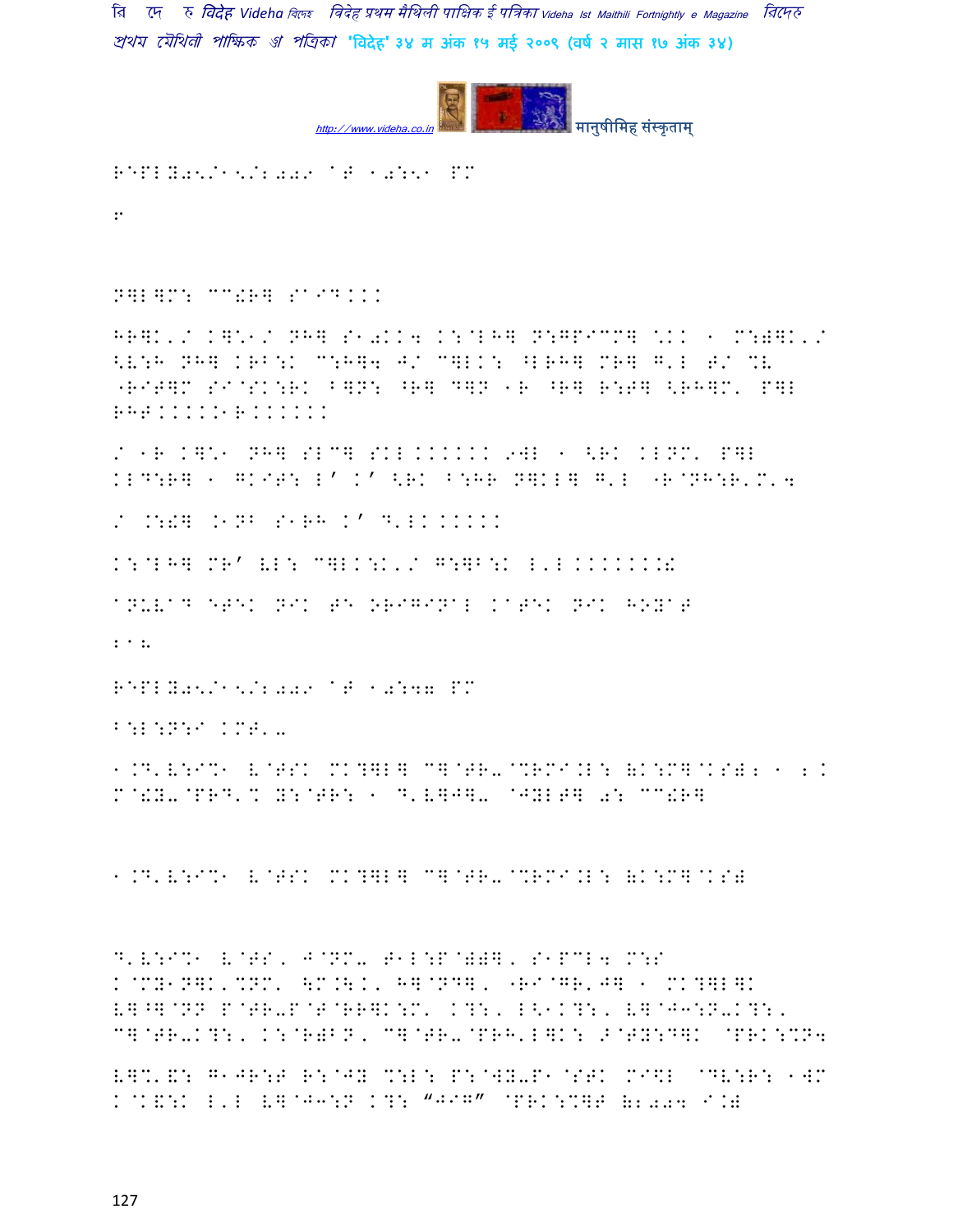

NT:%:: MK?]L]K PH]L-C]@TR-@%RMI.L: (K:M]@KS) NACH CONSTRUCTION CONTROL PORT NT:%: P:/C

NT:%: \*H

 $1.11$ 

@PR]YIK: 0: SaID... Sause Shor ach achter REPLY CONSTRUCTS 2

KHaTTaR SaID... NaTaSHa MOHI LELa, DELEN PRESI ROJNAMACHA JYOTI JIK NIK NIK REPLYNS AT 10:55 PM  $\ddotsc$ 

JYOTI SAID.

128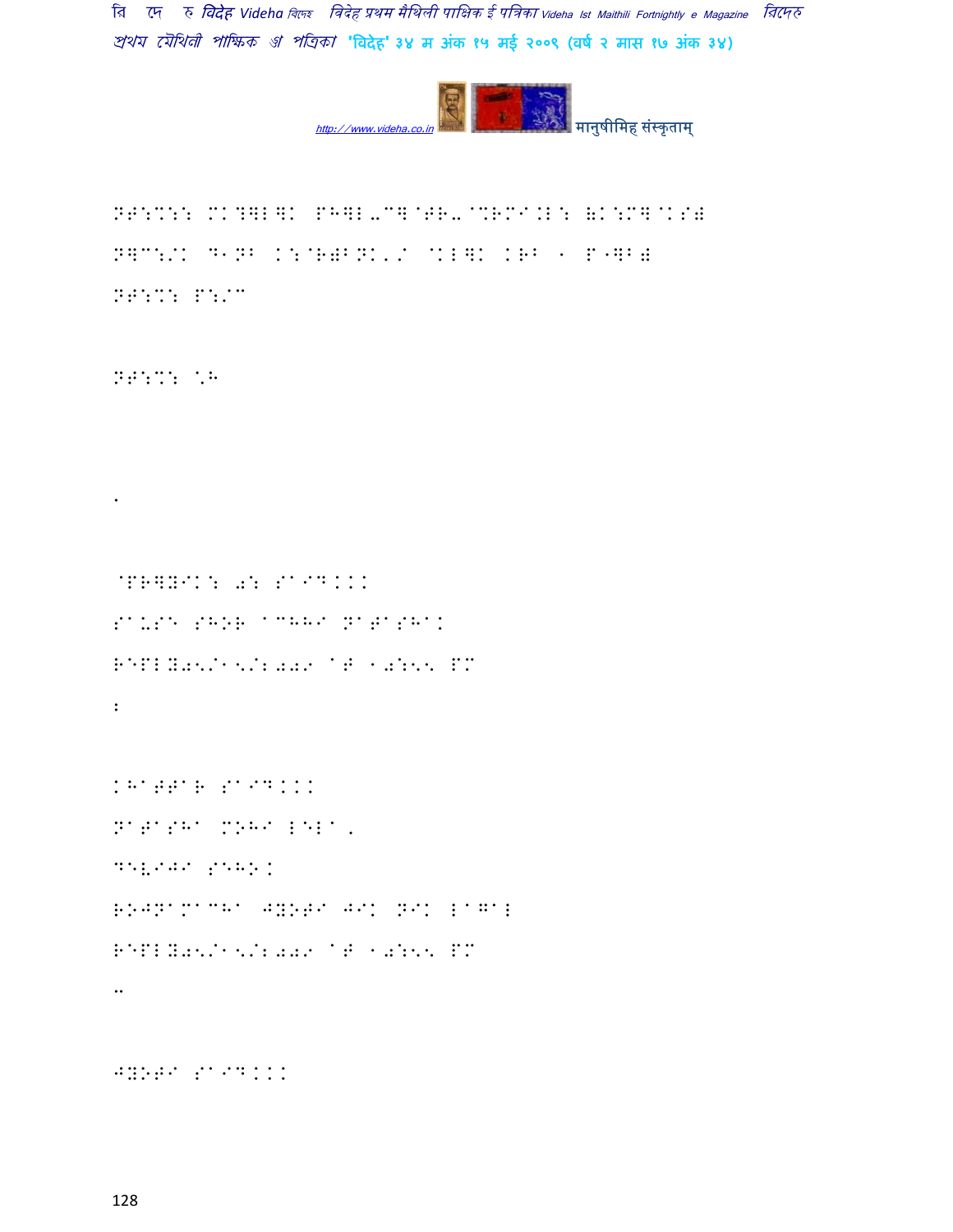```
http://www.videha.co.in | मान्ध्रे जिल्लाम् अस्ति । मानुषीमिह संस्कृताम्
Sabsa NEEK aCHI NEEK achi natasi waxaa kale cartoon china kale cartoon china kale cartoon china kale cartoon c
NEEK SHURUaaT aCHHI 
RPPLYDSCOPE at 02:11 PM at 02:11 PM
\dddot{\cdot}:
মধূলিকা \mathbb{R}মধূলিকা \mathbb{R}যিবী \mathbb{R}^3 \cdots \mathbb{R}^3 \cdots \mathbb{R}^3NaTaaSHa aPaN STHaN BaNaOT MaITHILIK NENa BHUTKa 
SaHITYa ME 
REPUBLICAN SERVICE DE SON PR
\ddot{\phantom{0}}aum Said...
NaTaSHa aTI SUNDaR 
RREPLACEMENT OF SPREAM PT
\ddot{\cdot}UMESH MaHTO SaID... 
NaTaSHa MON MOHI LELAK, JANG-PERANG MERAHA LELAK AT
TRANS CONSUL SAL
MaDHDYaPRaDESH YaTRa SEHO UTTaM 
REPLY05/05/2009 aT 02:12 PM 
::UMESH SaID...
```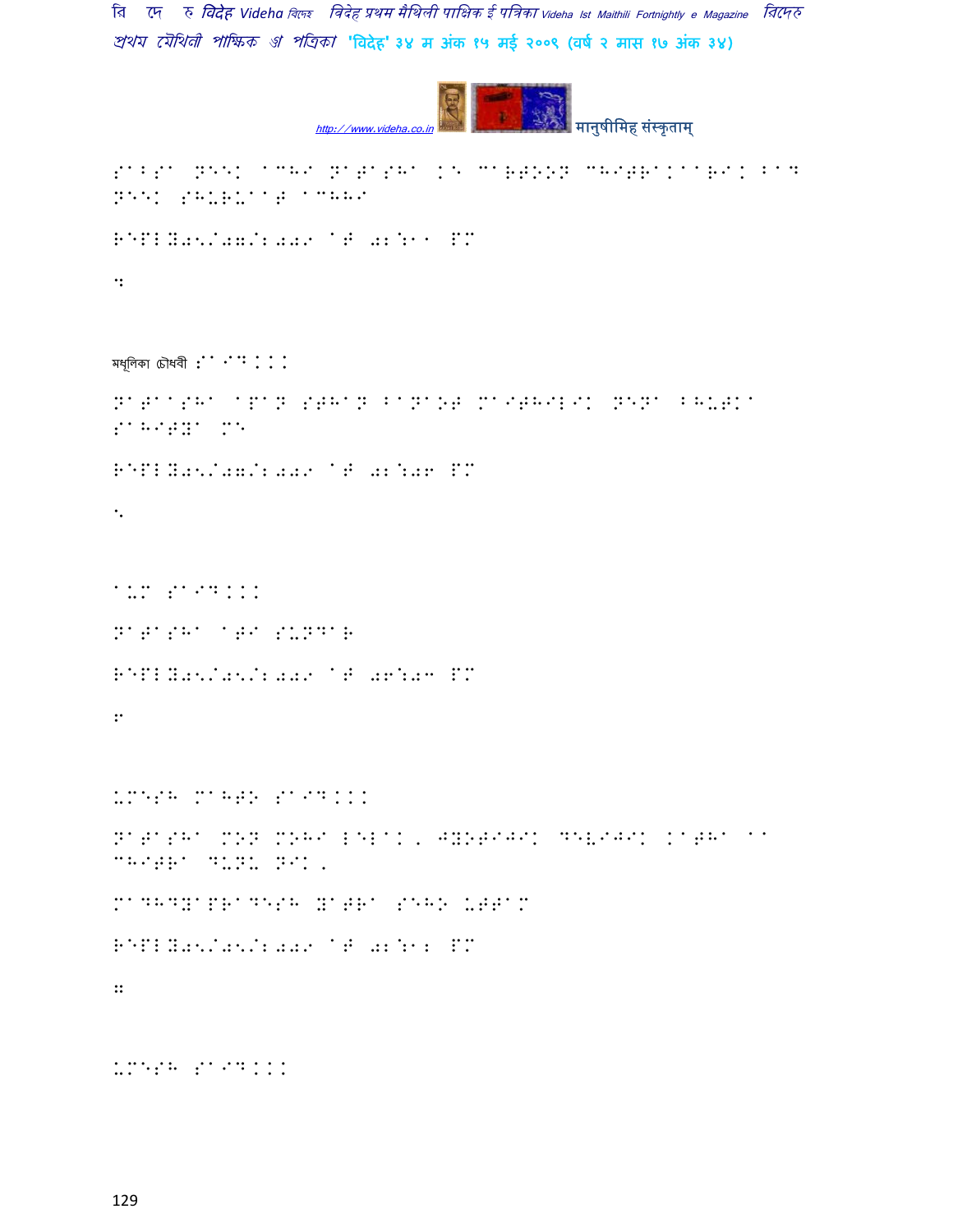

ONLINE DICTIONaRY BaD NIK, BaHUT RaS SCIENCE COMPUTER KER NaVIN SHaBD.

REPLY05/05/2009 aT 02:09 PM

8

PREETI SaID...

DEVaNSHU VaTS KER CaRTOON aa JYOTIJIK MaDHYaPRaDESH WaTRA aa DEVIJI DUNU BaD NIK LAGaL. DUNU BaD NIK LAGaL.

REPLY 05/2009 at 12:14 PM 2009 at 12:14 PM 2009 at 12:14 PM 2009 at 12:14 PM 2009 at 12:14 PM 2009 at 12:14 PM

 $\mathcal{L}_{\mathcal{L}}$ 

KRISHNa YaDaV SaID...

DEVaNSHU VaTSa KER CaRTOON BaD NIK LaGaL.

REPLY05/05/2009 aT 12:13 PM

SIGN IN OR SIGN UP FOR a FREE aCCOUNT (OPTIONaL).

 $\mathbf{1}$ 

1 JUNE 1992

M@!Y @PRD'% Y:@TR:- @JYLT]

BSC BR

SB <]] PR NJR] R.N' RH]4 12 BJ]T' D'R] SB JLR Sa

@PL')6:@RMM' NVV@R& MN:BKK' HMR SBHK I PH]L "RVSR \*L4HMSB @)R'NK @PRT]@K&: KRK \*LH1/4@)R'N Ta L') \*L L'K]N NV S:L 1992 W]K B]C R:T] B:RH BJ' 1B] G'L4 HM

130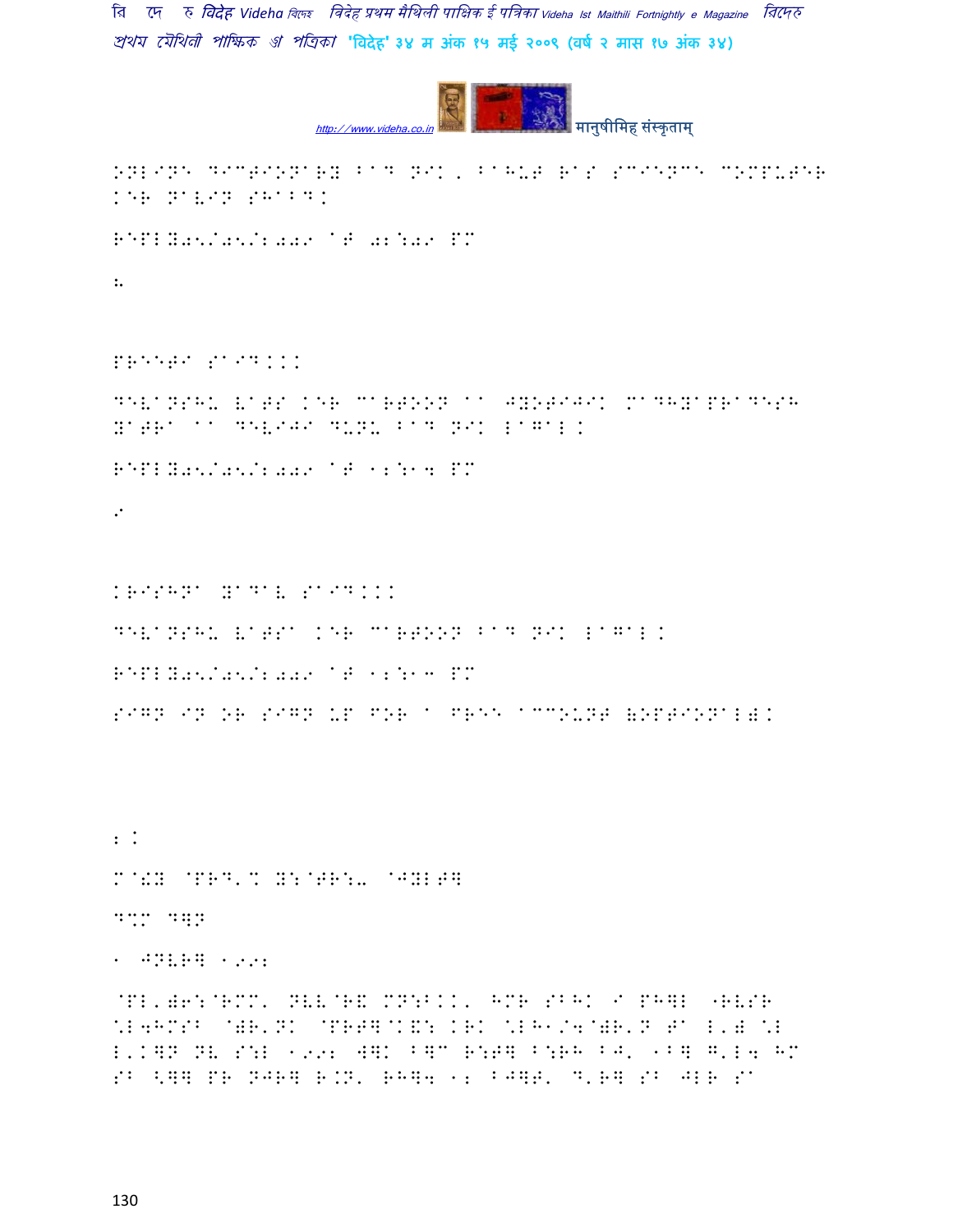

H@LL: K'LIH/ 'MALER' OPBF (PBB/4PNRR) \$'E@'F#L' ML @NELSD PH1/CL4HMSB PB@RV:R@K&]K BXG]M' "RPN R:T] K)LH1/4^LR' ^LJNK' SMY TK HMSB 9@JJKN PH1/C] G'LH1/4/TY \K \H'N HEART, RRIEN-IV RINGT, TERRIT DROTH: FGTEFHT TTRGGREYO @%R] L@K@&M# 1R M:T: S]T:K MB@R@TT] \*L4"RH] D11R' I  $K$  :  $K$  is the potential of the contract of the second second  $K$  satisfies  $K$  satisfies  $K$  is satisfied by  $K$  . JENDE FAKSE .N DE ALSEN DIGNE ADSPILLE NAME DIGERE DER DIGNE BE K:N:LAMA:LIMA JOSTELA BILI BALI BANG'A PAROLI BILI BANG'AN SAN SA COLO  $K$  NY: "RN100 DEFAULT DEFAULT DE ROMAN DE ROMAN TE DE RAMBINE. KRK VL: 1991 S. 1991 N. H. S. 1992 N. H. H. S. 1992 N. H. S. 1992 N. H. S. 1992 N. H. S. 1994 N. H. S. 1994 N. DRAK 1981 1991 (NOVERT) KORRIG:RIG KERMEN DIGITALE KORRIG KE SERGERA A KRKK' \*L4HMSB TKY:R]M' J1)] G'LH1/4HL)LK' MB@R@TT]M' RLJ S:I0Ka1RT] HLYT \*L S' HMR: SBK' NH]I B10L \*L4W]K 1RT] B'R M' HMR SBHK TKY:R] CLK \*L4 PBJ:B'RM' 6]@LM]G:N: BH1T GLT LGLK SBK' 1 T:H] @DV:R' HMR: SBK' K 9PE CARD, KNI BIST START SEN BHKA PILA BAGING HOBORIST HO S: IS A: I SECOND KINDS OF THE REPORT OF A GENERAL CONTINUES. THE REAL ASSAULT OF THE REAL ACTION OF THE REAL A

D'V]J] : @JYLT] D'V]J], SC@RY U@RJ:

 G@RM] Sa SB PR'%:N \*L4T:H] PR Sa B]JL] CL] B.1920 JAHA SHQH LQ'MINIO I D. S.H. .DY:LO DYO A.1920 ST SB L:H B:H \*L4 D'V]J] "RPN B@CC: SBHK PR'%:N] D'.  $\langle V_{\rm eff}^{\rm eff}, V_{\rm eff}^{\rm eff} \rangle$  (Figure ), the contract probability (Figure ), the contract of  $\langle V_{\rm eff} \rangle$ LANCIS PARLAR LO CO ALLAN CHRENEN MENHOL CALCAR AL T@TK:L Ta / J'N'R')RK @VYV@S?: Ka D'?]N M1D: I BH1T . D'ATHE ACONOMISME D'ANNEL AN EN EN BOARD ON L'ANN ANN AN ONDA DE L'AN KM Sa KM KN]K D'R L'L Ta SBK' 1R:M ^')LK46'R KN]Y' K:L MY BILLE BILLE BYL G'LLE G'L BORD CHA SEMICI D: PECS, ENHILL (POPEL BONNES) (LAFICH)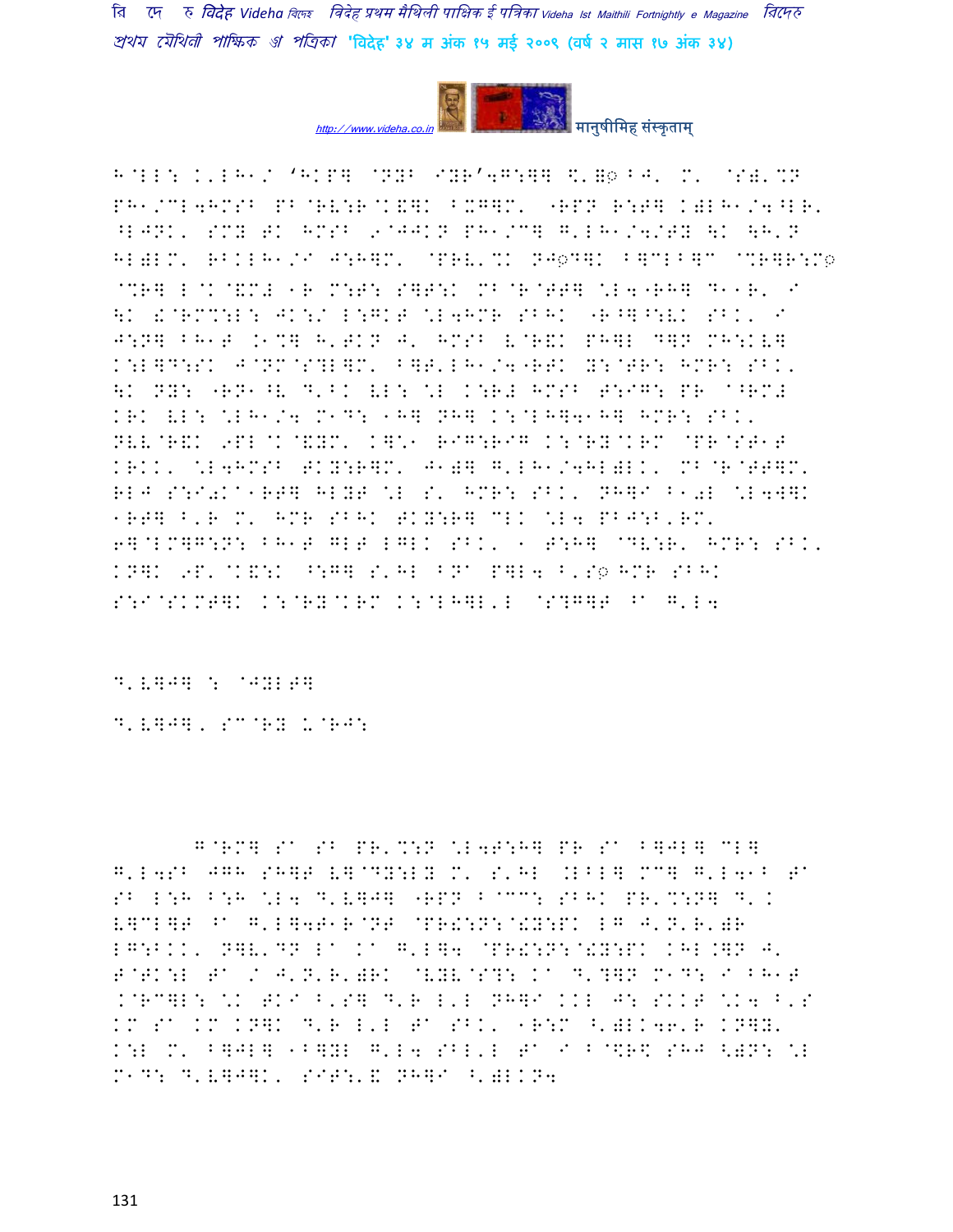

HAGES THE 2 SCORE UNIVERSE PRINTING AND SERVICE \L]4TKR B:D V]%'& S@MM'LN ^'L4 @PR!:N:C:@RY K' LA VALLE ALV AN CONSTRAINS NORTH CONTROL MUNICARY CONSTRUCTION OF A PROVIDED BY AN INCOME. KAL KALIMA KALENDAR KALIMAT \*L46'R G@RM] \*1@))]K %1^K:MN:K SIG B@CC: SBK' I K:J D'L G'L J' G:M ^R]K LLK SBK' JM: KRB \K D]N JH]Y: H1NK: SBK' SC@RY U@RJ:K J:NK:R] D'L J:YT 1 6'R Sa P]\*L: S:LK RBKL S:@K&RT: "R^]Y:N %1RB KKL J:YT4

 %]@K&KK 1@J3:N1S:R SB V]@DY:LYM' S:I0Ka JM: ^'L4T.N D'V]J] SBK' J:NK:R] D'L.]N J' SB@RYK G@RM] J:H] Sa HM SB KT'K PR'%:N RHK \*] T:H] Sa B]JL] BN:YL J: SKKT \*K4SC@RY 9@RJ: Sa CLK VL: K:R◌़ B@LB◌़ KBKR >@TY:D] Ta K:6] @PRCL]T ^a C1KL \*K4PR@NT1 HM SB G:MM' PK< PKM:N: PR S:K@RY U@RJ:K SD1PYLG KR C:HK \*]4HM SB SCORE SCHOOL BY FRIER FRIEL IN SA BILLIAN SERVICE 9PKR# SB LG:/L J:YT J:H] Sa SB@RYK G@RM] Sa B]JL] 9@TP:DN HLYT 1R /H] B]JL]K 9PYLG V]@DY:LY M'◌़ S]KK K:T K. B@LBMY. TR: "R@NY S: "R@NY S: "R@NY SE?" SHARK & START SINCE STATES STATES STATES STATES STATES STATES STATES @PRD:N KRKL'L KKL J:YT4 "RH] V]K:SK:@RY M' S6LT:K B:D "RG]L: K:@RY HLYT LLKK <RM' SC@RY 9@RJ: Sa N]@RM]T BERICH MARKET MARKET

 @PR!:N:C:@RY 1@%V:SN D'L.]N J' H1@NK: PBR: BA VISA (VI SA 1981:R SA 10940 ABR SA 241A SH:BER ^')TKN 1 / Y?:%]@<R "RPN 1V'DN La Ka @K&'@TR K' V]K:S MATARA LA JALANA SALI LE SANG DARI CALINA DI BARAN SOL WHAT ARTIFACTORE STATE THEY MENETIC RELEASE AN AFAILER D'IGHE SHING SH: SH:YT: B

BOOT BOOT DIE STEERS WARREN ON DE

१. TER:F, K:L @BR@HMINHB@R@TH@R@TTF (SB@RYLDYK \K & IPHEN, d S@RV@PR?M "RPN D1NB H:? D'.B:K C:H], 1' I @%LLK BJB:K  $\cdots$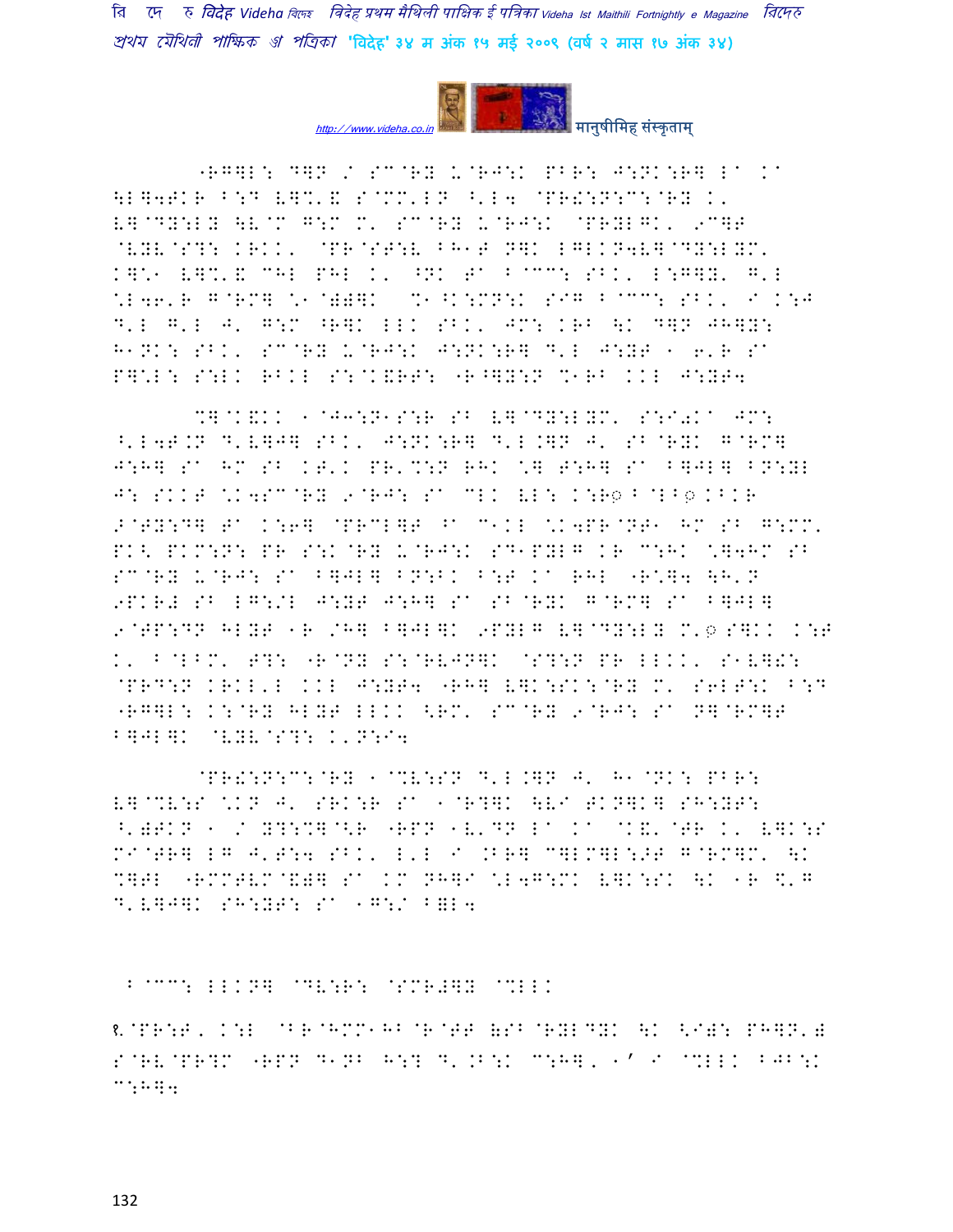

KR: THE VALUE OF THE VALUE OF THE VEHICLE IN THE VEHICLE IN THE VEHICLE IN THE VEHICLE IN THE VEHICLE IN THE VEHICLE IN THE VEHICLE IN THE VEHICLE IN THE VEHICLE IN THE VEHICLE IN THE VEHICLE IN THE VEHICLE IN THE VEHICLE

KRMBL' @S?]TR @BR@HM: @PROFILE @PROFILE @PROFILE @PROFILE @PROFILE @PROFILE @PROFILE @PROFILE @PROFILE @PROFILE

KRK 1G:/ LOVIET FRANCH ARK MAN SRAW SPIRED, AN MBLM' @BR@HM: @S?]T \*?]4 ^LRM' T:H] @DV:R' KRK D@R%N KRB:K ?

२.FX:MEN DORE PRESENTATIONS

DRIVEL MORRIS OF MOS PRIVAGE AND BRACK

DRIP: PRL@KOM: ROK @PRL@K@RNMLA@K@TT, S@N@IT, S@N@IT, S@N@IT, INC

DHIS MBL AND MENT MANUSCHER MENT (V]@&#1) 1a D]PK "R@GR ^:GM' %@+KR @S?]T \*?]4 H' SI@!Y:@JYLT]! "RH:/K'/ NM@SK:R4

 $3.51 \div 51.51 \div 51.51.51$ 

R:MI MI MI MI WARD HOTEL BOOK ON THE WARD

%YN' Y, @SMR'@NN]@TYI D1,@SV@PN@ST@SY N@%YT]॥

J' S^ D]N S1TB:S/ PH]N' R:M, K1M:R@SV:M], HNBM:@N, GR1\$ 1a ^ MARI (STRING PICKT \* THE SMR PARTIES OF THE ST J:>T \*@NH]4

४. NH'B:K SMY-

GOODS CONSIDERED AND CHANNEL SERVICE CONSIDERATION

N@RMD' S]@N!1 K:V'R] JL'a@SM]@N S@NN]!]I K1RB॥

H' GIG:, YM1N:, GLD:VR], SR@SVT], N@RMD:, S]@N!1 1a K:V'R] !:R4 \H] JLM' "RPN S:@NN]@!Y D]"R4

५.9@TTRI Y@TSM1@DR@SY H]M:@DR'@%CKV D@K&]#@M4

V@R&I T@T ^:RTI N:M ^:RT] Y@TR S@NTT],॥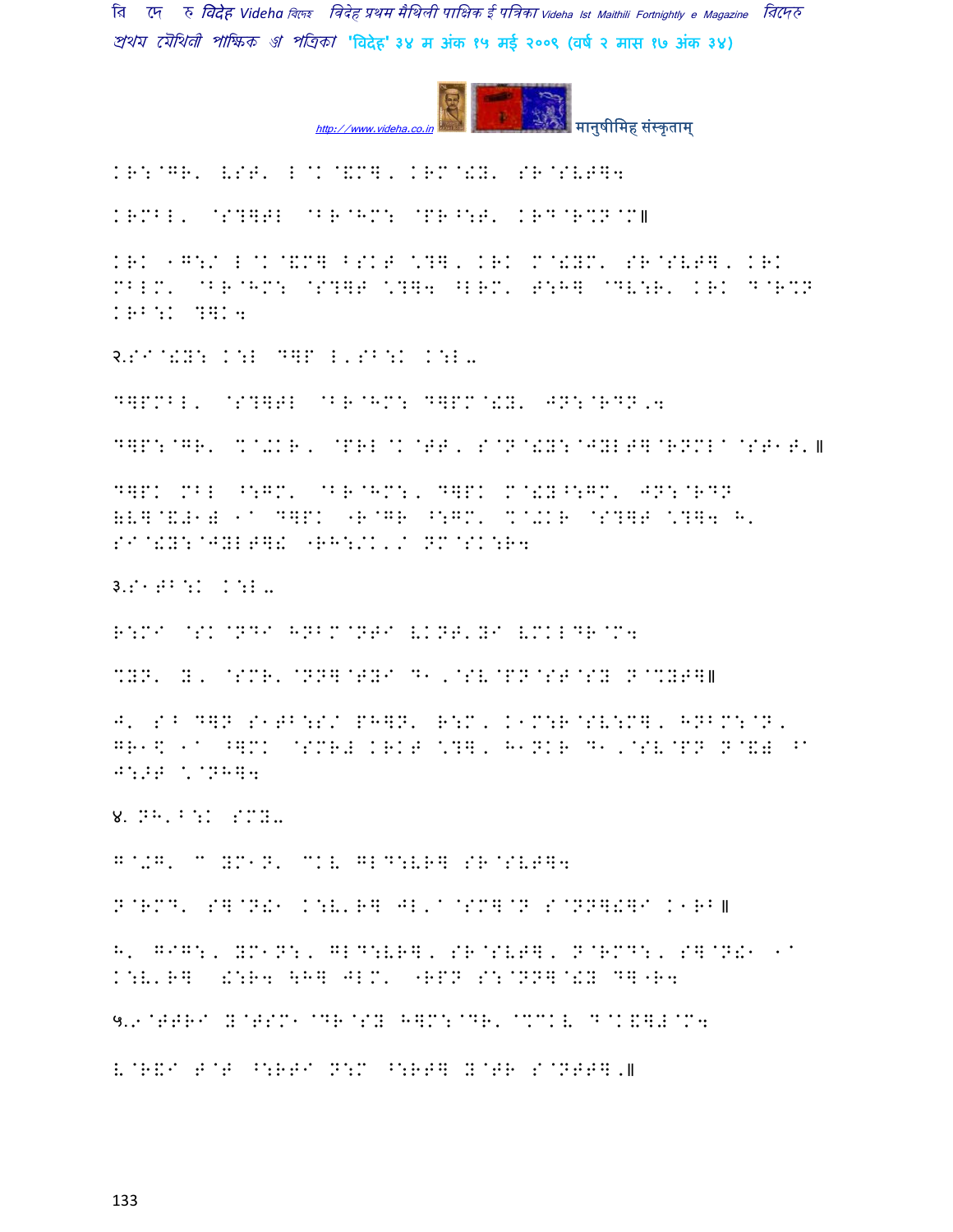

SM1@DRK 9@TTRM: 14 HIM:LY PORTH. 1910 1910 1910 /T1K: S@NTT] ^:RT] KHBKT \*?]4

६."RH@LY: @DRCPD] S]T: T:R: M@#\$LDR] T?:4

P@3CKI N: @SMR'@NN]@TYI MH:P:TKN:%K@M॥

J', SO DAR HE SERVER, ONE THAN SARRY, SHE SO TO THAN HE. \H] P:/C S:@!V]-@S@TR]K @SMR# KRKT \*?], H1NKR S^ P:P N@&) ^a J:>T \*@NH]4

७."R@%V@T?:M: BL]@R@VY:SL HNBM:I@%C V]^]&#,4

KMP, PR%1R:M@%C S@PTKTFTXTYPIRTY.N

"R@%V@T?:M:, Button Professor Research Professor Research Professor Research Professor Research Professor Research 1a PR%1R:M- I S:T (C) CHB (00010 10010 10010 1003

८.S:T' ^VT1 S1@PR]T: D'V] %].R V:S]N]

9@GR'N TPS: L@B!L YY: P%1PT], PT],4

S]@D!], S:@!Y' ST:M@ST1 @PRS:D:@NT@SY !B@RJ)',

J:@HNV]6'NL'.'V Y@NYB!] %%]N, KL:॥

९. B:LLAHI JAWAYA YANG NAMA NAMA SEBELAHAN DI BERSERA DI BERSERA DI SEBELAHAN DI BERSERA DI SEBELAHAN DI SEBE

 $R$ PIC TELL TECHNOLOGICAL BERTH AND PICHTECT I

१०. DB CHARV: DEB RV: DEBARV: DEBARV: DEBARV: HE CARDINAL 22, MICHAEL 22)

1 @BR@HM@NN]@TY@SY @PRJ:PT]@Rॠ&],4 L]I^L@K@TT: D'VT:,4 @SVR:\$1@TKMT]@%\*@ND,4 &@\$J, @SVR,॥

+ @MRC™PON @BR: NORO HORIGE PROPERTY AND DESCRIPTION DESCRIPTION H:Solimate, H:SoHolizat, THE, on Azimus on ARTLatsolat MoH:SEoff ()  $+$ SØHASKO FRUTENIAREN EL ORKURAFESØRO FRANSKOMKUNDER LO F+ Boʻlik:Hoʻlk:HoʻlkHoʻli.Hoʻl: oʻlik: Vilogo (B) B V: YCH (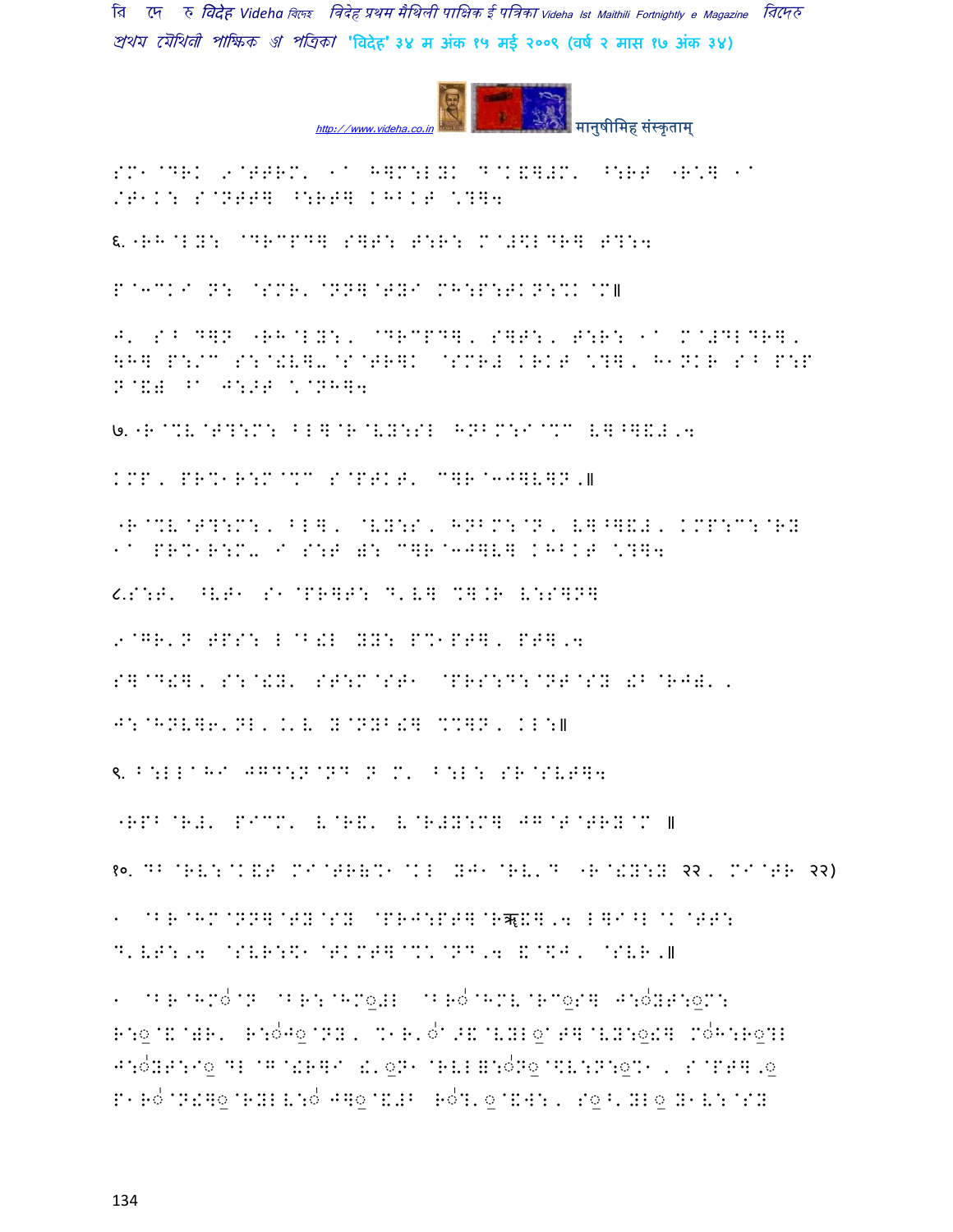

BHÓNGE GOB (RHQH) HGQBHGH (PHIGQN, LPHÓNGIN, (P), PolGHH (PBEH) BOFERF @THIGEL PDOCEGEL TO THORPHOUSER, OCE@TICPIG  $\mathbb{R}^n$   $\mathbb{R}^n$  :  $\mathbb{R}^n$  :  $\mathbb{R}^n$  :  $\mathbb{R}^n$  :  $\mathbb{R}^n$  is a set of  $\mathbb{R}^n$ 

M@N@TR:@R?:, S]@D!Y, S@NT1 PB@R#:, S@NT1 MNLR?:,4 %@TRB#:I B1@D!]N:%La@ST1 M]@TR:#:M1DY@STV4

 $3^{\circ}$  PH THE THE TH FILE  $\phi$   $3^{\circ}$  for PH TH HILFH  $\phi$  Files

H' ^GV:@N4 "RPN D'%M' S1YL@GY 1' S@RV@J3 V]@DY:@R?] 9@TP@NN HL?], 1' %1@TR1K'/ N:% K\N]H:R SKN]K 9@TP@NN HITHE GETS SUIT WHI DIS SUIT SINCE AN AGE OF BILLING THAM SOME HIT ROOMS RESOURCE HER POSSESSED BEEN @S@TR]G# NGRK N'TM@TV KRB:M' S@K&M HL?] 1' Y1VK S^:M' /JPB@R# ^:&# D'BYBL: 1' N'TM@TV D'B:M' S@K&M HL?]4 HARP D'YSS HARPY HARRY HALL IN 1981 HARRY OR NEWS ARREST SOBERT: PREPORT HER PARA HER OCENT SO PRAIS ANY SON SO K@LY:# HL\4 %@TR1K B1@D!]K N:% HL\ 1' M]@TRK 9DY HL\॥

MN MONITOR STORE AND A COMPACT OF THE STORE AND RESERVE AND MICHAEL CHE GEL "BIABA

 $\texttt{H}\texttt{H}\texttt{H}\texttt{W}$ : External states and  $\texttt{H}\texttt{H}\texttt{W}$ 

"RENT ROOM

@BR@HM◌ ॑@N - V]@DY: 1D] G1#S/ PR]PB@R# @BR@HM

ROBINE A T.T.

MOBRO POSTO DE DE DE SERVEDO DE SERVEDO DE SOLOBE

+ H:0dB#N+1@HV-1#PTPP HEAU

hidde 128 Lubich.

%1R'◌ ॑a–B]N: \$R BL: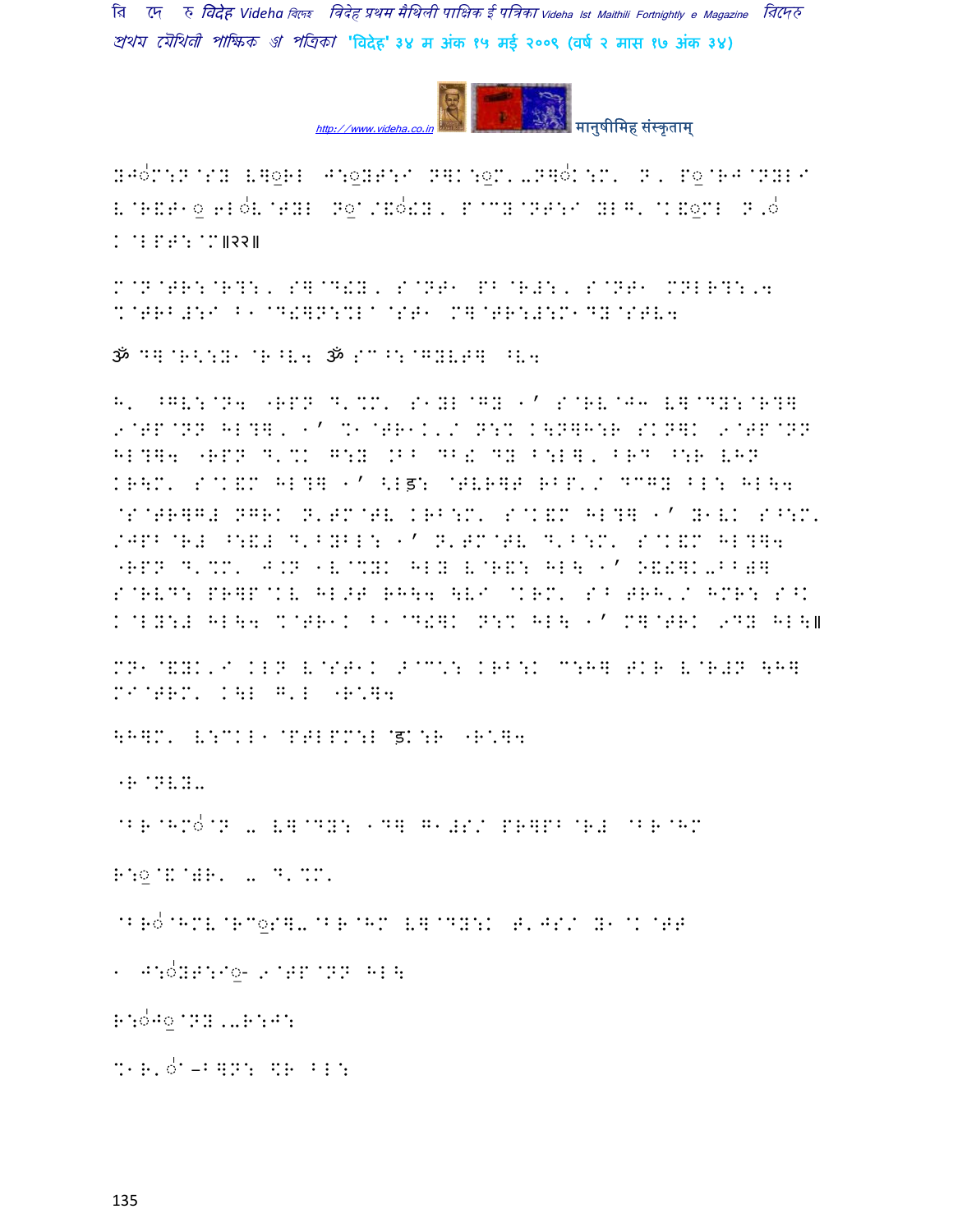

>&@VYL◌॒- B:# CL'B:M' N]P1# **THE MUSICARLY THE DISTURBATION** MÖHDER IKK RAR BERT RED RED RAR D DE DROGEROLDSTRAADE ER OPA CER FOAREA  $\mathbb{R}, \mathbb{Q}^n$ ) (bestime) which we consider  $\mathbb{R}$  and  $\mathbb{Q}^n$  are  $\mathbb{R}^n$  . In the set of  $\mathbb{R}^n$ OREE BA0P@ VELAWY FIRST PROTO DATE ON CATALERE SOPER SOFIES: PHPÓ NPLARO NEAL LOGÍ PHRÓ NACAROÍ NLALPOBLICIO LOGIE LOGIE (FOGLA). MRYLV: CHILL JPD TELES AND THE ROOM OF PERSON FOR B○P.Q'EAR WET PR @PRP @ SSO SUPER SOME STATE STATE STATE STATE STATE STATE STATE STATE STATE STATE STATE STATE STATE STATE STATE STATE STATE STATE STATE STATE STATE STATE STATE STATE STATE STATE STATE STATE STATE STATE STATE STATE STATE STATE STA **WI: WI: WI: J'HN: WI: J'HN: J** BA¢TGR(MBGAGG) BG(ABT.) LAQHILTIBRILI PRIHAME IRAFIY PA: N@MYLPA@MYLWPACTTRB+CMORACTYPEMA N,-HMR S^K Po THA TEH PLIT. L EMBRED OR THE HURT el@LJeHurjeeDoel Blir /H01H,...PH1H,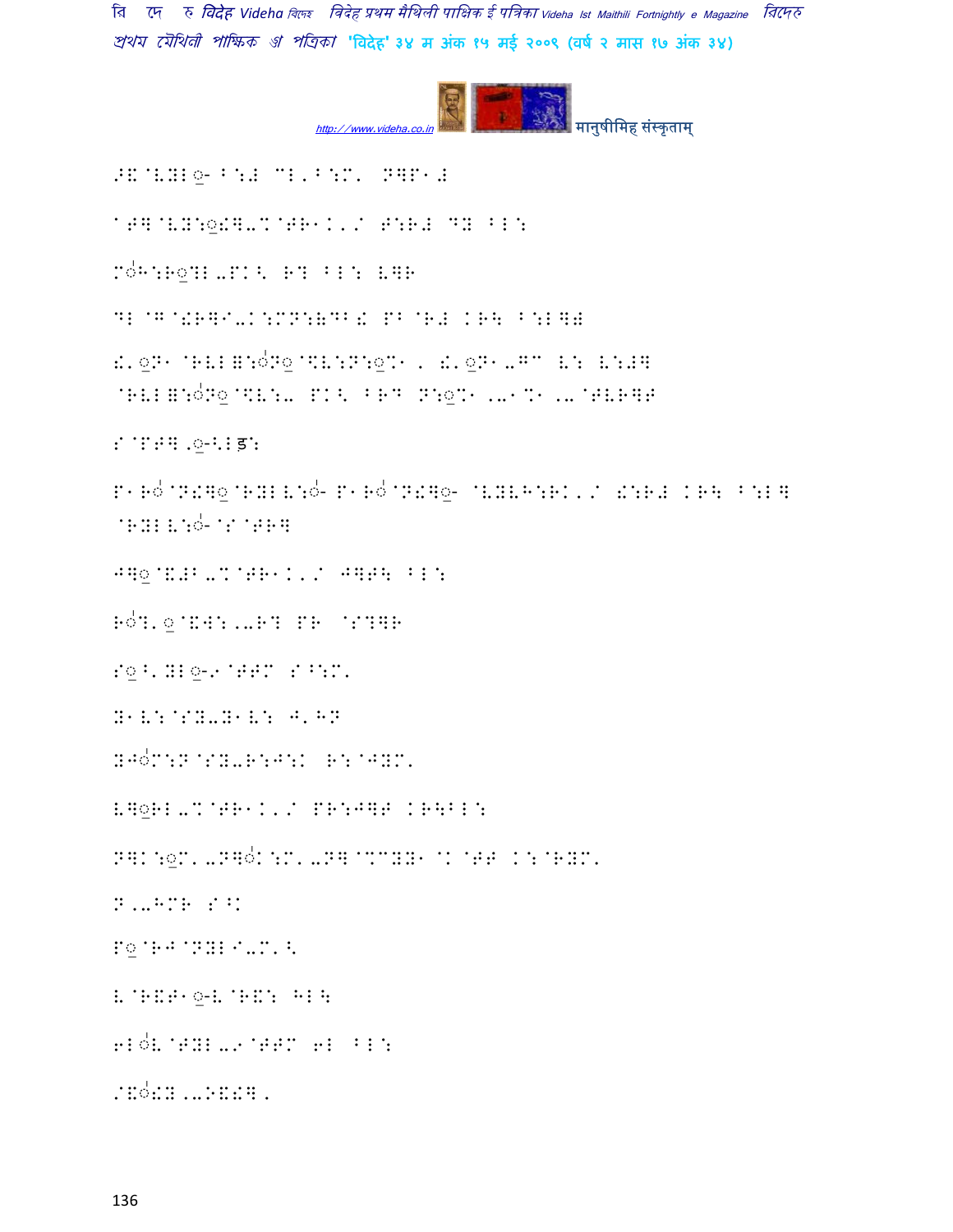

P@CY@NT:I- P:K\

YE AL ONE CONFIDENT AND A SOME ONE ON A REAL AND A CHECK REAL AND HIM KOKA:

N,◌ ॑-HMR: S^K H'T1

 $\ddot{\phantom{A}}$  , and the matrix  $\ddot{\phantom{A}}$  , and  $\ddot{\phantom{A}}$  , and  $\ddot{\phantom{A}}$  , and  $\ddot{\phantom{A}}$  , and  $\ddot{\phantom{A}}$  , and  $\ddot{\phantom{A}}$  , and  $\ddot{\phantom{A}}$  , and  $\ddot{\phantom{A}}$  , and  $\ddot{\phantom{A}}$  , and  $\ddot{\phantom{A}}$  , and  $\ddot{\phantom{A}}$ 

@GR]6]?K "RN1V:D- H' @BR@HM#, HMR R:@JYM' @BR:@HM# N]K !:@RM]K V]@DY: BL:, R:J@NY-V]R,T]RID:J, DB! D\ B:LE GREE STORE BEST ANDER IN MEDICINE HER BEST DANKER 1V@%YKT: P\$L: PR V@R&: D'?], 6L D'Y BL: G:\* P:K\, HM  $S^{\prime}$  sipapath  $S^{\prime}$  . The signal single state  $S^{\prime}$  and  $S^{\prime}$ 

>I@GL]%-MK?]L] KL&/ MK?]L]->I@GL]% KL& @PRLJ'@K)K'/ 1GB B"]:U, "RPN S10:V 1 YLGD:N I-M'L @DV:R: GGALENDRAGHENDRAG PR PUNIS

INDET: (KL@) OCHECOV, INDELDIARARE LI OPPORE NIME CONTRA L'ABID, 1881, 1881, 1 RLOGO :: BRET DEVANAGEMENT DER BEVORDE IN DER BEVORDE IN DE OR PHONETIC-ROMaN.)

 $E: \mathbb{R}^n$  ,  $E: \mathbb{R}^n$  ,  $E: \mathbb{R}^n$  ,  $E: \mathbb{R}^n$  ,  $E: \mathbb{R}^n$  ,  $E: \mathbb{R}^n$  ,  $E: \mathbb{R}^n$  ,  $E: \mathbb{R}^n$  ,  $E: \mathbb{R}^n$  ,  $E: \mathbb{R}^n$  ,  $E: \mathbb{R}^n$  ,  $E: \mathbb{R}^n$  ,  $E: \mathbb{R}^n$  ,  $E: \mathbb{R}^n$  ,  $E: \mathbb{R}^n$ RLOWN/ RLOWN/4 RESULT IN DEVANAGARI, MITHILAKSHARA AND MITHI PHONETIC-ROMaN/ ROMaN.)

V]D'HK MK?]L]-"RI@GR'J] 1 "RI@GR'J] MK?]L] KL& (>I)RN')PR PH]L B'R S@RC-\$]@K%NR]) \M.\S. \S.@KYB.\L. SMR 1981 - Based on MS-Sale server maithing maintenance and the Sale Schlesser Main and encoded the state of the state of the state of the state of the state of the state of the state of the sta

K' W MHTL SAID.

SHABB SHABD SABHAK MODERN SANKALAN BEJOR SANG MANGALAN BEJOR SANG MANGALAN BEJOR SANG MANGALAN BEJOR SANG MANG

REPRESENTATION OF SACTO PU

 $\ddot{\cdot}$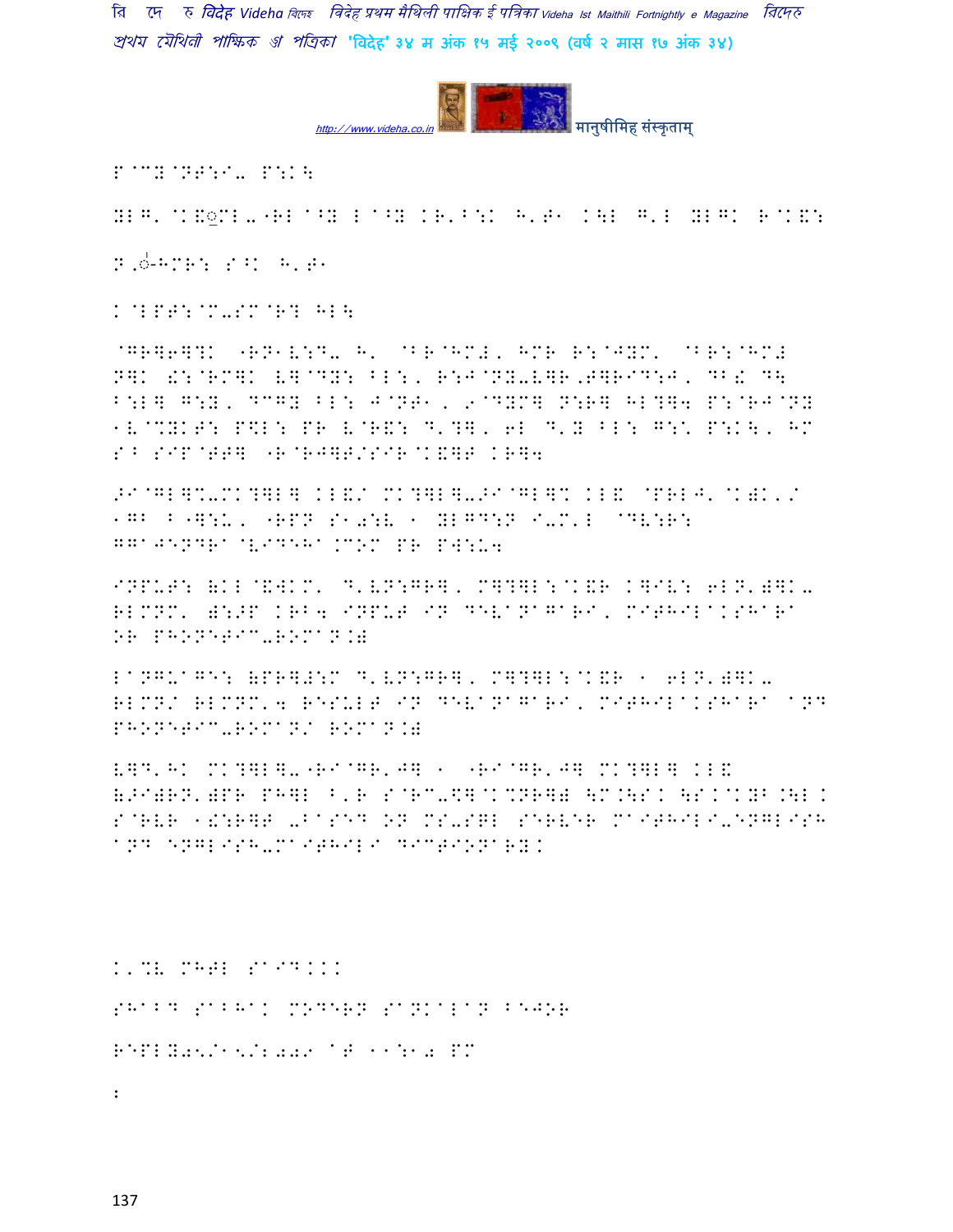

MNL, SOURCE STATE STATE STATE STATE STATE STATE STATE STATE STATE STATE STATE STATE STATE STATE STATE STATE ST

ONLINE DICTION CONTINUES IN THE RESERVE OF THE RESERVE OF THE RESERVE OF THE RESERVE OF THE RESERVE OF THE RES

REPRESENTATION OF SACRE FU

^:RT 1 N'P:LK MK?]L] ^:&:-VK@J3:N]K LLKN] @DV:R: BN://L M:NK %KL}

MARK MARK MARKET

1. N'P:LK MK?]L] ^:&: VK@J3:N]K LLKN] @DV:R: BN:/L M:P: V MORE 2 LI.N %KLE 2010 IN THE 2020 INTERNATION WENDY REGEREE WITHER EVIRUSER

1.N'P:LK MK?]L] ^:&: VK@J3:N]K LLKN] @DV:R: BN:/L M:NK 9 L'IMMER 9 LE . N 2 MILE

MK?]L]M' 9@CC:R# T?: L'.N

१.P@3CM:@K&R 1 "RN1@SV:R: P@3CM:@K&R:@NT@RGT +, 3, #, N  $\overline{A}$  and  $\overline{C}$  . The state of  $\overline{C}$  such that  $\overline{C}$  is  $\overline{C}$  and  $\overline{C}$  . The  $\overline{C}$  such that  $\overline{C}$  is  $\overline{C}$  and  $\overline{C}$  is  $\overline{C}$  is  $\overline{C}$  is a subset of  $\overline{C}$  . The  $\overline{C}$  is a subs J:H] V@RGK "R@K&R RHKT "R\*] /H] V@RGK P@3CM:@K&R "RBKT "R\*]4 J'N:-

 $R$  (Results and the Fig. results of the transformation  $R$  is  $R$  and  $R$  . The  $R$  -  $R$  is  $R$  and  $R$ P@3C (C V@RGK RHB:K K:R#' "R@NTM' @3 1\L "R\*]4)  $\ddot{\Omega}$  ()  $\ddot{\Omega}$  ()  $\ddot{\Omega}$  ()  $\ddot{\Omega}$  ()  $\ddot{\Omega}$  ()  $\ddot{\Omega}$  ()  $\ddot{\Omega}$  ()  $\ddot{\Omega}$   $\ddot{\Omega}$   $\ddot{\Omega}$   $\ddot{\Omega}$  ()  $\ddot{\Omega}$  ()  $\ddot{\Omega}$  ()  $\ddot{\Omega}$  ()  $\ddot{\Omega}$  ()  $\ddot{\Omega}$  ()  $\ddot{\Omega}$  ()  $\ddot{\Omega}$  ()  $\ddot{\Omega}$  ()  $\$  $S$  (T  $T$  ) (T  $T$  ) (T  $T$  ) (T  $T$  ) (T  $T$  ) (T  $T$  ) (T  $T$  ) (T  $T$  ) (T  $T$  ) (T  $T$  ) (T  $T$  ) (T  $T$  ) (T  $T$  ) (T  $T$  ) (T  $T$  ) (T  $T$  ) (T  $T$  ) (T  $T$  ) (T  $T$  ) (T  $T$  ) (T  $T$  ) (T  $T$  ) (T  $T$  ) (T  $T$  ) (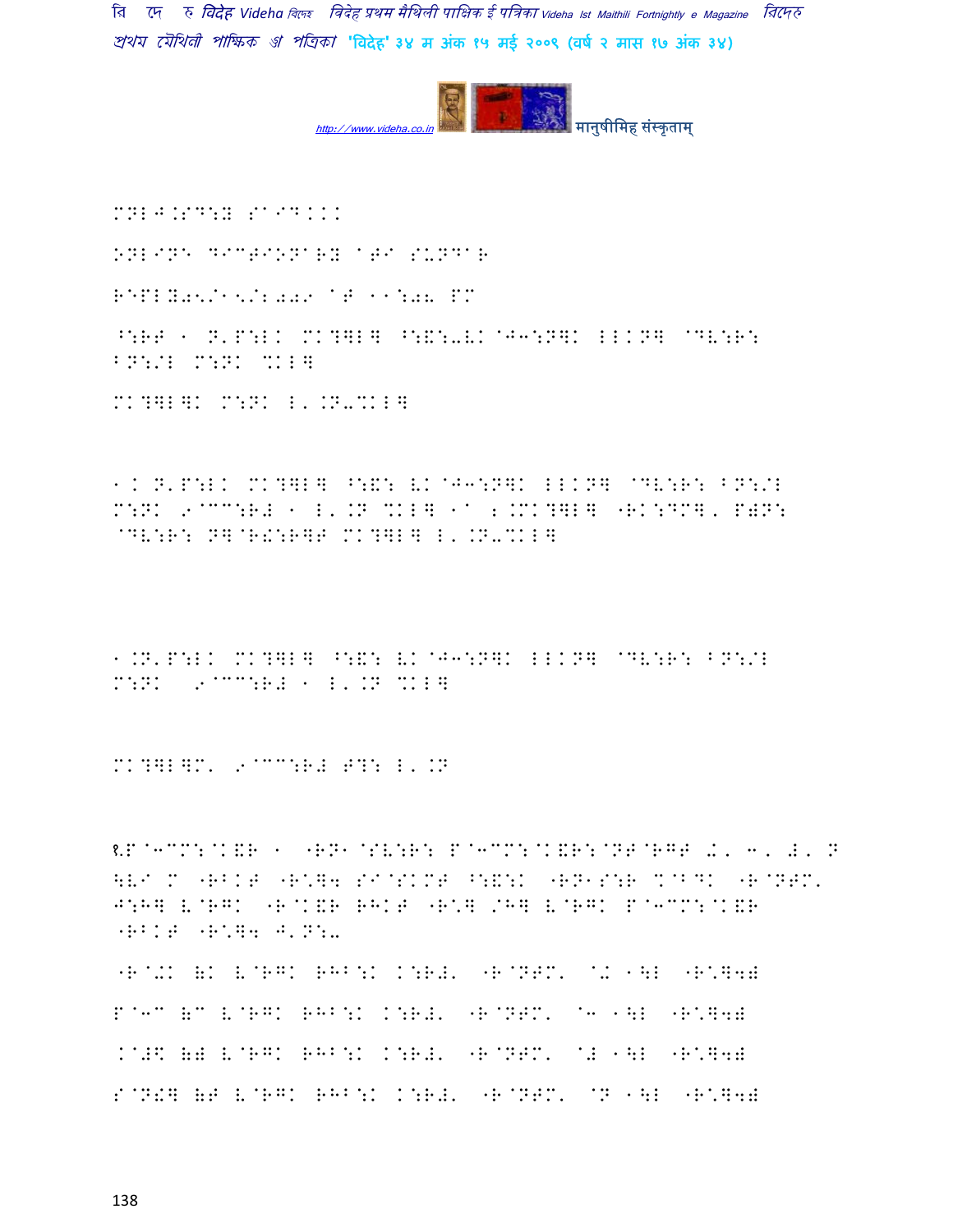

. O CONSIDERATION CONTROL CONTROL CONTROL CONTROL

9P@RY1@KT B:T MK?]L]M' KM D'.L J:>T "R\*]4 P@3CM:@K&RK BOL:M' "REAL AND "RUNE "REAL AND "REAL POINT" (AND " JP:: D'AL, O (RIK), .I. SI (PIC), .IS, SI (PICH), .IS, SI (PICH), .IS, SI (RIKH), RIKHAV POINBE BILBON WAS DRUCKED AN ILOHAN TEORA & HEORAN PP TRE CORPORATION IN THE ROOM OF THE REPORT OF THE REPORT OF THE REPORT OF THE R P@3CM:@K&R' L].L J:\4 J'N:- "RIK, CICL, "RI\$:, "R@NT TRIN COMPONE OF THO RESIDENCE DRILLE IRRELATED FIRE (1) COURFRE B:TA'/ A'/ NHAI (MAD) "RONT 1 A' MAIL (MAD) "RONT 1 AD NA A' MA' NA MA' MA' MA' MA' MA' AG MA' A' MA' MA' MA' STAN "RITH" I KIPN LANDER TO THE STANDARD OF THE STANDARD OF THE UNIVERSITY OF THE UNIVERSITY OF THE UNIVERSITY

NAND PORGER CRIM PALAGERD, MELOTE ICON CRAD EM SPAT. SMY 1 @S?:NK BCT HARD IS THE REPORT OF THE REPORT OF THE REPORT OF THE REPORT OF THE REPORT OF THE REPORT OF T M1@DR#MI "RN1@SV:RK \*L)SN BI "RN1@SV:RK \*L|)SN BI "RN1@SV:RK \*L|  $R$  . The restriction of the restriction of  $R$  is the state  $R$  such that  $R$ @PRYLGM' 9@CC:R#-DL&K S@M^:VN: S'HL TTB\ D'.L J:>T "RANG ARTISE LAW POLY FROM REAR POSTAGE CREAT OPENED KRB 9C'H "R#J#" R#J#LAKA MARA DA R#J#LAKA @J3 "RN1@SV:RK @PRYLG KRB:M' KTH1 KLNL V]V:D NH] D'.L  $\{H^1\}$ 

२.= 1 = : =K 9@CC:R# "@R H"JK:/ HL>T "R\*]4 "RT, JTa "@R H"C 3 COCHEL HE 245 TESH # EACH (4964 (2417 INEA # EACH  $H\oplus H\oplus H$  is considered as  $H\oplus H$ 

= = =:K], ='K], =]W, ='91, =@+G, ='R], =:KN], =:W  $1.94$ 

= = P"]:>, B=B, G=B, M=B, B1=B:, S:/=, G:=, R]=, C:/=, S]=], P]=] 1D]4

9P@RY1@KT %@BDS^K'/ D'.L:S/ I @SP@&) HL>T "R\*] J' STANDARDEN WORDT WAR DOOR HET FORDATING WANTED FOR THE SAFETY  $R^2$   $R^2$   $R^2$   $R^2$   $R^2$   $R^2$   $R^2$   $R^2$   $R^2$   $R^2$   $R^2$   $R^2$   $R^2$   $R^2$   $R^2$   $R^2$   $R^2$   $R^2$   $R^2$   $R^2$   $R^2$   $R^2$   $R^2$   $R^2$   $R^2$   $R^2$   $R^2$   $R^2$   $R^2$   $R^2$   $R^2$   $R^2$   $R^2$   $R^2$   $R^2$   $R^2$   $R^2$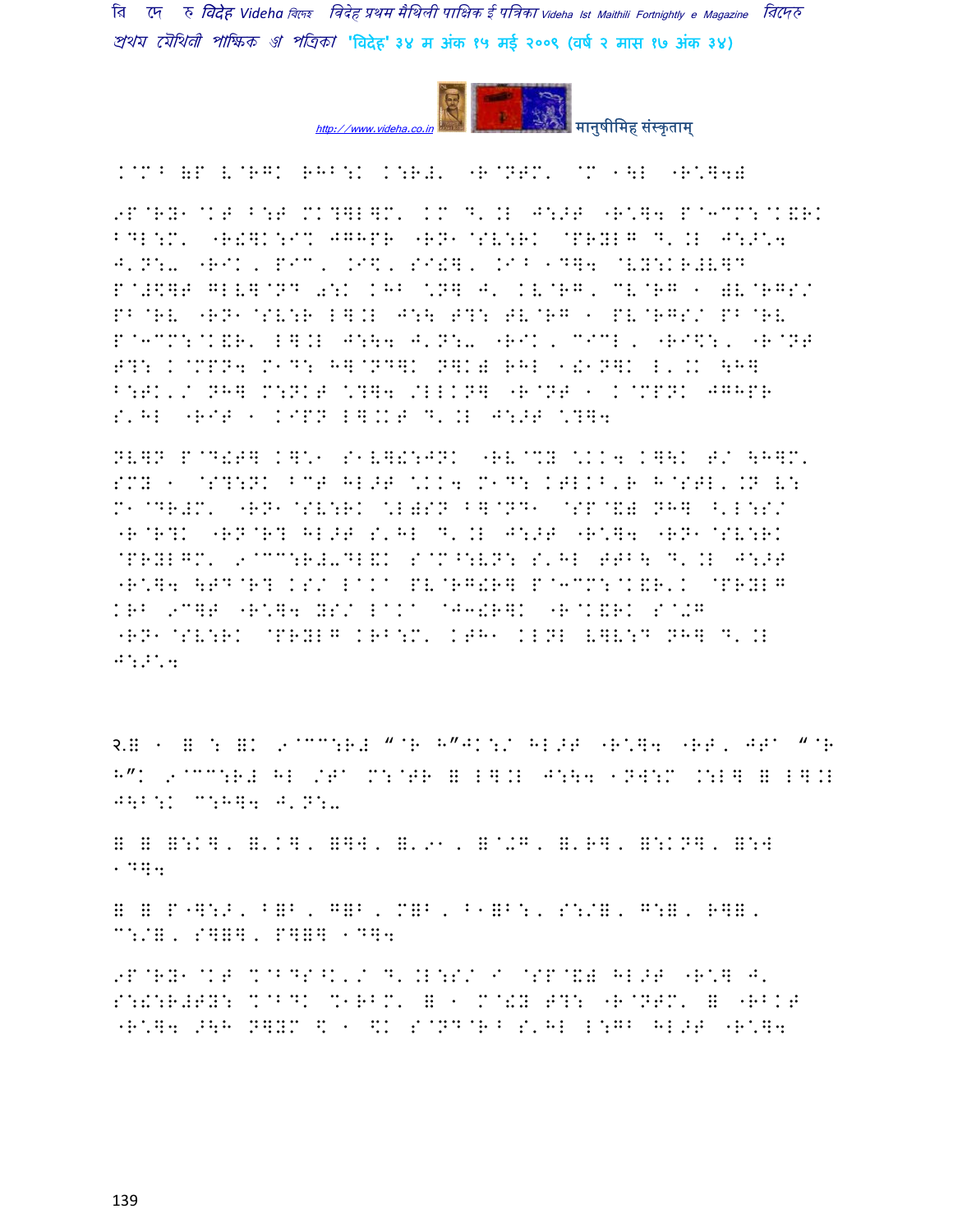

3.E + + h : MINHET, NEWI . MMY : MANAGE PORT AND A KOR HOURS IN THI /KR: B RBPM' NH] L].L J\B:K C:H]4 J'N:- 9@CC:R# : BK@DYN:?, B]@DY:, NB, D'BT:, B]@&#1, BI%, B@NDN: 1D]4 \H]S^K @S?:NPR @KRM%, VK@DYN:?, V]@DY:, NV, D'VT:, V]@&#1, VI%, V@NDN: L].B:K C:H]4 S:M:@NYTY: V 9@CC:R#K L'L / @PRYLG K\L J:>T "R\*]4 J'N:- /K]L, /JH  $1.944$ 

४.Y 1 J : KTH1-KTH1 "Y"K 9@CC:R# "J"JK:/ KRKT D'.L J:>T "R\*], M1D: /KR: J NH] L].B:K C:H]4 9@CC:R#M' Y@J3, JO JO JO JO JE JE JE JE JO JO JO JO JO JO JO JO JO JO JO JO JE JE JE JE JA VANARA NA %@BDS^K'/ @KRM%, Y@J3, YD], YM1N:, Y1G, Y:BT, YLG], YOU, YOU LEEK CONSING

 $9.4 \div 10^{-1}$   $\rm H_{\odot}$   $\sim$   $10^{-1}$   $\rm H_{\odot}$   $\rm H_{\odot}$   $\sim$   $1$   $\rm H_{\odot}$   $\rm H_{\odot}$   $\sim$   $10^{-1}$   $\rm H_{\odot}$   $\rm H_{\odot}$   $\sim$   $10^{-1}$   $\rm H_{\odot}$   $\rm H_{\odot}$   $\sim$   $10^{-1}$   $\rm H_{\odot}$   $\rm H_{\odot}$   $\sim$   $10^{-1}$   $\rm H_{\odot}$  @PR:C]N V@RTN]- K\L, J:\, HL\T, M:\, ^:\, G:\ 1D]4 NARTH A MHARRA, ISBN 1988-1981, HEBRI, ISBN 1988-1988-1988-1 SINIME SOME SOME WATERS OF THE SERIES OF THE RELEASE REPORT OF THE SERIES OF THE SERIES OF THE SERIES OF THE S  $\mathcal{H}:\mathbb{R}^n \to \mathbb{R}^n \to \mathbb{R}^n$  ,  $\mathcal{H}:\mathbb{R}^n \to \mathbb{R}^n$  ,  $\mathcal{H}:\mathbb{R}^n \to \mathbb{R}^n$  ,  $\mathcal{H}:\mathbb{R}^n \to \mathbb{R}^n$ YHN 1991 1D. HENN 1D. HENN 1D. HENN 1D. HENN 1D. HENN 1D. HENN 1D. HENN 1D. HENN 1D. HENN 1D. HENN 1 THE FURNITURE OF STRIPS IN THE REAL PROPERTY OF THE REAL PROPERTY OF THE REAL PROPERTY OF THE REAL PROPERTY OF

9. WWW. H: AND AND AND ALL AND ALL AND ALL AND ALL AND ALL AND ALL AND ALL AND ALL AND ALL AND ALL AND ALL AND

\ 1 "Y"K @PRYLGK @PRYLGK S@ND@R^M' @PR:C]N' P@D!T]K  $R$  . The state of the state of the problem is the state  $R$  state  $R$ G'L "R\*DHA" DHAD "BO"HYDED "BO"DDOO'D BDB" BHABK "KUNABERHAND B:T NH] "R\*]4 1 MK?]L]K S@RVS:!:R#K 9@CC:R#-%KL] YK "RP'D' MOBINE "BY DOOR IN THE BY NOT HANDLED IN THE 1DEPARTH. IN HARD 1D BEEN BY %@BOK'/ KKL, HKL, HTP PIEW, KEHL, LEHT-KTH1, PIEK 1968 "\"K @PRYLGK'/ BIST SMAGHE "PRYLIGHT" PRYLAGHE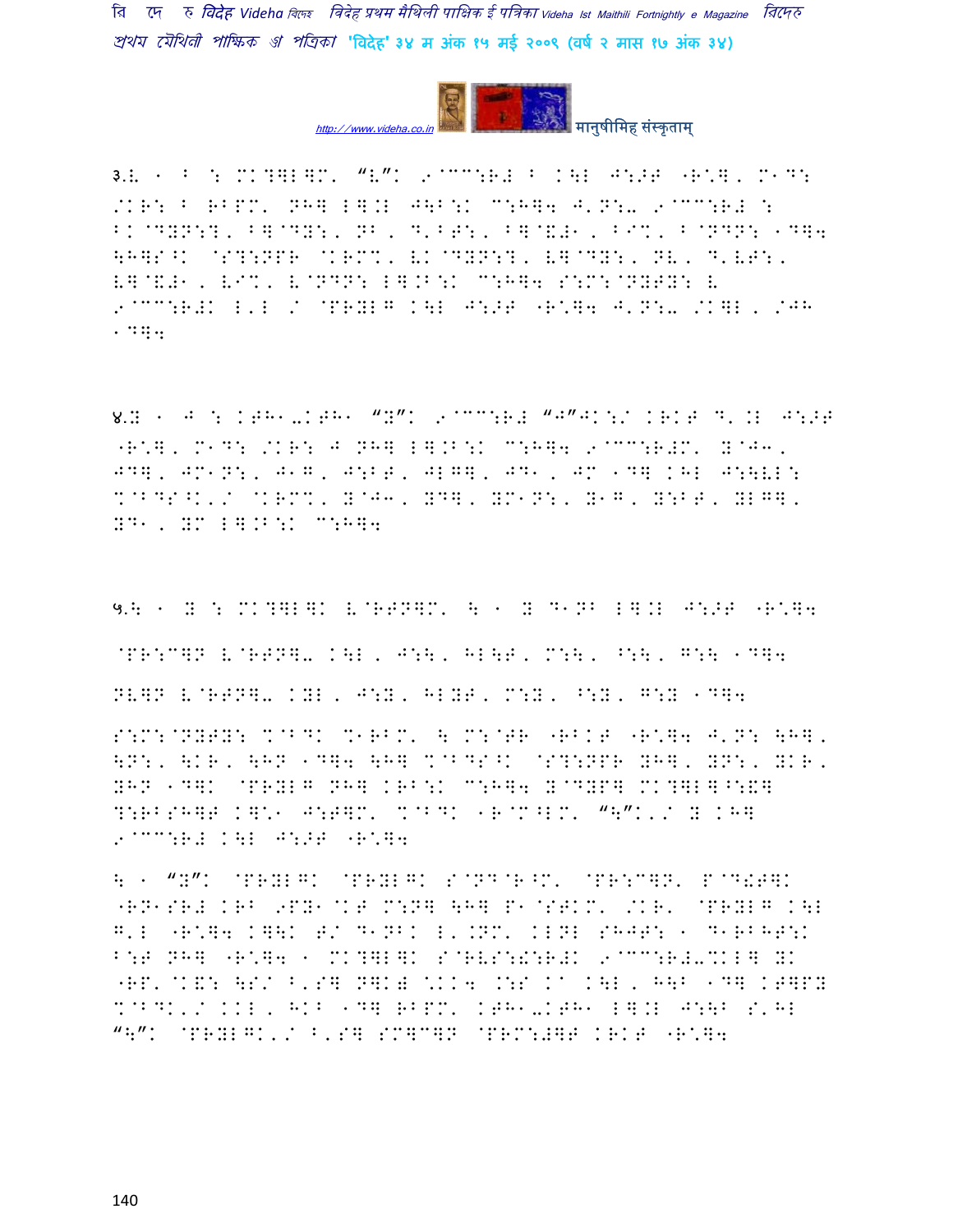

६.HE, H1 FER ANNE, /KNE N MITHER, /FENTAR E. NR. PROMPRESS CORPORATION BUSINESS ON A SERVICE RELATIONS LG:/L J:>T \*KK4 J'N:- H1NKH], "RPNH1, /KRH1, T@TK:LH], CL@))H], 1NH1 1D]4 M1D: 1!1N]K L'.NM' H]K @S?:NPR \K:R \VI H1K @S?:NPR /K:RK @PRYLG KRKT D'.L J:>T "R\*]4 J'N:- H1NK', "RPNL, T@TK:L', CL@))', 1NL  $1.99<sub>1.4</sub>$ 

७.& T?: . : MK?]L] ^:&:M' "R!]K:I%T, &K 9@CC:R# . HL>T "AFNER" AV PAL "E TRO TRIAR "BORD" PARAL "E RITH" & LE KIRE. &@)KL# (.)KL#), VM&'% (VM.'%), S@NTL& (S@NTL.) 1D]4

८.@!VN]-LLP : N]@MNL].]T "RV@S?:M' %@BDS/ @!VN]-LLP ^a J:>T "R\*]:

 $K$  and a strip  $K$  -dimension  $K$  . The strip  $K$  -dimension  $K$  is the  $K$  -dimension  $K$  and  $\mathcal{S}$   $\mathcal{S}$  are  $\mathcal{S}$  and  $\mathcal{S}$  are  $\mathcal{S}$  are  $\mathcal{S}$  are  $\mathcal{S}$  are  $\mathcal{S}$  are  $\mathcal{S}$  are  $\mathcal{S}$  are "R\*]4 /H]M'S/ PH]N' "RK 9@CC:R# D]@R< ^a J:>T "R\*]4 /KR 1G:/ LLP-SBCK C]@HN V: V]K:R] (' / a) LG:/L J:>\*4  $\mathcal{F}_1$ :  $\mathcal{F}_2$  :  $\mathcal{F}_3$ 

PB@R# RBP : P=\ (P=Y) G'L:H, K\ (KY) L'L, 9W\ (9WY) P\$TCK4

"RPB@R# RBP : P=' G'L:H, K' L'L, 9W' P\$TCK4

P=a G'L:H, Ka L'L, 9Wa P\$TCK4

(B) CHERRY (1) PB EXT 19 (20) BEAU (1) THE THOROUGH IN BEAUTOF THE CORP. J:>\*, M1D: LLP-SBCK V]K:R] NH] LG:/L J:>\*4 J'N:-

PR TRACHET : 5 . (YA) GOB, P. E., D'BAYO GHB (Y. F., OPHYA GOB.  $R\rightarrow R\rightarrow R\rightarrow R\rightarrow R\rightarrow R$ 

"RPB@R# RBP : .: G'L, PW: D'B, NH: "R\L:H4

(G)@S@TR] @PR@TYY >K 9@CC:R# @KR]Y:PD, SI@J3:, /  $X$  The Theorem (1)  $Y$  is the transferred to the transferred to the  $Y$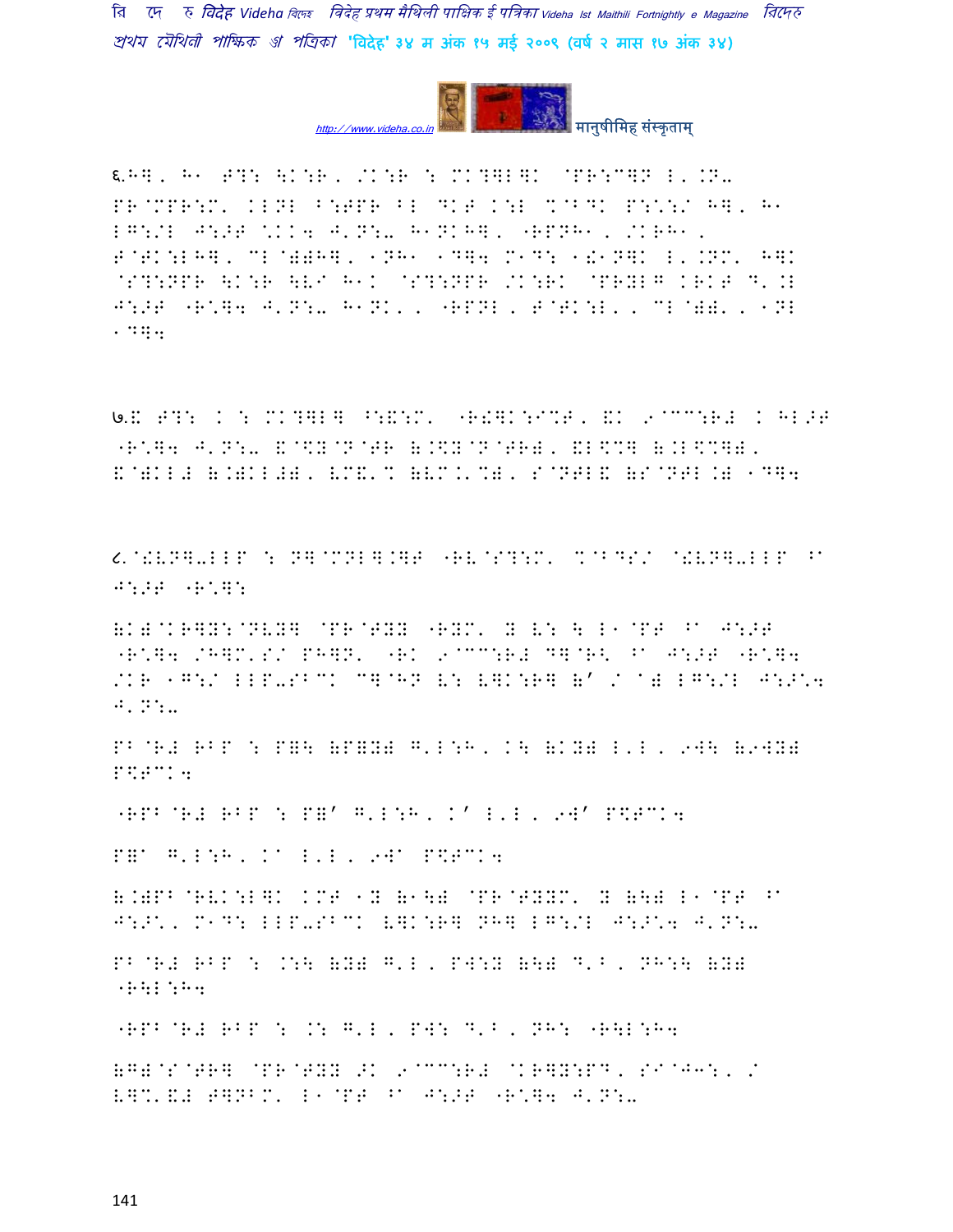

PR@R# RPP : DLSR4 M:L424 MI4 4.144

"RPB" : DLSR M: DLSR M: DLSR M: DLSR M: DLSR M: DLSR M: DLSR M: DLSR M: DLSR M: DLSR M: DLSR M: DLSR M: DLSR M

(BAGE) (BRITGIR) (CITA "DRI") (AB) (DRIRIT) (B) A JERNA "AT "AG1FB" (AB), RG  $J:V_{1,1}$ 

PROBA RRP : PORTH (ANDR) PATH (ANDR) APTH (ANDR)

"RPB@R# RBP : P"]K "R\*], BJK "R\*], GBK "R\*]4

(+)@KR]Y:PDK "RVS:N >K, 9K, EK T?: H]KM' L1@PT ^a J:>T "R\*]4 J'N:-

PB@R# RBP: \*]YCK, \*]YKK, \*H]K, \*CK, \*KK, "RB]TKK,  $H: H: H$ 

"RPB@R# RBP : \*]YC, \*]YK, \*H], \*C, \*K, "RB]TK, HL>4

(E) The CORPENSE THE RESEARCH DRIVE AND HIS CONFIDENCIAL LEFT CONTINUES.  $\mathcal{F}$  ,  $\mathcal{F}$  ,  $\mathcal{F}$ 

PB@R# RBP : \*@NH], KHL@NH], KHLH1/, G'LH, NH]4

"RPB" TRACHET : "NORB", "D'ABORE", "D'ABORI", "RUBO", "D'AD, "D'ABORI", D'ESA

९. TEEDRE | TERSORS TOREAL IS IN DEREUISE OR IN TEERU TEEDRE | FRANKLING @RPNEN HANDS MERBAND MEN ANDRE SPONGE INFORMATION FREQUEST OF SMOT CREDIT AN FINE ENERGY RESPECTED TO THE HISPE OF CHIEF. %@BDK M@!Y V: "R@NTM' J/ @HR@SV > V: 9 1B\ T/ /KR @!VN] @S?:N:@NTR]T ^a \K "R@K&R 1G:/ 1B] J:>T "R\*]4 J'N:- %N] (%>N), P:N] (P:>N), D:L] ( D:>L), M:)] (M:>)), K:\*1 (K:9\*), M:S1(M:9S) 1D]4 M1D: T@TSM %@BDS^M' I N]YM L:GB NH] HL>T "R\*]4 J'N:- R@%M]K'/ R>@%M 1 S1!:I%1K'/ S1!:9IS NH] KHL J: SKKT "R\*]4

१०.HE CRACHERS : KERRY & COURRER : PERYL : WARREN SEARCH CRACK @()K 1V@%YKT: NH] HL>T "R\*]4 K:R# J' %@BDK "R@NTM' "R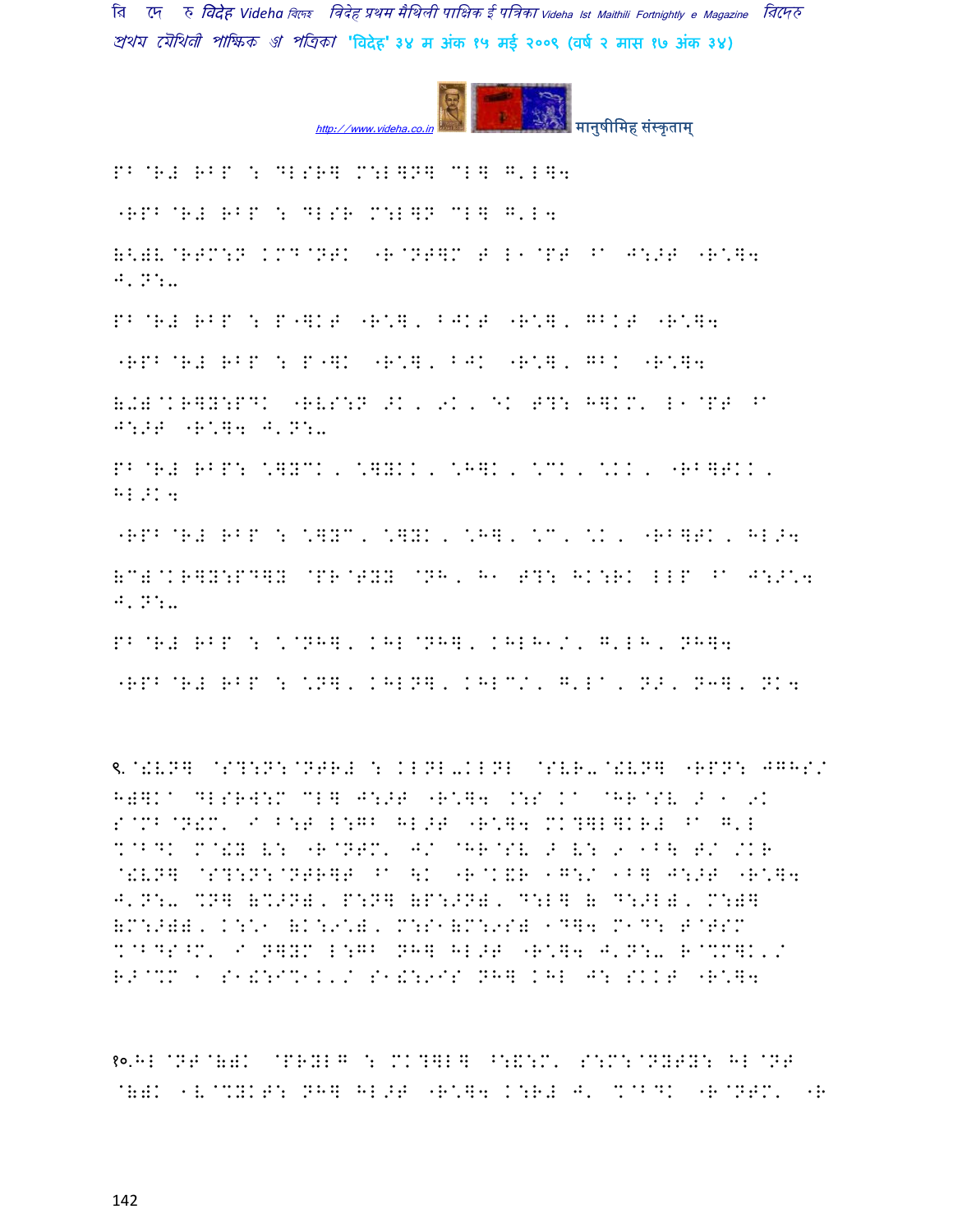

9@CC:R# NH] HL>T "R\*]4 M1D: SI@SKMT ^:&:S/ JH]N:K TH]N: MK?]L]M' 1\L (T@TSM) %@BDS^M' HL@NT @PRYLG K\L J:>T "R\*]4 \H] PL?]M' S:M:@NYTY: S@MPB@R# %@BDK'/ MK?]L] ^:&:S@MB@N!] N]YM"RN1S:R HL@NTV]H]N R:.L G'L  $R$  -property of the same property of the same property of the same property of the same property of the same property of the same property of the same property of the same property of the same property of the same propert @S?:NPR KTH1-KTH1 HL@NT D'L G'L "R\*]4 @PR@ST1T PL?]M' M?]L] L'.NK @PR:C]N 1 NV]N D1NB %KL]K SRL 1 SM]C]N P@K&S^K'/ SM')]Ka V@R#-V]@NY:S K\L G'L "R\*]4 @S?:N 1 SMYMON' BCTK SOMYHEM HOSTELI LOD (FINE ALDER BORD) NO NIHEN SOMYHE SRL HIVID: HRSPYN LSHALLTVORK VHISVI H.I. GRAH  $V$  is the small value of the small mass of the small  $\mathcal{L}^*$  ,  $\mathcal{L}^*$  ,  $\mathcal{L}^*$  ,  $\mathcal{L}^*$  ,  $\mathcal{L}^*$  ,  $\mathcal{L}^*$  ,  $\mathcal{L}^*$  ,  $\mathcal{L}^*$  ,  $\mathcal{L}^*$  ,  $\mathcal{L}^*$  ,  $\mathcal{L}^*$  ,  $\mathcal{L}^*$  ,  $\mathcal{L}^*$  , M:@:WAR: W:#H:#: MAR: WHO: PREFAIL PRESENT WORK

L'.NM' SHJT: T?: \KRBPT:PR @!Y:N D'L G'L "R\*]4 T.N MK?]L] ^:&:K MBL V]%'&T:S^ K1@#W]T NH] HL>K, T:HBD]S L'. MO LO MARE "STOLE" "ABNEB" MERSE MAD "PRENNEN "S' MERE "RIN" R:M:VT:R Y:DVK KHB \*N] J' SRLT:K "RN1S@N!:NM' \HN "RV@S?: K]@NNH1 N' 1Ba D'B:K C:H] J' ^:&:K V]%'&T: \*:/HM' P\$] J:\4 HMS^ H1NK !:R#:K'/ PB@R# RBPS/ S@+G La Claude (1983) (1984) (1984) (1984) (1984) (1984) (1984) (1984) (1984) (1984) (1984) (1984) (1984) (1984) (1

PL?]K V@R#V]@NY:S K@K&: ९ K PL?]S/ K]\*1 M:@TR:M' ^]@NN "R\*]4 N]R@NTR "R@!YYN, "RN1S@N!:N 1 V]@%L'&#K K:R#' I STA :RIS BOS CORRECTED FOR THE STANDARD CONTINUES. THE SAME PLACE IS NOT THE THROUGH IN  $\mathcal{E}$ PREDS GARA (PR)M PH RIM: PHONE CONTROL RIGHT WEST WITH PB@R#RBP'# \KRBPT: "RNB:K HMR:S^K @PRY@TN RHT4

KAMERY ROCKERER EVISE PRINTER MERY SHARING METHOD METHOD  $R$ GRA) (DR 1986) (PRANA) SIYOR GADI, A GI, D 1986169 (PRSER GAD

@PRK:%K %]@K&: T?: .'LKBD M@N@TR:LY, P:@WY@KRM V]K:S K'@NODR,S:NLWDR,S:NLWDR,S:NLWDR,S:NLWDR,S:NLWDR,S:NLWDR,S:NLWDR,S:NLWDR,S:NLWDR,

S@RV:!]K:R P:@WY@KRM V]K:S K'@N@DR \VI JNK %]@K&: S:MOR, S:MOR, S:NLW, S:NLW, S:NLW, S:NLW, S:NLW, S:NLW, S:NLW, S:NLW, S:NLW, S:NLW, S:NLW, S:NLW, S:NLW, S:NLW, S:NLW, S:NLW, S:NLW, S:NLW, S:NLW, S:NLW, S:NLW, S:NLW, S:NLW, S:NLW, S:NLW, S:NLW, S:NLW, S:NLW, S:NLW, S:NLW

 $P^1$ PH $P^2$ L Simple Band Band Book and  $P^2$  and  $P^2$  and  $P^2$  are  $P^2$  and  $P^2$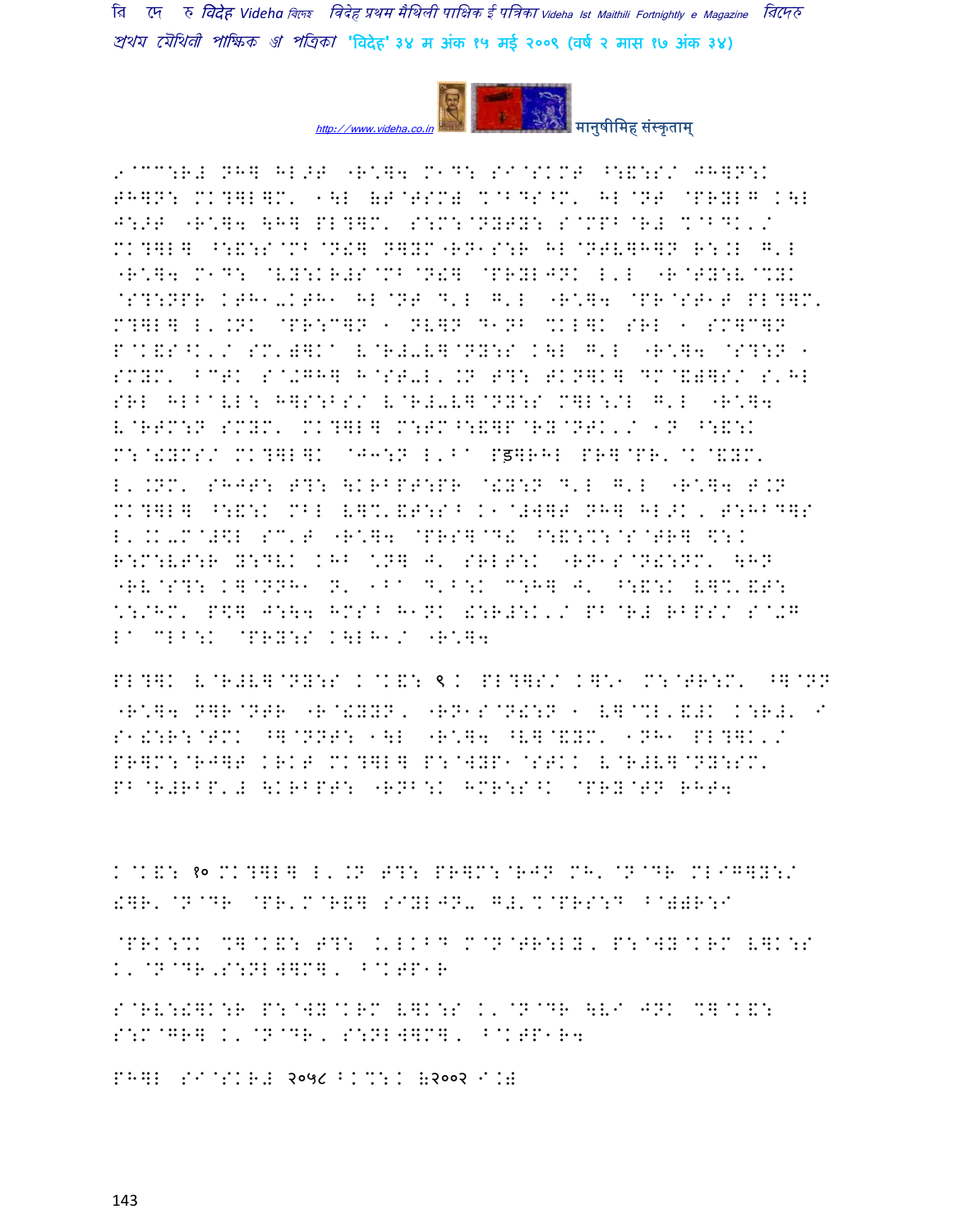

WE WANTED TO SEE THE SECOND CONTRACT CONTRACT COMPONENT ARE SERVED BY A NATURE SARTA , AG, CORAZAR (POBBANT, RN) DANCORRAN GHRE, RN) R:J'@N@DR V]ML, \$:. R:MDY:L R:K'%, !@RM'@N@DR V]@HVL, RBP: 2008 RD, RMY ROSEN

^:&: S@MP:DN- N]RJ K@R#, RBP: 0:

2. MK?]L] "RK:DM], P)N: @DV:R: N]@R!:R]T MK?]L] L'.N-  $MSE$ 

1. J' %@BD MK?]L]-S:H]@TYK @PR:C]N K:LS/ 1> !R] J:H] V@R@TTN]M' @PRCL]T "R\*], S' S:M:@NYT, T:H] V@R@TTN]M' LAN HI: PRINCIPLE

@GR:@HY

 $\ddot{\mathbf{h}}$  :  $\ddot{\mathbf{h}}$ 

W:M

JKR,TKR

**BOSH** 

 $\cdot$  R  $\cdot$  R  $\cdot$ 

 $R$  . The Hyperson problem is the Hyperson problem in the  $R$ 

"R.N,"R.N],\.'N,"R.N]

WHIM:, WHIM:

J'KR, T'KR

FARCHALLING RED. HER IN TANKER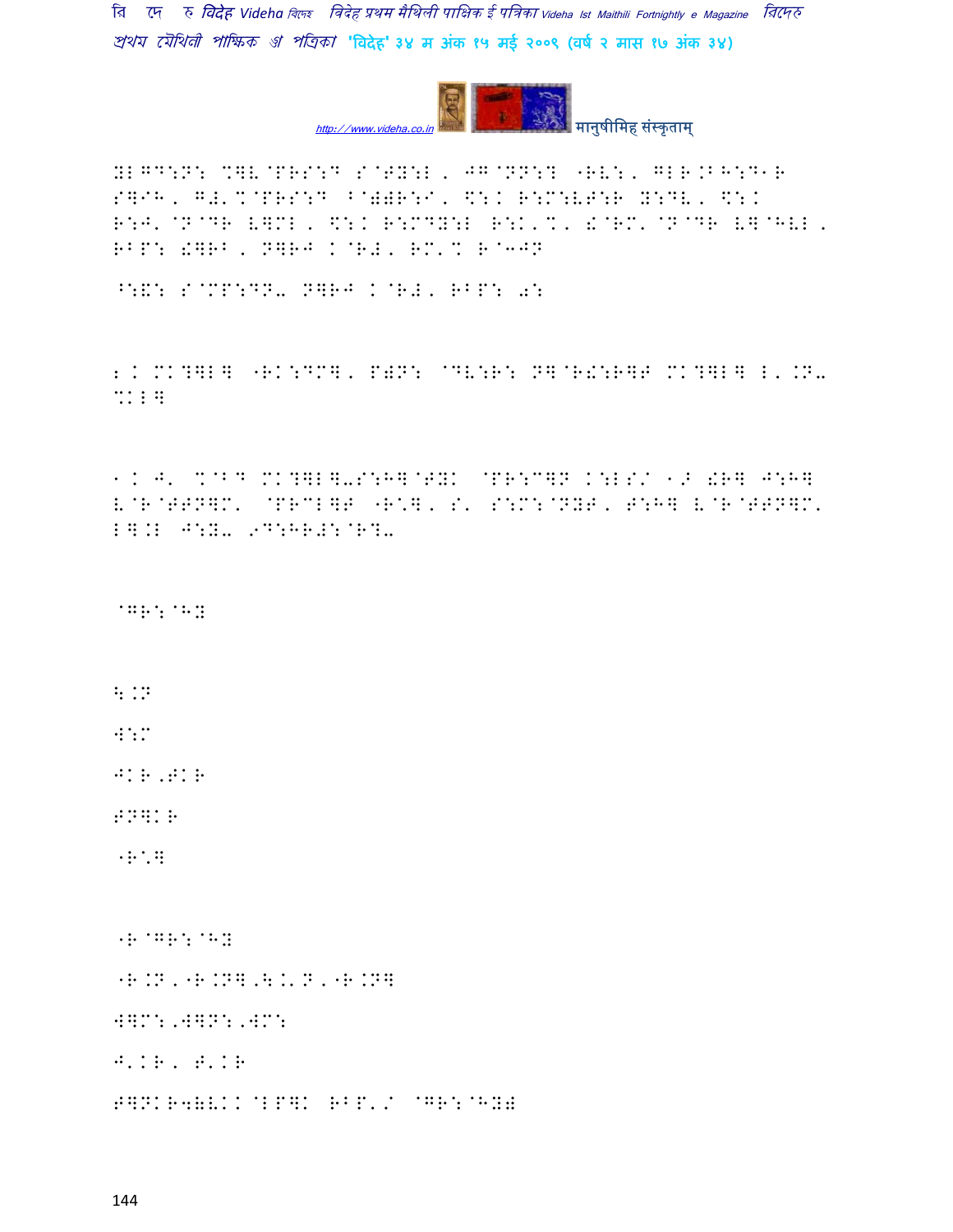

 $E_{\rm{eff}}$   $\sim$   $\frac{1}{2}$   $\frac{1}{2}$   $\frac{1}{2}$   $\frac{1}{2}$   $\frac{1}{2}$   $\frac{1}{2}$   $\frac{1}{2}$ 

2. N]@MNL].]T T]N @PRK:RK RBP VK@KLP]KTY: "RPN:/L J:Y:^ G'L, ^Y G'L V: ^\ G'L4 J: RHL "R\*], J:Y RHL "R#NHL" RNHL "R#NHHL "DEK" RUE NA L'EN CORD RUE NE L'EN CORE  $H_1$ : Hanger

3. @PR:C]N MK?]L]K '@NH' @!VN]K @S?:NM' 'N' L].L J:Y SK KT "R\*] Y: KHLN] Y: KHLN] Y: KHLN] Y: KHLN] Y: KHLN]

4. 'E' T?: 'O' TTY L].L J:Y JT' @SP@&)T, '"R>' T?: '"R9' SDM% 9@CC:R# >@&) HL4 Y?:- D'.KT, \*LKK, BC1, \*CK >@TY:D]4

 $5.1$  MM  $10.1$  H  $\pm$  100 MM  $\pm$  100 MM  $\pm$  100 MM  $\pm$  100 MM  $\pm$  100 MM  $\pm$  100 MM  $\pm$ HISPHING:DARK,SKH,ICH T?: DKH4

6. @H@R@SV >K:R:IT %@BDM' '>' K' L1@PT KRB S:M:@NYT, "R@GR:@HY ?]K4 Y?:- @GR:@HY D'.] 1BH, M:L]N] G'L] (MN1@&Y M:@TRM')4

7. @SVTI@TR @HR@SV '\' V: 'Y' @PR:C]N MK?]L]K 9@D!R# 1D]M' T/ Y?:VT R:.L J:Y, K]IT1 1!1N]K @PRYLGM' VKOLO TERREDI KERAJA KULONGAN DI MENJERI TERREDI HENGAN DI KERAJAAN DI LEGELO DI LIMBO LA JENERAL. L "RYL:H IN RHEN VIII IN RYL:H, JOHN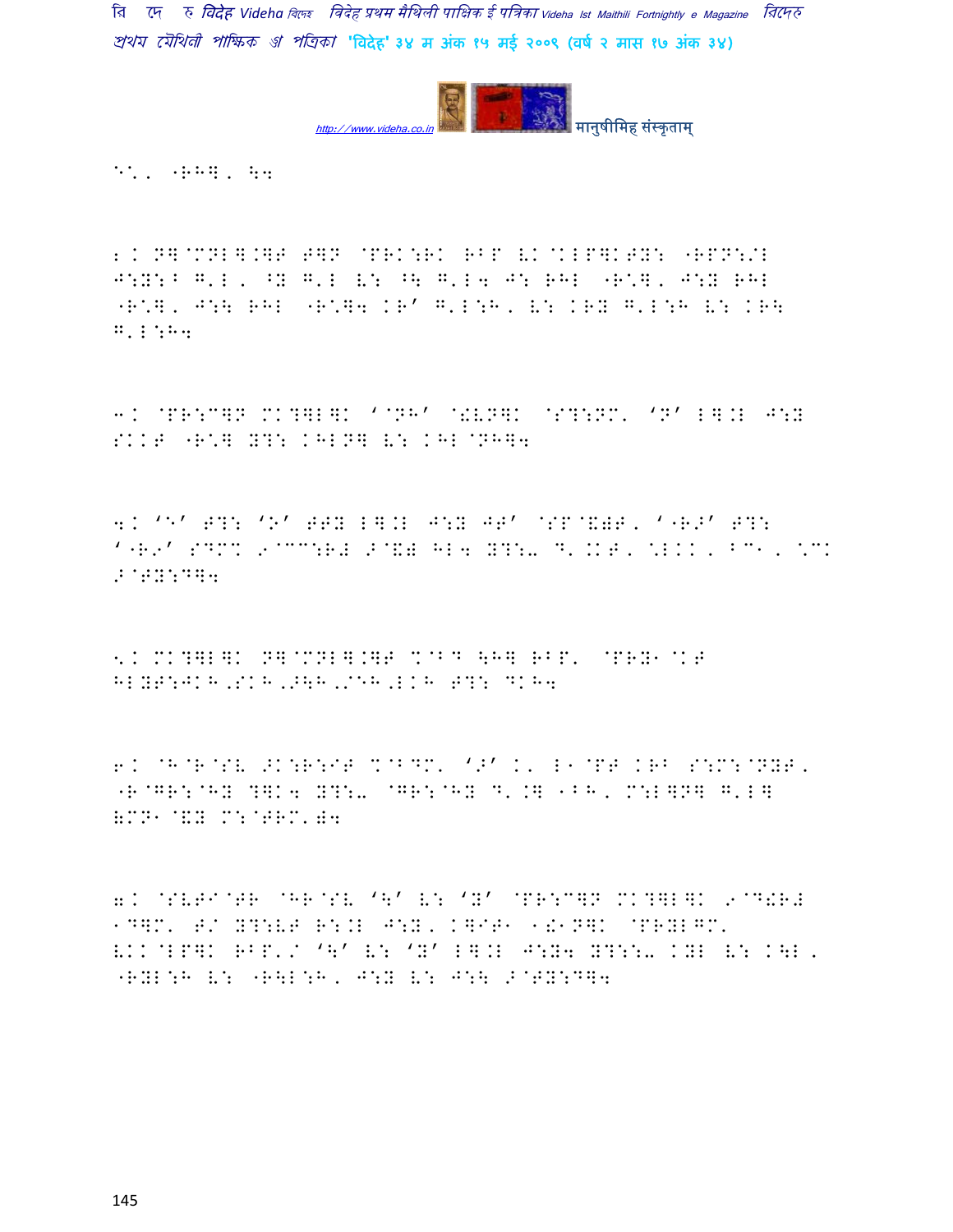

8. 8. 9@CC:R#M' DB @SVRK BIC:R#M' DB @SVRK BIC:R#M' OFFICE, APP @SVT "R\*] TKR: L'.M' @S?:N VKK@LP]K RBP'/ D'L J:Y4 Y?:- !]1, "R"]K1, V]1H, V: !]Y:, "R"]KY:, B]Y:H4

9. S:N1N:S]K @SVTI@TR @SVRK @S?:N Y?:SI^V '3' L].L J:Y  $\mathbb{R}$  : S:N11:S:N11:S:N11. S:N11. MASS (STR1) , MASS (STR1) , MASS (STR1) , MASS (STR1) , MASS (STR1) , MASS (STR1) MK1/, KN]1/, KN]1/, KN]1/, KN]1/, KN]

10. K:RKK V]^@K@TT]K N]@MNL].]T RBP @GR:@HY:-H:?K'/, H:?S/, H:?'/, H:?K, H:?M'4 'M'' M' "RN1@SV:R S@RV?: @TY:@JY ?]K4 'K' K VKK@LP]K RBP 'K'R' R:.L J: SKKT  $\cdot \vdots \cdot \vdots \cdot \cdot$ 

11. PB@RVK:L]K @KR]Y:PDK B:D 'KY' V: 'K\' "R@VYY VKK@LP]K RBP'/ LG:/L J: SKKT "R\*]4 Y?::- D'.] KY V: D. D. H.

 $12.1$  M:/G,  $12.1$  M:/G,  $12.1$  M://F,  $12.1$  M://F,  $12.1$   $12.1$   $12.1$   $12.1$   $12.1$   $12.1$  $35.94$ 

13. "R@R@D! 'N' / "R@R@D! 'M' K BDL: "RN1S:R NH] L].L J:P:N B: LITE \*:P: THE STATE THAT HE STATE IN THE STATE IN THE STATE IN THE STATE IN THE STATE IN TH K BDL: "RNN1MSPECIES" AN WOORTHAMS SENSOR "ROOM" RY "RIK, "RICH" RIK, "RICL, KOLER RIK (1984)

14. HLIT CHIT CHILITE, LOCALIT CHITI, LOCALIT CHITI "RESPECTIVE MOVING AND A SURFACE SOMETIME CONTROL @%R]M:NK4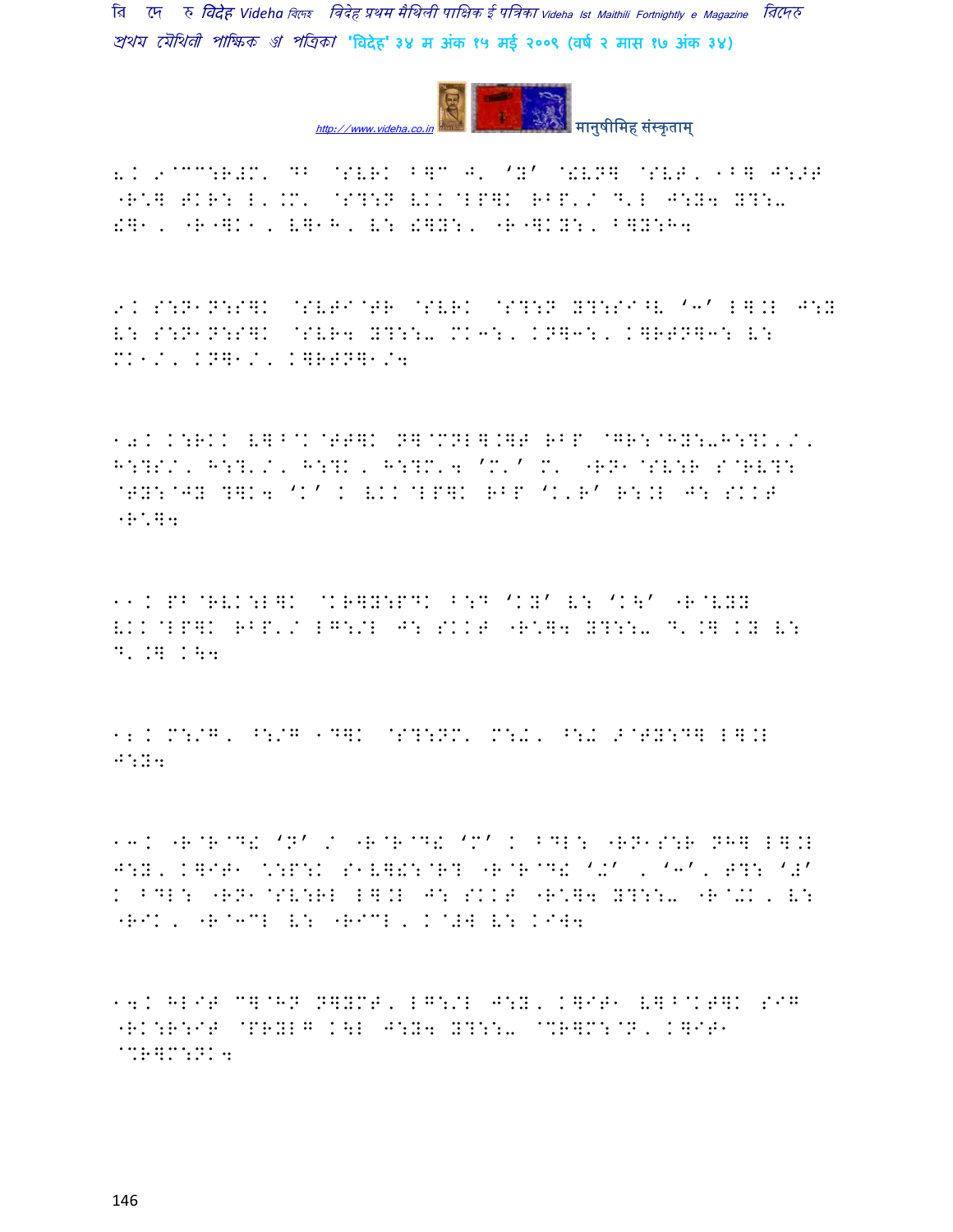

15. S^ \KL K:RK C]@HN %@BDM' S): K' L].L J:Y, H): K' NH], SIY1@KT V]^@KT]K H'T1 6R:K L].L J:Y, Y?: <R PRK4

16. "RN1N:S]KK'/ C@N@DRB]@ND1 @DV:R: @VY@KT KYL J:Y4 PRITH MITH THE ENCYCLE HER SMY HER SMY HERE IN MY THEN SPE "RN1@SV:RK @PRYLG C@N@DRB]@ND1K BDL: KYL J: SKKT "R\*]4 Y?:- H]/ K'R BDL: H]I4

17. PB YES ENERGY PRENED BOARD BOARDING CONTACT

18. SM ST POST PD SYSTEMS OF SYSTEMS (IN THE SYSTEM AND LOTEN ASSESSMENT AND LOTEN AND LOTEN AND LOTEN AND LOT  $M$   $N$   $N$   $N$   $N$   $N$   $N$   $N$ 

19. L]"R T?: D]"R %@BDM' B]K:R] (a) NH] LG:/L J:Y4

20. "RIK D'VN:GR] RBPM' R:.L J:Y4

22.K]\*21.K]\*21.HI BLE PERP TRIP FREE RIL AGIN AG. 20 PHB BNDL "R#NB" BNL "R#B" TROP "NINB BBL" FT:BT "BDL: PB@RV" RBD "R\/ 1\/ 1// "R/ L].L J:Y4 1K] ऎ V: ऒ S/ @VY@KT K\L  $J:Y_1,Y_2$ 

 $H:U_{\rm eff}$  ,  $H: E \oplus V \oplus V$  ,  $H: E \oplus V$  ,  $H: E \oplus V$  ,  $H: E \oplus V$  ,  $H: E \oplus V$  ,  $H: E \oplus V$  ,  $H: E \oplus V$  ,  $H: E \oplus V$  ,  $H: E \oplus V$  ,  $H: E \oplus V$  ,  $H: E \oplus V$  ,  $H: E \oplus V$  ,  $H: E \oplus V$  ,  $H: E \oplus V$  ,  $H: E \oplus V$  ,  $H: E \oplus V$  ,  $H: E \oplus V$  , 0: "S1MN" ११/०८/७६ REPLYNS AT 100 PM  $\ddot{\cdot}$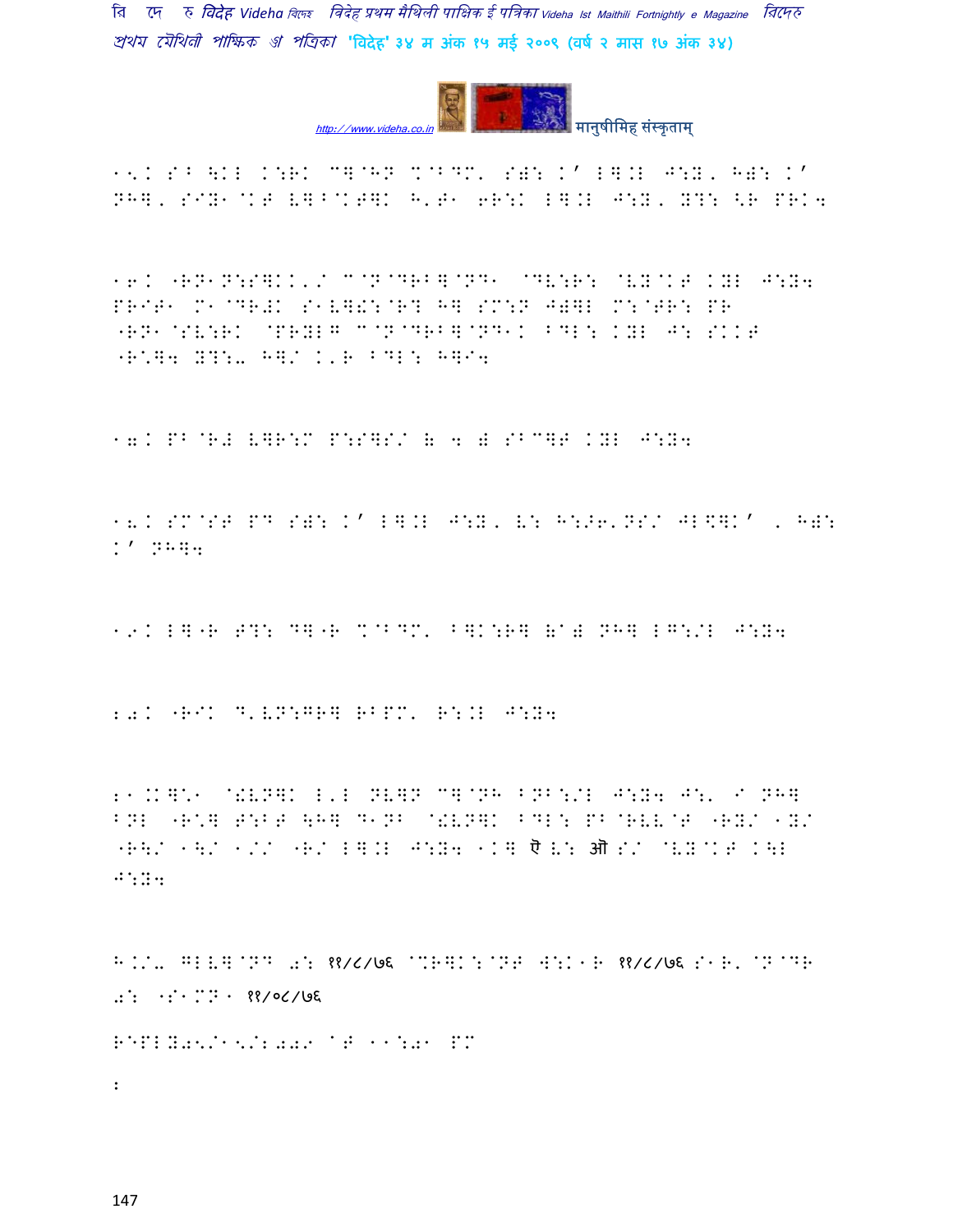THE COMET

JYOTI JHa CHaUDHaRY, DaTE OF BIRTH: DECEMBER 30 1988,PLACE OF BIRTH- BIRTH- BIRTH- BIRTH- BIRTH- BELHVAR (MADHUBANI) EDUCaTION: SWaMI VIVEKaNaNDa MIDDLE SCHOOL, TISCO SaKCHI GIRLS HIGH SCHOOL, MRS KMPM INTER COLLEGE, IGNOU, ICWaI (COST aCCOUNTaNCY); RESIDENCE- LONDON, UK; FaTHER- SH. SHUBHaNKaR JHa, JaMSHEDPUR; MOTHER-SMT. SUDHa JHa- SHIVIPaTTI. JYOTI RECEIVED EDITOR'S CHOICE aWaRD FROM WWW.POETRY.COMaND HER POEMS WERE FEaTURED IN FRONT PaGE OF WWW.POETRYSOUP.COM FOR SOME PERIOD.SHE LEaRNT MITHILa PaINTING UNDER MS. SHVETa JHa, BaSERa INSTITUTE, JaMSHEDPUR aND FINE aRTS FROM TOOLIKa, SaKCHI, JaMSHEDPUR (INDIa). HER MITHILa PaINTINGS HaVE BEEN DISPLaYED BY EaLING aRT GROUP aT EaLING BROaDWaY, LONDON.

ENGLISH TRaNSLaTION OF GaJENDRa THaKUR'S MaITHILI NOVEL SaHaSRaBaDHaNI TRaNSLaTED INTO ENGLISH BY SMT. JOOTI JA CHAUDHARY GALENDRA THAKUR (B. 1971) IS THE CHAUDHARY EDITOR OF MAINER SHELBER "VIRTUAL" (BELF) THAT CAN VIEWED aTHTTP://WWW.VIDEHa.CO.IN/ . HIS POEM, STORY, NOVEL, RESEaRCH aRTICLES, EPIC – aLL IN MaITHILI LaNGUaGE aRE LYING SCaTTERED aND IS IN PRINT IN SINGLE VOLUME BY THE TITLE"KURUKSHETRaM." HE CaN BE REaCHED aT HIS EMaIL: GGaJENDRa@aIRTELMaIL.IN



िव दिन दि विदेह Videha <sub>विष्ट</sub> विदेह प्रथम मैथिली पाक्षिक ई पत्रिका <sub>Videha</sub> Ist Maithili Fortnightly e Magazine *वि*दिन्ह õथम मैिथली पािक्षक ई पिñका **'**िवदेह**'** ३४ म अंक १५ मई २००९ (वष र् २ मास १७ अंक ३४)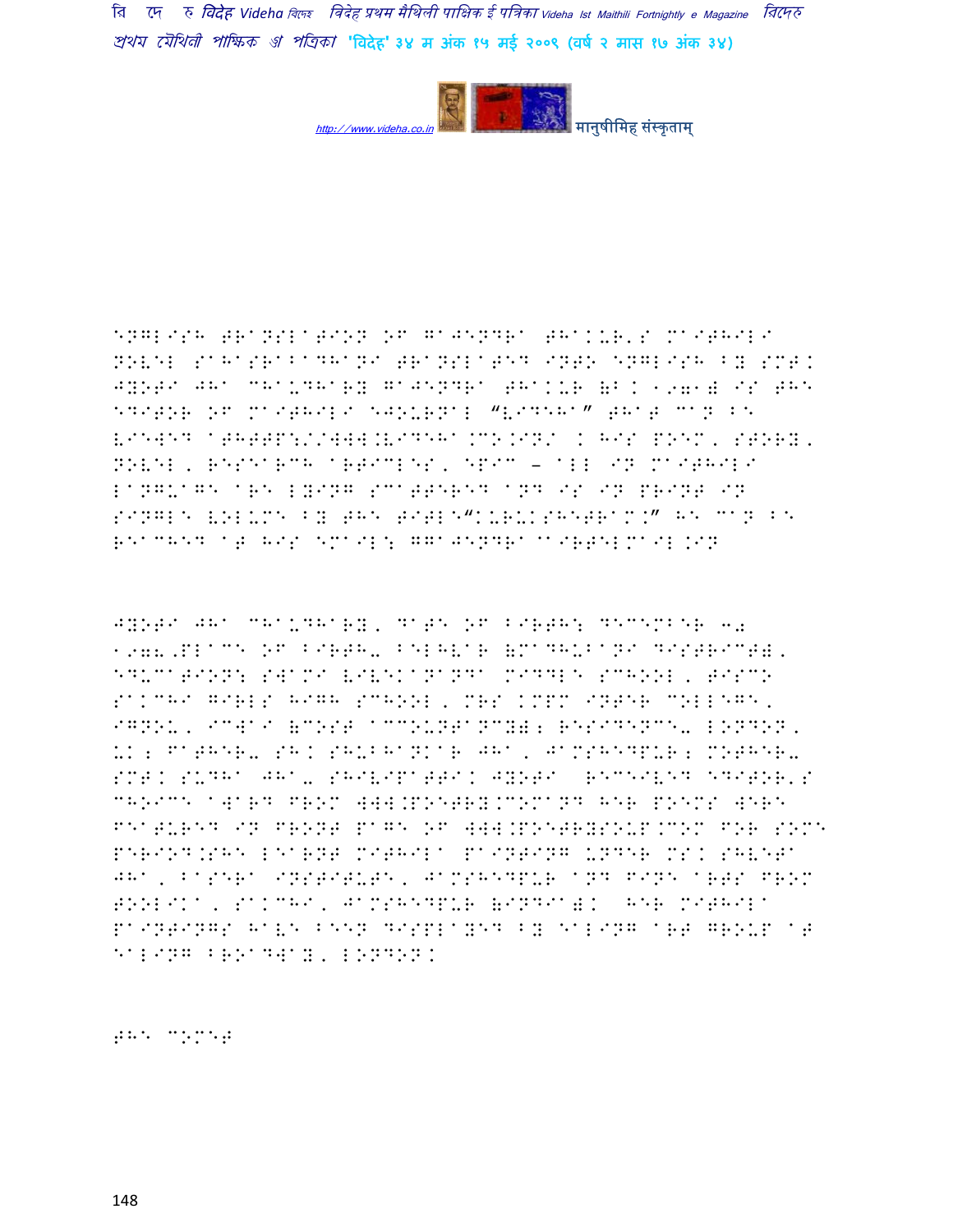HE WaS IRRITaTED WITH ONE HaBIT OF HIS MOTHER. HIS MOTHER USED TO NEGLECT HIM WHEN SOMEONE ELSE WaS aT HOME. HIS MOTHER'S FRIEND HaD COME TO HIS HOUSE ONE DaY. HIS MOTHER WaS SO MUCH BUSY WITH HER THaT SHE IGNORED HIM. aaRUNI WaS HOLDING a BUNCH OF KEYS aND

WHILE RECITING THE SECOND SHLOK aaRUNI USED TO LaUGH LOUDLY. FaTHER THOUGHT THaT aaRUNI WOULD NOT TaKE STUDY aS a PUNISHMENT aND WOULD NOT GET HaBBIT OF HOLDING HIS HEaD WHILE SITTING ON THE CHaIR FOR STUDYING IF HE WOULD STaRT STUDYING aT THE YOUNG aGE. HE LEaRNT ONE TO HUNDRED IN ONE SITTING. HE FOUND IT VERY EaSY TO LEaRN NUMBERS FROM TWENTY ONE aT IT HaD SOME KIND OF RHYMING.

GODDESS SaRaSWaTI – a GODDESS OF KNOWLEDGE aND LEaRNING FOLLOWING THE SECOND SHLOK WHICH WaS a PRaYER TO SHIVa aND PaRVaTI.

HUMaN LIFE WHICH COULDN'T BE aNSWERED. aaRuni Grew up. He entered and had provident by the LEaRNING THE SHLOK THaT WaS aCTUaLLY a PRaYER TO THE

THESE UNaNSWERED QUESTIONS RESTaRTED TROUBLING HIM IN HIS DREAMS SOMETIME HE FELT THAT HE WAS IN THE WAS INTERFER EDGE ROOF aND STaRTED MOVING TOWaRDS THE EDGE WITHOUT BOURD BOUNDARY PROVING GRAVITY WAS PULLING HIM UNIVERSED HE WAS FALLEN DOWN. WAS THAT A DIRECTION LIFE WAS THAT A DIRECTION LIFE. MOVING IN OR a SIGN OF FUTURE DaNGERS. aaRUNI COULDN'T FIND THE TIME WHEN HE WENT TO SLEEP aND LaTER ON HE CONCLUDED THaT DREaM aND SLEEP WERE TWO MYSTERIES OF

ENGLISH TRaNSLaTION OF GaJENDRa THaKUR'S MaITHILI NOVEL SaHaSRaBaDHaNI TRaNSLaTED INTO ENGLISH BY SMT. JYOTI JHA CHAUDHARY



िव दिन दि विदेह Videha <sub>विष्ट</sub> विदेह प्रथम मैथिली पाक्षिक ई पत्रिका <sub>Videha</sub> Ist Maithili Fortnightly e Magazine *विद*फ्ट õथम मैिथली पािक्षक ई पिñका **'**िवदेह**'** ३४ म अंक १५ मई २००९ (वष र् २ मास १७ अंक ३४)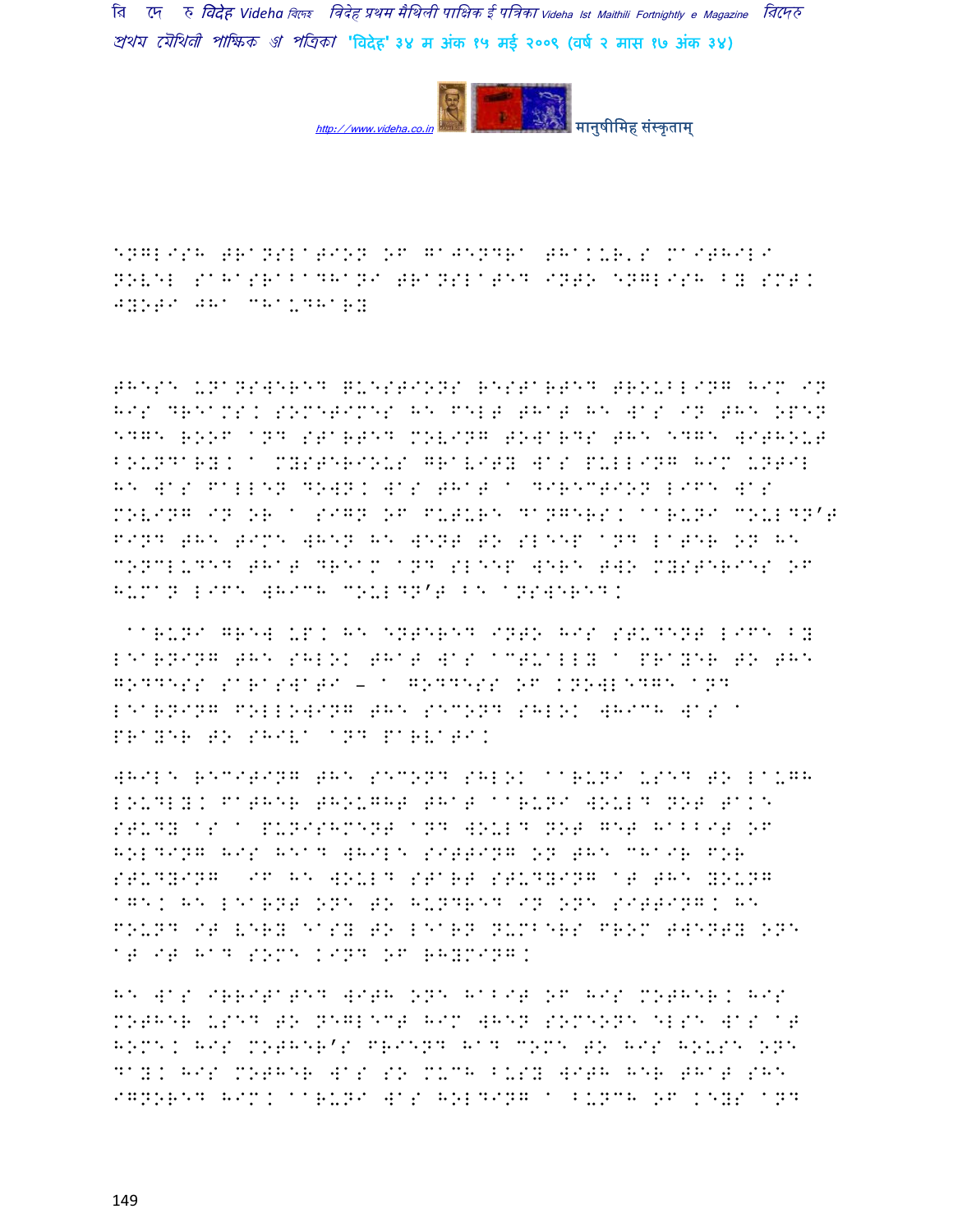BEST ENGINEERS AND TRANSLATION OF A MAITHILITY OF A MAITHILI EVER SEEN.

THESE UNaNSWERED QUESTIONS RESTaRTED TROUBLING HIM IN HIS DREaMS. SOMETIMES HE FELT THaT HE WaS IN THE OPEN EDGE ROOF aND STaRTED MOVING TOWaRDS THE EDGE WITHOUT BOUNDARY. THERMOUS GRAVITY WAS PULLING HIM UNTIL HE WaS FaLLEN DOWN. WaS THaT a DIRECTION LIFE WaS MOVING IN ORDER OF FUTURE DANGERS. AARUNI COULDN'T COULDN'T FIND THE TIME WHEN HE WENT TO SLEEP aND LaTER ON HE CONCLUDED THaT DREaM aND SLEEP WERE TWO MYSTERIES OF HUMaN LIFE WHICH COULDN'T BE aNSWERED.

S1R'% CCP:L SaID...

(CONTINUED)

 $\ddot{\phantom{0}}$ 

THE FaTHER WaS OFTEN BEING TROUBLED BECaUSE OF HIS PRINCIPLES SO HE WaS VERY EaGER TO SEE aaRUNI GROWN UP. HE GOT PROMOTION FROM THIRD CLaSS TO FIFTH CLaSS. IT WaS COMPULSORY TO GO TO VILLaGE IN EVERY HOLI aND DURGa PUJa. FaTHER RETURNED BY LEaVING EVERYTHING. BUT HIS SALARY WAS STOPPED FOR A WHILE SOME AND DESCRIPTION OF A WHILE SOME AND A WHILE SOME AND A WHILE SOME CAME FROM VIOLENCE THAT THEY WOULD HAVE TO STAY IN THE TO STAY VILLaGE. MOTHER STaRTED CRYING BUT aaRUNI WaS VERY **Happy**.

HE WaRNED HIS MOTHER THaT IF HE WaS NOT LISTENED TO THEN HE WOULD THROW THaT BUNCH INTO THE DITCH IN FROM OF THE HOUSE. HIS MOTHER THAT IF SHE WOULD GIVE VaLUE NOW THEN HE COULD BE MORE VIOLENT. SO SHE IGNORED HIM. THE RESULT WaS SaME FOR EITHER SITUaTION. THE KEYS aRE STILL MISSING aND STILL aLL aLMIRaHS HaVE DUPLICaTE KEYS. THESE CHILDHOOD MATHEMAN PENDAGE A SMILE IN AARUNIED FACE AARUNI



ৱি দে হ *বিदेह Videha ৰিদ্*হ *विदेह प्रथम मैथिली पाक्षिक ई पत्रिका Videha Ist Maithili Fortnightly e Magazine বিদেহ* õथम मैिथली पािक्षक ई पिñका **'**िवदेह**'** ३४ म अंक १५ मई २००९ (वष र् २ मास १७ अंक ३४)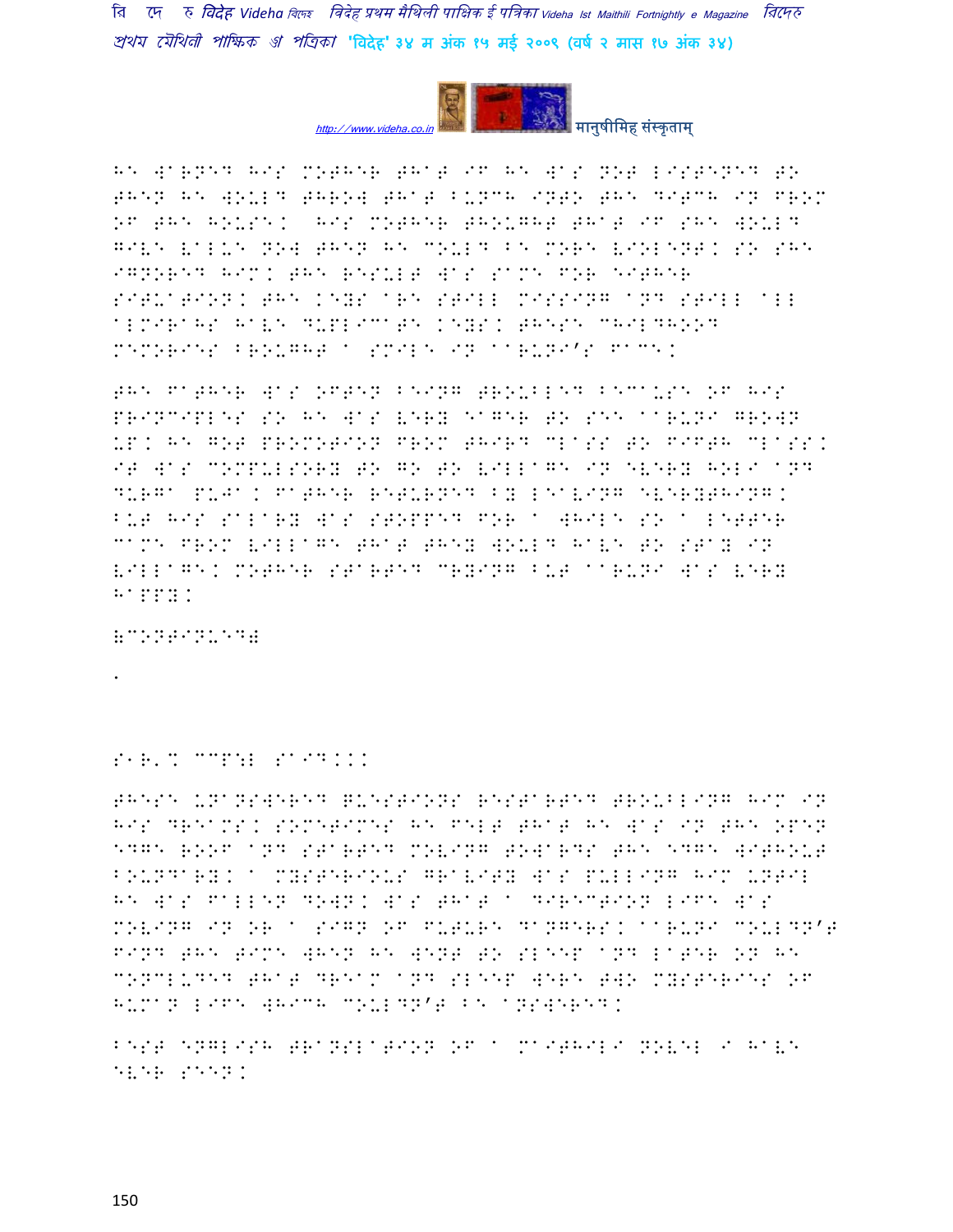ৱি দে <sup>হ</sup> <mark>विदेह Videha</mark> <sub>বিদেহ</sub> ৰিবলৈ *प्रथम मैथिली पाक्षिक ई पत्रिका Videha Ist Maithili Fortnightly e Magazine बिদে*হ õथम मैिथली पािक्षक ई पिñका **'**िवदेह**'** ३४ म अंक १५ मई २००९ (वष र् २ मास १७ अंक ३४)



REPLYNS AT 100 AT 11:22 PM

 $\ddot{\cdot}$ 

RR MISL SAID. THE TRaNSLaTION IS OF TOP QUaLITY, aaRuni's Life Curve Is Life Curve Is taking the South of the Curve Is the Curve Is the Curve Is the Curve Is t REPLYNS AT 11:17 PM AT 11:17 PM AT 11:17 PM AT 11:17 PM AT 11:17 PM AT 11:17 PM AT 11:17 PM AT 11:17 PM AT 11:

MHOTE SERIES SPECIES SBCN: (1): MHOTE SBCN: (1): MHD TO TVPB@R# SBCN: (1): @NE MISSION: OR & NEW RESIDENT SBC NCHI.JAYAH: SYAK: YA: NY'ABAY CY (TBLACY I.B) (LAAS.A. M' I-@PRK:%]T RBP D'.] K\ \KR @PR]I) RBPM' @PRK:%NK L'L E NORDERLA L'ONDER EN DISTINCTION ANNO 1995 ANNO 1996 ANNO 1996 ANNO 1996 ANNO 1996 ANNO 1997 ANNO 1997 A 1YL \*L4 @%R] NC]K'T: J] \KR @PR]I) RBP KRB:K @SV]KMT] D\ D'L@NH]4 @PR]I) SI@SKR#K V]VR# \H] PM@&WPR N]C:/M'4

MHOTATA SHE SHA SHOTATI ARD: (1997, H. COTHENHIE CAL CHI, H. C. THE 1!:R PR १.MK?]L]-"RI@GR'J] %@BD KL% २."RI@GR'J]-MK?]L] %@BD KL% @%R1T] P@BL]K'%N @DV:R: @PR]@N) 6X@RMM' @PRK:%]T KRB:K 1@GRH @SV]K:R K\ L'L G'L "R\*]4 SI@PRT] MK? BRE RIGHAM MARI (PART OF MORE TO GO CRECK LIGHT) CONTROL START (PART OF START) RHL "RENADR LI.K: LARG, NASHA GEN REN WERE NASHA NI KINAR GEORGE POSTED RECEPTS OF THE PRINCIPS ON A SERVE AND DISPOSE COMBINED ISBN NO.978-81-907-907-0-1 E-Mail: Combined ISBN 0-78-71-907-2-1 E-Mail: Combined ISBN 0-78-71-0-1 SHRUTI.PUBLICaTION@SHRUTI-PUBLICaTION.COM

MH@T@TEFF@R# SPCTVPB1080. P@34H&CPPF@NP# B#7. P@71#1F.F MAGARI B: MICHER ZO MUSICARDA PIEDE CHARS- E ARTE DE A MEDIO MORPORO (MORS BAR

WEBSITE:HTTP://WWW.SHRUTI-PUBLICaTION.COM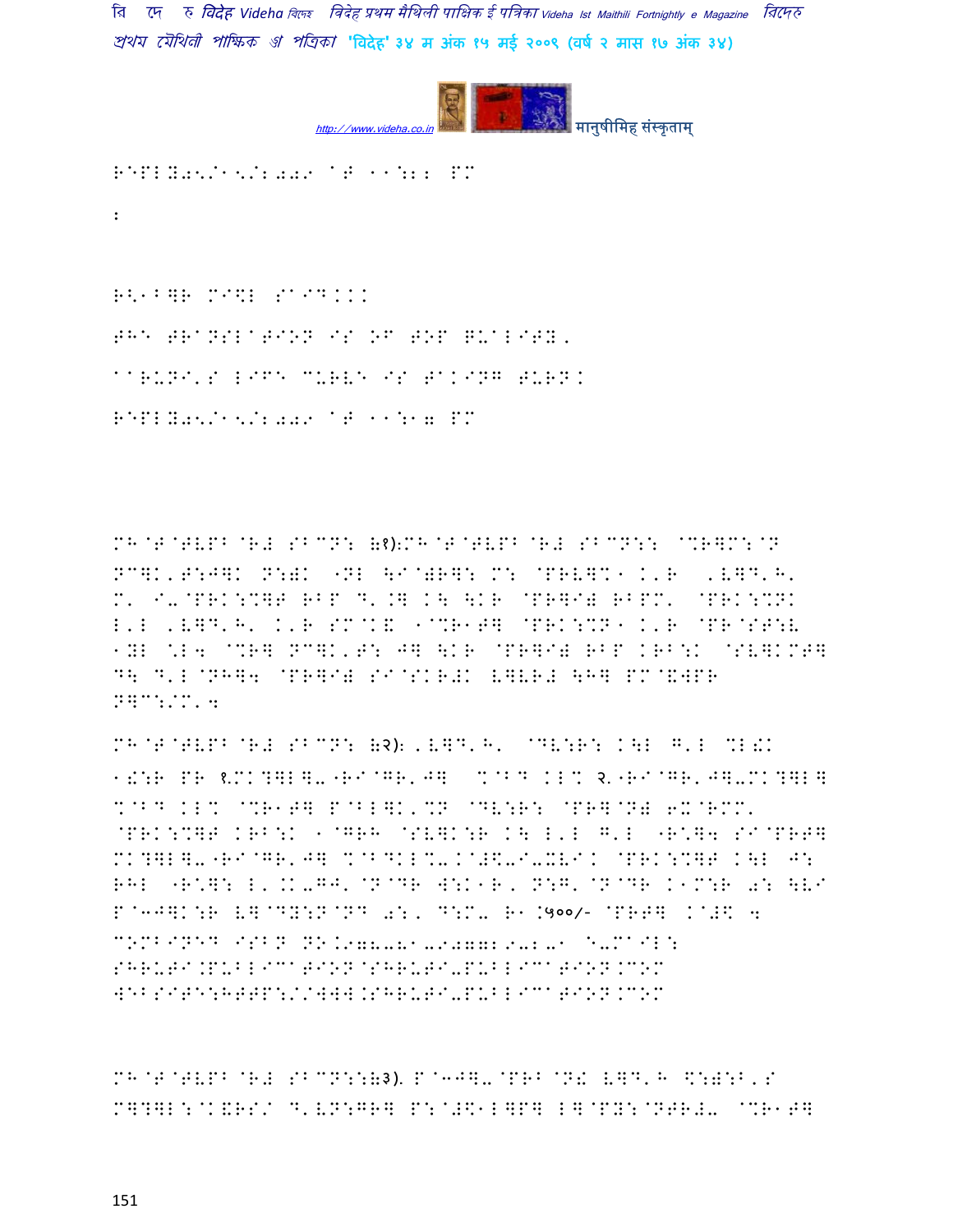http://www.videha.com<br>| www.videha.com<br>| मानुषीमिह संस्कृताम्

P@BL]K'%N @DV:R: @PR]@N) 6X@RMM' @PRK:%]T KRB:K 1@GRH  $\mathcal{N}(\mathcal{E},\mathcal{E})$  is a control of the probability of  $\mathcal{E}$  . The probability  $\mathcal{E}$  is a control of the probability of  $\mathcal{E}$ PL?]K MB@LYK SBCN: \H] PM@&W PR %]@<R D'L J:YT4 P@3J]-@PRB@N! (%L!-S@MP:DN, \$]J])L >M'J]IG 1 MARIAN MUREZO DI LEGAREA (ERUPORAZELEL GARD) (PERDO MERL) SIKLN-S@MP:DN-L]@PY:ITR# GJ'@N@DR W:K1R, N:G'@N@DR KN:R 0: COMBINED ON THE COMBINED ON DESCRIPTION OF A LICENSE OF DV: COMBINED OF D ISBN NO.978-81-907-81-907

MH@T@T@ELEPF@R# SPCNYPREE8) .EUPPLOR: (30E/HER SECHRENE ERFENSORIE @PRK:%]T K\L J:' RHL GJ'@N@DR W:K1RK N]B@N!-@PRB@N!- SMORE SMORE SMORE SMORE SMORE SMORE SMORE SMORE SMORE SMORE SMORE SMORE SMORE SMORE SMORE SMORE SMORE SMORE SMORE SMORE SMORE SMORE SMORE SMORE SMORE SMORE SMORE SMORE SMORE SMORE SMORE SMORE SMORE SMORE SMORE SMORE SMORE (SH@SR:@BD]K CCP\$PR), K?:-G@LP (G@LP-G]@C\*), N:B(B)), MH:B(), MH:K:@VK (@TV@3C:H@3C:H@3C 1 "RS@3J:T] 1 B:L-K]%LR S:H]@TY V]D'HM' SIPB@R# I-@PRK:%NK B:D @PR]I) 6X@RMM'4K1R1@K&'@TR@M–"R@NT@RMNK, .@#\$-१ S/ ७  $(1.111, 1.489)$  H  $(2.113, 2.17)$  Particle (see Fig. 1991),  $(3.113, 4.17)$  and  $(4.113, 4.17)$ B:L:N:I KMT', MH:K:@VY, %L!-N]B@N! 1D]K SM@GR SIKLN)- L'.K GJ'@N@DR W:K1R COMBINED ISBN NO.978-81-907729-7-  $\mathbf{C}^{\bullet}$ 

MH TO TO THE TO THE SACTOR OF THE SACTO AND THE SACTORY AND RELEASED ROOS. @PR]I) SI@SKR# V]D'H-I-P@TR]K:K PH]L २५ "RIKK C1NL RCN: S@MM]L]T4 V]VR# \H] PM@&WPR N]C:/M'4

MH@T@T@TEX: (800): (6):SBCN:: CORECT MARKET MARKET MARKET "RIACTRIAL ARE ON TRIER OF BOARDAGED, BEROFFIELD BOARD IN STAND \$]@K%NR]) \M.\S. \S.@KYB.\L. S@RVR 1!:R]T -BaSED ON MS-SAMBOR SERVER MAIT HILLIGE SERVER MAITHILIGE AND ENGLISHED AND ENGLISH-MAITHILIGE AND ENGLISH-MAITHILIGE AN DICTIONARY. VIOLENCE, POSSIMARY AND AN ORIGINAL CONSTRUCTION AS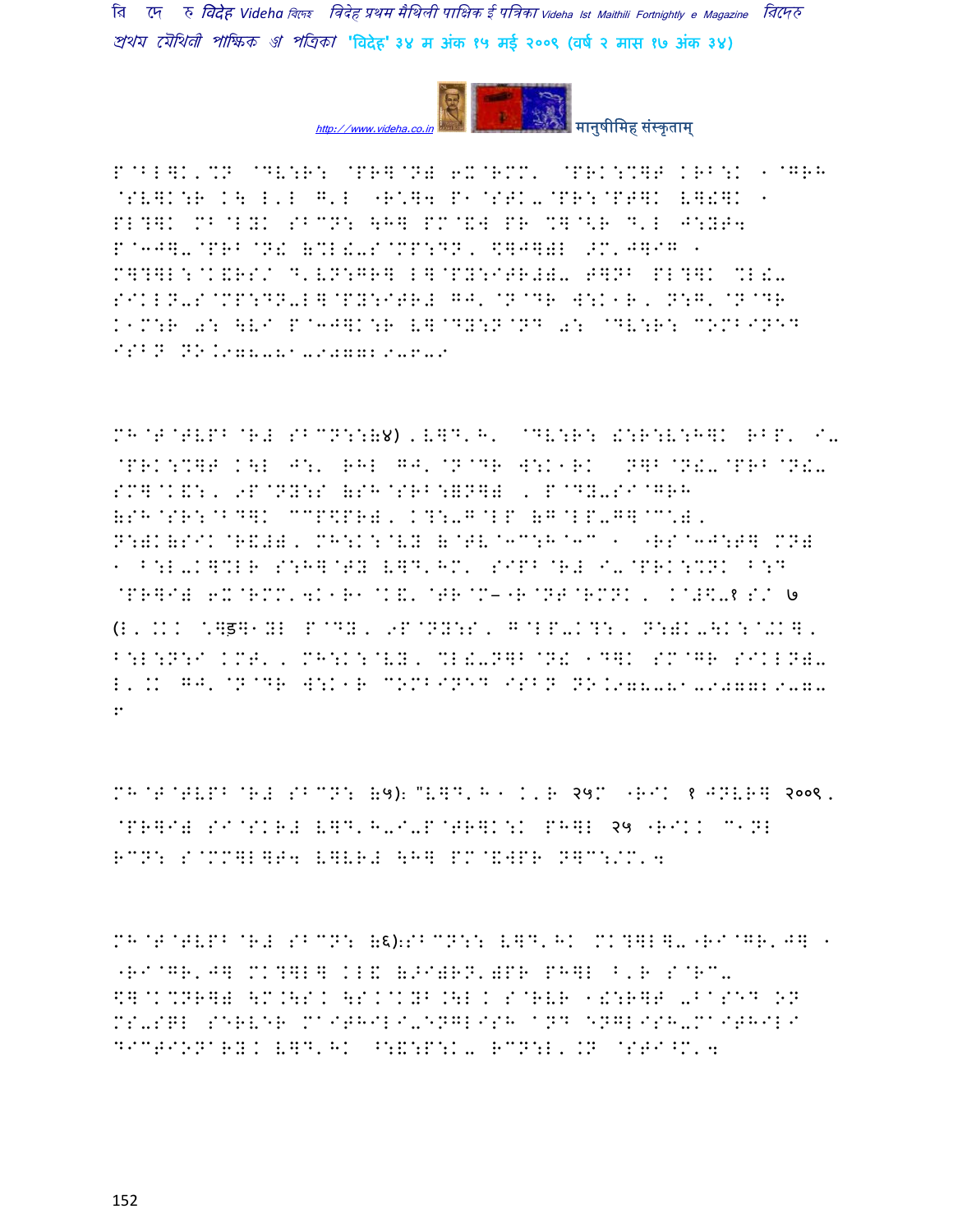

NV "RIK D'.B:K L'L PM@&W S^K'/ R]@6R'% K\ D'.B4 aLWaYS REFRESH THE PaGES FOR VIEWING NEW ISSUE OF VIDEHa.

V]D'H: SD'H: 1: T]RH1T: : D'VN:GR]

 $V$ DEF, R  $V$  of  $V$   $\mathcal{R}$   $\mathcal{R}$   $\mathcal{R}$   $\mathcal{R}$  . The same is stated in the similar similar  $\mathcal{R}$ I-PORTHAM AND PHALL 29 (RENOL TO PER ROUND SOMMARIAN)

V]D'H: @PR?M MK?]L] P:@K&]K I-P@TR]K: HTTP://WWW.VIDEHa.CO.IN/ V]D'H: V@R&:2, M:S:13, "RIK:25 (V]D'H:SD'H:1) S@MP:DK: GJ'@N@DR W:K1R

BA, 'B'ME AND'E WEYN'I A NABA'AR (PAR NAL TER NAL SM]@K&:, 9P@NY:S (SH@SRB:=N]) , P@DY-SI@GRH (SH@SR:@BD]K CCP\$PR), K?:-G@LP (G@LP-G]@C\*), N:)K(SIK@R&#), MH:K:@VY (@TV@3C:H@3C 1 "RS@3J:T] MN) 1 B:L-K]%LR S:H]@TY K1R1@K&'@TR@M "RIT@RMNK (.@#\$ 1 S/ 8 8 PHILE HERR STELL CORPORATION COLOR STAR CORPORATION SIMPLE TO A REPORT OF THE SIMPLE TO A REPORT OF THE SIMPLE TO A REPORT OF THE SIMPLE TO A REPORT OF THE SIMPLE "PIACERE, ARBAC, D'EST, BOSPESIS, CONECRE "RIBO" PENNADI SON NABERI. "RIGR'THIGH'HIGH'S "RIGHT" PIG "POSSED IN THE POSSED OF THE RIGHT OF DESCRIPTION OF DESCRIPTION OF DESCRIPTION S@MM]L]T RBP'/ L'.N-%L!-S@MP:DN-1 M]?]L:@K&RS/ D'VN:GR] L]@PY:ITR#4 "RIT@RJ:LL'L T]RH1T: YBN]KL\$K V]K:SM' YLGD:N 1 MK?]L]^:&:M' "RIT@RJ:L 1 SIG#KK %@BD:VL]K V]K:S4 I-P@TR SIK'T- GGaJENDRa@GMaIL.COM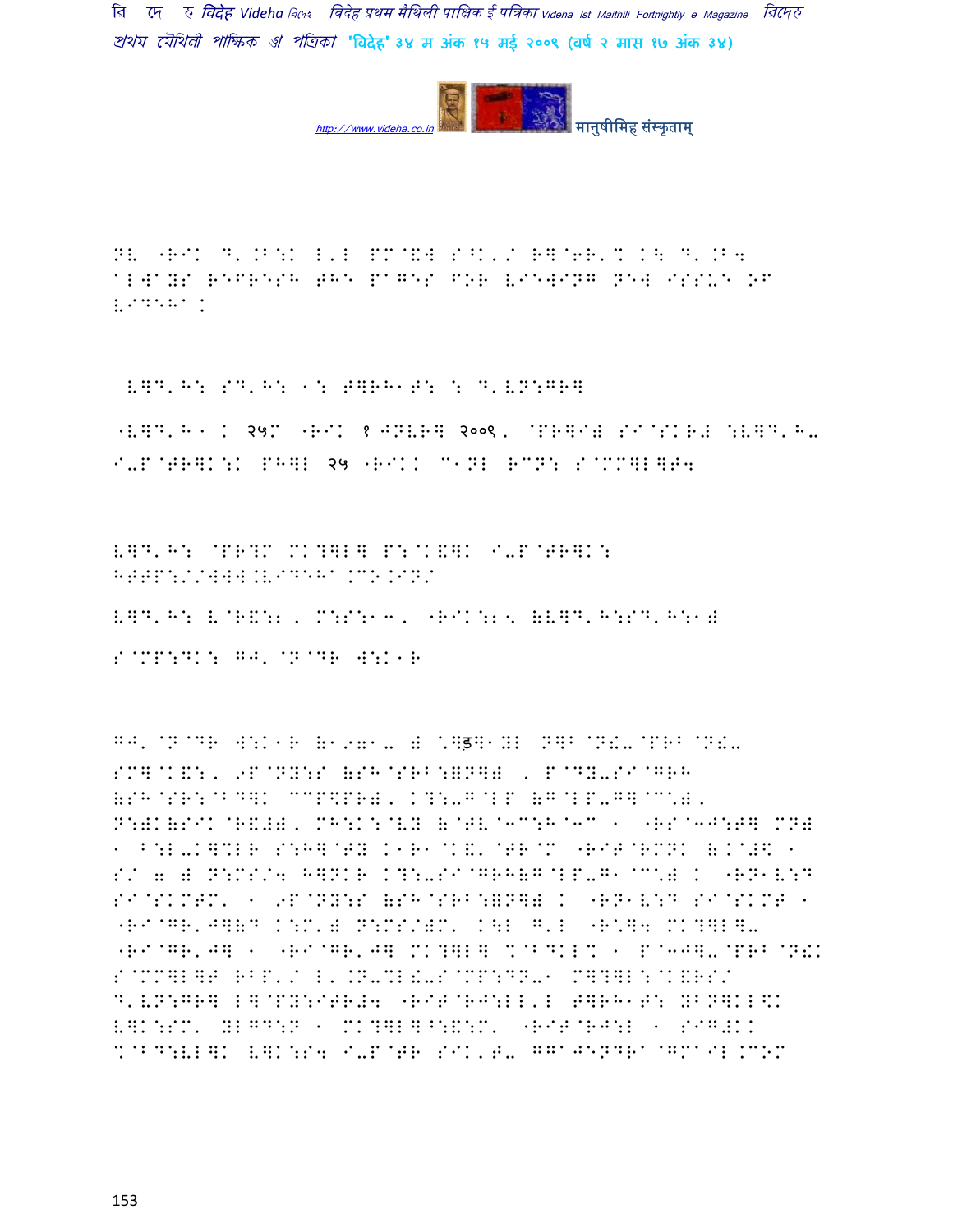

SH:YK S@MP:DK: @%R]MT] R@%M] R'.: S]@NH: @%R]MT] R@%M] R'.: S]@NH: (1962- ), P]T: @%R] S1R'@N@DR @PRS:D S]@NH:, PT] @%R] D]PK K1M:R4 @%R]MT] R@%M] R'.: S]@NH: >T]H:S 1 R:JN]T]%:@S@TRM' @SN:TKL@TTR 9P:!]K SIG N:L@ND: 1 BC!!@RMPR P].\C.\$].@PR:@PT K\N' \*?] 1 LLKN:YK JY@PRK:% N:R:Y# PR 1L'.-@PRB@N! S'HL LAND THE TURN SERVICE IN THE SERVICE IN THE SERVICE IN THE SERVICE IN THE SERVICE IN THE SERVICE IN THE SERVICE P@TR]K:(HTTP://WWW.VIDEHa.CO.IN/ ) K SH:YK S@MP:DK  $^{\prime}$ .  $^{\prime}$  :  $^{\prime}$  :  $^{\prime}$ 

MANI BOOK \$\$P\$201 \$\$P.PHOLPH: MABY \$\$P\$20. COMP

MAJE 29 GERDEEL GEVANDED METER (LA). NAARRE IS DIE PAARSE EN ASTER \$B@LYB \ 1> (K:@S) \K:9@#)'@NS]); N]V:S @S?:N- L@NDN, YB.K'.; P.F. PIRES., OTTER OTH PRICE (25), JPDTI, TEHER; DOGERS, OTTERPER STRIKT (USI), "DALAET TEEARY TROE BAD, LOV HER OOD TEER OND OVER 2019 TO DV CONSTRAINS TO REPORT OF RECORDS TO REPORT OF REAL PARTNERS IN THE ENTIRE AND INVESTIGATION OF REAL PARTNERS OF \*@NH]4 H1NKR "RI@GR'J] P@DY K]\*1 D]N !R] WWW.POETRYSOUP.COM KYR MARKET ROMAN IN DIE REIN DIE SOME DIE SOME DIE SOME DIE SOME DIE SOME DIE SOME DIE SOME

V]D'H I-P@TR]K:K S:>)K \$]J:>N M!BL]K: CC!R] (B].)'K, K@M@PYB)R S:>IS), R@%M] @PR]Y: (B].)'K, K@M@PYB)R STEPTED OF THE CONTROL OF STREET

(V]D'H I-P@TR]K: P:@K&]K RBP'/ HTTP://WWW.VIDEHA.CO.IN/ PROVIDED THE INVESTIGATION IN THE INVESTIGATION  $\sim$ \KR S^): P1R:N "RIK M]?]L:@K&R, D'VN:GR] 1 @BR'L RSHIVAT STERNO STERNOON STERNOONS LOOP IN THE TENSOR SECTION BUR, A SALE MEREL A STRIAN SSANT SALE MEREL ALS PAUL SAS SENTI C1NL RCN: RENEW PRODUCED PRODUCED A RENEW PRODUCED A RENEW PRODUCED A RENEW PRODUCED A RENEW PRODUCED A RENEW V]D'H:SD'H:2 JNVR] 2010 M' 1\T I-P@TR]K:K 26 S/ 50M  $R$ RIKK CHINE RONAL RONAL

TIRHUTa : 244 PaGES (a4 BIG MaGaZINE SIZE) BURGER SOMETIGE STRIKE SOMETIGE STRIKT SOM STRIKT SOM AN ARTISTET SOM STRIKT SOM AN ARTISTET SOM SOM ANDET SOM DEVaNaGaRI 244 PaGES (a4 BIG MaGaZINE SIZE)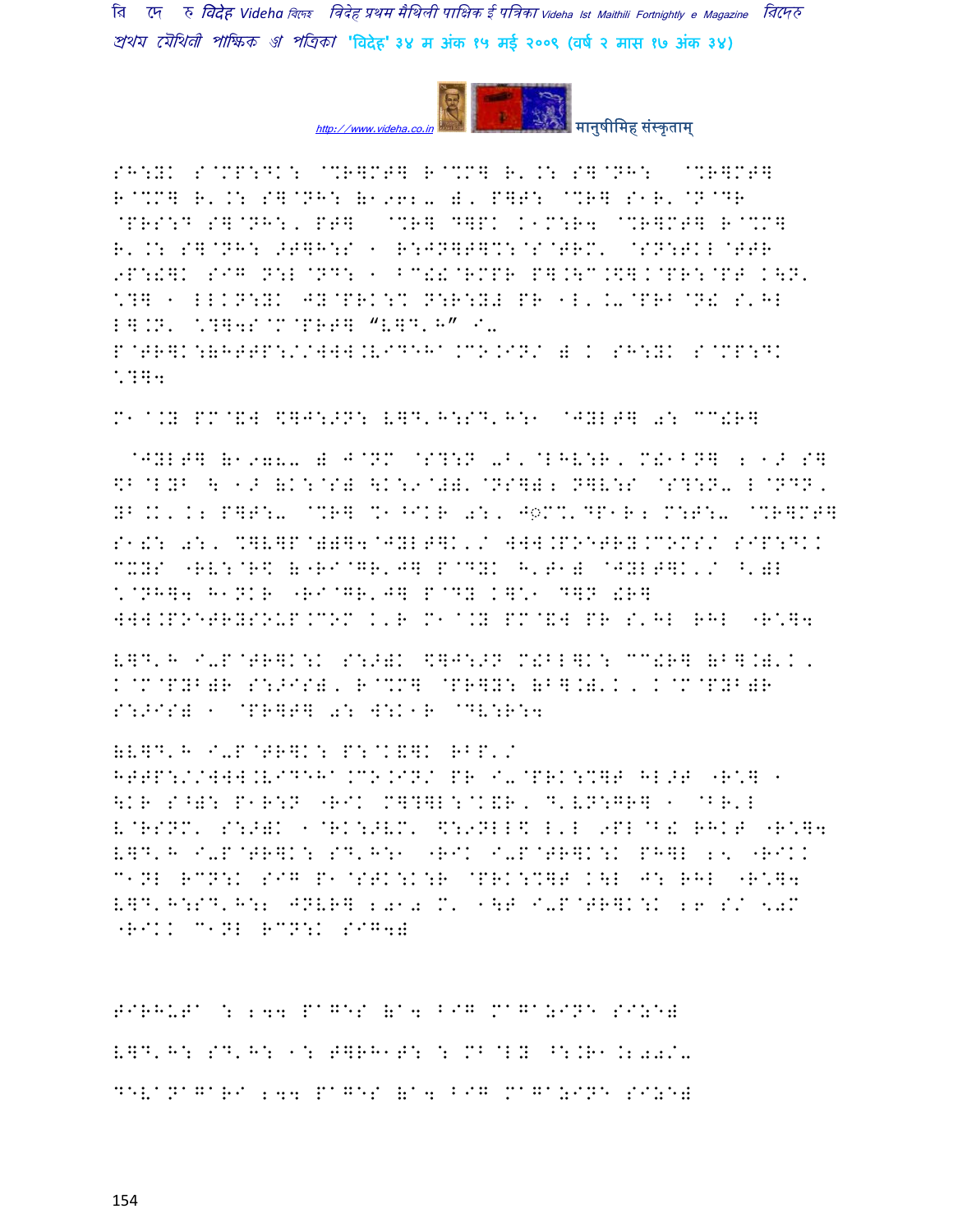

BURGER STREET : DONE COMMENT : DE TERMINE : PRINT A LANG

(aDD COURIER CHaRGES RS.20/-PER COPY FOR DELHI/NCR aND RS.30/- PER COPY FOR OUTSIDE DELHI)

BOTH VERSIONS aRE aVaILaBLE FOR PDF DOWNLOaD aT

HTTPS://SITES.GOOGLE.COM/a/VIDEHa.COM/VIDEHa/

HTTP://VIDEHa123.WORDPRESS.COM/

(SEND M.O./DD/CHEQUE IN FaVOUR OF aJaY aRTS PaYaBLE aT DELHI.)

SOLE DISTRIBUTORS: AJAY ARTS, 4493/41

IST FLOOR,aNSaRI ROaD,DaRYaGaNJ.

DELHI-110002 PH.011-23288341, 09968170107

WEBSITE: WEBSITE: WARRANT - HTTP://WWW.SHRUTI-PUBLICATION.COM

E-MaIL: SHRUTI.PUBLICaTION@SHRUTI-PUBLICaTION.COM

"M]?]L: D@R%N"

M:N: 12 "RIK L'ELIS "RIK L'ELIS

DaRSHaN, a - 132, LaKE GaRDENS,

MAKRET MAKED AN DIE STREEK WARREN IN 1999 EEN DIE SONDOORLIK POLITIEK IN DIE SONDOORLIK POLITIEK EN DIE SONDOOR

D@R%N"K'/ D'Y \$].\$]. @DV:R: MITHILa

"RPN S@BS@KR]@P%N (^:.R1.288/- DB S:L

155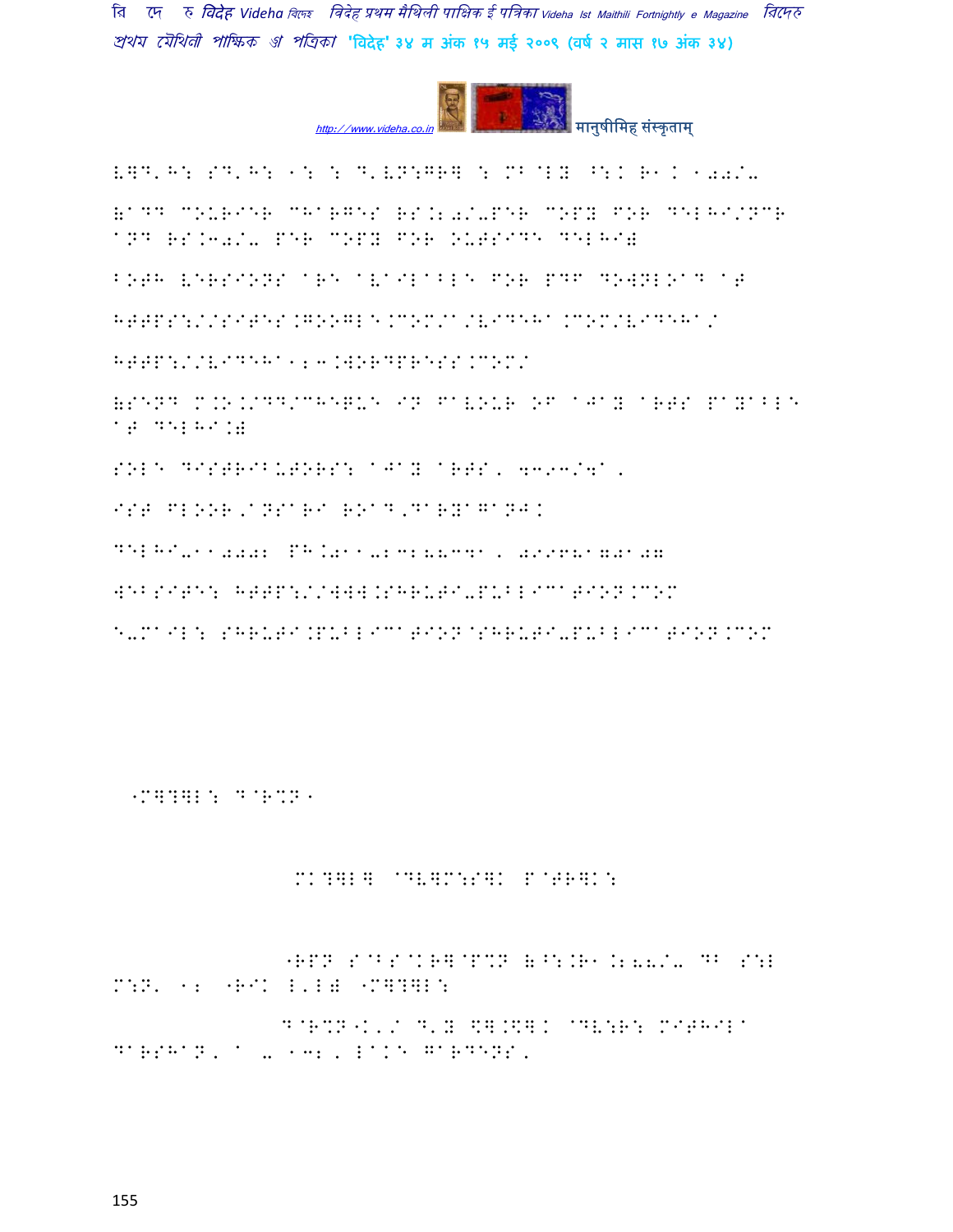

KOLKATA - 700 045 PT:PR PU:PR PU:PR PU:PR PU:PR PU:PR PU:PR PU:PR PU:PR PU:PR PU:PR PU:PR PU:PR PU:PR PU:PR PU:P PORT PRINCIPLE PRODUCED

 PT:, )'L]6LN NI. 1 I-M'L SIK'T "RV@%Y LAN SOMETIME SOMETIME SERVICE

 K:@RYK:R] S@MP:DK- R:MLLCN W:K1R4 @PRT]@&W:T:

 S@MP:DK- @PRL6'SR @PRBL! N:R:Y# S]IH 1 **\$:. "R#B:** SHAW: TRISH

SOON:

HTTP://WWW.MITHILADaRSHAN.COM/MITHILADARSHAN.COM/MITHILADARSHAN.COM/MITHILADARSHAN.COM/MITHILADARSHAN.COM/MITH<br>HTTP://WWW.MITHILADARSHAN.COM/MITHILADARSHAN.COM/MITHILADARSHAN.COM/MITHILADARSHAN.COM/MITHILADARSHAN.COM/MITH

"RIT]K: @PRK:%N K] NV]NTM P1@STK

Spirage State

M]\$]Y:, SM:J, R:JN]T] OR >T]H:S

\$]J◌़:@S)R : M]\$]Y: \@#\$ PXL])]@KS: P1@#Y @PRSBN V:JP'Y] 2008 MB@LY R1. 200.00

R:JN]T] M'R] J:N : P1@#Y @PRSBN V:JP'Y] @PRK:%N V@R& 2008 MB@LY R1.300.00

P:LK:L]N SI@SKMT] : MIJ1 K1M:R] @PRK:%N V@R&2008  $M$  R<sub>1</sub>. 225.000  $M$ 

@S@TR] : SI<@R& OR SMJN : @%R]!RM @PRK:%N V@R&2008 MB@LY R1.200.00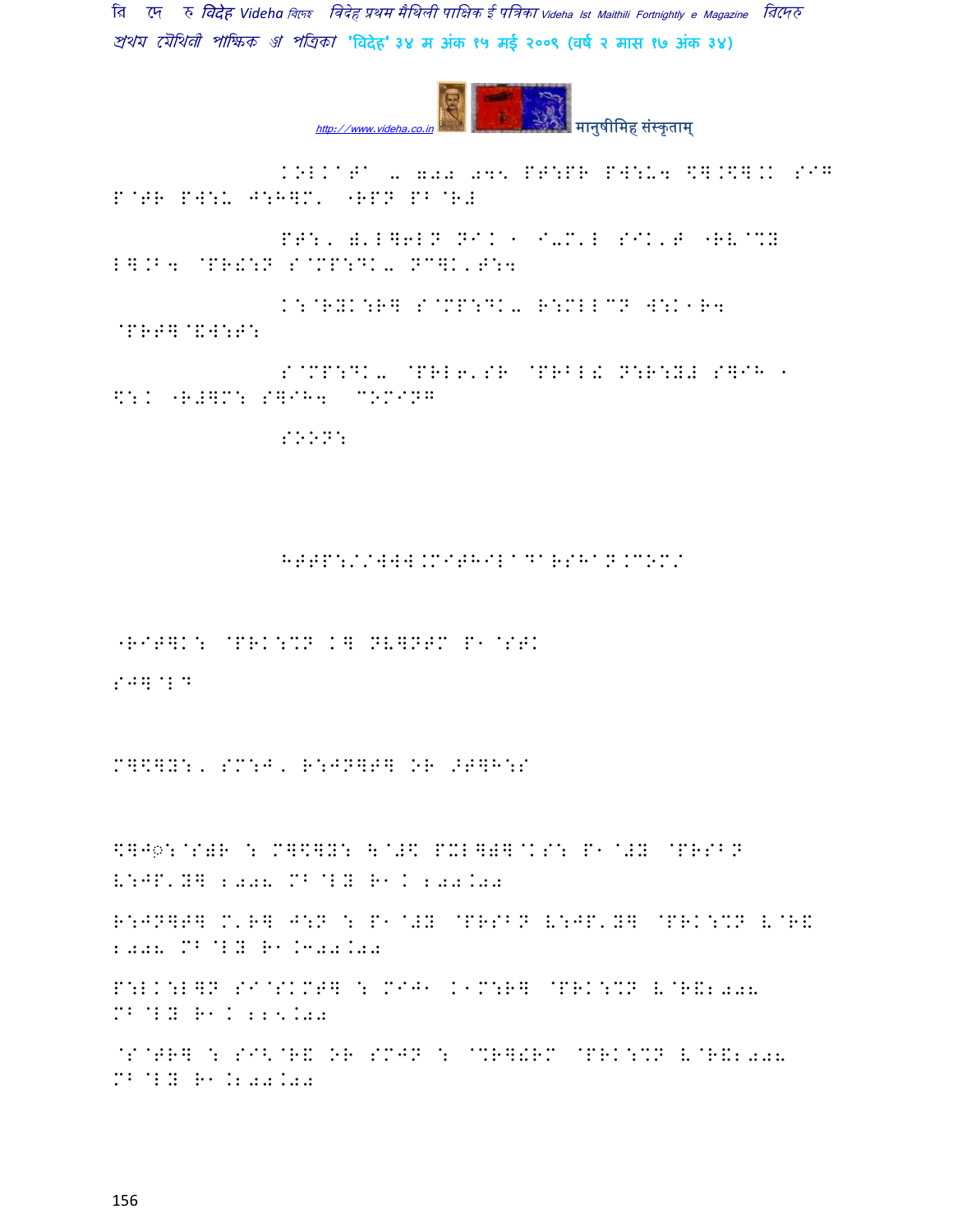

 $R$  . The contract of the contract of the contract  $R$  and  $R$  are  $R$  and  $R$  and  $R$  are  $R$  and  $R$ R1.180.00

9P@NY:S

MLPHERS: H/S RHE ?H & SPRED @PRED (PRINTS & PREDEDICAL MBCD R1. 200.000

 $t$ : Simple Simple

R'L CH'AND CHARLEY BE CHANNEL CHARL R1.125.00 \*\*]Y: ^R \*:\* : MH'% K):R' @PRK:%N V@R& 2008MB@LY R1. 200.00 KLHR' MARINE AND DER STRAKE HER DER STRAKE HER DER STRAKE HER DER STRAKE HER DER STRAKE HER DER STRAKE HER DER R1. 200.00 %HR KIN KINDEN MURUUPA A SURIAN KATUR SURIAN KIRO 2008 A MB@LY R1. 200.00 PHIL' CHHO CH'SHE SPHER'S COORD CONSERVED THIS BOOK 2008 MB@LY R1. 200.00 N:C K' B:HR : GCR]N:? @PRK:%N V@R& 2008 MB@LY R1. 200.000 in 1910. 1>S-P:>S : "R%LK ^CM]K @PRK:%N V@R& 2008MB@LY R1.

K1\* COMPARY TREES IN THE SERVE CONTROLLED AND A SERVE ASSESSED AS A MALINE CONTROLLED AND ALL RESERVE AND RESID 2008 MB@LY R1. 200.00

 $190.00000$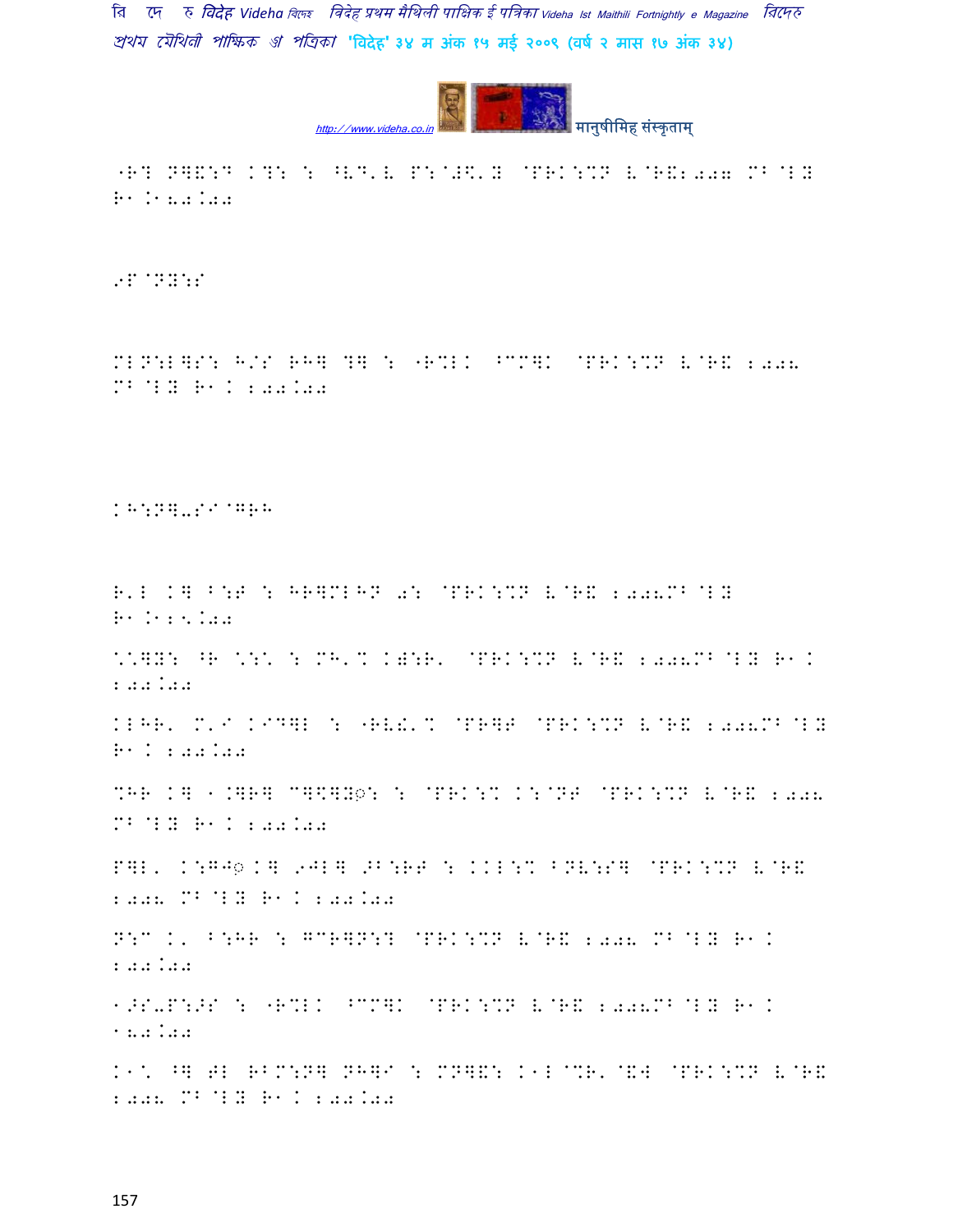

B\$K◌़B C:C: : S1N]T: JKN @PRK:%N V@R& 2008 MB@LY R1. 195.00

^'M K: ^'RB M:/GT: K1@LH:]] IM:N : S@TYN:R:Y# P)'L WESTERN ROOM CONSTRUCTS TO A 2008

KV]T:-SI@GRH

Y: : %KL'Y @PRK:%N V@R& 2008 MB@LY R1. 160.00

HER: C:HT: HE/ : HE:HR: W:H:H: C:HI:N: E BELAN.  $M$  rate in the contract

KB LC RC REVIEWS IN THE WHI POINT IN BELIEVE IN THIS WILL @PRK:%N V@R& 2007 MB@LY R1.225.00

L:L R]@BBN K: 61LB: : S1N]T: JKN @PRK:%N V@R&2007 MB@LY R1.190.00

B'HO I : BIH: DHIR I I : STEER GIF MINITED IN BELA  $M$  R<sub>1</sub>. 195.000  $M$  R<sub>1</sub>. 195.000  $M$ 

6KI)'S] : S1N]T: JKN @PRK:%N V@R& 2008 MB@LY R1.190.00

D1:.MY "RR:KC@KR : @%Y:M CKT@NY @PRK:%N V@R&2008 MB@LY R1. 190.000.000

K1@R1N KV]T:\/ : MNLJ K1M:R @%R]V:@STV @PRK:%N V@R& 2008 MB@LY R1. 150.00

**MARY PROPERTY**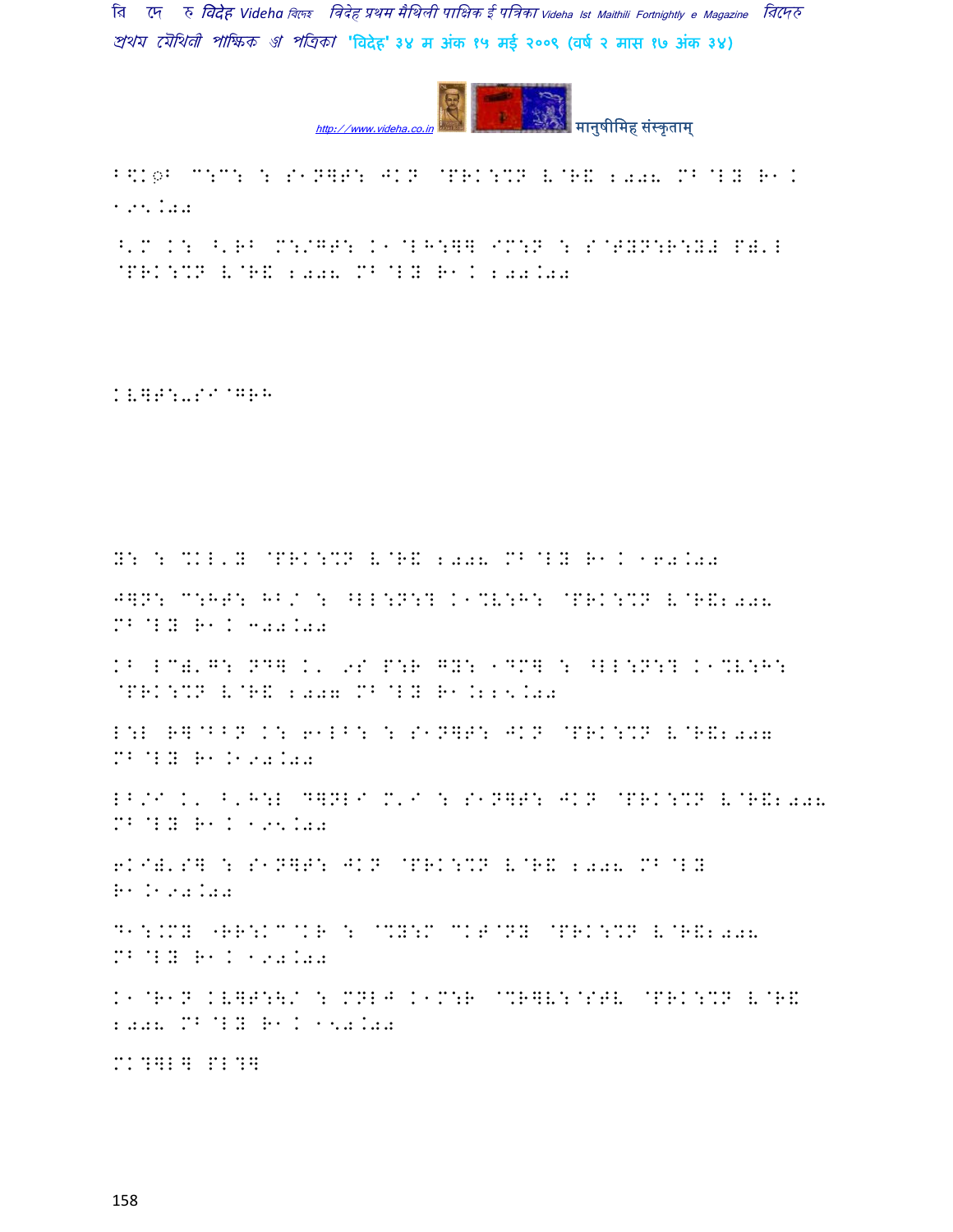

V]K:S / "R@R?TI@TR (V]C:R) : NR'@N@DR 0: @PRK:%N V@R& 2008 MB R1. 2008 MB

SIG SIG SOME KEEPS SIGNED : MH: MH: SIGNED : MH: 1008 MB R1. 100.000

 $K$  ): However, However, However, However, However, Green, Green, However, However, However, However, However, @PRK:%N V@R& 2008 MB@LY R1. 60.00

DRO DE LORIS ESTA DE RESIDIRE EN DISTRIKTO DE DE LA GREGO EN LA GREGO EN LA GREGO EN LA GREGO EN LA GREGO EN L MB@LY R1. 40.00

S. S. M. S. M. S. M. S. M. S. M. S. M. S. M. S. M. S. M. S. M. S. M. S. M. S. M. S. M. S. M. S. M. S. M. S. M. MB@LY R1. 165.00

P1@STK MIGV:N' K' L]\ MN]1@R\$R/ C'K/ @\$R:@6) "RIT]K: @PRK:%N K' N:M S' ^'J'I4 D]@LL] S' B:HR K' \) P:R BKIKIKI BKIKI TARAH PROPINSI CI AT PARA BANKING KALENDARYA DA PARA BANKING KAN ANG PARA BANKING KALENDARYA ANG HANG S' KIN KIN KERA KALAN GERALAN DI SARAH NE PA NARI PA PR \$:K .@RC HM:R: VHN KR'IG'4 R1.300/- S' R1.500/- TK K] P1@STKLI PR 10%K] \*B), R1.500/- S' UPR R1.1000/- TK 15% OR 9SS: MARY PRODUCT PROPERTY AND LOCAL CONTROL  $'$  . The discrete  $\mathbb{R}$  is the proposition of  $\mathbb{R}$  . The discrete  $\mathbb{R}$ 

"RITHERING", MCC 1983-81, MARIO DATAIL (1980) DE MONTE "RNLK: "PAPE 1984"

"RITH", "PRINTING", "STATE OF THE SERVE OF THE SERVE OF THE SERVE OF THE SERVE OF THE SERVE OF THE SERVE OF TH %:L]M:RG:@R\$N,\KS)'I%N-II,G:J]Y:B:D-201005 (9.@PR.),6LN :0120-6475212,MLB:>L NI.9868888888888888888888

1J]VN SD@SYT: %1@LK ^:.R1.2100/- C'K/ @\$R:@6) @DV:R: " "RITE: "BILLET" RITHS " "RITH" RITHS " "BILLET" RITHS " "BILLET" RITHS " "BILLET" " " " " " " " " " " " " " " ^:.R1. 30/- "RT]R]@KT JL]B4

BY:, H]@ND] \*M:H] P@TR]K:, S@MP:DK- GCR]N:?

SIP@RK- "RITHERS" (SIP ); TERC: NORTH COMPUTER REAL ACTIVE RESERVED TRACK ( \KS)'I%N-II,G:J]Y:B:D-201005 (9.@PR.),6LN : 0120- 6475212,MLB:>L NI.9868380797,9891245023,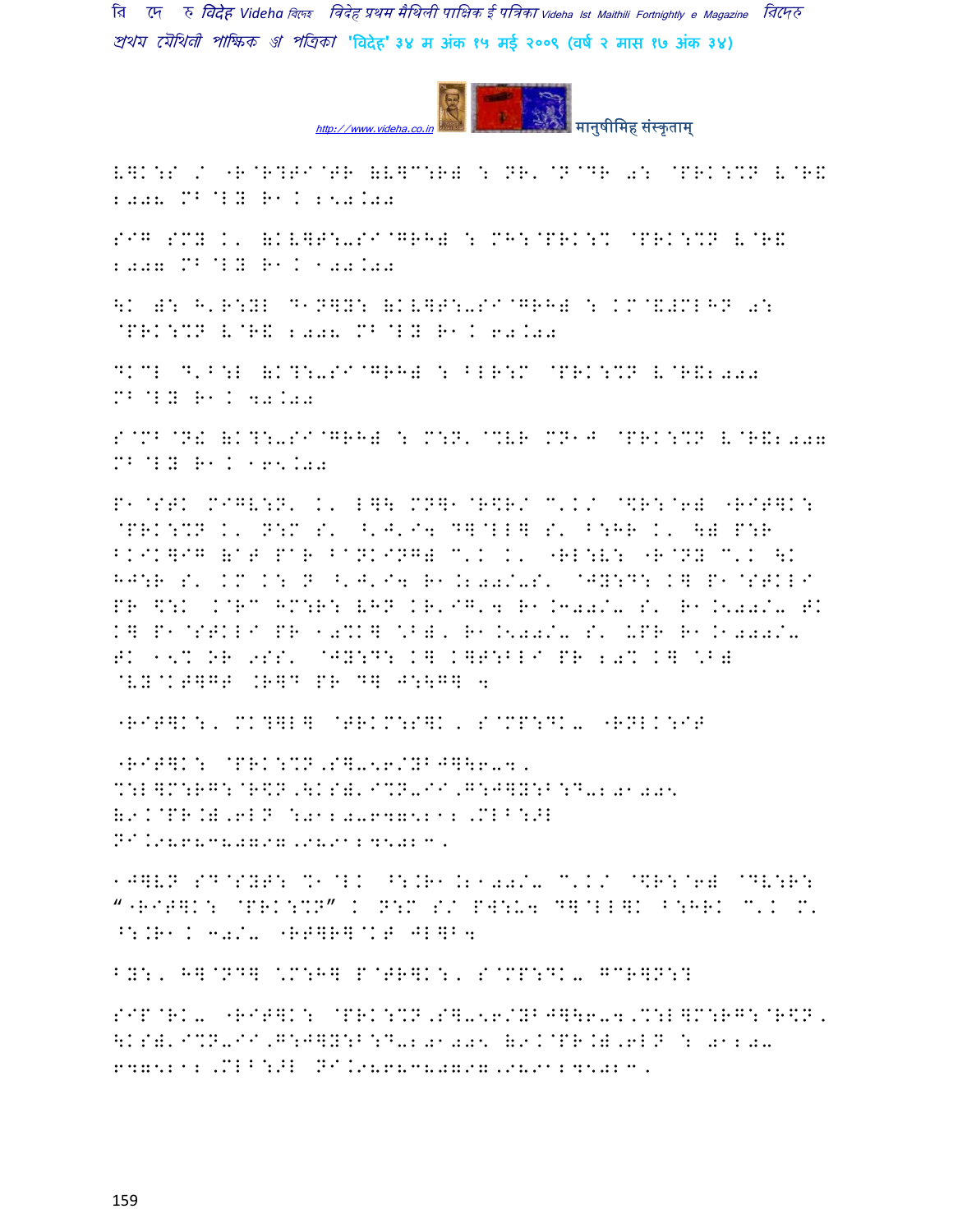

 1J]VN SD@SYT: %1@LK R1.5000/- C'K/ @\$R:@6)/ MN]1@R\$R @DV:R: " "RIT]K: @PRK:%N " K' N:M ^'J'I4 D]@LL] S' B:HR K' C'K M'I 30 R1PY: "RT]R]@KT JL]'I4 P'PRBKK SI@SKR#

9P@NY:S

MLN:L]S: H/S RH] ?] : "R%LK ^CM]K @PRK:%N V@R& 2008 MB@LY R1.100.00

KH:N]-SI@GRH

R'L K] B:T : HR]MLHN 0: @PRK:%N V@R&2007 MB@LY R1.  $\ldots$   $\ldots$ 

\*\*]Y: ^R \*:\* : MH'% K):R' @PRK:%N V@R& 2008 MB@LY R1. 100.00

KLHR' M'I KID]L : "RV!'% @PR]T @PRK:%N V@R& 2008 MB@LY R1. 100.00

WHR KIN KINDEN MUNUMPH A CONSINUE AND CAUSE CONTROLLING  $M$  rate of  $M$  rate  $M$  . The contract of  $M$ 

PALL CHRADIA SHIA SHINE N COLNIC FRENCH (PRINCR ECHE 2008 MB THE R1.100.000

N:C K' B:HR : GCREER: BOOK: BOOK: AND CHOILER ( 100.00

1>S-P:>S : "R%LK ^CM]K @PRK:%N V@R& 2008 MB@LY R1. 90.00

K1\* Y TH RBM: RITHER THAM: NO REPORT I : MORE I : MARIA I : MARIA I : MARIA I : MARIA 2008 MB R1.100.000.000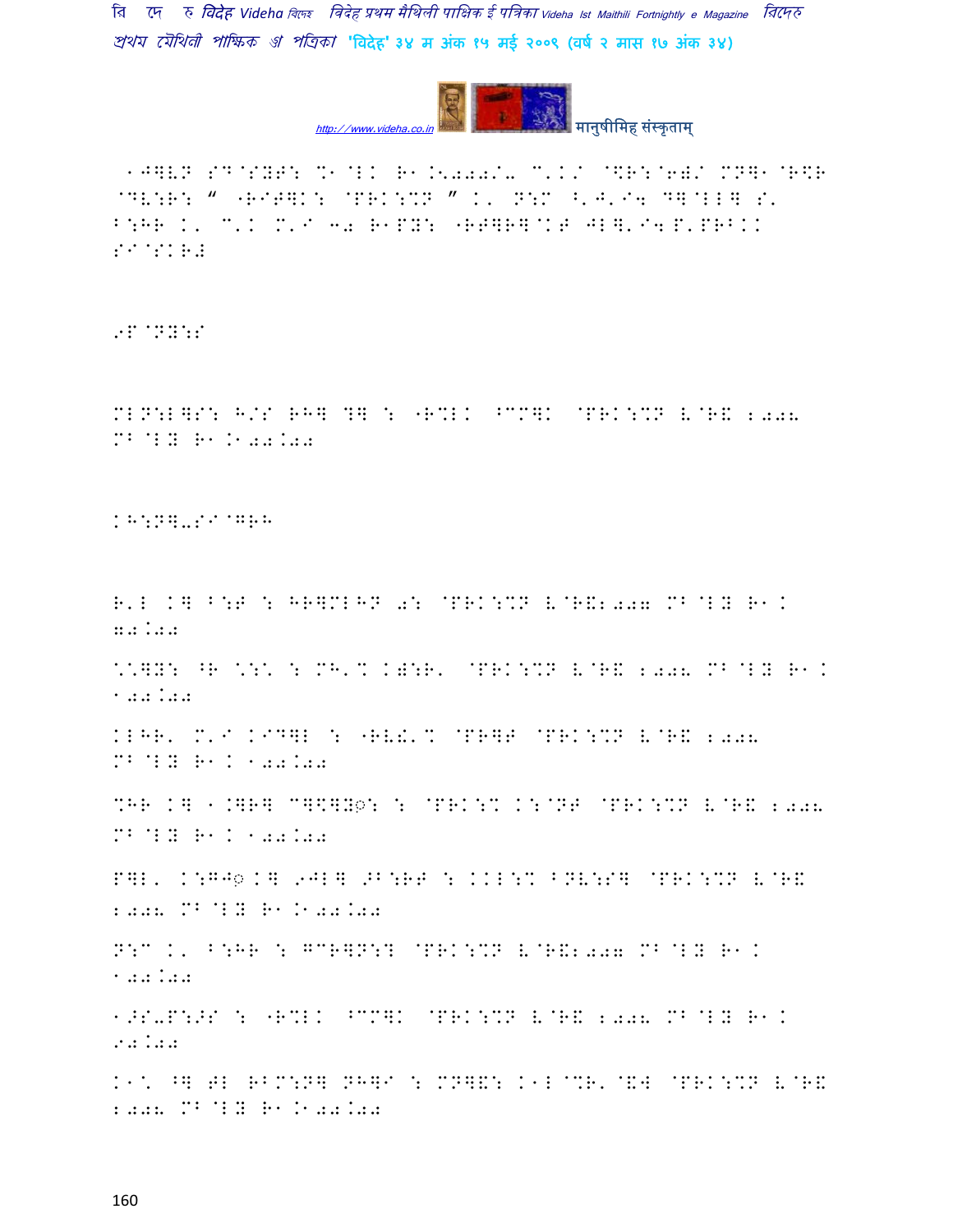

^'M K: ^'RB M:/GT: K1@LH:]] IM:N : S@TYN:R:Y# P)'L @PRK:%N V@R& 2007MB@LY R1. 90.00

%]@<R @PRK:@%Y

1LLCN:

>T]H:S : SIYLG OR S:@R?KT: : S1R'@N@DR CC!R] SIP:DK : 9DY%IKR

HANNE INSIDE S ROOM OR PRESIDENT S FIRING OF CONTROL SIP:DK : 9DY : 9DY : 9DY : 9DY : 9DY : 9DY : 9DY : 9DY : 9DY : 9DY : 9DY : 9DY : 9DY : 9DY : 9DY : 9DY : 9DY :

STEERS OF THE MAY SO HALL ENTITY CONTENTS STORY CONTROLLER

SIP:DK : 9DY : 9DY : 9DY

B:DR SRK:R : JR SRK:R SRK:R SRK:R SRK:R SRK:R SRK:R S

B:LKM@&# ^@)ï) OR 1!1N]K H]ID] 1LLCN: K: 1RI^ : "R^]&'K RC%N

S:M:W:W:W:W: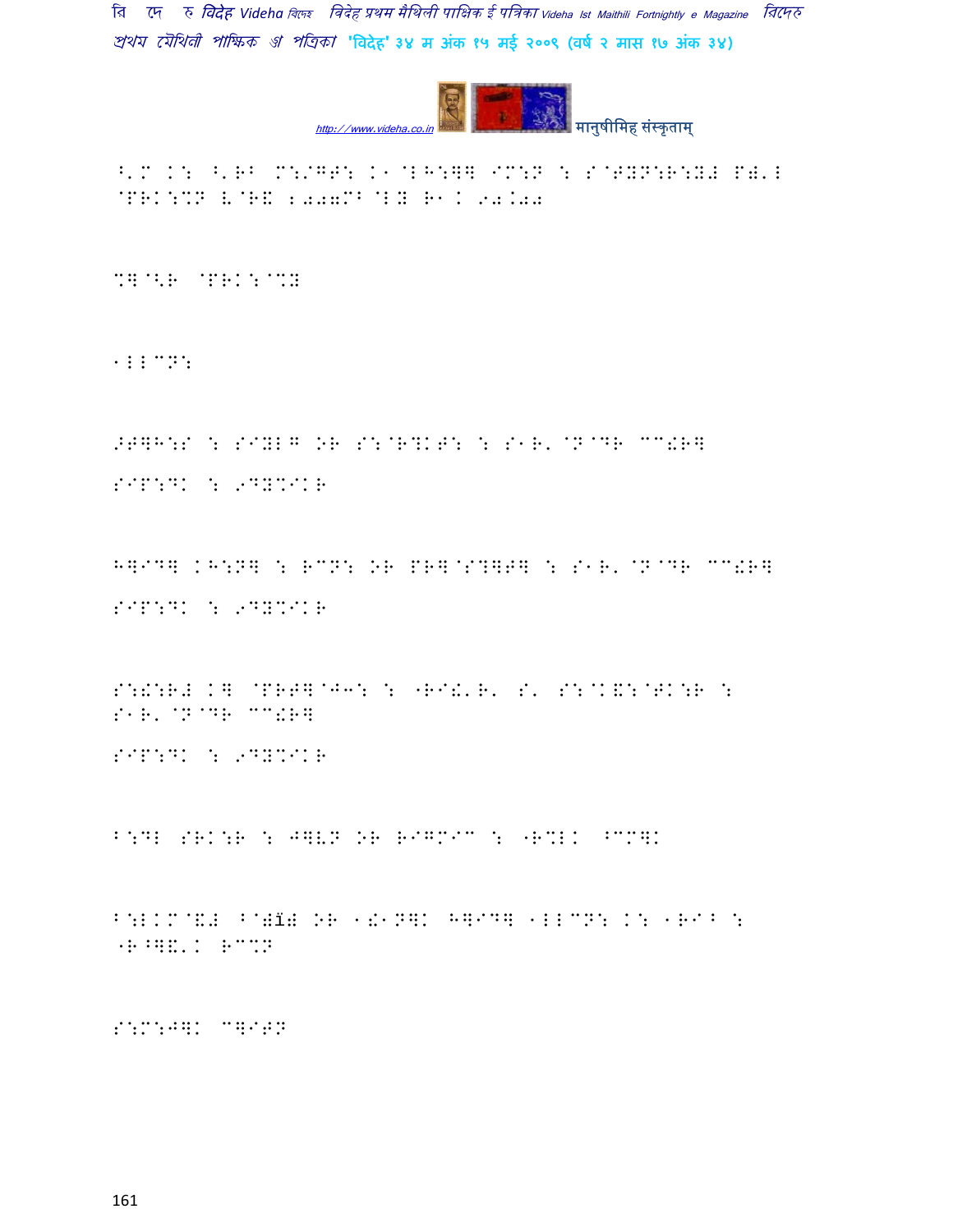

KARD OR KARDER S: "RNAL CONSTRUCT

%]@K&K K] \$:YR] : YLG'@N@DR

9P@NY:S

M:>@KRL@SKLP : R:J'@N@DR K1M:R KNCJ]Y: PM@?V]P1@TR : LL]T "RN1V:D : MH:@PRK:% ML] PR : !BMK'T1 "RN1V:D : @SV@R#: MLL:RBS: PHILE: MANUF "RNICH" (SINDER "RN

KH:N]-SI@GRH

!B/!L] Y:D'I OR S]SKT' J◌़@.M : N]S:R "RHMD JG!R K] @PR'M K?: : HR]/M

\K S:? H]@ND], MK?]L] M'I S@KR]Y 1PK: @PRK:%N

"RIT", "RIT", "PRAYER", "PRAYER", "PRAYER", "PRAYER", "PRAYER", "PRAYER", "PRAYER", "PRAYER", "PRAYER", "PRAYER S]-56/YBJ]\6-4, %:L]M:R G:@R\$N,\KS)'I%N-II G:J]Y:B:D-201005 (9.@PR.) 6LN : 0120-64752121212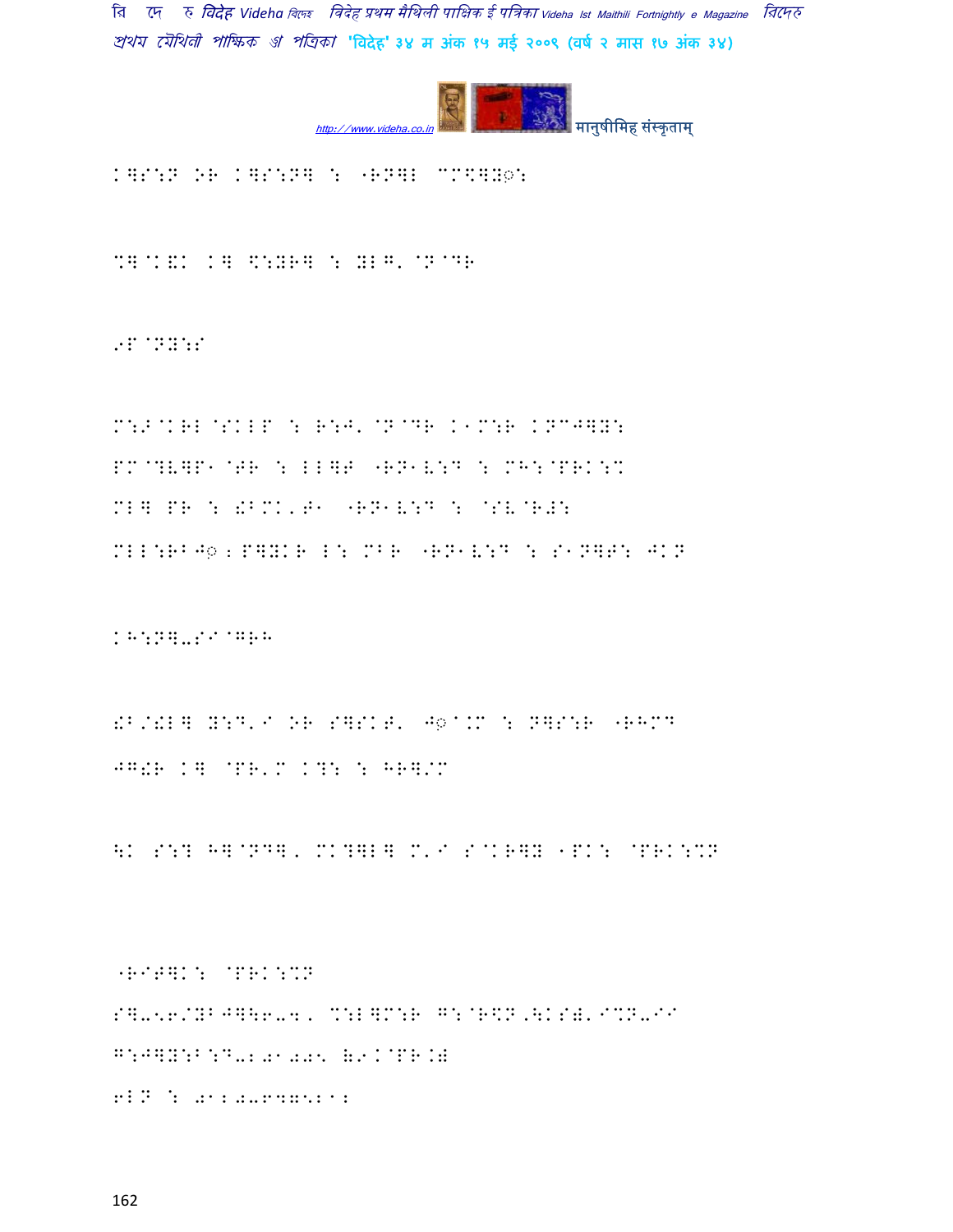

 $\mathcal{L}:\mathcal{L}:\mathcal{L}:\mathcal{L}:\mathcal{L}:\mathcal{L}:\mathcal{L}:\mathcal{L}:\mathcal{L}:\mathcal{L}:\mathcal{L}:\mathcal{L}:\mathcal{L}:\mathcal{L}:\mathcal{L}:\mathcal{L}:\mathcal{L}:\mathcal{L}:\mathcal{L}:\mathcal{L}:\mathcal{L}:\mathcal{L}:\mathcal{L}:\mathcal{L}:\mathcal{L}:\mathcal{L}:\mathcal{L}:\mathcal{L}:\mathcal{L}:\mathcal{L}:\mathcal{L}:\mathcal{L}:\mathcal{L}:\mathcal{L}:\mathcal{L}:\mathcal{L}:\mathcal{$ 9891245023 I-M'L: aNTIKa1999@YaHOO.CO.IN, an ang pagkalang pangalang pangkasang pangalang pangkasang pangalang pangkasang pangalang pangalang pangalang<br>Pangalang pangalang pangalang pangalang pangalang pangalang pangalang pangalang pangalang pangalang pangalang HAATS//WWW.anticompany.com  $H$ .  $H$   $H$   $H$   $H$   $H$   $H$   $H$   $H$ 

@%R1T] @PRK:%NS/

१.PICD'VLP:SN:-^BM] M]?]L:- MCN

२.MM 9889 9. MK? HIMA: HIMA: HIMA: HIMA: HIMA: HIMA: HIMA: HIMA: HIMA: BID)- & BECAR

३.G1IJN J]K R:!: (G@DY-P@DY-@BRJB1L] M]@%R]T)- GIG'% Halian State

४.BNKT-B]Gड़KT (K?:-G@LP SI@GRH)-S1^:&C@N@DR Y:DV

 $9.1 + i \cdot 10.01$  and the first probability  $\sim 10.01$  and  $\sim 10.01$   $\sim 10.01$ P@DY, 9P@NY:S, G@LP-K?:, N:)K-\K:@+K], B:L:N:I KMT', MH:K:@VY, %L!-N]B@N! 1D]K SM@GR SIKLN)- GJ'@N@DR W:K1R1

६.V]L@MB]T K>K Y1GM' N]B@D! (P@DY-SI@GRH)- PIKJ PR:%R

७.HM P1\*KT \*] (P@DY-SI@GRH)- V]N]T 9@TPL

 $\alpha$ : PE (B)  $R$ : PRV) - MIRES TO RIGHT  $R$  , PRV OF SPIRISH  $R$  (POSS) - MIRES SING  $R$ @PR]I) RBP H:@R\$B:9@N\$ (ISBN NO.978-81-907729-0-7  $\mathbb{P}^1$  (File B). 1889/- IB. 1820 1 RISBN 90) 1 P. FRB IC. BYPPR (Pictionalis). 907729-1-4 MB@LY R1. ७५/- YB\S.\$:LR २५/-)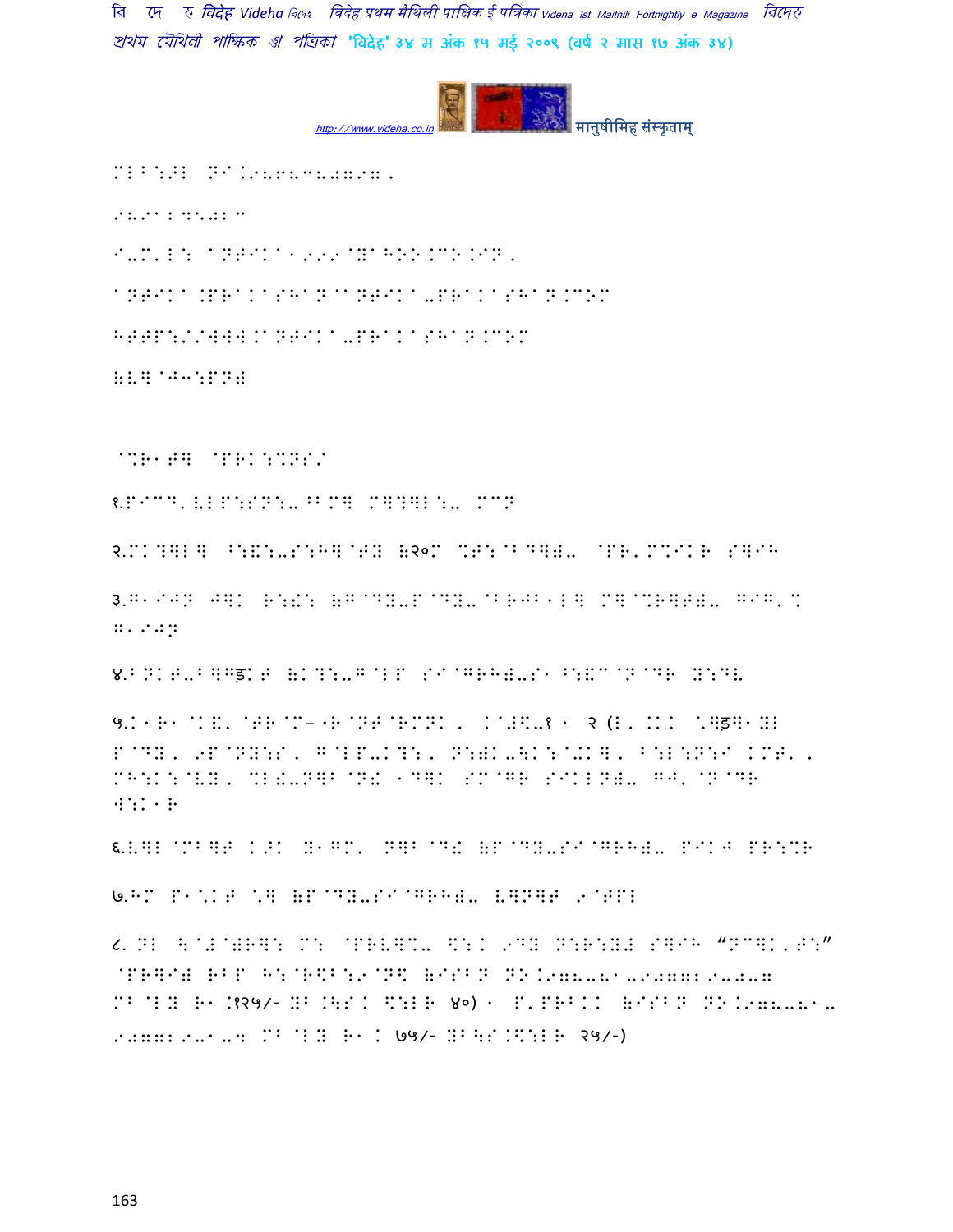

९/१०/११ : EBP, R. (19ENBN) : RECORIE (19END: RENE BR.M. GBB BL  $R$  (RIGGRESS ) was also considered by the control of the construction of  $R$  and  $R$ P@BL]K'%N @DV:R: @PR]@N) 6X@RMM' @PRK:%]T KRB:K 1@GRH MYER: NE CORTELE "ROE" (ARNHA YA MEREH DI HHEHE, ARANARE, AH % MPKL E NIL L'ABDILANDER COVED L'ON NAAR VOR MAR VAR EN DROMAN IN DR MAR WERE KN:R 0: DESCRIPT OF DESCRIPTION ON DESCRIPTION OF A REVOLUTION OF POSTAL REPORTS @PRT] .@#\$ 4 COMBINED ISBN NO.978-81-907729-2-1 ३.P@3J]-@PRB@N! (\$]J])L >M'J]IG 1 M]?]L:@K&RS/ D'VN:GR] L]@PY:ITR#)- SIKLN-S@MP:DN-L]@PY:ITR# GA, ORIGE AND FROM GREAT COMPONIES AN ABY COMPONENT ESCRIPTION AND CONDITION

१२.V]^:R:N]K DB ): N:)K: "^:G RC" 1 "BLC@ND:"

१३. ENN. PERN. PIR N. ENGHPH: < THINE EQ MEE SIY. TILPEDEVER.ET  $\alpha$  ): 244 Pages (and af Gazine Size)video size (and an anti-space)video size (and an anti-space)video size ( 1:T]RH1T: : MB@LY ^:.R1.200/-

DEVaNaGaRI 244 PaGES (a4 BIG MaGaZINE SIZE)V]D'H:  $\mathcal{S}$  : Department of the solution of the solution of the solution of the solution of the solution of the solution of the solution of the solution of the solution of the solution of the solution of the solution of the s

@%R1T] @PRK:%N, DISTRIBUTORS: aJaI aRTS, 4393/4a, IST FLOOR,aNSaRIROaD,DaRYaGaNJ. DELHI-110002 PH.011- 23388341, 09968181, 09968170107. HTTP://WWW.SHRUTI-PUBLICATION COMPANY OF THE COMPANY OF THE COMPANY OF THE COMPANY OF THE COMPANY OF THE COMPANY OF THE COMPANY OF THE COMPANY OF THE COMPANY OF THE COMPANY OF THE COMPANY OF THE COMPANY OF THE COMPANY OF THE COMPANY OF THE

E-MaIL: SHRUTI.PUBLICaTION@SHRUTI-PUBLICaTION.COM

(William) and Constitution

VIDEHa GaJENDRa THaKUR SaID...

MACRIS 1 MARSHED 1 MACRISON: SIBI 1 MARSHED 1 MARSHED 1 MARSHED 1 MARSHED 1 MARSHED 1 MARSHED 1 MARSHED 1 MARSH GGAJENDRA VIDEHAA.COM KIDEHA.COM KAN KAN KALI KAN KAN KONGO KAL F MATH SPORE CHE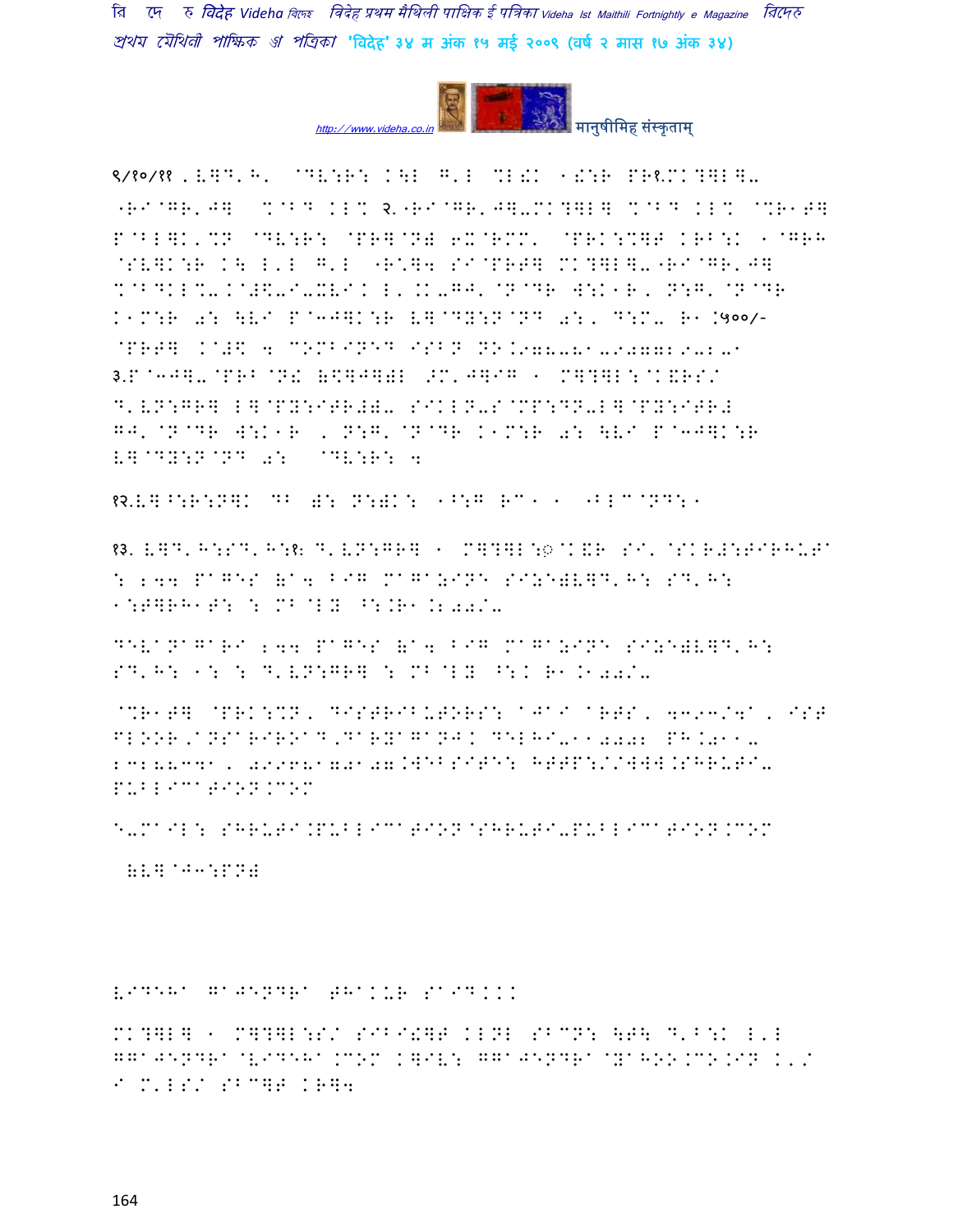

REPLYNS AT 01:37 and 01:37 and 01:37 and 01:37 and 01:37 and 01:37 am

 $\mathbb{R}^{2}$ 

१.@%R] @PRL. 9DY N:R:Y# S]IH "NC]K'T:"- J' K:J "RH:/ K\ RHL \*19 TKR CRC: NHL \*19 TKR CRCHER \*1000 AND \*1000 AND \*1000 1919 C RHL "ROOM I JO AND I RHL "RELIGION OF THE "B" I J" I J" I HE I J" I HE I HE I HE I HE

२. 719 B | RN C | BYB, N | BYD, H | GHD | LET, BLI | GHT, | ENE | BBE | BBE "RH:/K S@MV'DN%]L MN, MK?]L]K @PRT] SM@RP]T M'HNT]K "RMMT RIG, >T]H:S M' \K ): V]%]@&) 6R:K "R@!Y:Y 1RI^ KRAT, HORS, BATOLSY, RENAW, PROVINCING PROGRESS, PROVINCING SMS SNY

३.@%R] R:M:@%RY 0: "R:MRIG"(1B @SV@RG]Y)- ""RPN:" MARA SID : SY VERFOLDERDE E NIBY ID. (BERFOLDER) DE L'ANDI  $S^*$  Contracts and  $S^*$ 

४.@%R] @BRJ'@N@DR @TR]P:W], S:H]@TY "RK:DM]- >I)RN') PR @PR?M MK?]L] P:@K&]K P@TR]K: "V]D'H" K'R L'L B:!:I 1 %1^K:MN: @SV]K:R KRB4

५.@%R] @PR61@LLK1M:R S]IH "MCN"- @PR?M MK?]L] P:@K&]K P. TRIKED GOORLEVEL AND COMPATING THE CONSTRUCTION OF THE CONTROL OF THE CONTROL OF THE CONTROL OF THE CONTROL B'S] 10 HE:DREE REPORTS IN THE REPORT OF THE REPORT PR]CY D'LH1/, /H] L'L HMR MIGLK:MN:4

६.@%R] \$:. %]V@PRS:D Y:DV- I J:N] "RP:R H@R& ^\ RHL  $R$  ,  $R$  ,  $R$  ,  $R$  ,  $R$  ,  $R$  ,  $R$  ,  $R$  ,  $R$  ,  $R$  ,  $R$  ,  $R$  ,  $R$  ,  $R$  ,  $R$  ,  $R$  ,  $R$  ,  $R$  ,  $R$  ,  $R$  ,  $R$  ,  $R$  ,  $R$  ,  $R$  ,  $R$  ,  $R$  ,  $R$  ,  $R$  ,  $R$  ,  $R$  ,  $R$  ,  $R$  ,  $R$  ,  $R$  ,  $R$  ,  $R$  ,  $R$  , P@TRK:R]T:K'/ @PRV'% D]"R\B:K S:HS]K KDM 9W:/L "R\*]4 P@TRK:RPRK:RPROGRK:RK NV @PRYLGK HM @SV:GT KRKT \*], SIGH] "V]D'H"K S6LT:K %1^K:MN:4

७.@%R] 1@DY:CR# 0:- KLNL P@TR-P@TR]K:K @PRK:%N- T:HBM' MK?) MENERANG KERANG KERANG KARA PERANG KANYA KE PERANG KALI PERANG KE PERANG KE PERANG KALI PERANG KALI PERAN<br>Kara menerang karti perang kali perang karti perang karti perang karti perang karti perang karti perang karti  $V$ ARAMIS I HAR VI HMR (20 R MHR). ७५ R MHR (99 R MHR) (99 R MHR) RHL4 HHL4 (99 R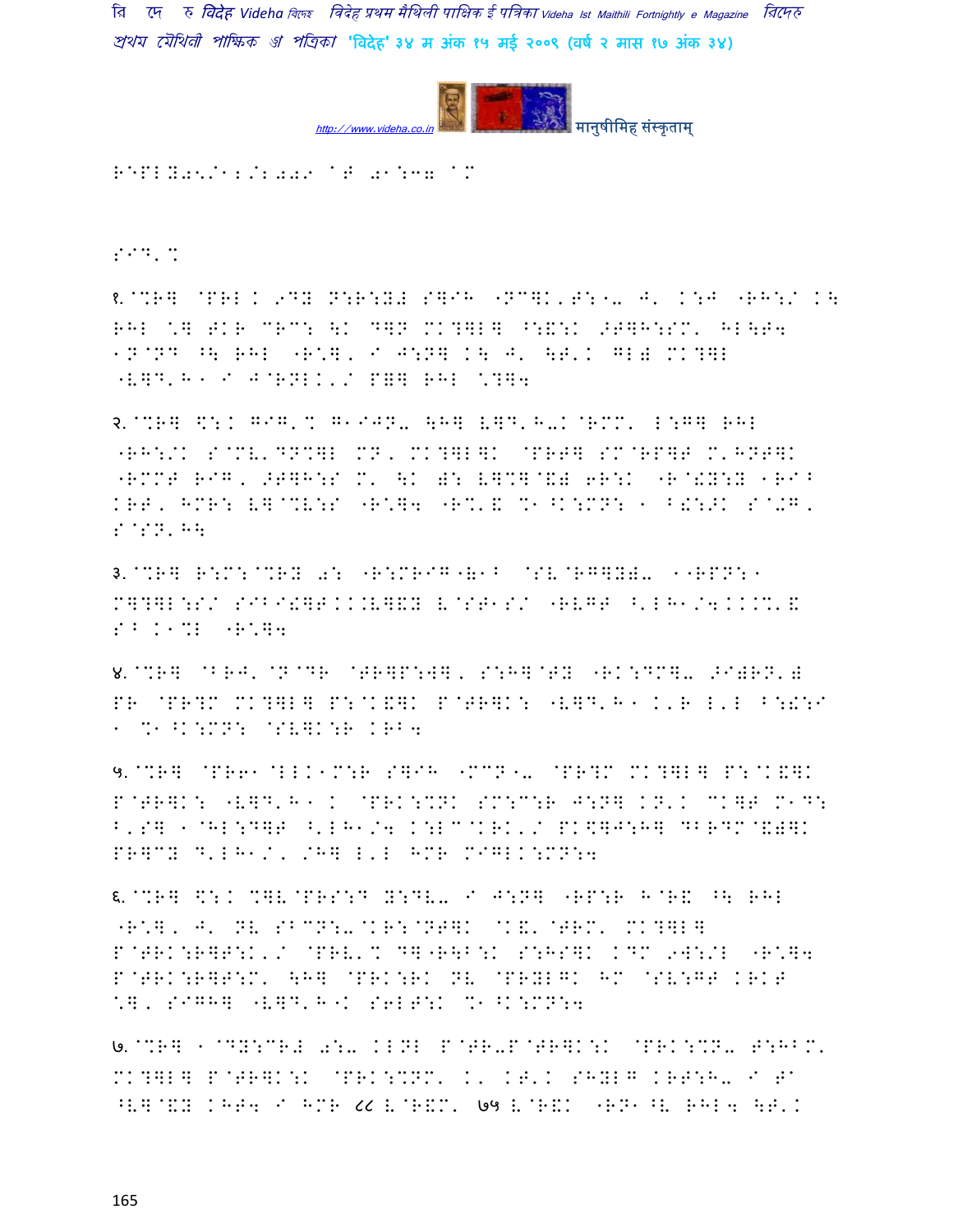

PK< MH:N Y@J3M' HMR @%R@D!:PB@R# 1H1T] @PR:@PT HLYT-Y:VT W]K-W:K \*]/ RHB4

८.@%R] V]JY W:K1R, M]%]GN V]@%VV]@DY:LY- "V]D'H" P@TR]K:K "RIK D'.LH1/, S@MPB@R# )]M B!:IK P:@TR "R\*]4 P. MARAD AD (ONCAR) AND ARREST ACTIVITY AN ANGEL AN INCONSIDERATION OF DESCRIPTION  $\mathcal{L}^{\mathcal{L}}$  $\mathcal{H}:\mathcal{F}\rightarrow\mathcal{F}$ 

९. [1784] SIX PEEM IP 198 (BEPEL) YILE TRARED EVINERT, RIVID IF EASTLIN J:N] @PRS@NNT: ^'L4 'V]D'H' N]R@NTR P@LLV]T-P1@&P]T HL 1 CT1@RD]K "RPN S1GI! PS:RY S' K:MN: "R\*]4

१०.@%R] MK?]L]P1@TR @PRD]P- I-P@TR]K: 'V]D'H' K'R S6LT:K PROGRESS SHYLG RHT4 HMR PB@R# SHYLG RHT4

११.5:1 CONTRA PROPORT GRU / ERP. PK DECPERT E TR (PROPORT) PLO  $V$ EAT. A $V$  (First variety are only state  $\mathbb{R}$  and  $\mathbb{R}$  and  $\mathbb{R}$  are  $\mathbb{R}$  in  $\mathbb{R}$  . The state  $\mathbb{R}$ 1>-K:@LH] MLNM' 9@DV'G RHKT "R\*], M1D: %]@<R PB@R# SHILLE D. P.

१९. MWR RI R:MORLS K:P\$PRR, J. R:MORLS R:MORLS (ALRIP) A.H. ऑप्स NUP D'.] RHL \*]4 MK?]L]K'/ "R@NT@RR:@&@)R]Y JGTM' PH1/C'LEATING BIBS EVEN AS TRABILITES AN OPPRESS BITHOUT SOME SIKLA PO "PERS" TELLA "PELA ALI SI STADE PO "SI GER" ST. "TILLA TULITATO DE BA

१३. @ MARIE: B-GHP (1979) E-GHP GENER, WARRY, RIK MARIE: THE WORLD BACK OF RICHARD DAIK: J GA: J K: BAEK: J R, DGAAIK, NHARAGD, M, JE AK JA, KI B, E G, DAIRER, "RIK J.N @PR]) N]K:LB T/ HMR: PW:YB4 KLK@TT:M' BH1T 'HEAL)'S' ("HO") S'YAAD ("D'A'Y) E'H DYN "MLON", "NON TO'HHA "O'EOR" A'S "HEOAR  $R$  -particles in the problem of the problems of the problems of  $R$ B'%] ^\ G'L4 %1^K:MN: D'%-V]D'%K MK?]LK'/ JL\$B:K L'L4

१४. \$:. @%R] @PR'M%IKR S]IH- "RH:/ MK?]L]M' >I)RN')PR PHIL PORRIN "VIRT, PACTRICITE ON CHPP" APOTHAI M:THO: THE THIS PROPERTY OF THE THIS CONTINUES. THE REPORT OF THE THIRD OF THE THING. M:THO: THE THOS (FIRM) THAN SHE AND THE STUDENT THAT HOW IT HOS STUDENTS. @PRYLJN HL, T/ SBC]T KR]4 >I)RN')PR 1@DYLP:IT P@TR]K: D'.L, MN @PR61@LL]T ^' G'L4